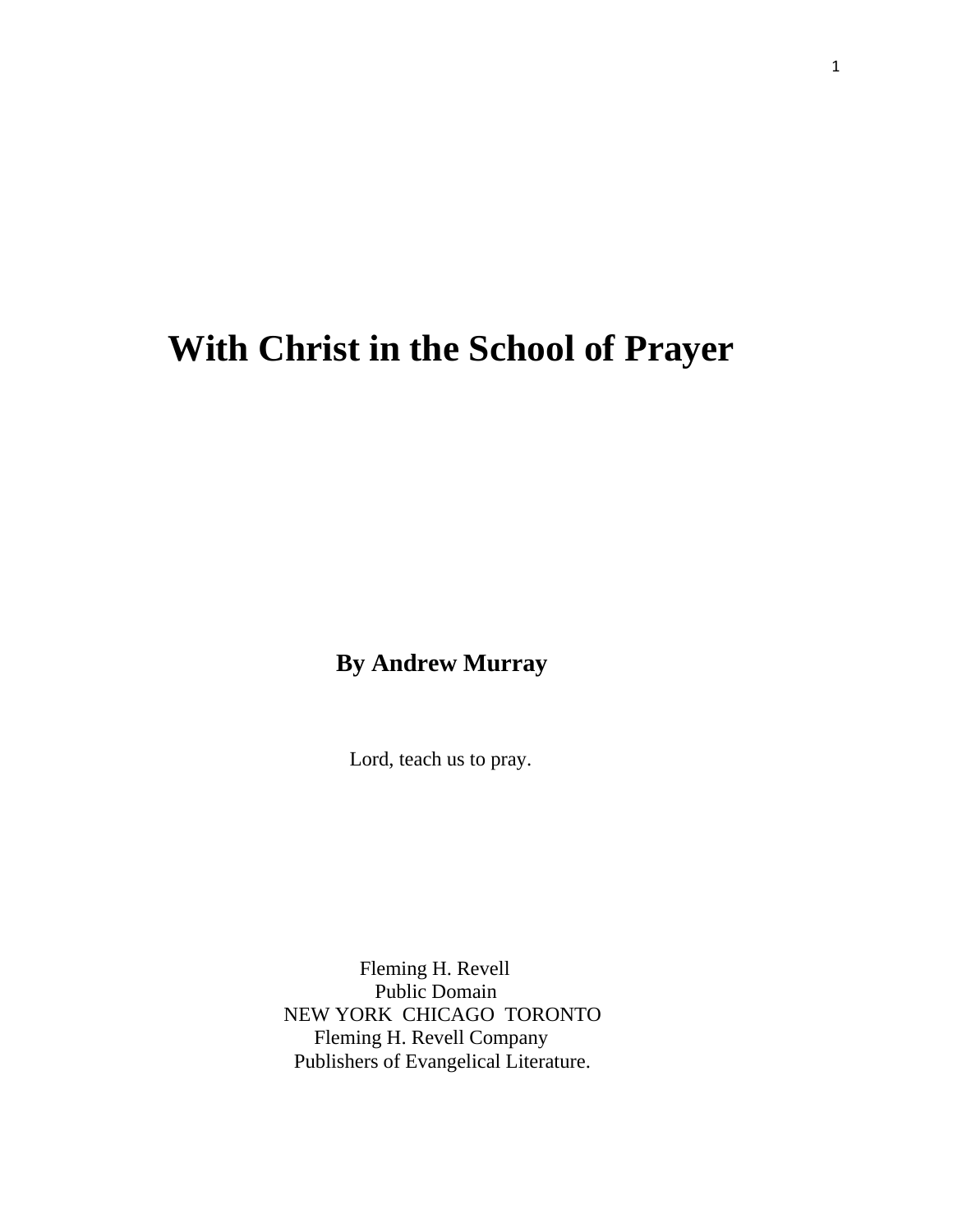# **Table of Contents**

Preface . . . . . . . . . . . . . . . . . . . . . . . . . . . . . . . . . . . . . 3 FIRST LESSON. Lord, teach us to pray  $\dots$  5 SECOND LESSON. In spirit and truth. .... 10 THIRD LESSON. Pray to your Father, which is in secret . . . . 15 FOURTH LESSON: After this manner pray . . . . 20 FIFTH LESSON. Ask, and it shall be given you  $\dots$  25 SIXTH LESSON. How much more? .... 30 SEVENTH LESSON. How much more the Holy Spirit . . . . 36 EIGHTH LESSON. Because of his importunity . . . . 41 NINTH LESSON. Pray the Lord of the harvest . . . . 46 TENTH LESSON. What will you? .... 51 ELEVENTH LESSON. Believe that you have received . . . . 56 TWELFTH LESSON. Have faith in God . . . . 61 THIRTEENTH LESSON. Prayer and fasting . . . . 66 FOURTEENTH LESSON. When you stand praying, forgive .... 72 FIFTEENTH LESSON. If two agree .... 77 SIXTEENTH LESSON. Speedily, though bearing long . . . . 82 SEVENTEENTH LESSON. I know that You hear me always . . . . 89 EIGHTEENTH LESSON: Whose is this image? . . . . 95 NINTEENTH LESSON. I go unto the Father! . . . . 100 TWENTIETH LESSON. That the Father may be glorified . . . . 105 TWENTY-FIRST LESSON. If you abide in me . . . . 110 TWENTY-SECOND LESSON. My words in you . . . . 116 TWENTY-THIRD LESSON. Bear fruit, that the Father may give what you ask . . . 121 TWENTY-FOURTH LESSON. In my Name . . . . 126 TWENTY-FIFTH LESSON. At that day . . . . 132 TWENTY-SIXTH LESSON. I have prayed for you . . . . 138 TWENTY-SEVENTH LESSON. Father, I will . . . . 145 TWENTY-EIGHTH LESSON. Father! Not what I will . . . . 150 TWENTY-NINTH LESSON. According to His will v 155 THIRTIETH LESSON. An holy priesthood . . . . 161 THIRTY-FIRST LESSON. Pray without ceasing . . . . 166 GEORGE MULLER, AND THE SECRET OF HIS POWER IN PRAYER . . . . 171 Indexes 186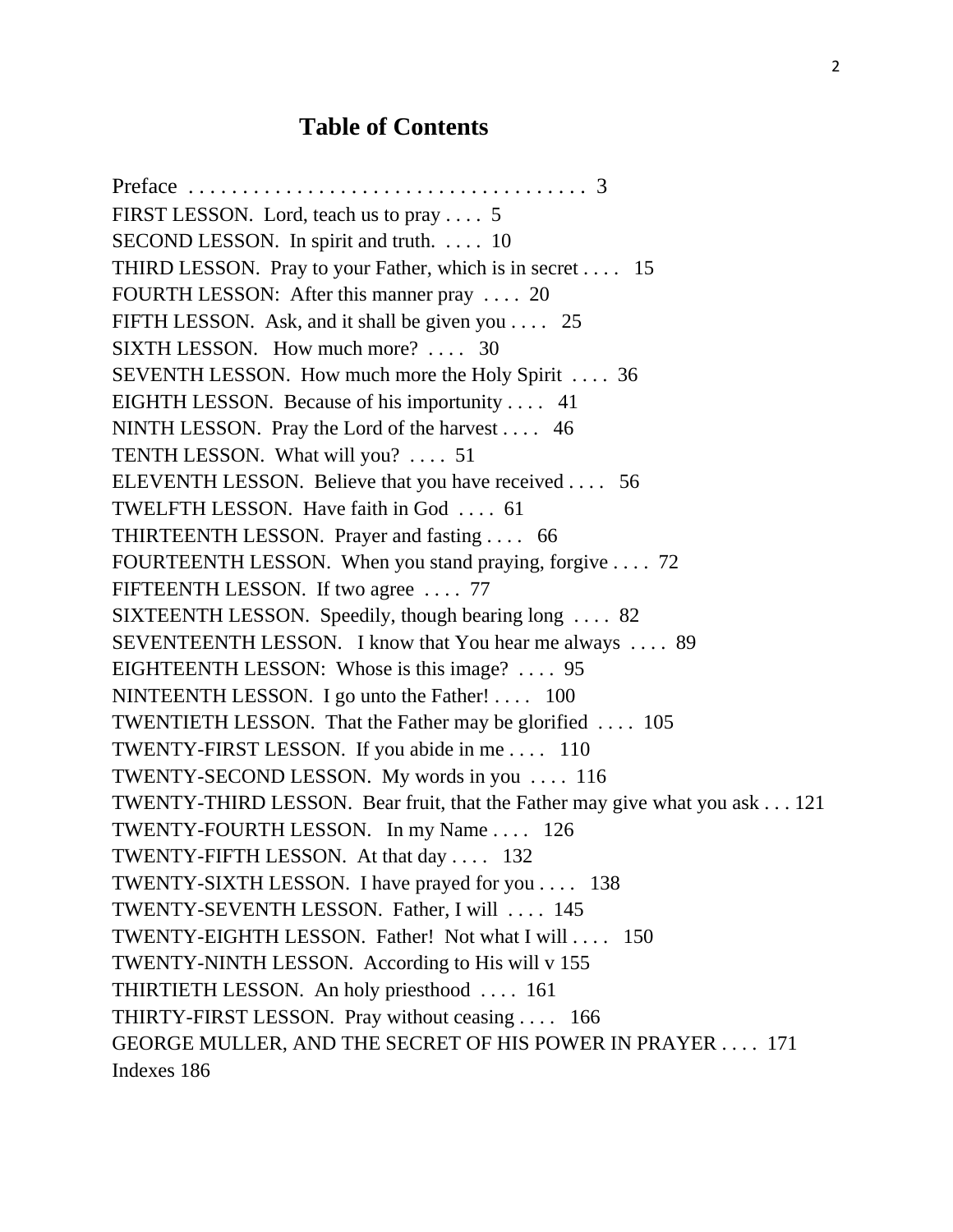#### **PREFACE.**

 Of all the promises connected with the command, ABIDE IN ME,' there is none higher, and none that sooner brings the confession, Not that I have already attained, or am already made perfect,' than this: If you abide in me, ask whatsoever you will, and it shall be done unto you.' Power with God is the highest attainment of the life of full abiding.

 And of all the traits of a life LIKE CHRIST there is none higher and more glorious than conformity to Him in the work that now engages Him without ceasing in the Father's presence--His all-prevailing intercession. The more we abide in Him, and grow unto His likeness, will His priestly life work in us mightily, and our life become what His is, a life that ever pleads and prevails for men.

 Thou have made us kings and priests unto God.' Both in the king and the priest the chief thing is power, influence, blessing. In the king it is the power coming downward; in the priest, the power rising upward, prevailing with God. In our blessed Priest-King, Jesus Christ, the kingly power is founded on the priestly He is able to save to the uttermost, because He ever lives to make intercession.' In us, His priests and kings, it is no otherwise: it is in intercession that the Church is to find and wield its highest power, that each member of the Church is to prove his descent from Israel, who as a prince had power with God and with men, and prevailed.

 It is under a deep impression that the place and power of prayer in the Christian life is too little understood, that this book has been written. I feel sure that as long as we look on prayer chiefly as the means of maintaining our own Christian life, we shall not know fully what it is meant to be. But when we learn to regard it as the highest part of the work entrusted to us, the root and strength of all other work, we shall see that there is nothing that we so need to study and practise as the art of praying aright. If I have at all succeeded in pointing out the progressive teaching of our Lord in regard to prayer, and the distinct reference the wonderful promises of the last night (John xiv. 16) have to the works we are to do in His Name, to the greater works, and to the bearing much fruit, we shall all admit that it is only when the Church gives herself up to this holy work of intercession that we can expect the power of Christ to manifest itself in her behalf. It is my prayer that God may use this little book to make clearer to some of His children the wonderful place of power and influence which He is waiting for them to occupy, and for which a weary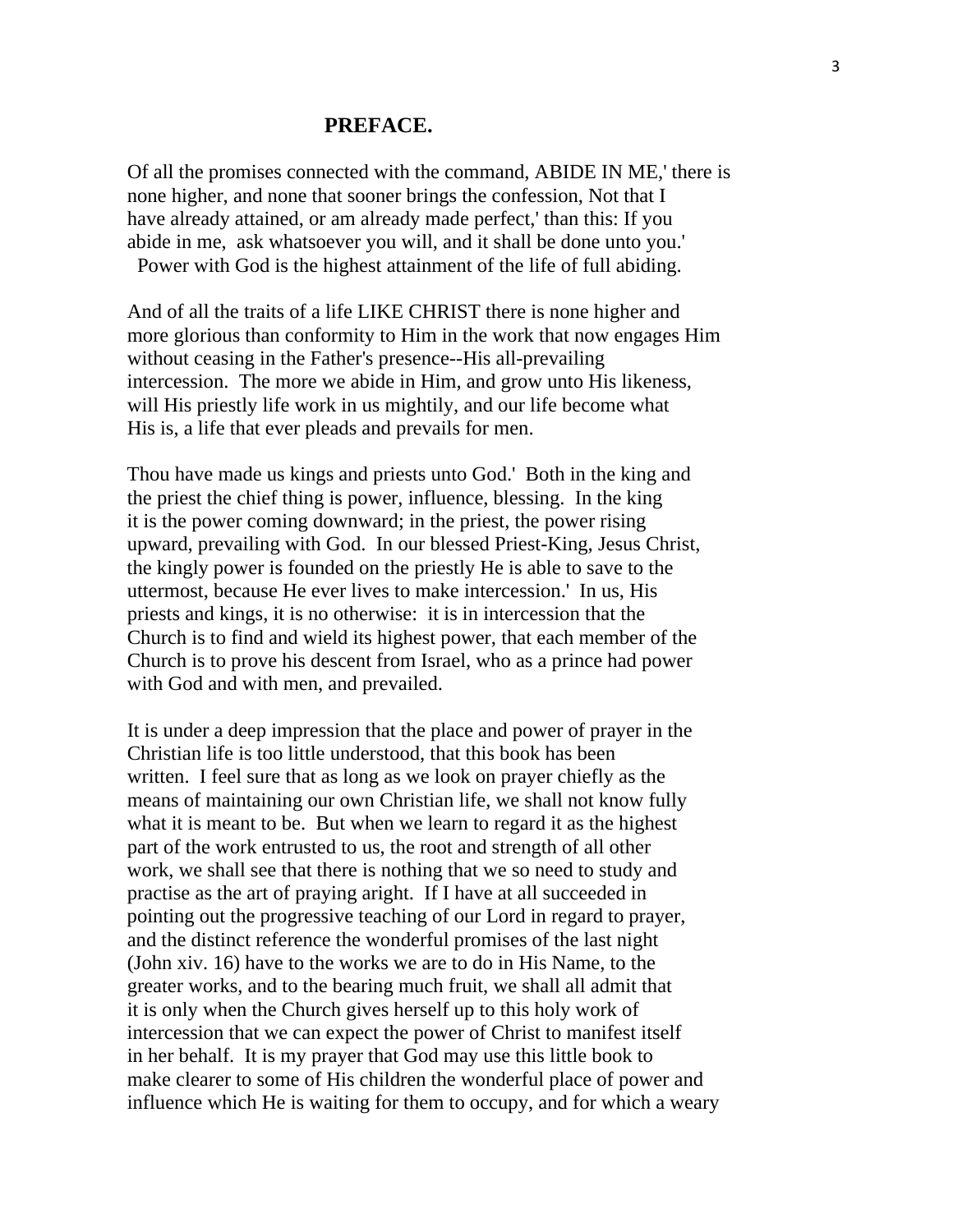world is waiting too.

 In connection with this there is another truth that has come to me with wonderful clearness as I studied the teaching of Jesus on prayer. It is this: that the Father waits to hear every prayer of faith, to give us whatsoever we will, and whatsoever we ask in Jesus' name. We have become so accustomed to limit the wonderful love and the large promises of our God, that we cannot read the simplest and clearest statements of our Lord without the qualifying clauses by which we guard and expound them. If there is one thing I think the Church needs to learn, it is that God means prayer to have an answer, and that it hath not entered into the heart of man to conceive what God will do for His child who gives himself to believe that his prayer will be heard. God hears prayer; this is a truth universally admitted, but of which very few understand the meaning, or experience the power. If what I have written stir my reader to go to the Master's words, and take His wondrous promises simply and literally as they stand, my object has been attained.

 And then just one thing more. Thousands have in these last years found an unspeakable blessing in learning how completely Christ is our life, and how He undertakes to be and to do all in us that we need. I know not if we have yet learned to apply this truth to our prayer-life. Many complain that they have not the power to pray in faith, to pray the effectual prayer that avails much. The message I would fain bring them is that the blessed Jesus is waiting, is longing, to teach them this. Christ is our life: in heaven He ever lives to pray; His life in us is an ever-praying life, if we will but trust Him for it. Christ teaches us to pray not only by example, by instruction, by command, by promises, but by showing us HIMSELF, the ever-living Intercessor, as our Life. It is when we believe this, and go and abide in Him for our prayer-life too, that our fears of not being able to pray aright will vanish, and we shall joyfully and triumphantly trust our Lord to teach us to pray, to be Himself the life and the power of our prayer.

 May God open our eyes to see what the holy ministry of intercession is to which, as His royal priesthood, we have been set apart. May He give us a large and strong heart to believe what mighty influence our prayers can exert. And may all fear as to our being able to fulfill our vocation vanish as we see Jesus, living ever to pray, living in us to pray, and standing surety for our prayer-life. ANDREW MURRAY WELLINGTON, 28^th October 1895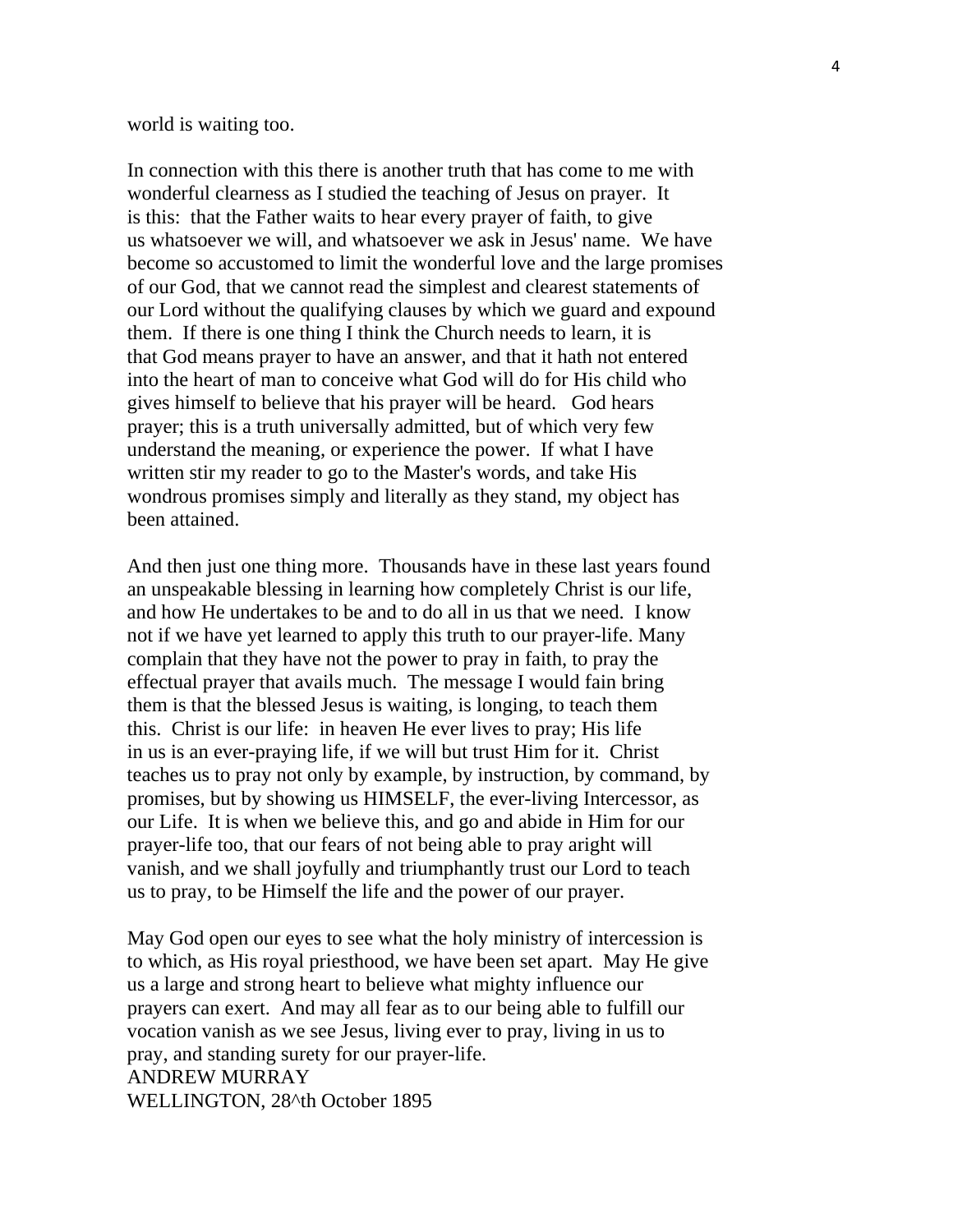#### **FIRST LESSON. Lord, teach us to pray**

Or, The Only Teacher .

 And it came to pass, as He was praying in a certain place, that when He ceased, one of His disciples said to Him, Lord, teach us to pray.'--Luke xi. 1.

 THE disciples had been with Christ, and seen Him pray. They had learnt to understand something of the connection between His wondrous life in public, and His secret life of prayer. They had learned to believe in Him as a Master in the art of prayer--none could pray like Him. And so they came to Him with the request, Lord, teach us to pray.' And in after years they would have told us that there were few things more wonderful or blessed that He taught them than His lessons on prayer.

 And now still it comes to pass, as He is praying in a certain place, that disciples who see Him thus engaged feel the need of repeating the same request, Lord, teach us to pray.' As we grow in the Christian life, the thought and the faith of the Beloved Master in His never-failing intercession becomes ever more precious, and the hope of being Like Christ in His intercession gains an attractiveness before unknown. And as we see Him pray, and remember that there is none who can pray like Him, and none who can teach like Him, we feel the petition of the disciples, Lord, teach us to pray,' is just what we need. And as we think how all He is and has, how He Himself is our very own, how He is Himself our life, we feel assured that we have but to ask, and He will be delighted to take us up into closer fellowship with Himself, and teach us to pray even as He prays.

 Come, my brothers! Shall we not go to the Blessed Master and ask Him to enroll our names too anew in that school which He always keeps open for those who long to continue their studies in the Divine art of prayer and intercession? Yes, let us this very day say to the Master, as they did of old, Lord, teach us to pray.' As we meditate, we shall find each word of the petition we bring to be full of meaning.

 Lord, teach us to pray.' Yes, to pray. This is what we need to be taught. Though in its beginnings prayer is so simple that the feeblest child can pray, yet it is at the same time the highest and holiest work to which man can rise. It is fellowship with the Unseen and Most Holy One. The powers of the eternal world have been placed at its disposal. It is the very essence of true religion, the channel of all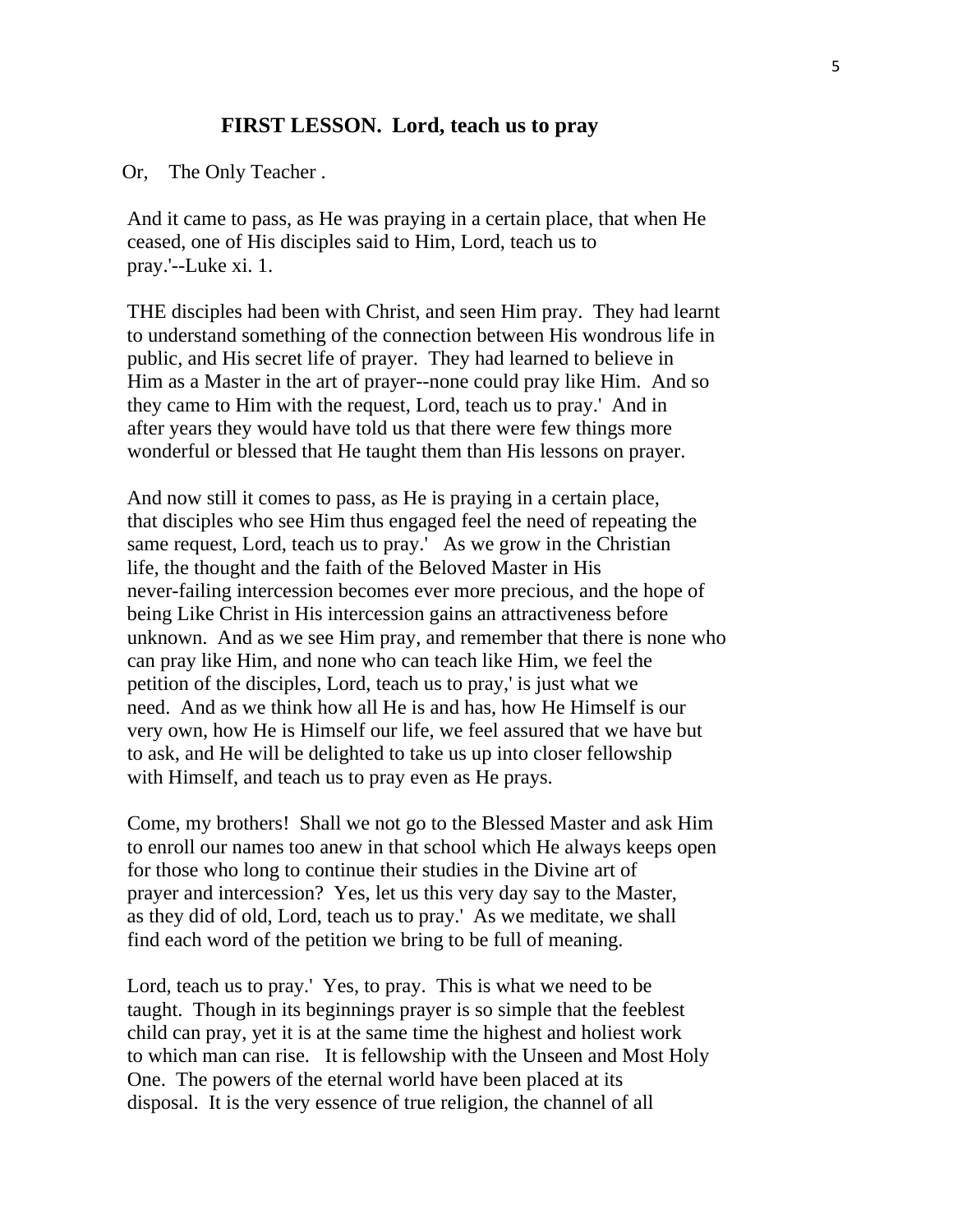blessings, the secret of power and life. Not only for ourselves, but for others, for the Church, for the world, it is to prayer that God has given the right to take hold of Him and His strength. It is on prayer that the promises wait for their fulfillment, the kingdom for its coming, the glory of God for its full revelation. And for this blessed work, how slothful and unfit we are. It is only the Spirit of God can enable us to do it aright. How speedily we are deceived into a resting in the form, while the power is wanting. Our early training, the teaching of the Church, the influence of habit, the stirring of the emotions--how easily these lead to prayer which has no spiritual power, and avails but little. True prayer, that takes hold of God's strength, that avails much, to which the gates of heaven are really opened wide--who would not cry, Oh for someone to teach me thus to pray?

 Jesus has opened a school, in which He trains His redeemed ones, who specially desire it, to have power in prayer. Shall we not enter it with the petition, Lord! it is just this we need to be taught! O teach us to pray.

 Lord, teach us to pray.' Yes, us, Lord. We have read in Your Word with what power Your believing people of old used to pray, and what mighty wonders were done in answer to their prayers. And if this took place under the Old Covenant, in the time of preparation, how much more will You not now, in these days of fulfillment, give Your people this sure sign of Your presence in their midst. We have heard the promises given to Your apostles of the power of prayer in Your name, and have seen how gloriously they experienced their truth: we know for certain, they can become true to us too. We hear continually even in these days what glorious tokens of Your power You dost still give to those who trust You fully. Lord! these all are men of like passions with ourselves; teach us to pray so too. The promises are for us, the powers and gifts of the heavenly world are for us. O teach us to pray so that we may receive abundantly. To us too You have entrusted Your work, on our prayer too the coming of Your kingdom depends, in our prayer too You canst glorify Your name; Lord teach us to pray.' Yes, us, Lord; we offer ourselves as learners; we would indeed be taught of You. Lord, teach us to pray.'

 Lord, teach us to pray.' Yes, we feel the need now of being taught to pray. At first there is no work appears so simple; later on, none that is more difficult; and the confession is forced from us: We know not how to pray as we ought. It is true we have God's Word, with its clear and sure promises; but sin has so darkened our mind, that we know not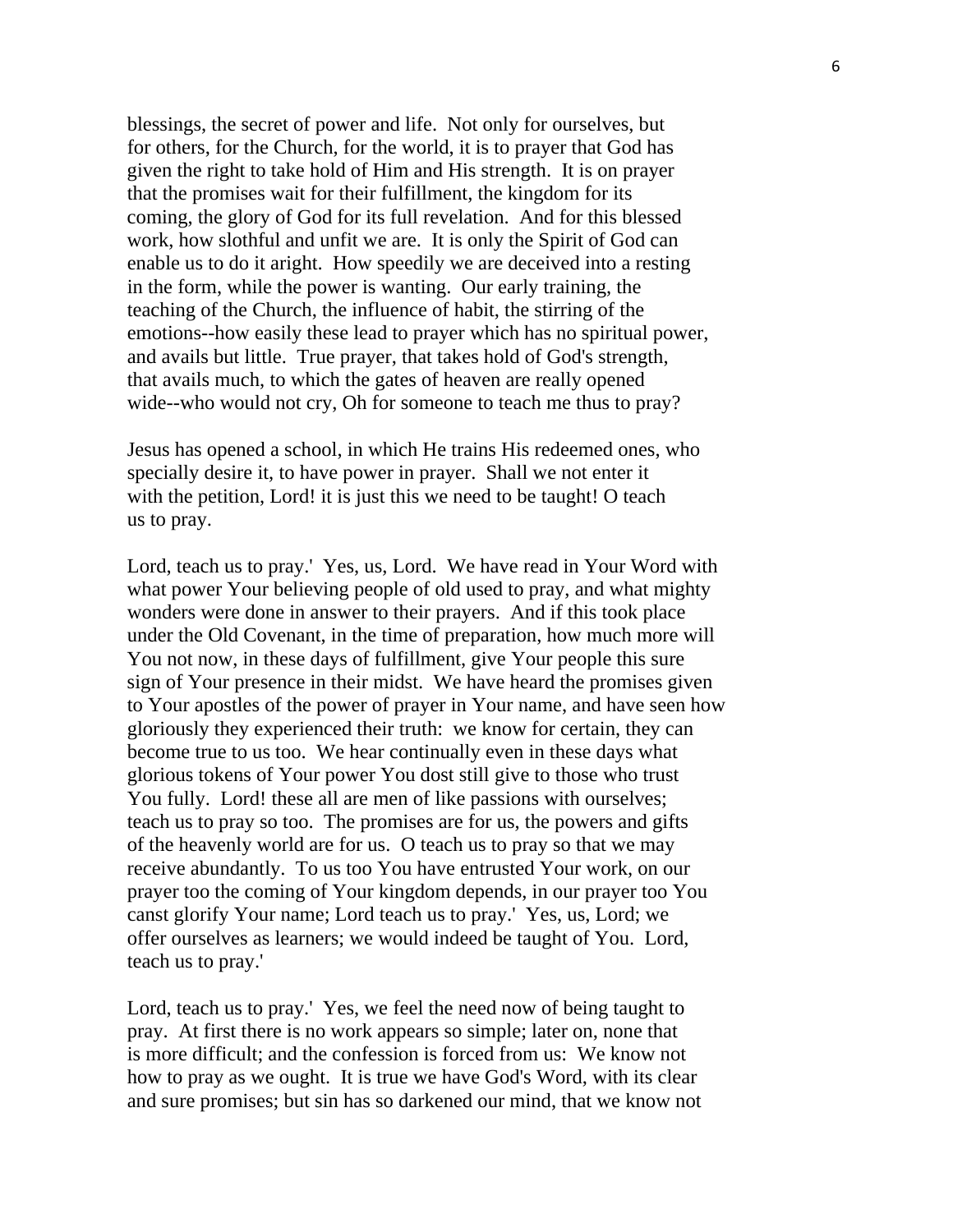always how to apply the word. In spiritual things we do not always seek the most needful things, or fail in praying according to the law of the sanctuary. In temporal things we are still less able to avail ourselves of the wonderful liberty our Father has given us to ask what we need. And even when we know what to ask, how much there is still needed to make prayer acceptable. It must be to the glory of God, in full surrender to His will, in full assurance of faith, in the name of Jesus, and with a perseverance that, if need be, refuses to be denied. All this must be learned. It can only be learned in the school of much prayer, for practice makes perfect. Amid the painful consciousness of ignorance and unworthiness, in the struggle between believing and doubting, the heavenly art of effectual prayer is learnt. Because, even when we do not remember it, there is One, the Beginner and Finisher of faith and prayer, who watches over our praying, and sees to it that in all who trust Him for it their education in the school of prayer shall be carried on to perfection. Let but the deep undertone of all our prayer be the teachableness that comes from a sense of ignorance, and from faith in Him as a perfect teacher, and we may be sure we shall be taught, we shall learn to pray in power. Yes, we may depend upon it, He teaches to pray.

Lord, teach us to pray.' None can teach like Jesus, none but Jesus; therefore we call on Him, LORD, teach us to pray.' A pupil needs a teacher, who knows his work, who has the gift of teaching, who in patience and love will descend to the pupil's needs. Blessed be God! Jesus is all this and much more. He knows what prayer is. It is Jesus, praying Himself, who teaches to pray. He knows what prayer is. He learned it amid the trials and tears of His earthly life. In heaven it is still His beloved work: His life there is prayer. Nothing delights Him more than to find those whom He can take with Him into the Father's presence, whom He can clothe with power to pray down God's blessing on those around them, whom He can train to be His fellow-workers in the intercession by which the kingdom is to be revealed on earth. He knows how to teach. Now by the urgency of felt need, then by the confidence with which joy inspires. Here by the teaching of the Word, there by the testimony of another believer who knows what it is to have prayer heard. By His Holy Spirit, He has access to our heart, and teaches us to pray by showing us the sin that hinders the prayer, or giving us the assurance that we please God. He teaches, by giving not only thoughts of what to ask or how to ask, but by breathing within us the very spirit of prayer, by living within us as the Great Intercessor. We may indeed and most joyfully say, Who teaches like Him?' Jesus never taught His disciples how to preach,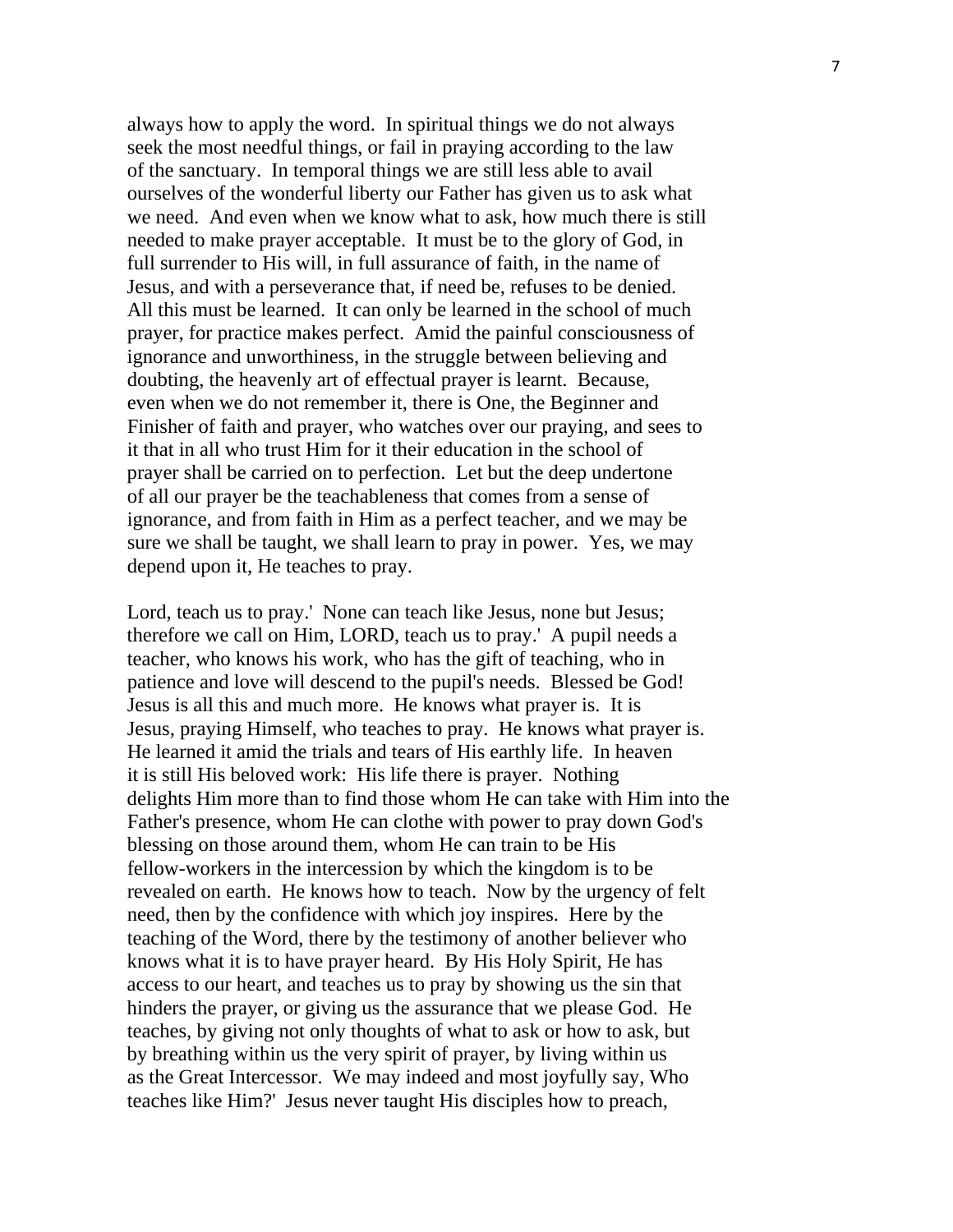only how to pray. He did not speak much of what was needed to preach well, but much of praying well. To know how to speak to God is more than knowing how to speak to man. Not power with men, but power with God is the first thing. Jesus loves to teach us how to pray.

 What think you, my beloved fellow-disciples! would it not be just what we need, to ask the Master for a month to give us a course of special lessons on the art of prayer? As we meditate on the words He spake on earth, let us yield ourselves to His teaching in the fullest confidence that, with such a teacher, we shall make progress. Let us take time not only to meditate, but to pray, to tarry at the foot of the throne, and be trained to the work of intercession. Let us do so in the assurance that amidst our stammerings and fears He is carrying on His work most beautifully. He will breathe His own life, which is all prayer, into us. As He makes us partakers of His righteousness and His life, He will of His intercession too. As the members of His body, as a holy priesthood, we shall take part in His priestly work of pleading and prevailing with God for men. Yes, let us most joyfully say, ignorant and feeble though we be, Lord, teach us to pray.'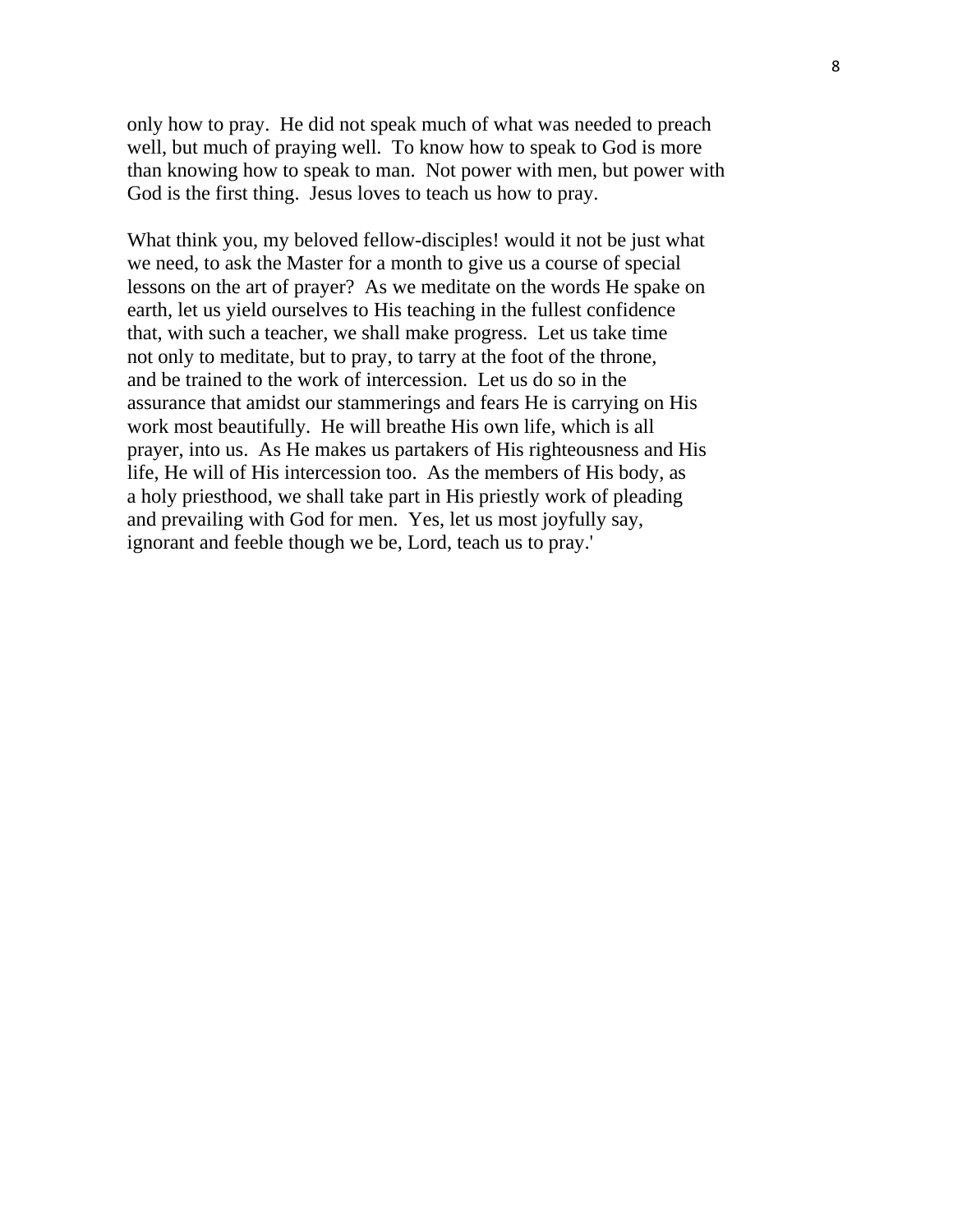## **LORD, TEACH US TO PRAY.'**

 Blessed Lord! Who ever lives to pray, You canst teach me too to pray, me too to live ever to pray. In this You love to make me share Your glory in heaven, that I should pray without ceasing, and ever stand as a priest in the presence of my God.

 Lord Jesus! I ask You this day to enroll my name among those who confess that they know not how to pray as they ought, and specially ask You for a course of teaching in prayer. Lord! teach me to tarry with You in the school, and give You time to train me. May a deep sense of my ignorance, of the wonderful privilege and power of prayer, of the need of the Holy Spirit as the Spirit of prayer, lead me to cast away my thoughts of what I think I know, and make me kneel before You in true teachableness and poverty of spirit.

 And fill me, Lord, with the confidence that with such a teacher as You art I shall learn to pray. In the assurance that I have as my teacher, Jesus who is ever praying to the Father, and by His prayer rules the destinies of His Church and the world, I will not be afraid. As much as I need to know of the mysteries of the prayer-world, You will unfold for me. And when I may not know, You will teach me to be strong in faith, giving glory to God.

 Blessed Lord! You will not put to shame Your scholar who trusts You, nor, by Your grace, would he You either. Amen.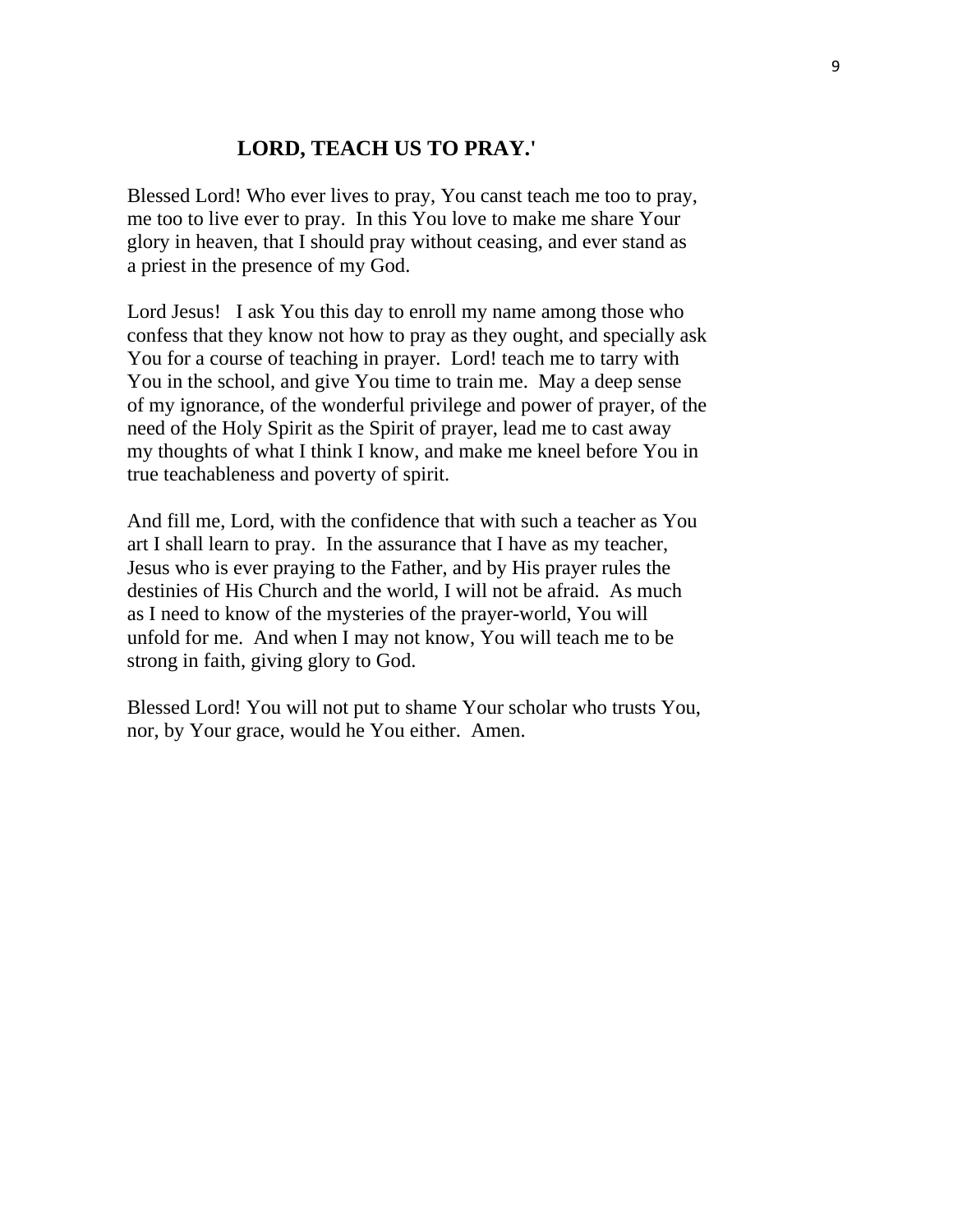## **SECOND LESSON. In spirit and truth.**

Or, The True Worshippers.

 The hour cometh, and now is, when the true worshippers shall worship the Father in spirit and truth: for such doth the Father seek to be His worshippers. God is a Spirit: and they that worship Him must worship Him in spirit and truth.'--John iv. 23, 24.

 THESE words of Jesus to the woman of Samaria are His first recorded teaching on the subject of prayer. They give us some wonderful first glimpses into the world of prayer. The Father seeks worshippers: our worship satisfies His loving heart and is a joy to Him. He seeks true worshippers, but finds many not such as He would have them. True worship is that which is in spirit and truth. The Son has come to open the way for this worship in spirit and in truth, and teach it us. And so one of our first lessons in the school of prayer must be to understand what it is to pray in spirit and in truth, and to know how we can attain to it.

 To the woman of Samaria our Lord spoke of a threefold worship. There is first, the ignorant worship of the Samaritans: You worship that which you know not.' The second, the intelligent worship of the Jew, having the true knowledge of God: We worship that which we know; for salvation is of the Jews.' And then the new, the spiritual worship which He Himself has come to introduce: The hour is coming, and is now, when the true worshippers shall worship the Father in spirit and truth.' From the connection it is evident that the words in spirit and truth' do not mean, as is often thought, earnestly, from the heart, in sincerity. The Samaritans had the five books of Moses and some knowledge of God; there was doubtless more than one among them who honestly and earnestly sought God in prayer. The Jews had the true full revelation of God in His word, as thus far given; there were among them godly men, who called upon God with their whole heart. And yet not in spirit and truth,' in the full meaning of the words. Jesus says, The hour is coming, and now is;' it is only in and through Him that the worship of God will be in spirit and truth.

 Among Christians one still finds the three classes of worshippers. Some who in their ignorance hardly know what they ask: they pray earnestly, and yet receive but little. Others there are, who have more correct knowledge, who try to pray with all their mind and heart, and often pray most earnestly, and yet do not attain to the full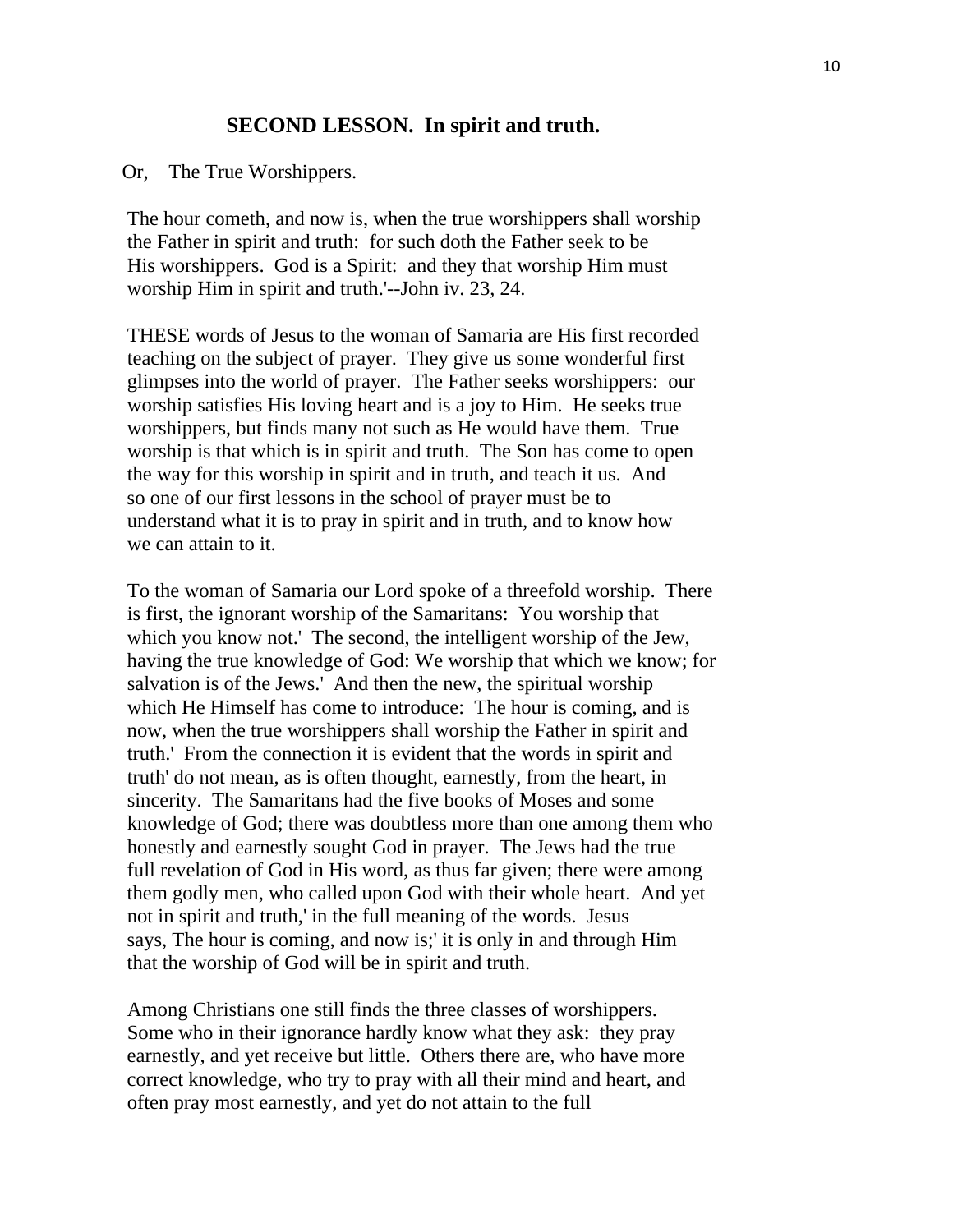blessedness of worship in spirit and truth. It is into this third class we must ask our Lord Jesus to take us; we must be taught of Him how to worship in spirit and truth. This alone is spiritual worship; this makes us worshippers such as the Father seeks. In prayer everything will depend on our understanding well and practising the worship in spirit and truth.

 God is a Spirit, and they that worship Him, must worship Him in spirit and truth.' The first thought suggested here by the Master is that there must be harmony between God and His worshippers; such as God is, must His worship be. This is according to a principle which prevails throughout the universe: we look for correspondence between an object and the organ to which it reveals or yields itself. The eyou has an inner fitness for the light, the ear for sound. The man who would truly worship God, would find and know and possess and enjoy God, must be in harmony with Him, must have the capacity for receiving Him. Because God is Spirit, we must worship in spirit. As God is, so His worshipper.

 And what does this mean? The woman had asked our Lord whether Samaria or Jerusalem was the true place of worship. He answers that henceforth worship is no longer to be limited to a certain place: Woman, believe Me, the hour cometh, when neither in this mountain, nor in Jerusalem, shall you worship the Father.' As God is Spirit, not bound by space or time, but in His infinite perfection always and everywhere the same, so His worship would henceforth no longer be confined by place or form, but spiritual as God Himself is spiritual. A lesson of deep importance. How much our Christianity suffers from this, that it is confined to certain times and places. A man, who seeks to pray earnestly in the church or in the closet, spends the greater part of the week or the day in a spirit entirely at variance with that in which he prayed. His worship was the work of a fixed place or hour, not of his whole being. God is a Spirit: He is the Everlasting and Unchangeable One; what He is, He is always and in truth. Our worship must even so be in spirit and truth: His worship must be the spirit of our life; our life must be worship in spirit as God is Spirit.

 God is a Spirit: and they that worship Him must worship Him in spirit and truth.' The second thought that comes to us is that the worship in the spirit must come from God Himself. God is Spirit: He alone has Spirit to give. It was for this He sent His Son, to fit us for such spiritual worship, by giving us the Holy Spirit. It is of His own work that Jesus speaks when He says twice, The hour cometh,' and then adds,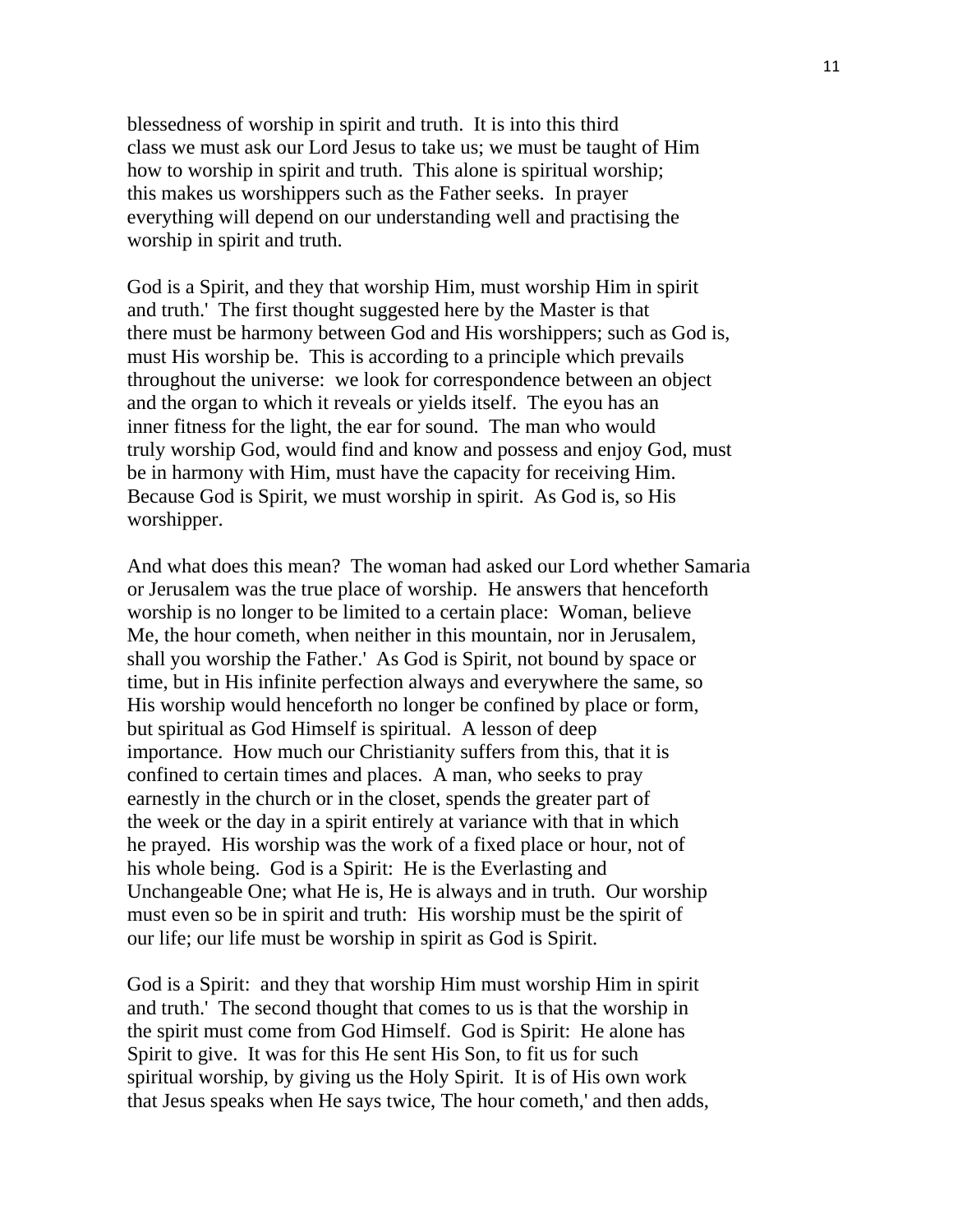and is now.' He came to baptize with the Holy Spirit; the Spirit could not stream forth till He was glorified (John i. 33, vii. 37, 38, xvi. 7). It was when He had made an end of sin, and entering into the Holiest of all with His blood, had there on our behalf received the Holy Spirit (Acts ii. 33), that He could send Him down to us as the Spirit of the Father. It was when Christ had redeemed us, and we in Him had received the position of children, that the Father sent forth the Spirit of His Son into our hearts to cry, Abba, Father.' The worship in spirit is the worship of the Father in the Spirit of Christ , the Spirit of Sonship.

 This is the reason why Jesus here uses the name of Father. We never find one of the Old Testament saints personally appropriate the name of child or call God his Father. The worship of the Father is only possible to those to whom the Spirit of the Son has been given. The worship in spirit is only possible to those to whom the Son has revealed the Father, and who have received the spirit of Sonship. It is only Christ who opens the way and teaches the worship in spirit.

 And in truth. That does not only mean, in sincerity. Nor does it only signify, in accordance with the truth of God's Word. The expression is one of deep and Divine meaning. Jesus is the only-begotten of the Father, full of grace and truth.' The law was given by Moses; grace and truth came by Jesus Christ.' Jesus says, I am the truth and the life.' In the Old Testament all was shadow and promise; Jesus brought and gives the reality, the substance, of things hoped for. In Him the blessings and powers of the eternal life are our actual possession and experience. Jesus is full of grace and truth; the Holy Spirit is the Spirit of truth; through Him the grace that is in Jesus is ours in deed and truth, a positive communication out of the Divine life. And so worship in spirit is worship in truth; actual living fellowship with God, a real correspondence and harmony between the Father, who is a Spirit, and the child praying in the spirit.

 What Jesus said to the woman of Samaria, she could not at once understand. Pentecost was needed to reveal its full meaning. We are hardly prepared at our first entrance into the school of prayer to grasp such teaching. We shall understand it better later on. Let us only begin and take the lesson as He gives it. We are carnal and cannot bring God the worship He seeks. But Jesus came to give the Spirit: He has given Him to us. Let the disposition in which we set ourselves to pray be what Christ's words have taught us. Let there be the deep confession of our inability to bring God the worship that is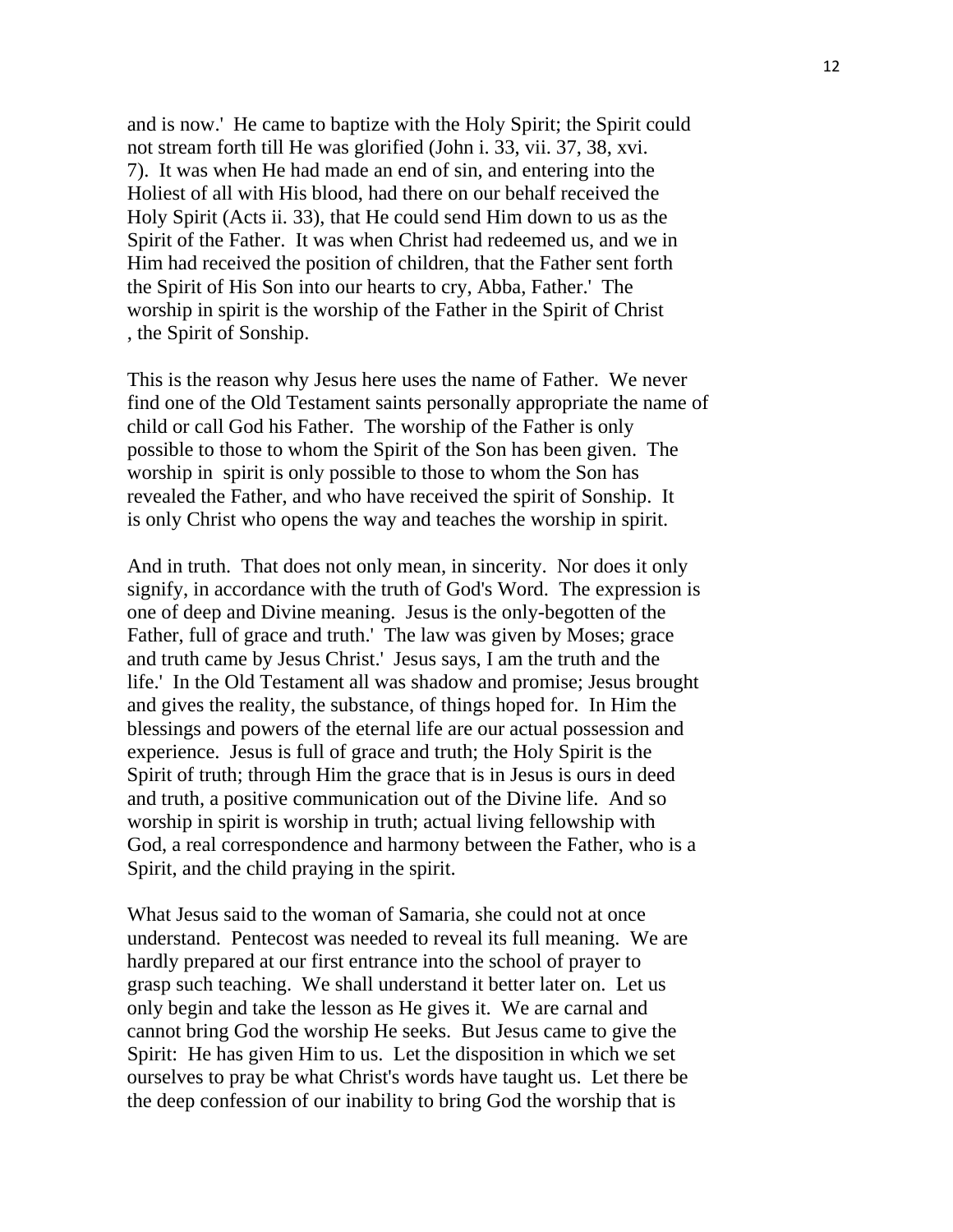pleasing to Him; the childlike teachableness that waits on Him to instruct us; the simple faith that yields itself to the breathing of the Spirit. Above all, let us hold fast the blessed truth--we shall find that the Lord has more to say to us about it--that the knowledge of the Fatherhood of God, the revelation of His infinite Fatherliness in our hearts, the faith in the infinite love that gives us His Son and His Spirit to make us children, is indeed the secret of prayer in spirit and truth. This is the new and living way Christ opened up for us. To have Christ the Son, and the Spirit of the Son, dwelling within us, and revealing the Father, this makes us true, spiritual worshippers.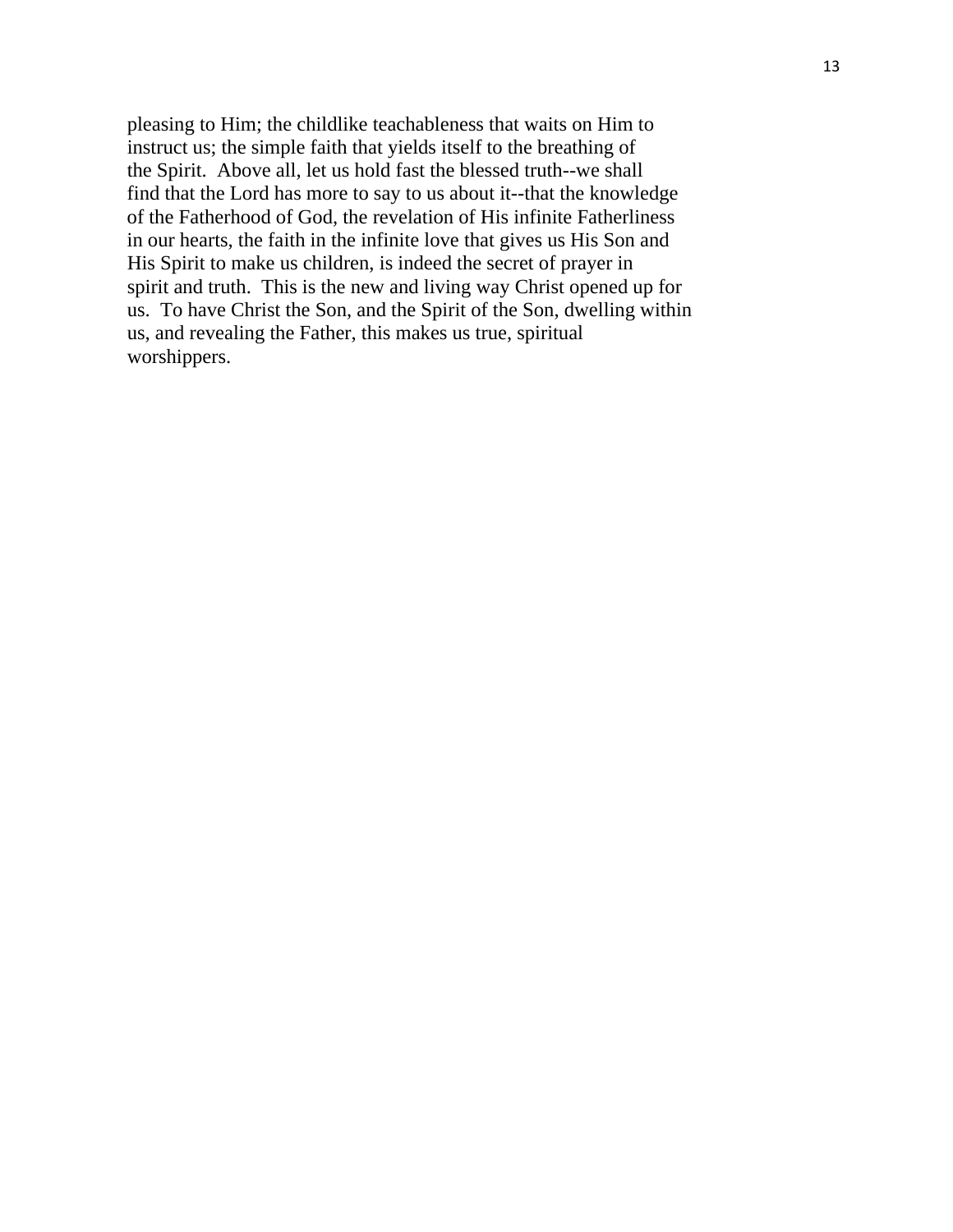## **LORD, TEACH US TO PRAY.'**

 Blessed Lord! I adore the love with which You didst teach a woman, who had refused You a cup of water, what the worship of God must be. I rejoice in the assurance that You will no less now instruct Your disciple, who comes to You with a heart that longs to pray in spirit and in truth. O my Holy Master! do teach me this blessed secret.

 Teach me that the worship in spirit and truth is not of man, but only comes from You; that it is not only a thing of times and seasons, but the outflowing of a life in You. Teach me to draw near to God in prayer under the deep impression of my ignorance and my having nothing in myself to offer Him, and at the same time of the provision You, my Saviour, make for the Spirit's breathing in my childlike stammerings. I do bless You that in You I am a child, and have a child's liberty of access; that in You I have the spirit of Sonship and of worship in truth. Teach me, above all, Blessed Son of the Father, how it is the revelation of the Father that gives confidence in prayer; and let the infinite Fatherliness of God's Heart be my joy and strength for a life of prayer and of worship. Amen.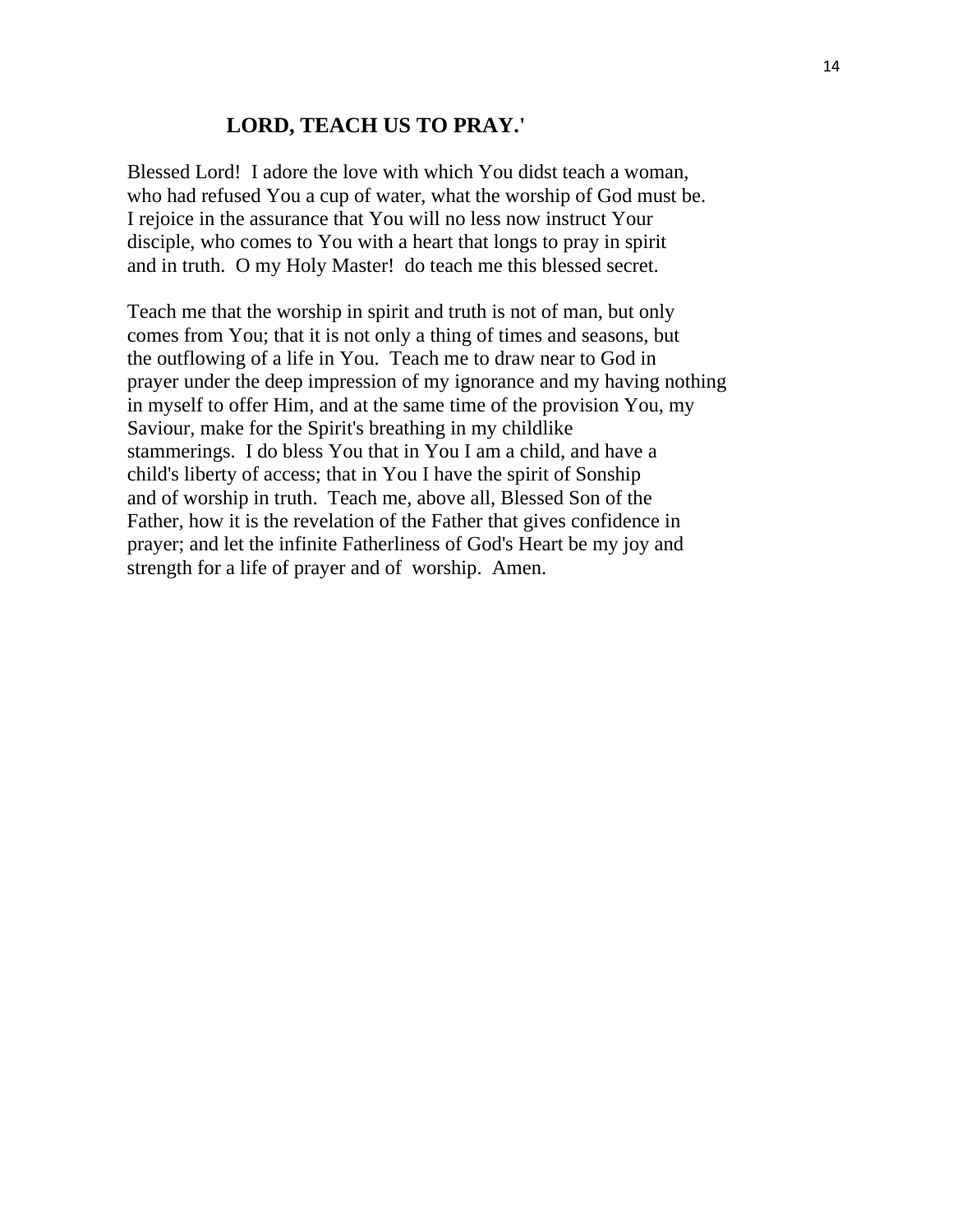## **THIRD LESSON. Pray to your Father, which is in secret**

Or, Alone with God.

 But you, when you pray, enter into your inner chamber, and having shut your door, pray to your Father which is in secret, and your Father which sees in secret shall recompense you'--Matt. vi. 6.

 AFTER Jesus had called His first disciples, He gave them their first public teaching in the Sermon on the Mount. He there expounded to them the kingdom of God, its laws and its life. In that kingdom God is not only King, but Father, He not only gives all, but is Himself all. In the knowledge and fellowship of Him alone is its blessedness. Hence it came as a matter of course that the revelation of prayer and the prayer-life was a part of His teaching concerning the New Kingdom He came to set up. Moses gave neither command nor regulation with regard to prayer: even the prophets say little directly of the duty of prayer; it is Christ who teaches to pray.

 And the first thing the Lord teaches His disciples is that they must have a secret place for prayer; everyone must have some solitary spot where he can be alone with his God. Every teacher must have a schoolroom. We have learnt to know and accept Jesus as our only teacher in the school of prayer. He has already taught us at Samaria that worship is no longer confined to times and places; that worship, spiritual true worship, is a thing of the spirit and the life; the whole man must in his whole life be worship in spirit and truth. And yet He wants each one to choose for himself the fixed spot where He can daily meet him. That inner chamber, that solitary place, is Jesus' schoolroom. That spot may be anywhere; that spot may change from day to day if we have to change our abode; but that secret place there must be, with the quiet time in which the pupil places himself in the Master's presence, to be by Him prepared to worship the Father. There alone, but there most surely, Jesus comes to us to teach us to pray.

 A teacher is always anxious that his schoolroom should be bright and attractive, filled with the light and air of heaven, a place where pupils long to come, and love to stay. In His first words on prayer in the Sermon on the Mount, Jesus seeks to set the inner chamber before us in its most attractive light. If we listen carefully, we soon notice what the chief thing is He has to tell us of our tarrying there. Three times He uses the name of Father: Pray to your Father;' Your Father shall recompense you;' Your Father knows what things you have need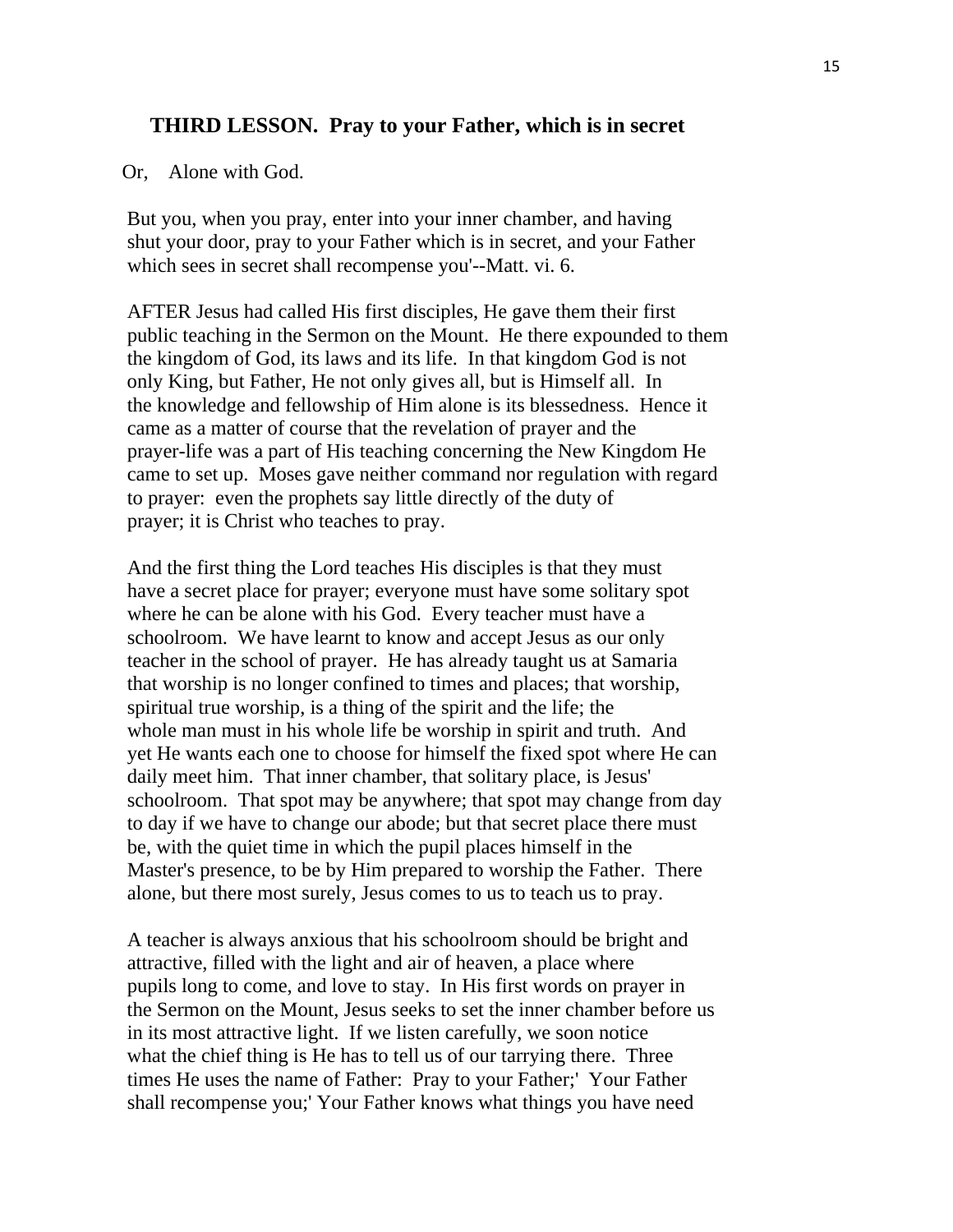of.' The first thing in closet-prayer is: I must meet my Father. The light that shines in the closet must be: the light of the Father's countenance. The fresh air from heaven with which Jesus would have it filled, the atmosphere in which I am to breathe and pray, is: God's Father-love, God's infinite Fatherliness. Thus each thought or petition we breathe out will be simple, hearty, childlike trust in the Father. This is how the Master teaches us to pray: He brings us into the Father's living presence. What we pray there must avail. Let us listen carefully to hear what the Lord has to say to us.

 First, Pray to your Father which is in secret.' God is a God who hides Himself to the carnal eyou. As long as in our worship of God we are chiefly occupied with our own thoughts and exercises, we shall not meet Him who is a Spirit, the unseen One. But to the man who withdraws himself from all that is of the world and man, and prepares to wait upon God alone, the Father will reveal Himself. As he forsakes and gives up and shuts out the world, and the life of the world, and surrenders himself to be led of Christ into the secret of God's presence, the light of the Father's love will rise upon him. The secrecy of the inner chamber and the closed door, the entire separation from all around us, is an image of, and so a help to that inner spiritual sanctuary, the secret of God's tabernacle, within the veil, where our spirit truly comes into contact with the Invisible One. And so we are taught, at the very outset of our search after the secret of effectual prayer, to remember that it is in the inner chamber, where we are alone with the Father, that we shall learn to pray aright. The Father is in secret: in these words Jesus teaches us where He is waiting us, where He is always to be found. Christians often complain that private prayer is not what it should be. They feel weak and sinful, the heart is cold and dark; it is as if they have so little to pray, and in that little no faith or joy. They are discouraged and kept from prayer by the thought that they cannot come to the Father as they ought or as they wish. Child of God! listen to your Teacher. He tells you that when you go to private prayer your first thought must be: The Father is in secret, the Father waits me there. Just because your heart is cold and prayerless, get you into the presence of the loving Father. As a father pities his children, so the Lord pities you. Do not be thinking of how little you have to bring God, but of how much He wants to give you. Just place yourself before, and look up into, His face; think of His love, His wonderful, tender, pitying love. Just tell Him how sinful and cold and dark all is: it is the Father's loving heart will give light and warmth to yours. O do what Jesus says: Just shut the door, and pray to your Father which is in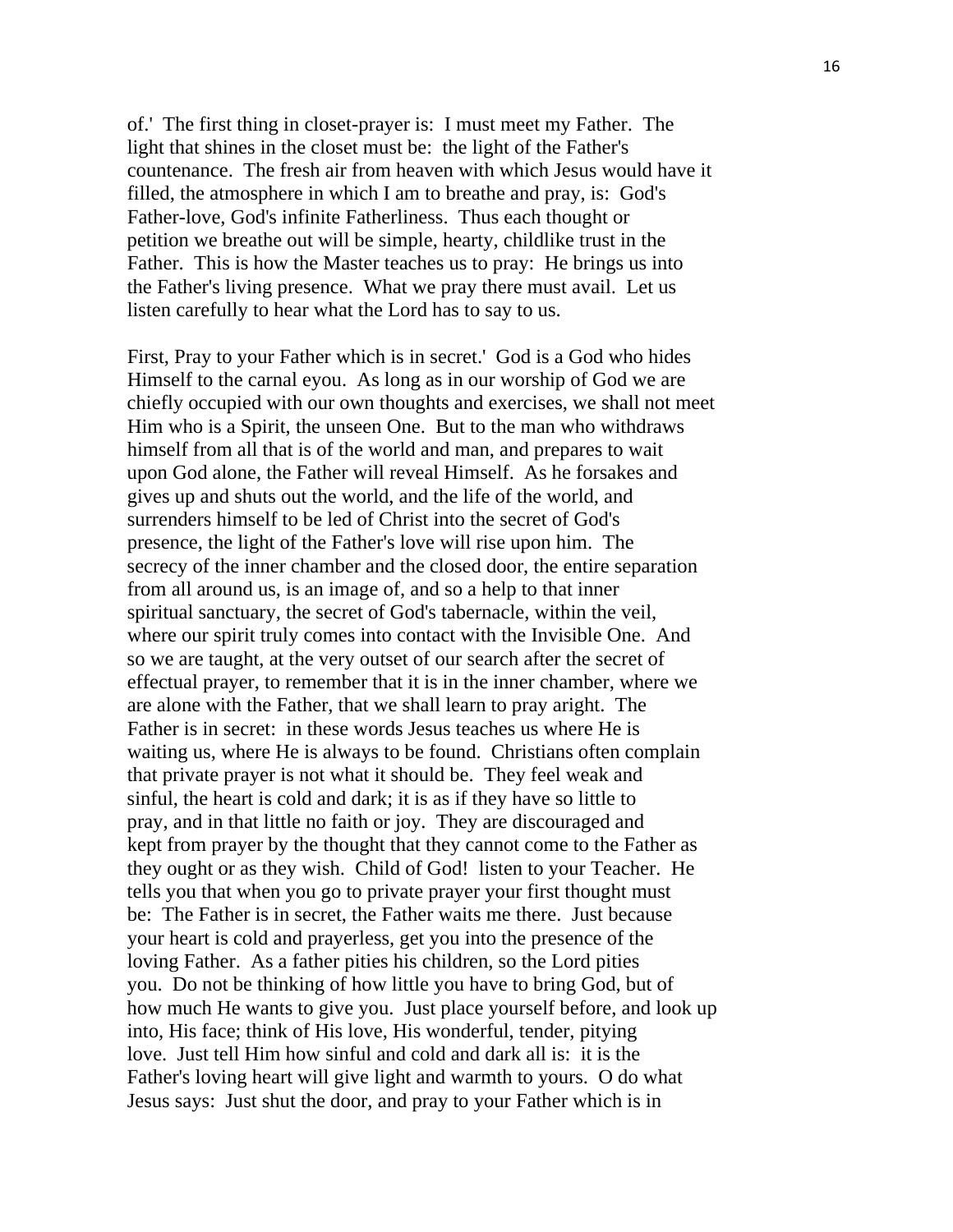secret. Is it not wonderful? to be able to go alone with God, the infinite God. And then to look up and say: My Father!

 And your Father, which sees in secret, will recompense you.' Here Jesus assures us that secret prayer cannot be fruitless: its blessing will show itself in our life. We have but in secret, alone with God, to entrust our life before men to Him; He will reward us openly; He will see to it that the answer to prayer be made manifest in His blessing upon us. Our Lord would thus teach us that as infinite Fatherliness and Faithfulness is that with which God meets us in secret, so on our part there should be the childlike simplicity of faith, the confidence that our prayer does bring down a blessing. He that cometh to God must believe that He is a rewarder of them that seek Him.' Not on the strong or the fervent feeling with which I pray does the blessing of the closet depend, but upon the love and the power of the Father to whom I there entrust my needs. And therefore the Master has but one desire: Remember your Father is, and sees and hears in secret; go there and stay there, and go again from there in the confidence: He will recompense. Trust Him for it; depend upon Him: prayer to the Father cannot be vain; He will reward you openly.

 Still further to confirm this faith in the Father-love of God, Christ speaks a third word: Your Father knows what things you have need of before you ask Him.' At first sight it might appear as if this thought made prayer less needful: God knows far better than we what we need. But as we get a deeper insight into what prayer really is, this truth will help much to strengthen our faith. It will teach us that we do not need, as the heathen, with the multitude and urgency of our words, to compel an unwilling God to listen to us. It will lead to a holy thoughtfulness and silence in prayer as it suggests the question: Does my Father really know that I need this? It will, when once we have been led by the Spirit to the certainty that our request is indeed something that, according to the Word, we do need for God's glory, give us wonderful confidence to say, My Father knows I need it and must have it. And if there be any delay in the answer, it will teach us in quiet perseverance to hold on: FATHER! YOU KNOWEST I need it. O the blessed liberty and simplicity of a child that Christ our Teacher would fain cultivate in us, as we draw near to God: let us look up to the Father until His Spirit works it in us. Let us sometimes in our prayers, when we are in danger of being so occupied with our fervent, urgent petitions, as to forget that the Father knows and hears, let us hold still and just quietly say: My Father sees, my Father hears, my Father knows; it will help our faith to take the answer, and to say: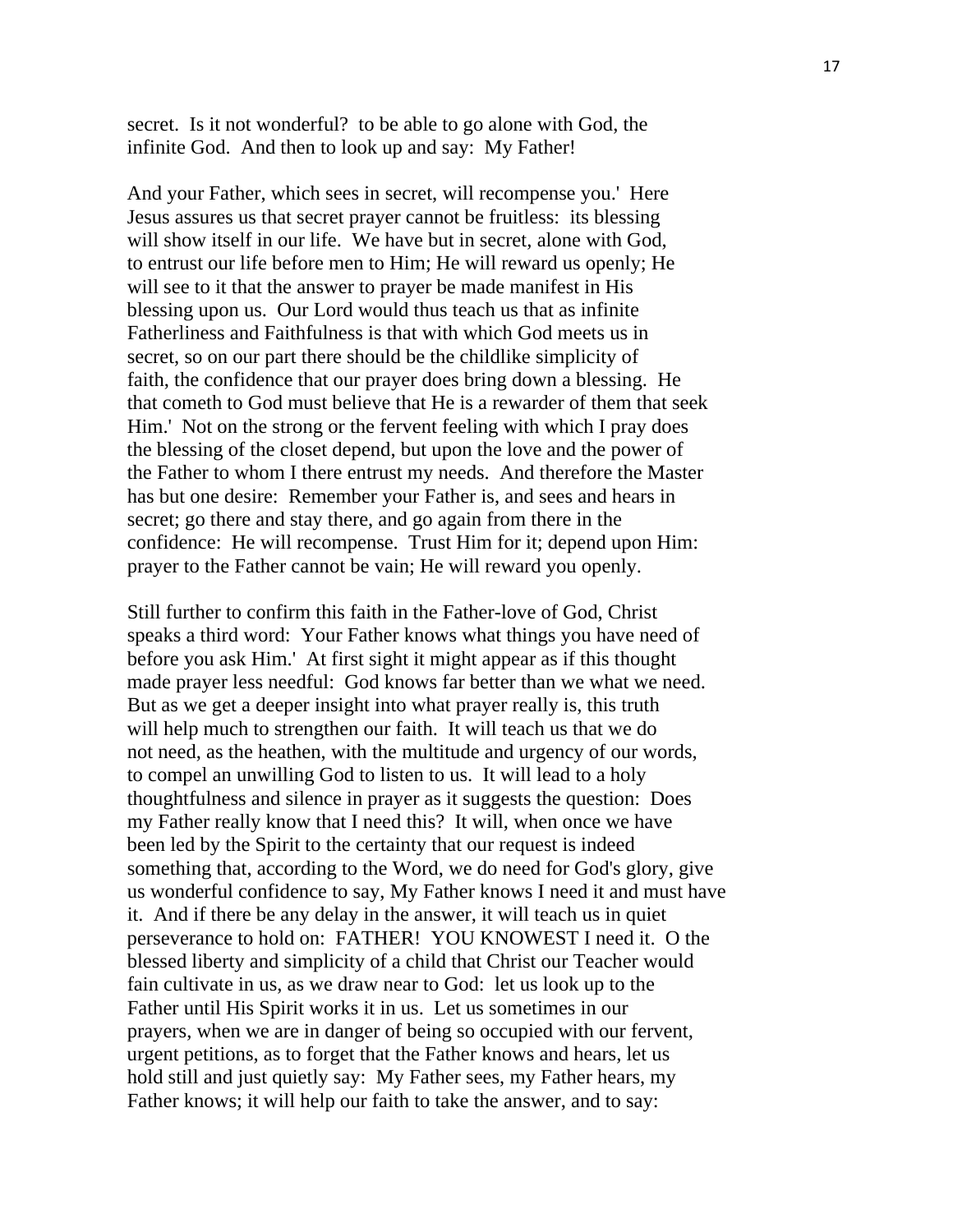We know that we have the petitions we have asked of Him.

 And now, all you who have anew entered the school of Christ to be taught to pray, take these lessons, practise them, and trust Him to perfect you in them. Dwell much in the inner chamber, with the door shut--shut in from men, shut up with God; it is there the Father waits you, it is there Jesus will teach you to pray. To be alone in secret with THE FATHER: this be your highest joy. To be assured that THE FATHER will openly reward the secret prayer, so that it cannot remain unblessed: this be your strength day by day. And to know that THE FATHER knows that you need what you ask; this be your liberty to bring every need, in the assurance that your God will supply it according to His riches in Glory in Christ Jesus.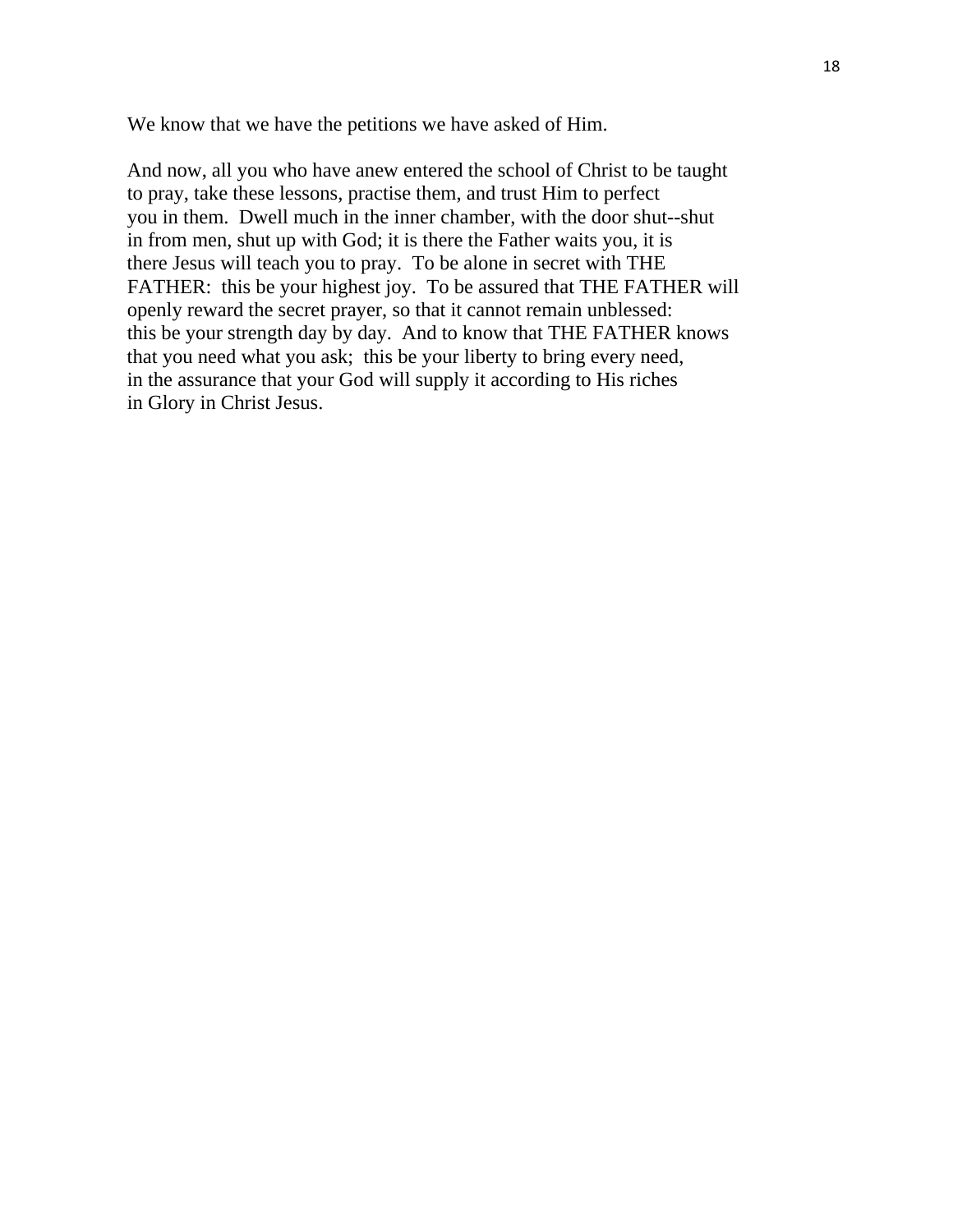## **LORD, TEACH US TO PRAY.'**

 Blessed Saviour! with my whole heart I do bless You for the appointment of the inner chamber, as the school where You meet each of Your pupils alone, and reveal to him the Father. O my Lord! strengthen my faith so in the Father's tender love and kindness, that as often as I feel sinful or troubled, the first instinctive thought may be to go where I know the Father waits me, and where prayer never can go unblessed. Let the thought that He knows my need before I ask, bring me, in great restfulness of faith, to trust that He will give what His child requires. O let the place of secret prayer become to me the most beloved spot of earth.

 And, Lord! hear me as I pray that You would everywhere bless the closets of Your believing people. Let Your wonderful revelation of a Father's tenderness free all young Christians from every thought of secret prayer as a duty or a burden, and lead them to regard it as the highest privilege of their life, a joy and a blessing. Bring back all who are discouraged, because they cannot find ought to bring You in prayer. O give them to understand that they have only to come with their emptiness to Him who has all to give, and delights to do it. Not, what they have to bring the Father, but what the Father waits to give them, be their one thought.

 And bless especially the inner chamber of all Your servants who are working for You, as the place where God's truth and God's grace is revealed to them, where they are daily anointed with fresh oil, where their strength is renewed, and the blessings are received in faith, with which they are to bless their fellow-men. Lord, draw us all in the closet nearer to Yourself and the Father. Amen.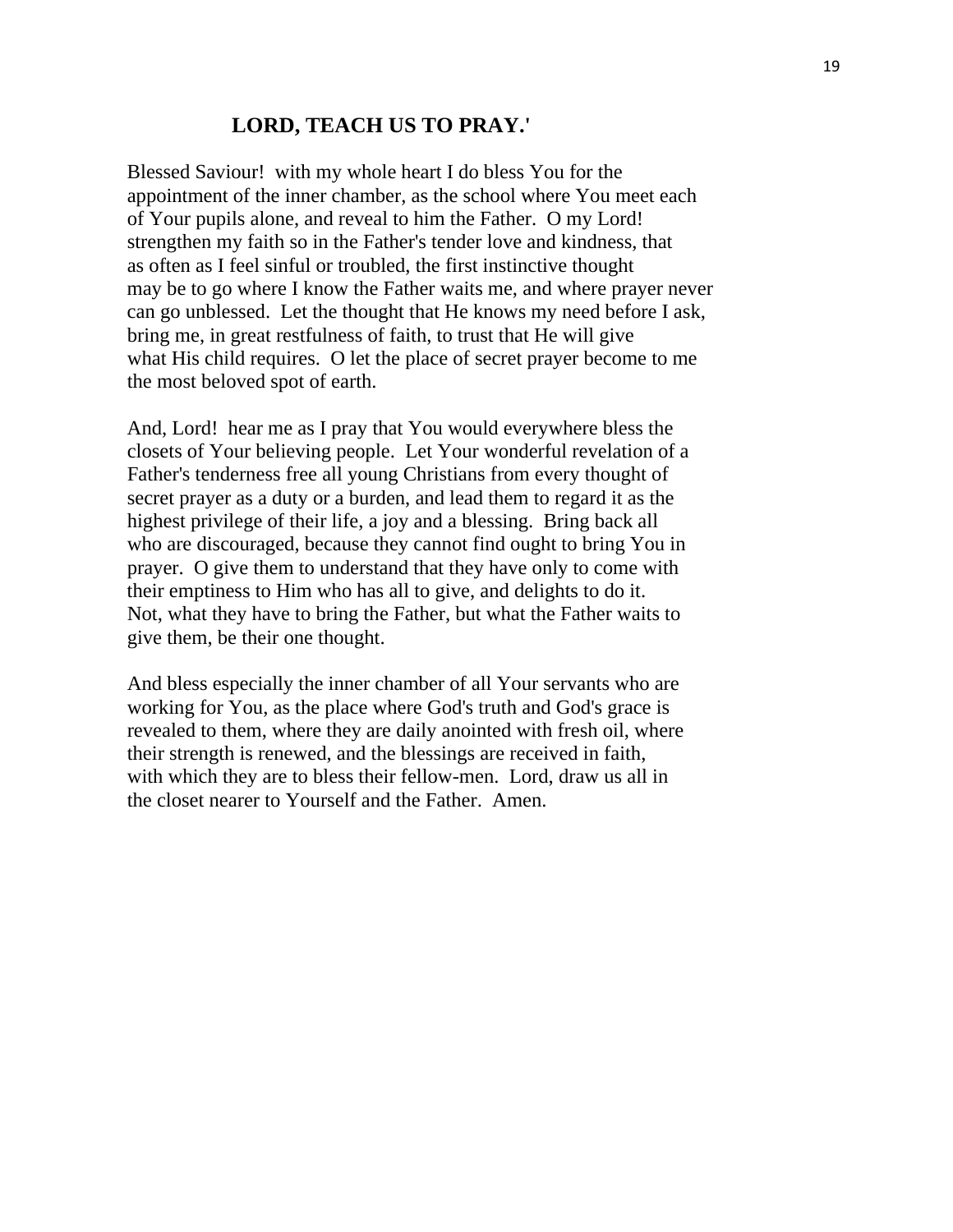#### **FOURTH LESSON: After this manner pray**

Or, The Model Prayer.

 After this manner therefore pray you: Our Father which art in heaven.'--Matt. vi. 9.

 EVERY teacher knows the power of example. He not only tells the child what to do and how to do it, but shows him how it really can be done. In condescension to our weakness, our heavenly Teacher has given us the very words we are to take with us as we draw near to our Father. We have in them a form of prayer in which there breathe the freshness and fullness of the Eternal Life. So simple that the child can lisp it, so divinely rich that it comprehends all that God can give. A form of prayer that becomes the model and inspiration for all other prayer, and yet always draws us back to itself as the deepest utterance of our souls before our God.

 Our Father which art in heaven!' To appreciate this word of adoration aright, I must remember that none of the saints had in Scripture ever ventured to address God as their Father. The invocation places us at once in the centre of the wonderful revelation the Son came to make of His Father as our Father too. It comprehends the mystery of redemption--Christ delivering us from the curse that we might become the children of God. The mystery of regeneration--the Spirit in the new birth giving us the new life. And the mystery of faith--ere yet the redemption is accomplished or understood, the word is given on the lips of the disciples to prepare them for the blessed experience still to come. The words are the key to the whole prayer, to all prayer. It takes time, it takes life to study them; it will take eternity to understand them fully. The knowledge of God's Father-love is the first and simplest, but also the last and highest lesson in the school of prayer. It is in the personal relation to the living God, and the personal conscious fellowship of love with Himself, that prayer begins. It is in the knowledge of God's Fatherliness, revealed by the Holy Spirit, that the power of prayer will be found to root and grow. In the infinite tenderness and pity and patience of the infinite Father, in His loving readiness to hear and to help, the life of prayer has its joy. O let us take time, until the Spirit has made these words to us spirit and truth, filling heart and life: Our Father which art in heaven.' Then we are indeed within the veil, in the secret place of power where prayer always prevails.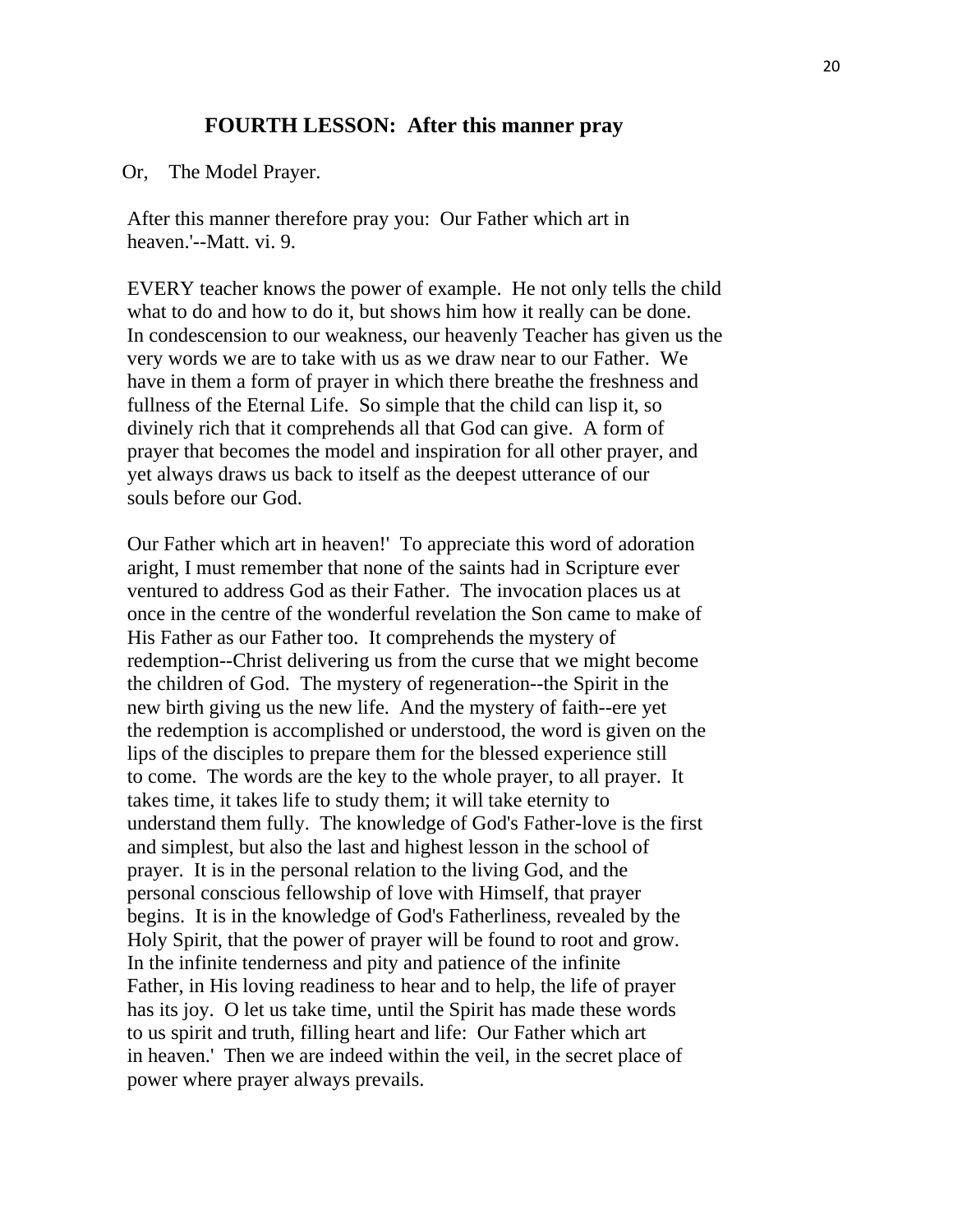Hallowed be Your name.' There is something here that strikes us at once. While we ordinarily first bring our own needs to God in prayer, and then think of what belongs to God and His interests, the Master reverses the order. First, Your name, Your kingdom, Your will; then, give us, forgive us, lead us, deliver us. The lesson is of more importance than we think. In true worship the Father must be first, must be all. The sooner I learn to forget myself in the desire that HE may be glorified, the richer will the blessing be that prayer will bring to myself. No one ever loses by what he sacrifices for the Father.

 This must influence all our prayer. There are two sorts of prayer: personal and intercessory. The latter ordinarily occupies the lesser part of our time and energy. This may not be. Christ has opened the school of prayer specially to train intercessors for the great work of bringing down, by their faith and prayer, the blessings of His work and love on the world around. There can be no deep growth in prayer unless this be made our aim. The little child may ask of the father only what it needs for itself; and yet it soon learns to say, Give some for sister too. But the grown-up son, who only lives for the father's interest and takes charge of the father's business, asks more largely, and gets all that is asked. And Jesus would train us to the blessed life of consecration and service, in which our interests are all subordinate to the Name, and the Kingdom, and the Will of the Father. O let us live for this, and let, on each act of adoration, Our Father! there follow in the same breath Your Name, Your Kingdom, Your Will;--for this we look up and long.

 Hallowed be Your name.' What name? This new name of Father. The word Holy is the central word of the Old Testament; the name Father of the New. In this name of Love all the holiness and glory of God are now to be revealed. And how is the name to be hallowed? By God Himself: I will hallow My great name which you have profaned.' Our prayer must be that in ourselves, in all God's children, in presence of the world, God Himself would reveal the holiness, the Divine power, the hidden glory of the name of Father. The Spirit of the Father is the Holy Spirit: it is only when we yield ourselves to be led of Him, that the name will be hallowed in our prayers and our lives. Let us learn the prayer: Our Father, hallowed be Your name.'

 Your kingdom come.' The Father is a King and has a kingdom. The son and heir of a king has no higher ambition than the glory of his father's kingdom. In time of war or danger this becomes his passion; he can think of nothing else. The children of the Father are here in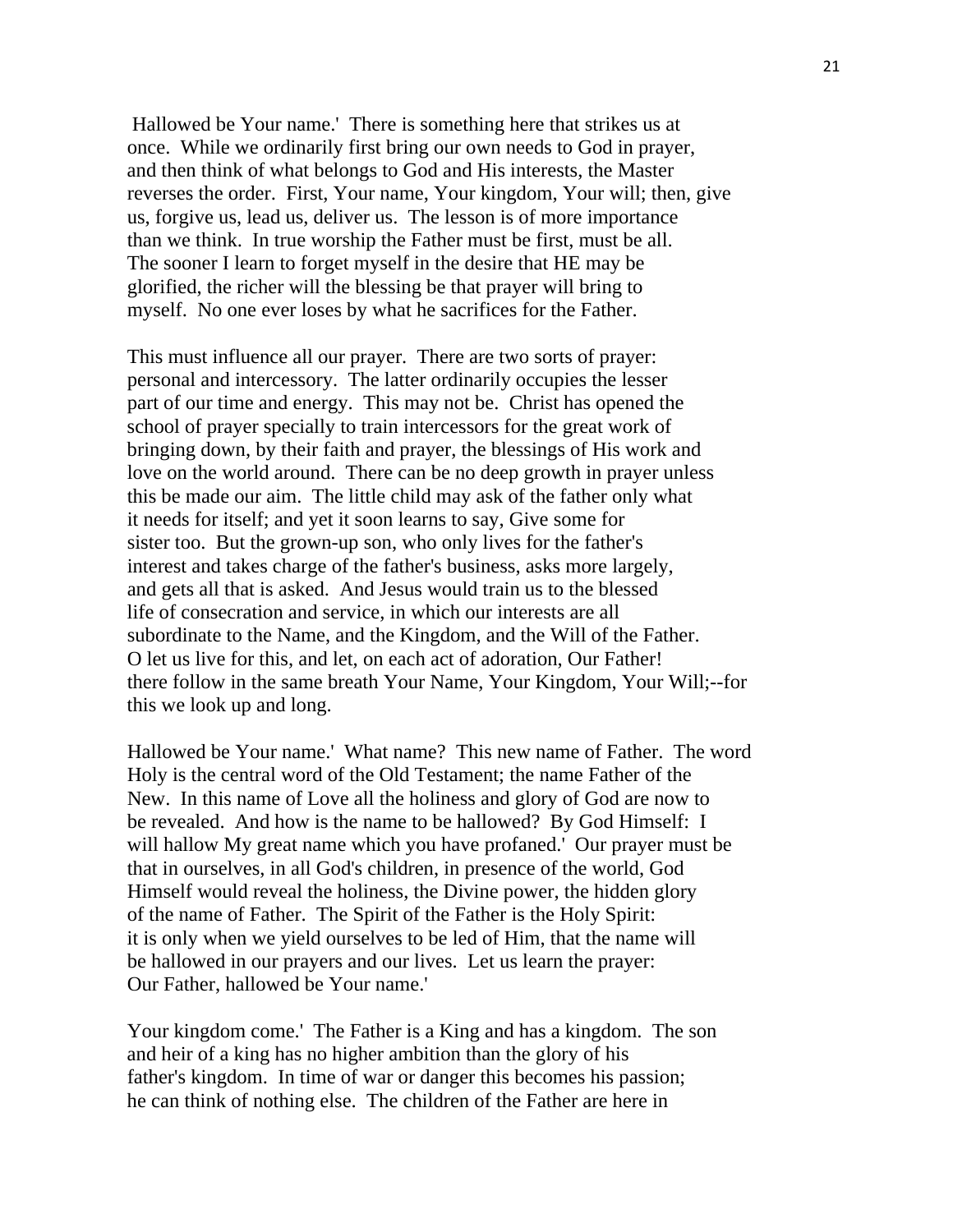the enemy's territory, where the kingdom, which is in heaven, is not yet fully manifested. What more natural than that, when they learn to hallow the Father-name, they should long and cry with deep enthusiasm: Your kingdom come.' The coming of the kingdom is the one great event on which the revelation of the Father's glory, the blessedness of His children, the salvation of the world depends. On our prayers too the coming of the kingdom waits. Shall we not join in the deep longing cry of the redeemed: Your kingdom come'? Let us learn it in the school of Jesus.

 Your will be done, as in heaven, so on earth.' This petition is too frequently applied alone to the suffering of the will of God. In heaven God's will is done, and the Master teaches the child to ask that the will may be done on earth just as in heaven: in the spirit of adoring submission and ready obedience. Because the will of God is the glory of heaven, the doing of it is the blessedness of heaven. As the will is done, the kingdom of heaven comes into the heart. And wherever faith has accepted the Father's love, obedience accepts the Father's will. The surrender to, and the prayer for a life of heaven-like obedience, is the spirit of childlike prayer.

 Give us this day our daily bread.' When first the child has yielded himself to the Father in the care for His Name, His Kingdom, and His Will, he has full liberty to ask for his daily bread. A master cares for the food of his servant, a general of his soldiers, a father of his child. And will not the Father in heaven care for the child who has in prayer given himself up to His interests? We may indeed in full confidence say: Father, I live for Your honour and Your work; I know You care for me. Consecration to God and His will gives wonderful liberty in prayer for temporal things: the whole earthly life is given to the Father's loving care.

 And forgive us our debts, as we also have forgiven our debtors.' As bread is the first need of the body, so forgiveness for the soul. And the provision for the one is as sure as for the other. We are children but sinners too; our right of access to the Father's presence we owe to the precious blood and the forgiveness it has won for us. Let us beware of the prayer for forgiveness becoming a formality: only what is really confessed is really forgiven. Let us in faith accept the forgiveness as promised: as a spiritual reality, an actual transaction between God and us, it is the entrance into all the Father's love and all the privileges of children. Such forgiveness, as a living experience, is impossible without a forgiving spirit to others: as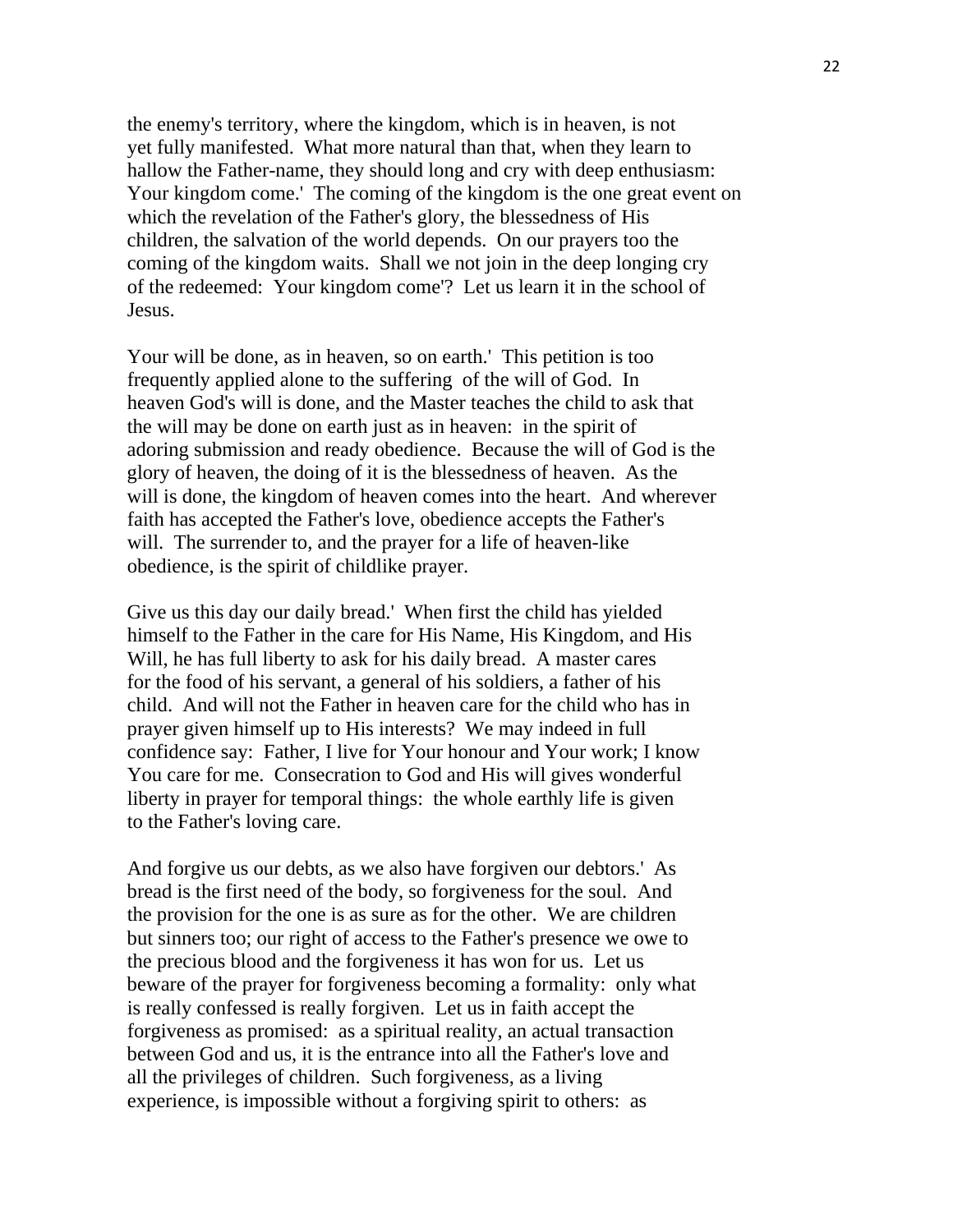forgiven expresses the heavenward, so forgiving the earthward, relation of God's child. In each prayer to the Father I must be able to say that I know of no one whom I do not heartily love.

 And lead us not into temptation, but deliver us from the evil one.' Our daily bread, the pardon of our sins, and then our being kept from all sin and the power of the evil one, in these three petitions all our personal need is comprehended. The prayer for bread and pardon must be accompanied by the surrender to live in all things in holy obedience to the Father's will, and the believing prayer in everything to be kept by the power of the indwelling Spirit from the power of the evil one.

 Children of God! it is thus Jesus would have us to pray to the Father in heaven. O let His Name, and Kingdom, and Will, have the first place in our love; His providing, and pardoning, and keeping love will be our sure portion. So the prayer will lead us up to the true child-life: the Father all to the child, the Father all for the child. We shall understand how Father and child, the Your and the Our, are all one, and how the heart that begins its prayer with the God-devoted YOUR, will have the power in faith to speak out the OUR too. Such prayer will, indeed, be the fellowship and interchange of love, always bringing us back in trust and worship to Him who is not only the Beginning but the End: FOR YOUR IS THE KINGDOM, AND THE POWER, AND THE GLORY, FOR EVER, AMEN.' Son of the Father, teach us to pray, OUR FATHER.'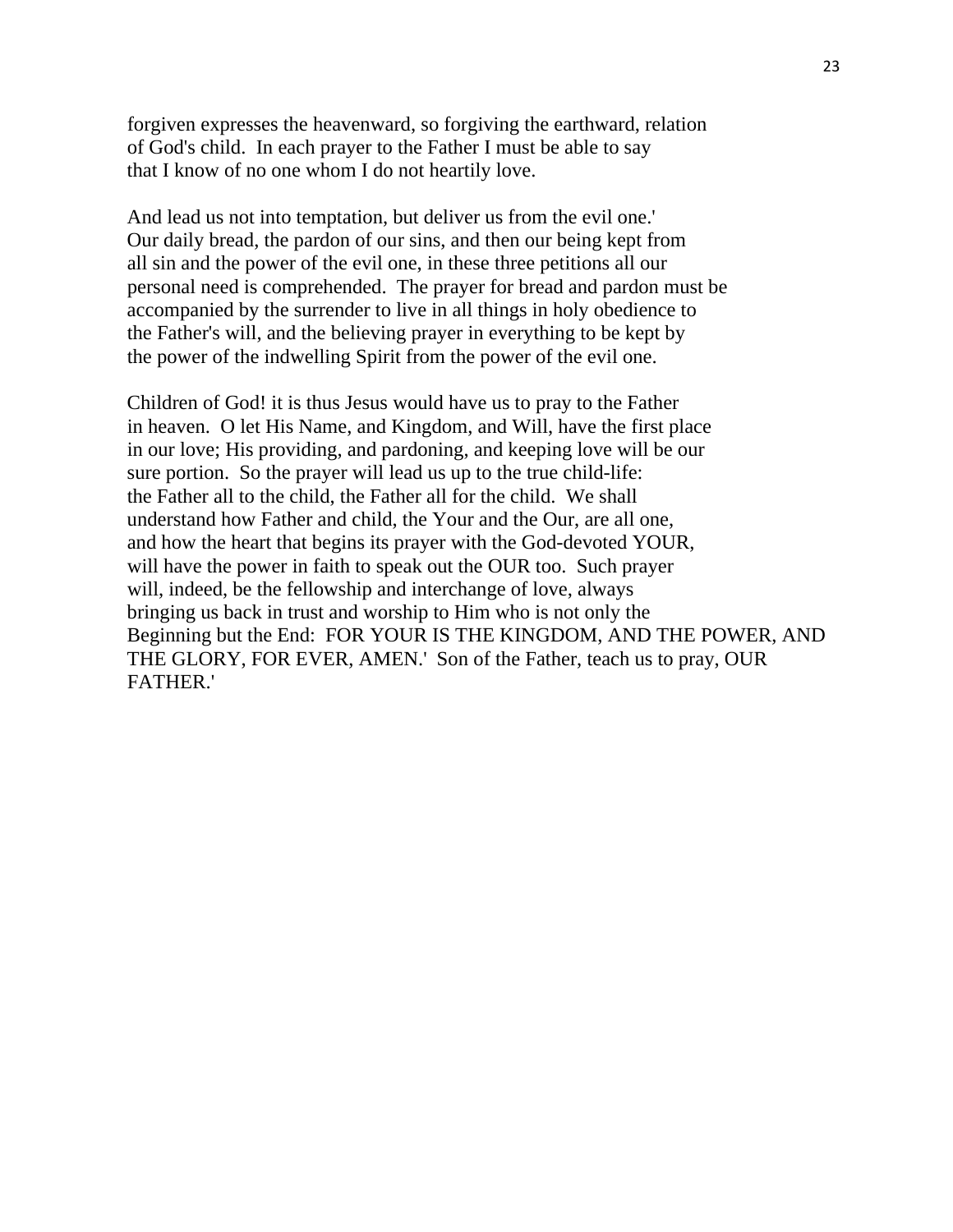## **LORD, TEACH US TO PRAY.'**

 O You who are the only-begotten Son, teach us, we beseech You, to pray, OUR FATHER.' We thank You, Lord, for these Living Blessed Words which You has given us. We thank You for the millions who in them have learnt to know and worship the Father, and for what they have been to us. Lord! it is as if we needed days and weeks in Your school with each separate petition; so deep and full are they. But we look to You to lead us deeper into their meaning: do it, we pray You, for Your Name's sake; Your name is Son of the Father.

 Lord! You didst once say: No man knows the Father save the Son, and he to whom the Son wills to reveal Him.' And again: I made known unto them Your name, and will make it known, that the love wherewith You have loved Me may be in them.' Lord Jesus! reveal to us the Father. Let His name, His infinite Father-love, the love with which He loved You, according to Your prayer, BE IN US. Then shall we say aright, OUR FATHER!' Then shall we apprehend Your teaching, and the first spontaneous breathing of our heart will be: Our Father, Your Name, Your Kingdom, Your Will.' And we shall bring our needs and our sins and our temptations to Him in the confidence that the love of such a Father care for all.

 Blessed Lord! we are Your scholars, we trust You; do teach us to pray, OUR FATHER.' Amen.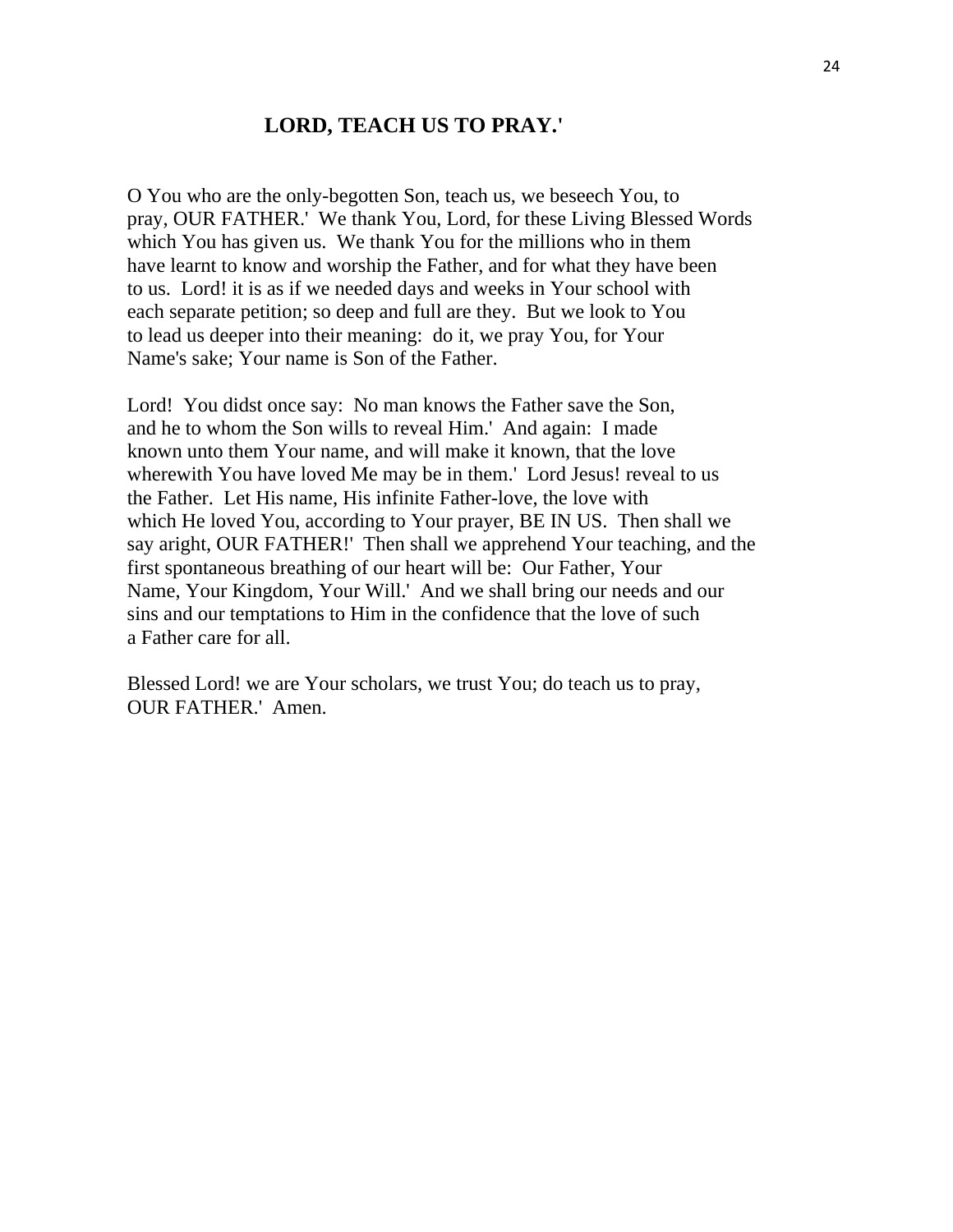## **FIFTH LESSON. Ask, and it shall be given you**

Or, The Certainty of the Answer to Prayer.

 Ask, and it shall be given you; seek, and you shall find; knock, and it shall be opened unto you: for every one that asks receives, and he that seeks finds; and to him that knocks it shall be opened,'--Matt. vii. 7, 8.

You ask, and receive not, because you ask amiss.'--Jas. iv. 3.

 OUR Lord returns here in the Sermon on the Mount a second time to speak of prayer. The first time He had spoken of the Father who is to be found in secret, and rewards openly, and had given us the pattern prayer (Matt. vi. 5-15). Here He wants to teach us what in all Scripture is considered the chief thing in prayer: the assurance that prayer will be heard and answered. Observe how He uses words which mean almost the same thing, and each time repeats the promise so distinctly: You shall receive, you shall find, it shall be opened unto you;' and then gives as ground for such assurance the law of the kingdom: He that asks, receives; he that seeks, finds; to him that knocks, it shall be opened.' We cannot but feel how in this sixfold repetition He wants to impress deep on our minds this one truth, that we may and must most confidently expect an answer to our prayer. Next to the revelation of the Father's love, there is, in the whole course of the school of prayer, not a more important lesson than this: Every one that asks, receives.

 In the three words the Lord uses, ask, seek, knock, a difference in meaning has been sought. If such was indeed His purpose, then the first, ASK, refers to the gifts we pray for. But I may ask and receive the gift without the Giver. SEEK is the word Scripture uses of God Himself; Christ assures me that I can find Himself. But it is not enough to find God in time of need, without coming to abiding fellowship: KNOCK speaks of admission to dwell with Him and in Him. Asking and receiving the gift would thus lead to seeking and finding the Giver, and this again to the knocking and opening of the door of the Father's home and love. One thing is sure: the Lord does want us to count most certainly on it that asking, seeking, knocking, cannot be in vain: receiving an answer, finding God, the opened heart and home of God, are the certain fruit of prayer.

That the Lord should have thought it needful in so many forms to repeat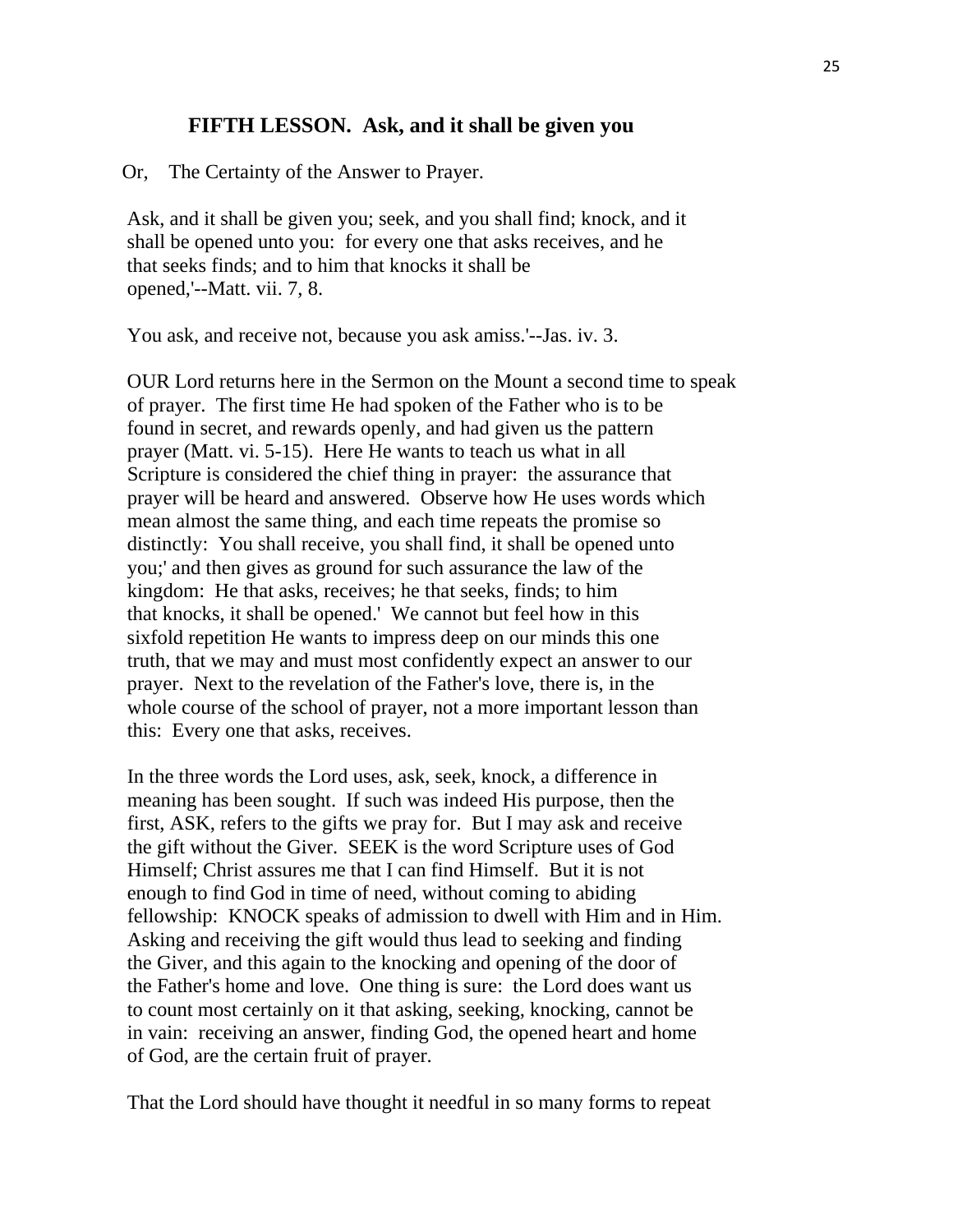the truth, is a lesson of deep import. It proves that He knows our heart, how doubt and distrust toward God are natural to us, and how easily we are inclined to rest in prayer as a religious work without an answer. He knows too how, even when we believe that God is the Hearer of prayer, believing prayer that lays hold of the promise, is something spiritual, too high and difficult for the half-hearted disciple. He therefore at the very outset of His instruction to those who would learn to pray, seeks to lodge this truth deep into their hearts: prayer does avail much; ask and you shall receive; every one that asks, receives. This is the fixed eternal law of the kingdom: if you ask and receive not, it must be because there is something amiss or wanting in the prayer. Hold on; let the Word and the Spirit teach you to pray aright, but do not let go the confidence He seeks to waken: Every one that asks, receives.

 Ask, and it shall be given you.' Christ has no mightier stimulus to persevering prayer in His school than this. As a child has to prove a sum to be correct, so the proof that we have prayed aright is, the answer. If we ask and receive not, it is because we have not learned to pray aright. Let every learner in the school of Christ therefore take the Master's word in all simplicity: Every one that asks, receives. He had good reasons for speaking so unconditionally. Let us beware of weakening the Word with our human wisdom. When He tells us heavenly things, let us believe Him: His Word will explain itself to him who believes it fully. If questions and difficulties arise, let us not seek to have them settled before we accept the Word. No; let us entrust them all to Him: it is His to solve them: our work is first and fully to accept and hold fast His promise. Let in our inner chamber, in the inner chamber of our heart too, the Word be inscribed in letters of light: Every one that asks, receives.

 According to this teaching of the Master, prayer consists of two parts, has two sides, a human and a Divine. The human is the asking, the Divine is the giving. Or, to look at both from the human side, there is the asking and the receiving--the two halves that make up a whole. It is as if He would tell us that we are not to rest without an answer, because it is the will of God, the rule in the Father's family: every childlike believing petition is granted. If no answer comes, we are not to sit down in the sloth that calls itself resignation, and suppose that it is not God's will to give an answer. No; there must be something in the prayer that is not as God would have it, childlike and believing; we must seek for grace to pray so that the answer may come. It is far easier to the flesh to submit without the answer than to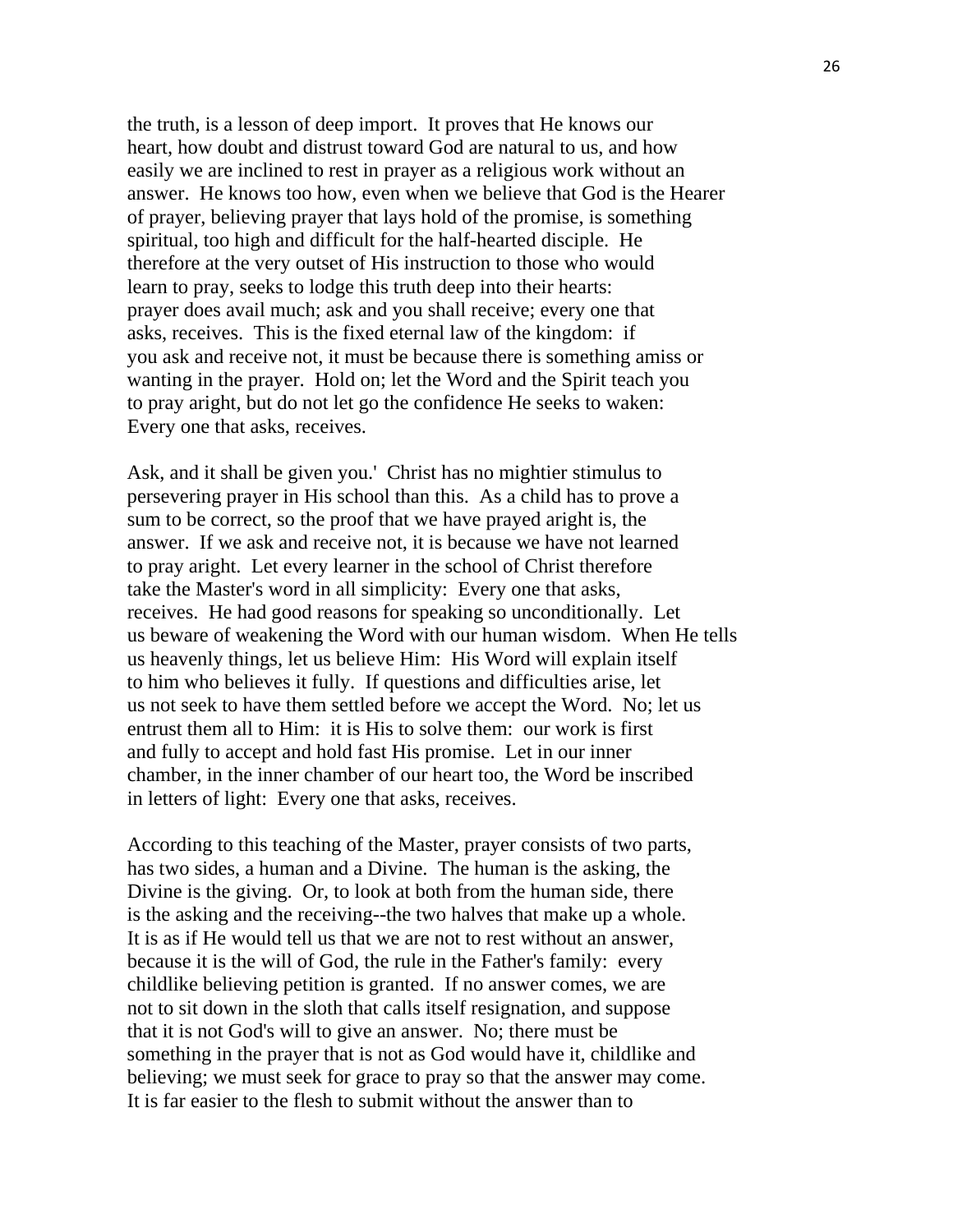yield itself to be searched and purified by the Spirit, until it has learnt to pray the prayer of faith.

 It is one of the terrible marks of the diseased state of Christian life in these days, that there are so many who rest content without the distinct experience of answer to prayer. They pray daily, they ask many things, and trust that some of them will be heard, but know little of direct definite answer to prayer as the rule of daily life. And it is this the Father wills: He seeks daily intercourse with His children in listening to and granting their petitions. he wills that I should come to Him day by day with distinct requests; He wills day by day to do for me what I ask. It was in His answer to prayer that the saints of old learned to know God as the Living One, and were stirred to praise and love (Ps. xxxiv., lxvi. 19, cxvi. 1). Our Teacher waits to imprint this upon our minds: prayer and its answer, the child asking and the father giving, belong to each other.

 There may be cases in which the answer is a refusal, because the request is not according to God's Word, as when Moses asked to enter Canaan. But still, there was an answer: God did not leave His servant in uncertainty as to His will. The gods of the heathen are dumb and cannot speak. Our Father lets His child know when He cannot give him what he asks, and he withdraws his petition, even as the Son did in Gethsemane. Both Moses the servant and Christ the Son knew that what they asked was not according to what the Lord had spoken: their prayer was the humble supplication whether it was not possible for the decision to be changed. God will teach those who are teachable and give Him time, by His Word and Spirit, whether their request be according to His will or not. Let us withdraw the request, if it be not according to God's mind, or persevere till the answer come. Prayer is appointed to obtain the answer. It is in prayer and its answer that the interchange of love between the Father and His child takes place.

 How deep the estrangement of our heart from God must be, that we find it so difficult to grasp such promises. Even while we accept the words and believe their truth, the faith of the heart, that fully has them and rejoices in them, comes so slowly. It is because our spiritual life is still so weak, and the capacity for taking God's thoughts is so feeble. But let us look to Jesus to teach us as none but He can teach. If we take His words in simplicity, and trust Him by His Spirit to make them within us life and power, they will so enter into our inner being, that the spiritual Divine reality of the truth they contain will indeed take possession of us, and we shall not rest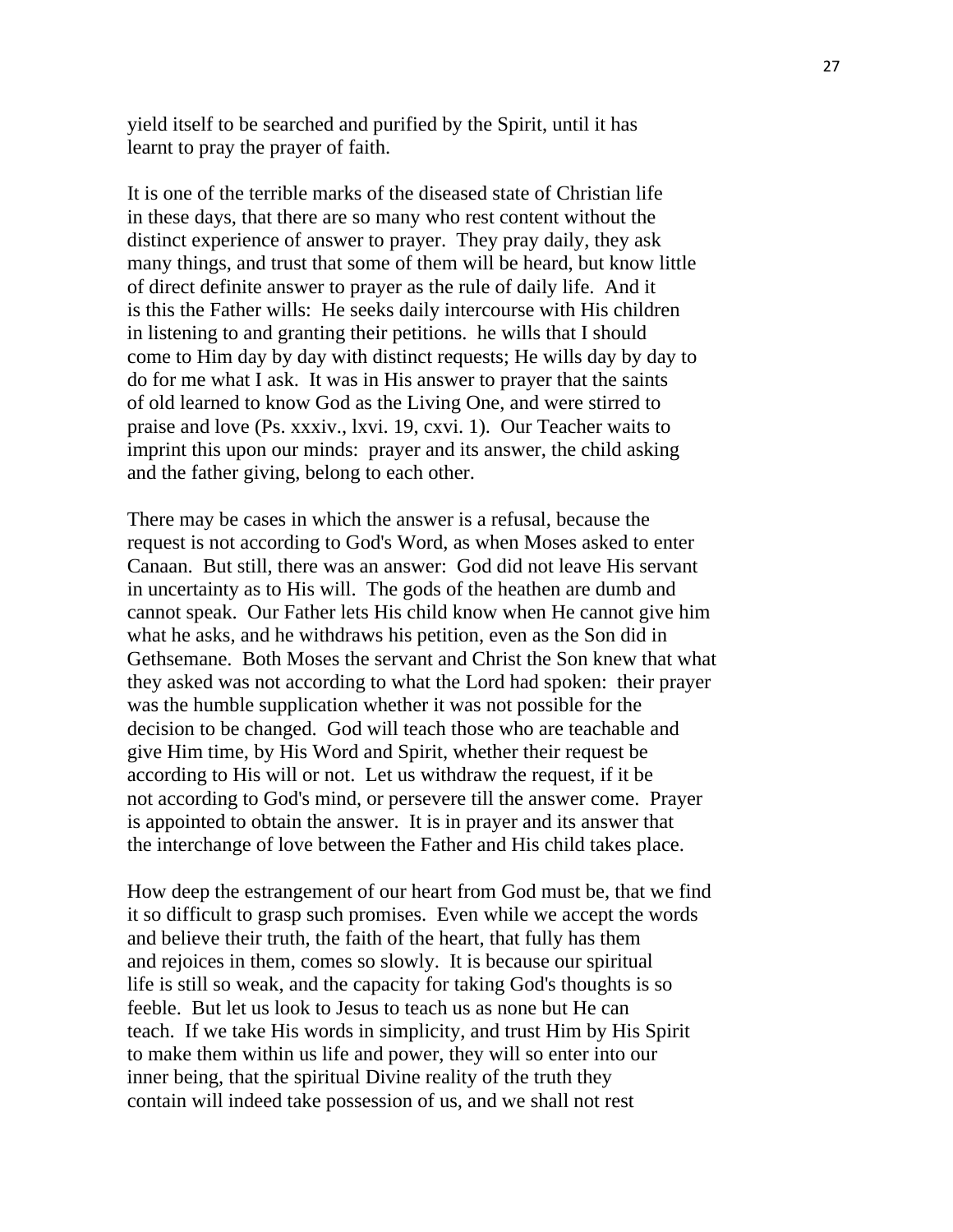content until every petition we offer is borne heavenward on Jesus' own words: Ask, and it shall be given you.'

 Beloved fellow-disciples in the school of Jesus! let us set ourselves to learn this lesson well. Let us take these words just as they were spoken. Let us not suffer human reason to weaken their force. Let us take them as Jesus gives them, and believe them. He will teach us in due time how to understand them fully: let us begin by implicitly believing them. Let us take time, as often as we pray, to listen to His voice: Every one that asks, receives. Let us not make the feeble experiences of our unbelief the measure of what our faith may expect. Let us seek, not only just in our seasons of prayer, but at all times, to hold fast the joyful assurance: man's prayer on earth and God's answer in heaven are meant for each other. Let us trust Jesus to teach us so to pray that the answer can come. He will do it, if we hold fast the word He gives today: Ask, and you shall receive.'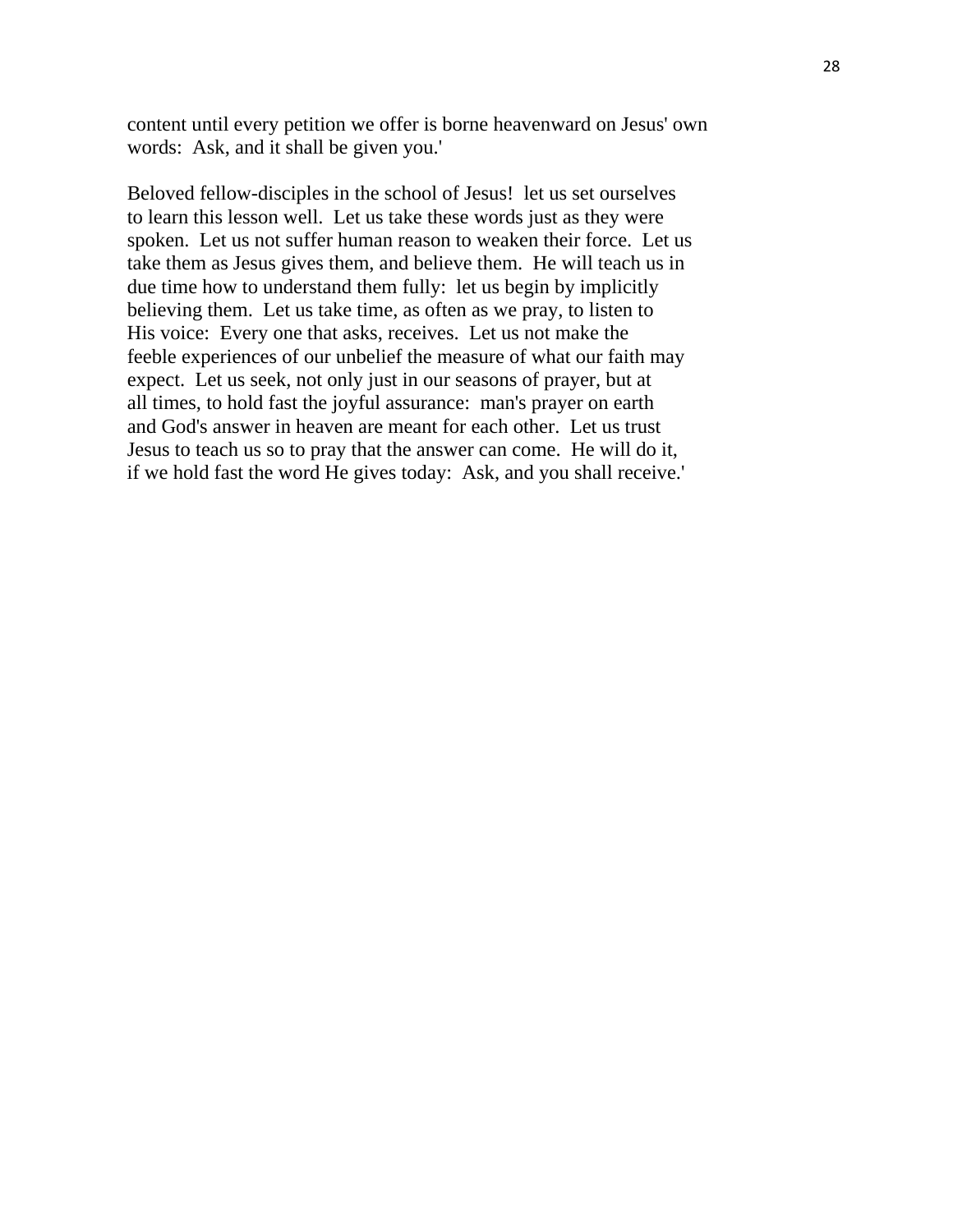## **LORD, TEACH US TO PRAY.**

 O Lord Jesus! teach me to understand and believe what You have now promised me. It is not hid from You, O my Lord, with what reasonings my heart seeks to satisfy itself, when no answer comes. There is the thought that my prayer is not in harmony with the Father's secret counsel; that there is perhaps something better You would give me; or that prayer as fellowship with God is blessing enough without an answer. And yet, my blessed Lord, I find in Your teaching on prayer that You didst not speak of these things, but didst say so plainly, that prayer may and must expect an answer. You dost assure us that this is the fellowship of a child with the Father: the child asks and the Father gives.

 Blessed Lord! Your words are faithful and true. It must be, because I pray amiss, that my experience of answered prayer is not clearer. It must be, because I live too little in the Spirit, that my prayer is too little in the Spirit, and that the power for the prayer of faith is wanting.

Lord! teach me to pray. Lord Jesus! I trust You for it; teach me to pray in faith. Lord! teach me this lesson of today: Every one that asks receives. Amen.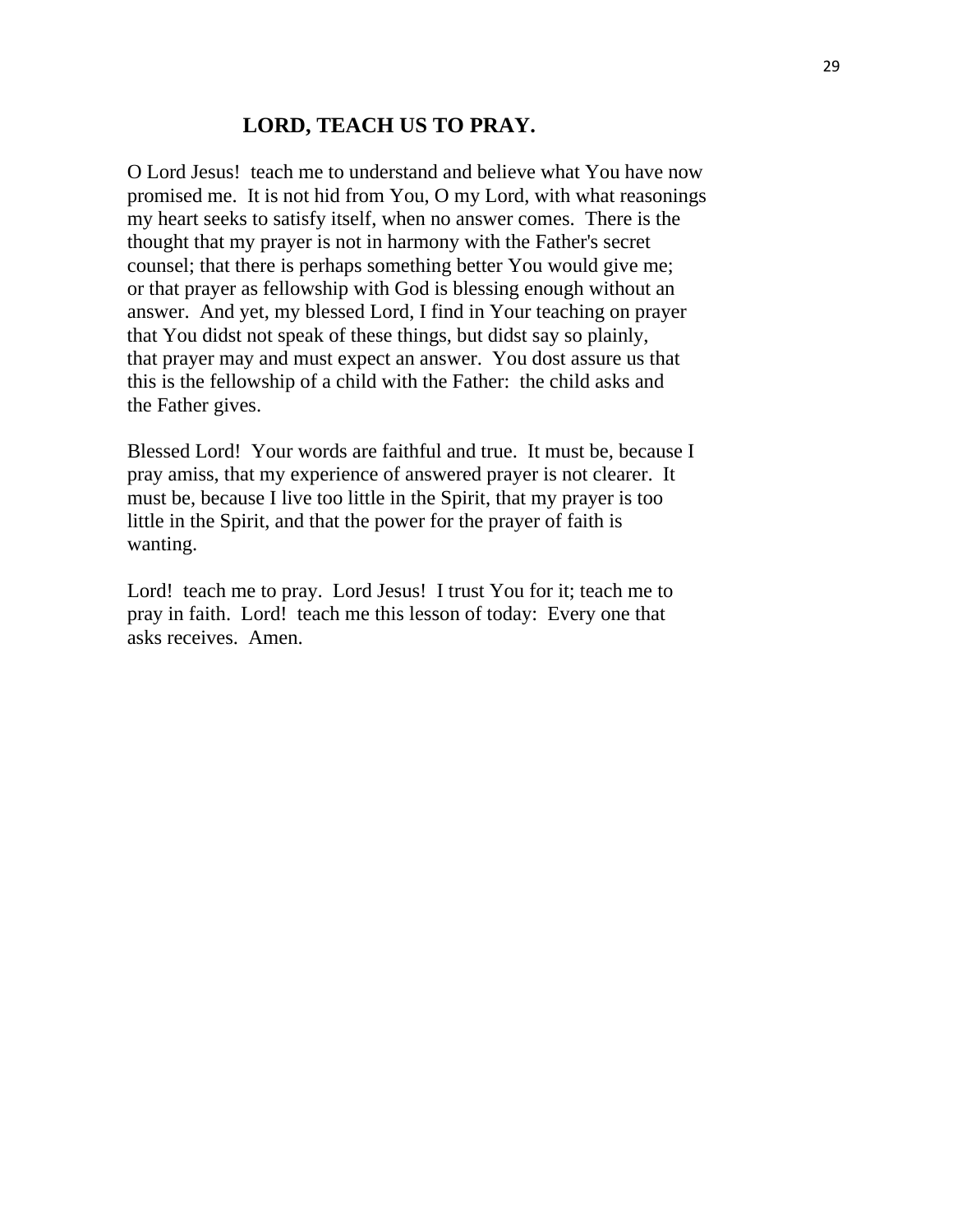#### **SIXTH LESSON. How much more?**

Or, The Infinite Fatherliness of God.

 Or what man is there of you, who, if his son ask him for a loaf, will give him a stone; or if he shall ask for a fish, will give him a serpent? If you then, being evil, know how to give good gifts unto your children, how much more shall your Father which is in heaven give good things to them that ask Him?'--Matt. vii. 9-11

 IN these words our Lord proceeds further to confirm what He had said of the certainty of an answer to prayer. To remove all doubt, and show us on what sure ground His promise rests, He appeals to what every one has seen and experienced here on earth. We are all children, and know what we expected of our fathers. We are fathers, or continually see them; and everywhere we look upon it as the most natural thing there can be, for a father to hear his child. And the Lord asks us to look up from earthly parents, of whom the best are but evil, and to calculate HOW MUCH MORE the heavenly Father will give good gifts to them that ask Him. Jesus would lead us up to see, that as much greater as God is than sinful man, so much greater our assurance ought to be that He will more surely than any earthly father grant our childlike petitions. As much greater as God is than man, so much surer is it that prayer will be heard with the Father in heaven than with a father on earth.

 As simple and intelligible as this parable is, so deep and spiritual is the teaching it contains. The Lord would remind us that the prayer of a child owes its influence entirely to the relation in which he stands to the parent. The prayer can exert that influence only when the child is really living in that relationship, in the home, in the love, in the service of the Father. The power of the promise, Ask, and it shall be given you,' lies in the loving relationship between us as children and the Father in heaven; when we live and walk in that relationship, the prayer of faith and its answer will be the natural result. And so the lesson we have today in the school of prayer is this: Live as a child of God, then you will be able to pray as a child, and as a child you will most assuredly be heard.

 And what is the true child-life? The answer can be found in any home. The child that by preference forsakes the father's house, that finds no pleasure in the presence and love and obedience of the father, and still thinks to ask and obtain what he will, will surely be disappointed. On the contrary, he to whom the intercourse and will and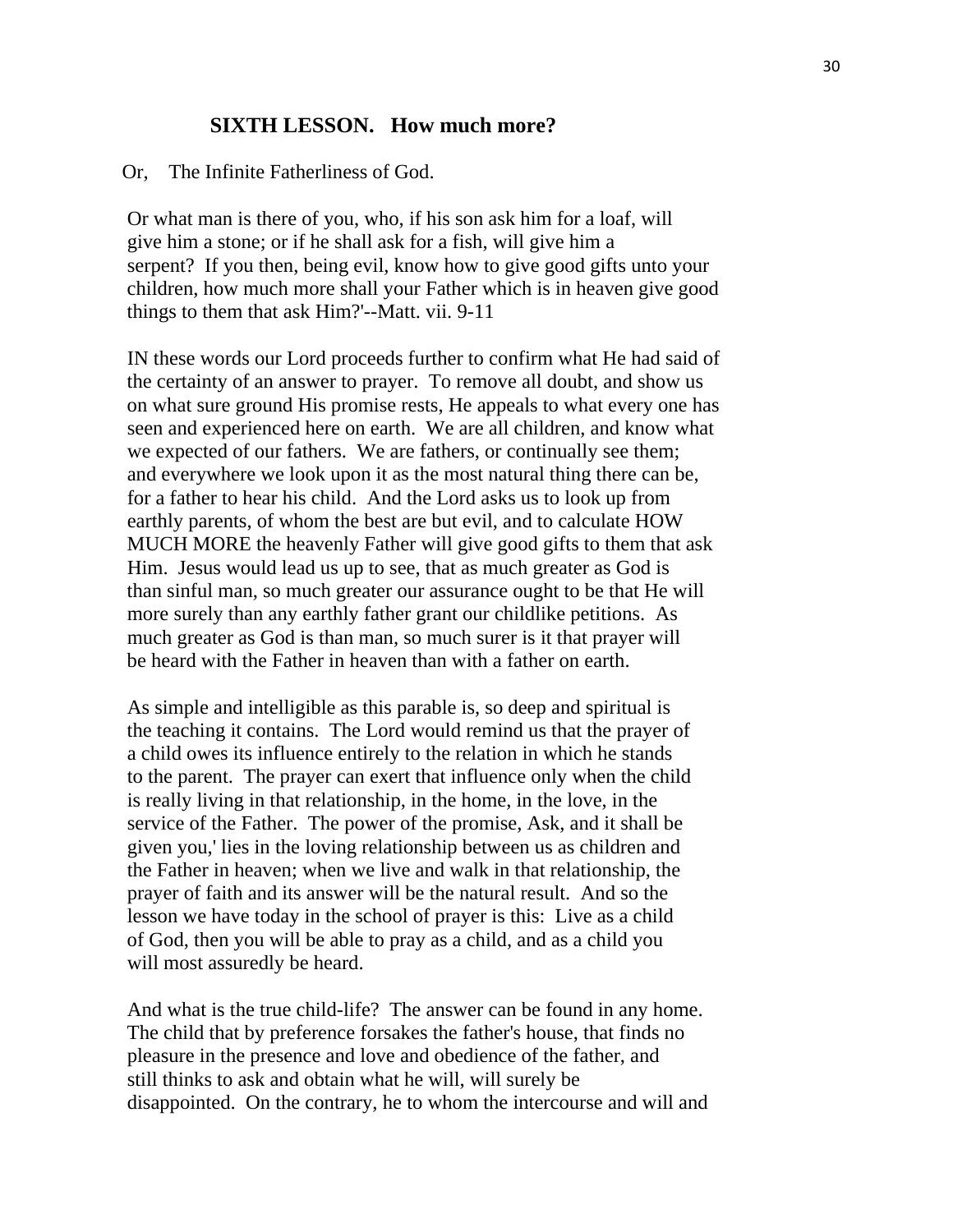honour and love of the father are the joy of his life, will find that it is the father's joy to grant his requests. Scripture says, As many as are led by the Spirit of God, they are the children of God:' the childlike privilege of asking all is inseparable from the childlike life under the leading of the Spirit. He that gives himself to be led by the Spirit in his life, will be led by Him in his prayers too. And he will find that Father-like giving is the Divine response to childlike living.

 To see what this childlike living is, in which childlike asking and believing have their ground, we have only to notice what our Lord teaches in the Sermon on the Mount of the Father and His children. In it the prayer-promises are imbedded in the life-precepts; the two are inseparable. They form one whole; and He alone can count on the fulfillment of the promise, who accepts too all that the Lord has connected with it. It is as if in speaking the word, Ask, and you shall receive,' He says: I give these promises to those whom in the beatitudes I have pictured in their childlike poverty and purity, and of whom I have said, They shall be called the children of God' (Matt. v. 3-9): to children, who let your light shine before men, so that they may glorify your Father in heaven:' to those who walk in love, that you may be children of your Father which is in heaven,' and who seek to be perfect even as your Father in heaven is perfect' (v. 45): to those whose fasting and praying and almsgiving (vi. 1-18) is not before men, but before your Father which sees in secret;' who forgive even as your Father forgives you' (vi. 15); who trust the heavenly Father in all earthly need, seeking first the kingdom of God and His righteousness (vi. 26-32); who not only say, Lord, Lord, but do the will of my Father which is in heaven (vii. 21). Such are the children of the Father, and such is the life in the Father's love and service; in such a child-life answered prayers are certain and abundant.

 But will not such teaching discourage the feeble one? If we are first to answer to this portrait of a child, must not many give up all hope of answers to prayer? The difficulty is removed if we think again of the blessed name of father and child. A child is weak; there is a great difference among children in age and gift. The Lord does not demand of us a perfect fulfillment of the law; no, but only the childlike and whole-hearted surrender to live as a child with Him in obedience and truth. Nothing more. But also, nothing less. The Father must have the whole heart. When this is given, and He sees the child with honest purpose and steady will seeking in everything to be and live as a child, then our prayer will count with Him as the prayer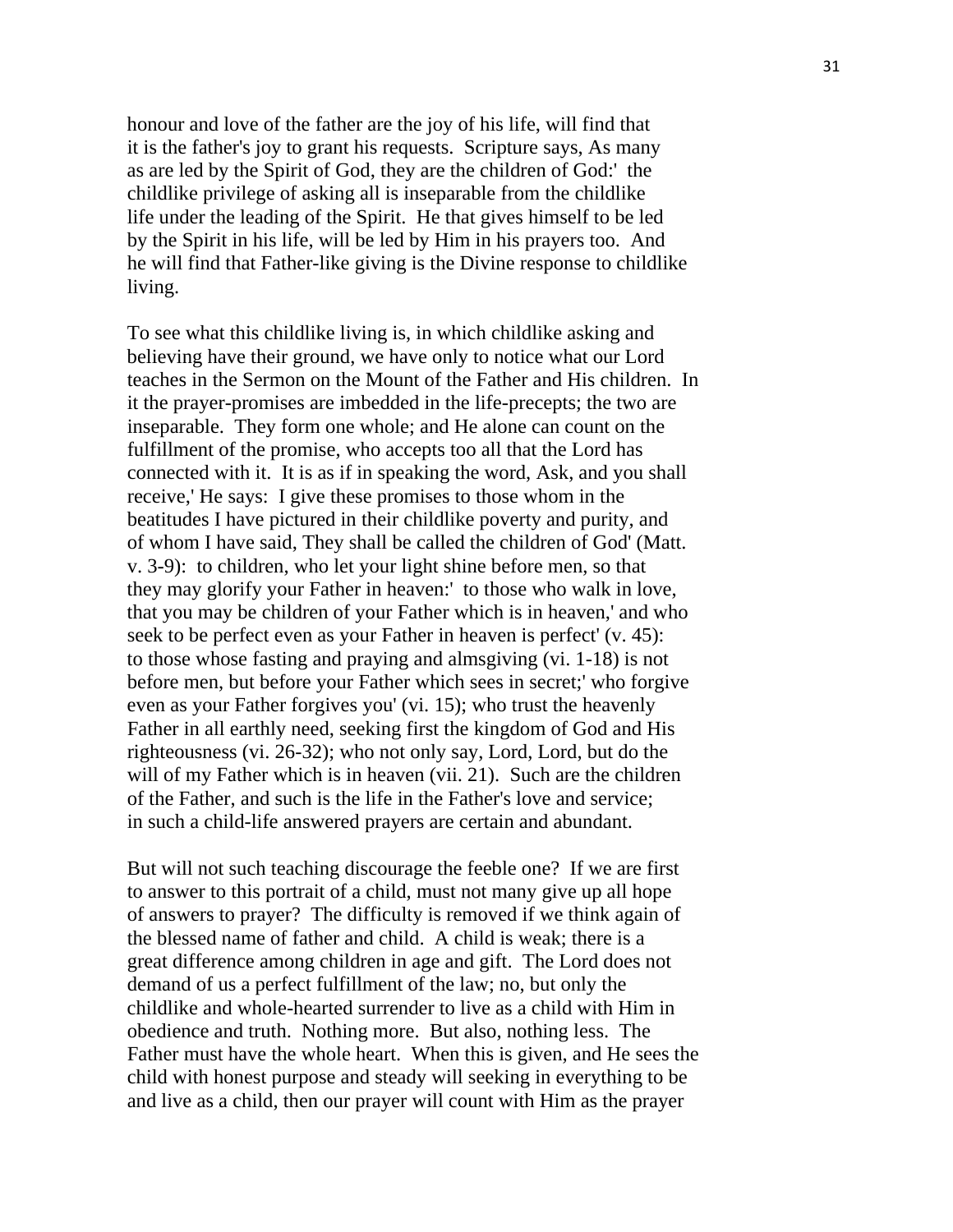of a child. Let anyone simply and honestly begin to study the Sermon on the Mount and take it as his guide in life, and he will find, notwithstanding weakness and failure, an ever-growing liberty to claim the fulfillment of its promises in regard to prayer. In the names of father and child he has the pledge that his petitions will be granted.

 This is the one chief thought on which Jesus dwells here, and which He would have all His scholars take in. He would have us see that the secret of effectual prayer is: to have the heart filled with the Father-love of God. It is not enough for us to know that God is a Father: He would have us take time to come under the full impression of what that name implies. We must take the best earthly father we know; we must think of the tenderness and love with which he regards the request of his child, the love and joy with which he grants every reasonable desire; we must then, as we think in adoring worship of the infinite Love and Fatherliness of God, consider with how much more tenderness and joy He sees us come to Him, and gives us what we ask aright. And then, when we see how much this Divine arithmetic is beyond our comprehension, and feel how impossible it is for us to apprehend God's readiness to hear us, then He would have us come and open our heart for the Holy Spirit to shed abroad God's Father-love there. Let us do this not only when we want to pray, but let us yield heart and life to dwell in that love. The child who only wants to know the love of the father when he has something to ask, will be disappointed. But he who lets God be Father always and in everything, who would fain live his whole life in the Father's presence and love, who allows God in all the greatness of His love to be a Father to him, oh! he will experience most gloriously that a life in God's infinite Fatherliness and continual answers to prayer are inseparable.

 Beloved fellow-disciple! we begin to see what the reason is that we know so little of daily answers to prayer, and what the chief lesson is which the Lord has for us in His school. It is all in the name of Father. We thought of new and deeper insight into some of the mysteries of the prayer-world as what we should get in Christ's school; He tells us the first is the highest lesson; we must learn to say well, Abba, Father!' Our Father which art in heaven.' He that can say this, has the key to all prayer. In all the compassion with which a father listens to his weak or sickly child, in all the joy with which he hears his stammering child, in all the gentle patience with which he bears with a thoughtless child, we must, as in so many mirrors, study the heart of our Father, until every prayer be borne upward on the faith of this Divine word: How much more shall your heavenly Father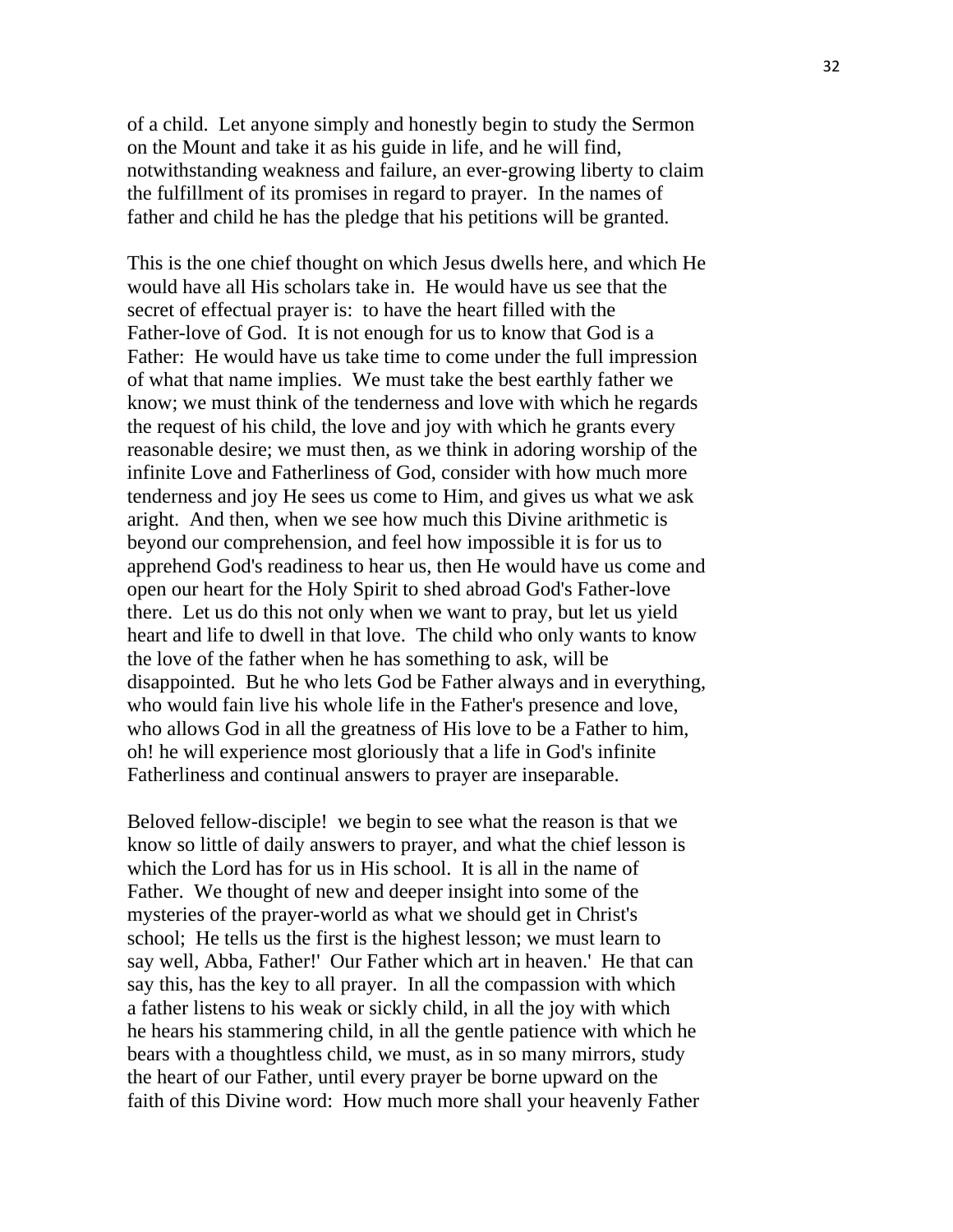give good gifts to them that ask Him.'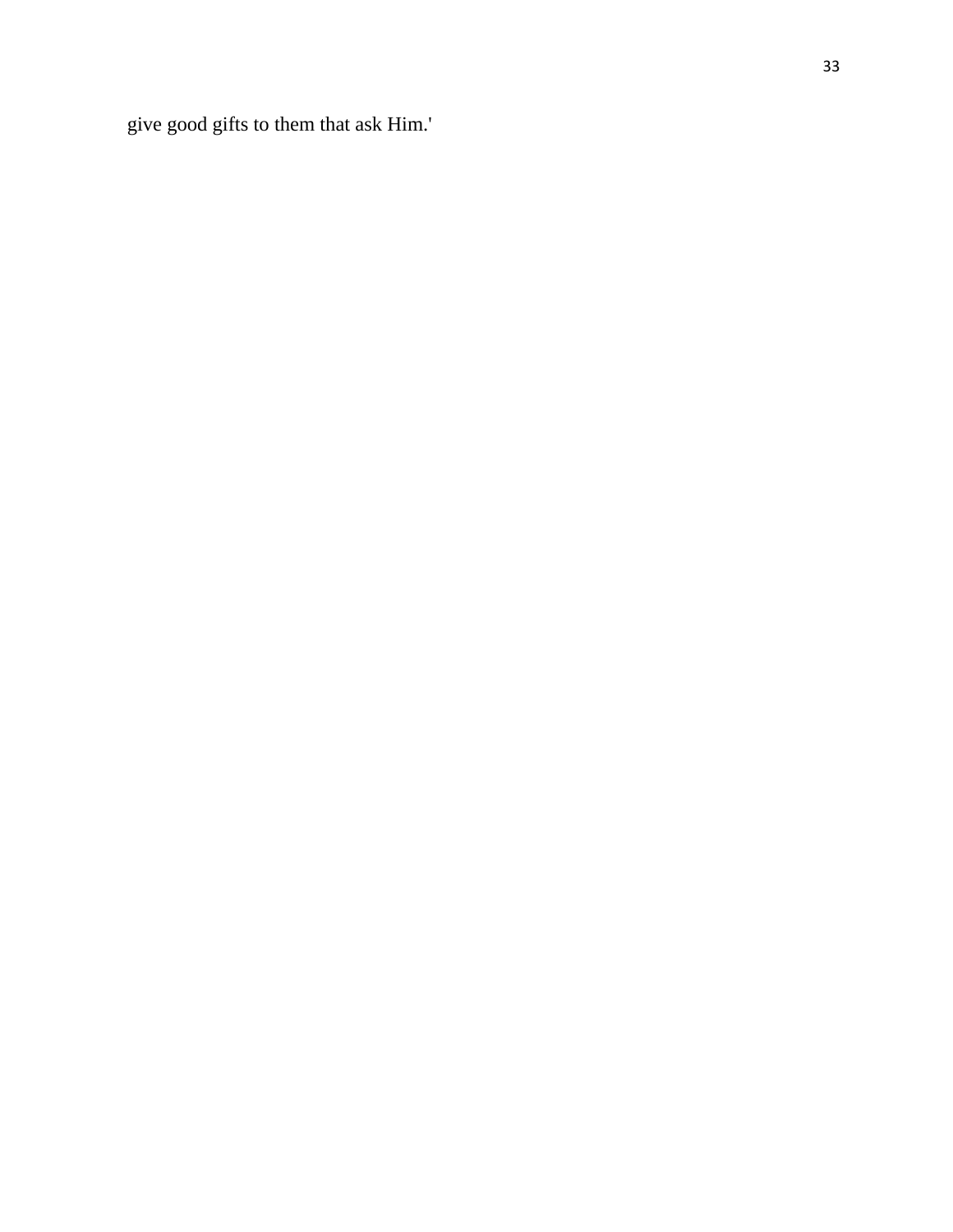## **LORD, TEACH US TO PRAY.**

 Blessed Lord! You know that this, though it be one of the first and simplest and most glorious lessons in Your school, is to our hearts one of the hardest to learn: we know so little of the love of the Father. Lord! teach us so to live with the Father that His love may be to us nearer, clearer, dearer, than the love of any earthly father. And let the assurance of His hearing our prayer be as much greater than the confidence in an earthly parent, as the heavens are higher than earth, as God is infinitely greater than man. Lord! show us that it is only our unchild-like distance from the Father that hinders the answer to prayer, and lead us on to the true life of God's children. Lord Jesus! it is father-like love that wakens childlike trust. O reveal to us the Father, and His tender, pitying love, that we may become childlike, and experience how in the child-life lies the power of prayer.

 Blessed Son of God! the Father loves You and hath given You all things. And You love the Father, and have done all things He commanded You, and therefore have the power to ask all things. Lord! give us Your own Spirit, the Spirit of the Son. Make us childlike, as You wert on earth. And let every prayer be breathed in the faith that as the heaven is higher than the earth, so God's Father-love, and His readiness to give us what we ask, surpasses all we can think or conceive. Amen.

#### NOTE. 1

 Your Father which is in heaven.' Alas! we speak of it only as the utterance of a reverential homage. We think of it as a figure borrowed from an earthly life, and only in some faint and shallow meaning to be used of God. We are afraid to take God as our own tender and pitiful father. He is a schoolmaster, or almost farther off than that, and knowing less about us--an inspector, who knows nothing of us except through our lessons. His eyes are not on the scholar, but on the book, and all alike must come up to the standard.

 Now open the ears of the heart, timid child of God; let it go sinking right down into the inner most depths of the soul. Here is the starting-point of holiness, in the love and patience and pity of our heavenly Father. We have not to learn to be holy as a hard lesson at school, that we may make God think well of us; we are to learn it at home with the Father to help us. God loves you not because you are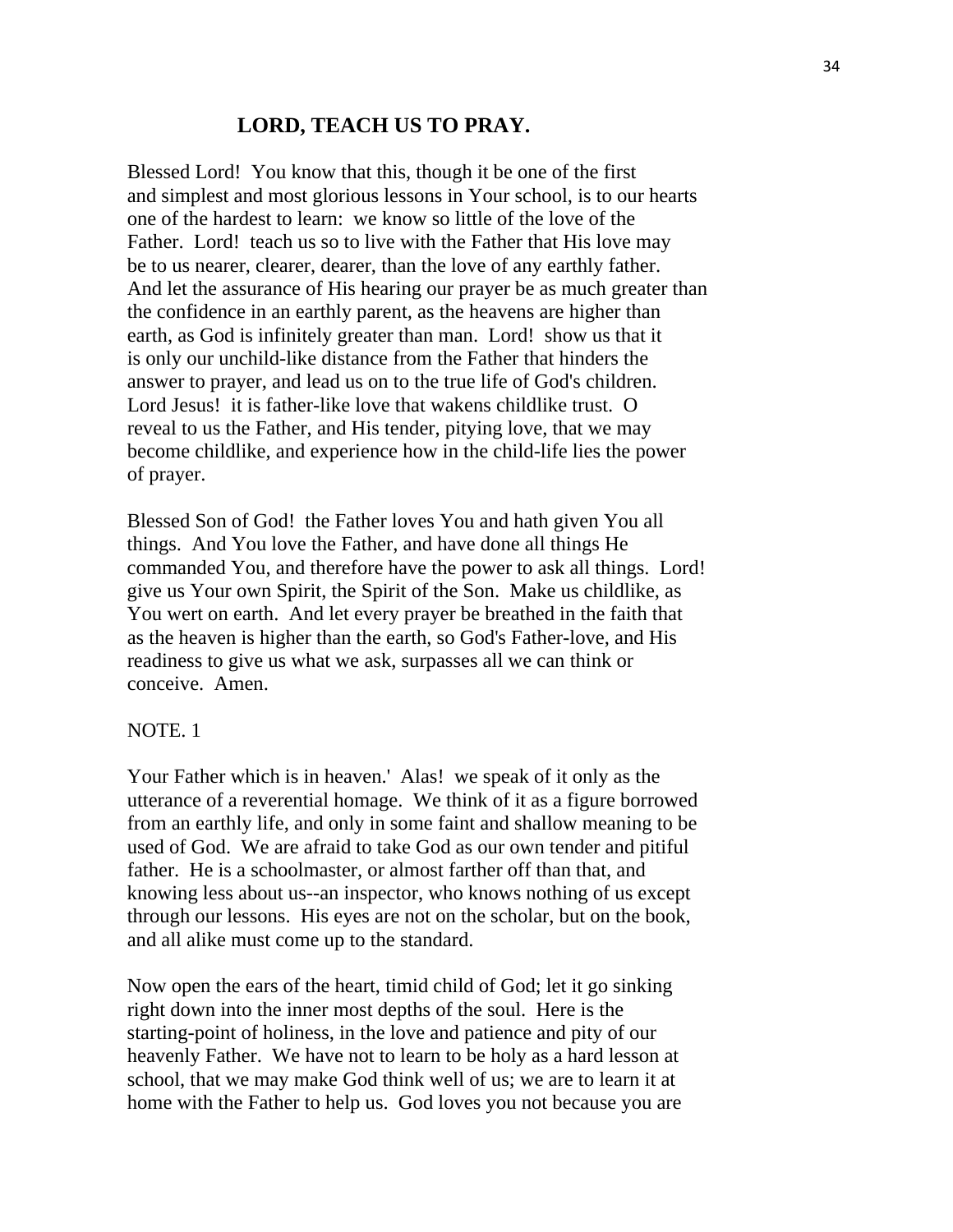clever not because you are good, but because He is your Father. The Cross of Christ does not make God love us; it is the outcome and measure of His love to us. He loves all His children, the clumsiest, the dullest, the worst of His children. His love lies at the back of everything, and we must get upon that as the solid foundation of our religious life, not growing up into that, but growing up out if it. We must begin there or our beginning will come to nothing. Do take hold of this mightily. We must go out of ourselves for any hope, or any strength, or any confidence. And what hope, what strength, what confidence may be ours now that we begin here, your Father which is in heaven!

 We need to get in at the tenderness and helpfulness which lie in these words, and to rest upon it--your Father. Speak them over to yourself until something of the wonderful truth is felt by us. It means that I am bound to God by the closest and tenderest relationship; that I have a right to His love and His power and His blessing, such as nothing else could give me. O the boldness with which we can draw near! O the great things we have a right to ask for! Your Father. It means that all His infinite love and patience and wisdom bend over me to help me. In this relationship lies not only the possibility of holiness; there is infinitely more than that.

 Here we are to begin, in the patient love of our Father. Think how He knows us apart and by ourselves, in all our peculiarities, and in all our weaknesses and difficulties. The master judges by the result, but our Father judges by the effort. Failure does not always mean fault. He knows how much things cost, and weighs them where others only measure. YOUR FATHER. Think how great store His love sets by the poor beginnings of the little ones, clumsy and unmeaning as they may be to others. All this lies in this blessed relationship and infinitely more. Do not fear to take it all as your own.

 1 From Thoughts on Holiness, by Mark Guy Pearse. What is so beautifully said of the knowledge of God's Fatherliness as the starting-point of holiness is no less true of prayer.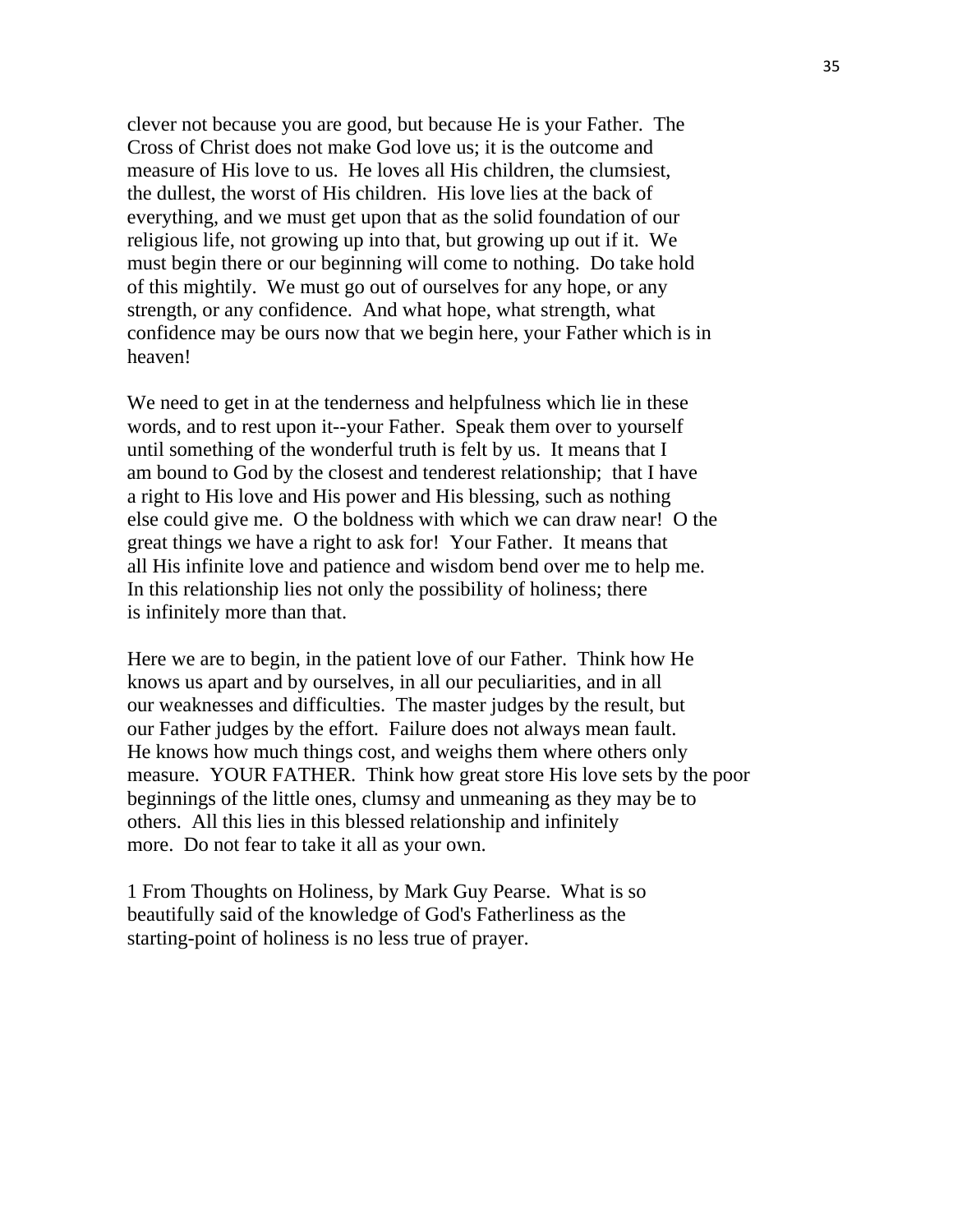## **SEVENTH LESSON. How much more the Holy Spirit**

Or, The All-Comprehensive Gift.

 If you then, being evil, know how to give good gifts unto your children, how much more shall the heavenly Father give the Holy Spirit to them that ask Him?'--Luke xi. 13.

 IN the Sermon on the Mount, the Lord had already given utterance to His wonderful HOW MUCH MORE? Here in Luke, where He repeats the question, there is a difference. Instead of speaking, as then of giving good gifts, He says, How much more shall the heavenly Father give THE HOLY SPIRIT?' He thus teaches us that the chief and the best of these gifts is the Holy Spirit, or rather, that in this gift all others are comprised The Holy Spirit is the first of the Father's gifts, and the one He delights most to bestow. The Holy Spirit is therefore the gift we ought first and chiefly to seek.

 The unspeakable worth of this gift we can easily understand. Jesus spoke of the Spirit as the promise of the Father;' the one promise in which God's Fatherhood revealed itself. The best gift a good and wise father can bestow on a child on earth is his own spirit. This is the great object of a father in education--to reproduce in his child his own disposition and character. If the child is to know and understand his father; if, as he grows up, he is to enter into all his will and plans; if he is to have his highest joy in the father, and the father in him,--he must be of one mind and spirit with him. And so it is impossible to conceive of God bestowing any higher gift on His child than this, His own Spirit. God is what He is through His Spirit; the Spirit is the very life of God. Just think what it means--God giving His own Spirit to His child on earth.

 Or was not this the glory of Jesus as a Son upon earth, that the Spirit of the Father was in Him? At His baptism in Jordan the two things were united,--the voice, proclaiming Him the Beloved Son, and the Spirit, descending upon Him. And so the apostle says of us, Because you are sons, God sent forth the Spirit of His Son into your hearts, crying, Abba, Father.' A king seeks in the whole education of his son to call forth in him a kingly spirit. Our Father in heaven desires to educate us as His children for the holy, heavenly life in which He dwells, and for this gives us, from the depths of His heart, His own Spirit. It was this which was the whole aim of Jesus when, after having made atonement with His own blood, He entered for us into God's presence,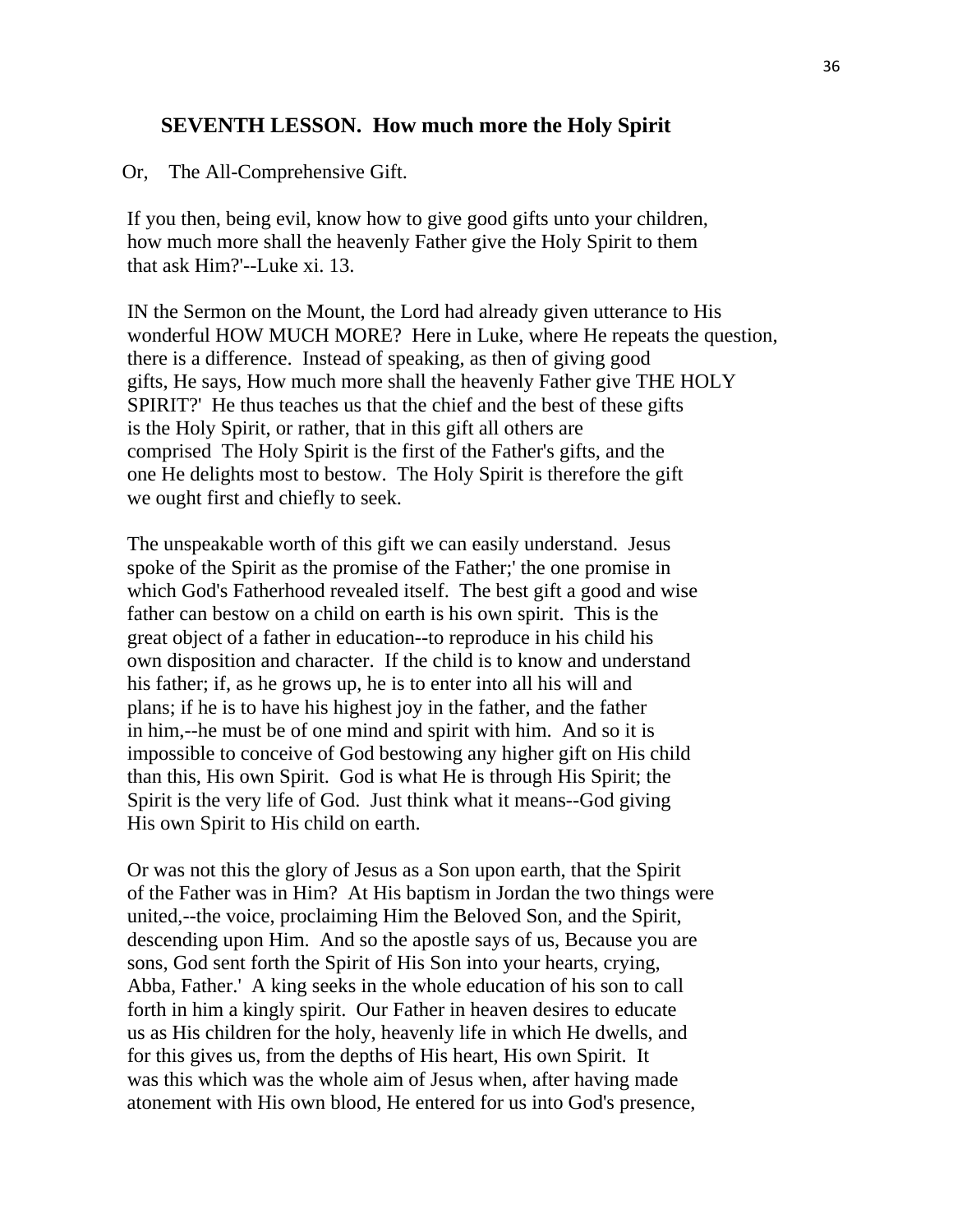that He might obtain for us, and send down to dwell in us, the Holy Spirit. As the Spirit of the Father, and of the Son, the whole life and love of the Father and the Son are in Him; and, coming down into us, He lifts us up into their fellowship. As Spirit of the Father, He sheds abroad the Father's love, with which He loved the Son, in our hearts, and teaches us to live in it. As Spirit of the Son, He breathes in us the childlike liberty, and devotion, and obedience in which the Son lived upon earth. The Father can bestow no higher or more wonderful gift than this: His own Holy Spirit, the Spirit of sonship.

 This truth naturally suggests the thought that this first and chief gift of God must be the first and chief object of all prayer. For every need of the spiritual life this is the one thing needful, the Holy Spirit. All the fullness is in Jesus; the fullness of grace and truth, out of which we receive grace for grace. The Holy Spirit is the appointed conveyancer, whose special work it is to make Jesus and all there is in Him for us ours in personal appropriation, in blessed experience. He is the Spirit of life in Christ Jesus; as wonderful as the life is, so wonderful is the provision by which such an agent is provided to communicate it to us. If we but yield ourselves entirely to the disposal of the Spirit, and let Him have His way with us, He will manifest the life of Christ within us. He will do this with a Divine power, maintaining the life of Christ in us in uninterrupted continuity. Surely, if there is one prayer that should draw us to the Father's throne and keep us there, it is this: for the Holy Spirit, whom we as children have received, to stream into us and out from us in greater fullness.

 In the variety of the gifts which the Spirit has to dispense, He meets the believer's every need. Just think of the names He bears. The Spirit of grace, to reveal and impart all of grace there is in Jesus. The Spirit of faith, teaching us to begin and go on and increase in ever believing. The Spirit of adoption and assurance, who witnesses that we are God's children, and inspires the confiding and confident Abba, Father! The Spirit of truth, to lead into all truth, to make each word of God ours in deed and in truth. The Spirit of prayer, through whom we speak with the Father; prayer that must be heard. The Spirit of judgment and burning, to search the heart, and convince of sin. The Spirit of holiness, manifesting and communicating the Father's holy presence within us. The Spirit of power, through whom we are strong to testify boldly and work effectually in the Father's service. The Spirit of glory, the pledge of our inheritance, the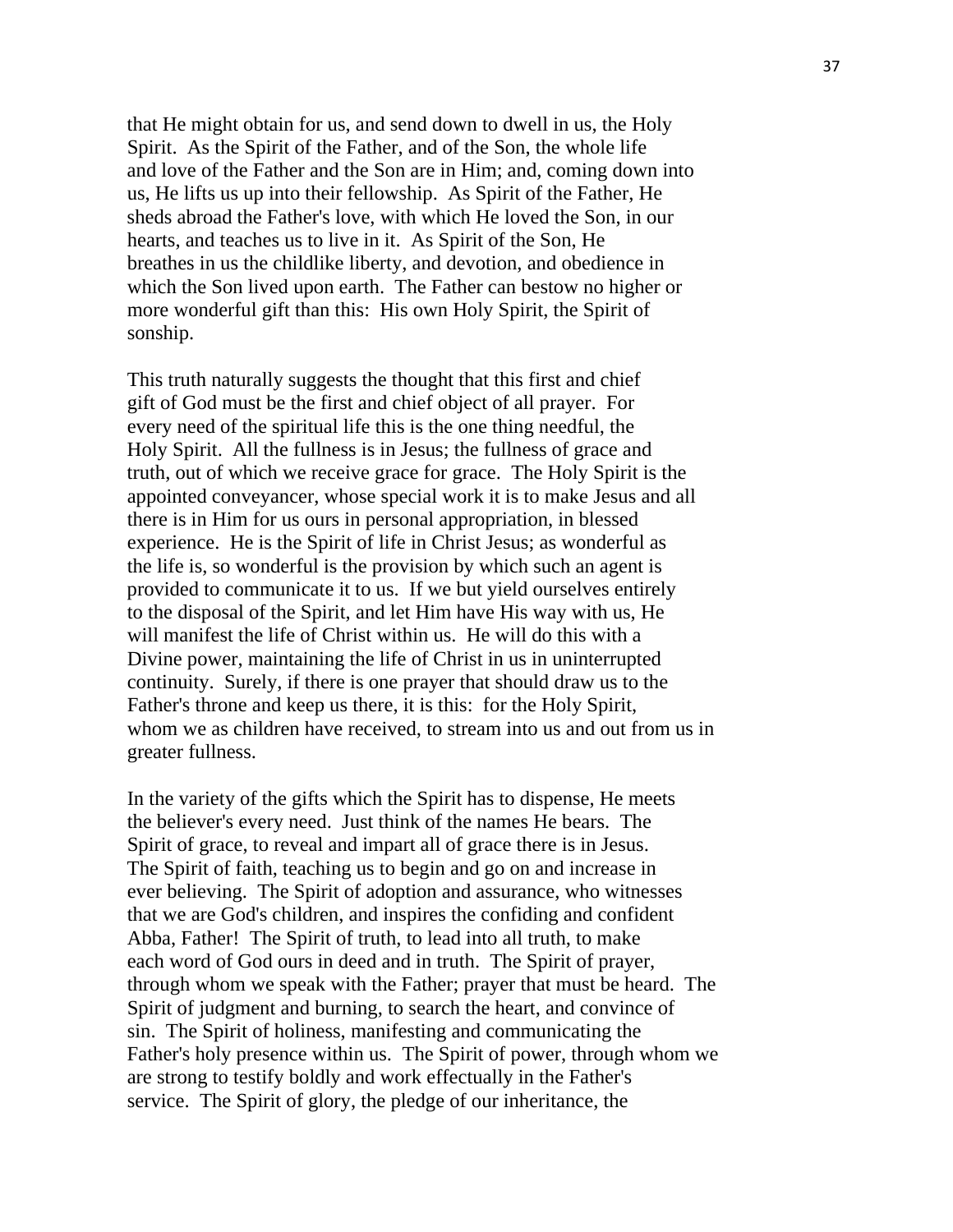preparation and the foretaste of the glory to come. Surely the child of God needs but one thing to be able really to live as a child: it is, to be filled with this Spirit.

 And now, the lesson Jesus teaches us today in His school is this: That the Father is just longing to give Him to us if we will but ask in the childlike dependence on what He says: If you know to give good gifts unto your children, HOW MUCH MORE shall your heavenly Father give the Holy Spirit to them that ask Him.' In the words of God's promise, I will pour out my Spirit abundantly;' and of His command, Be you filled with the Spirit' we have the measure of what God is ready to give, and what we may obtain. As God's children, we have already received the Spirit. But we still need to ask and pray for His special gifts and operations as we require them. And not only this, but for Himself to take complete and entire possession; for His unceasing momentary guidance. Just as the branch, already filled with the sap of the vine, is ever crying for the continued and increasing flow of that sap, that it may bring its fruit to perfection, so the believer, rejoicing in the possession of the Spirit, ever thirsts and cries for more. And what the great Teacher would have us learn is, that nothing less than God's promise and God's command may be the measure of our expectation and our prayer; we must be filled abundantly. He would have us ask this in the assurance that the wonderful HOW MUCH MORE of God's Father-love is the pledge that, when we ask, we do most certainly receive.

 Let us now believe this. As we pray to be filled with the Spirit, let us not seek for the answer in our feelings. All spiritual blessings must be received, that is, accepted or taken in faith.^1 Let me believe, the Father gives the Holy Spirit to His praying child. Even now, while I pray, I must say in faith: I have what I ask, the fullness of the Spirit is mine. Let us continue steadfast in this faith. On the strength of God's Word we know that we have what we ask. Let us, with thanksgiving that we have been heard, with thanksgiving for what we have received and taken and now hold as ours, continue steadfast in believing prayer that the blessing, which has already been given us, and which we hold in faith, may break through and fill our whole being. It is in such believing thanksgiving and prayer, that our soul opens up for the Spirit to take entire and undisturbed possession. It is such prayer that not only asks and hopes, but takes and holds, that inherits the full blessing. In all our prayer let us remember the lesson the Saviour would teach us this day, that, if there is one thing on earth we can be sure of, it is this, that the Father desires to have us filled with His Spirit, that He delights to give us His Spirit.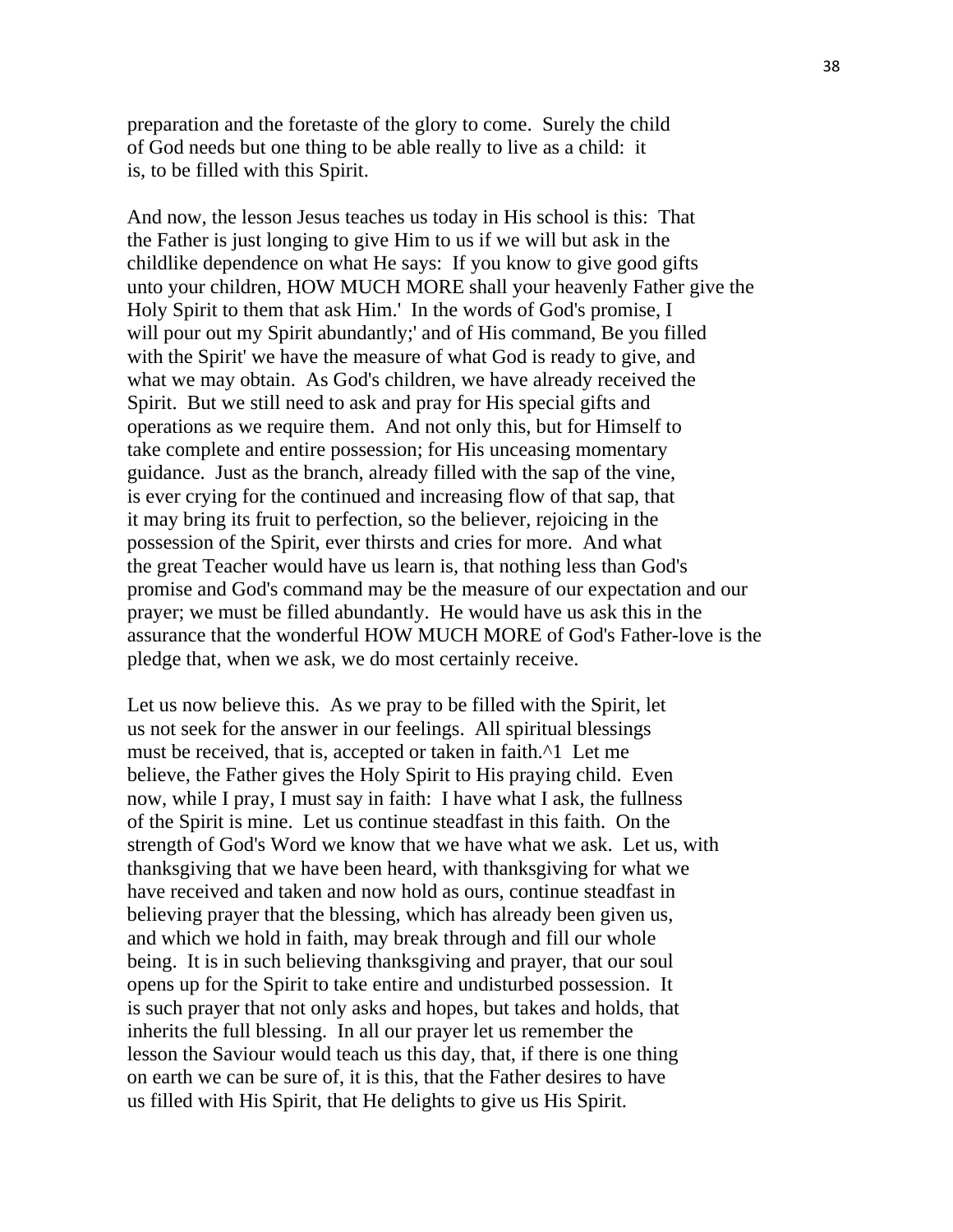And when once we have learned thus to believe for ourselves, and each day to take out of the treasure we hold in heaven, what liberty and power to pray for the outpouring of the Spirit on the Church of God, on all flesh, on individuals, or on special efforts! He that has once learned to know the Father in prayer for himself, learns to pray most confidently for others too. The Father gives the Holy Spirit to them that ask Him, not least, but most, when they ask for others.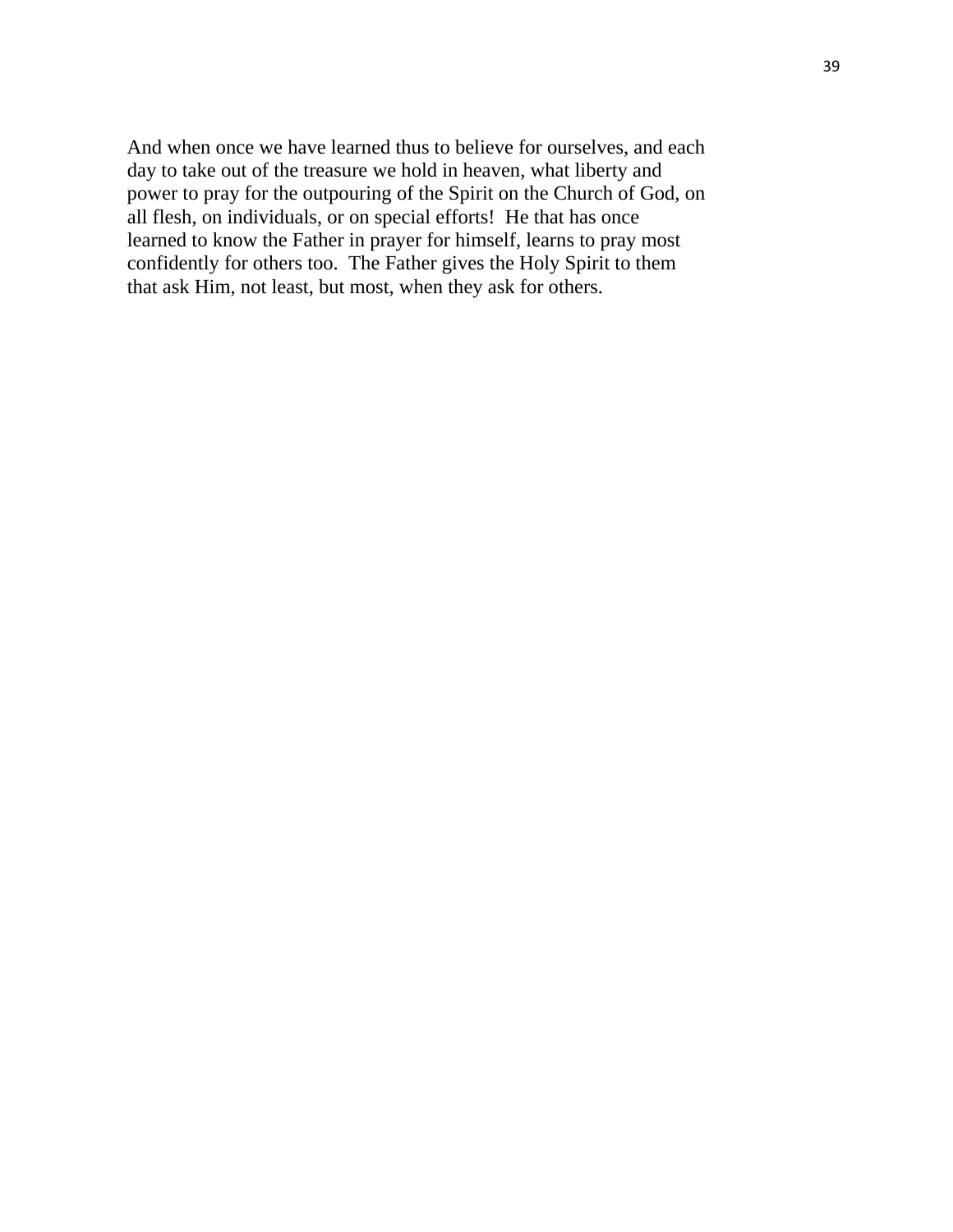# **LORD, TEACH US TO PRAY.**

 Father in heaven! You didst send Your Son to reveal Yourself to us, Your Father-love, and all that that love has for us. And He has taught us, that the gift above all gifts which You wouldst bestow in answer to prayer is, the Holy Spirit.

 O my Father! I come to You with this prayer; there is nothing I would--may I not say, I do--desire so much as to be filled with the Spirit, the Holy Spirit. The blessings He brings are so unspeakable, and just what I need. He sheds abroad Your love in the heart, and fills it with Yourself. I long for this. He breathes the mind and life of Christ in me, so that I live as He did, in and for the Father's love. I long for this. He endues with power from on high for all my walk and work. I long for this. O Father! I beseech You, give me this day the fullness of Your Spirit.

 Father! I ask this, resting on the words of my Lord: HOW MUCH MORE THE HOLY SPIRIT.' I do believe that You hear my prayer; I receive now what I ask; Father! I claim and I take it: the fullness of Your Spirit is mine. I receive the gift this day again as a faith gift; in faith I reckon my Father works through the Spirit all He has promised. The Father delights to breathe His Spirit into His waiting child as He tarries in fellowship with Himself. Amen.

 ^1The Greek word for receiving and taking is the same. When Jesus said, Everyone that asks receives,' He used the same verb as at the Supper, Take, eat,' or on the resurrection morning, Receive,' accept, take, the Holy Spirit.' Receiving not only implies God's bestowment, but our acceptance.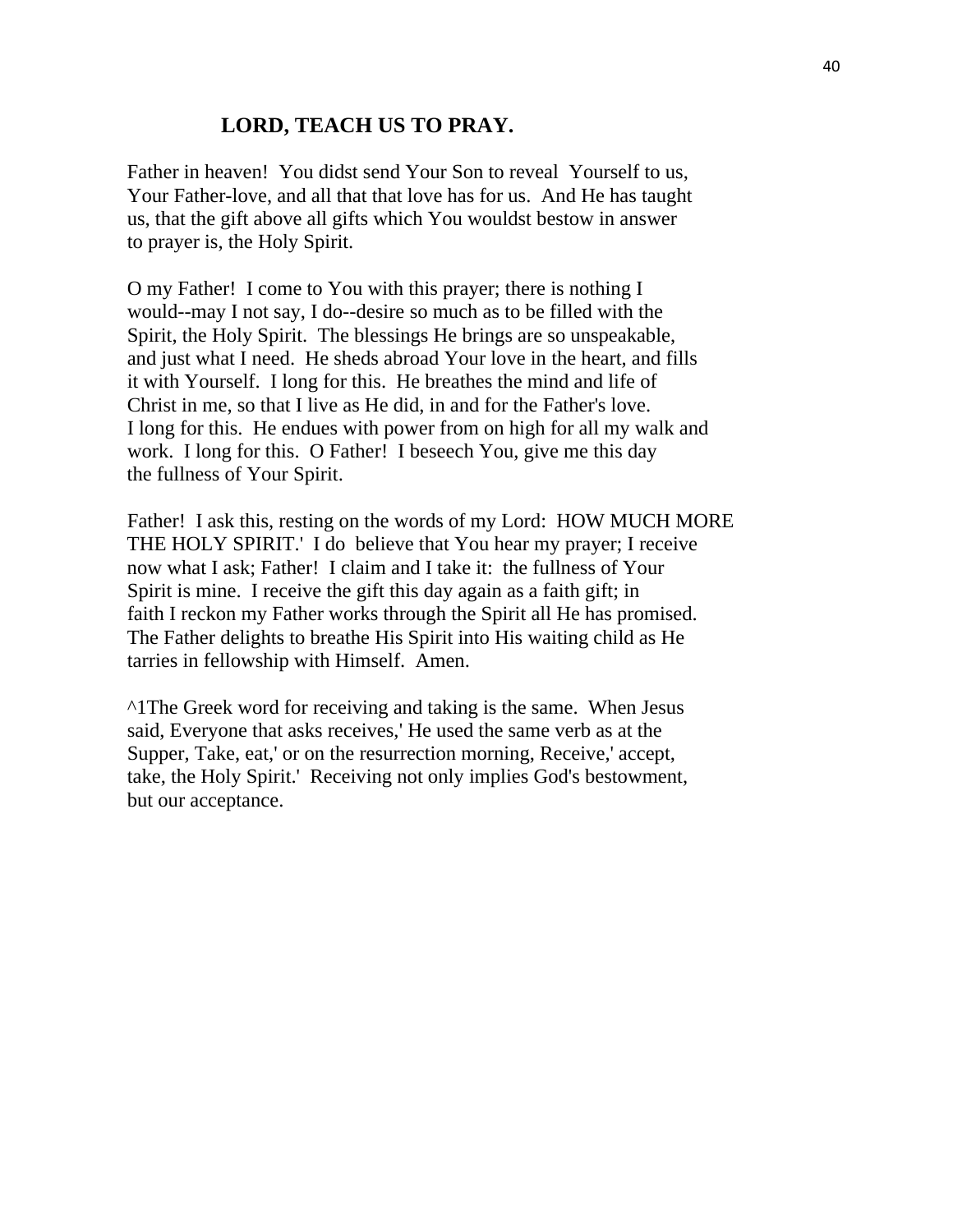## **EIGHTH LESSON. Because of his importunity**

Or, The Boldness of God's Friends.

 And He said unto them, Which of you shall have a friend, and shall go to him at midnight, and say to him, Friend, lend me three loaves; for a friend of mine is come to me from a journey, and I have nothing to set before him' and he from within shall answer and say, Trouble me not: the door is now shut, and my children are with me in bed; I cannot rise and give you. I say unto you, though he will not rise and give him because he is his friend, yet because of his importunity he will rise and give him as many as he needs.'--Luke xi. 5-8.

 THE first teaching to His disciples was given by our Lord in the Sermon on the Mount. It was near a year later that the disciples asked Jesus to teach them to pray. In answer He gave them a second time the Lord's Prayer, so teaching them what to pray. He then speaks of how they ought to pray, and repeats what he formerly said of God's Fatherliness and the certainty of an answer. But in between He adds the beautiful parable of the friend at midnight, to teach them the two fold lesson, that God does not only want us to pray for ourselves, but for the perishing around us, and that in such intercession great boldness of entreaty is often needful, and always lawful, youa, pleasing to God.

 The parable is a perfect storehouse of instruction in regard to true intercession. There is, first, the love which seeks to help the needy around us: my friend is come to me.' Then the need which urges to the cry I have nothing to set before him.' Then follows the confidence that help is to be had: which of you shall have a friend, and say, Friend, lend me three loaves.' Then comes the unexpected refusal: I cannot rise and give you.' Then again the perseverance that takes no refusal: because of his importunity.' And lastly, the reward of such prayer: he will give him as many as he needs.' A wonderful setting forth of the way of prayer and faith in which the blessing of God has so often been sought and found.

 Let us confine ourselves to the chief thought: prayer as an appeal to the friendship of God; and we shall find that two lessons are specially suggested. The one, that if we are God's friends, and come as such to Him, we must prove ourselves the friends of the needy; God's friendship to us and ours to others go hand in hand. The other, that when we come thus we may use the utmost liberty in claiming an answer.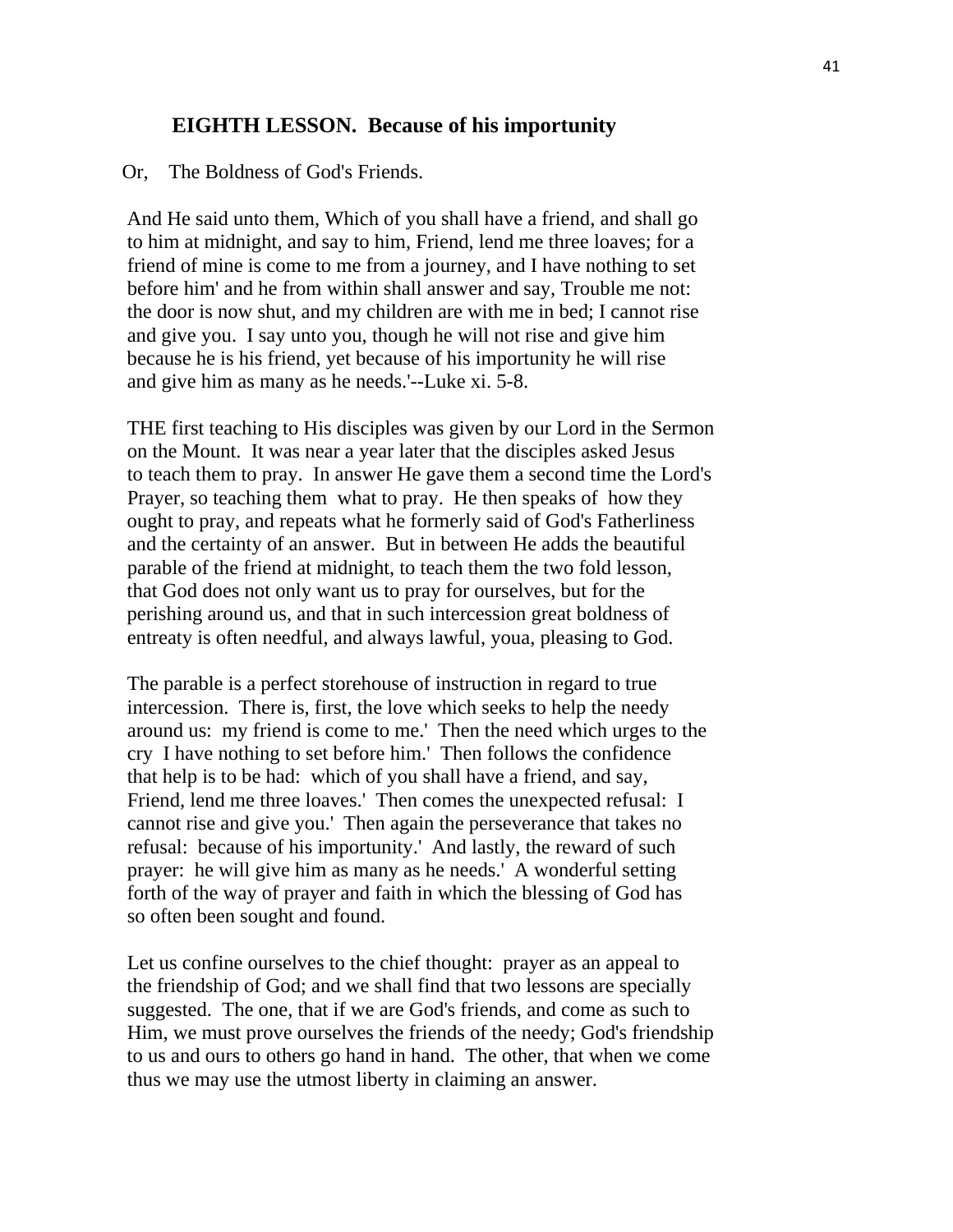There is a twofold use of prayer: the one, to obtain strength and blessing for our own life; the other, the higher, the true glory of prayer, for which Christ has taken us into His fellowship and teaching, is intercession, where prayer is the royal power a child of God exercises in heaven on behalf of others and even of the kingdom. We see it in Scripture, how it was in intercession for others that Abraham and Moses, Samuel and Elijah, with all the holy men of old, proved that they had power with God and prevailed. It is when we give ourselves to be a blessing that we can specially count on the blessing of God. It is when we draw near to God as the friend of the poor and the perishing that we may count on His friendliness; the righteous man who is the friend of the poor is very specially the friend of God. This gives wonderful liberty in prayer. Lord! I have a needy friend whom I must help. As a friend I have undertaken to help him. In You I have a Friend, whose kindness and riches I know to be infinite: I am sure You will give me what I ask. If I, being evil, am ready to do for my friend what I can, how much more will You, O my heavenly Friend, now do for Your friend what he asks?

 The question might suggest itself, whether the Fatherhood of God does not give such confidence in prayer, that the thought of His Friendship can hardly teach us anything more: a father is more than a friend. And yet, if we consider it, this pleading the friendship of God opens new wonders to us. That a child obtains what he asks of his father looks so perfectly natural, we almost count it the father's duty to give. But with a friend it is as if the kindness is more free, dependent, not on nature, but on sympathy and character. And then the relation of a child is more that of perfect dependence; two friends are more nearly on a level. And so our Lord, in seeking to unfold to us the spiritual mystery of prayer, would fain have us approach God in this relation too, as those whom He has acknowledged as His friends, whose mind and life are in sympathy with His.

 But then we must be living as His friends. I am still a child even when a wanderer; but friendship depends upon the conduct. You are my friends if you do whatsoever I command you.' You see that faith wrought with his works, and by works was faith made perfect; and the scripture was fulfilled which saith, And Abraham believed God, and he was called the friend of God.' It is the Spirit, the same Spirit,' that leads us that also bears witness to our acceptance with God; likewise, also,' the same Spirit helps us in prayer. It is a life as the friend of God that gives the wonderful liberty to say: I have a friend to whom I can go even at midnight. And how much more when I go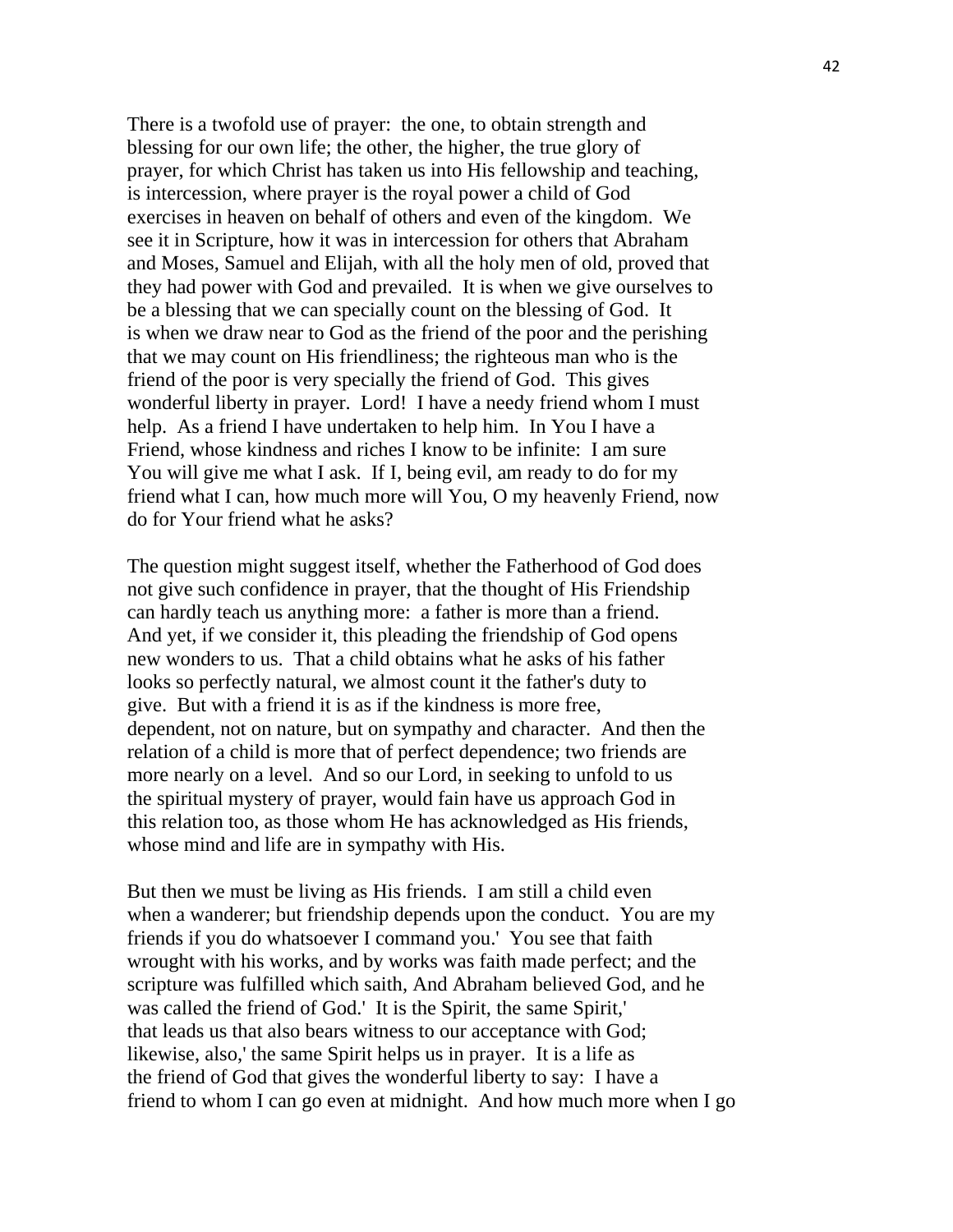in the very spirit of that friendliness, manifesting myself the very kindness I look for in God, seeking to help my friend as I want God to help me. When I come to God in prayer, He always looks to what the aim is of my petition. If it be merely for my own comfort or joy I seek His grace, I do not receive. But if I can say that it is that He may be glorified in my dispensing His blessings to others, I shall not ask in vain. Or if I ask for others, but want to wait until God has made me so rich, that it is no sacrifice or act of faith to aid them, I shall not obtain. But if I can say that I have already undertaken for my needy friend, that in my poverty I have already begun the work of love, because I know I had a friend Who would help me, my prayer will be heard. Oh, we know not how much the plea avails: the friendship of earth looking in its need to the friendship of heaven: He will give him as much as he needs.'

 But not always at once. The one thing by which man can honour and enjoy his God is faith. Intercession is part of faith's training-school. There our friendship with men and with God is tested. There it is seen whether my friendship with the needy is so real, that I will take time and sacrifice my rest, will go even at midnight and not cease until I have obtained for them what I need. There it is seen whether my friendship with God is so clear, that I can depend on Him not to turn me away and therefore pray on until He gives.

 O what a deep heavenly mystery this is of persevering prayer. The God who has promised, who longs, whose fixed purpose it is to give the blessing, holds it back. It is to Him a matter of such deep importance that His friends on earth should know and fully trust their rich Friend in heaven, that He trains them, in the school of answer delayoud, to find out how their perseverance really does prevail, and what the mighty power is they can wield in heaven, if they do but set themselves to it. There is a faith that sees the promise, and embraces it, and yet does not receive it (Heb. xi. 13, 39). It is when the answer to prayer does not come, and the promise we are most firmly trusting appears to be of none effect, that the trial of faith, more precious than of gold, takes place. It is in this trial that the faith that has embraced the promise is purified and strengthened and prepared in personal, holy fellowship with the living God, to see the glory of God. It takes and holds the promise until it has received the fulfillment of what it had claimed in a living truth in the unseen but living God.

Let each child of God who is seeking to work the work of love in his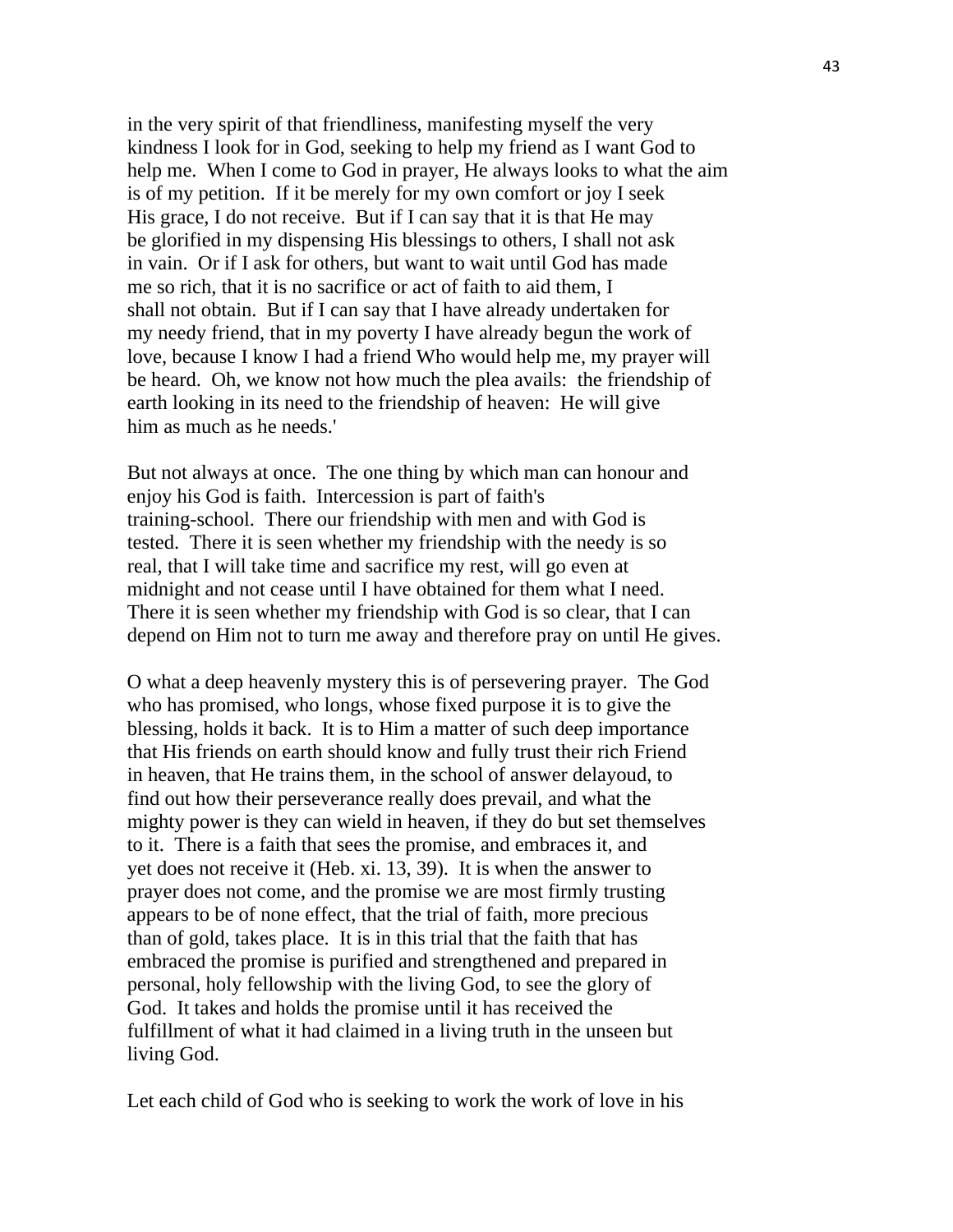Father's service take courage. The parent with his child, the teacher with his class, the visitor with his district, the Bible reader with his circle, the preacher with his hearers, each one who, in his little circle, has accepted and is bearing the burden of hungry, perishing souls,--let them all take courage. Nothing is at first so strange to us as that God should really require persevering prayer, that there should be a real spiritual needs-be for importunity. To teach it us, the Master uses this almost strange parable. If the unfriendliness of a selfish earthly friend can be conquered by importunity, how much more will it avail with the heavenly Friend, who does so love to give, but is held back by our spiritual unfitness, our incapacity to possess what He has to give. O let us thank Him that in delaying His answer He is educating us up to our true position and the exercise of all our power with Him, training us to live with Him in the fellowship of undoubting faith and trust, to be indeed the friends of God. And let us hold fast the threefold cord that cannot be broken: the hungry friend needing the help, and the praying friend seeking the help, and the Mighty Friend, loving to give as much as he needs.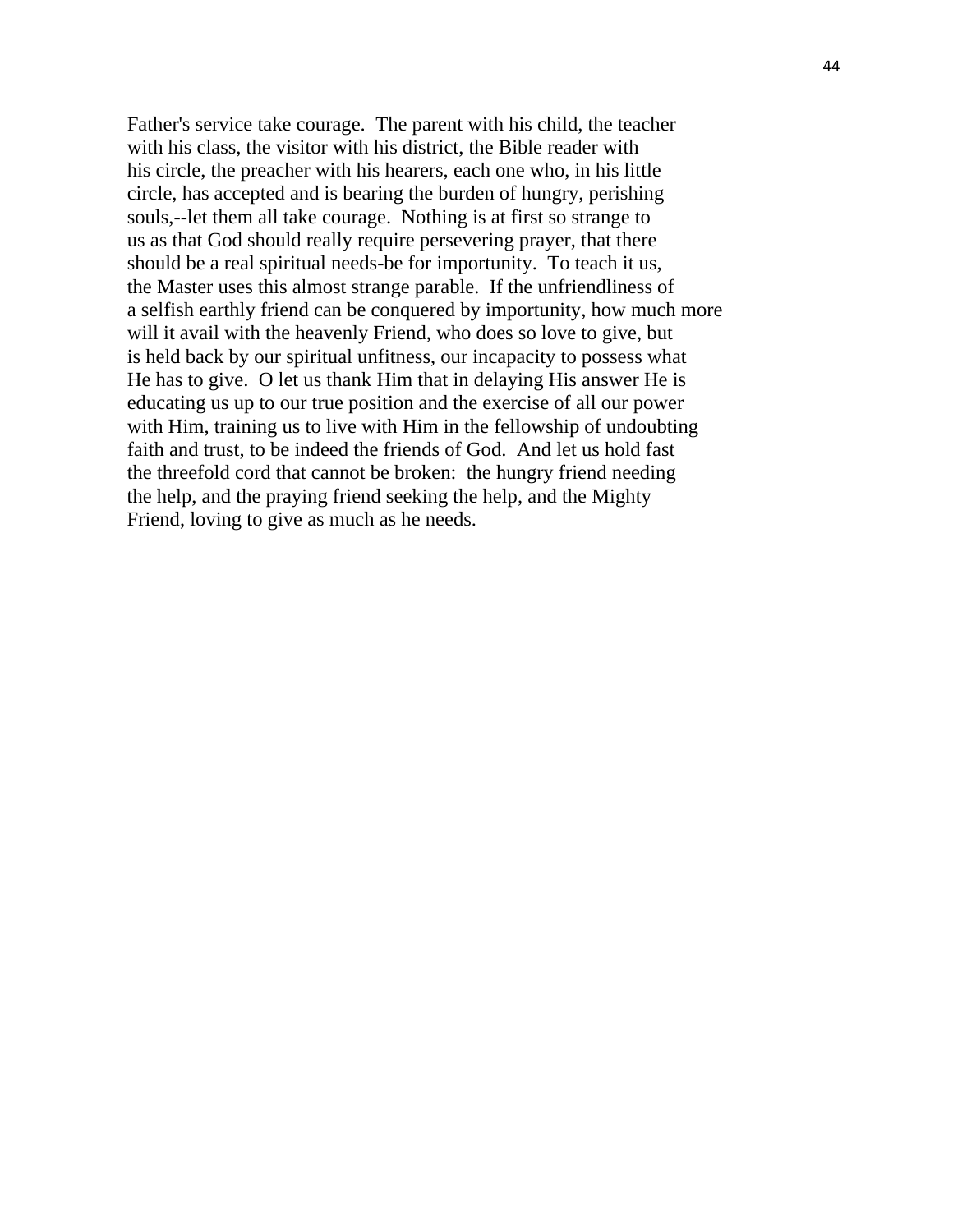## **LORD, TEACH US TO PRAY**

 O my Blessed Lord and Teacher! I must come to You in prayer. Your teaching is so glorious, and yet too high for me to grasp. I must confess that my heart is too little to take in these thoughts of the wonderful boldness I may use with Your Father as my Friend. Lord Jesus! I trust You to give me Your Spirit with Your Word, and to make the Word quick and powerful in my heart. I desire to keep Your Word of this day: Because of his importunity he will give him as many as he needs.'

 Lord! teach me more to know the power of persevering prayer. I know that in it the Father suits Himself to our need of time for the inner life to attain its growth and ripeness, so that His grace may indeed be assimilated and made our very own. I know that He would fain thus train us to the exercise of that strong faith that does not let Him go even in the face of seeming disappointment. I know He wants to lift us to that wonderful liberty, in which we understand how really He has made the dispensing of His gift dependent on our prayer. Lord! I know this: O teach me to see it in spirit and truth.

 And may it now be the joy of my life to become the almoner of my Rich Friend in heaven, to care for all the hungry and perishing, even at midnight, because I know MY FRIEND, who always gives to him who perseveres, because of his importunity, as many as he needs. Amen.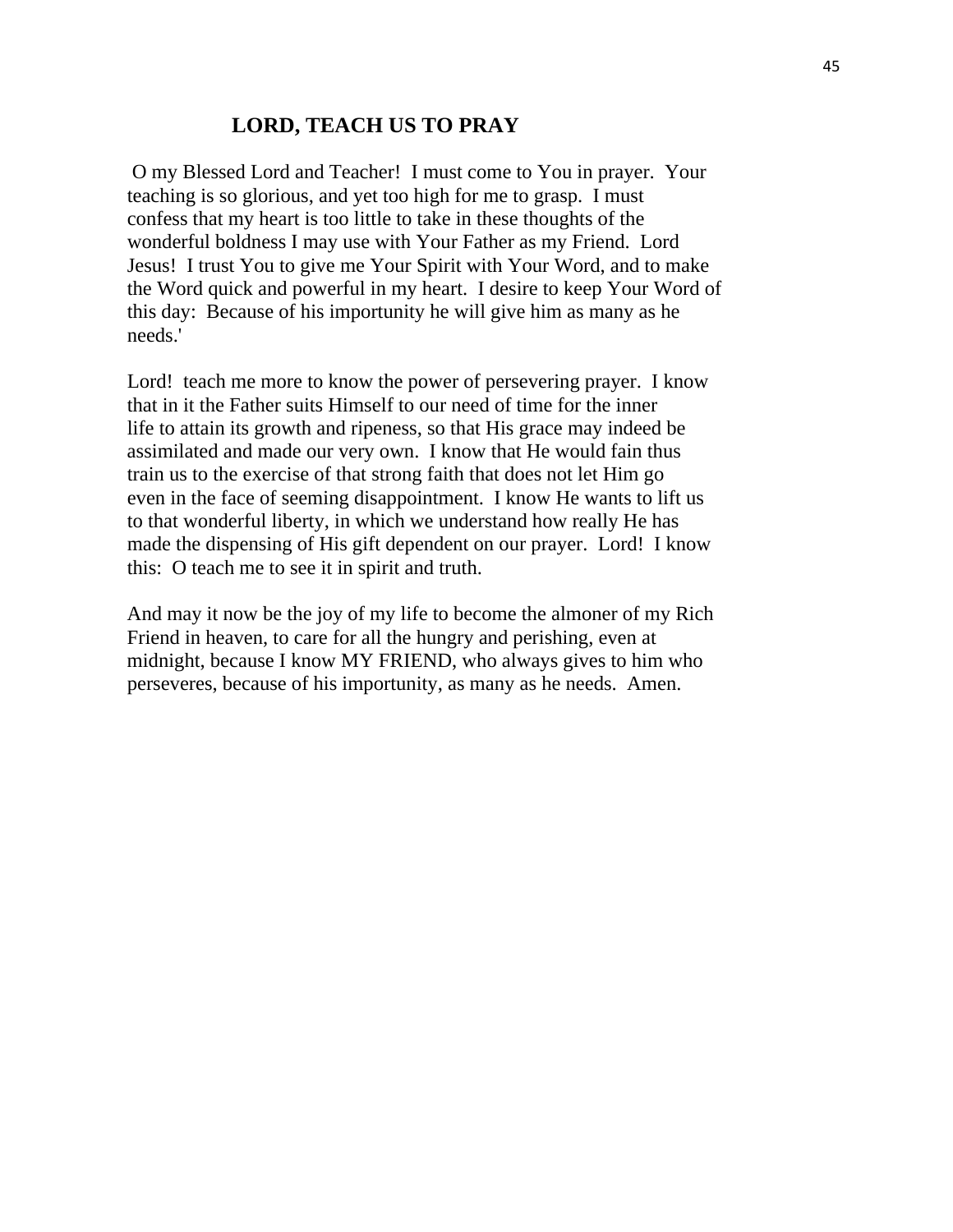# **NINTH LESSON. Pray the Lord of the harvest**

Or, Prayer provides Labourers.

 Then saith He unto His disciples, The harvest truly is plenteous, but the labourers are few. Pray you therefore the Lord of the harvest, that He will send forth labourers into His harvest.'--Matt. ix. 37-38.

 THE Lord frequently taught His disciples that they must pray, and how; but seldom what to pray. This he left to their sense of need, and the leading of the Spirit. But here we have one thing He expressly enjoins them to remember: in view of the plenteous harvest, and the need of reapers, they must cry to the Lord of the harvest to send forth labourers. Just as in the parable of the friend at midnight, He would have them understand that prayer is not to be selfish; so here it is the power through which blessing can come to others. The Father is Lord of the harvest; when we pray for the Holy Spirit, we must pray for Him to prepare and send forth labourers for the work.

 Strange, is it not, that He should ask His disciples to pray for this? And could He not pray Himself? And would not one prayer of His avail more than a thousand of theirs? And God, the Lord of the harvest, did He not see the need? And would not He, in His own good time, send forth labourers without their prayer? Such questions lead us up to the deepest mysteries of prayer, and its power in the Kingdom of God. The answer to such questions will convince us that prayer is indeed a power, on which the ingathering of the harvest and the coming of the Kingdom do in very truth depend.

 Prayer is no form or show. The Lord Jesus was Himself the truth; everything He spake was the deepest truth. It was when (see ver. 36) He saw the multitude, and was moved with compassion on them, because they were scattered abroad, as sheep having no shepherd,' that He called on the disciples to pray for labourers to be sent among them. He did so because He really believed that their prayer was needed, and would help. The veil which so hides the invisible world from us was wonderfully transparent to the holy human soul of Jesus. He had looked long and deep and far into the hidden connection of cause and effect in the spirit world. He had marked in God's Word how, when God called men like Abraham and Moses, Joshua and Samuel and Daniel, and given them authority over men in His name, He had at the same time given them authority and right to call in the powers of heaven to their aid as they needed them. He knew that as to these men of old, and to Himself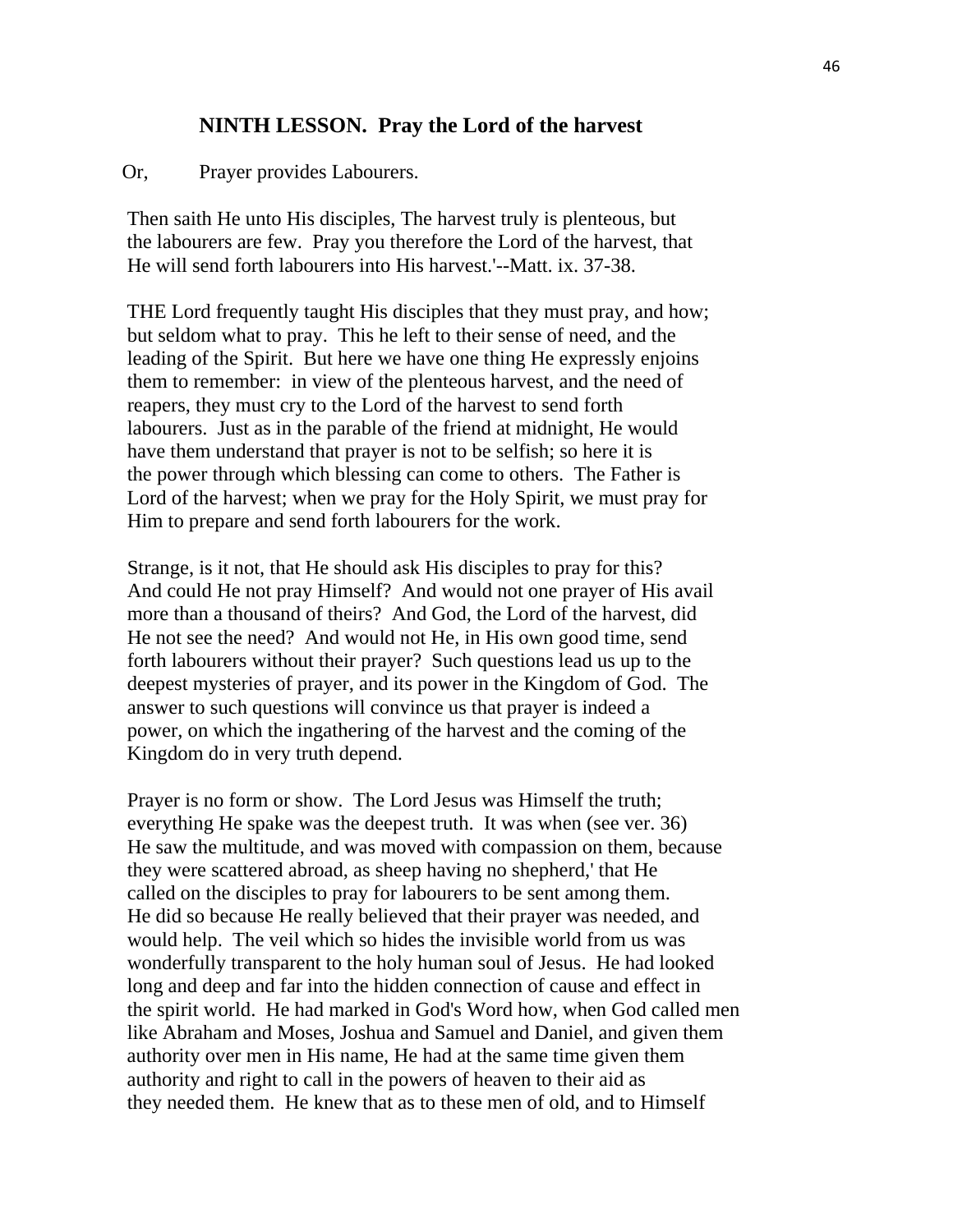for a time, here upon earth, the work of God had been entrusted, so it was now about to pass over into the hands of His disciples. He knew that when this work should be given in charge to them, it would not be a mere matter of form or show, but that on them, and their being faithful or unfaithful, the success of the work would actually depend. As a single individual, within the limitations of a human body and a human life, Jesus feels how little a short visit can accomplish among these wandering sheep He sees around Him, and He longs for help to have them properly cared for. And so He tells His disciples now to begin and pray, and, when they have taken over the work from Him on earth, to make this one of the chief petitions in their prayer: That the Lord of the harvest Himself would send forth labourers into His harvest. The God who entrusted them with the work, and made it to so large extent dependent on them, gives them authority to apply to Him for labourers to help, and makes the supply dependent on their prayer.

 How little Christians really feel and mourn the need of labourers in the fields of the world so white to the harvest. And how little they believe that our labour-supply depends on prayer, that prayer will really provide as many as he needs.' Not that the dearth of labour is not known or discussed. Not that efforts are not sometimes put forth to supply the want. But how little the burden of the sheep wandering without a Shepherd is really borne in the faith that the Lord of the harvest will, in answer to prayer, send forth the labourers, and in the solemn conviction that without this prayer fields ready for reaping will be left to perish. And yet it is so. So wonderful is the surrender of His work into the hands of His Church, so dependent has the Lord made Himself on them as His body, through whom alone His work can be done, so real is the power which the Lord gives His people to exercise in heaven and earth, that the number of the labourers and the measure of the harvest does actually depend upon their prayer.

 Solemn thought! O why is it that we do not obey the injunction of the Master more heartily, and cry more earnestly for labourers? There are two reasons for this. The one is: We miss the compassion of Jesus, which gave rise to this request for prayer. When believers learn that to love their neighbours as themselves, that to live entirely for God's glory in their fellow-men, is the Father's first commandment to His redeemed ones, they will accept of the perishing ones as the charge entrusted to them by their Lord. And, accepting them not only as a field of labour, but as the objects of loving care and interest, it will not be long before compassion towards the hopelessly perishing will touch their heart, and the cry ascend with an earnestness till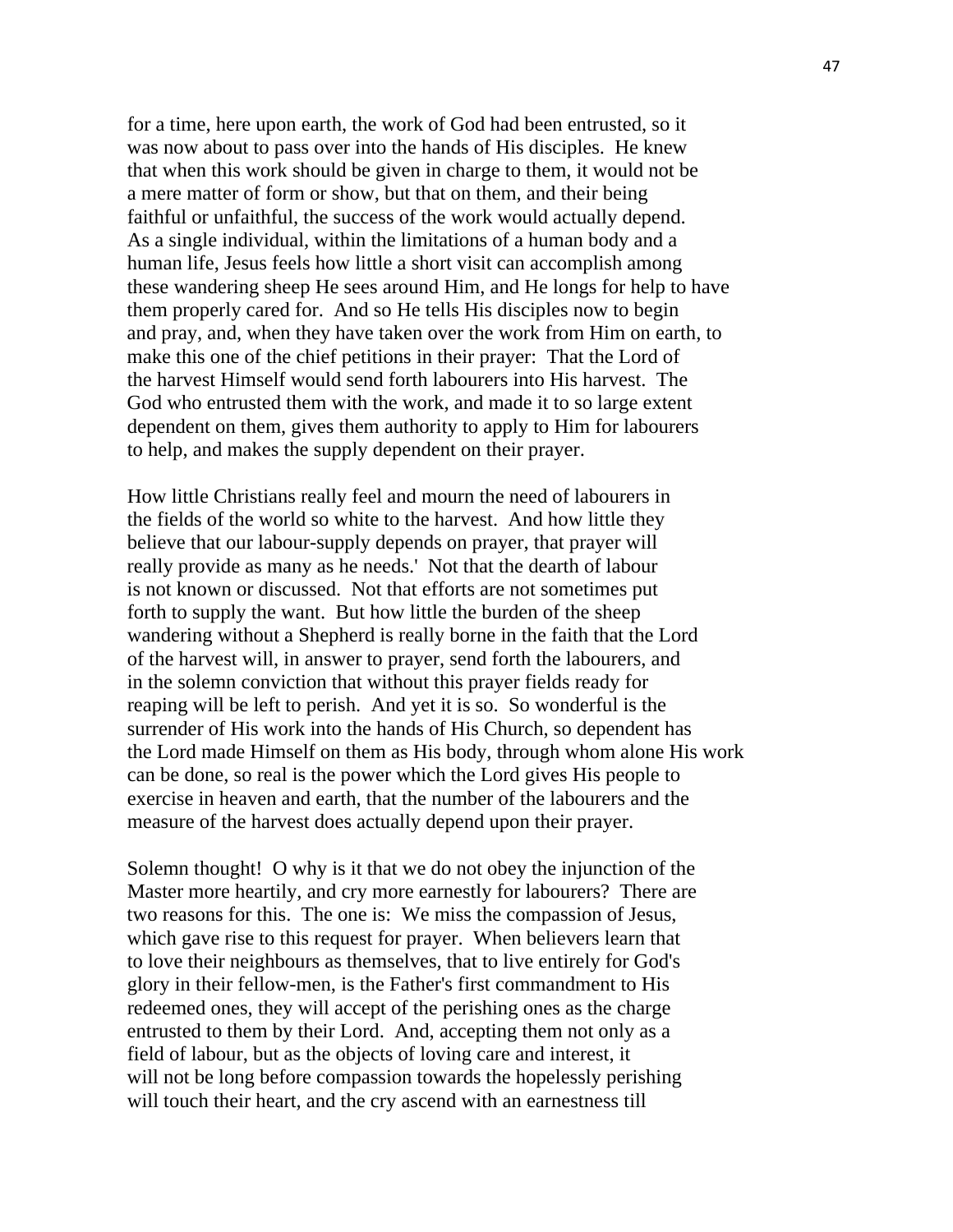then unknown: Lord! send labourers. The other reason for the neglect of the command, the want of faith, will then make itself felt, but will be overcome as our pity pleads for help. We believe too little in the power of prayer to bring about definite results. We do not live close enough to God, and are not enough entirely given up to His service and Kingdom, to be capable of the confidence that He will give it in answer to our prayer. O let us pray for a life so one with Christ, that His compassion may stream into us, and His Spirit be able to assure us that our prayer avails.

 Such prayer will ask and obtain a twofold blessing. There will first be the desire for the increase of men entirely given up to the service of God. It is a terrible blot upon the Church of Christ that there are times when actually men cannot be found for the service of the Master as ministers, missionaries, or teachers of God's Word. As God's children make this a matter of supplication for their own circle or Church, it will be given. The Lord Jesus is now Lord of the harvest. He has been exalted to bestow gifts--the gifts of the Spirit. His chief gifts are men filled with the Spirit. But the supply and distribution of the gifts depend on the co-operation of Head and members. It is just prayer will lead to such co-operation; the believing suppliants will be stirred to find the men and the means for the work.

 The other blessing to be asked will not be less. Every believer is a labourer; not one of God's children who has not been redeemed for service, and has not his work waiting. It must be our prayer that the Lord would so fill all His people with the spirit of devotion, that not one may be found standing idle in the vineyard. Wherever there is a complaint of the want of helpers, or of fit helpers in God's work, prayer has the promise of a supply. There is no Sunday school or district visiting, no Bible reading or rescue work, where God is not ready and able to provide. It may take time and importunity, but the command of Christ to ask the Lord of the harvest is the pledge that the prayer will be heard: I say unto you, he will arise and give him as many as he needs.'

 Solemn, blessed thought! this power has been given us in prayer to provide in the need of the world, to secure the servants for God's work. The Lord of the harvest will hear. Christ, who called us so specially to pray thus, will support our prayers offered in His name and interest. Let us set apart time and give ourselves to this part of our intercessory work. It will lead us into the fellowship of that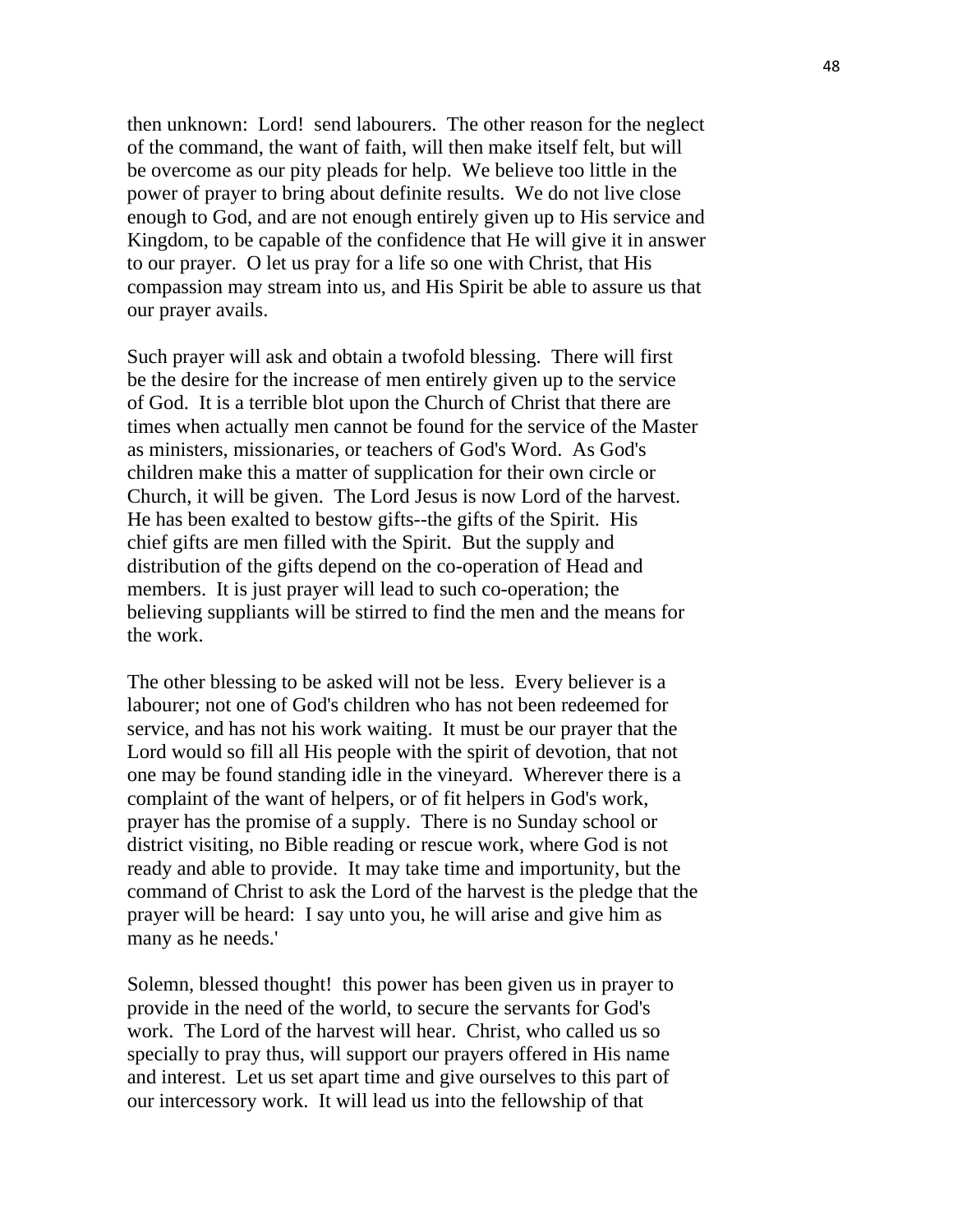compassionate heart of His that led Him to call for our prayers. It will elevate us to the insight of our regal position, as those whose will counts for something with the great God in the advancement of His Kingdom. It will make us feel how really we are God's fellow-workers on earth, to whom a share in His work has in downright earnest been entrusted. It will make us partakers in the soul travail, but also in the soul satisfaction of Jesus, as we know how, in answer to our prayer, blessing has been given that otherwise would not have come.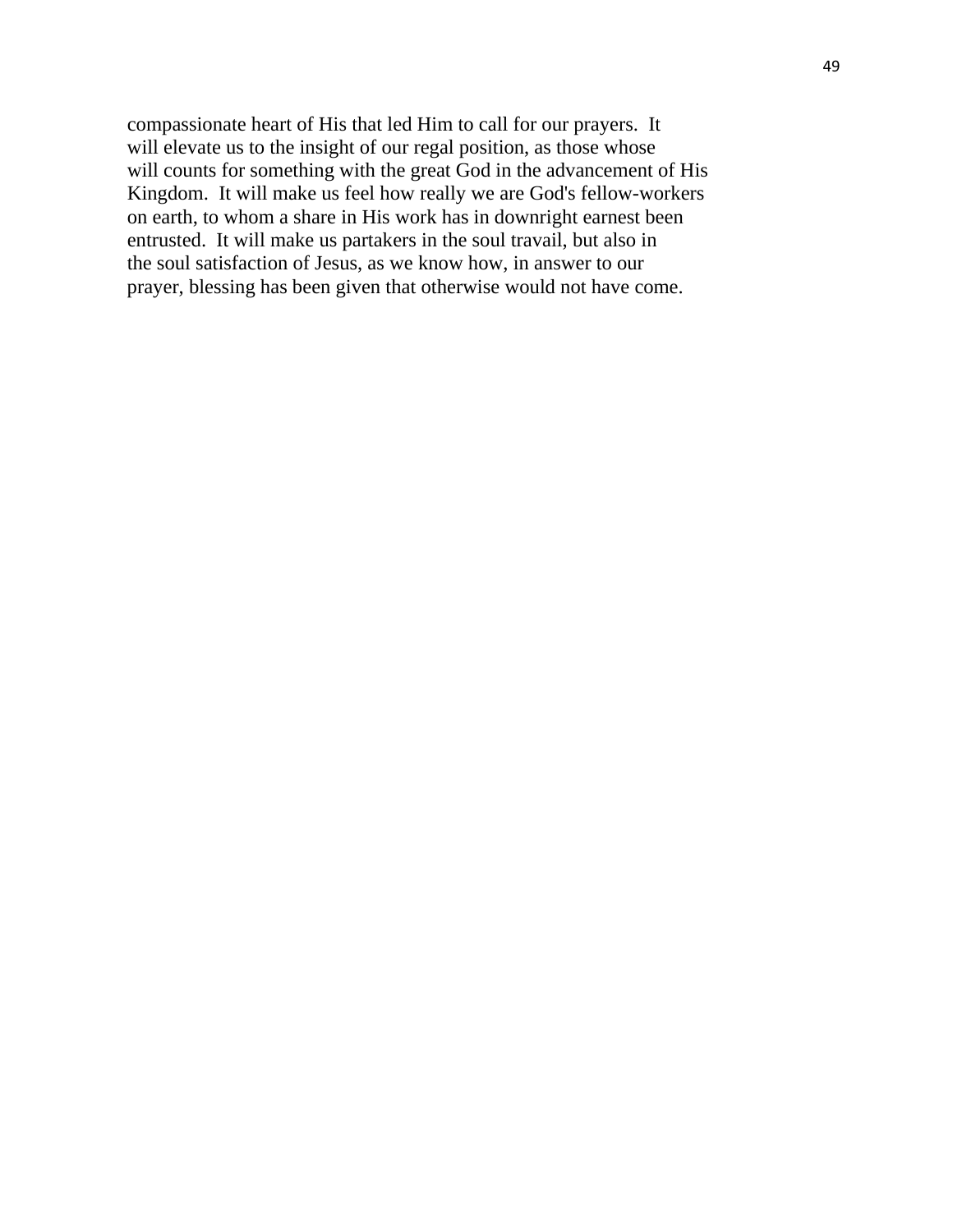#### **LORD, TEACH US TO PRAY**

 Blessed Lord! You have this day again given us another of Your wondrous lessons to learn. We humbly ask You, O give us to see aright the spiritual realities of which You have been speaking. There is the harvest which is so large, and perishing, as it waits for sleepy disciples to give the signal for labourers to come. Lord, teach us to look out upon it with a heart moved with compassion and pity. There are the labourers, so few. Lord, show us how terrible the sin of the want of prayer and faith, of which this is the token. And there is the Lord of the harvest, so able and ready to send them forth. Lord, show us how He does indeed wait for the prayer to which He has bound His answer. And there are the disciples, to whom the commission to pray has been given: Lord, show us how You canst pour down Your Spirit and breathe upon them, so that Your compassion and the faith in Your promise shall rouse them to unceasing, prevailing prayer.

 O our Lord! we cannot understand how You canst entrust such work and give such power to men so slothful and unfaithful. We thank You for all whom You art teaching to cry day and night for labourers to be sent forth. Lord, breathe Your own Spirit on all Your children, that they may learn to live for this one thing alone--the Kingdom and glory of their Lord--and become fully awake to the faith of what their prayer can accomplish. And let all our hearts in this, as in every petition, be filled with the assurance that prayer, offered in loving faith in the living God, will bring certain and abundant answer. Amen.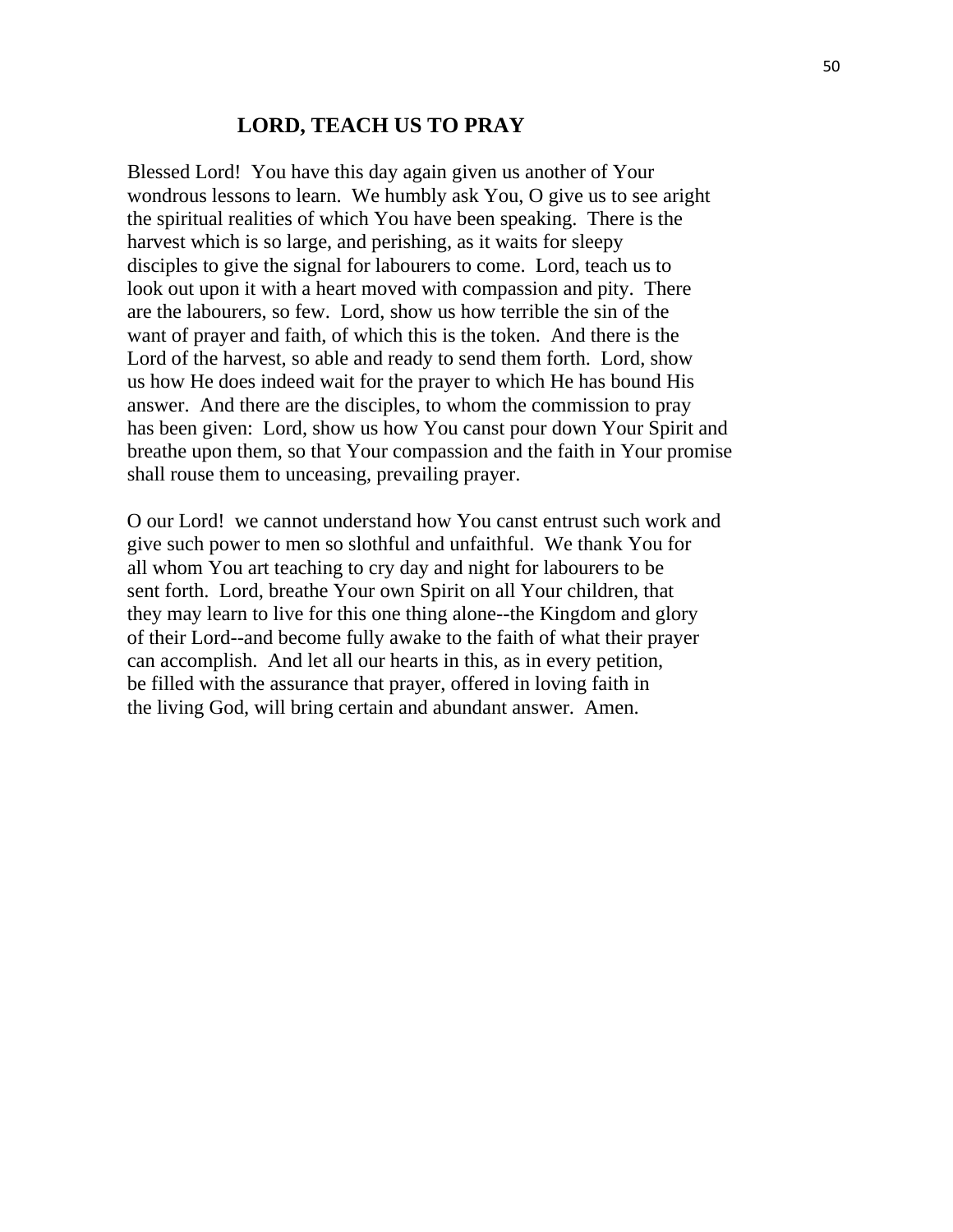#### **TENTH LESSON. What will you?**

Or, Prayer must be Definite.

 And Jesus answered him, and said, What will you that I should do unto you?'--Mark x. 51; Luke xviii. 41.

 THE blind man had been crying out aloud, and that a great deal, You Son of David, have mercy on me.' The cry had reached the ear of the Lord; He knew what he wanted, and was ready to grant it him. But ere He does it, He asks him: What will you that I should do unto you?' He wants to hear from his own lips, not only the general petition for mercy, but the distinct expression of what his desire was. Until he speaks it out, he is not healed.

 There is now still many a suppliant to whom the Lord puts the same question, and who cannot, until it has been answered, get the aid he ask. Our prayers must not be a vague appeal to His mercy, an indefinite cry for blessing, but the distinct expression of definite need. Not that His loving heart does not understand our cry, or is not ready to hear. But He desires it for our own sakes. Such definite prayer teaches us to know our own needs better. It demands time, and thought, and self-scrutiny to find out what really is our greatest need. It searches us and puts us to the test as to whether our desires are honest and real, such as we are ready to persevere in. It leads us to judge whether our desires are according to God's Word, and whether we really believe that we shall receive the things we ask. It helps us to wait for the special answer, and to mark it when it comes.

 And yet how much of our prayer is vague and pointless. Some cry for mercy, but take not the trouble to know what mercy must do for them. Others ask, perhaps, to be delivered from sin, but do not begin by bringing any sin by name from which the deliverance may be claimed. Still others pray for God's blessing on those around them, for the outpouring of God's Spirit on their land or the world, and yet have no special field where they wait and expect to see the answer. To all the Lord says: And what is it now you really want and expect Me to do? Every Christian has but limited powers, and as he must have his own special field of labour in which he works, so with his prayers too. Each believer has his own circle, his family, his friends, his neighbours. If he were to take one or more of these by name, he would find that this really brings him into the training-school of faith, and leads to personal and pointed dealing with his God. It is when in such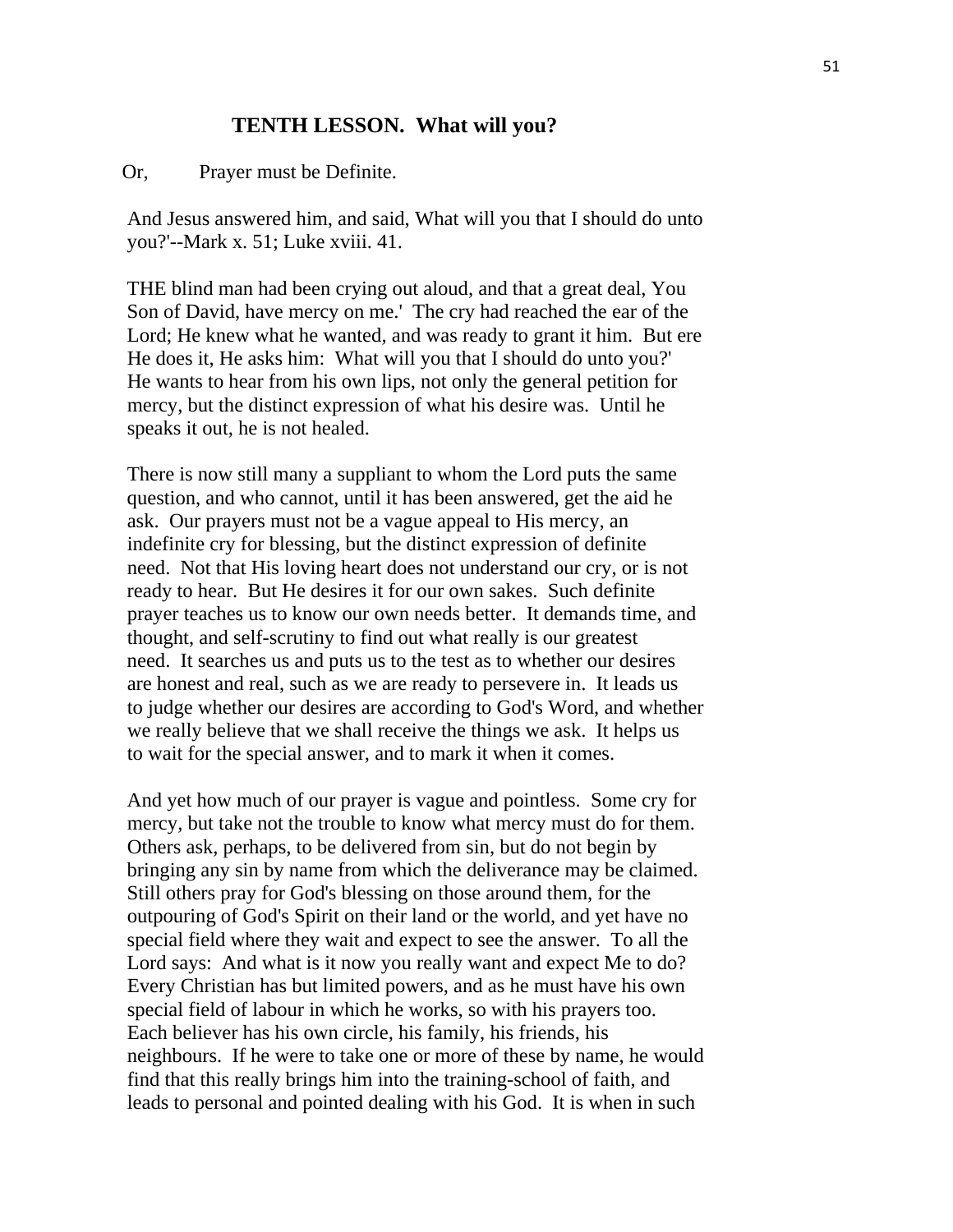distinct matters we have in faith claimed and received answers, that our more general prayers will be believing and effectual.

 We all know with what surprise the whole civilised world heard of the way in which trained troops were repulsed by the Transvaal Boers at Majuba. And to what did they owe their success? In the armies of Europe the soldier fires upon the enemy standing in large masses, and never thinks of seeking an aim for every bullet. In hunting game the Boer had learnt a different lesson: his practised eyou knew to send every bullet on its special message, to seek and find its man. Such aiming must gain the day in the spiritual world too. As long as in prayer we just pour out our hearts in a multitude of petitions, without taking time to see whether every petition is sent with the purpose and expectation of getting an answer, not many will reach the mark. But if, as in silence of soul we bow before the Lord, we were to ask such questions as these: What is now really my desire? do I desire it in faith, expecting to receive? am I now ready to place and leave it in the Father's bosom? is it a settled thing between God and me that I am to have the answer? we should learn so to pray that God would see and we would know what we really expect.

 It is for this, among other reasons, that the Lord warns us against the vain repetitions of the Gentiles, who think to be heard for their much praying. We often hear prayers of great earnestness and fervour, in which a multitude of petitions are poured forth, but to which the Saviour would undoubtedly answer What will you that I should do unto you?' If I am in a strange land, in the interests of the business which my father owns, I would certainly write two different sorts of letters. There will be family letters giving expression to all the intercourse to which affection prompts; and there will be business letters, containing orders for what I need. And there may be letters in which both are found. The answers will correspond to the letters. To each sentence of the letters containing the family news I do not expect a special answer. But for each order I send I am confident of an answer whether the desired article has been forwarded. In our dealings with God the business element must not be wanting. With our expression of need and sin, of love and faith and consecration, there must be the pointed statement of what we ask and expect to receive; it is in the answer that the Father loves to give us the token of His approval and acceptance.

 But the word of the Master teaches us more. He does not say, What dost you wish? but, What does you will? One often wishes for a thing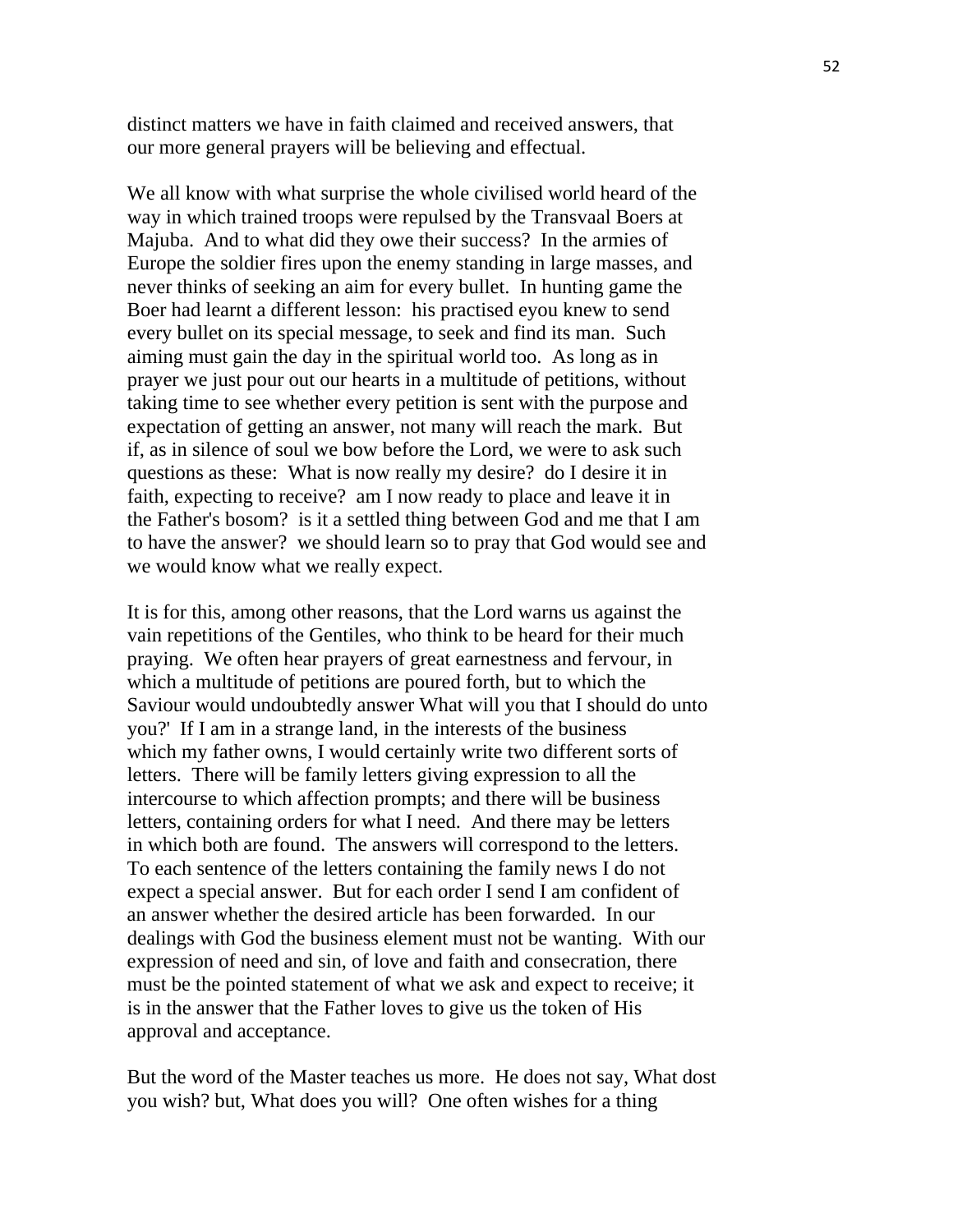without willing it. I wish to have a certain article, but I find the price too high; I resolve not to take it; I wish, but do not will to have it. The sluggard wishes to be rich, but does not will it. Many a one wishes to be saved, but perishes because he does not will it. The will rules the whole heart and life; if I really will to have anything that is within my reach, I do not rest till I have it. And so, when Jesus says to us, What will you?' He asks whether it is indeed our purpose to have what we ask at any price, however great the sacrifice. Dost you indeed so will to have it that, though He delay it long, you dost not hold your peace till He hear you? Alas! how many prayers are wishes, sent up for a short time and then forgotten, or sent up year after year as matter of duty, while we rest content with the prayer without the answer.

 But, it may be asked, is it not best to make our wishes known to God, and then to leave it to Him to decide what is best, without seeking to assert our will? By no means. This is the very essence of the prayer of faith, to which Jesus sought to train His disciples, that it does not only make known its desire and then leave the decision to God. That would be the prayer of submission, for cases in which we cannot know God's will. But the prayer of faith, finding God's will in some promise of the Word, pleads for that till it come. In Matthew (ix. 28) we read Jesus said to the blind man: Believe you that I can do this?' Here, in Mark, He says: What will you that I should do?' In both cases He said that faith had saved them. And so He said to the Syrophenician woman, too: Great is your faith: be it unto you even as you will.' Faith is nothing but the purpose of the will resting on God's word, and saying: I must have it. To believe truly is to will firmly.

 But is not such a will at variance with our dependence on God and our submission to Him? By no means; it is much rather the true submission that honours God. It is only when the child has yielded his own will in entire surrender to the Father, that he receives from the Father liberty and power to will what he would have. But, when once the believer has accepted the will of God, as revealed through the Word and Spirit, as his will, too, then it is the will of God that His child should use this renewed will in His service. The will is the highest power in the soul; grace wants above everything to sanctify and restore this will, one of the chief traits of God's image, to full and free exercise. As a son, who only lives for his father's interests, who seeks not his own but his father's will is trusted by the father with his business, so God speaks to His child in all truth, What will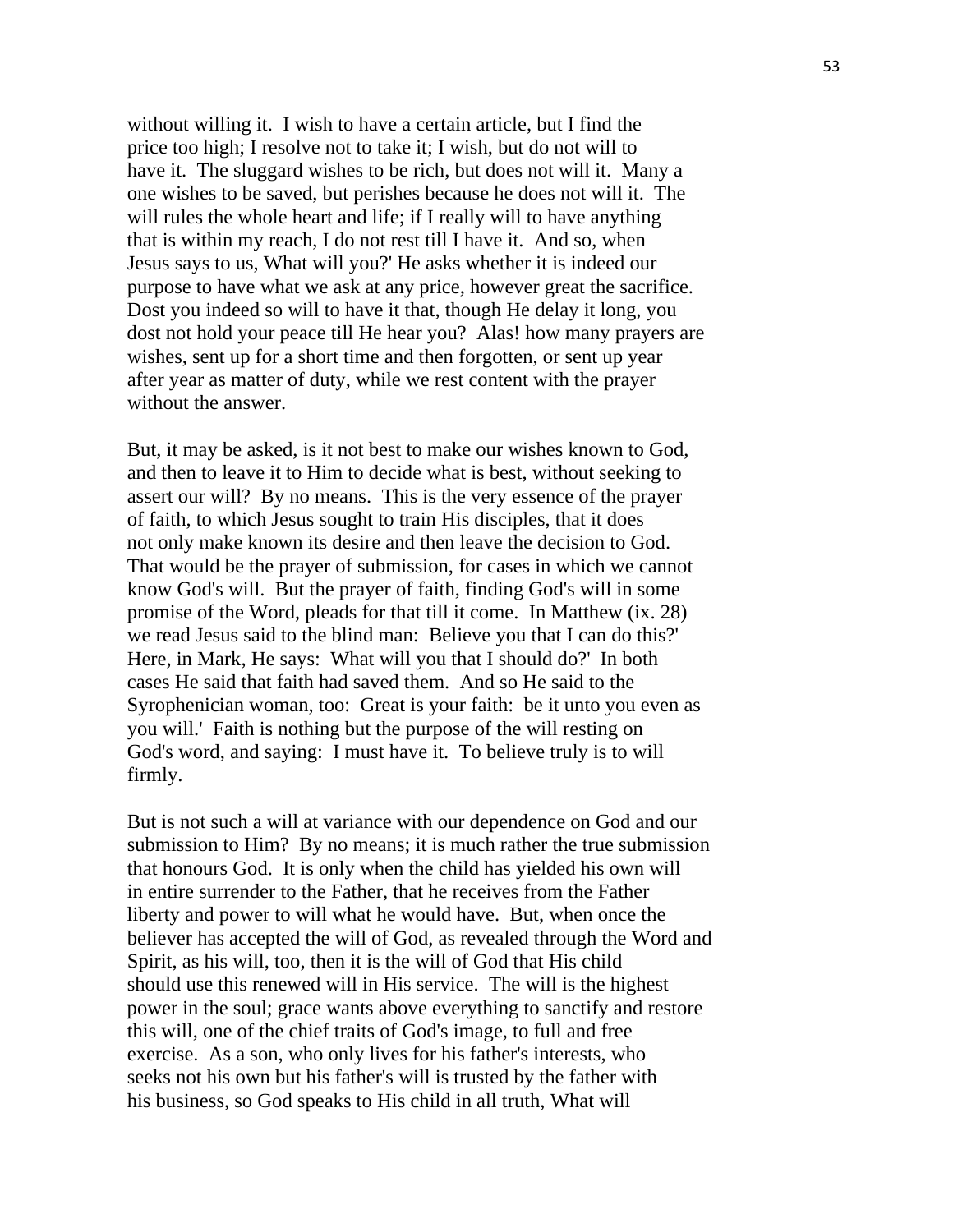you?' It is often spiritual sloth that, under the appearance of humility, professes to have no will, because it fears the trouble of searching out the will of God, or, when found, the struggle of claiming it in faith. True humility is ever in company with strong faith, which only seeks to know what is according to the will of God, and then boldly claims the fulfillment of the promise: You shall ask what you will, and it shall be done unto you.'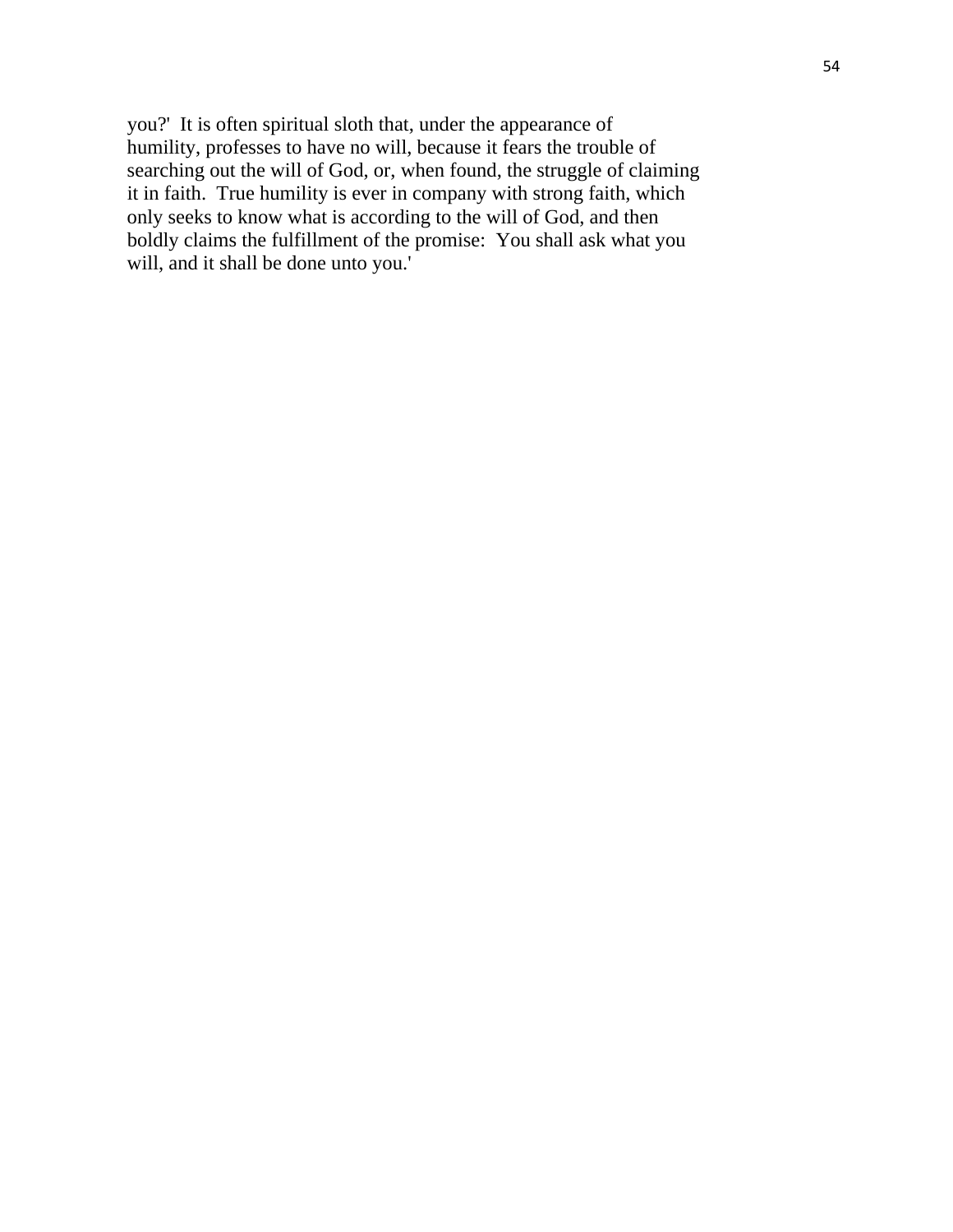# **LORD, TEACH US TO PRAY**

 Lord Jesus! teach me to pray with all my heart and strength, that there may be no doubt with You or with me as to what I have asked. May I so know what I desire that, even as my petitions are recorded in heaven, I can record them on earth too, and note each answer as it comes. And may my faith in what Your Word has promised be so clear that the Spirit may indeed work in me the liberty to will that it shall come. Lord! renew, strengthen, sanctify wholly my will for the work of effectual prayer.

 Blessed Saviour! I do beseech You to reveal to me the wonderful condescension You show us, thus asking us to say what we will that You should do, and promising to do whatever we will. Son of God! I cannot understand it; I can only believe that You have indeed redeemed us wholly for Yourself, and dost seek to make the will, as our noblest part, Your most efficient servant. Lord! I do most unreservedly yield my will to You, as the power through which Your Spirit is to rule my whole being. Let Him take possession of it, lead it into the truth of Your promises, and make it so strong in prayer that I may ever hear Your voice saying: Great is your faith: be it unto you even as you will.' Amen.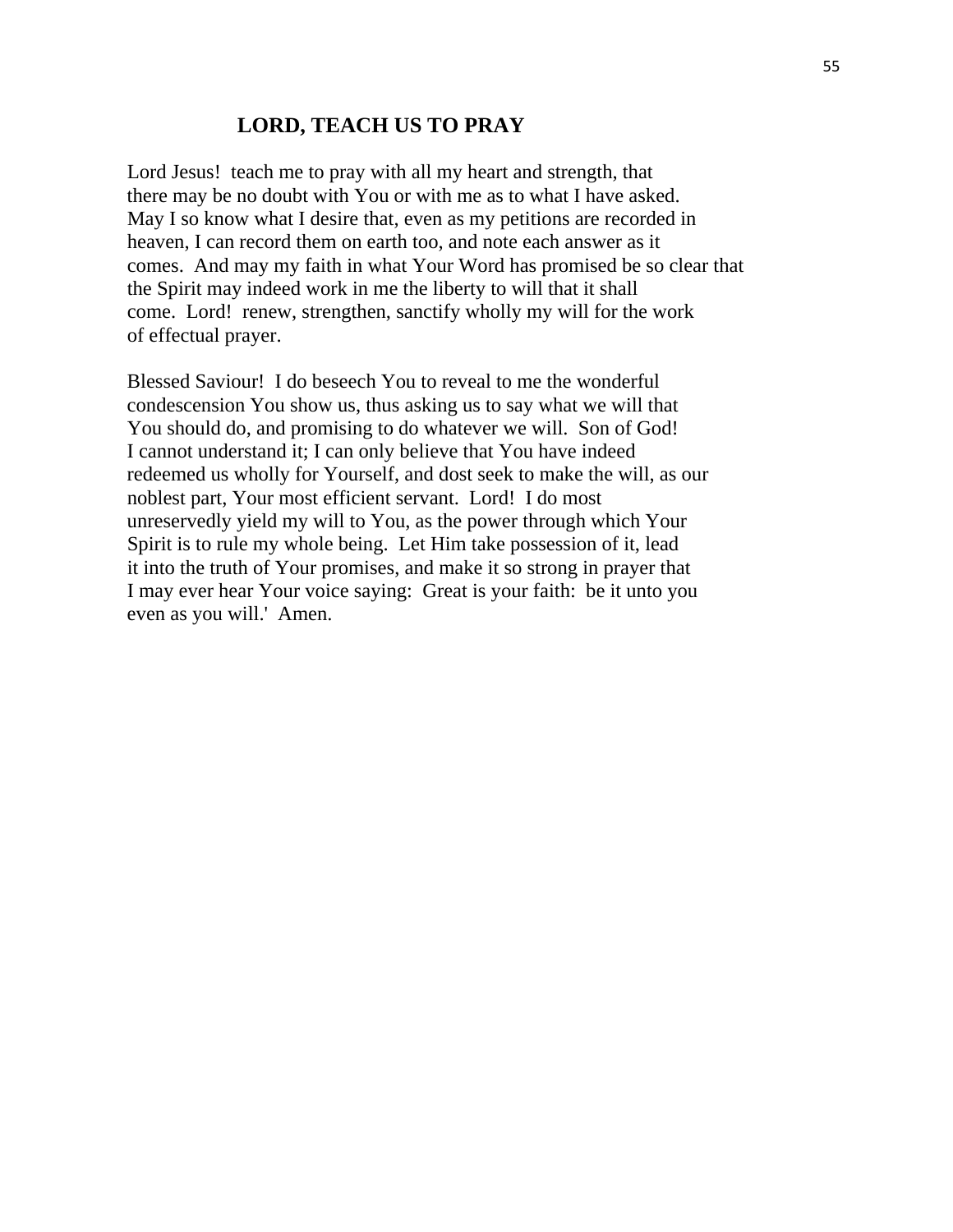## **ELEVENTH LESSON. Believe that you have received**

Or, The Faith that Takes.

 Therefore I say unto you, All things whatsoever you pray and ask for, believe that you have received them, and you shall have them.'--Mark xi. 24

WHAT a promise! so large, so Divine, that our little hearts cannot take it in, and in every possible way seek to limit it to what we think safe or probable; instead of allowing it, in its quickening power and energy, just as He gave it, to enter in, and to enlarge our hearts to the measure of what His love and power are really ready to do for us. Faith is very far from being a mere conviction of the truth of God's word, or a conclusion drawn from certain premises. It is the ear which has heard God say what He will do, the eyou which has seen Him doing it, and, therefore, where there is true faith, it is impossible but the answer must come. If we only see to it that we do the one thing that He asks of us as we pray: BELIEVE that you have received; He will see to it that He does the thing He has promised: You shall have them.' The key-note of Solomon's prayer (2 Chron. vi. 4), Blessed be the Lord God of Israel, who hath with His hands fulfilled that which He spake with His mouth to my father David, is the key-note of all true prayer: the joyful adoration of a God whose hand always secures the fulfillment of what His mouth hath spoken. Let us in this spirit listen to the promise Jesus gives; each part of it has its Divine message.

 All things whatsoever.' At this first word our human wisdom at once begins to doubt and ask: This surely cannot be literally true? But if it be not, why did the Master speak it, using the very strongest expression He could find: All things whatsoever.' And it is not as if this were the only time He spoke thus; is it not He who also said, If you canst believe, ALL THINGS are possible to him that believeth;' If you have faith, NOTHING shall be impossible to you.' Faith is so wholly the work of God's Spirit through His word in the prepared heart of the believing disciple, that it is impossible that the fulfillment should not come; faith is the pledge and forerunner of the coming answer. Yes, ALL THINGS WHATSOEVER you shall ask in prayer believing, you receive.' The tendency of human reason is to interpose here, and with certain qualifying clauses, if expedient,' if according to God's will,' to break the force of a statement which appears dangerous. O let us beware of dealing thus with the Master's words. His promise is most literally true. He wants His oft repeated ALL THINGS' to enter into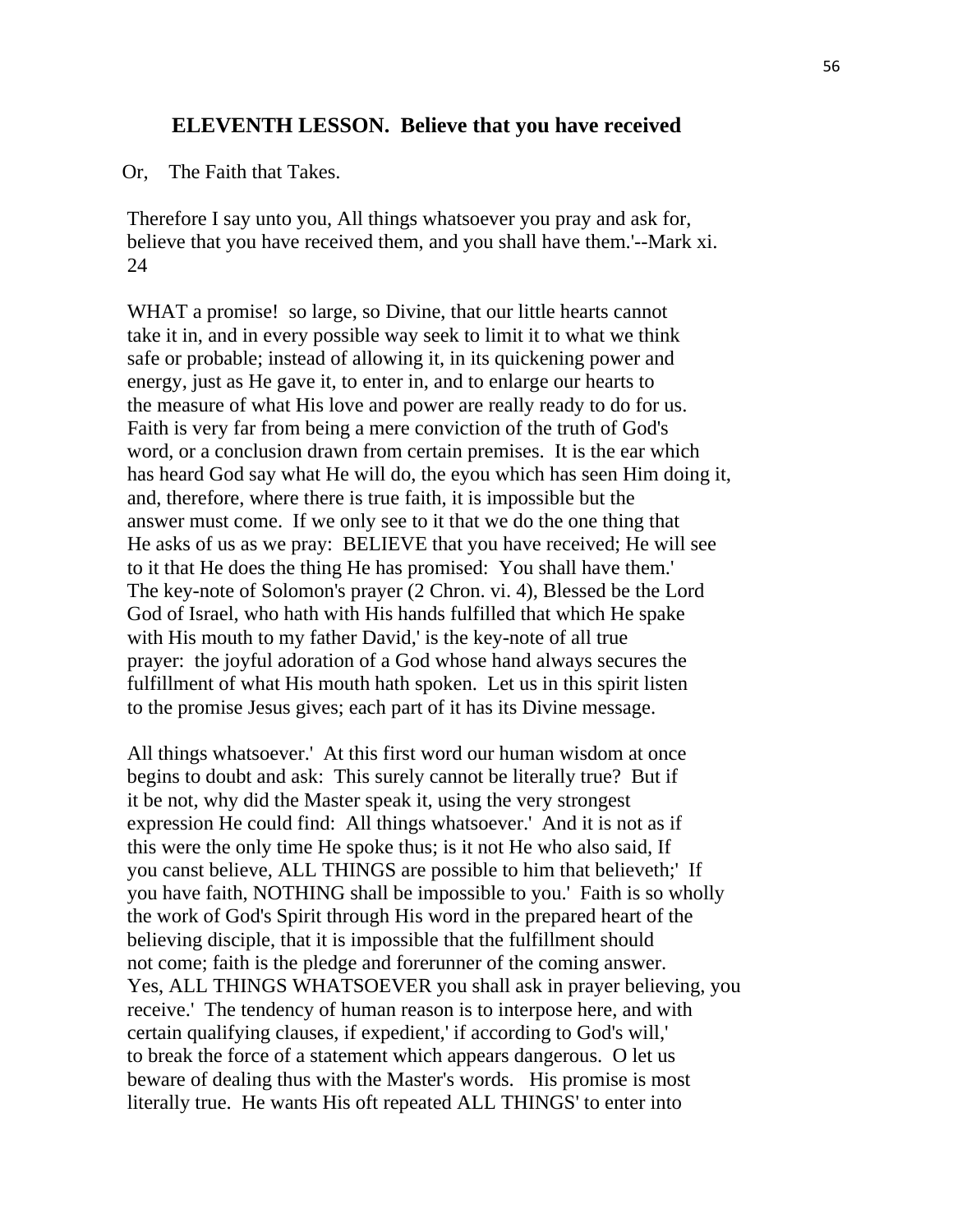our hearts, and reveal to us how mighty the power of faith is, how truly the Head calls the members to share with Him in His power, how wholly our Father places His power at the disposal of the child that wholly trusts Him. In this all things' faith is to have its food and strength: as we weaken it we weaken faith. The WHATSOEVER is unconditional: the only condition is what is implied in the believing. Ere we can believe we must find out and know what God's will is' believing is the exercise of a soul surrendered and given up to the influence of the Word and the Spirit; but when once we do believe nothing shall be impossible. God forbid that we should try and bring down His ALL THINGS to the level of what we think possible. Let us now simply take Christ's WHATSOEVER' as the measure and the hope of our faith: it is a seed-word which, if taken just as He gives it, and kept in the heart, will unfold itself and strike root, fill our life with its fullness, and bring forth fruit abundantly.

 All things whatsoever you pray and ask for.' It is in prayer that these all things' are to be brought to God, to be asked and received of Him. The faith that receives them is the fruit of the prayer. In one aspect there must be faith before there can be prayer; in another the faith is the outcome and the growth of prayer. It is in the personal presence of the Saviour, in intercourse with Him, that faith rises to grasp what at first appeared too high. It is in prayer that we hold up our desire to the light of God's Holy Will, that our motives are tested, and proof given whether we ask indeed in the name of Jesus, and only for the glory of God. It is in prayer that we wait for the leading of the Spirit to show us whether we are asking the right thing and in the right spirit. It is in prayer that we become conscious of our want of faith, that we are led on to say to the Father that we do believe, and that we prove the reality of our faith by the confidence with which we persevere. It is in prayer that Jesus teaches and inspires faith. He that waits to pray, or loses heart in prayer, because he does not yet feel the faith needed to get the answer, will never learn to believe. He who begins to pray and ask will find the Spirit of faith is given nowhere so surely as at the foot of the Throne.

 Believe that you have received.' It is clear that what we are to believe is, that we receive the very things we ask. The Saviour does not hint that because the Father knows what is best He may give us something else. The very mountain faith bids depart is cast into the sea. There is a prayer in which, in everything, we make known our requests with prayer and supplication, and the reward is the sweet peace of God keeping heart and mind. This is the prayer of trust. It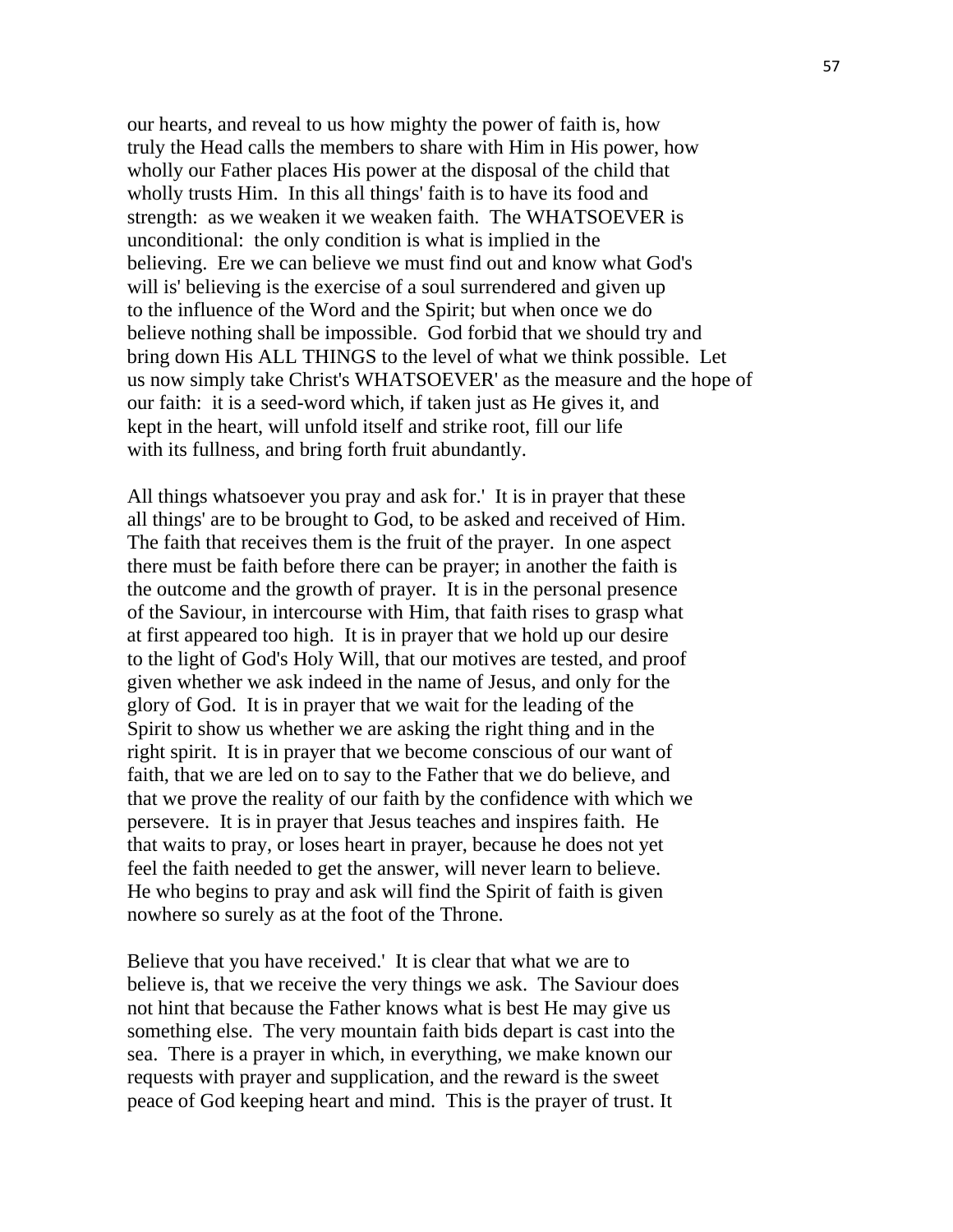has reference to things of which we cannot find out if God is going to give them. As children we make known our desires in the countless things of daily life, and leave it to the Father to give or not as He thinks best. But the prayer of faith of which Jesus speaks is something different, something higher. When, whether in the greater interests of the Master's work, or in the lesser concerns of our daily life, the soul is led to see how there is nothing that so honours the Father as the faith that is assured that He will do what He has said in giving us whatsoever we ask for, and takes its stand on the promise as brought home by the Spirit, it may know most certainly that it does receive exactly what it asks. Just see how clearly the Lord sets this before us in verse 23: Whosoever shall not doubt in his heart, but shall believe that what he saith cometh to pass, he shall have it.' This is the blessing of the prayer of faith of which Jesus speaks.

 Believe that you have received.' This is the word of central importance, of which the meaning is too often misunderstood. Believe that you have received! now, while praying, the thing you ask for. It may only be later that you shall have it in personal experience, that you shall see what you believe; but now, without seeing, you are to believe that it has been given you of the Father in heaven. The receiving or accepting of an answer to prayer is just like the receiving or accepting of Jesus or of pardon, a spiritual thing, an act of faith apart from all feeling. When I come as a supplicant for pardon, I believe that Jesus in heaven is for me, and so I receive or take Him. When I come as a supplicant for any special gift, which is according to God's word, I believe that what I ask is given me: I believe that I have it, I hold it in faith; I thank God that it is mine. If we know that He hears us, whatsoever we ask, we know that we have the petitions which we have asked of Him.'

 And you shall have them.' That is, the gift which we first hold in faith as bestowed upon us in heaven will also become ours in personal experience. But will it be needful to pray longer if once we know we have been heard and have received what we asked? There are cases in which such prayer will not be needful, in which the blessing is ready to break through at once, if we but hold fast our confidence, and prove our faith by praising for what we have received, in the face of our not yet having it in experience. There are other cases in which the faith that has received needs to be still further tried and strengthened in persevering prayer. God only knows when everything in and around us is fully ripe for the manifestation of the blessing that has been given to faith. Elijah knew for certain that rain would come; God had promised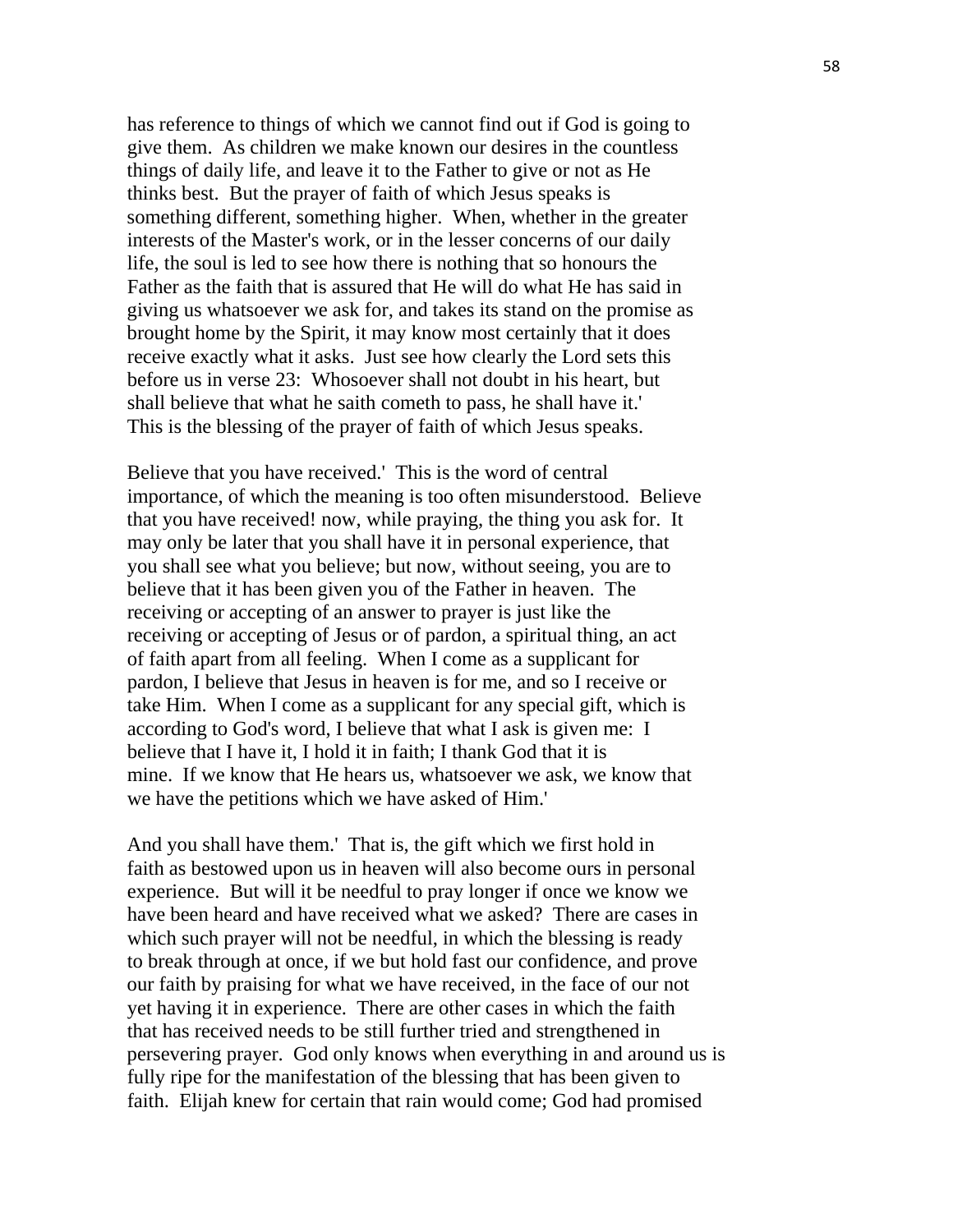it; and yet he had to pray the seven times. And that prayer was no show or play; an intense spiritual reality in the heart of him who lay pleading there, and in the heaven above where it had its effectual work to do. It is through faith and patience we inherit the promises.' Faith says most confidently, I have received it. Patience perseveres in prayer until the gift bestowed in heaven is seen on earth. Believe that you have received, and you shall have.' Between the have received in heaven, and the shall have of earth, believe: believing praise and prayer is the link.

 And now, remember one thing more: It is Jesus who said this. As we see heaven thus opened to us, and the Father on the Throne offering to give us whatsoever we ask in faith, our hearts feel full of shame that we have so little availed ourselves of our privilege, and full of fear lest our feeble faith still fail to grasp what is so clearly placed within our reach. There is one thing must make us strong and full of hope: it is Jesus who has brought us this message from the Father. He Himself, when He was on earth, lived the life of faith and prayer. It was when the disciples expressed their surprise at what He had done to the fig-tree, that He told them that the very same life He led could be theirs; that they could not only command the fig-tree, but the very mountain, and it must obey. And He is our life: all He was on earth He is in us now; all He teaches He really gives. He is Himself the Author and the Perfecter of our faith: He gives the spirit of faith; let us not be afraid that such faith is not meant for us. It is meant for every child of the Father; it is within reach of each one who will but be childlike, yielding himself to the Father's Will and Love, trusting the Father's Word and Power. Dear fellow-Christian! let the thought that this word comes through Jesus, the Son, our Brother, give us courage, and let our answer be: Youa, Blessed Lord, we do believe Your Word, we do believe that we receive.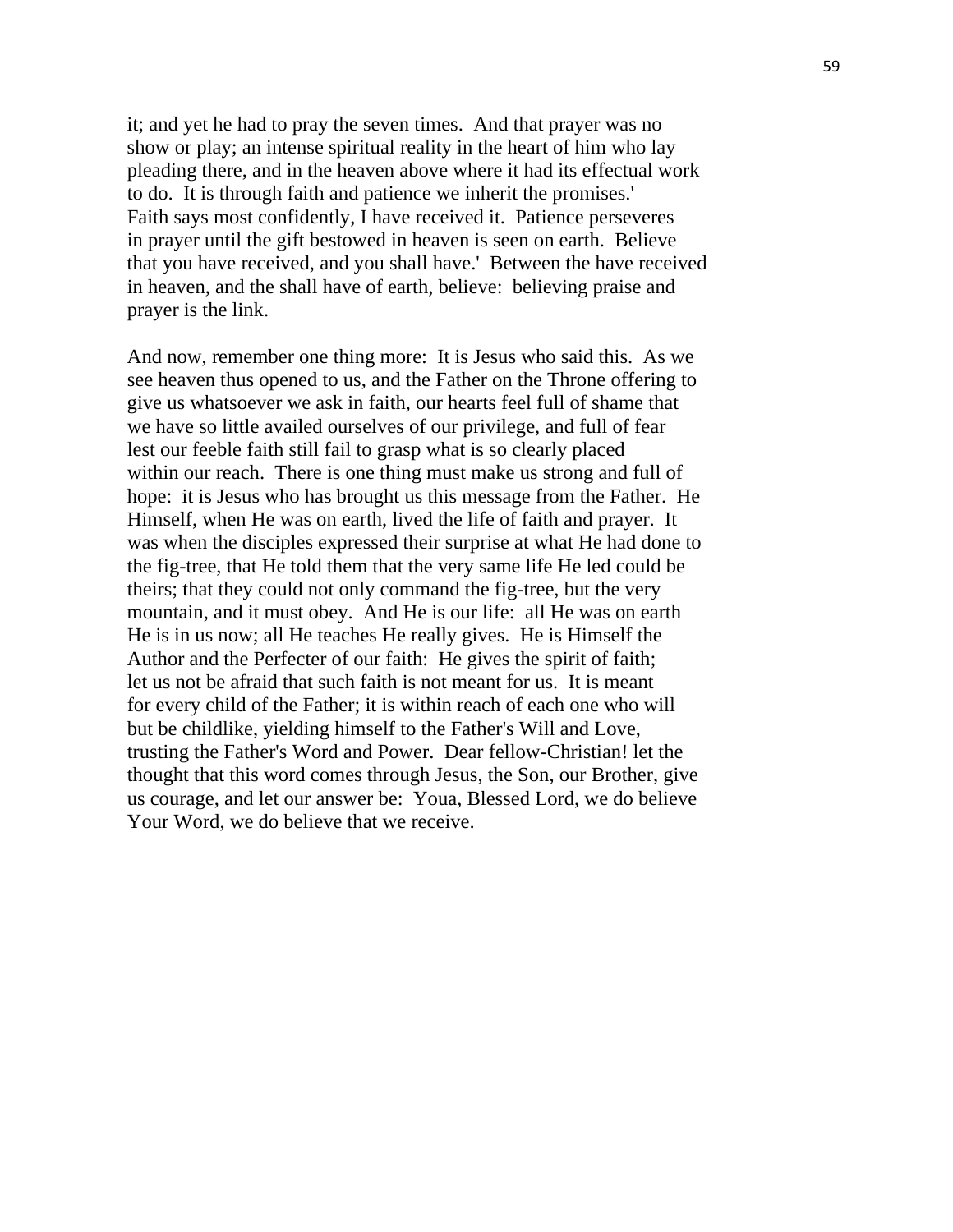# **LORD, TEACH US TO PRAY**

 Blessed Lord! You didst come from the Father to show us all His love, and all the treasures of blessing that love is waiting to bestow. Lord! You have this day again flung the gates so wide open, and given us such promises as to our liberty in prayer, that we must blush that our poor hearts have so little taken it in. It has been too large for us to believe.

 Lord! we now look up to You to teach us to take and keep and use this precious word of Your: All things whatsoever you ask, believe that you have received.' Blessed Jesus! it is Yourself in whom our faith must be rooted if it is to grow strong. Your work has freed us wholly from the power of sin, and opened the way to the Father; Your Love is ever longing to bring us into the full fellowship of Your glory and power; Your Spirit is ever drawing us upward into a life of perfect faith and confidence; we are assured that in Your teaching we shall learn to pray the prayer of faith. You will train us to pray so that we believe that we receive, to believe that we really have what we ask. Lord! teach me so to know and trust and love You, so to live and abide in You, that all my prayers rise up and come before God in You, and that my soul may have in You the assurance that I am heard. Amen.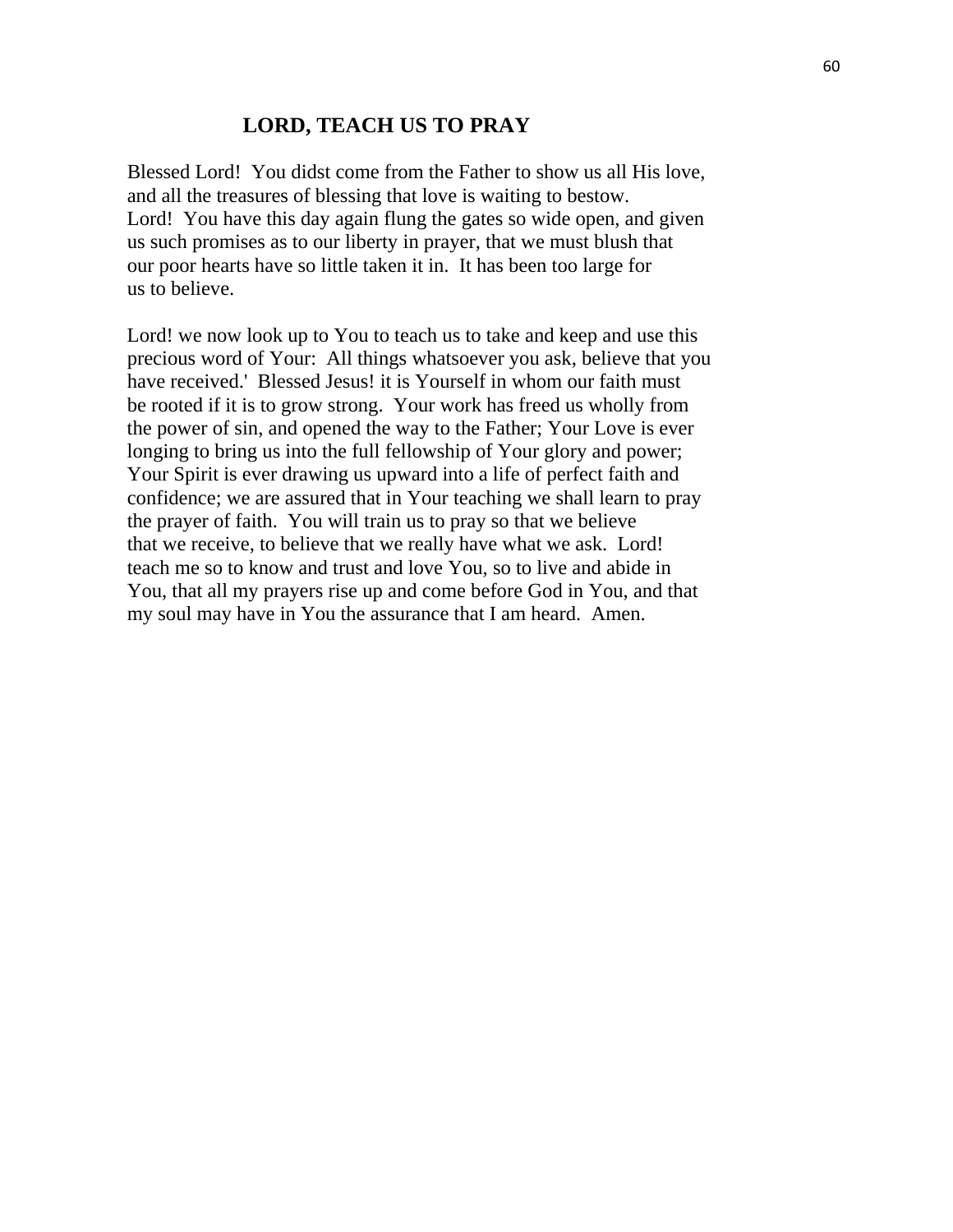# **TWELFTH LESSON. Have faith in God**

Or, The Secret of Believing Prayer.

 Jesus, answering, said unto them, Have faith in God. Verily I say unto you, Whosoever shall not doubt in his heart, but shall believe that what He saith comes to pass; he shall have it. Therefore I say unto you, All things whatsoever you pray and ask for, believe that you have received them, and you shall have them.'--Mark xi. 22-24.

 THE promise of answer to prayer which formed our yesterday's lesson is one of the most wonderful in all Scripture. In how many hearts it has raised the question: How ever can I attain the faith that knows that it receives all it asks?

 It is this question our Lord would answer today. Ere He gave that wonderful promise to His disciples, He spoke another word, in which He points out where the faith in the answer to prayer takes its rise, and ever finds its strength. HAVE FAITH IN GOD: this word precedes the other, Have faith in the promise of an answer to prayer. The power to believe a promise depends entirely, but only, on faith in the promiser. Trust in the person begets trust in his word. It is only where we live and associate with God in personal, loving intercourse, where GOD HIMSELF is all to us, where our whole being is continually opened up and exposed to the mighty influences that are at work where His Holy Presence is revealed, that the capacity will be developed for believing that He gives whatsoever we ask.

 This connection between faith in God and faith in His promise will become clear to us if we think what faith really is. It is often compared to the hand or the mouth, by which we take and appropriate what is offered to us. But it is of importance that we should understand that faith is also the ear by which I hear what is promised, the eyou by which I see what is offered me. On this the power to take depends. I must hear the person who gives me the promise: the very tone of his voice gives me courage to believe. I must see him: in the light of his eyou and countenance all fear as to my right to take passes away. The value of the promise depends on the promiser: it is on my knowledge of what the promiser is that faith in the promise depends.

 It is for this reason that Jesus, ere He gives that wonderful prayer-promise, first says, HAVE FAITH IN GOD.' That is, let your eyou be open to the Living God, and gaze on Him, seeing Him who is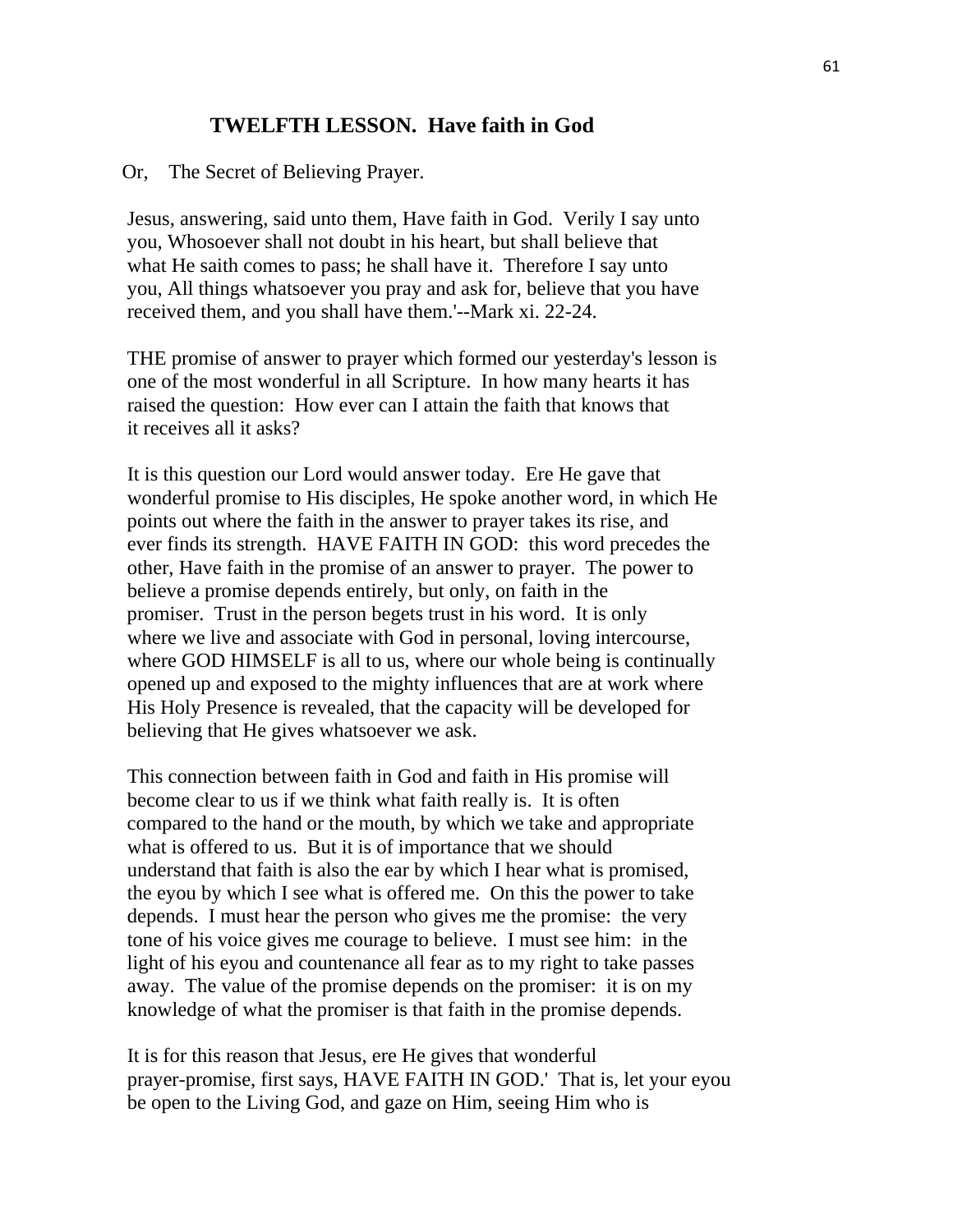Invisible. It is through the eyou that I yield myself to the influence of what is before me; I just allow it to enter, to exert its influence, to leave its impression upon my mind. So believing God is just looking to God and what He is, allowing Him to reveal His presence, giving Him time and yielding the whole being to take in the full impression of what He is as God, the soul opened up to receive and rejoice in the overshadowing of His love. Yes, faith is the eyou to which God shows what He is and does: through faith the light of His presence and the workings of His mighty power stream into the soul. As that which I see lives in me, so by faith God lives in me too.

 And even so faith is also the ear through which the voice of God is always heard and intercourse with Him kept up. It is through the Holy Spirit the Father speaks to us; the Son is the Word, the substance of what God says; the Spirit is the living voice. This the child of God needs to lead and guide him; the secret voice from heaven must teach him, as it taught Jesus, what to say and what to do. An ear opened towards God, that is, a believing heart waiting on Him, to hear what He says, will hear Him speak. The words of God will not only be the words of a Book, but, proceeding from the mouth of God, they will be spirit and truth, life and power. They will bring in deed and living experience what are otherwise only thoughts. Through this opened ear the soul tarries under the influence of the life and power of God Himself. As the words I hear enter the mind and dwell and work there, so through faith God enters the heart, and dwells and works there.

 When faith now is in full exercise as eyou and ear, as the faculty of the soul by which we see and hear God, then it will be able to exercise its full power as hand and mouth, by which we appropriate God and His blessing. The power of reception will depend entirely on the power of spiritual perception. For this reason Jesus said, ere He gave the promise that God would answer believing prayer: HAVE FAITH IN GOD.' Faith is simply surrender: I yield myself to the impression the tidings I hear make on me. By faith I yield myself to the living God. His glory and love fill my heart, and have the mastery over my life. Faith is fellowship; I give myself up to the influence of the friend who makes me a promise, and become linked to him by it. And it is when we enter into this living fellowship with God Himself, in a faith that always sees and hears Him, that it becomes easy and natural to believe His promise as to prayer. Faith in the promise is the fruit of faith in the promiser: the prayer of faith is rooted in the life of faith. And in this way the faith that prays effectually is indeed a gift of God. Not as something that He bestows or infuses at once, but in a far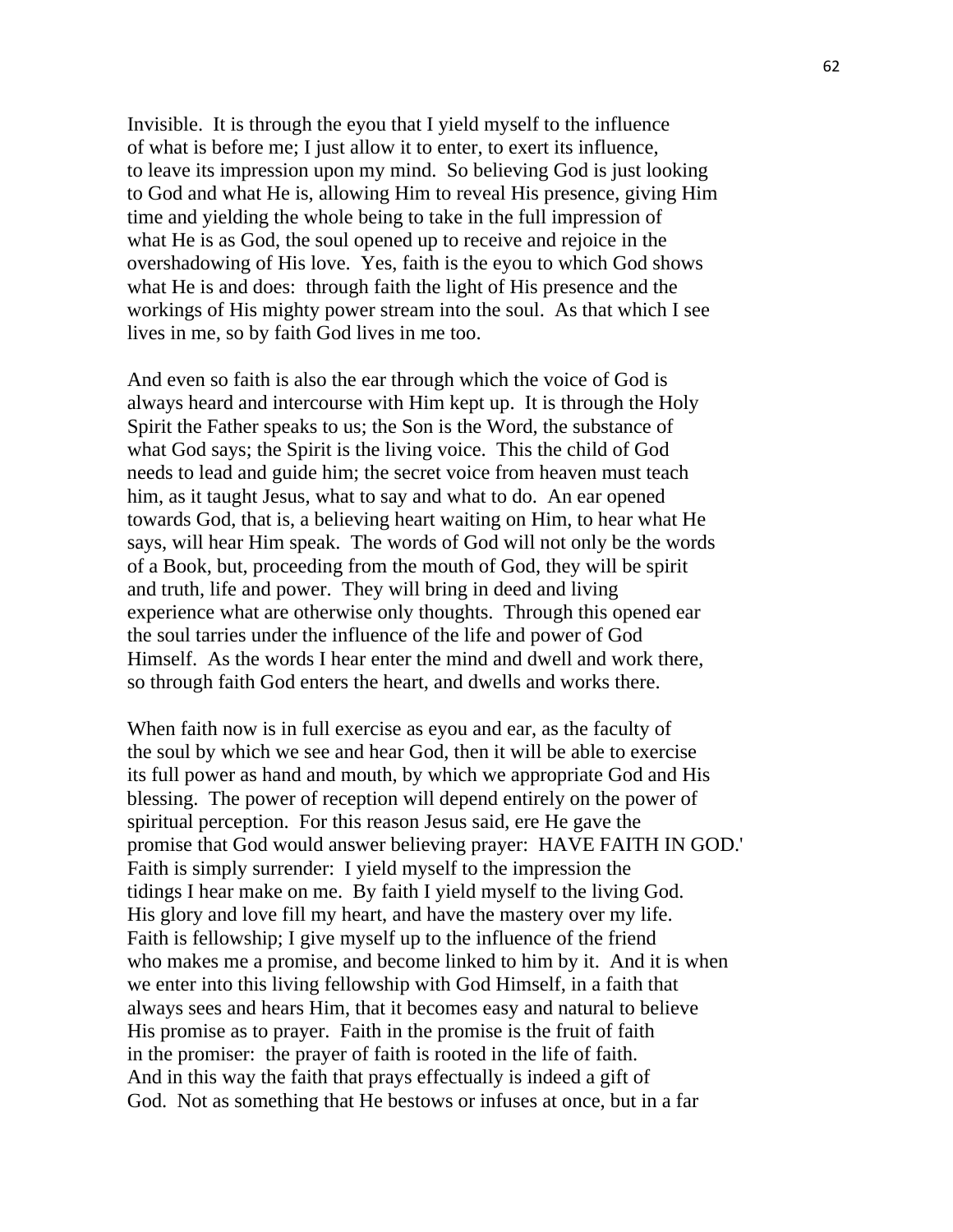deeper and truer sense, as the blessed disposition or habit of soul which is wrought and grows up in us in a life of intercourse with Him. Surely for one who knows his Father well, and lives in constant close intercourse with Him, it is a simple thing to believe the promise that He will do the will of His child who lives in union with Himself.

 It is because very many of God's children do not understand this connection between the life of faith and the prayer of faith that their experience of the power of prayer is so limited. When they desire earnestly to obtain an answer from God, they fix their whole heart upon the promise, and try their utmost to grasp that promise in faith. When they do not succeed, they are ready to give up hope; the promise is true, but it is beyond their power to take hold of it in faith. Listen to the lesson Jesus teaches us this day: HAVE FAITH IN GOD, the Living God: let faith look to God more than the thing promised: it is His love, His power, His living presence will waken and work the faith. A physician would say to one asking for some means to get more strength in his arms and hands to seize and hold, that his whole constitution must be built up and strengthened. So the cure of a feeble faith is alone to be found in the invigoration of our whole spiritual life by intercourse with God. Learn to believe in God, to take hold of God, to let God take possession of your life, and it will be easy to take hold of the promise. He that knows and trusts God finds it easy to trust the promise too.

 Just note how distinctly this comes out in the saints of old. Every special exhibition of the power of faith was the fruit of a special revelation of God. See it in Abraham: And the word of the Lord came unto Abram, saying, Fear not, Abram; I am your shield. And He brought him forth abroad, and said . . . AND HE BELIEVED THE LORD.' And later again: The Lord appeared unto him, and said unto him, I am God Almighty. And Abram fell on his face, and God talked with him, saying, As for me, behold my covenant is with you.' It was the revelation of God Himself that gave the promise its living power to enter the heart and work the faith. Because they knew God, these men of faith could not do anything but trust His promise. God's promise will be to us what God Himself is. It is the man who walks before the Lord, and falls upon his face to listen while the living God speaks to him, who will really receive the promise. Though we have God's promises in the Bible, with full liberty to take them, the spiritual power is wanting, except as God Himself speaks them to us. And He speaks to those who walk and live with Him. Therefore, HAVE FAITH IN GOD: let faith be all eyou and ear, the surrender to let God make His full impression, and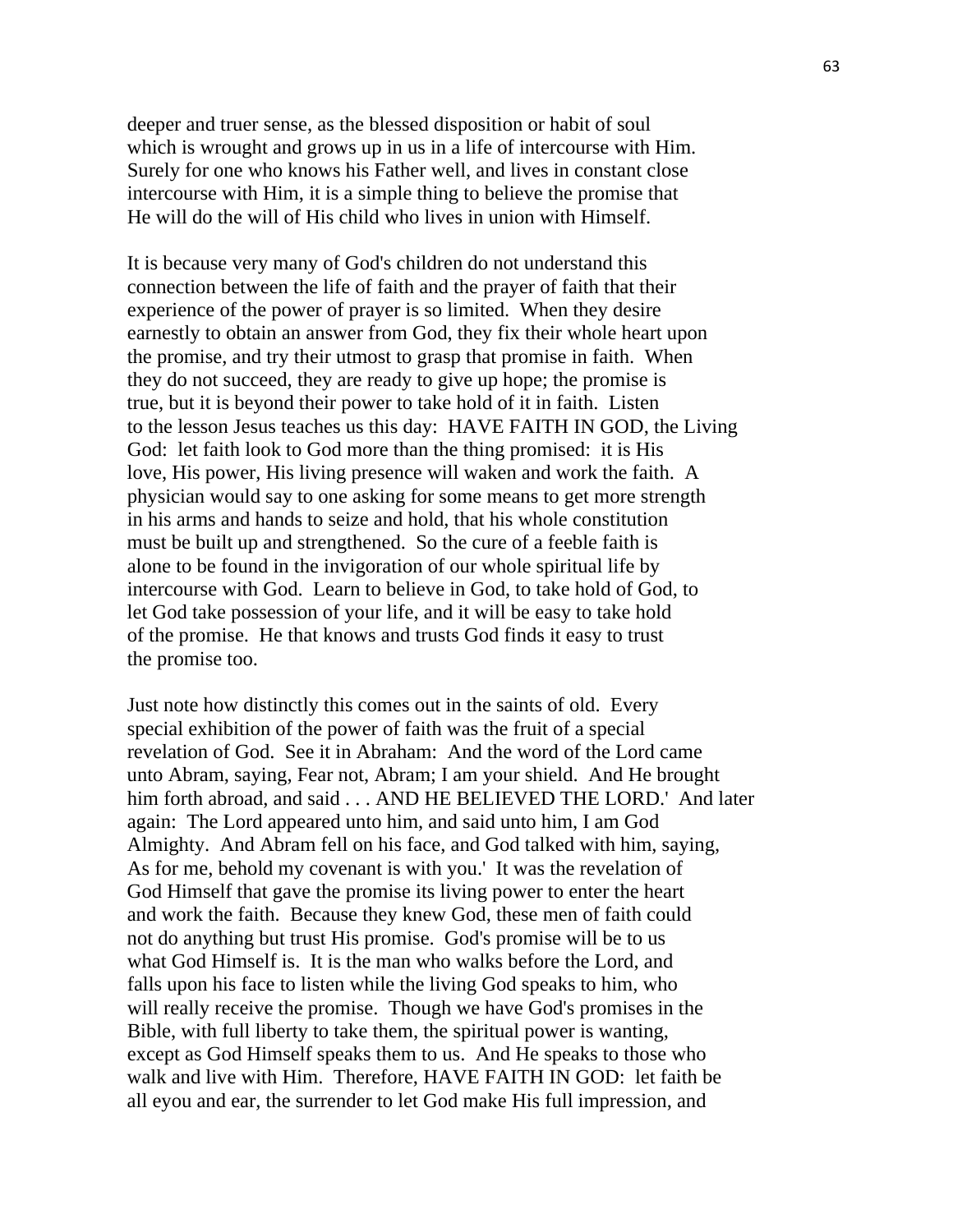reveal Himself fully in the soul. Count it one of the chief blessings of prayer to exercise faith in God, as the Living Mighty God who waits to fulfil in us all the good pleasure of His will, and the work of faith with power. See in Him the God of Love, whose delight it is to bless and impart Himself. In such worship of faith in God the power will speedily come to believe the promise too: ALL THINGS WHATSOEVER YOU ASK, BELIEVE THAT YOU RECEIVE.' Yes, see that you dost in faith make God your own; the promise will be your too.

 Precious lessons that Jesus has to teach us this day. We seek God's gifts: God wants to give us HIMSELF first. We think of prayer as the power to draw down good gifts from heaven; Jesus as the means to draw ourselves up to God. We want to stand at the door and cry; Jesus would have us first enter in and realize that we are friends and children. Let us accept the teaching. Let every experience of the littleness of our faith in prayer urge us first to have and exercise more faith in the living God, and in such faith to yield ourselves to Him. A heart full of God has power for the prayer of faith. Faith in God begets faith in the promise, in the promise too of an answer to prayer.

 Therefore, child of God, take time, take time, to bow before Him, to wait on Him to reveal Himself. Take time, and let your soul in holy awe and worship exercise and express its faith in the Infinite One, and as He imparts Himself and takes possession of you, the prayer of faith will crown your faith in God.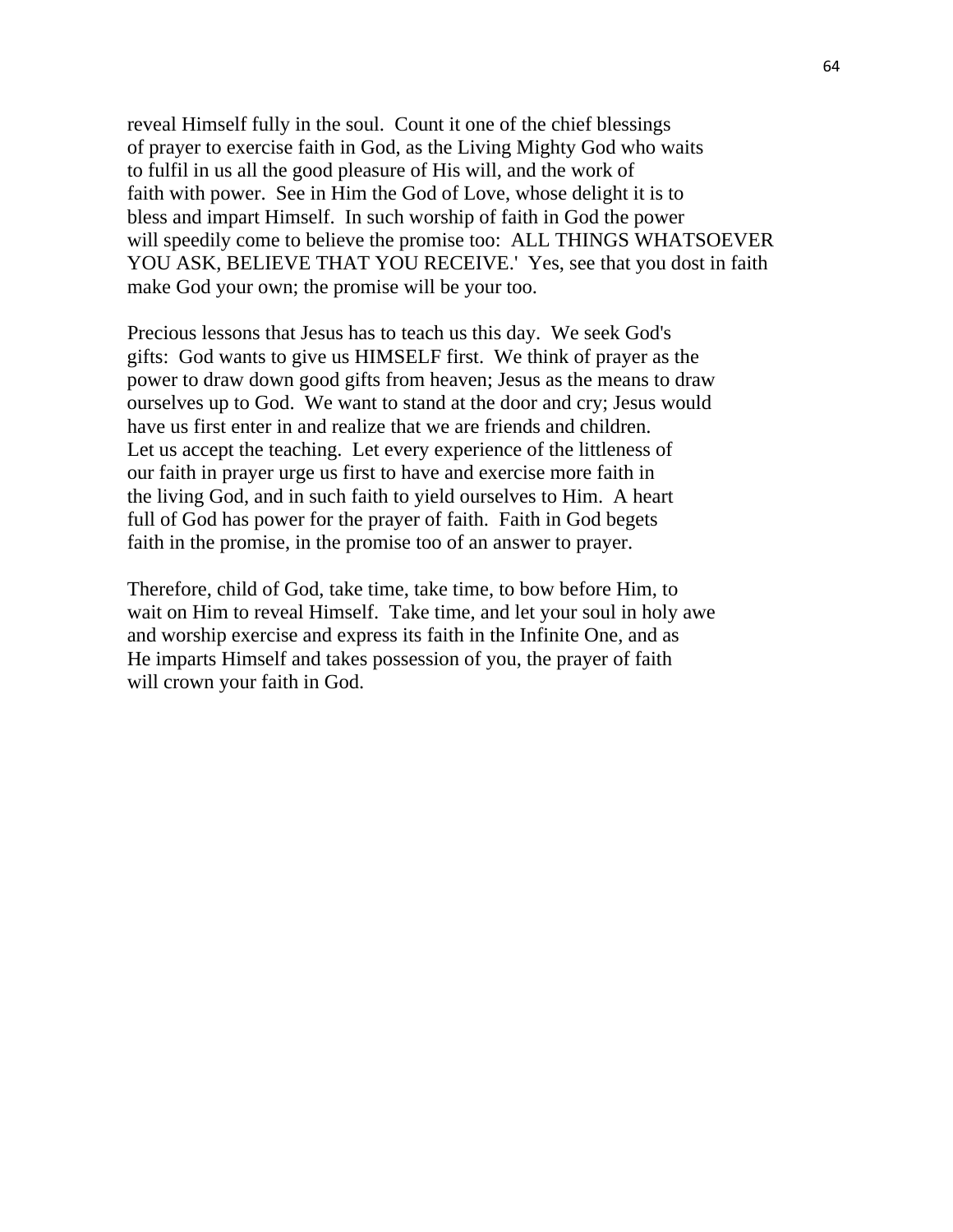## **LORD, TEACH US TO PRAY**

 O my God! I do believe in You. I believe in You as the Father, Infinite in Your Love and Power. And as the Son, my Redeemer and my Life. And as the Holy Spirit, Comforter and Guide and Strength. Three-One God, I have faith in You. I know and am sure that all that You art You art to me, that all You have promised You will perform.

 Lord Jesus! increase this faith. Teach me to take time, and wait and worship in the Holy Presence until my faith takes in all there is in my God for me. Let it see Him as the Fountain of all Life, working with Almighty Strength to accomplish His will on the world and in me. Let it see Him in His love longing to meet and fulfill my desires. Let it so take possession of my heart and life that through faith God alone may dwell there. Lord Jesus, help me! with my whole heart would I believe in God. Let faith in God each moment fill me.

 O my Blessed Saviour! how can Your Church glorify You, how can it fulfill that work of intercession through which Your kingdom must come, unless our whole life be FAITH IN GOD. Blessed Lord! speak Your Word, HAVE FAITH IN GOD,' unto the depths of our souls.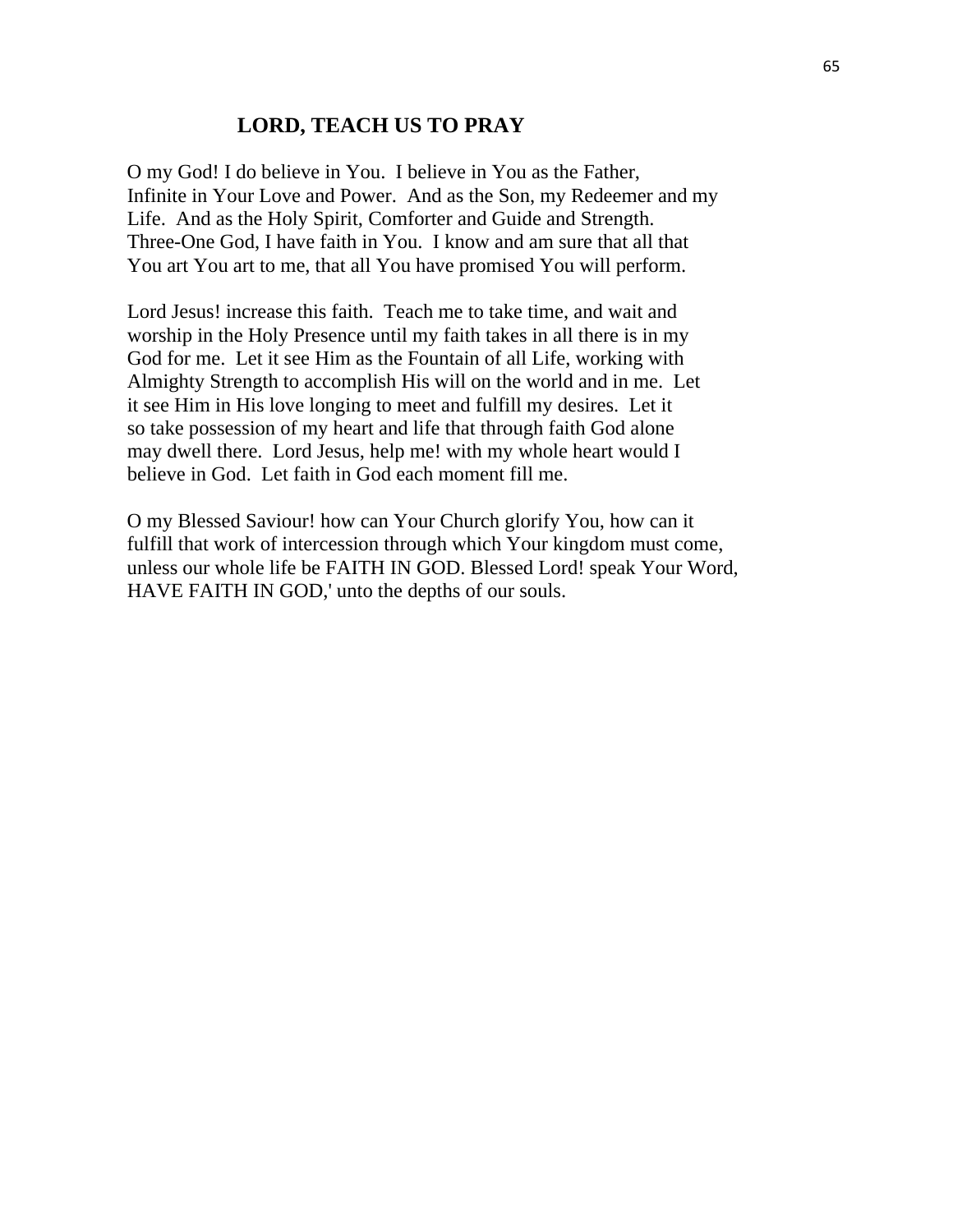#### **THIRTEENTH LESSON. Prayer and fasting**

Or, The Cure of Unbelief.

 Then came the disciples to Jesus apart, and said, Why could not we cast him out? And Jesus said unto them, Because of your unbelief: for verily I say unto you, If you have faith as a grain of mustard seed, nothing shall be impossible to you. Howbeit this kind goes not out but by prayer and fasting'--Matt. xvii. 19-21.

 WHEN the disciples saw Jesus cast the evil spirit out of the epileptic whom they could not cure,' they asked the Master for the cause of their failure. He had given them power and authority over all devils, and to cure all diseases.' They had often exercised that power, and joyfully told how the devils were subject to them. And yet now, while He was on the Mount, they had utterly failed. That there had been nothing in the will of God or in the nature of the case to render deliverance impossible, had been proved: at Christ's bidding the evil spirit had gone out. From their expression, Why could we not?' it is evident that they had wished and sought to do so; they had probably used the Master's name, and called upon the evil spirit to go out. Their efforts had been vain, and in presence of the multitude, they had been put to shame. Why could we not?'

 Christ's answer was direct and plain: Because of your unbelief.' The cause of His success and their failure, was not owing to His having a special power to which they had no access. No; the reason was not far to seek. He had so often taught them that there is one power, that of faith, to which, in the kingdom of darkness, as in the kingdom of God, everything must bow; in the spiritual world failure has but one cause, the want of faith. Faith is the one condition on which all Divine power can enter into man and work through him. It is the susceptibility of the unseen: man's will yielded up to, and moulded by, the will of God. The power they had received to cast out devils, they did not hold in themselves as a permanent gift or possession; the power was in Christ, to be received, and held, and used by faith alone, living faith in Himself. Had they been full of faith in Him as Lord and Conqueror in the spirit-world, had they been full of faith in Him as having given them authority to cast out in His name, this faith would have given them the victory. Because of your unbelief' was, for all time, the Master's explanation and reproof of impotence and failure in His Church.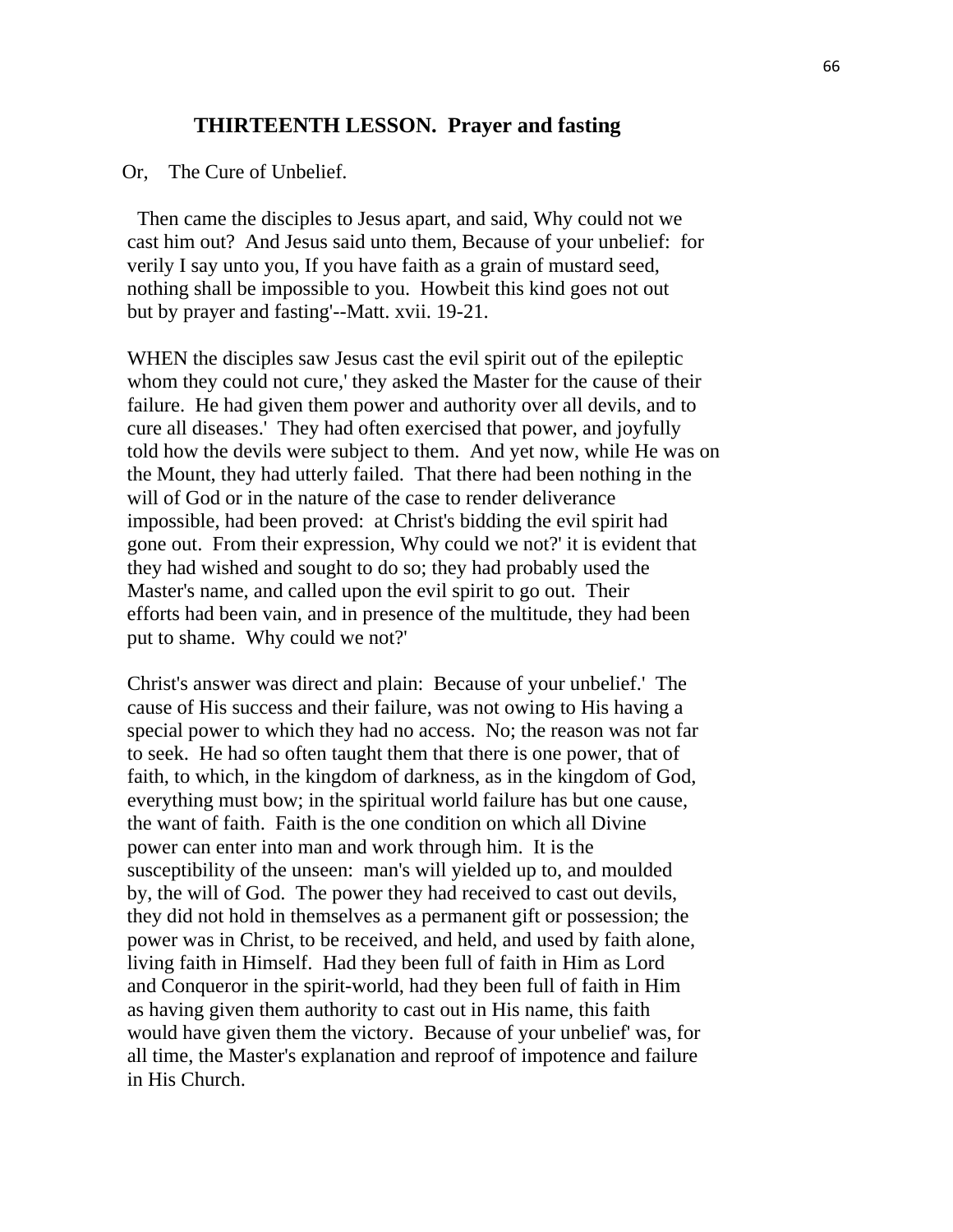But such want of faith must have a cause too. Well might the disciples have asked: And why could we not believe? Our faith has cast out devils before this: why have we now failed in believing? The Master proceeds to tell them ere they ask: This kind goes not out but by fasting and prayer.' As faith is the simplest, so it is the highest exercise of the spiritual life, where our spirit yields itself in perfect receptivity to God's Spirit and so is strengthened to its highest activity. This faith depends entirely upon the state of the spiritual life; only when this is strong and in full health, when the Spirit of God has full sway in our life, is there the power of faith to do its mighty deeds. And therefore Jesus adds: Howbeit this kind goes not out but by fasting and prayer.' The faith that can overcome such stubborn resistance as you have just seen in this evil spirit, Jesus tells them, is not possible except to men living in very close fellowship with God, and in very special separation from the world--in prayer and fasting. And so He teaches us two lessons in regard to prayer of deep importance. The one, that faith needs a life of prayer in which to grow and keep strong. The other, that prayer needs fasting for its full and perfect development.

 Faith needs a life of prayer for its full growth. In all the different parts of the spiritual life, there is such close union, such unceasing action and re-action, that each may be both cause and effect. Thus it is with faith. There can be no true prayer without faith; some measure of faith must precede prayer. And yet prayer is also the way to more faith; there can be no higher degrees of faith except through much prayer. This is the lesson Jesus teaches here. There is nothing needs so much to grow as our faith. Your faith grows exceedingly,' is said of one Church. When Jesus spoke the words, According to your faith be it unto you,' He announced the law of the kingdom, which tells us that all have not equal degrees of faith, that the same person has not always the same degree, and that the measure of faith must always determine the measure of power and of blessing. If we want to know where and how our faith is to grow, the Master points us to the throne of God. It is in prayer, in the exercise of the faith I have, in fellowship with the living God, that faith can increase. Faith can only live by feeding on what is Divine, on God Himself.

 It is in the adoring worship of God, the waiting on Him and for Him, the deep silence of soul that yields itself for God to reveal Himself, that the capacity for knowing and trusting God will be developed. It is as we take His word from the Blessed Book, and bring it to Himself, asking him to speak it to us with His living loving voice, that the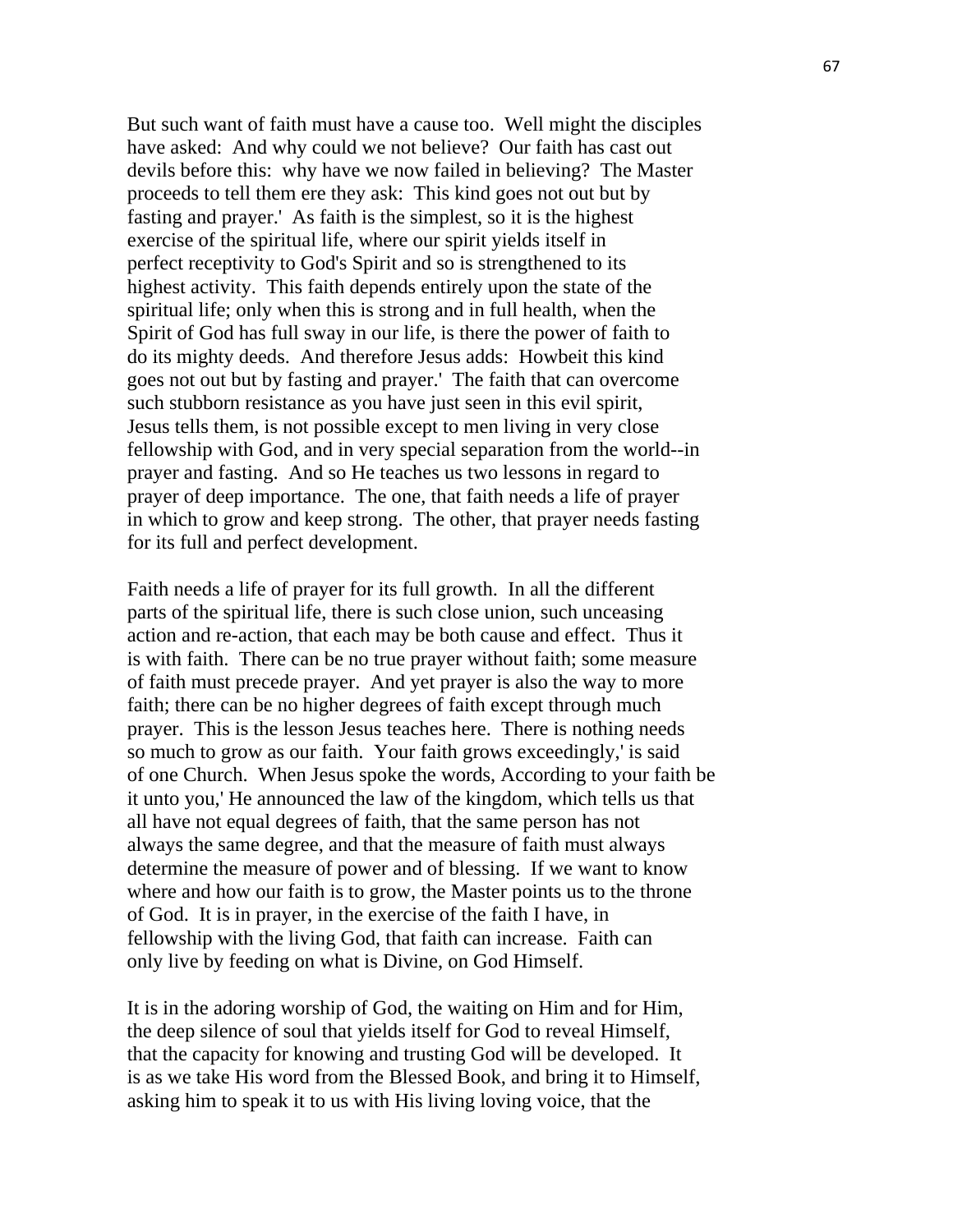power will come fully to believe and receive the word as God's own word to us. It is in prayer, in living contact with God in living faith, that faith, the power to trust God, and in that trust, to accept everything He says, to accept every possibility He has offered to our faith will become strong in us. Many Christians cannot understand what is meant by the much prayer they sometimes hear spoken of: they can form no conception, nor do they feel the need, of spending hours with God. But what the Master says, the experience of His people has confirmed: men of strong faith are men of much prayer.

 This just brings us back again to the lesson we learned when Jesus, before telling us to believe that we receive what we ask, first said, Have faith in God.' It is God, the living God, into whom our faith must strike its roots deep and broad; then it will be strong to remove mountains and cast out devils. If you have faith, nothing shall be impossible to you.' Oh! if we do but give ourselves up to the work God has for us in the world, coming into contact with the mountains and the devils there are to be cast away and cast out, we should soon comprehend the need there is of much faith, and of much prayer, as the soil in which alone faith can be cultivated. Christ Jesus is our life, the life of our faith too. It is His life in us that makes us strong, and makes us simple to believe. It is in the dying to self which much prayer implies, in closer union to Jesus, that the spirit of faith will come in power. Faith needs prayer for its full growth.

 And prayer needs fasting for its full growth: this is the second lesson. Prayer is the one hand with which we grasp the invisible; fasting, the other, with which we let loose and cast away the visible. In nothing is man more closely connected with the world of sense than in his need of food, and his enjoyment of it. It was the fruit, good for food, with which man was tempted and fell in Paradise. It was with bread to be made of stones that Jesus, when an hungered, was tempted in the wilderness, and in fasting that He triumphed. The body has been redeemed to be a temple of the Holy Spirit; it is in body as well as spirit, it is very specially, Scripture says, in eating and drinking, we are to glorify God. It is to be feared that there are many Christians to whom this eating to the glory of God has not yet become a spiritual reality. And the first thought suggested by Jesus' words in regard to fasting and prayer, is, that it is only in a life of moderation and temperance and self-denial that there will be the heart or the strength to pray much.

But then there is also its more literal meaning. Sorrow and anxiety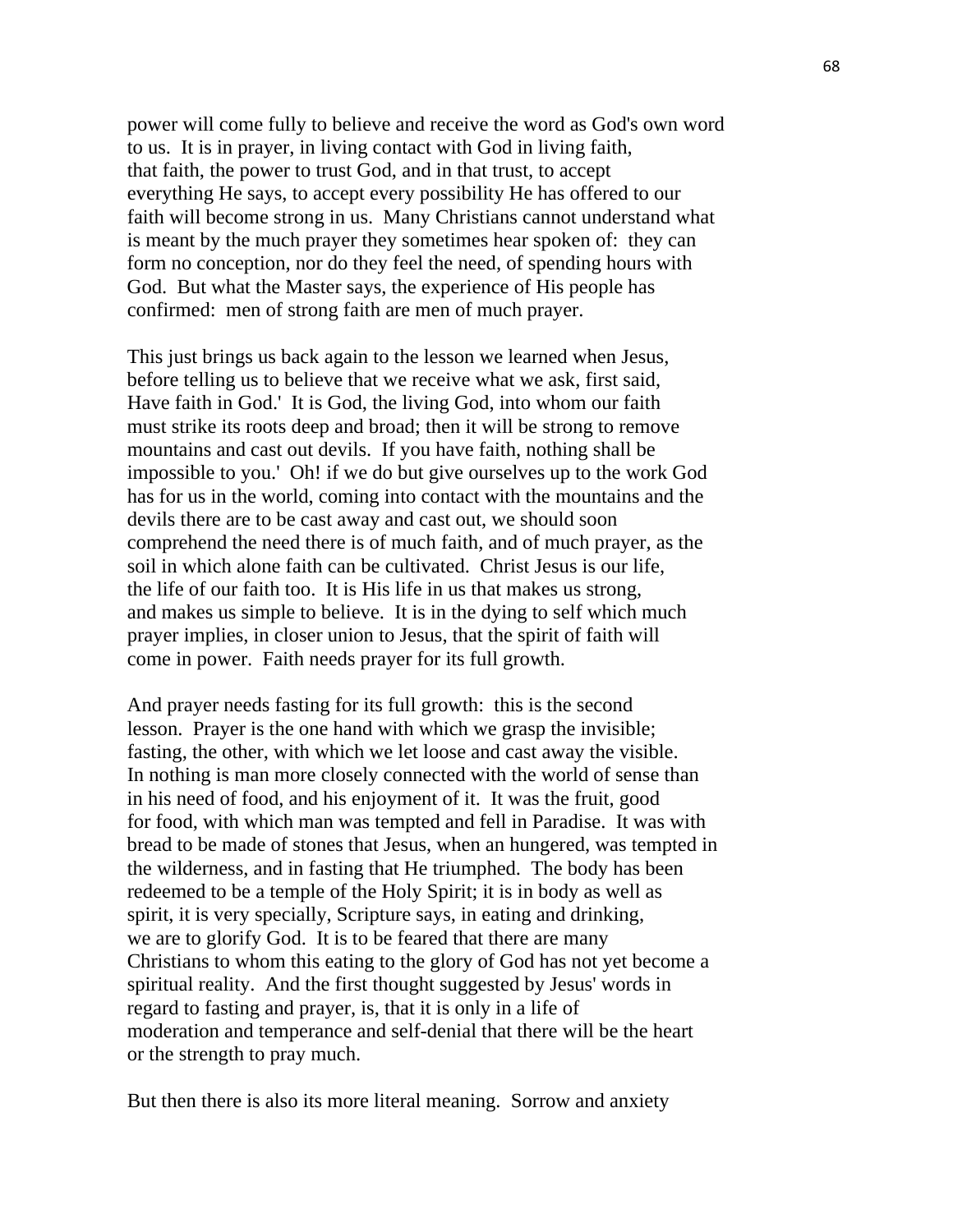cannot eat: joy celebrates its feasts with eating and drinking. There may come times of intense desire, when it is strongly felt how the body, with its appetites, lawful though they be, still hinder the spirit in its battle with the powers of darkness, and the need is felt of keeping it under. We are creatures of the senses: our mind is helped by what comes to us embodied in concrete form; fasting helps to express, to deepen, and to confirm the resolution that we are ready to sacrifice anything, to sacrifice ourselves, to attain what we seek for the kingdom of God. And He who accepted the fasting and sacrifice of the Son, knows to value and accept and reward with spiritual power the soul that is thus ready to give up all for Christ and His kingdom.

 And then follows a still wider application. Prayer is the reaching out after God and the unseen; fasting, the letting go of all that is of the seen and temporal. While ordinary Christians imagine that all that is not positively forbidden and sinful is lawful to them, and seek to retain as much as possible of this world, with its property, its literature, its enjoyments, the truly consecrated soul is as the soldier who carries only what he needs for the warfare. Laying aside every weight, as well as the easily besetting sin, afraid of entangling himself with the affairs of this life, he seeks to lead a Nazarite life, as one specially set apart for the Lord and His service. Without such voluntary separation, even from what is lawful, no one will attain power in prayer: this kind goes not out but by fasting and prayer.

 Disciples of Jesus! who have asked the Master to teach you to pray, come now and accept His lessons. He tells you that prayer is the path to faith, strong faith, that can cast out devils. He tells you: If you have faith, nothing shall be impossible to you;' let this glorious promise encourage you to pray much. Is the prize not worth the price? Shall we not give up all to follow Jesus in the path He opens to us here; shall we not, if need be, fast? Shall we not do anything that neither the body nor the world around hinder us in our great life-work,--having intercourse with our God in prayer, that we may become men of faith, whom He can use in His work of saving the world.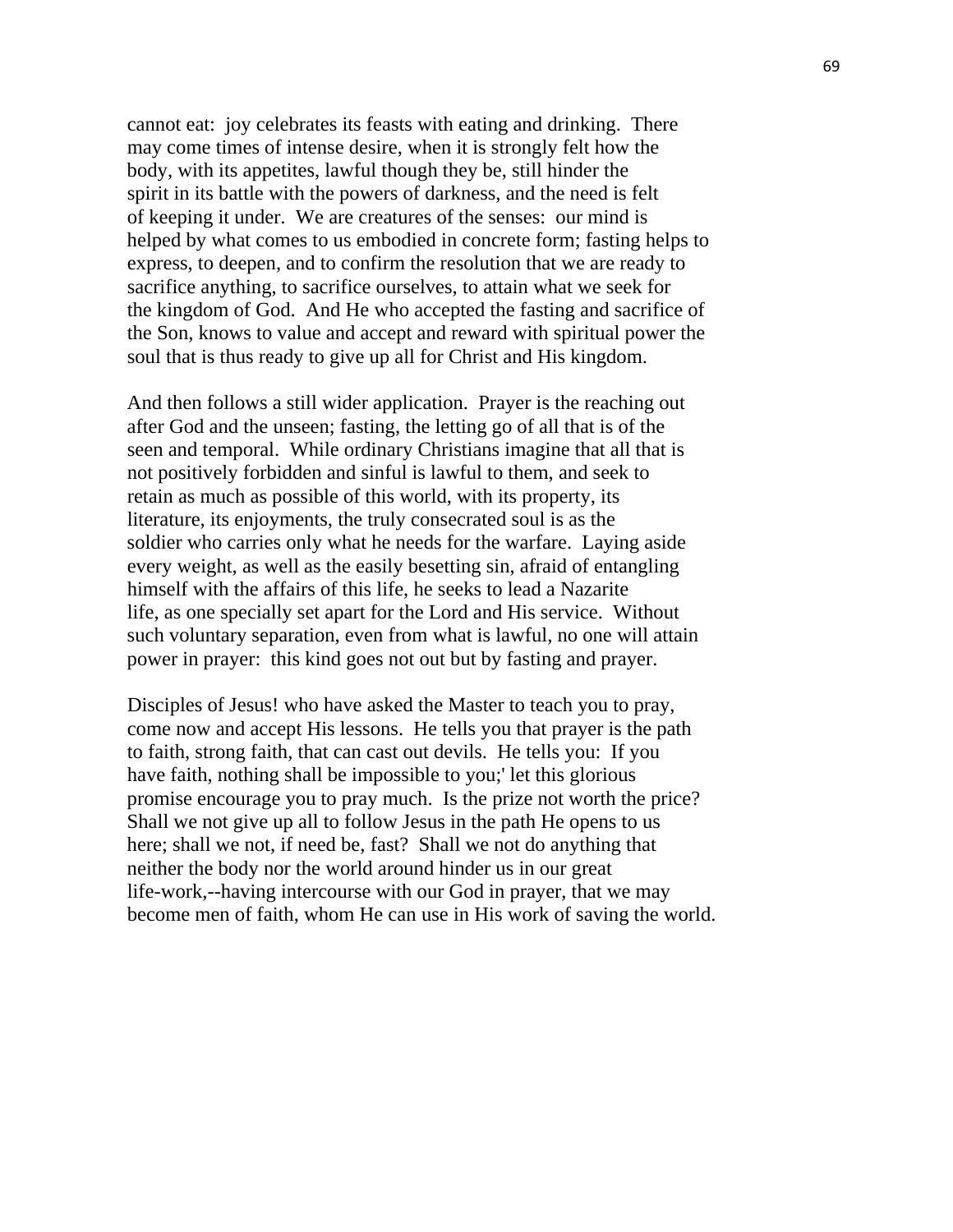## **LORD, TEACH US TO PRAY**

 O Lord Jesus! how continually You have to reprove us for our unbelief! How strange it must appear to You, this terrible incapacity of trusting our Father and His promises. Lord! let Your reproof, with its searching, Because of your unbelief,' sink into the very depths of our hearts, and reveal to us how much of the sin and suffering around us is our blame. And then teach us, Blessed Lord, that there is a place where faith can be learned and gained,--even in the prayer and fasting that brings into living and abiding fellowship with Yourself and the Father.

 O Saviour! You Yourself art the Author and the Perfecter of our faith; teach us what it is to let You live in us by Your Holy Spirit. Lord! our efforts and prayers for grace to believe have been so unavailing. We know why it was: we sought for strength in ourselves to be given from You. Holy Jesus! do at length teach us the mystery of Your life in us, and how You, by Your Spirit, dost undertake to live in us the life of faith, to see to it that our faith shall not fail. O let us see that our faith will just be a part of that wonderful prayer-life which You give in them who expect their training for the ministry of intercession, not in word and thought only, but in the Holy Unction You give, the inflowing of the Spirit of Your own life. And teach us how, in fasting and prayer, we may grow up to the faith to which nothing shall be impossible. Amen.

#### **NOTE**

 At the time when Blumhardt was passing through his terrible conflict with the evil spirits in those who were possessed, and seeking to cast them out by prayer, he often wondered what it was that hindered the answer. One day a friend, to whom he had spoken of his trouble, directed his attention to our Lord's words about fasting. Blumhardt resolved to give himself to fasting, sometimes for more than thirty hours. From reflection and experience he gained the conviction that it is of more importance than is generally thought. He says, Inasmuch as the fasting is before God, a practical proof that the thing we ask is to us a matter of true and pressing interest, and inasmuch as in a high degree it strengthens the intensity and power of the prayer, and becomes the unceasing practical expression of a prayer without words, I could believe that it would not be without efficacy, especially as the Master's words had reference to a case like the present. I tried it, without telling anyone, and in truth the later conflict was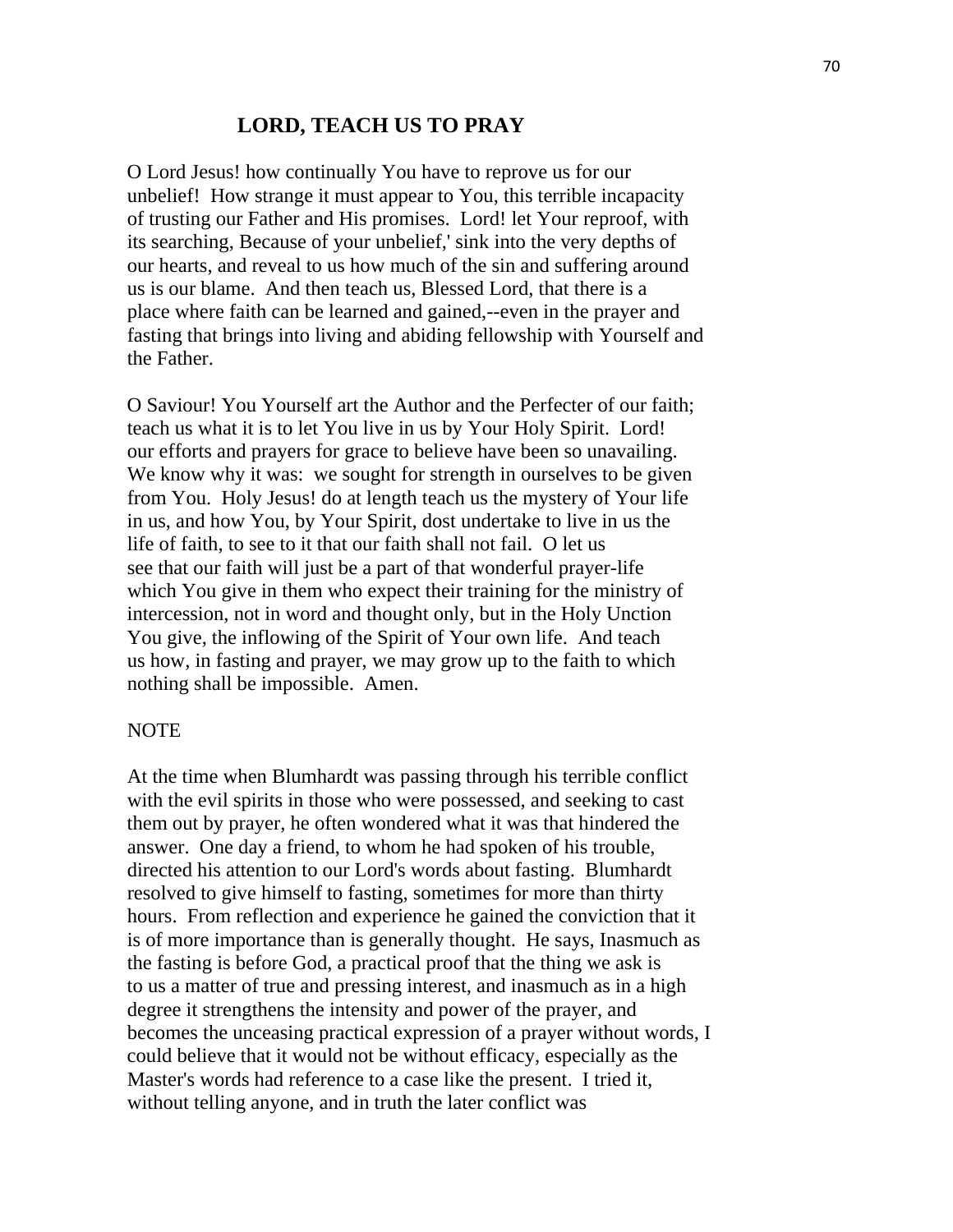extraordinarily lightened by it. I could speak with much greater restfulness and decision. I did not require to be so long present with the sick one; and I felt that I could influence without being present.'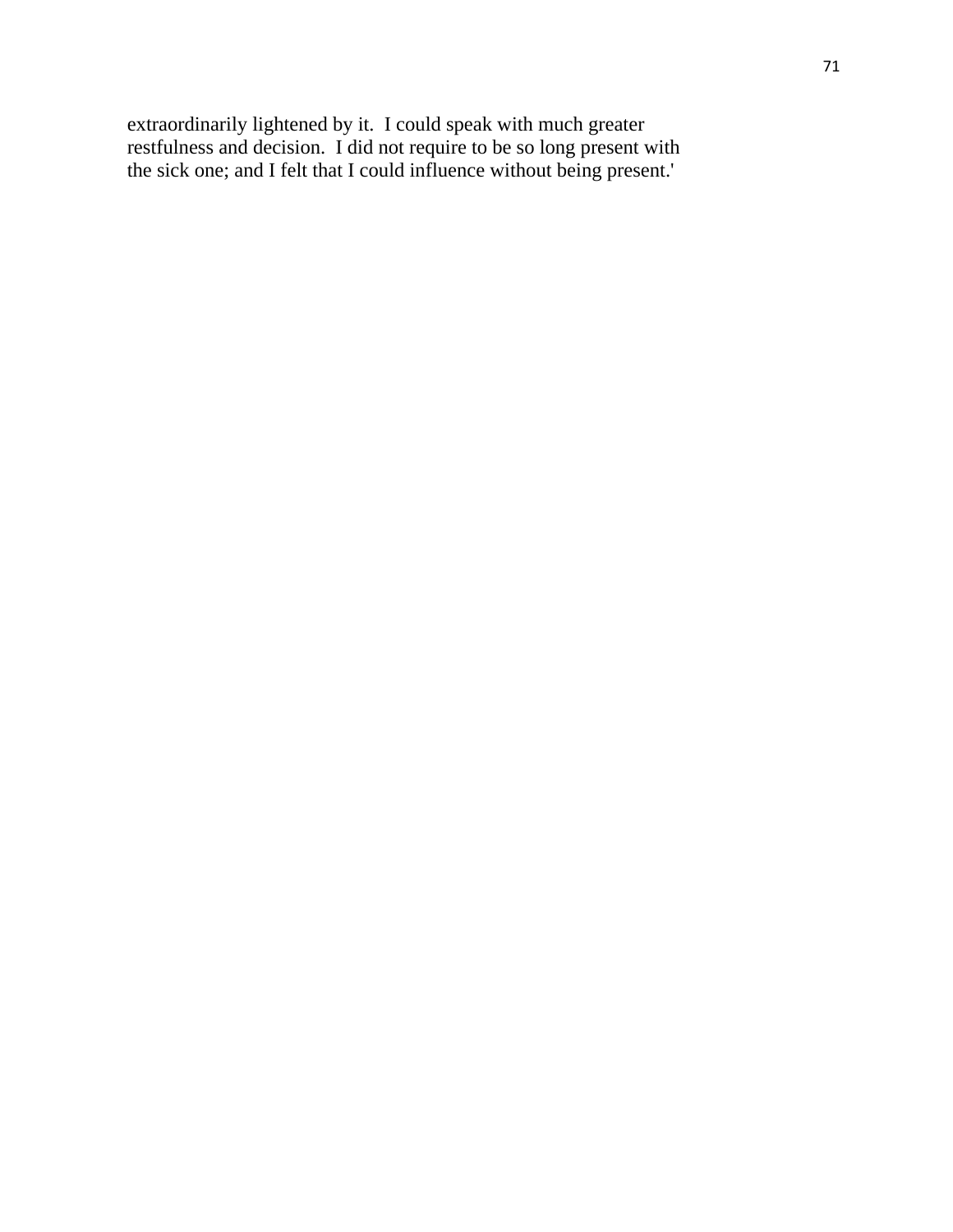#### **FOURTEENTH LESSON. When you stand praying, forgive**

Or, Prayer and Love.

 And whenever you stand praying, forgive, if you have aught against any one; that your Father also which is in heaven may forgive you your trespasses.'--Mark xi. 25.

 THESE words follow immediately on the great prayer-promise, All things whatsoever you pray, believe that you have received them, and you shall have them.' We have already seen how the words that preceded that promise, Have faith in God,' taught us that in prayer all depends upon our relation to God being clear; these words that follow on it remind us that our relation with fellow-men must be clear too. Love to God and love to our neighbour are inseparable: the prayer from a heart, that is either not right with God on the one side, or with men on the other, cannot prevail. Faith and love are essential to each other.

 We find that this is a thought to which our Lord frequently gave expression. In the Sermon on the Mount (Matt. v. 23, 24), when speaking of the sixth commandment, He taught His disciples how impossible acceptable worship to the Father was if everything were not right with the brother: If you art offering your gift at the altar, and there remember that your brother hath aught against you, leave there your gift before the altar, and go your way; first be reconciled to your brother, and then come and offer your gift.' And so later, when speaking of prayer to God, after having taught us to pray, Forgive us our debts, as we also have forgiven our debtors,' He added at the close of the prayer: If you forgive not men their trespasses, neither will your Father forgive your trespasses.' At the close of the parable of the unmerciful servant He applies His teaching in the words: So shall also my Heavenly Father do unto you, if you forgive not everyone his brother from your hearts.' And so here, beside the dried-up fig-tree, where He speaks of the wonderful power of faith and the prayer of faith, He all at once, apparently without connection, introduces the thought, Whenever you stand praying, forgive, if you have aught against any one; that your Father also which is in heaven may forgive you your trespasses.' It is as if the Lord had learned during His life at Nazareth and afterwards that disobedience to the law of love to men was the great sin even of praying people, and the great cause of the feebleness of their prayer. And it is as if He wanted to lead us into His own blessed experience that nothing gives such liberty of access and such power in believing as the consciousness that we have given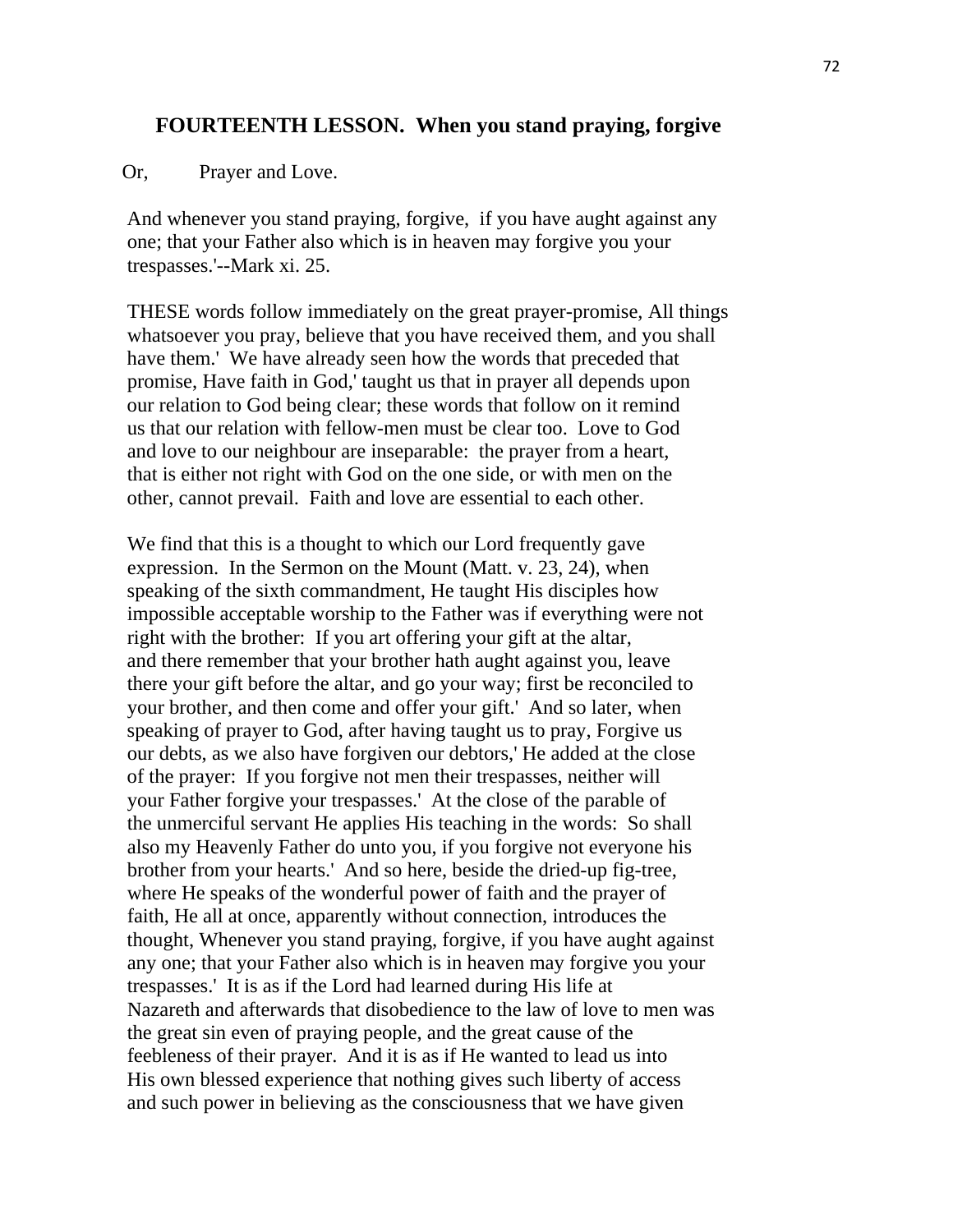ourselves in love and compassion, for those whom God loves.

 The first lesson taught here is that of a forgiving disposition. We pray, Forgive, even as we have forgiven.' Scripture says, Forgive one another, even as God also in Christ forgave you.' God's full and free forgiveness is to be the rule of ours with men. Otherwise our reluctant, half-hearted forgiveness, which is not forgiveness at all, will be God's rule with us. Every prayer rests upon our faith in God's pardoning grace. If God dealt with us after our sins, not one prayer could be heard. Pardon opens the door to all God's love and blessing: because God has pardoned all our sin, our prayer can prevail to obtain all we need. The deep sure ground of answer to prayer is God's forgiving love. When it has taken possession of the heart, we pray in faith. But also, when it has taken possession of the heart, we live in love. God's forgiving disposition, revealed in His love to us, becomes a disposition in us; as the power of His forgiving love shed abroad and dwelling within us, we forgive even as He forgives. If there be great and grievous injury or injustice done us, we seek first of all to possess a Godlike disposition; to be kept from a sense of wounded honour, from a desire to maintain our rights, or from rewarding the offender as he has deserved. In the little annoyances of daily life, we are watchful not to excuse the havey temper, the sharp word, the quick judgment, with the thought that we mean no harm, that we do not keep the anger long, or that it would be too much to expect from feeble human nature, that we should really forgive the way God and Christ do. No, we take the command literally, Even as Christ forgave, so also do you.' The blood that cleanses the conscience from dead works, cleanses from selfishness too; the love it reveals is pardoning love, that takes possession of us and flows through us to others. Our forgiving love to men is the evidence of the reality of God's forgiving love in us, and so the condition of the prayer of faith.

 There is a second, more general lesson: our daily life in the world is made the test of our intercourse with God in prayer. How often the Christian, when he comes to pray, does his utmost to cultivate certain frames of mind which he thinks will be pleasing. He does not understand, or forgets, that life does not consist of so many loose pieces, of which now the one, then the other, can be taken up. Life is a whole, and the pious frame of the hour of prayer is judged of by God from the ordinary frame of the daily life of which the hour of prayer is but a small part. Not the feeling I call up, but the tone of my life during the day, is God's criterion of what I really am and desire. My drawing nigh to God is of one piece with my intercourse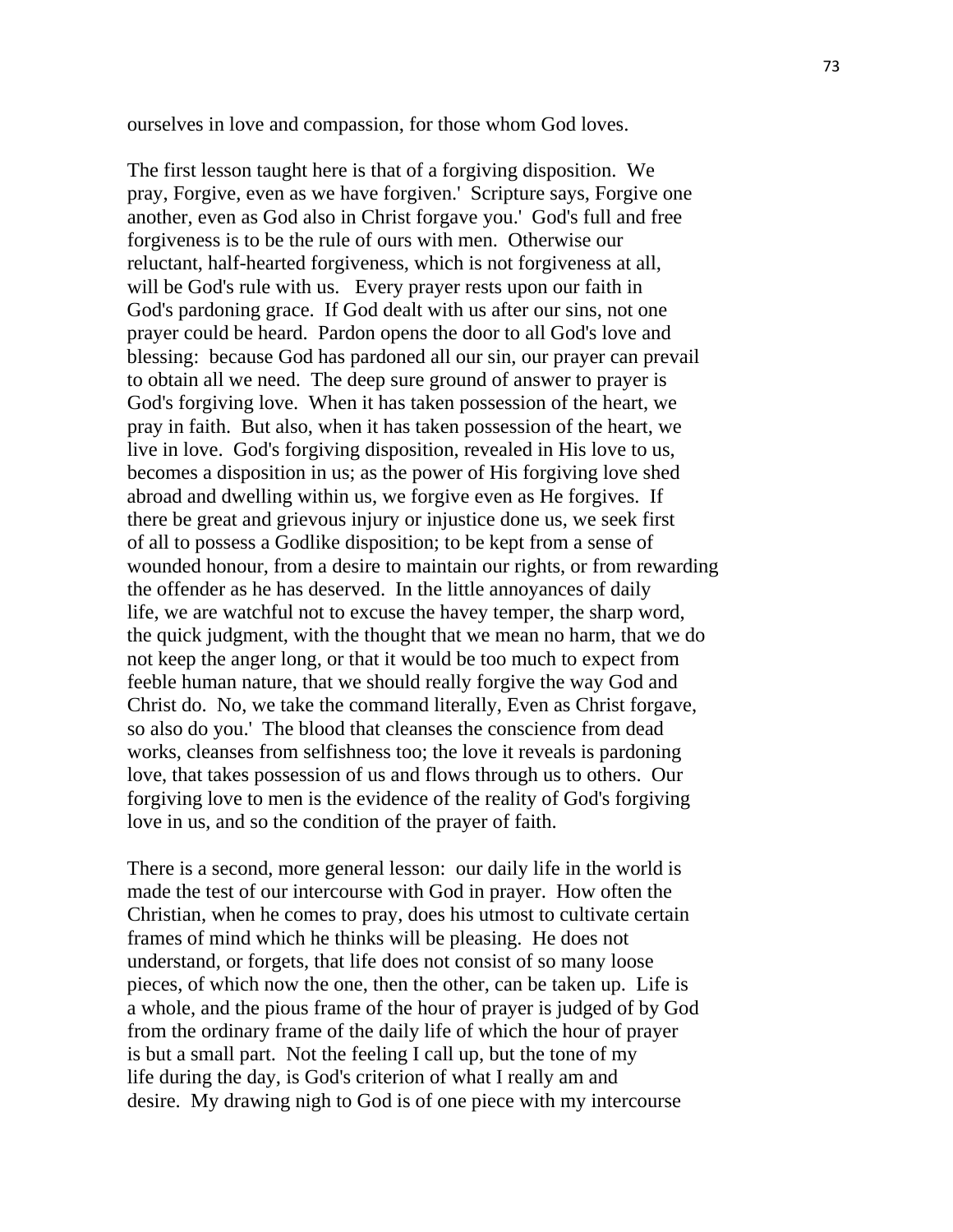with men and earth: failure here will cause failure there. And that not only when there is the distinct consciousness of anything wrong between my neighbour and myself; but the ordinary current of my thinking and judging, the unloving thoughts and words I allow to pass unnoticed, can hinder my prayer. The effectual prayer of faith comes out from a life given up to the will and the love of God. Not according to what I try to be when praying, but what I am when not praying, is my prayer dealt with by God.

 We may gather these thoughts into a third lesson: In our life with men the one thing on which everything depends is love. The spirit of forgiveness is the spirit of love. Because God is love, He forgives: it is only when we are dwelling in love that we can forgive as God forgives. In love to the brethren we have the evidence of love to the Father, the ground of confidence before God, and the assurance that our prayer will be heard, (1 John iv. 20, iii. 18-21, 23.). Let us love in deed and truth; hereby shall we assure our heart before Him. If our heart condemn us not, we have boldness toward God, and whatever we ask, we receive of Him.' Neither faith nor work will profit if we have not love; it is love that unites with God, it is love that proves the reality of faith. As essential as in the word that precedes the great prayer-promise in Mark xi. 24, Have faith in God,' is this one that follows it, Have love to men.' The right relations to the living God above me, and the living men around me, are the conditions of effectual prayer.

 This love is of special consequence when we labour for such and pray for them. We sometimes give ourselves to work for Christ, from zeal for His cause, as we call it, or for our own spiritual health, without giving ourselves in personal self-sacrificing love for those whose souls we seek. No wonder that our faith is feeble and does not conquer. To look on each wretched one, however unloveable he be, in the light of the tender love of Jesus the Shepherd seeking the lost; to see Jesus Christ in him, and to take him up, for Jesus' sake, in a heart that really loves, --this, this is the secret of believing prayer and successful effort. Jesus, in speaking of forgiveness, speaks of love as its root. Just as in the Sermon on the Mount He connected His teaching and promises about prayer with the call to be merciful, as the Father in heaven is merciful (Matt. v. 7, 9, 22, 38-48), so we see it here: a loving life is the condition of believing prayer.

 It has been said: There is nothing so heart-searching as believing prayer, or even the honest effort to pray in faith. O let us not turn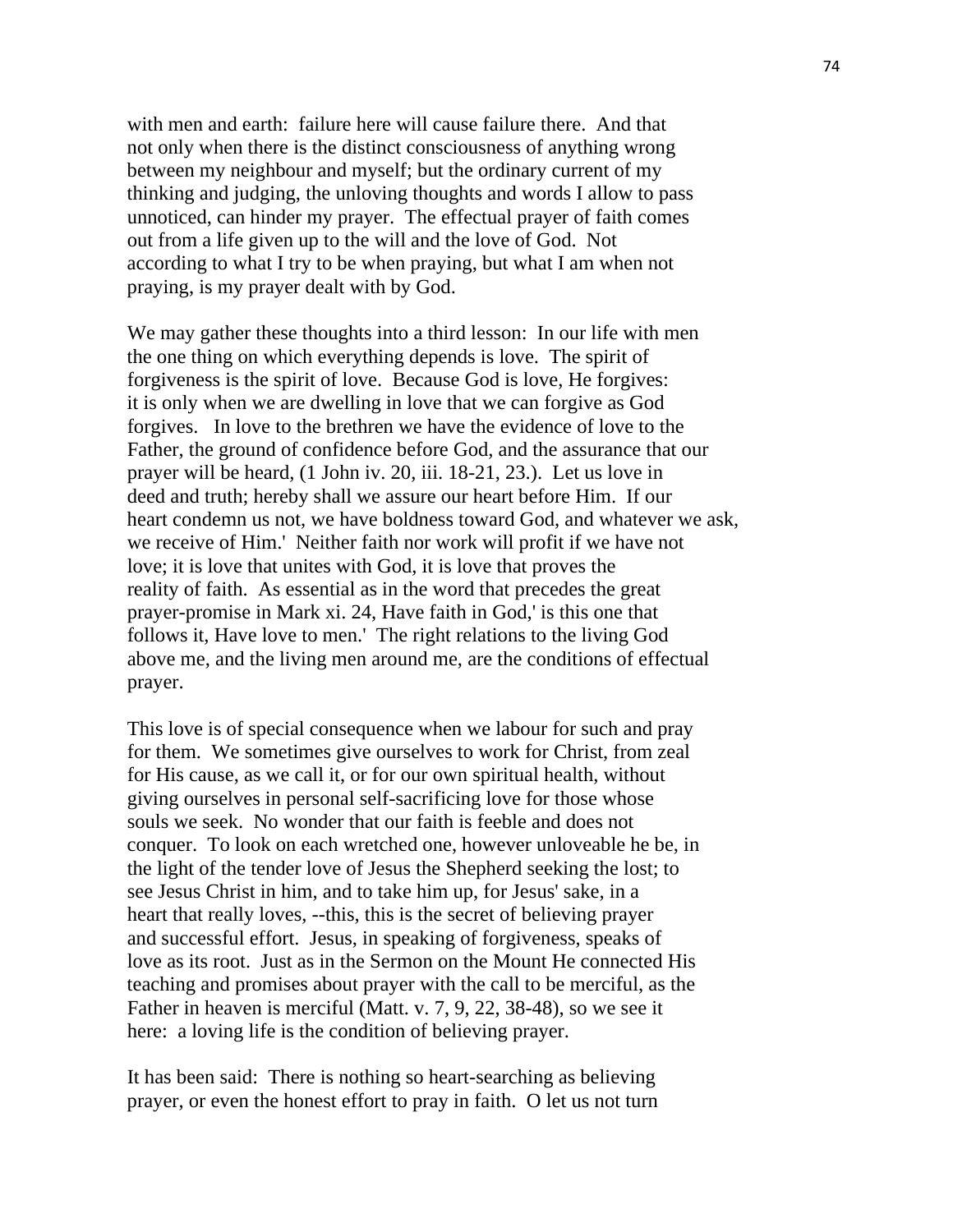the edge of that self-examination by the thought that God does not hear our prayer for reasons known to Himself alone. By no means. You ask and receive not, because you ask amiss.' Let that word of God search us. Let us ask whether our prayer be indeed the expression of a life wholly given over to the will of God and the love of man. Love is the only soil in which faith can strike its roots and thrive. As it throws its arms up, and opens its heart heavenward, the Father always looks to see if it has them opened towards the evil and the unworthy too. In that love, not indeed the love of perfect attainment, but the love of fixed purpose and sincere obedience, faith can alone obtain the blessing. It is he who gives himself to let the love of God dwell in him, and in the practice of daily life to love as God loves, who will have the power to believe in the Love that hears his every prayer. It is the Lamb, who is in the midst of the throne: it is suffering and forbearing love that prevails with God in prayer. The merciful shall obtain mercy; the meek shall inherit the earth.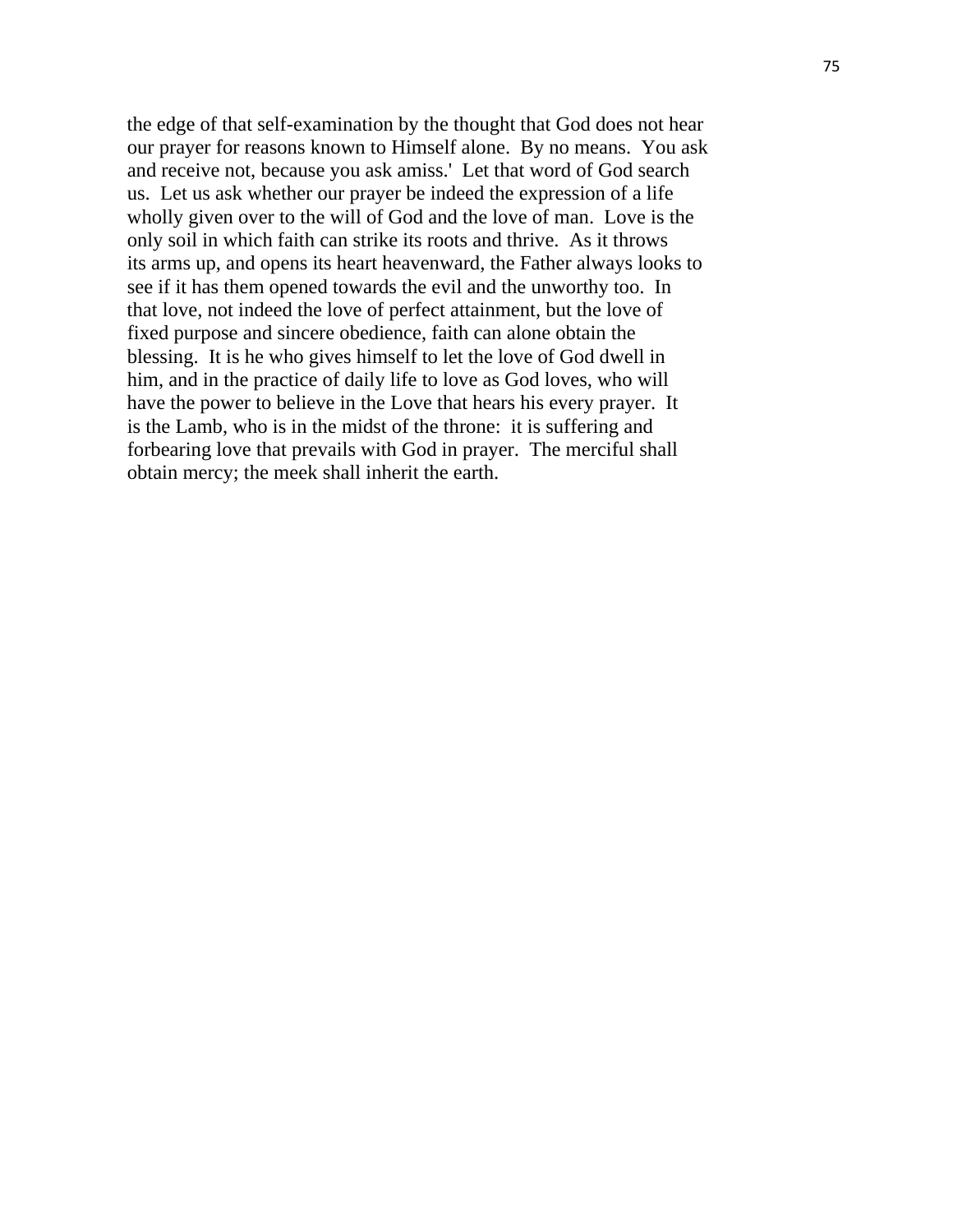### **LORD, TEACH US TO PRAY**

 Blessed Father! You art Love, and only he that abides in love abides in You and in fellowship with You. The Blessed Son hath this day again taught me how deeply true this is of my fellowship with You in prayer. O my God! let Your love, shed abroad in my heart by the Holy Spirit, be in me a fountain of love to all around me, that out of a life in love may spring the power of believing prayer. O my Father! grant by the Holy Spirit that this may be my experience, that a life in love to all around me is the gate to a life in the love of my God. And give me especially to find in the joy with which I forgive day by day whoever might offend me, the proof that Your forgiveness to me is a power and a life.

 Lord Jesus! my Blessed Teacher! teach You me to forgive and to love. Let the power of Your blood make the pardon of my sins such a reality, that forgiveness, as shown by You to me, and by me to others, may be the very joy of heaven. Show me whatever in my intercourse with fellowmen might hinder my fellowship with God, so that my daily life in my own home and in society may be the school in which strength and confidence are gathered for the prayer of faith. Amen.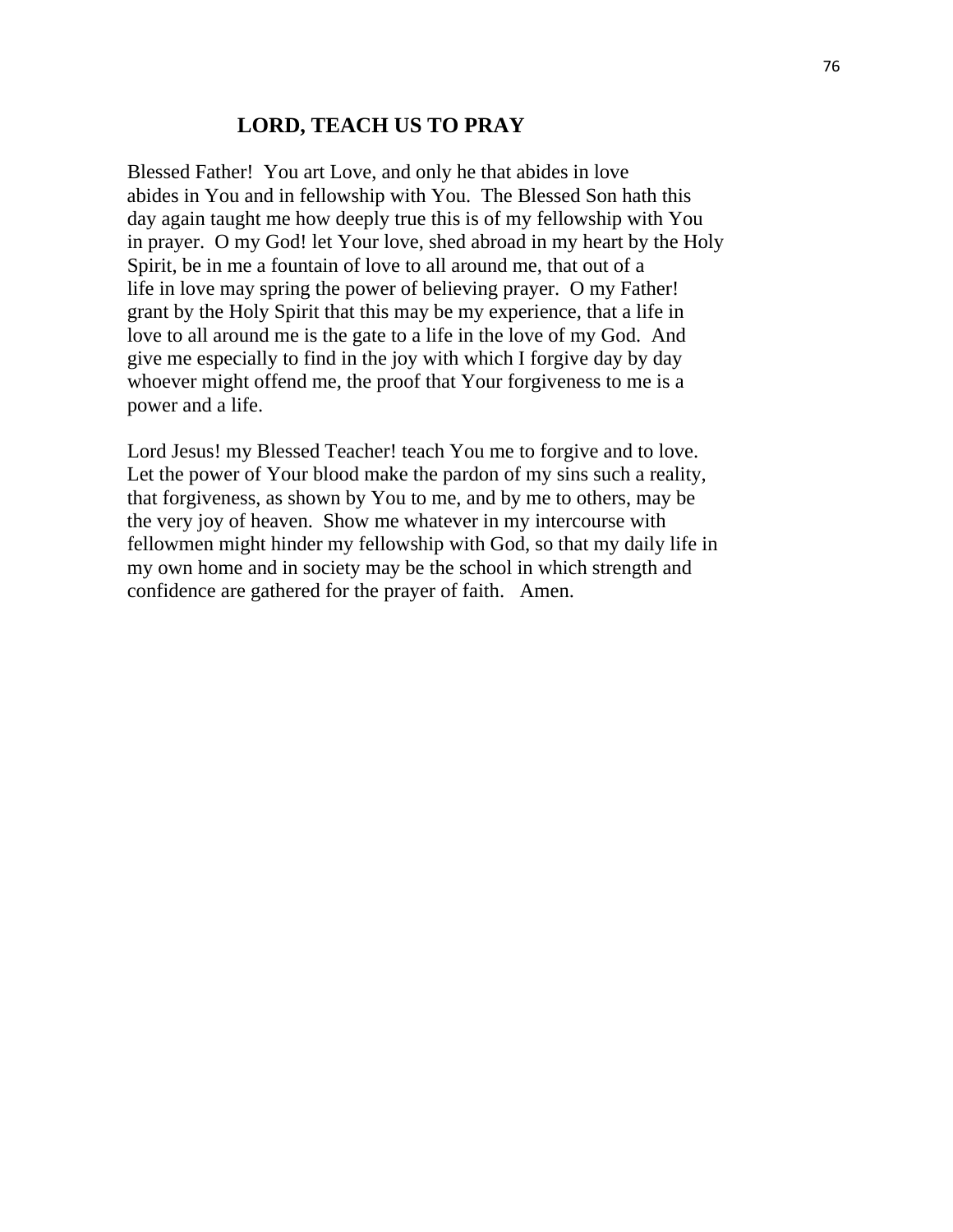#### **FIFTEENTH LESSON. If two agree**

#### Or, The Power of United Prayer

 Again I say unto you, That if two of you shall agree on earth as touching anything that they shall ask, it shall be done for them of my Father which is in heaven. For where two or three are gathered together in my Name, there am I in the midst of them.--Matt. xviii. 19, 20.

 ONE of the first lessons of our Lord in His school of prayer was: Not to be seen of men. Enter your inner chamber; be alone with the Father. When He has thus taught us that the meaning of prayer is personal individual contact with God, He comes with a second lesson: You have need not only of secret solitary, but also of public united prayer. And He gives us a very special promise for the united prayer of two or three who agree in what they ask. As a tree has its root hidden in the ground and its stem growing up into the sunlight, so prayer needs equally for its full development the hidden secrecy in which the soul meets God alone, and the public fellowship with those who find in the name of Jesus their common meeting-place.

 The reason why this must be so is plain. The bond that unites a man to his fellow-men is no less real and close than that which unites him to God: he is one with them. Grace renews not alone our relation to God but to man too. We not only learn to say My Father,' but Our Father.' Nothing would be more unnatural than that the children of a family should always meet their father separately, but never in the united expression of their desires or their love. Believers are not only members of one family, but even of one body. Just as each member of the body depends on the other, and the full action of the spirit dwelling in the body depends on the union and co-operation of all, so Christians cannot reach the full blessing God is ready to bestow through His Spirit, but as they seek and receive it in fellowship with each other. It is in the union and fellowship of believers that the Spirit can manifest His full power. It was to the hundred and twenty continuing in one place together, and praying with one accord, that the Spirit came from the throne of the glorified Lord.

 The marks of true united prayer are given us in these words of our Lord. The first is agreement as to the thing asked. There must not only be generally the consent to agree with anything another may ask: there must be some special thing, matter of distinct united desire; the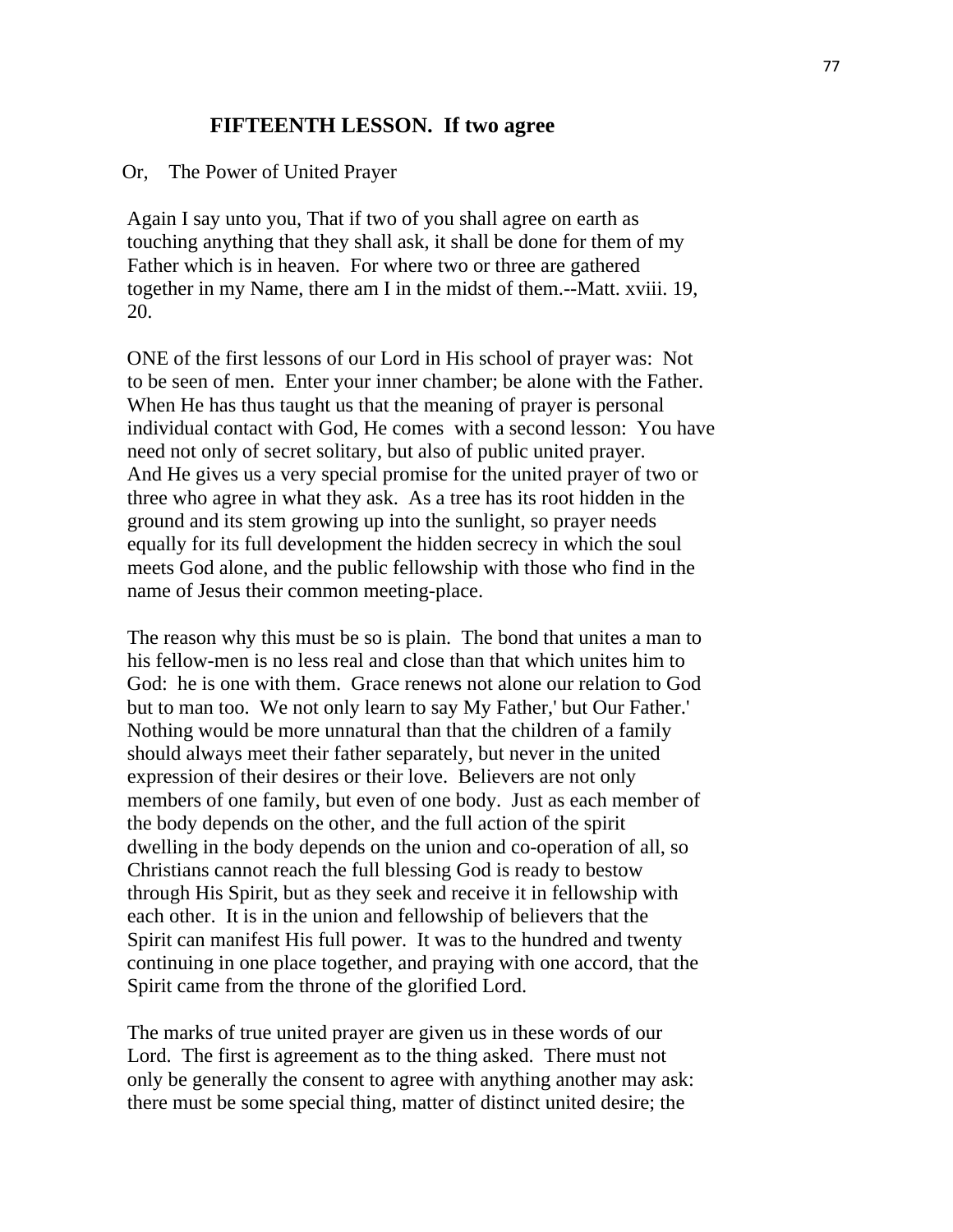agreement must be, as all prayer, in spirit and in truth. In such agreement it will become very clear to us what exactly we are asking, whether we may confidently ask according to God's will, and whether we are ready to believe that we have received what we ask.

 The second mark is the gathering in, or into, the Name of Jesus. We shall afterwards have much more to learn of the need and the power of the Name of Jesus in prayer; here our Lord teaches us that the Name must be the centre of union to which believers gather, the bond of union that makes them one, just as a home contains and unites all who are in it. The Name of the Lord is a strong tower; the righteous runs into it and escape.' That Name is such a reality to those who understand and believe it, that to meet within it is to have Himself present. The love and unity of His disciples have to Jesus infinite attraction: Where two or three are gathered in my Name, there am I in the midst of them.' It is the living presence of Jesus, in the fellowship of His loving praying disciples, that gives united prayer its power.

 The third mark is, the sure answer: It shall be done for them of my Father.' A prayer-meeting for maintaining religious fellowship, or seeking our own edification, may have its use; this was not the Saviour's view in its appointment. He meant it as a means of securing special answer to prayer. A prayer meeting without recognised answer to prayer ought to be an anomaly. When any of us have distinct desires in regard to which we feel too weak to exercise the needful faith, we ought to seek strength in the help of other. In the unity of faith and of love and of the Spirit, the power of the Name and the Presence of Jesus acts more freely and the answer comes more surely. The mark that there has been true united prayer is the fruit, the answer, the receiving of the thing we have asked: I say unto you, It shall be done for them of my Father which is in heaven.'

 What an unspeakable privilege this of united prayer is, and what a power it might be. If the believing husband and wife knew that they were joined together in the Name of Jesus to experience His presence and power in united prayer (1 Peter); if friends believed what mighty help two or three praying in concert could give each other; if in every prayer meeting the coming together in the Name, the faith in the Presence, and the expectation of the answer, stood in the foreground; if in every Church united effectual prayer were regarded as one of the chief purposes for which they are banded together, the highest exercise of their power as a Church; if in the Church universal the coming of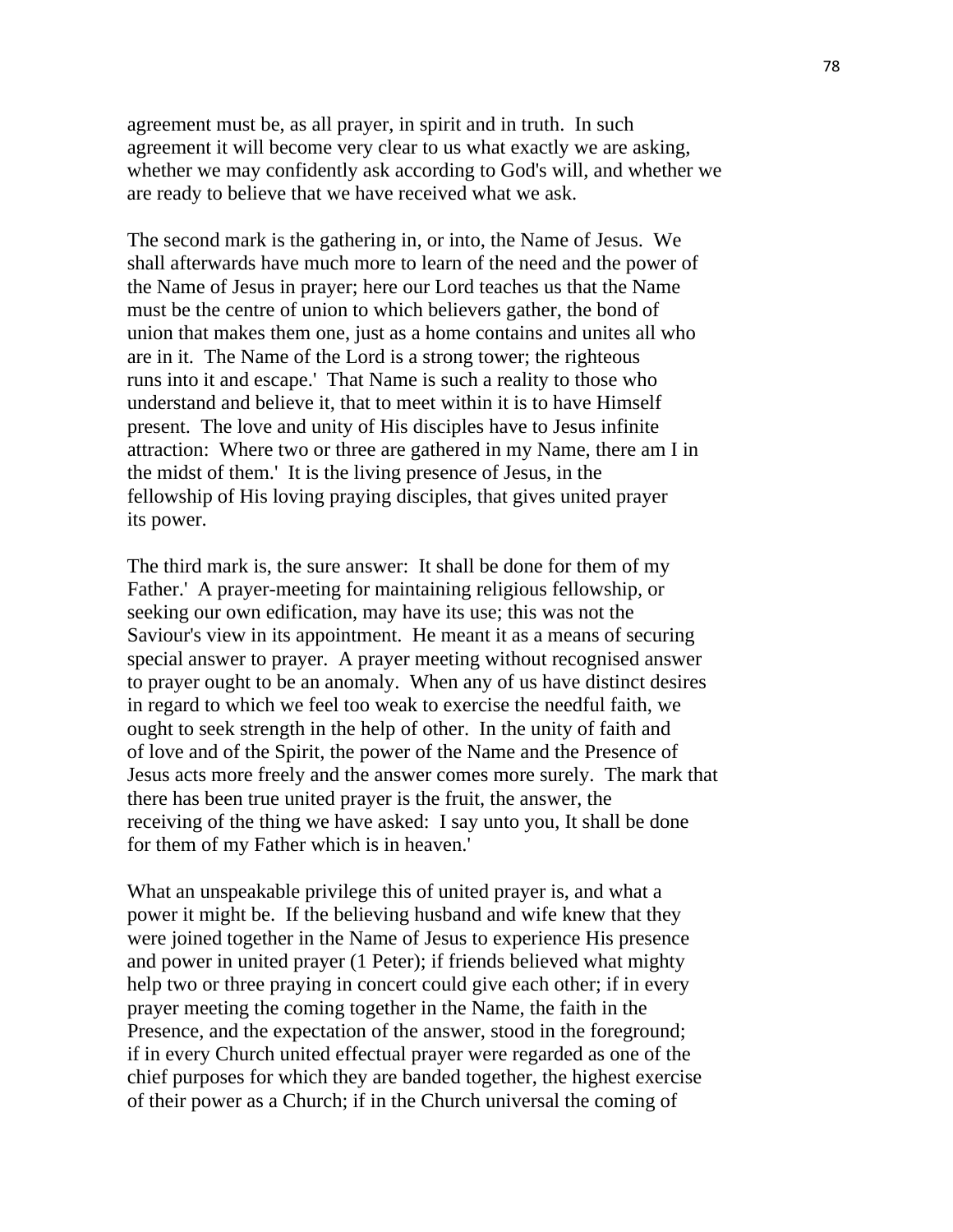the kingdom, the coming of the King Himself, first in the mighty outpouring of His Holy Spirit, then in His own glorious person, were really matter of unceasing united crying to God;--O who can say what blessing might come to, and through, those who thus agreed to prove God in the fulfillment of His promise.

 In the Apostle Paul we see very distinctly what a reality his faith in the power of united prayer was. To the Romans he writes (xv. 30): I beseech you, brethren, by the love of the Spirit, that you strive together with me in your prayer to God for me.' He expects in answer to be delivered from his enemies, and to be prospered in his work. To the Corinthians (2 Cor. i. 11), God will still deliver us, you also helping together on our behalf by your supplications;' their prayer is to have a real share in his deliverance. To the Ephesians he writes: With all prayer and supplication praying at all seasons in the Spirit for all the saints and on my behalf, that utterance may be given unto me.' His power and success in his ministry he makes to depend on their prayers. With the Philippians (i. 19) he expects that his trials will turn to his salvation and the progress of the gospel through your supplications and the supply of the spirit of Jesus Christ.; To the Colossians (iv. 3) he adds to the injunction to continue steadfast in prayer: Withal praying for us too, that God may open unto us a door for the word.' And to the Thessalonians (2 Thess. iii. 1) he writes: Finally, brethren, pray for us, that the word of the Lord may run and be glorified, and that we may be delivered from unreasonable men.' It is everywhere evident that Paul felt himself the member of a body, on the sympathy and co-operation of which he was dependent, and that he counted on the prayers of these Churches to gain for him, what otherwise might not be given. The prayers of the Church were to him as real a factor in the work of the kingdom, as the power of God.

 Who can say what power a Church could develop and exercise, if it gave itself to the work of prayer day and night for the coming of the kingdom, for God's power on His servants and His word, for the glorifying of God in the salvation of souls? Most Churches think their members are gathered into one simply to take care of and build up each other. They know not that God rules the world by the prayers of His saints; that prayer is the power by which Satan is conquered; that by prayer the Church on earth has disposal of the powers of the heavenly world. They do not remember that Jesus has, by His promise, consecrated every assembly in His Name to be a gate of heaven, where His Presence is to be felt, and His Power experienced in the Father fulfilling their desires.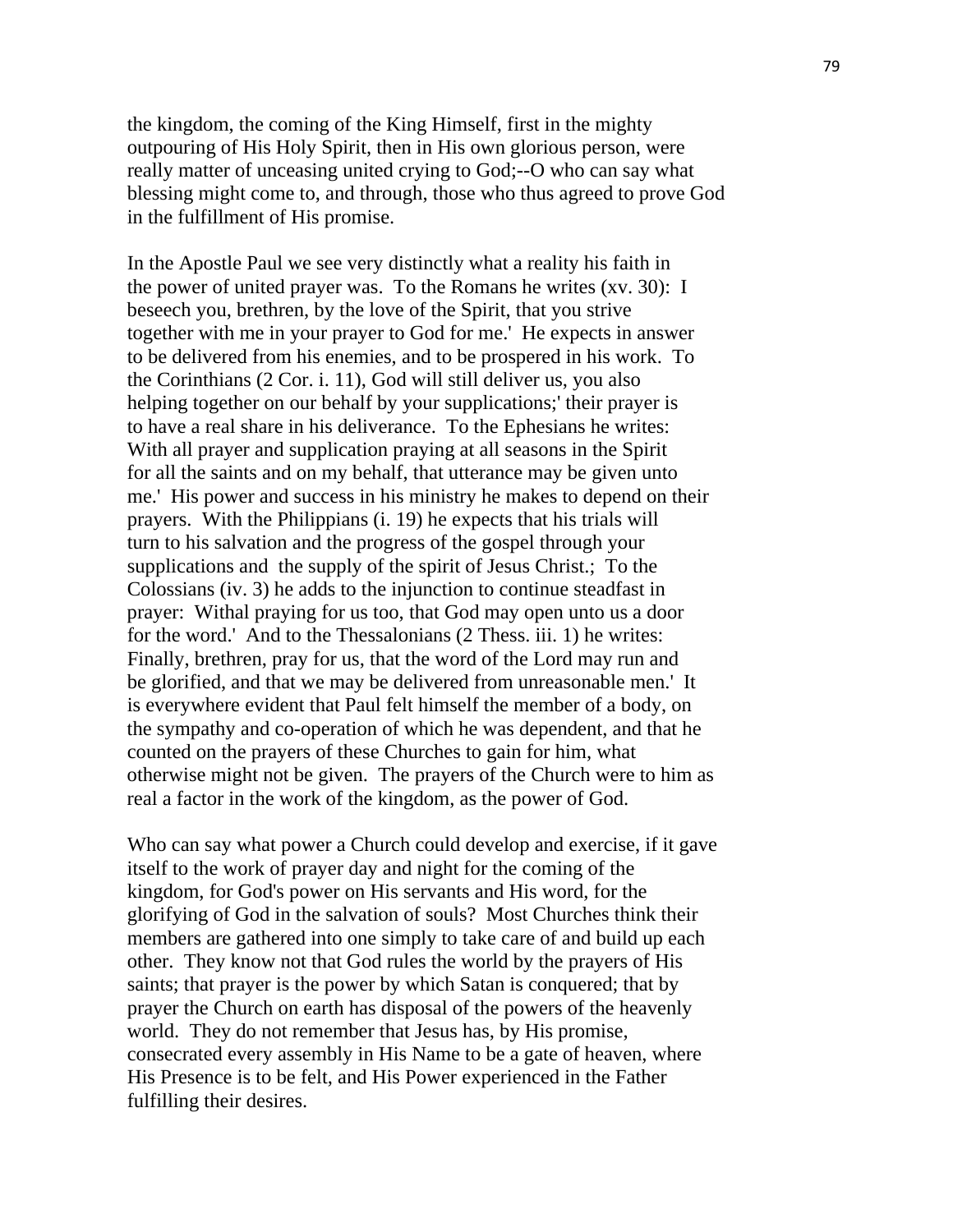We cannot sufficiently thank God for the blessed week of united prayer, with which Christendom in our days opens every year. As proof of our unity and our faith in the power of united prayer, as a training-school for the enlargement of our hearts to take in all the needs of the Church universal, as a help to united persevering prayer, it is of unspeakable value. But very specially as a stimulus to continued union in prayer in the smaller circles, its blessing has been great. And it will become even greater, as God's people recognise what it is, all to meet as one in the Name of Jesus to have His presence in the midst of a body all united in the Holy Spirit, and boldly to claim the promise that it shall be done of the Father what they agree to ask.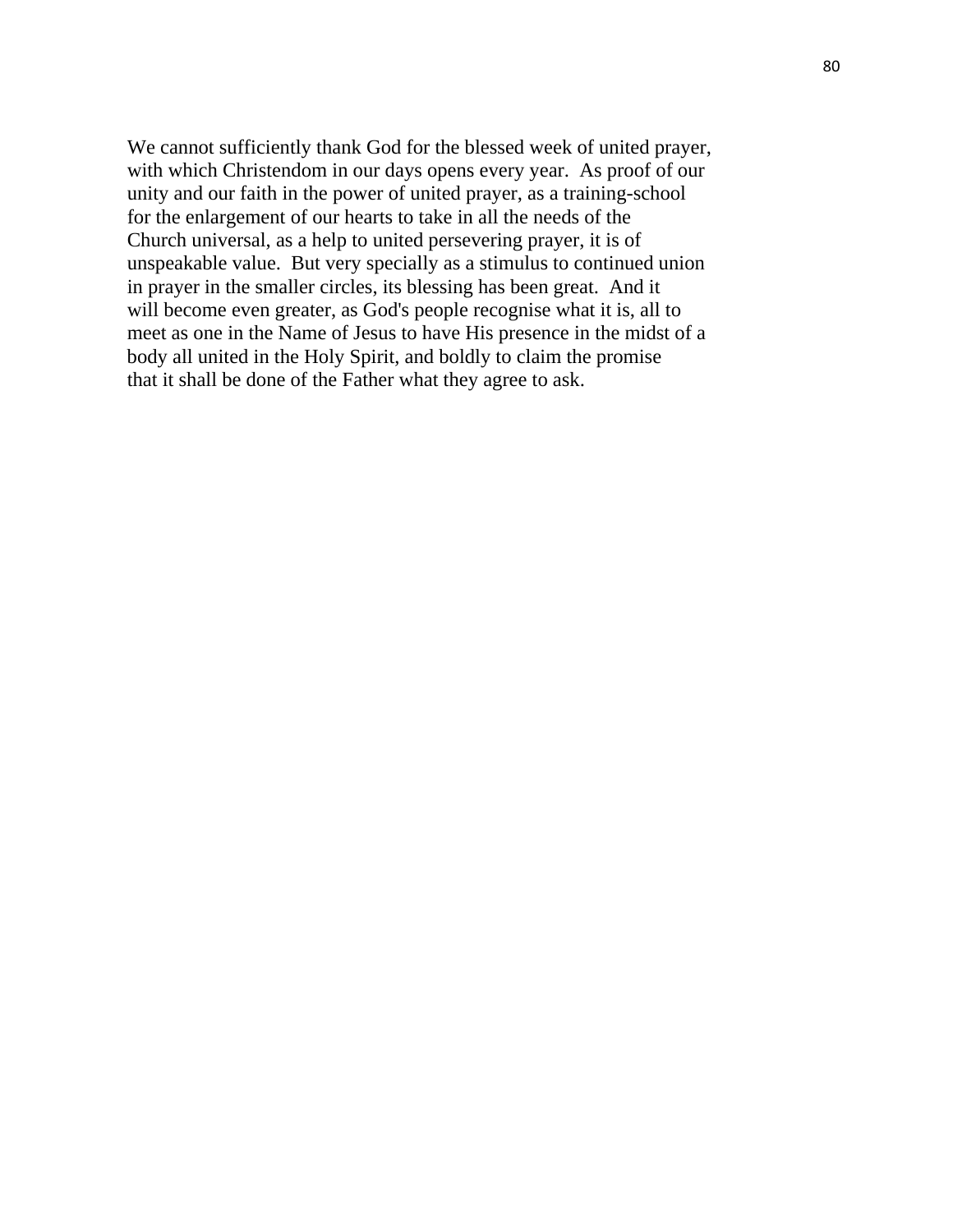# **LORD, TEACH US TO PRAY**

 Blessed Lord! who didst in Your high-priestly prayer ask so earnestly for the unity of Your people, teach us how You dost invite and urge us to this unity by Your precious promise given to united prayer. It is when we are one in love and desire that our faith has Your presence and the Father's answer.

 O Father! we pray for Your people, and for every smaller circle of those who meet together, that they may be one. Remove, we pray, all selfishness and self-interest, all narrowness of heart and estrangement, by which that unity is hindered. Cast out the spirit of the world and the flesh, through which Your promise loses all its power. O let the thought of Your presence and the Father's favour draw us all nearer to each other.

 Grant especially Blessed Lord, that Your Church may believe that it is by the power of united prayer that she can bind and loose in heaven; that Satan can be cast out; that souls can be saved; that mountains can be removed; that the kingdom can be havened. And grant, good Lord! that in the circle with which I pray, the prayer of the Church may indeed be the power through which Your Name and Word are glorified. Amen.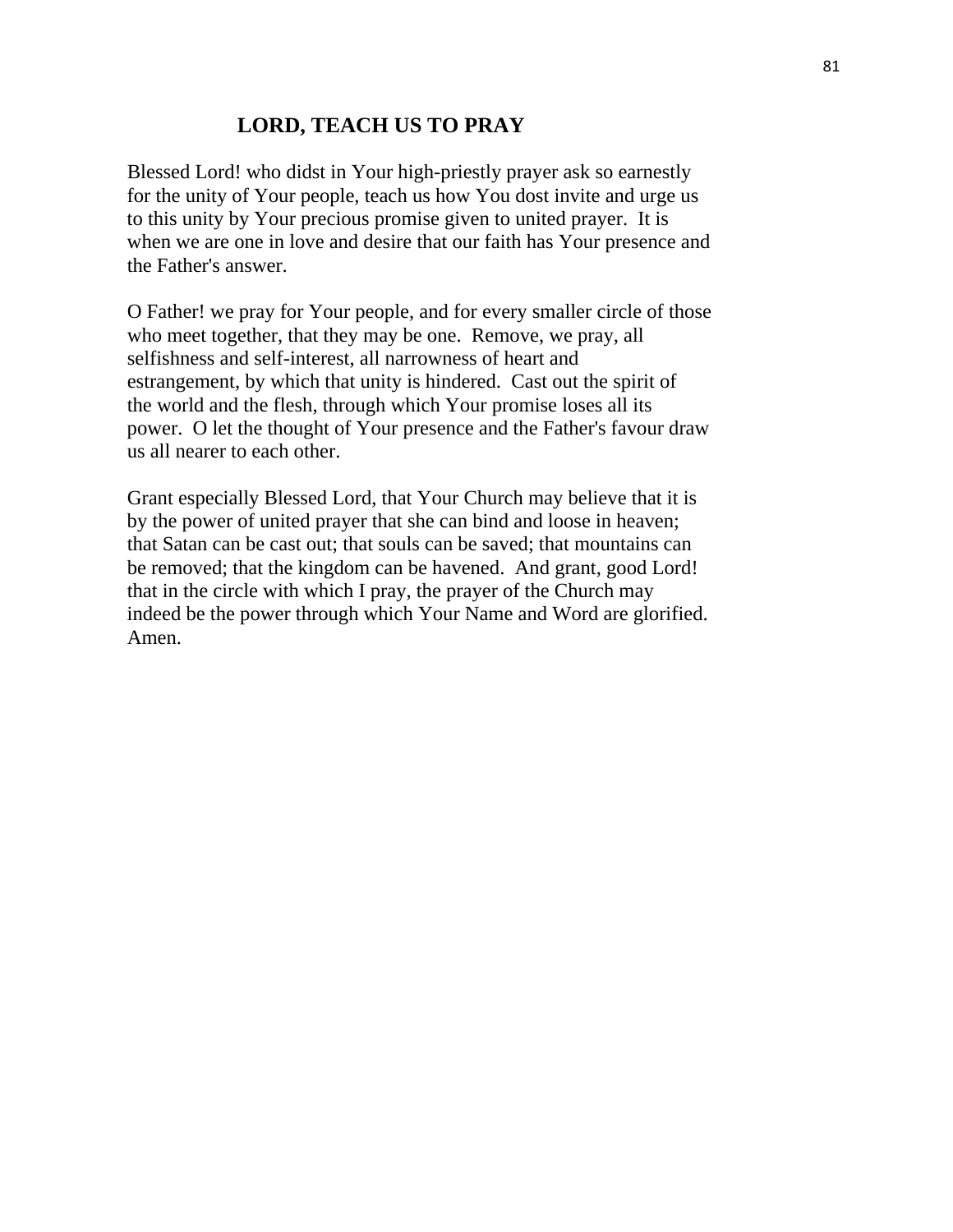### **SIXTEENTH LESSON. Speedily, though bearing long**

Or, The Power of Persevering Prayer.

 And He spake a parable unto them to the end that they ought always to pray, and not to faint. . . . And the Lord said, Hear what the unrighteous judge saith. And shall not God avenge His own elect, which cry to Him day and night, and He is long-suffering over them? I say unto you, that He will avenge them speedily.'--Luke xviii. 108.

 OF all the mysteries of the prayer world, the need of persevering prayer is one of the greatest. That the Lord, who is so loving and longing to bless, should have to be supplicated time after time, sometimes year after year, before the answer comes, we cannot easily understand. It is also one of the greatest practical difficulties in the exercise of believing prayer. When, after persevering supplication, our prayer remains unanswered, it is often easiest for our slothful flesh, and it has all the appearance of pious submission, to think that we must now cease praying, because God may have His secret reason for withholding His answer to our request.

 It is by faith alone that the difficulty is overcome. When once faith has taken its stand upon God's word, and the Name of Jesus, and has yielded itself to the leading of the Spirit to seek God's will and honour alone in its prayer, it need not be discouraged by delay. It knows from Scripture that the power of believing prayer is simply irresistible; real faith can never be disappointed. It knows how, just as water, to exercise the irresistible power it can have, must be gathered up and accumulated, until the stream can come down in full force, there must often be a heaping up of prayer, until God sees that the measure is full, and the answer comes. It knows how, just as the ploughman has to take his ten thousand steps, and sow his ten thousand seeds, each one a part of the preparation for the final harvest, so there is a need-be for oft-repeated persevering prayer, all working out some desired blessing. It knows for certain that not a single believing prayer can fail of its effect in heaven, but has its influence, and is treasured up to work out an answer in due time to him who perseveres to the end. It knows that it has to do not with human thoughts or possibilities, but with the word of the living God. And so even as Abraham through so many years in hope believed against hope,' and then through faith and patience inherited the promise,' it counts that the long-suffering of the Lord is salvation, waiting and having unto the coming of its Lord to fulfill His promise.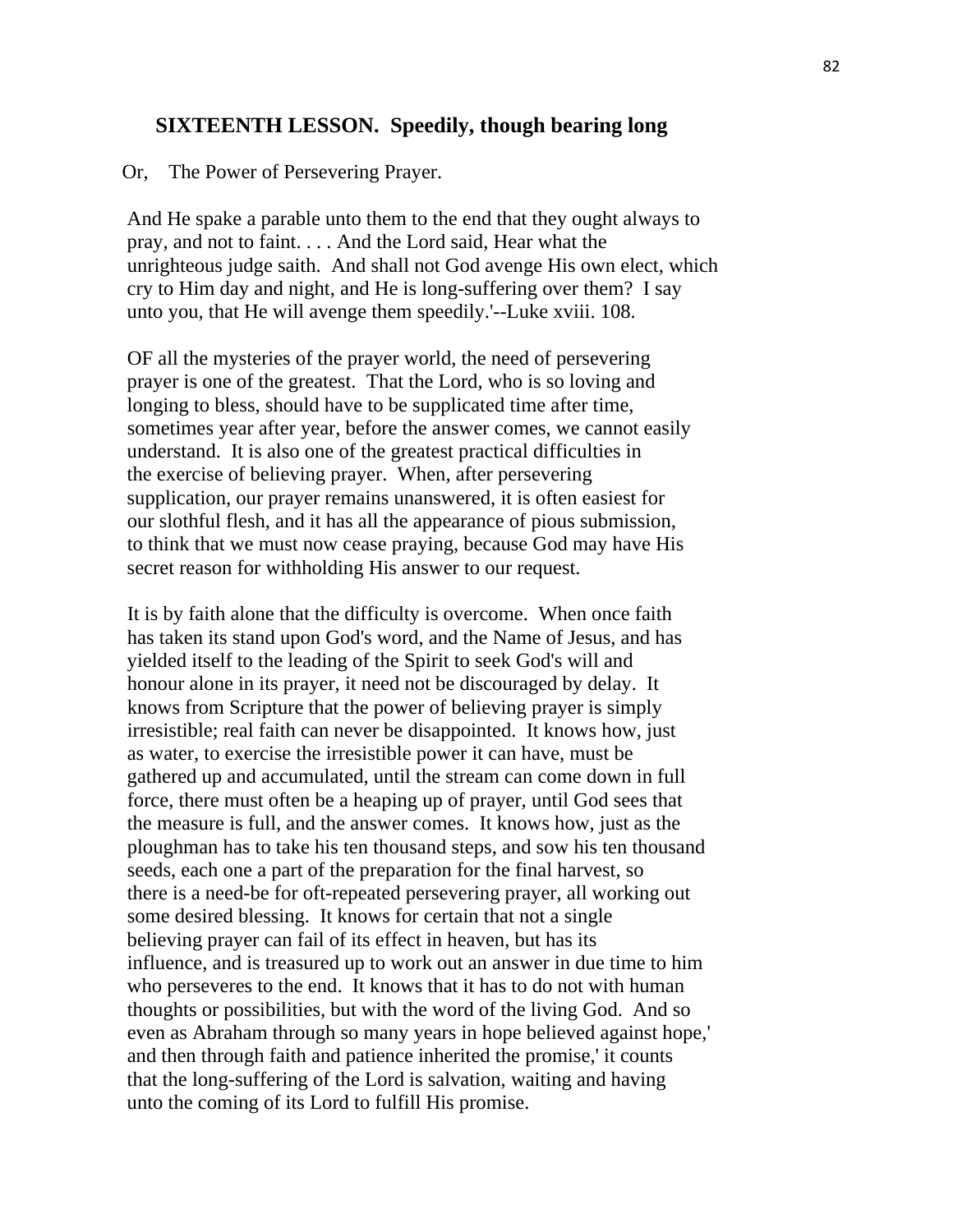To enable us, when the answer to our prayer does not come at once, to combine quiet patience and joyful confidence in our persevering prayer, we must specially try to understand the two words in which our Lord sets forth the character and conduct, not of the unjust judge, but of our God and Father towards those whom He allows to cry day and night to Him: He is long-suffering over them; He will avenge them speedily.'

 He will avenge them speedily, the Master says. The blessing is all prepared; He is not only willing but most anxious to give them what they ask; everlasting love burns with the longing desire to reveal itself fully to its beloved, and to satisfy their needs. God will not delay one moment longer than is absolutely necessary; He will do all in His power to have and speed the answer.

 But why, if this be true and His power be infinite, does it often last so long with the answer to prayer? And why must God's own elect so often, in the midst of suffering and conflict, cry day and night? He is long-suffering over them.' Behold! the husbandman waits for the precious fruit of the earth, being long-suffering over it, till it receive the early and the latter rain.' The husbandman does indeed long for his harvest, but knows that it must have its full time of sunshine and rain, and has long patience. A child so often wants to pick the half-ripe fruit; the husbandman knows to wait till the proper time. Man, in his spiritual nature too, is under the law of gradual growth that reigns in all created life. It is only in the path of development that he can reach his divine destiny. And it is the Father, in whose hands are the times and seasons, who alone knows the moment when the soul or the Church is ripened to that fullness of faith in which it can really take and keep the blessing. As a father who longs to have his only child home from school, and yet waits patiently till the time of training is completed, so it is with God and His children: He is the long-suffering One, and answers speedily.

 The insight into this truth leads the believer to cultivate the corresponding dispositions: patience and faith, waiting and having, are the secret of his perseverance. By faith in the promise of God, we know that we have the petitions we have asked of Him. Faith takes and holds the answer in the promise, as an unseen spiritual possession, rejoices in it, and praises for it. But there is a difference between the faith that thus holds the word and knows that it has the answer, and the clearer, fuller, riper faith that obtains the promise as a present experience. It is in persevering, not unbelieving, but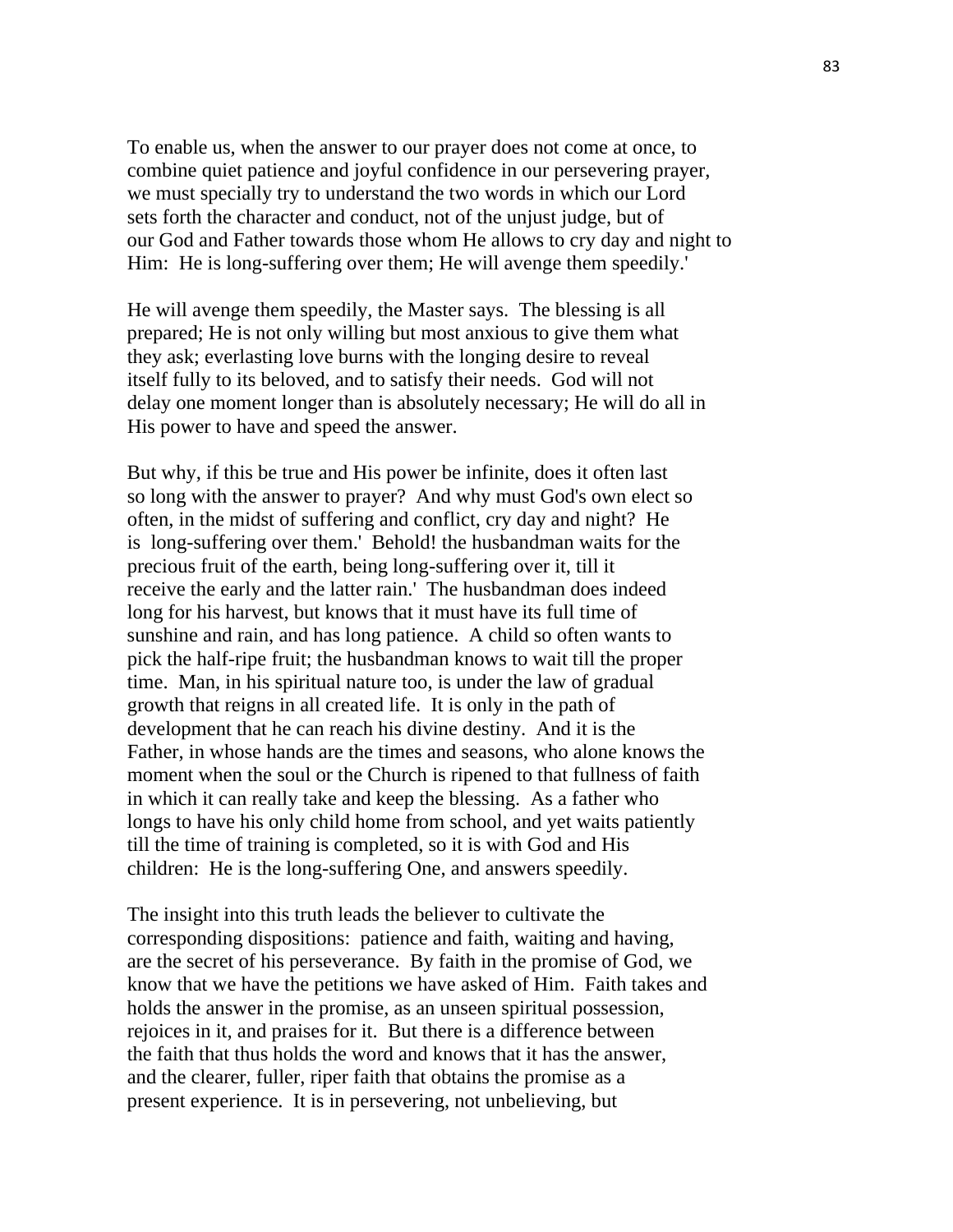confident and praising prayer, that the soul grows up into that full union with its Lord in which it can enter upon the possession of the blessing in Him. There may be in these around us, there may be in that great system of being of which we are part, there may be in God's government, things that have to be put right through our prayer, ere the answer can fully come: the faith that has, according to the command, believed that it has received, can allow God to take His time: it knows it has prevailed and must prevail. In quiet, persistent, and determined perseverance it continues in prayer and thanksgiving until the blessing come. And so we see combined what at first sight appears so contradictory; the faith that rejoices in the answer of the unseen God as a present possession, with the patience that cries day and night until it be revealed. The speedily of God's long-suffering is met by the triumphant but patient faith of His waiting child.

 Our great danger in this school of the answer delayed, is the temptation to think that, after all, it may not be God's will to give us what we ask. If our prayer be according to God's word, and under the leading of the Spirit, let us not give way to these fears. Let us learn to give God time. God needs time with us. If we only give Him time, that is, time in the daily fellowship with Himself, for Him to exercise the full influence of His presence on us, and time, day by day, in the course of our being kept waiting, for faith to prove its reality and to fill our whole being, He Himself will lead us from faith to vision; we shall see the glory of God. Let no delay shake our faith. Of faith it holds good: first the blade, then the ear, then the full corn in the ear. Each believing prayer brings a step nearer the final victory. Each believing prayer helps to ripen the fruit and bring us nearer to it; it fills up the measure of prayer and faith known to God alone; it conquers the hindrances in the unseen world; it havens the end. Child of God! give the Father time. He is long-suffering over you. He wants the blessing to be rich, and full, and sure; give Him time, while you cry day and night. Only remember the word: I say unto you, He will avenge them speedily.'

 The blessing of such persevering prayer is unspeakable. There is nothing so heart-searching as the prayer of faith. It teaches you to discover and confess, and give up everything that hinders the coming of the blessing; everything there may be not in accordance with the Father's will. It leads to closer fellowship with Him who alone can teach to pray, to a more entire surrender to draw nigh under no covering but that of the blood, and the Spirit. It calls to a closer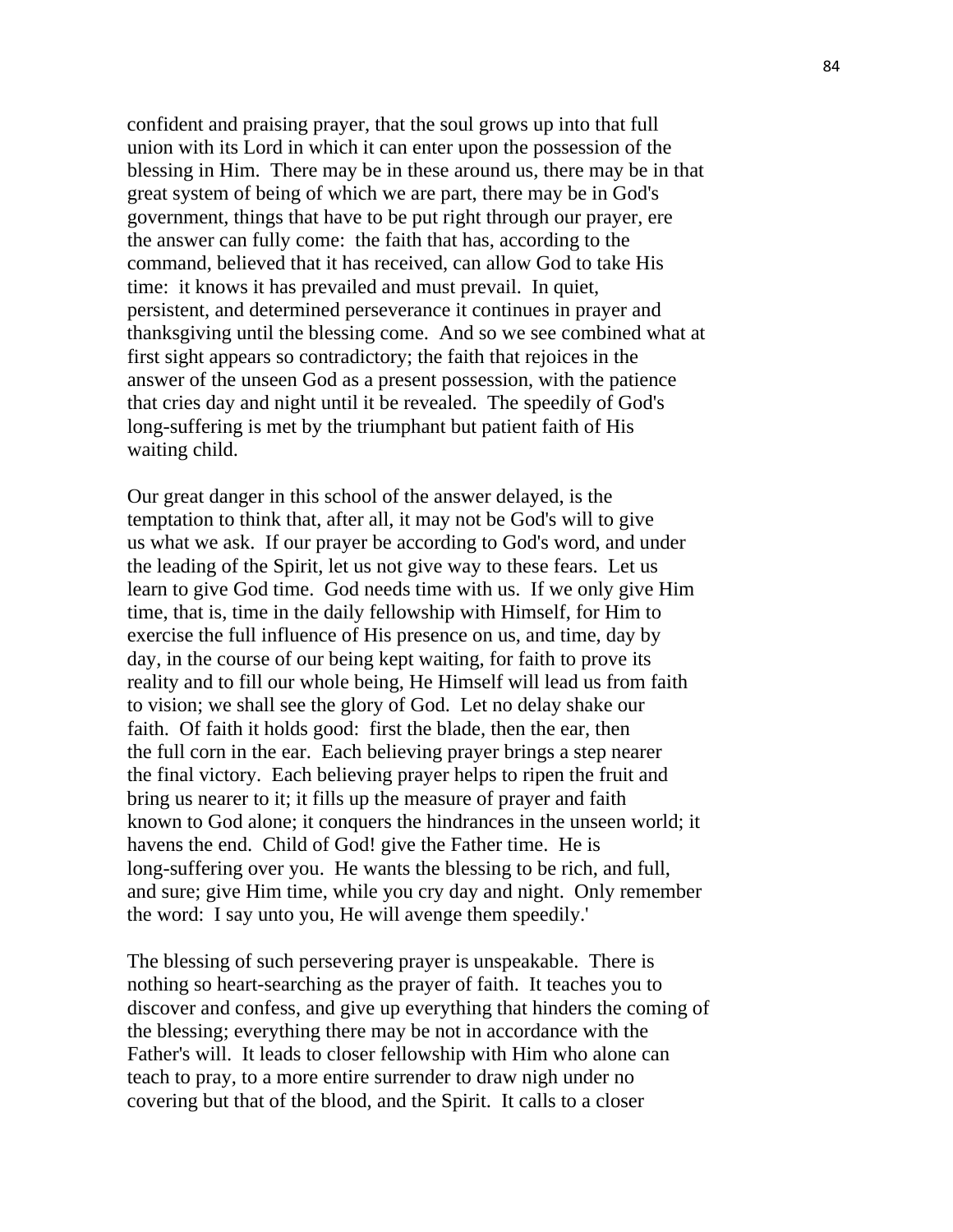and more simple abiding in Christ alone. Christian! give God time. He will perfect that which concerns you. Long-suffering--speedily,' this is God's watchword as you enter the gates of prayer: be it yours too.

 Let it be thus whether you pray for yourself, or for others. All labour, bodily or mental, needs time and effort: we must give up ourselves to it. Nature discovers her secrets and yields her treasures only to diligent and thoughtful labour. However little we can understand it, in the spiritual husbandry it is the same: the seed we sow in the soil of heaven, the efforts we put forth, and the influence we seek to exert in the world above, need our whole being: we must give ourselves to prayer. But let us hold fast the great confidence, that in due season we shall reap, if we faint not.

 And let us specially learn the lesson as we pray for the Church of Christ. She is indeed as the poor widow, in the absence of her Lord, apparently at the mercy of her adversary, helpless to obtain redress. Let us, when we pray for His Church or any portion of it, under the power of the world, asking Him to visit her with the mighty workings of His Spirit and to prepare her for His coming, let us pray in the assured faith: prayer does help, praying always and not fainting will bring the answer. Only give God time. And then keep crying day and night. Hear what the unrighteous judge saith. And shall not God avenge His own elect, which cry to Him day and night, and He is long-suffering over them. I say unto you, He will avenge them speedily.'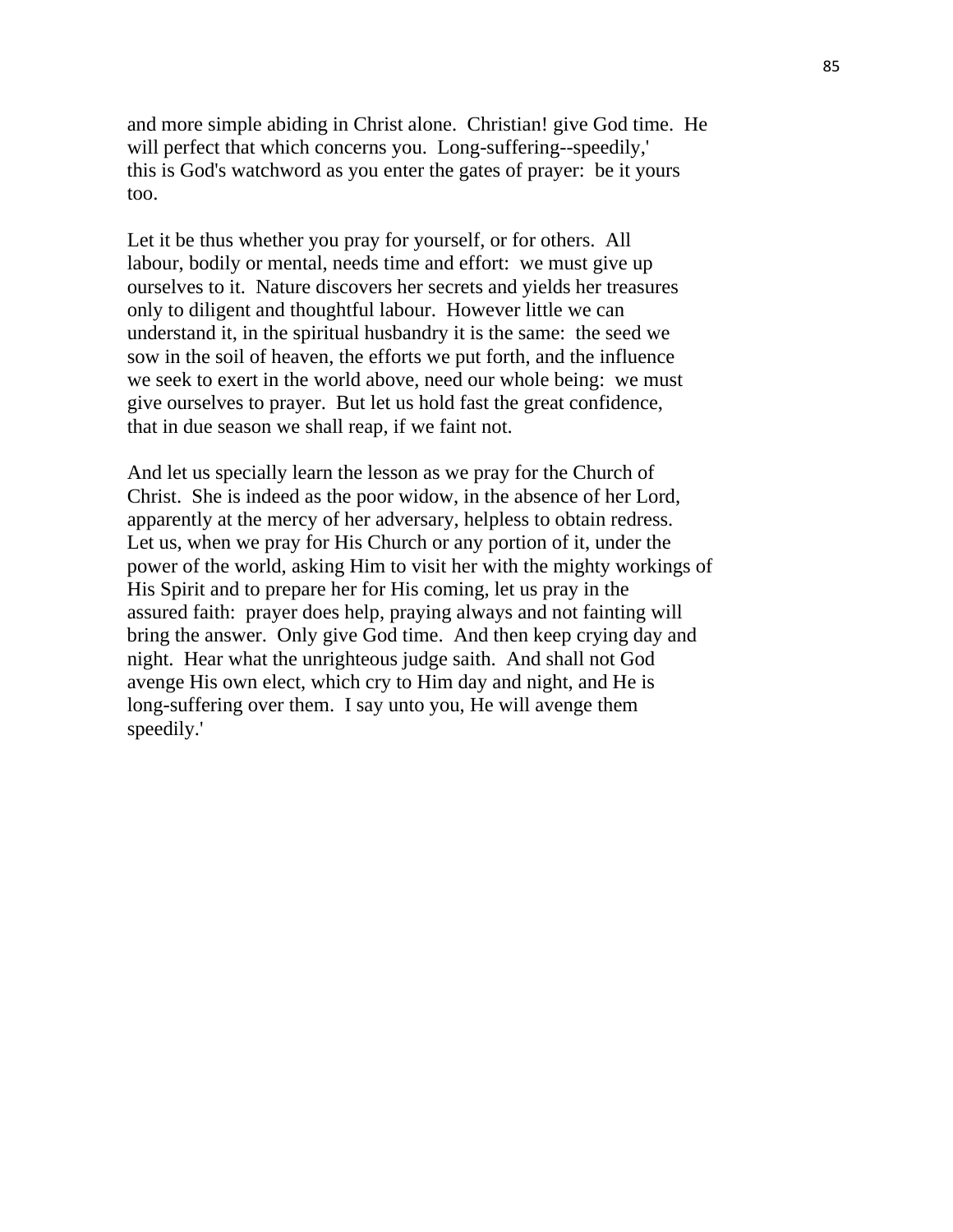## **LORD, TEACH US TO PRAY**

 O Lord my God! teach me now to know Your way, and in faith to apprehend what Your Beloved Son has taught: He will avenge them speedily.' Let Your tender love, and the delight You have in hearing and blessing Your children, lead me implicitly to accept Your promise, that we receive what we believe, that we have the petitions we ask, and that the answer will in due time be seen. Lord! we understand the seasons in nature, and know to wait with patience for the fruit we long for--O fill us with the assurance that not one moment longer than is needed will You delay, and that faith will have the answer.

 Blessed Master! You have said that it is a sign of God's elect that they cry day and night. O teach us to understand this. You know how speedily we grow faint and weary. It is as if the Divine Majesty is so much beyond the need or the reach of continued supplication, that it does not become us to be too importunate. O Lord! do teach me how real the labour of prayer is. I know how here on earth, when I have failed in an undertaking, I can often succeed by renewed and more continuing effort, by giving more time and thought: show me how, by giving myself more entirely to prayer, to live in prayer, I shall obtain what I ask. And above all, O my blessed Teacher! Author and perfecter of faith, let by Your grace my whole life be one of faith in the Son of God who loved me and gave Himself for me--in whom my prayer gains acceptance, in whom I have the assurance of the answer, in whom the answer will be mine. Lord Jesus! in this faith I will pray always and not faint. Amen.

#### NOTE

 The need of persevering importunate prayer appears to some to be at variance with the faith which knows that it has received what it asks (Mark xi. 24). One of the mysteries of the Divine life is the harmony between the gradual and the sudden, immediate full possession, and slow imperfect appropriation. And so here persevering prayer appears to be the school in which the soul is strengthened for the boldness of faith. And with the diversity of operations of the Spirit there may be some in whom faith takes more the form of persistent waiting; while to others, triumphant thanksgiving appears the only proper expressions of the assurance of having been heard.

 In a remarkable way the need of persevering prayer, and the gradual rising into greater ease in obtaining answer, is illustrated in the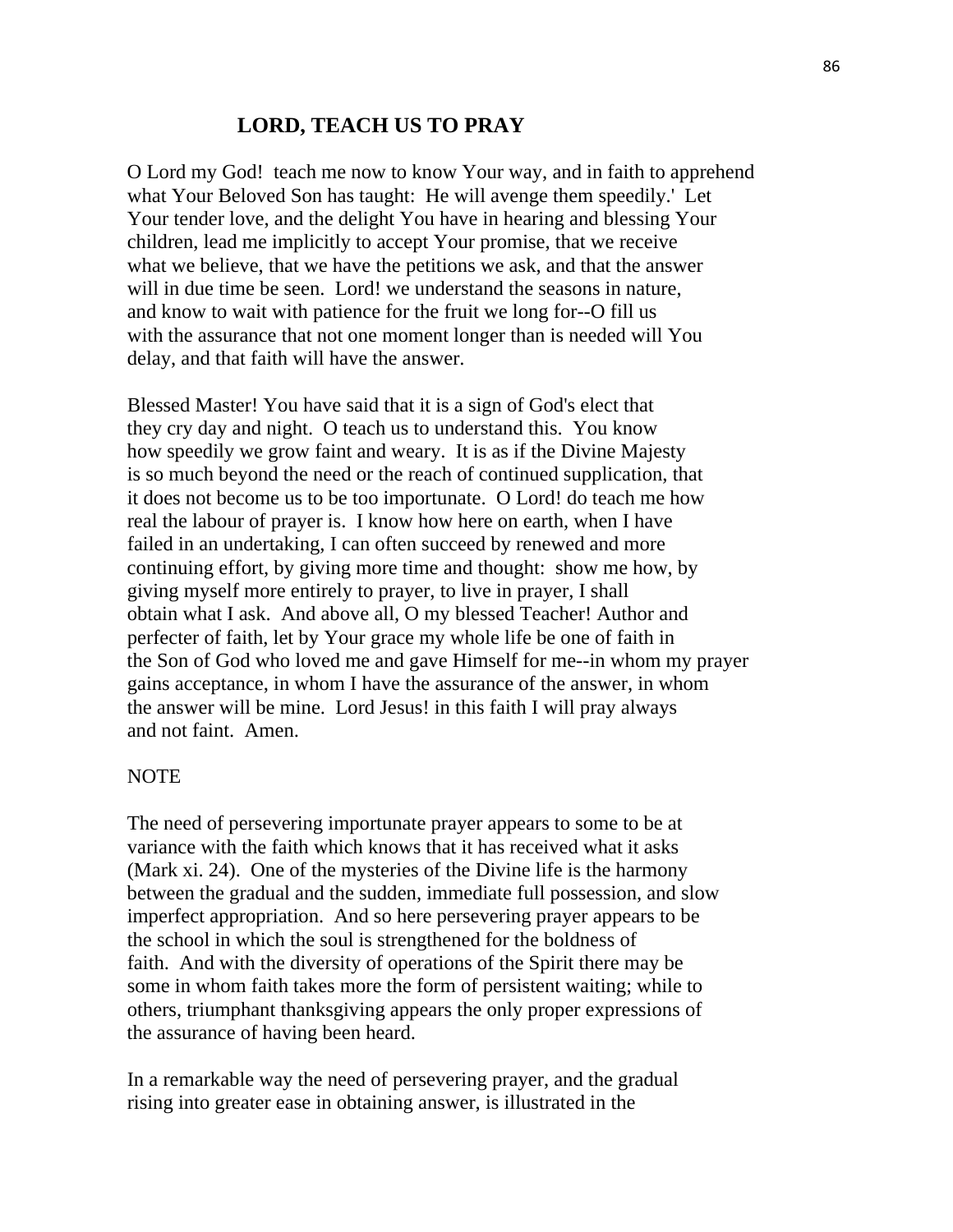life of Blumhardt. Complaints had been lodged against him of neglecting his work as a minister of the gospel, and devoting himself to the healing of the sick; and especially his unauthorized healing of the sick belonging to other congregations. In his defense he writes: I simply ventured to do what becomes one who has the charge of souls, and to pray according to the command of the Lord in James i. 6, 7. In no way did I trust to my own power, or imagine that I had any gift that others had not. But this is true, I set myself to the work as a minister of the gospel, who has a right to pray. But I speedily discovered that the gates of heaven were not fully opened to me. Often I was inclined to retire in despair. But the sight of the sick ones, who could find help nowhere, gave me no rest. I thought of the word of the Lord: "Ask, and it shall be given you" (Luke xi. 9, 10). And farther, I thought that if the Church and her ministers had, through unbelief, sloth, and disobedience lost what was needed for overcoming of the power of Satan, it was just for such times of leanness and famine that the Lord had spoken the parable of the friend at midnight and his three loaves. I felt that I was not worthy thus at midnight, in a time of great darkness, to appear before God as His friend and ask for a member of my congregation what he needed. And yet, to leave him uncared for, I could not either. And so I kept knocking, as the parable directs, or, as some have said, with great presumption and tempting God. Be this as it may, I could not leave my guest unprovided. At this time the parable of the widow became very precious to me. I saw that the Church was the widow, and I was a minister of the Church. I had the right to be her mouthpiece against the adversary; but for a long time the Lord would not. I asked nothing more than the three loaves; what I needed for my guest. At last the Lord listened to the importunate beggar, and helped me. Was it wrong of me to pray thus? The two parables must surely be applicable somewhere, and where was greater need to be conceived?

 And what was the fruit of my prayer? The friend who was at first unwilling, did not say, Go now; I will myself give to your friend what he needs; I do not require you; but gave it to me as His friend, to give to my guest. And so I used the three loaves, and had to spare. But the supply was small, and new guests came; because they saw I had a heart to help them, and that I would take the trouble even at midnight to go to my friend. When I asked for them, too, I got the needful again, and there was again to spare. How could I help that the needy continually came to my house? Was I to harden myself, and say, Why do you come to me? there are large and better homes in the city, go there. Their answer was, Dear sir, we cannot go there. We have been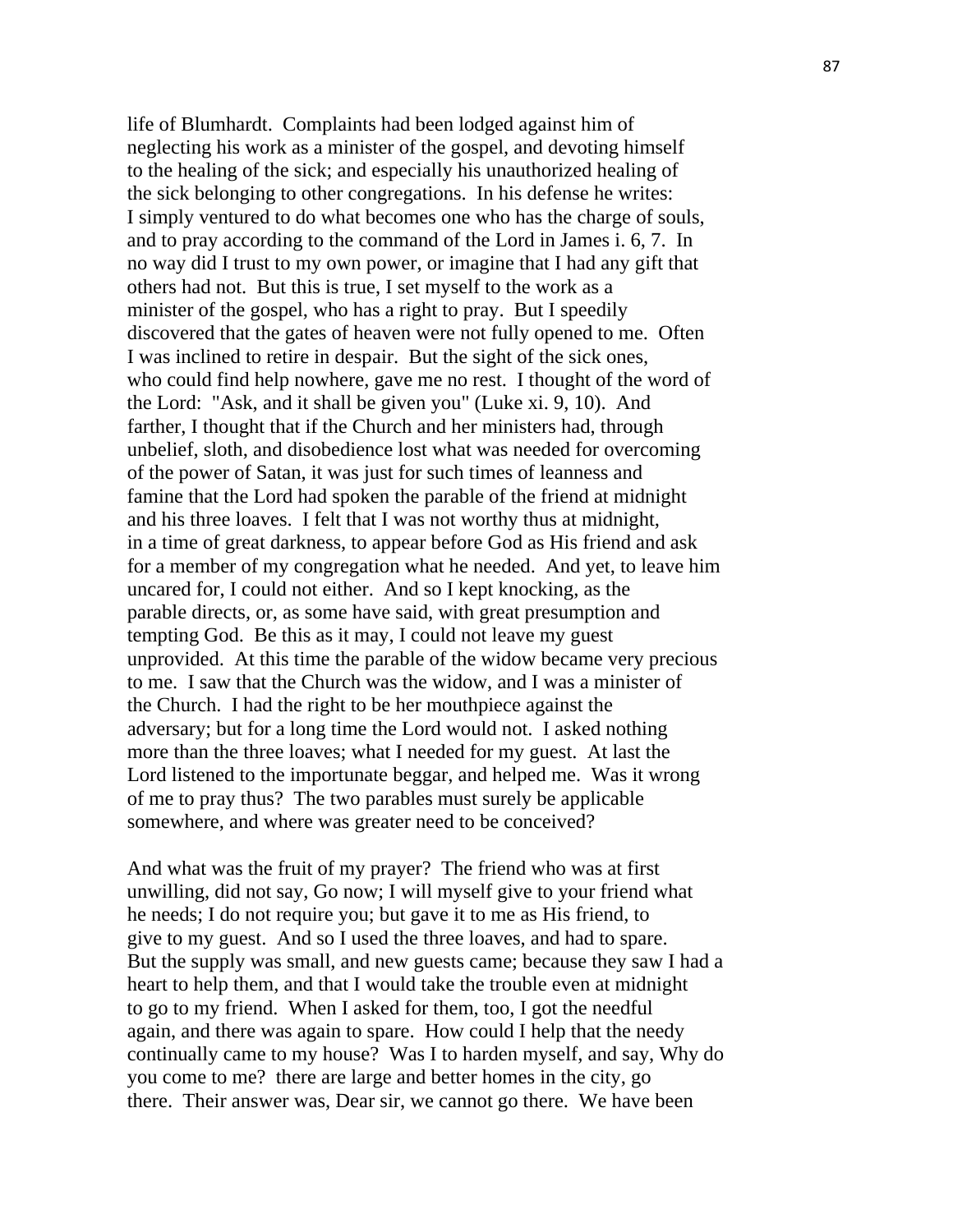there: they were very sorry to send us away so hungry, but they could not undertake to go and ask a friend for what we wanted. Do go, and get us bread for we suffer great pain. What could I do? They spoke the truth, and their suffering touched my heart. However much labour it cost me, I went each time again, and got the three loaves. Often I got what I asked much quicker than at first, and also much more abundantly. But all did not care for this bread, so some left my home hungry.' 1

 In his first struggles with the evil spirits, it took him more than eighteen months of prayer and labour before the final victory was gained. Afterwards he had such ease of access to the throne, and stood in such close communication with the unseen world, that often, with letters came asking prayer for sick people, he could, after just looking upward for a single moment, obtain the answer as to whether they would be healed.

1 From Johann Christophe Blumhardt, Ein Lebenabild von F. Etindel.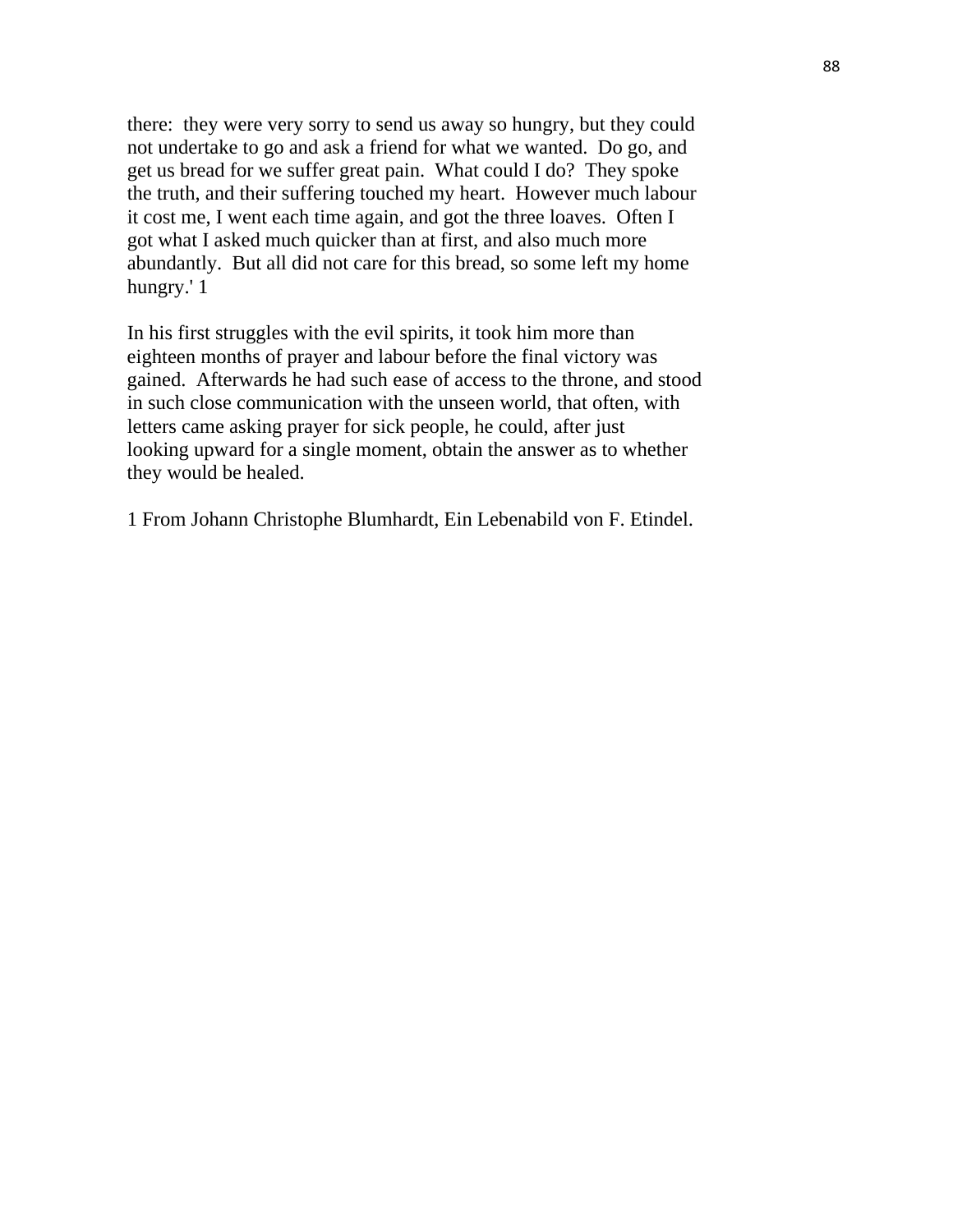#### **SEVENTEENTH LESSON. I know that You hear me always**

Or Prayer in Harmony with the Being of God.

 Father, I thank You that You heard me. And I knew that You hear me always.'--John xi. 41, 42.

 You art my Son; this day have I begotten You. Ask of me, and I shall give You.'--Ps. ii. 7, 8.

 IN the New Testament we find a distinction made between faith and knowledge. To one is given, through the Spirit, the word of wisdom; to another the word of knowledge, according to the same Spirit; to another faith, in the same Spirit.' In a child or a simple-minded Christian there may be much faith with little knowledge. Childlike simplicity accepts the truth without difficulty, and often cares little to give itself or others any reason for its faith but this: God has said. But it is the will of God that we should love and serve Him, not only with all the heart but also with all the mind; that we should grow up into an insight into the Divine wisdom and beauty of all His ways and words and works. It is only thus that the believer will be able fully to approach and rightly to adore the glory of God's grace; and only thus that our heart can intelligently apprehend the treasures of wisdom and knowledge there are in redemption, and be prepared to enter fully into the highest note of the song that rises before the throne: O the depth of the riches both of the wisdom and knowledge of God!'

 In our prayer life this truth has its full application. While prayer and faith are so simple that the new-born convert can pray with power, true Christian science finds in the doctrine of prayer some of its deepest problems. In how far is the power of prayer a reality? If so, how God can grant to prayer such mighty power? How can the action of prayer be harmonized with the will and the decrees of God? How can God's sovereignty and our will, God's liberty and ours, be reconciled?--these and other like questions are fit subjects for Christian meditation and inquiry. The more earnestly and reverently we approach such mysteries, the more shall we in adoring wonder fall down to praise Him who hath in prayer given such power to man.

 One of the secret difficulties with regard to prayer,--one which, though not expressed, does often really hinder prayer,--is derived from the perfection of God, in His absolute independence of all that is outside of Himself. Is He not the Infinite Being, who owes what He is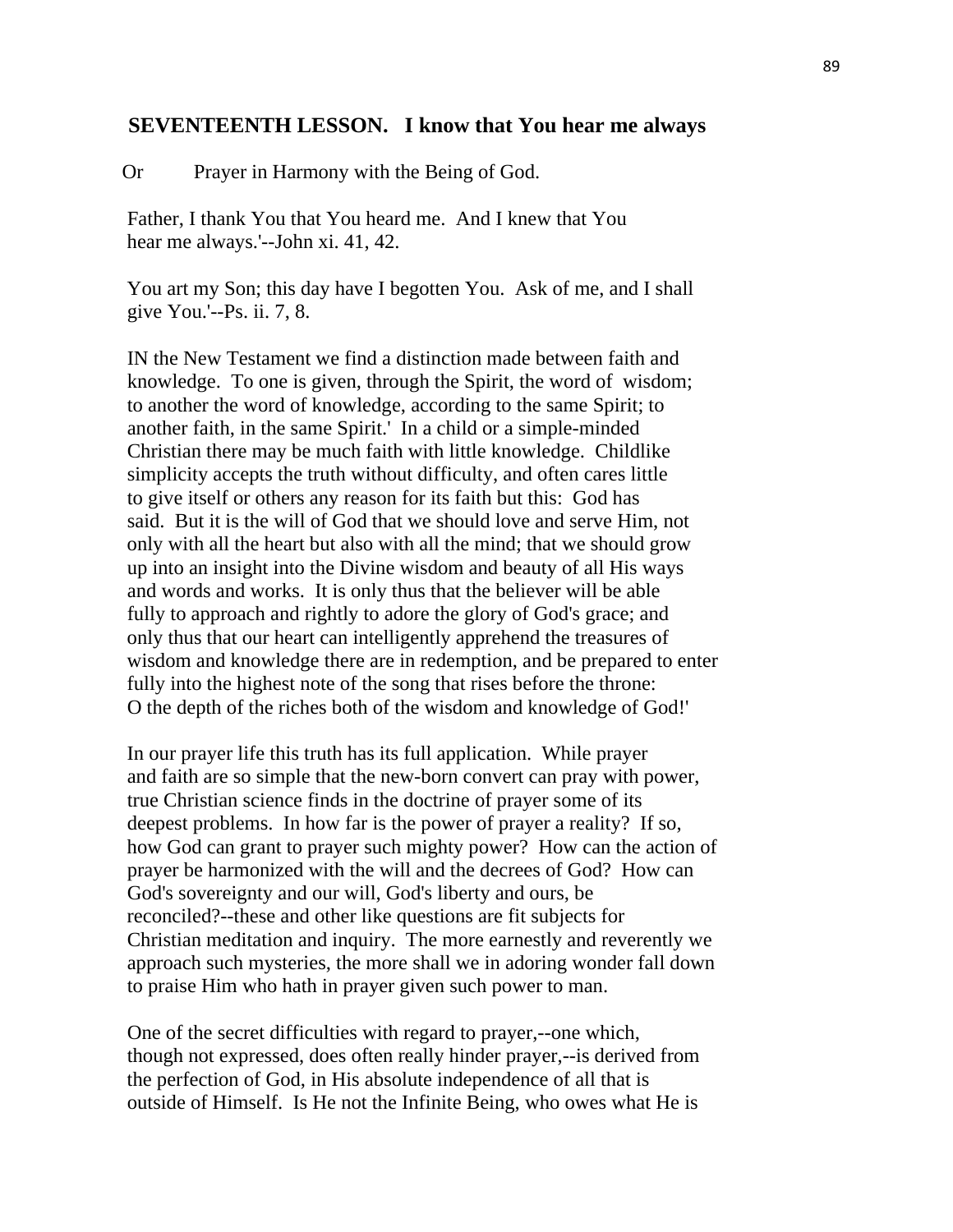to Himself alone, who determines Himself, and whose wise and holy will has determined all that is to be? How can prayer influence Him, or He be moved by prayer to do what otherwise would not be done? Is not the promise of an answer to prayer simply a condescension to our weakness? Is what is said of the power--the much-availing power--of prayer anything more than an accommodation to our mode of thought, because the Deity never can be dependent on any action from without for its doings? And is not the blessing of prayer simply the influence it exercises upon ourselves?

 In seeking an answer to such questions, we find the key in the very being of God, in the mystery of the Holy Trinity. If God was only one Person, shut up within Himself, there could be no thought of nearness to Him or influence on Him. But in God there are three Persons. In God we have Father and Son, who have in the Holy Spirit their living bond of unity and fellowship. When eternal Love begat the Son, and the Father gave the Son as the Second Person a place next Himself as His Equal and His Counselor, there was a way opened for prayer and its influence in the very inmost life of Deity itself. Just as on earth, so in heaven the whole relation between Father and Son is that of giving and taking. And if that taking is to be as voluntary and self-determined as the giving, there must be on the part of the Son an asking and receiving. In the holy fellowship of the Divine Persons, this asking of the Son was one of the great operations of the Thrice Blessed Life of God. Hence we have it in Psalm ii.: This day I have begotten You: ask of me and I will give You.' The Father gave the Son the place and the power to act upon Him. The asking of the Son was no mere show or shadow, but one of those life-movements in which the love of the Father and the Son met and completed each other. The Father had determined that He should not be alone in His counsels: there was a Son on whose asking and accepting their fulfillment should depend. And so there was in the very Being and Life of God an asking of which prayer on earth was to be the reflection and the outflow. It was not without including this that Jesus said, "I knew that You always hear me.' Just as the Sonship of Jesus on earth may not be separated from His Sonship in heaven, even so with His prayer on earth, it is the continuation and the counterpart of His asking in heaven. The prayer of the man Christ Jesus is the link between the eternal asking of the only-begotten Son in the bosom of the Father and the prayer of men upon earth. Prayer has its rise and its deepest source in the very Being of God. In the bosom of Deity nothing is ever done without prayer--the asking of the Son and the giving of the Father.<sup>^1</sup>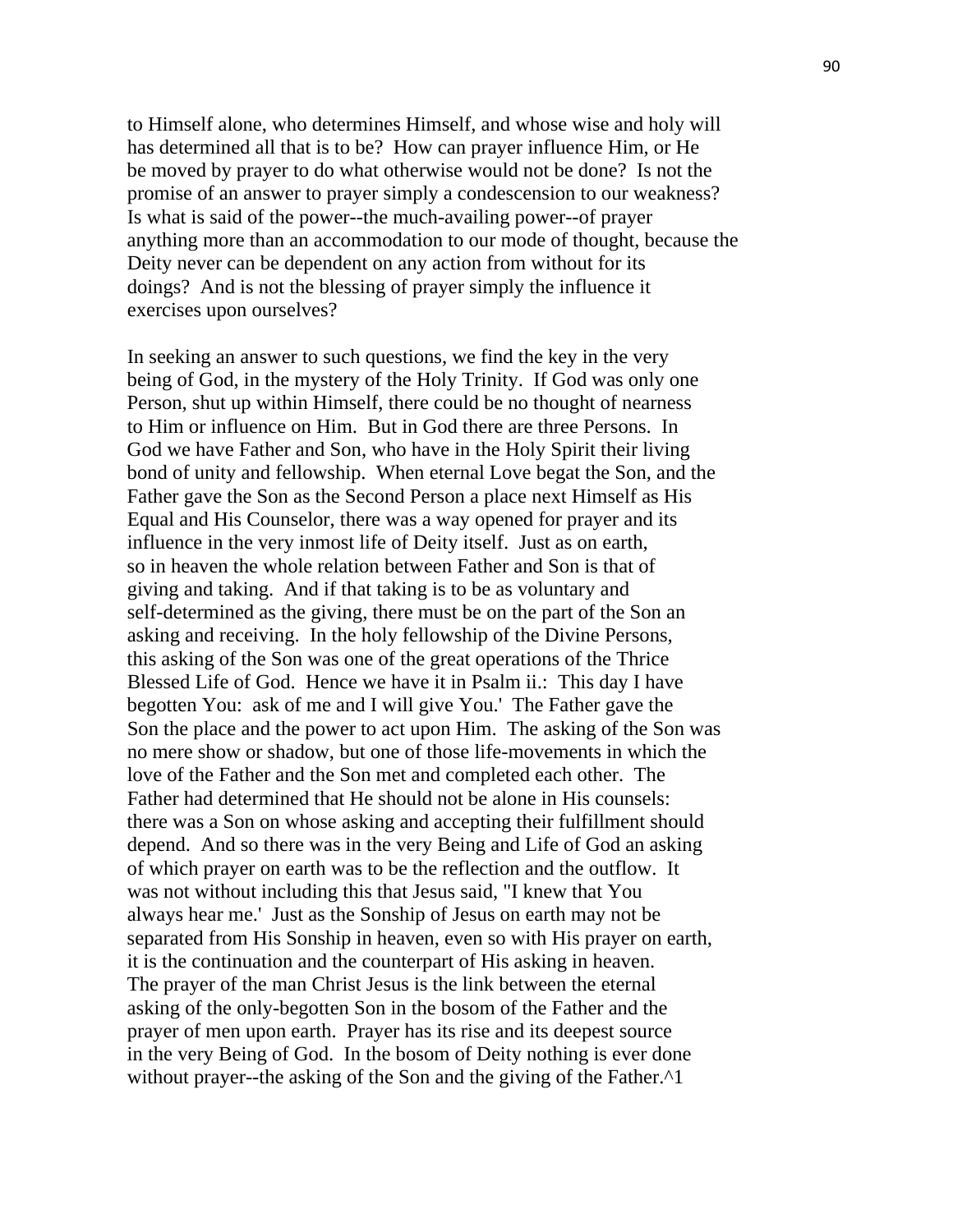This may help us somewhat to understand how the prayer of man, coming through the Son, can have effect upon God. The decrees of God are not decisions made by Him without reference to the Son, or His petition, or the petition to be sent up through Him. By no means. The Lord Jesus is the first-begotten, the Head and Heir of all things: all things were created through Him and unto Him, and all things consist in Him. In the counsels of the Father, the Son, as Representative of all creation, had always a voice; in the decrees of the eternal purpose there was always room left for the liberty of the Son as Mediator and Intercessor, and so for the petitions of all who draw nigh to the Father in the Son.

 And if the thought come that this liberty and power of the Son to act upon the Father is at variance with the immutability of the Divine decrees, let us not forget that there is not with God as with man, a past by which He is irrevocably bound. God does not live in time with its past and future; the distinctions of time have no reference to Him who inhabits Eternity. And Eternity is an ever-present Now, in which the past is never past, and the future always present. To meet our human weakness, Scripture must speak of past decrees, and a coming future. In reality, the immutability of God's counsel is ever still in perfect harmony with His liberty to do whatsoever He will. Not so were the prayers of the Son and His people taken up into the eternal decrees that their effect should only be an apparent one; but so, that the Father-heart holds itself open and free to listen to every prayer that rises through the Son, and that God does indeed allow Himself to be decided by prayer to do what He otherwise would not have done.

 This perfect harmony and union of Divine Sovereignty and human liberty is to us an unfathomable mystery, because God as THE ETERNAL ONE transcends all our thoughts. But let it be our comfort and strength to be assured that in the eternal fellowship of the Father and the Son, the power of prayer has its origin and certainty, and that through our union with the Son, our prayer is taken up and can have its influence in the inner life of the Blessed Trinity. God's decrees are no iron framework against which man's liberty would vainly seek to struggle. No. God Himself is the Living Love, who in His Son as man has entered into the tenderest relation with all that is human, who through the Holy Spirit takes up all that is human into the Divine life of love, and keeps Himself free to give every human prayer its place in His government of the world.

It is in the daybreak light of such thoughts that the doctrine of the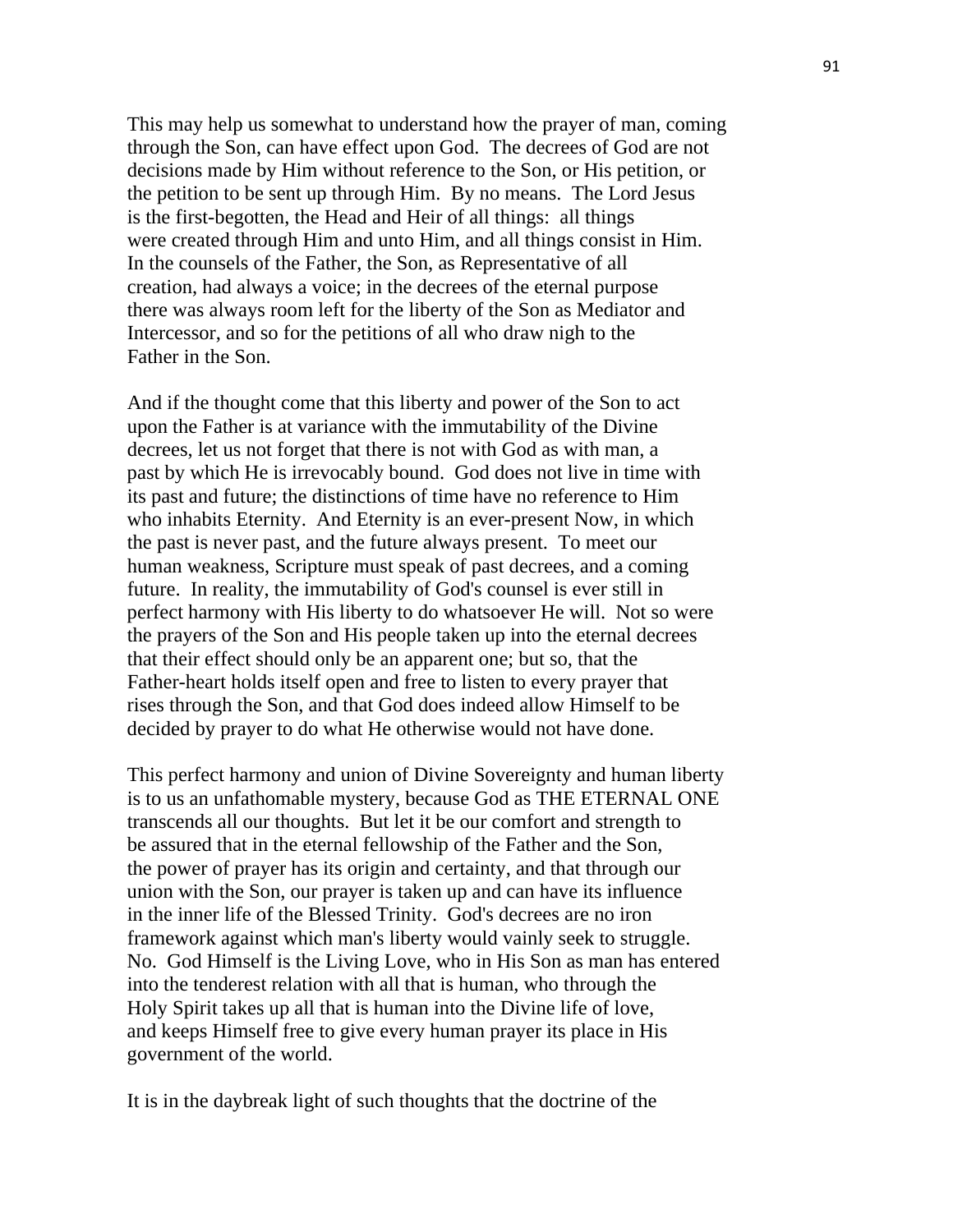Blessed Trinity no longer is an abstract speculation, but the living manifestation of the way in which it were possible for man to be taken up into the fellowship of God, and his prayer to become a real factor in God's rule of this earth. And we can, as in the distance, catch glimpses of the light that from the eternal world shines out on words such as these: THROUGH HIM we have access BY ONE SPIRIT unto THE FATHER.'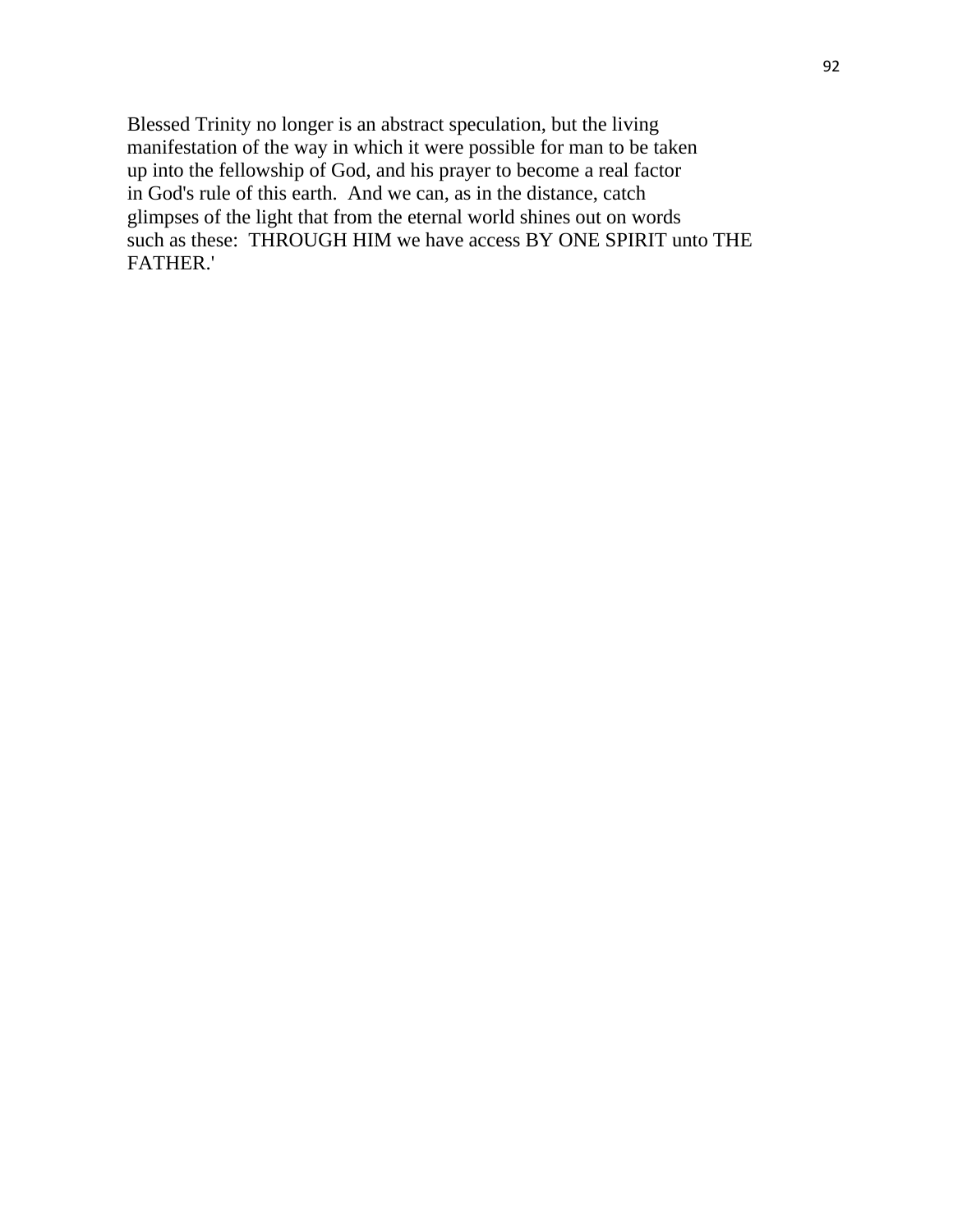# **LORD, TEACH US TO PRAY**

 Everlasting God! the Three-One and Thrice Holy! in deep reverence would I with veiled face worship before the holy mystery of Your Divine Being. And if it please You, O most glorious God, to unveil aught of that mystery, I would bow with fear and trembling, lest I sin against You, as I meditate on Your glory.

 Father! I thank You that You bear this name not only as the Father of Your children here on earth, but as having from eternity subsisted as the Father with Your only-begotten Son. I thank You that as Father You canst hear our prayer, because You have from eternity given a place in Your counsels to the asking of Your Son. I thank You that we have seen in Him on earth, what the blessed intercourse was He had with You in heaven; and how from eternity in all Your counsels and decrees there had been room left for His prayer and their answers. And I thank You above all that through His true human nature on Your throne above, and through Your Holy Spirit in our human nature here below, a way has been opened up by which every human cry of need can be taken up into and touch the Life and the Love of God, and receive in answer whatsoever it shall ask.

 Blessed Jesus! in whom as the Son the path of prayer has been opened up, and who gives us assurance of the answer, we beseech You, teach Your people to pray. O let this each day be the sign of our sonship, that, like You, we know that the Father hears us always. Amen.

#### NOTE.

 "God hears prayer." This simplest view of prayer is taken throughout Scripture. It dwells not on the reflex influence of prayer on our heart and life, although it abundantly shows the connection between prayer as an act, and prayer as a state. It rather fixes with great definiteness the objective or real purposes of prayer, to obtain blessing, gifts, deliverances from God. Ask and it shall be given," Jesus says.

 However true and valuable the reflection may be, that God, foreseeing and foreordaining all things, has also foreseen and foreordained our prayers as links in the chain of events, of cause and effect, as a real power, yet we feel convinced that this is not the light in which the mind can find peace in this great subject, nor do we think that here is the attractive power to draw us in prayer. We feel rather that such a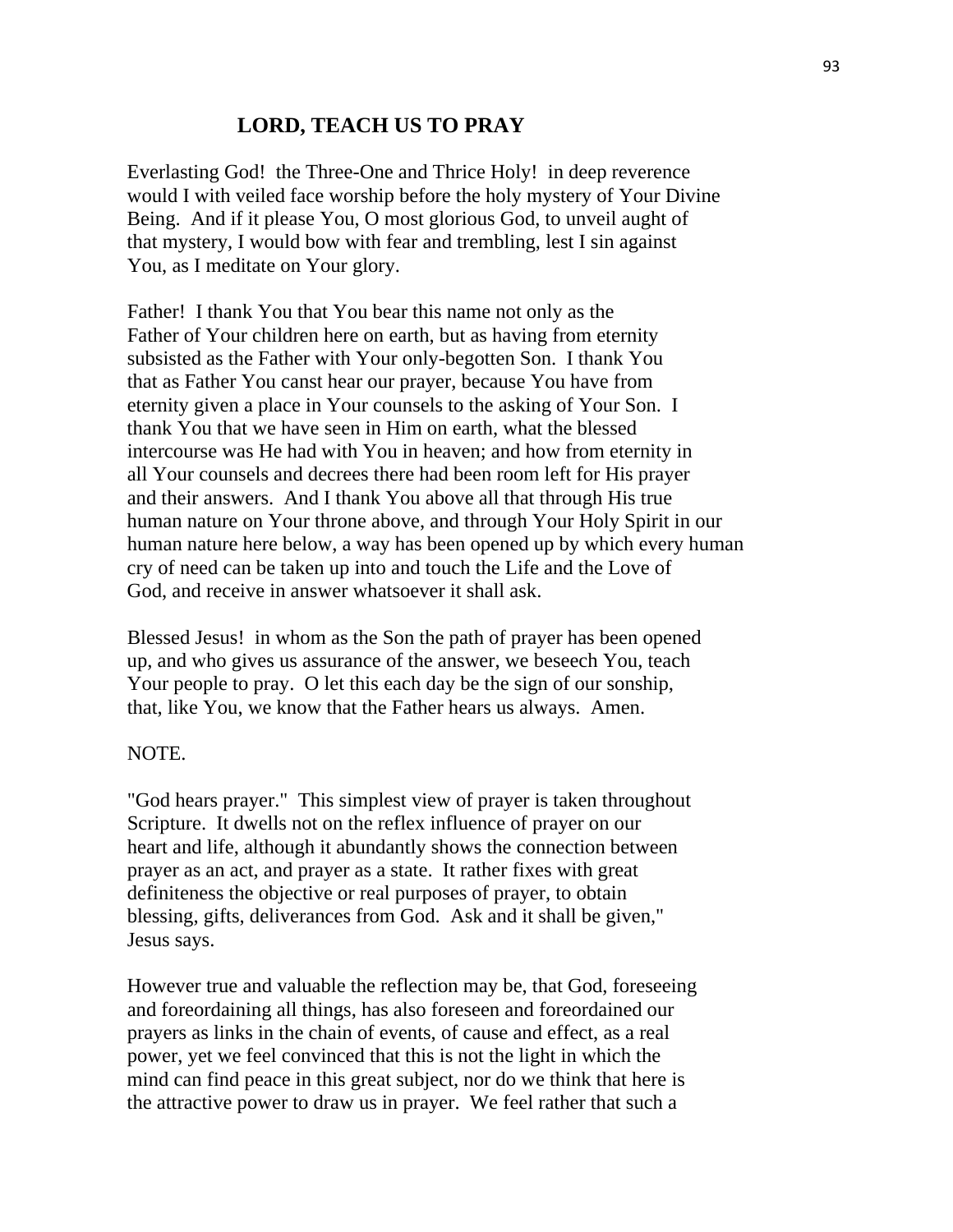reflection diverts the attention from the Object whence comes the impulse, life, and strength of prayer. The living God, cotemporary and not merely eternal,1 the living, merciful, holy One, God manifesting Himself to the soul, God saying, "Seek my face;" this is the magnet that draws us, this alone can open heart and lips. . .

 In Jesus Christ the Son of God we have the full solution of the difficulty. He prayed on earth, and that not merely as man, but as the Son of God incarnate. His prayer on earth is only the manifestation of His prayer from all eternity, when in the Divine counsel He was set up as the Christ. . . . The Son was appointed to be heir of all things. From all eternity the Son of God was the Way, the Mediator. He was, to use our imperfect language, from eternity speaking unto the Father on behalf of the world.'--SAPHIR, The Hidden Life, chap. vi. See also The Lord's Prayer, p. 12.

 1 Should it not rather be cotemporary, because eternal, in the proper meaning of this latter word?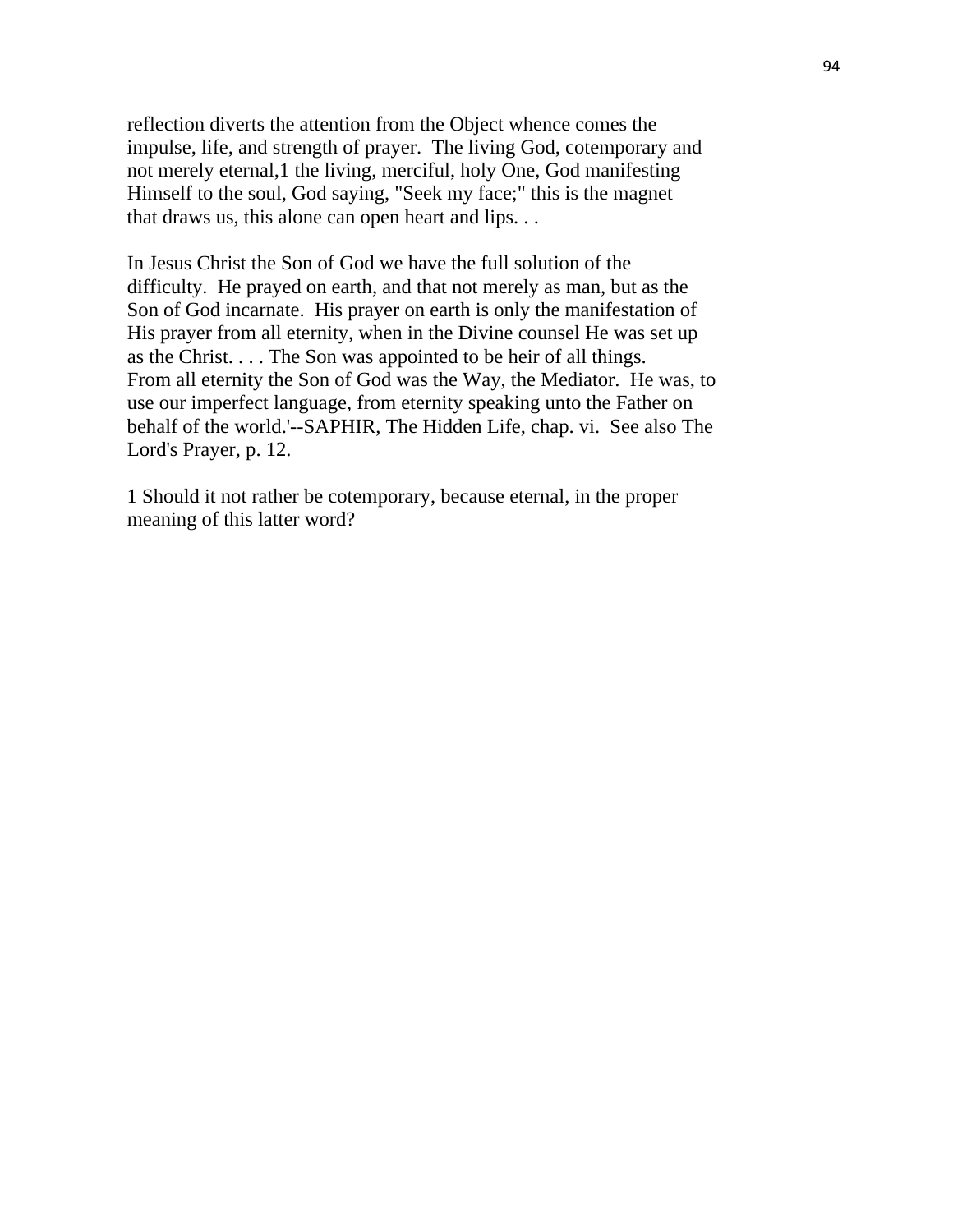### **EIGHTEENTH LESSON: Whose is this image?**

Or, Prayer in Harmony with the Destiny of Man.

 He saith unto them, Whose is this image and superscription?--Matt. xxi. 20.

 And God said, Let us make man in our image, after our likeness.'--Gen. i. 26.

 WHOSE is this image?' It was by this question that Jesus foiled His enemies, when they thought to take Him, and settled the matter of duty in regard to the tribute. The question and the principle it involves are of universal application. Nowhere more truly than in man himself. The image he bears decides his destiny. Bearing God's image, he belongs to God: prayer to God is what he was created for. Prayer is part of the wondrous likeness he bears to His Divine original; of the deep mystery of the fellowship of love in which the Three-One has His blessedness, prayer is the earthly image and likeness.

 The more we meditate on what prayer is, and the wonderful power with God which it has, the more we feel constrained to ask who and what man is, that such a place in God's counsels should have been allotted to him. Sin has so degraded him, that from what he is now we can form no conception of what he was meant to be. We must turn back to God's own record of man's creation to discover there what God's purpose was, and what the capacities with which man was endowed for the fulfillment of that purpose.

 Man's destiny appears clearly from God's language at creation. It was to fill, to subdue, to have dominion over the earth and all in it. All the three expressions show us that man was meant, as God's representative, to hold rule here on earth. As God's viceroy he was to fill God's place: himself subject to God, he was to keep all else in subjection to Him. It was the will of God that all that was to be done on earth should be done through him: the history of the earth was to be entirely in his hands.

 In accordance with such a destiny was the position he was to occupy, and the power at his disposal. When an earthly sovereign sends a viceroy to a distant province, it is understood that he advises as to the policy to be adopted, and that that advice is acted on: that he is at liberty to apply for troops and the other means needed for carrying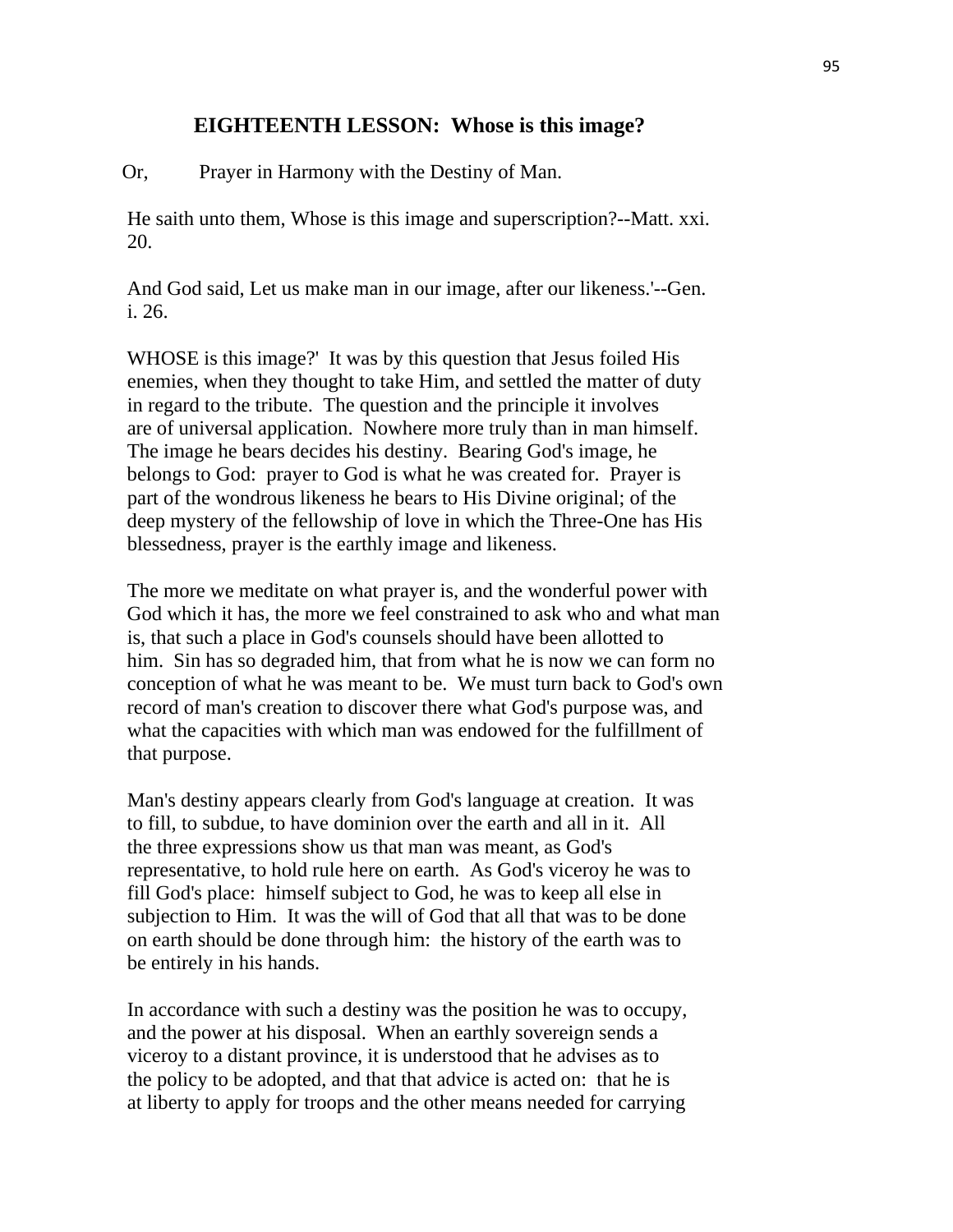out the policy or maintaining the dignity of the empire. If his policy be not approved of, he is recalled to make way for someone who better understands his sovereign's desires' as long as he is trusted, his advice is carried out. As God's representative man was to have ruled; all was to have been done under his will and rule; on his advice and at his request heaven was to have bestowed its blessing on earth. His prayer was to have been the wonderful, though simple and most natural channel, in which the intercourse between the King in heaven and His faithful servant man, as lord of this world, was to have been maintained. The destinies of the world were given into the power of the wishes, the will, the prayer of man.

 With sin all this underwent a terrible change--man's fall brought all creation under the curse. With redemption the beginning was seen of a glorious restoration. No sooner had God begun in Abraham to form for Himself a people from whom kings, yea the Great King, should come forth, than we see what power the prayer of God's faithful servant has to decide the destinies of those who come into contact with him. In Abraham we see how prayer is not only, or even chiefly, the means of obtaining blessing for ourselves, but is the exercise of his royal prerogative to influence the destinies of men, and the will of God which rules them. We do not once find Abraham praying for himself. His prayer for Sodom and Lot, for Abimelech, for Ishmael, prove what power a man, who is God's friend, has to make the history of those around him.

 This had been man's destiny from the first. Scripture not only tells us this, but also teaches us how it was that God could entrust man with such a high calling. It was because He had created him in His own image and likeness. The external rule was not committed to him without the inner fitness: the bearing God's image in having dominion, in being lord of all, had its root in the inner likeness, in his nature. There was an inner agreement and harmony between God and man, and incipient Godlikeness, which gave man a real fitness for being the mediator between God and His world, for he was to be prophet, priest, and king, to interpret God's will, to represent nature's needs, to receive and dispense God's bounty. It was in bearing God's image that he could bear God's rule; he was indeed so like God, so capable of entering into God's purposes, and carrying out His plans, that God could trust him with the wonderful privilege of asking and obtaining what the world might need. And although sin has for a time frustrated God's plans, prayer still remains what it would have been if man had never fallen: the proof of man's Godlikeness, the vehicle of his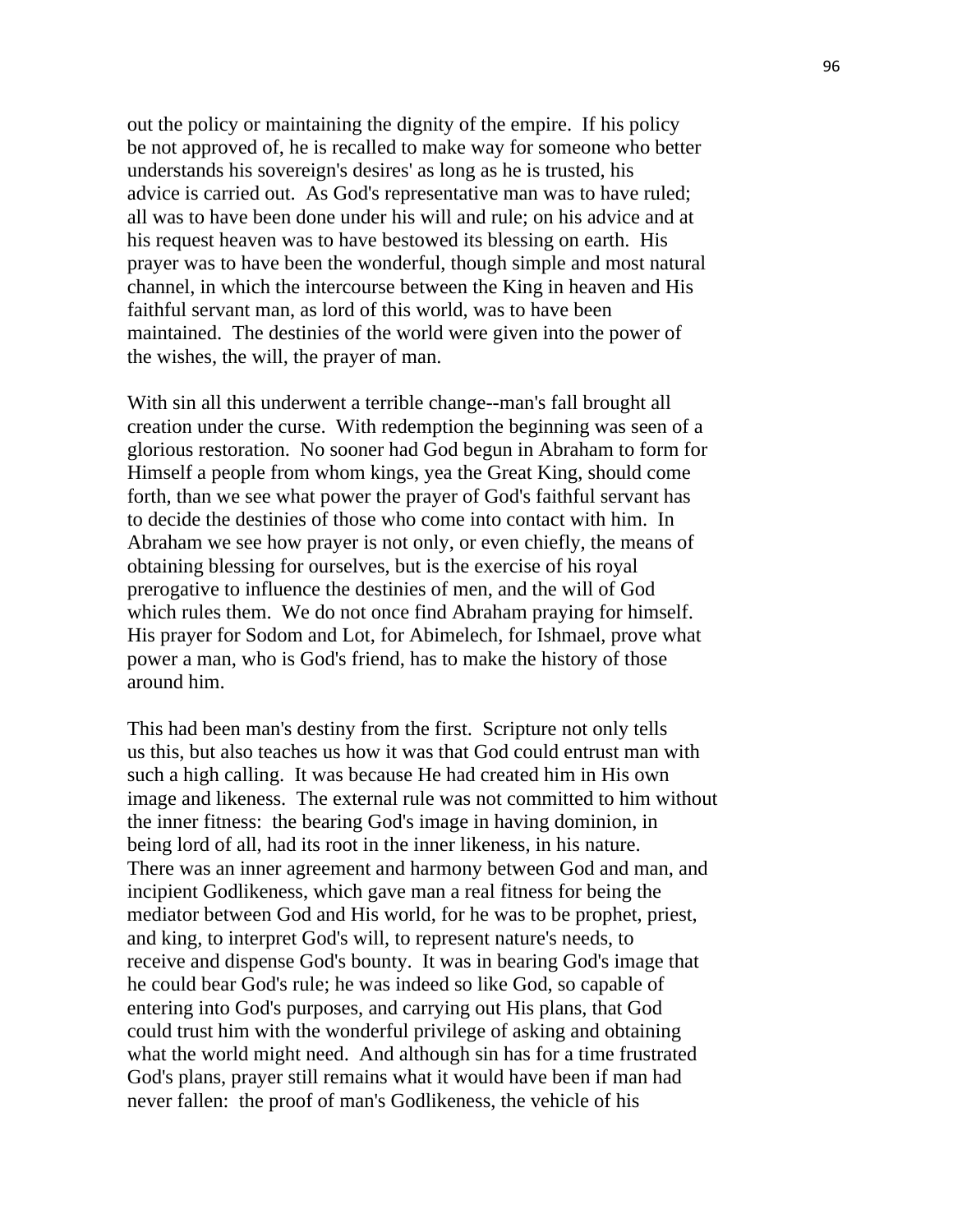intercourse with the Infinite Unseen One, the power that is allowed to hold the hand that holds the destinies of the universe. Prayer is not merely the cry of the suppliant for mercy; it is the highest forth-putting of his will by man, knowing himself to be of Divine origin, created for and capable of being, in king-like liberty, the executor of the counsels of the Eternal.

 What sin destroyed, grace has restored. What the first Adam lost, the second has won back. In Christ man regains his original position, and the Church, abiding in Christ, inherits the promise: Ask what you will, and it shall be done unto you.' Such a promise does by no means, in the first place, refer to the grace or blessing we need for ourselves. It has reference to our position as the fruit-bearing branches of the Heavenly Vine, who, like Him, only live for the work and glory of the Father. It is for those who abide in Him, who have forsaken self to take up their abode in Him with His life of obedience and self-sacrifice, who have lost their life and found it in Him, who are now entirely given up to the interests of the Father and His kingdom. These are they who understand how their new creation has brought them back to their original destiny, has restored God's image and likeness, and with it the power to have dominion. Such have indeed the power, each in their own circle, to obtain and dispense the powers of heaven here on earth. With holy boldness they may make known what they will: they live as priests in God's presence; as kings the powers of the world to come begin to be at their disposal. [1] They enter upon the fulfillment of the promise: Ask whatsoever you will, it shall be done unto you.'

 Church of the living God! your calling is higher and holier than you know. Through your members, as kings, and priests unto God, would God rule the world; their prayers bestow and withhold the blessing of heaven. In His elect who are not just content to be themselves saved, but yield themselves wholly, that through them, even as through the Son, the Father may fulfill all His glorious counsel, in these His elect, who cry day and night unto Him, God would prove how wonderful man's original destiny was. As the image-bearer of God on earth, the earth was indeed given into his hand. When he fell, all fell with him: the whole creation groans and travails in pain together. But now he is redeemed; the restoration of the original dignity has begun. It is in very deed God's purpose that the fulfillment of His eternal purpose, and the coming of His kingdom, should depend on those of His people who, abiding in Christ, are ready to take up their position in Him their Head, the great Priest-King, and in their prayers are bold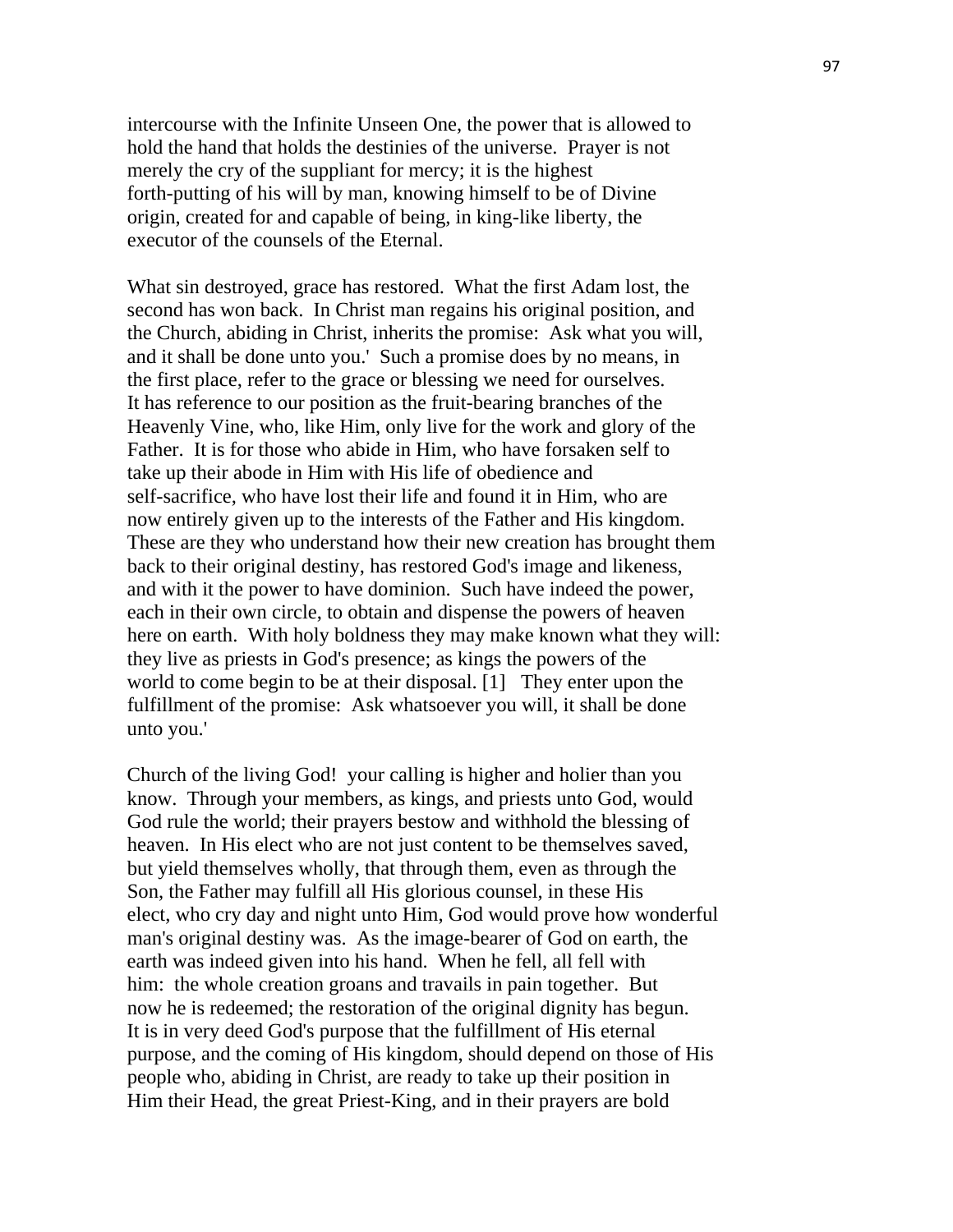enough to say what they will that their God should do. As image-bearer and representative of God on earth, redeemed man has by his prayers to determine the history of this earth. Man was created, and has now again been redeemed, to pray, and by his prayer to have dominion.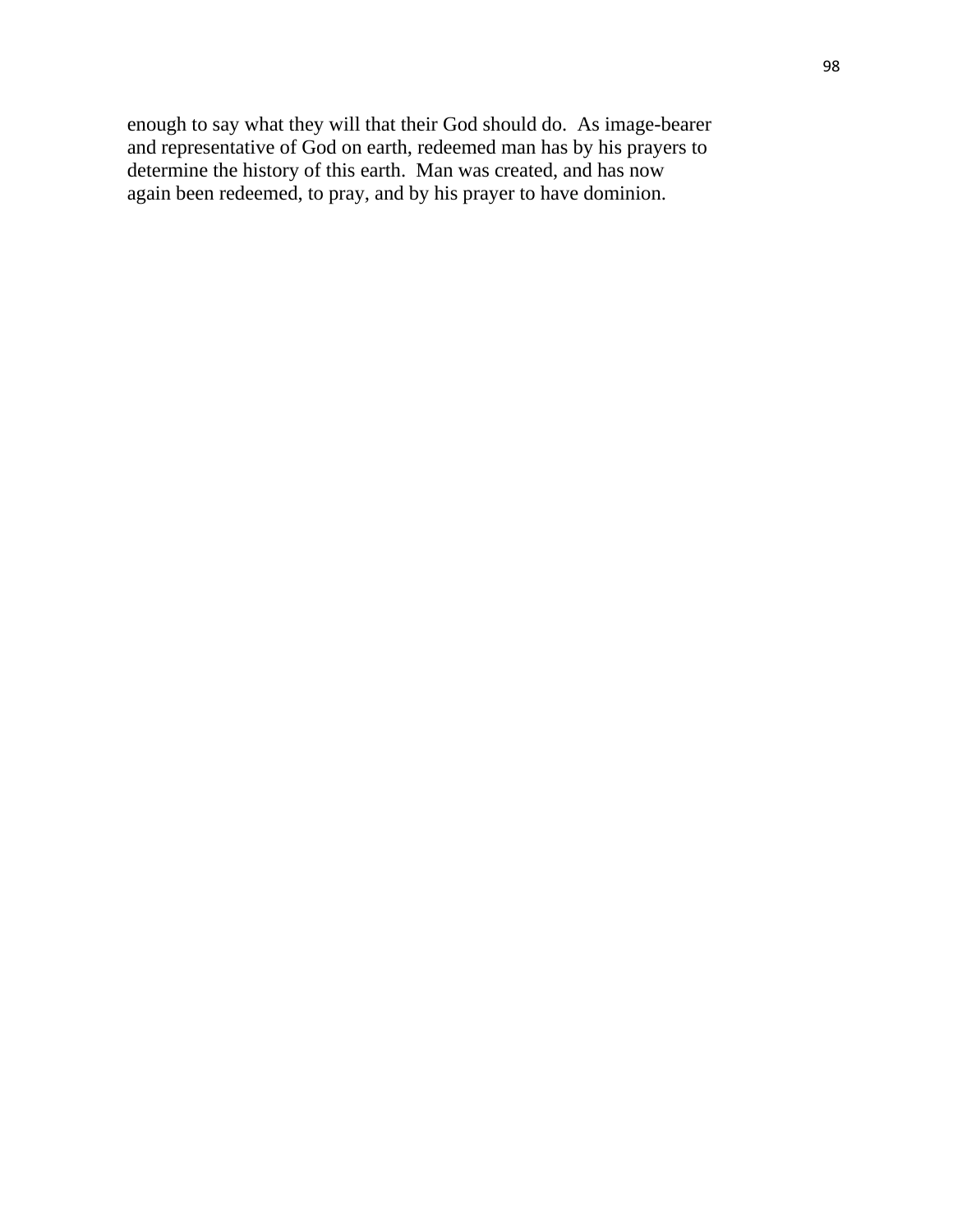## **LORD, TEACH US TO PRAY**

Lord! what is man, that You are mindful of him? and the son of man, that You visit him? for You has made him a little lower than the angels, and have crowned him with glory and honour. You madest him to have dominion over the work of Your hands: You have put all things under his feet. O Lord our Lord, how excellent is Your name in all the earth!

Lord God! how low has sin made man to sink. And how terribly has it darkened his mind, that he does not even know his Divine destiny, to be Your servant and representative. Alas! that even Your people, when their eyes are opened, are so little ready to accept their calling and to seek to have power with God, that they may have power with men too to bless them.

Lord Jesus! it is in You the Father hath again crowned man with glory and honour, and opened the way for us to be what He would have us. O Lord, have mercy on Your people, and visit Your heritage! Work mightily in Your Church, and teach Your believing disciples to go forth in their royal priesthood, and in the power of prayer, to which You have given such wonderful promises, to serve Your kingdom, to have rule over the nations, and make the name of God glorious in the earth. Amen.

 $\overline{\phantom{a}}$  ,  $\overline{\phantom{a}}$  ,  $\overline{\phantom{a}}$  ,  $\overline{\phantom{a}}$  ,  $\overline{\phantom{a}}$  ,  $\overline{\phantom{a}}$  ,  $\overline{\phantom{a}}$  ,  $\overline{\phantom{a}}$  ,  $\overline{\phantom{a}}$  ,  $\overline{\phantom{a}}$  ,  $\overline{\phantom{a}}$  ,  $\overline{\phantom{a}}$  ,  $\overline{\phantom{a}}$  ,  $\overline{\phantom{a}}$  ,  $\overline{\phantom{a}}$  ,  $\overline{\phantom{a}}$ 

 [1] God is seeking priests among the sons of men. A human priesthood is one of the essential parts of His eternal plan. To rule creation by man is His design; to carry on the worship of creation by man is no less part of His design. Priesthood is the appointed link between heaven and earth, the channel of intercourse between the sinner and God. Such a priesthood, in so far as expiation is concerned, is in the hands of the Son of God alone; in so far as it is to be the medium of communication between Creator and creature, is also in the hands of redeemed men--of the Church of God. God is seeking kings. Not out of the ranks of angels. Fallen man must furnish Him with the rulers of His universe. Human hands must wield the sceptre, human heads must wear the crown.--The Rent Veil, by Dr. H. Bonar.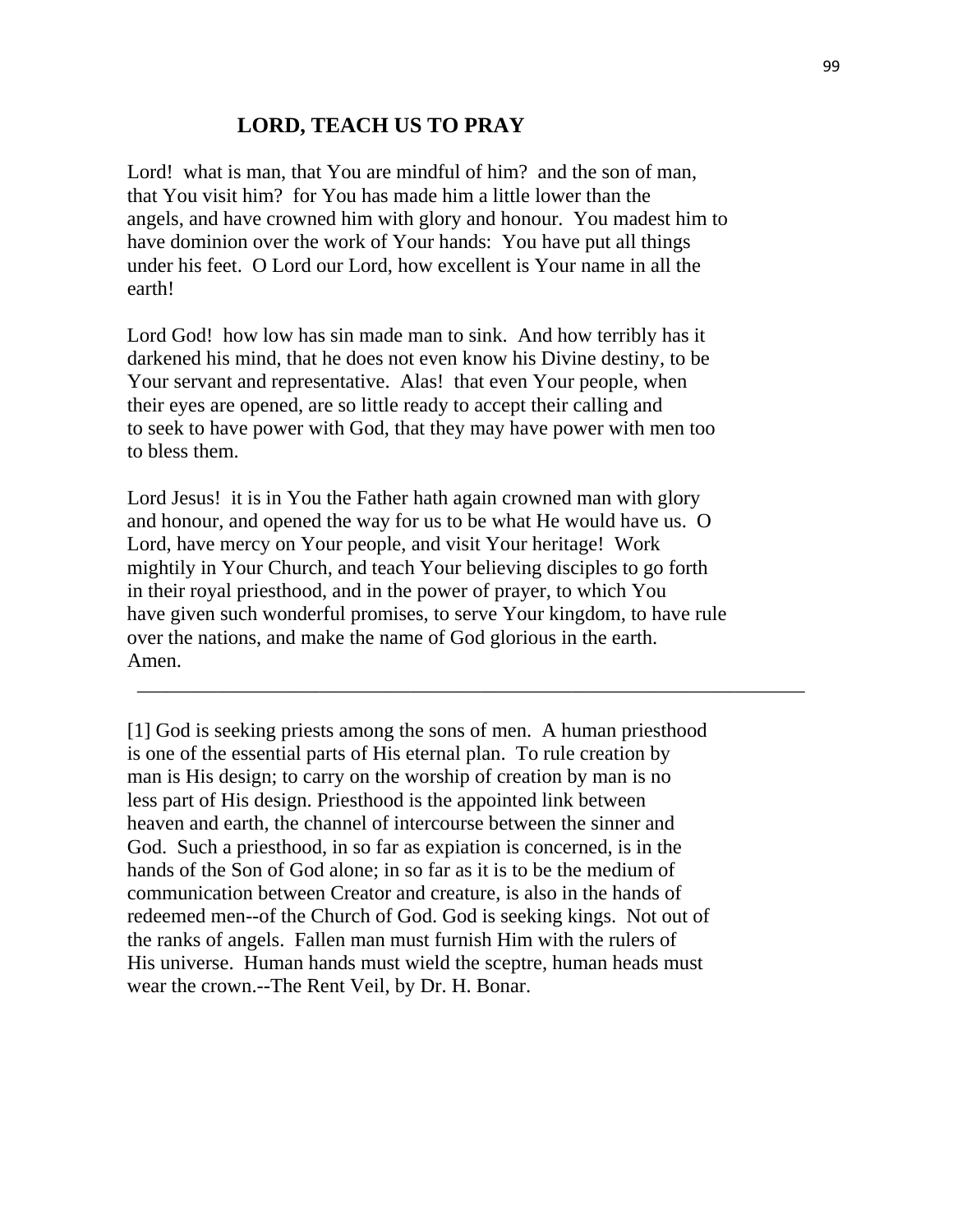### **NINTEENTH LESSON. I go unto the Father!**

Or, Power for Praying and Working.

 Verily, verily, I say unto you, He that believeth on me, the works that I do shall he do also; and greater works than these shall he do; because I go unto my Father. And whatsoever you shall ask in my Name, that will I do.'--John xiv. 12, 13.

 AS the Saviour opened His public ministry with His disciples by the Sermon on the Mount, so He closes it by the Parting Address preserved to us by John. In both He speaks more than once of prayer. But with a difference. In the Sermon on the Mount it is as to disciples who have only just entered His school, who scarcely know that God is their Father, and whose prayer chiefly has reference to their personal needs. In His closing address He speaks to disciples whose training time is now come to an end, and who are ready as His messengers to take His place and His work. In the former the chief lesson is: Be childlike, pray believingly, and trust the Father that He will give you all good gifts. Here He points to something higher: They are now His friends to whom He has made known all that He has heard of the Father; His messengers, who have entered into His plans, and into whose hands the care of His work and kingdom on earth is to be entrusted. They are now to go out and do His works, and in the power of His approaching exaltation, even greater works: prayer is now to be the channel through which that power is to be received for their work. With Christ's ascension to the Father a new epoch commences for their working and praying both.

 See how clearly this connection comes out in our text. As His body here on earth, as those who are one with Him in heaven, they are now to do greater works than He had done; their success and their victories are to be greater than His. He mentions two reasons for this. The one, because He was to go to the Father, to receive all power; the other, because they might now ask and expect all in His Name. Because I go to the Father, and--notice this and--and, whatsoever you shall ask, I will do.' His going to the Father would thus bring the double blessing: they would ask and receive all in His Name, and as a consequence, would do the greater works. This first mention of prayer in our Saviour's parting words thus teaches us two most important lessons. He that would do the works of Jesus must pray in His Name. He that would pray in His Name must work in His Name.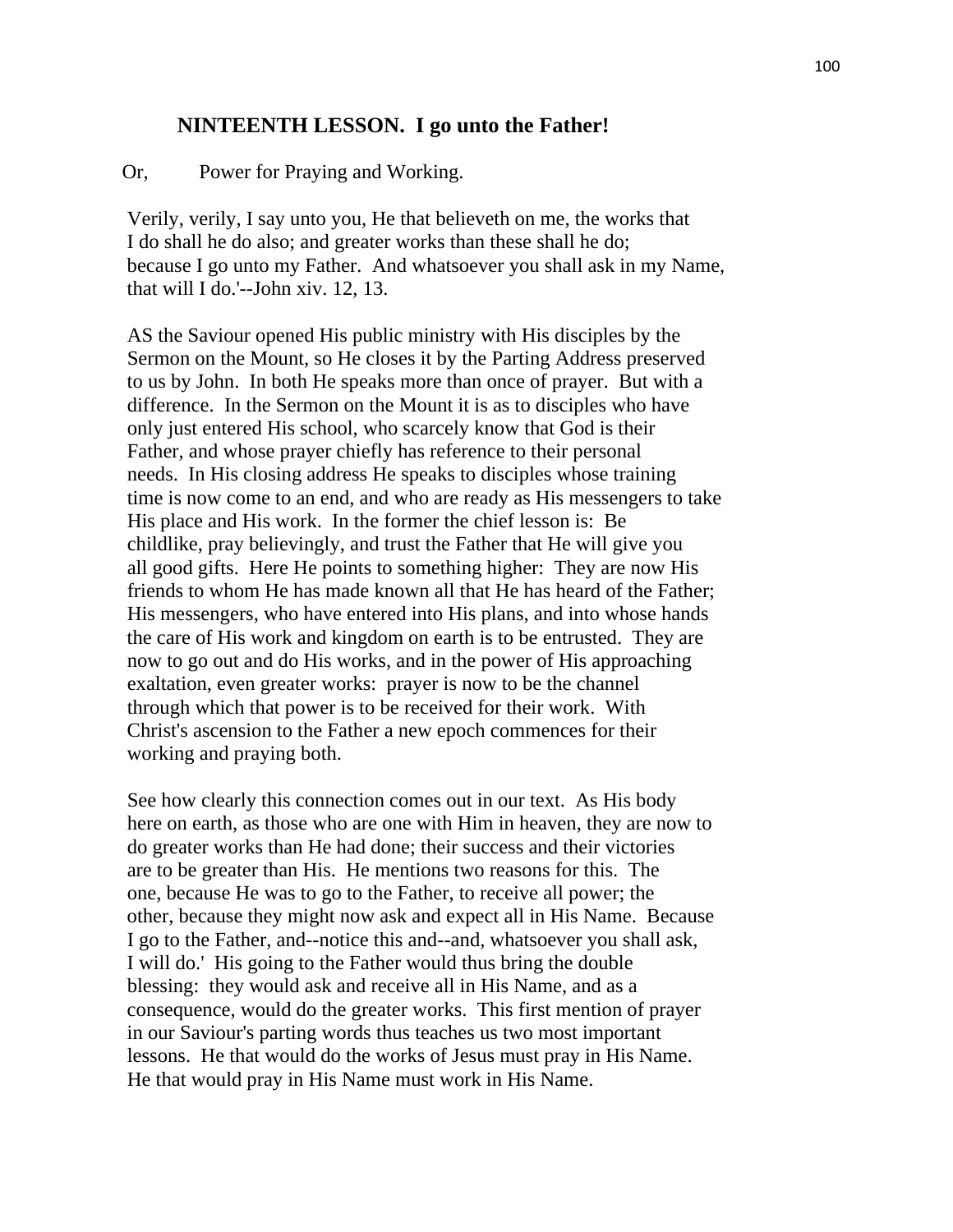He who would work must pray: it is in prayer that the power for work is obtained. He that in faith would do the works that Jesus did, must pray in His Name. As long as Jesus was here on earth, He Himself did the greatest works: devils the disciples could not cast out, fled at His word. When He went to the Father, He was no longer here in the body to work directly. The disciples were now His body: all His work from the throne in heaven here on earth must and could be done through them. One might have thought that now He was leaving the scene Himself, and could only work through commissioners, the works might be fewer and weaker. He assures us of the contrary: Verily, verily, I say unto you, He that believeth on me, the works that I do shall he do also, and he shall do greater works.' His approaching death was to be such a real breaking down and making an end of the power of sin; with the resurrection the powers of the Eternal Life were so truly to take possession of the human body and to obtain supremacy over human life; with His ascension He was to receive the power to communicate the Holy Spirit so fully to His own; the union, the oneness between Himself on the throne and them on earth, was to be so intensely and divinely perfect, that He meant it as the literal truth: Greater works than these shall he do, because I go to the Father.' And the issue proved how true it was. While Jesus, during three years of personal labour on earth, gathered little more than five hundred disciples, and the most of them so feeble that they were but little credit to His cause, it was given to men like Peter and Paul manifestly to do greater things than He had done. From the throne He could do through them what He Himself in His humiliation could not yet do.

 But there is one condition: He that believeth on me, he shall do greater works, because I go to the Father; and whatever you shall ask in my Name, that will I do.' His going to the Father would give Him a new power to hear prayer. For the doing of the greater works, two things were needed: His going to the Father to receive all power, our prayer in His Name to receive all power from Him again. As He asks the Father, He receives and bestows on us the power of the new dispensation for the greater works; as we believe, and ask in His Name, the power comes and takes possession of us to do the greater works.

 Alas! how much working there is in the work of God, in which there is little or nothing to be seen of the power to do anything like Christ's works, not to speak of greater works. There can be but one reason: the believing on Him, the believing prayer in His Name, this is so much wanting. O that every labourer and leader in church, or school, in the work of home philanthropy or foreign missions might learn the lesson: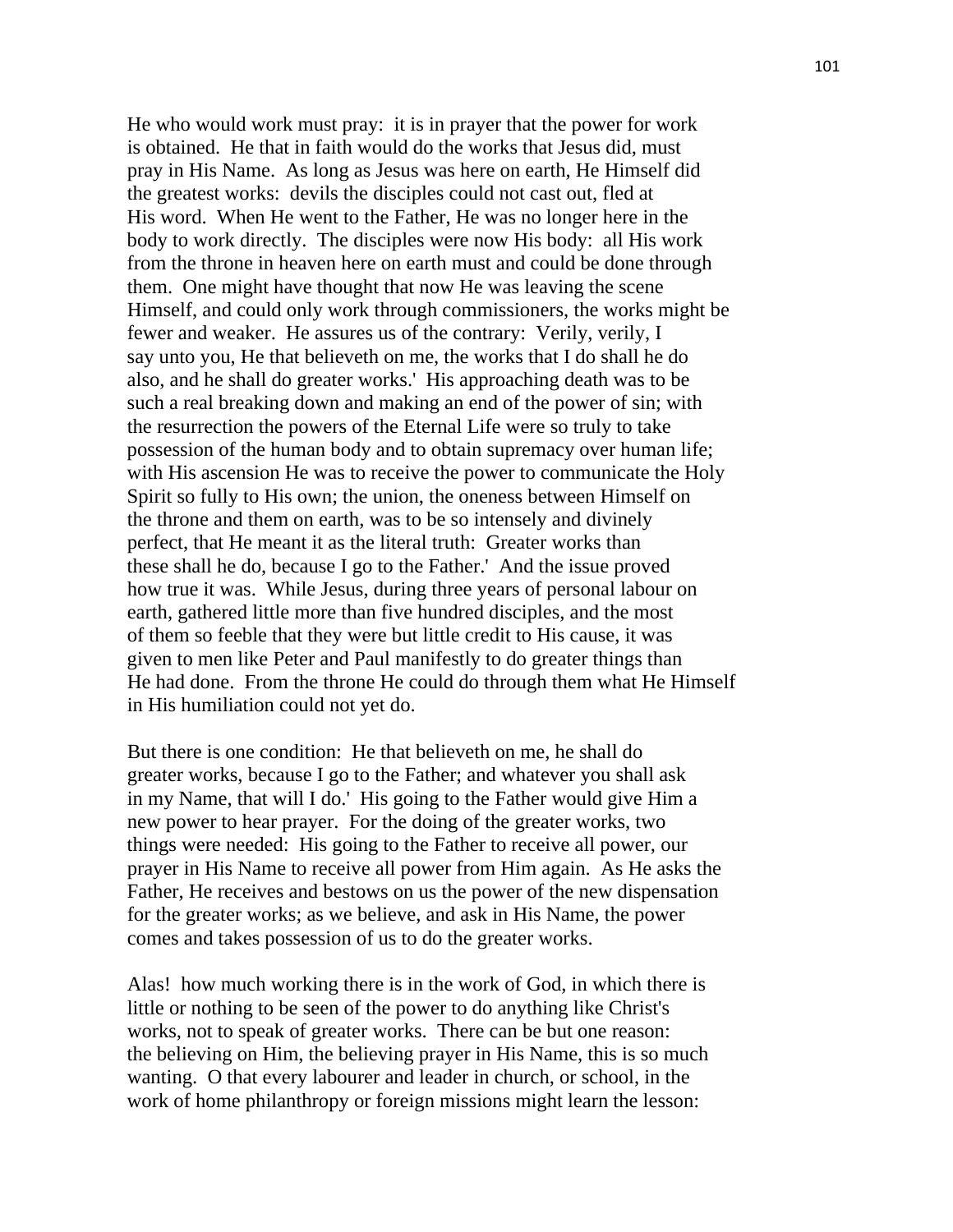Prayer in the Name of Jesus is the way to share in the mighty power which Jesus has received of the Father for His people, and it is in this power alone that he that believeth can do the greater works. To every complaint as to weakness or unfitness, as to difficulties or want of success, Jesus gives this one answer: He that believeth on me shall do greater works, because I go to the Father, and whatsoever you shall ask in my Name, that will I do.' We must understand that the first and chief thing for everyone who would do the work of Jesus, is to believe, and so to get linked to Him, the Almighty One, and then to pray the prayer of faith in His Name. Without this our work is but human and carnal; it may have some use in restraining sin, or preparing the way for blessing, but the real power is wanting. Effectual working needs first effectual prayer.

 And now the second lesson: He who would pray must work. It is for power to work that prayer has such great promises: it is in working that the power for the effectual prayer of faith will be gained. In these parting words of our blessed Lord we find that He no less than six times (John xiv. 13, 14, xv. 7, 16, xvi. 23, 24) repeats those unlimited prayer-promises which have so often awakened our anxious questionings as to their real meaning: whatsoever,' anything,' what you will,' ask and you shall receive.' How many a believer has read these over with joy and hope, and in deep earnestness of soul has sought to plead them for his own need. And he has come out disappointed. The simple reason was this: he had rent away the promise from its surrounding. The Lord gave the wonderful promise of the free use of His Name with the Father in connection with the doing of His works. It is the disciple who gives himself wholly to live for Jesus' work and kingdom, for His will and honour, to whom the power will come to appropriate the promise. He that would fain grasp the promise when he wants something very special for himself, will be disappointed, because he would make Jesus the servant of his own comfort. But to him who seeks to pray the effectual prayer of faith, because he needs it for the work of the Master, to him it will be given to learn it; because he has made himself the servant of his Lord's interests. Prayer not only teaches and strengthens to work: work teaches and strengthens to pray.

 This is in perfect harmony with what holds good both in the natural and the spiritual world. Whosoever hath, to him shall be given; or, He that is faithful in a little, is faithful also in much. Let us with the small measure of grace already received, give ourselves to the Master for His work: work will be to us a real school of prayer. It was when Moses had to take full charge of a rebellious people that he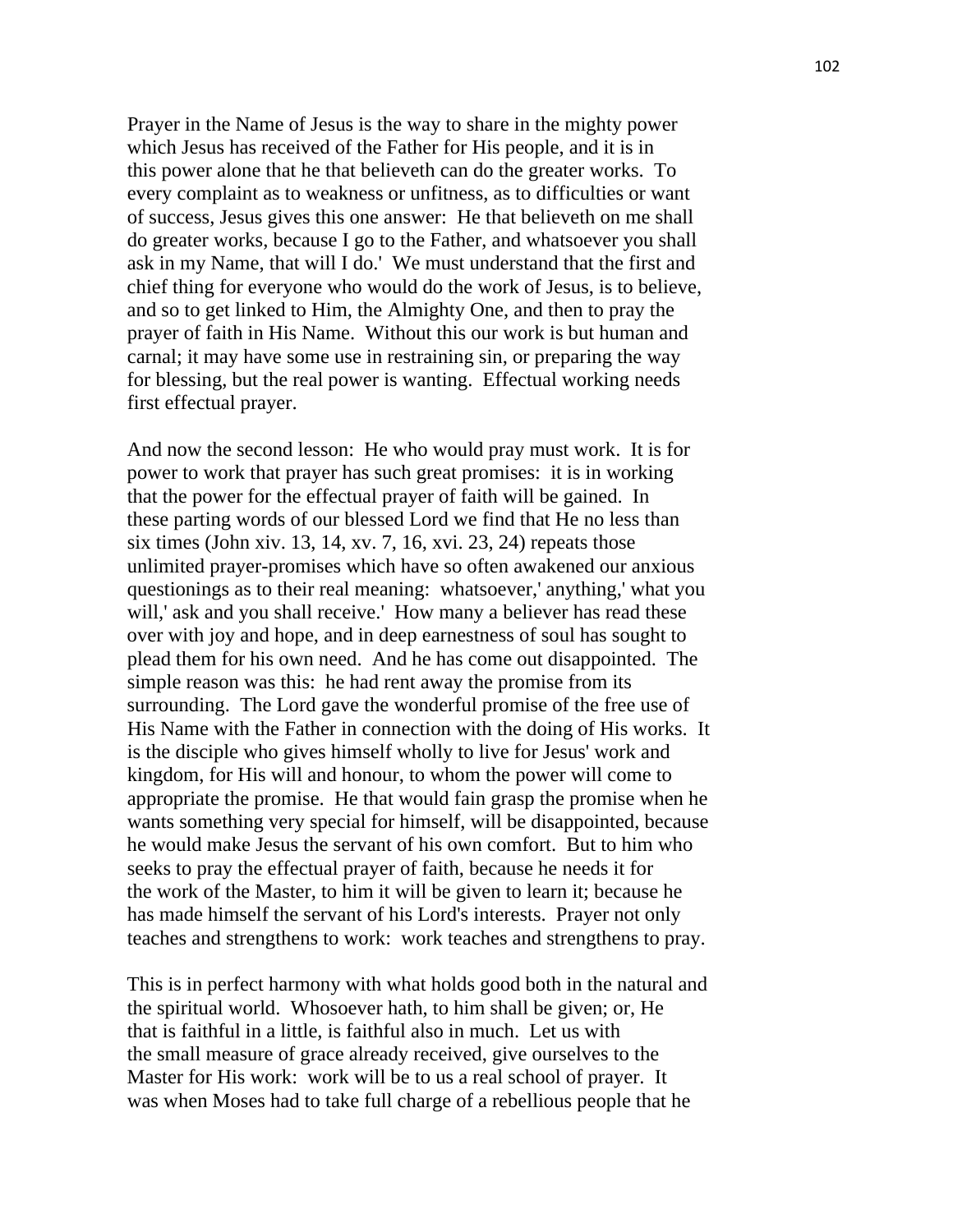felt the need, but also the courage, to speak boldly to God and to ask great things of Him (Ex. xxxiii. 12, 15, 18). As you give yourself entirely to God for His work, you will feel that nothing less than these great promises are what you need, that nothing less is what you may most confidently expect.

 Believer in Jesus! You are called, you are appointed, to do the works of Jesus, and even greater works, because He has gone to the Father to receive the power to do them in and through you.

 Whatsoever you shall ask in my Name, that will I do. Give yourself, and live, to do the works of Christ and you will learn to pray so as to obtain wonderful answers to prayer. Give yourself, and live, to pray and you will learn to do the works He did, and greater works. With disciples full of faith in Himself, and bold in prayer to ask great things, Christ can conquer the world.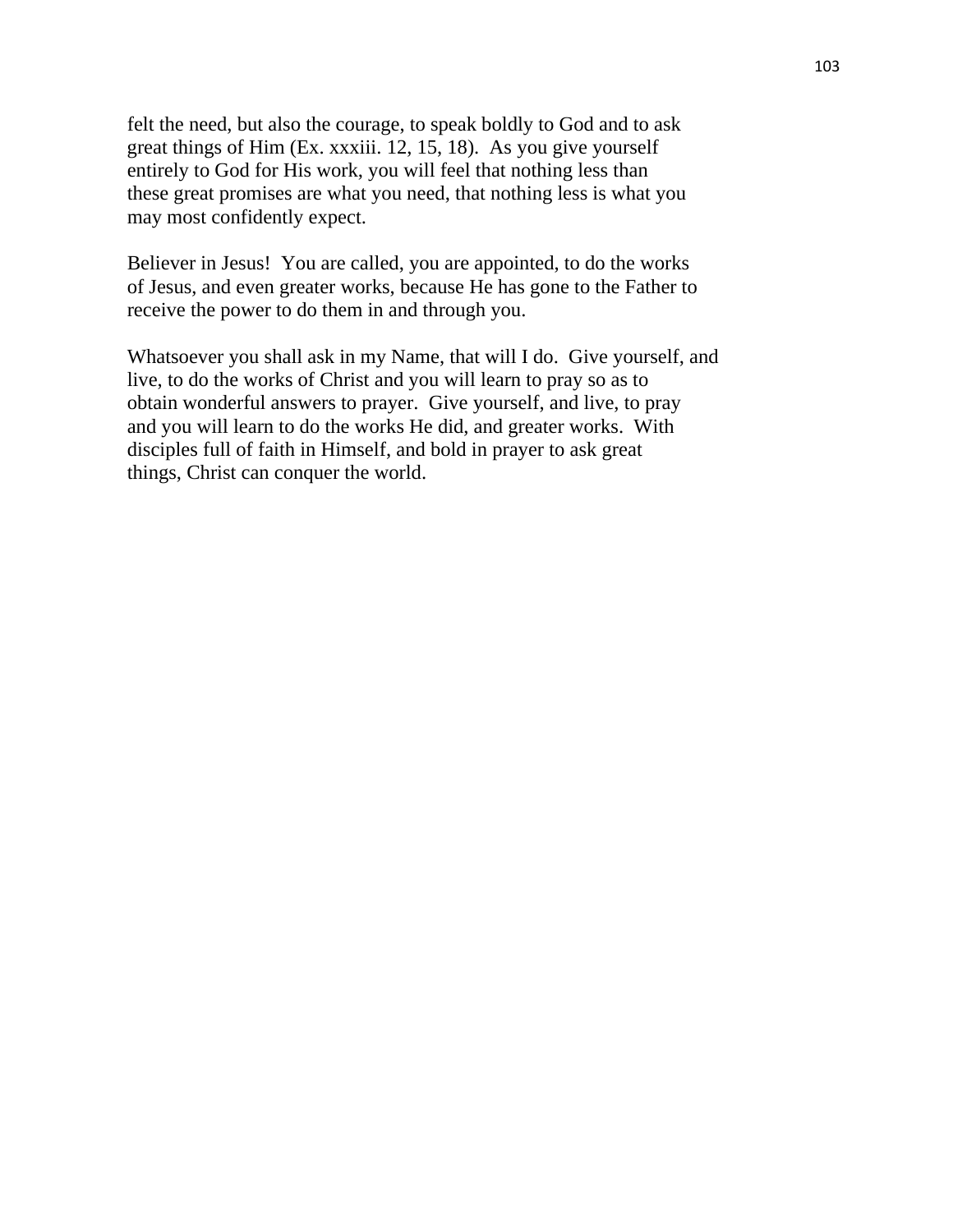## **LORD, TEACH US TO PRAY**

 O my Lord! I have this day again heard words from You which pass my comprehension. And yet I cannot do aught but in simple childlike faith take and keep them as Your gift to me too. You have said that in virtue of Your going to the Father, he that believeth on You will do the works which You have done, and greater works. Lord! I worship You as the Glorified One, and look for the fulfillment of Your promise. May my whole life just be one of continued believing in You. So purify and sanctify my heart, make it so tenderly susceptible of Yourself and Your love, that believing on You may be the very life it breathes.

 And You have said that in virtue of Your going to the Father, whatsoever we ask, You will do. From Your throne of power You would make Your people share the power given You, and work through them as the members of Your body, in response to their believing prayers in Your Name. Power in prayer with You, and power in work with men, is what You has promised Your people and me too.

 Blessed Lord! Forgive us all that we have so little believed You and Your promise, and so little proved Your faithfulness in fulfilling it. O forgive us that we have so little honoured Your all-prevailing Name in heaven or upon earth.

 Lord! Teach me to pray so that I may prove that Your Name is indeed all-prevailing with God and men and devils. Yea, teach me so to work and so to pray that You canst glorify Yourself in me as the Omnipotent One, and do Your great work through me too. Amen.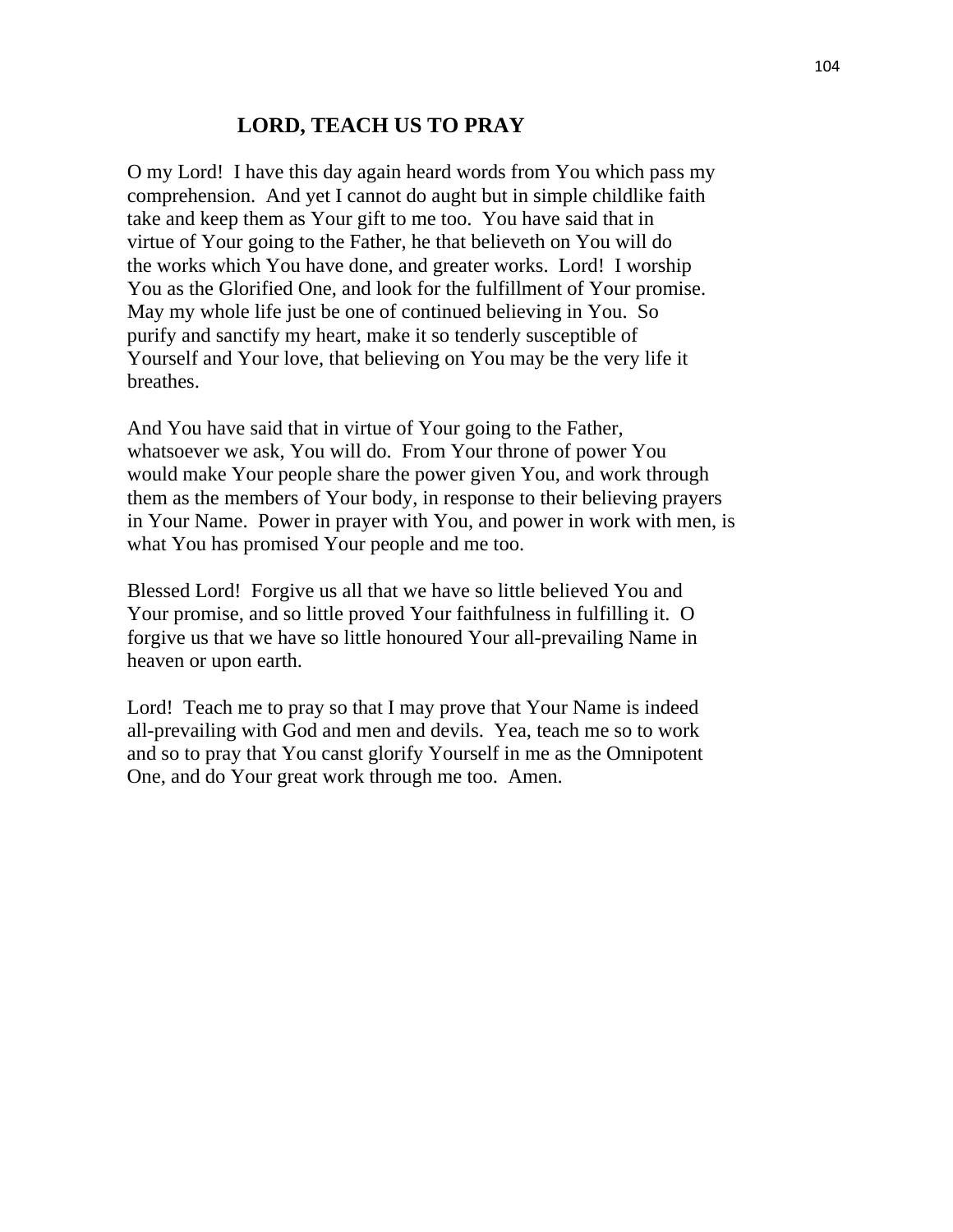## **TWENTIETH LESSON. That the Father may be glorified**

Or, The Chief End of Prayer.

 I go unto the Father. And whatsoever you shall ask in my Name, that will I do, that the Father may be glorified in the Son.'--John xiv. 13.

 THAT the Father may be glorified in the Son: it is to this end that Jesus on His throne in glory will do all we ask in His Name. Every answer to prayer He gives will have this as its object: when there is no prospect of this object being obtained, He will not answer. It follows as a matter of course that this must be with us, as with Jesus, the essential element in our petitions: the glory of the Father must be the aim and end, the very soul and life of our prayer.

 It was so with Jesus when He was on earth. I seek not mine own honour: I seek the honour of Him that sent me;' in such words we have the keynote of His life. In the first words of the high-priestly prayer He gives utterance to it: Father! Glorify Your son, that Your Son may glorify You. I have glorified You on earth; glorify me with Yourself.' The ground on which He asks to be taken up into the glory He had with the Father, is the twofold one: He has glorified Him on earth; He will still glorify Him in heaven. What He asks is only to enable Him to glorify the Father more. It is as we enter into sympathy with Jesus on this point, and gratify Him by making the Father's glory our chief object in prayer too, that our prayer cannot fail of an answer. There is nothing of which the Beloved Son has said more distinctly that it will glorify the Father than this, His doing what we ask; He will not, therefore, let any opportunity slip of securing this object. Let us make His aim ours: let the glory of the Father be the link between our asking and His doing: such prayer must prevail.<sup>^1</sup>

 This word of Jesus comes indeed as a sharp two-edged sword, piercing even to the dividing of soul and spirit, and quick to discern the thoughts and intents of the heart. Jesus in His prayers on earth, in His intercession in heaven, in His promise of an answer to our prayers from there, makes this His first object--the glory of His Father. Is it so with us too? Or are not, in large measure, self-interest and self-will the strongest motives urging us to pray? Or, if we cannot see that this is the case, have we not to acknowledge that the distinct, conscious longing for the glory of the Father is not what animates our prayers? And yet it must be so.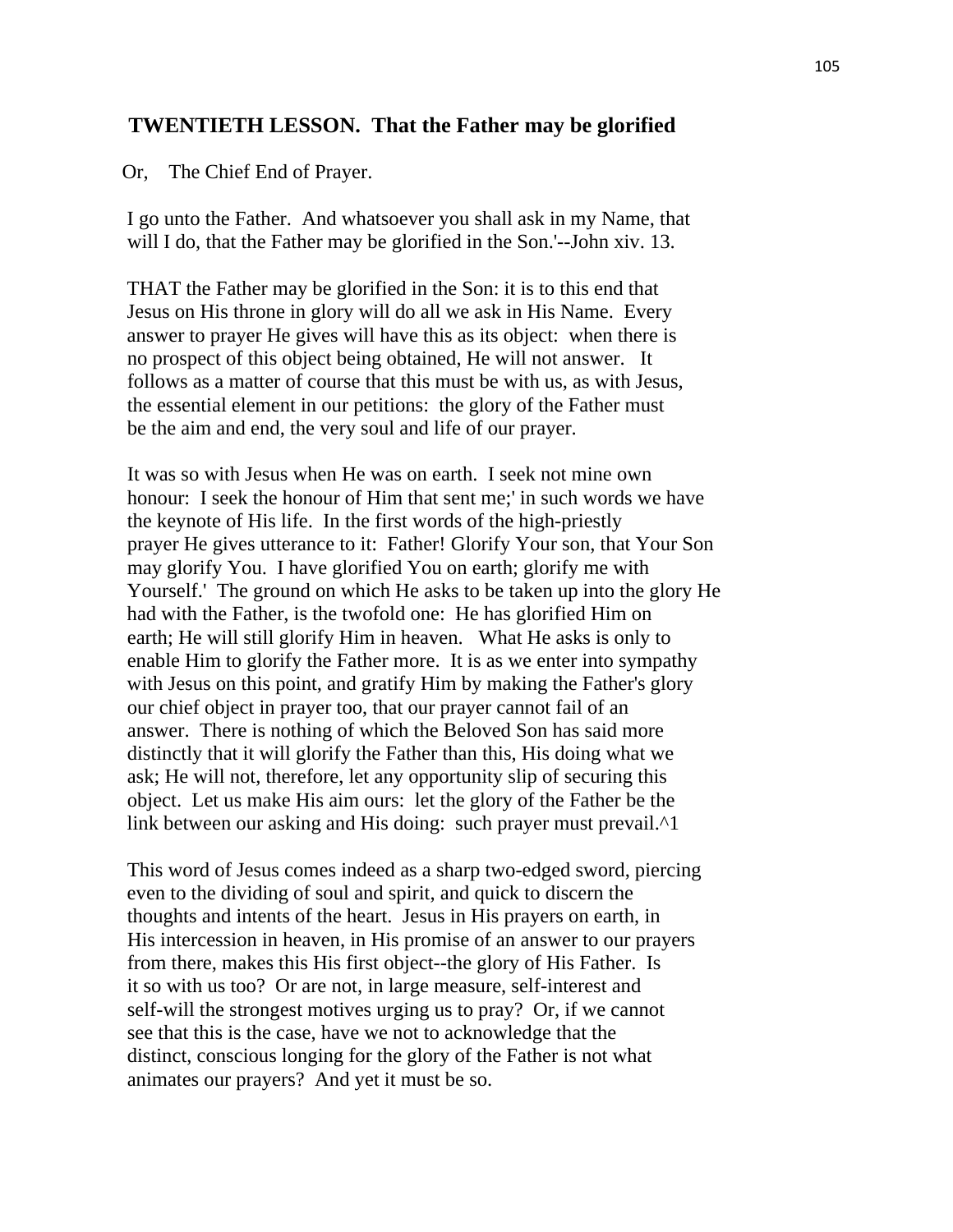Not as if the believer does not at times desire it. But he has to mourn that he has so little attained. And he knows the reason of his failure too. It was, because the separation between the spirit of daily life and the spirit of the hour of prayer was too wide. We begin to see that the desire for the glory of the Father is not something that we can awake and present to our Lord when we prepare ourselves to pray. No! it is only when the whole life, in all its parts, is given up to God's glory, that we can really pray to His glory too. Do all to the glory of God,' and, Ask all to the glory of God,'--these twin commands are inseparable: obedience to the former is the secret of grace for the latter. A life to the glory of God is the condition of the prayers that Jesus can answer, that the Father may be glorified.'

 This demand in connection with prevailing prayer--that it should be to the glory of God--is no more than right and natural. There is none glorious but the Lord: there is no glory but His, and what He lays on His creatures. Creation exists to show forth His glory; all that is not for His glory is sin, and darkness, and death: it is only in the glorifying of God that the creatures can find glory. What the Son of Man did, to give Himself wholly, His whole life, to glorify the Father, is nothing but the simple duty of every redeemed one. And Christ's reward will be his too. Because He gave Himself so entirely to the glory of the Father, the Father crowned Him with glory and honour, giving the kingdom into His hands, with the power to ask what He will, and, as Intercessor, to answer our prayers. And just as we become one with Christ in this, and as our prayer is part of a life utterly surrendered to God's glory, will the Saviour be able to glorify the Father to us by the fulfillment of the promise: Whatsoever you shall ask, I will do it.'

 To such a life, with God's glory our only aim, we cannot attain by any effort of our own. It is only in the man Christ Jesus that such a life is to be seen: in Him it is to be found for us. Yes blessed be God! His life is our life; He gave Himself for us; He Himself is now our life. The discovery, and the confession, and the denial, of self, as usurping the place of God, of self-seeking and self-trusting, is essential, and yet is what we cannot accomplish in our own strength. It is the incoming and indwelling, the Presence and the Rule in the heart, of our Lord Jesus who glorified the Father on earth, and is now glorified with Him, that thence He might glorify Him in us;--it is Jesus Himself coming in, who can cast out all self-glorifying, and give us instead His own God-glorifying life and Spirit. It is Jesus, who longs to glorify the Father in hearing our prayers, who will teach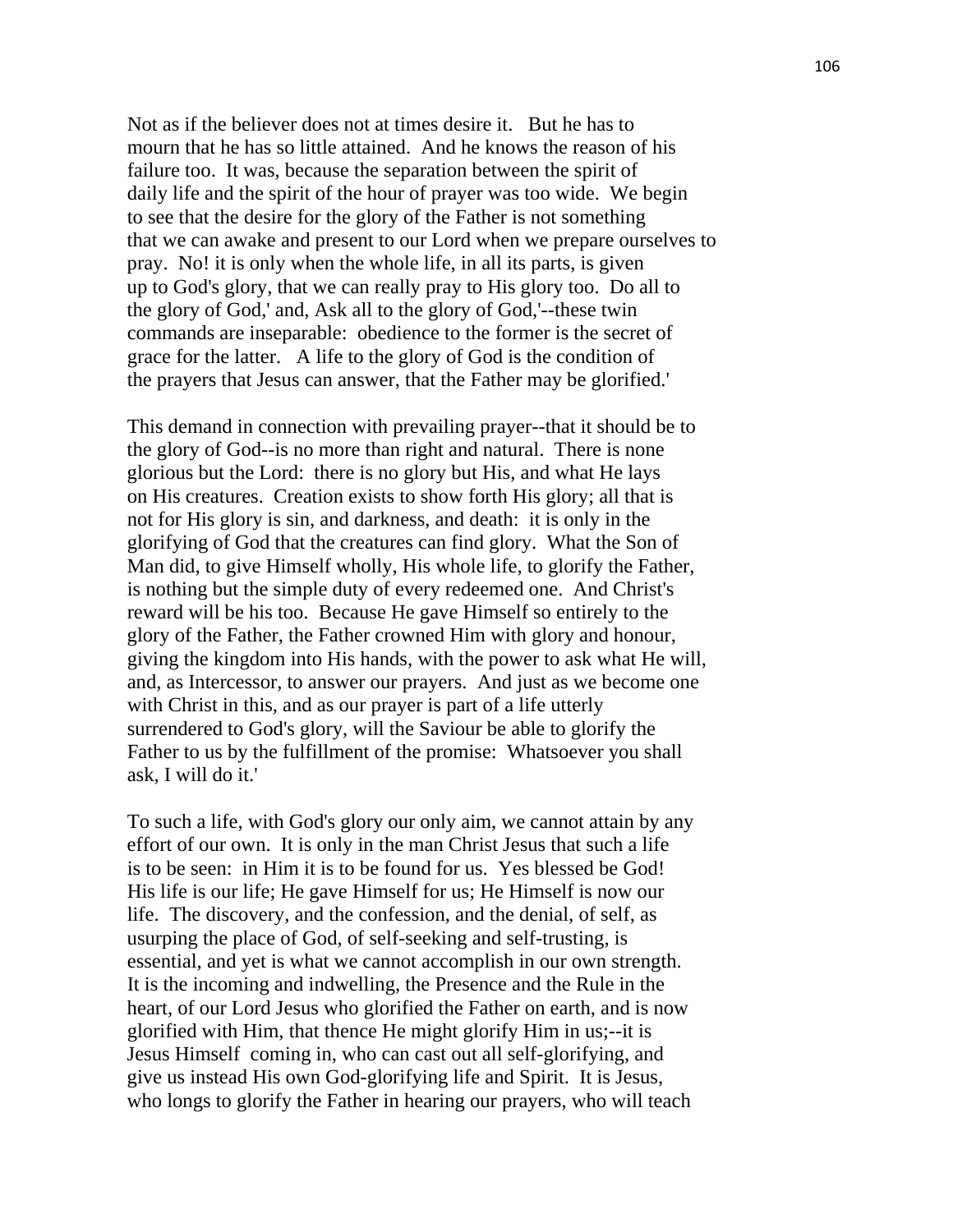us to live and to pray to the glory of God.

 And what motive, what power is there that can urge our slothful hearts to yield themselves to our Lord to work this in us? Surely nothing more is needed than a sight of how glorious, how alone worthy of glory the Father is. Let our faith learn in adoring worship to bow before Him, to ascribe to Him alone the kingdom, and the power, and the glory, to yield ourselves to dwell in His light as the ever-blessed, ever-loving One. Surely we shall be stirred to say, To Him alone be glory.' And we shall look to our Lord Jesus with new intensity of desire for a life that refuses to see or seek ought but the glory of God. When there is but little prayer that can be answered, the Father is not glorified. It is a duty, for the glory of God, to live and pray so that our prayer can be answered. For the sake of God's glory, let us learn to pray well.

 What a humbling thought that so often there is earnest prayer for a child or a friend, for a work or a circle, in which the thought of our joy or our pleasure was far stronger than any yearnings for God's glory. No wonder that there are so many unanswered prayers: here we have the secret. God would not be glorified when that glory was not our object. He that would pray the prayer of faith, will have to give himself to live literally so that the Father in all things may be glorified in him. This must be his aim: without this there cannot be the prayer of faith. How can you believe,' said Jesus, which receive glory of one another, and the glory that cometh from the only God you seek not?' All seeking of our own glory with men makes faith impossible: it is the deep, intense self-sacrifice that gives up its own glory, and seeks the glory of God alone, that wakens in the soul that spiritual susceptibility of the Divine, which is faith. The surrender to God to seek His glory, and the expectation that He will show His glory in hearing us, are one at root: He that seeks God's glory will see it in the answer to his prayer, and he alone.

 And how, we ask again, shall we attain to it? Let us begin with confession. How little has the glory of God been an all-absorbing passion; how little our lives and our prayers have been full of it. How little have we lived in the likeness of the Son, and in sympathy with Him--for God and His glory alone. Let us take time, until the Holy Spirit discover it to us, and we see how wanting we have been in this. True knowledge and confession of sin are the sure path to deliverance.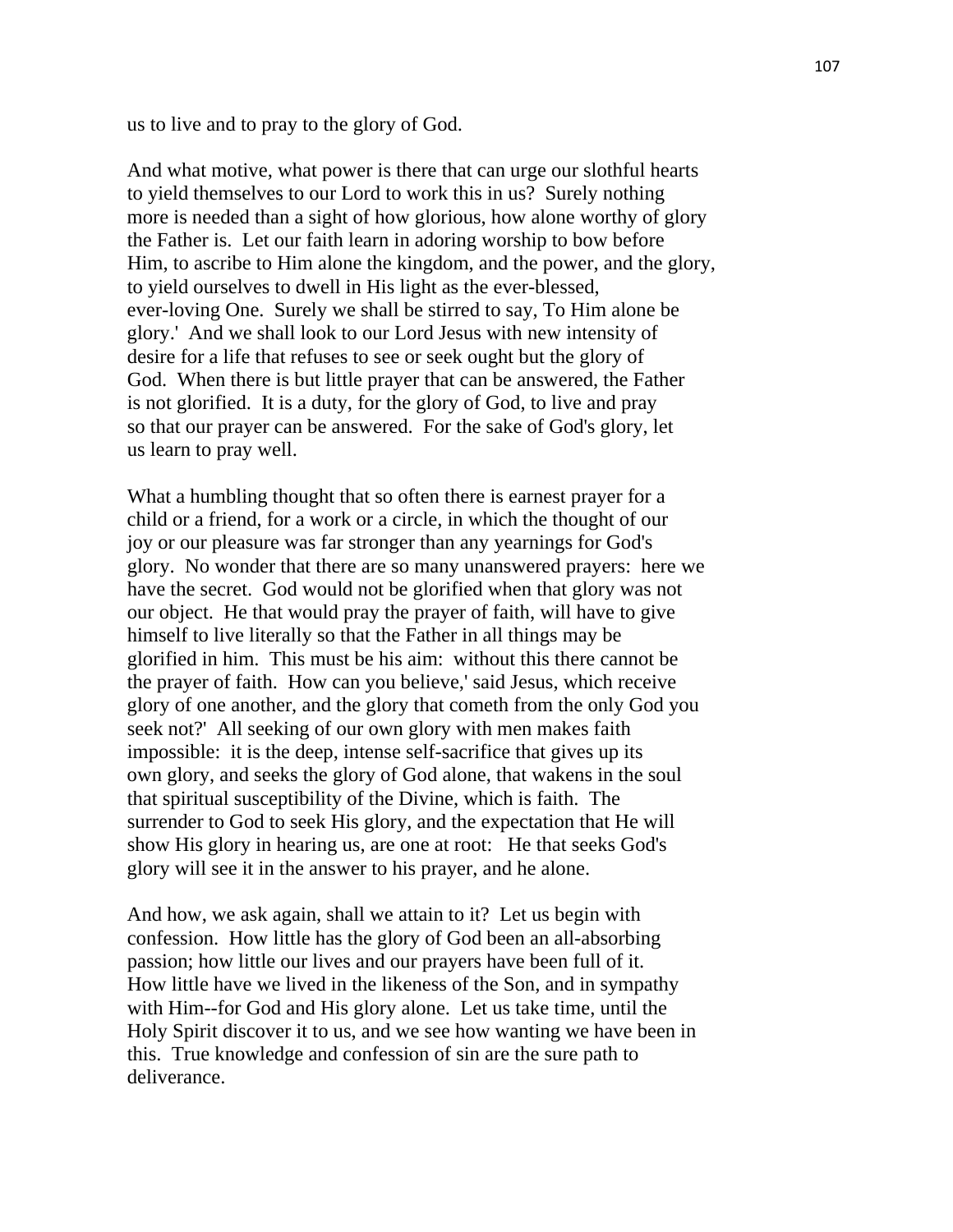And then let us look to Jesus. In Him we can see by what death we can glorify God. In death He glorified Him; through death He was glorified with Him. It is by dying, being dead to self and living to God, that we can glorify Him. And this--this death to self, this life to the glory of God--is what Jesus gives and lives in each one who can trust Him for it. Let nothing less than these--the desire, the decision to live only for the glory of the Father, even as Christ did; the acceptance of Him with His life and strength working it in us; the joyful assurance that we can live to the glory of God, because Christ lives in us;--let this be the spirit of our daily life. Jesus stands surety for our living thus; the Holy Spirit is given, and waiting to make it our experience, if we will only trust and let Him; O let us not hold back through unbelief, but confidently take as our watchword--All to the glory of God! The Father accepts the will, the sacrifice is well-pleasing; the Holy Spirit will seal us within with the consciousness, we are living for God and His glory.

 And then what quiet peace and power there will be in our prayers, as we know ourselves through His grace, in perfect harmony with Him who says to us, when He promises to do what we ask: That the Father may be glorified in the Son.' With our whole being consciously yielded to the inspiration of the Word and Spirit, our desires will be no longer ours but His; their chief end the glory of God. With increasing liberty we shall be able in prayer to say: Father! You know, we ask it only for Your glory. And the condition of prayer-answers, instead of being as a mountain we cannot climb, will only give us the greater confidence that we shall be heard, because we have seen that prayer has no higher beauty or blessedness than this, that it glorifies the Father. And the precious privilege of prayer will become doubly precious because it brings us into perfect unison with the Beloved Son in the wonderful partnership He proposes: You ask, and I do, that the Father may be glorified in the Son.'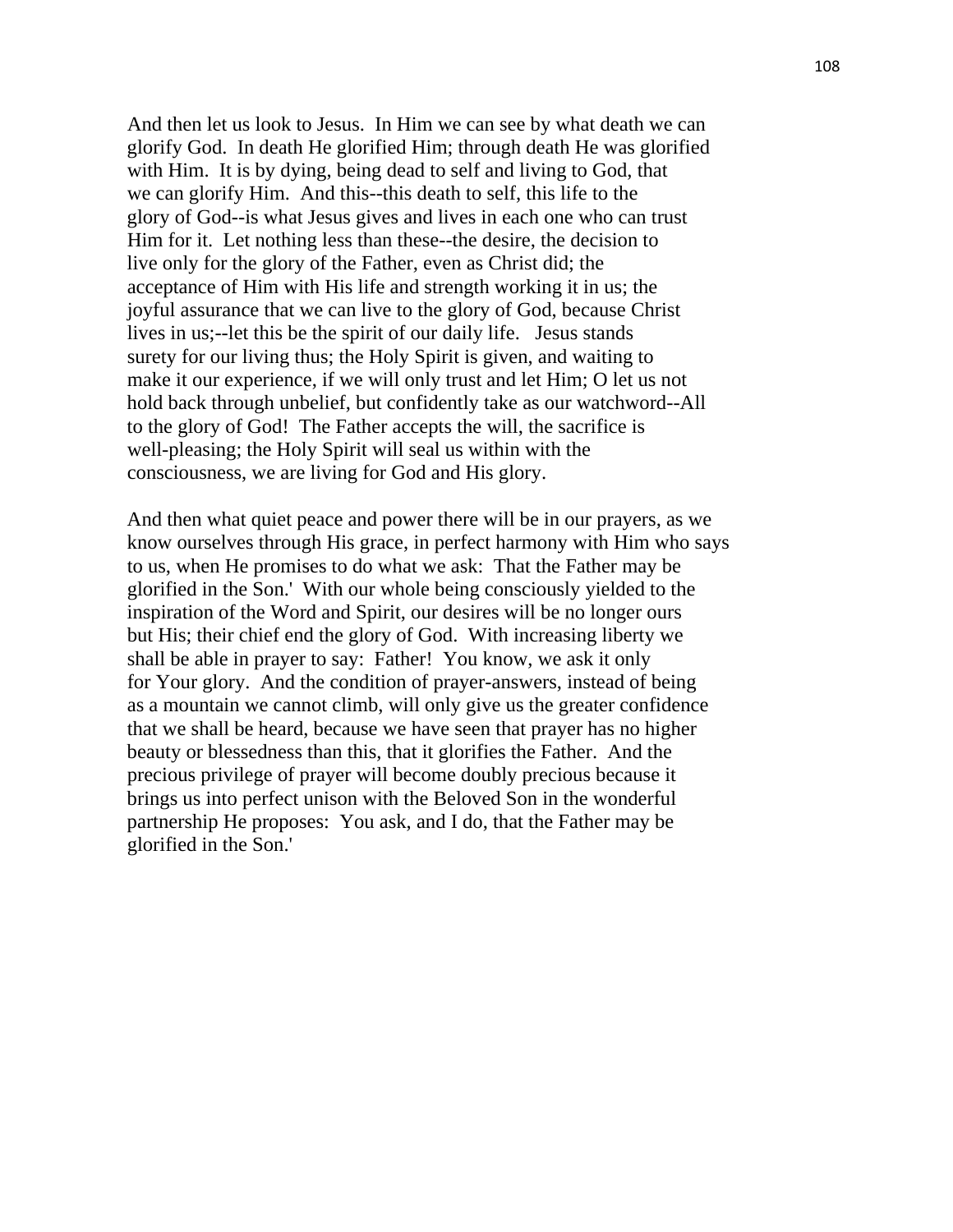# **LORD, TEACH US TO PRAY**

 Blessed Lord Jesus! I come again to You. Every lesson You give me convinces me more deeply how little I know to pray aright. But every lesson also inspires me with hope that You are going to teach me, that You art teaching me not only to know what prayer should be, but actually to pray as I ought. O my Lord! I look with courage to You, the Great Intercessor, who didst pray and dost hear prayer, only that the Father may be glorified, to teach me too to live and to pray to the glory of God.

 Saviour! To this end I yield myself to You again. I would be nothing. I have given self, as already crucified with You, to the death. Through the Spirit its workings are mortified and made dead; Your life and Your love of the Father are taking possession of me. A new longing begins to fill my soul, that every day, every hour, that in every prayer the glory of the Father may be everything to me. O my Lord! I am in Your school to learn this: teach You it me.

 And do You, the God of glory, the Father of glory, my God and my Father, accept the desire of a child who has seen that Your glory is indeed alone worth living for. O Lord! Show me Your glory. Let it overshadow me. Let it fill the temple of my heart. Let me dwell in it as revealed in Christ. And do You Yourself fulfill in me Your own good pleasure, that Your child should find his glory in seeking the glory of his Father. Amen.

 1 See in the note on George Muller, at the close of this volume, how he was led to make God's glory his first object.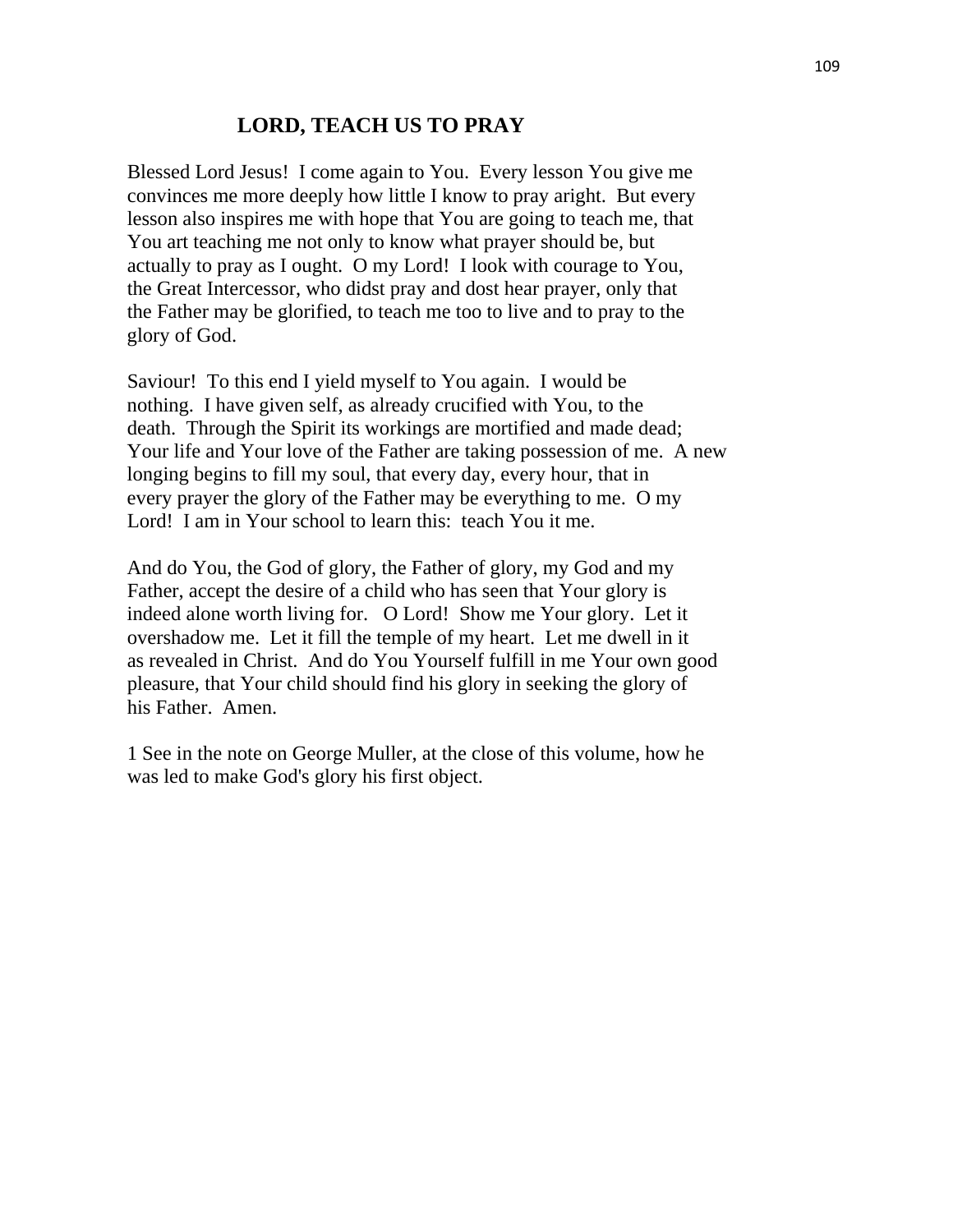## **TWENTY-FIRST LESSON. If you abide in me**

Or The All-Inclusive Condition.

 If you abide in me, and my words abide in you, ask whatsoever you will, and it shall be done unto you.'--John xv. 7.

 IN all God's intercourse with us, the promise and its conditions are inseparable. If we fulfill the conditions, He fulfills the promise. What He is to be to us depends upon what we are willing to be to Him. Draw near to God, and He will draw near to you.' And so in prayer the unlimited promise, Ask whatsoever you will, has its one simple and natural condition, if you abide in me. It is Christ whom the Father always hears; God is in Christ, and can only be reached by being in Him; to be IN HIM is the way to have our prayer heard; fully and wholly ABIDING IN HIM, we have the right to ask whatsoever we will, and the promise that it shall be done unto us.

 When we compare this promise with the experiences of most believers, we are startled by a terrible discrepancy. Who can number up the countless prayers that rise and bring no answer? The cause must be either that we do not fulfill the condition, or God does not fulfil the promise. Believers are not willing to admit either, and therefore have devised a way of escape from the dilemma. They put into the promise the qualifying clause our Saviour did not put there--if it be God's will; and so maintain both God's integrity and their own. O if they did but accept it and hold it fast as it stands, trusting to Christ to vindicate His truth, how God's Spirit would lead them to see the Divine propriety of such a promise to those who really abide in Christ in the sense in which He means it, and to confess that the failure in the fulfilling the condition is the one sufficient explanation of unanswered prayer. And how the Holy Spirit would then make our feebleness in prayer one of the mightiest motives to urge us on to discover the secret, and obtain the blessing, of full abiding in Christ.

 If you abide in me.' As a Christian grows in grace and in the knowledge of the Lord Jesus, he is often surprised to find how the words of God grow too, in the new and deeper meaning with which they come to him. He can look back to the day when some word of God was opened up to him and he rejoiced in the blessing he had found in it. After a time some deeper experience gave it a new meaning, and it was as if he never had seen what it contained. And yet once again, as he advanced in the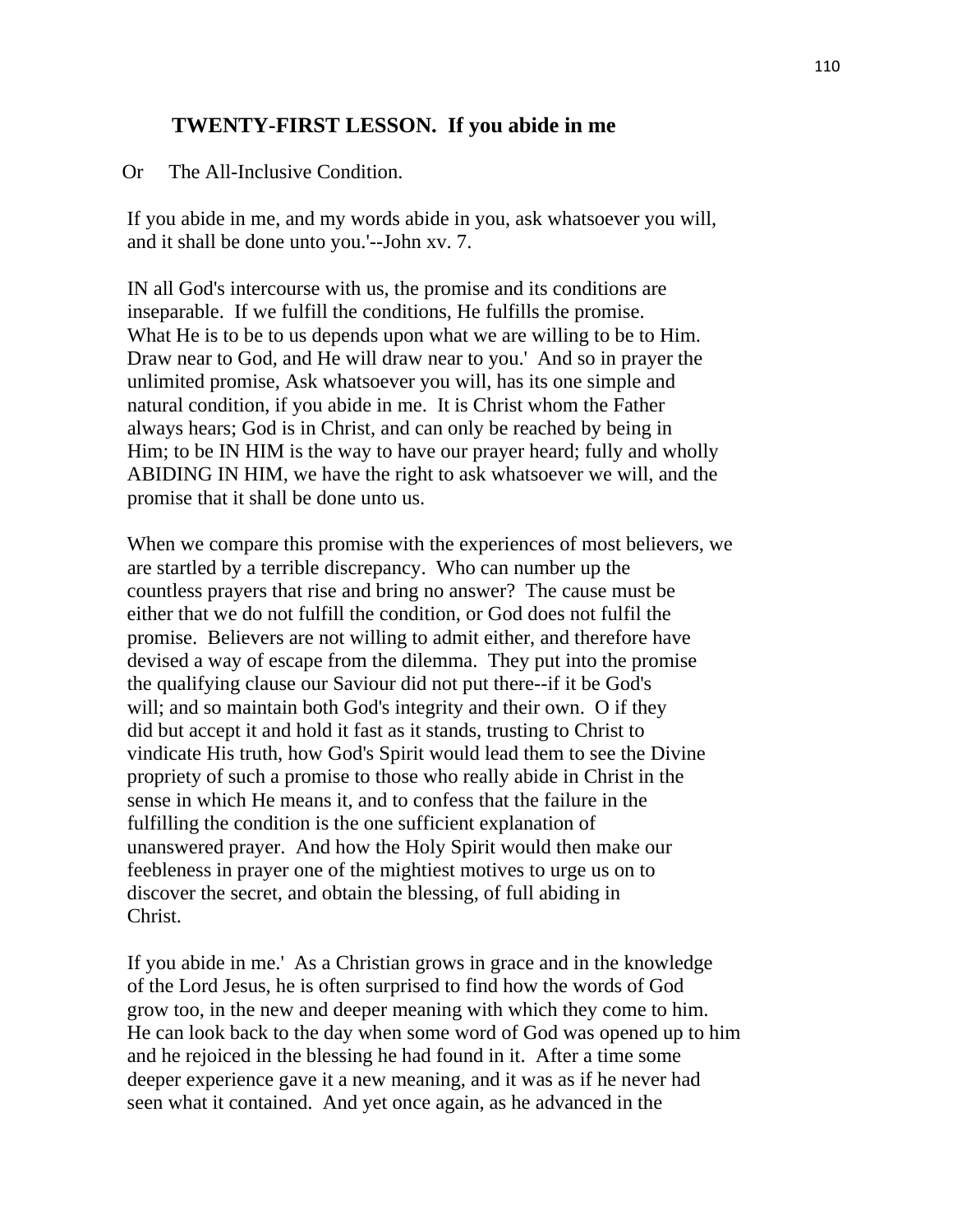Christian life, the same word stood before him again as a great mystery, until anew the Holy Spirit led him still deeper into its Divine fullness. One of these ever-growing, never-exhausted words, opening up to us step by step the fullness of the Divine life, is the Master's precious Abide in me.' As the union of the branch with the vine is one of growth, never-ceasing growth and increase, so our abiding in Christ is a life process in which the Divine life takes ever fuller and more complete possession of us. The young and feeble believer may be really abiding in Christ up to the measure of his light; it is he who reaches onward to the full abiding in the sense in which the Master understood the words, who inherits all the promises connected with it.

 In the growing life of abiding in Christ, the first stage is that of faith. As the believer sees that, with all his feebleness, the command is really meant for him, his great aim is simply to believe that, as he knows he is in Christ, so now, notwithstanding unfaithfulness and failure, abiding in Christ is his immediate duty, and a blessing within his reach. He is specially occupied with the love, and power, and faithfulness of the Saviour: he feels his one need to be believing.

 It is not long before he sees something more is needed. Obedience and faith must go together. Not as if to the faith he has the obedience must be added, but faith must be made manifest in obedience. Faith is obedience at home and looking to the Master: obedience is faith going out to do His will. He sees how he has been more occupied with the privilege and the blessings of this abiding than with its duties and its fruit. There has been much of self and of self-will that has been unnoticed or tolerated: the peace which, as a young and feeble disciple, he could enjoy in believing goes from him; it is in practical obedience that the abiding must be maintained: If you keep my commands, you shall abide in my love.' As before his great aim was through the mind, and the truth it took hold of, to let the heart rest on Christ and His promises; so now, in this stage, he chief effort is to get his will united with the will of his Lord, and the heart and the life brought entirely under His rule.

 And yet it is as if there is something wanting. The will and the heart are on Christ's side; he obeys and he loves his Lord. But still, why is it that the fleshly nature has yet so much power, that the spontaneous motions and emotions of the inmost being are not what they should be? The will does not approve or allow, but here is a region beyond control of the will. And why also, even when there is not so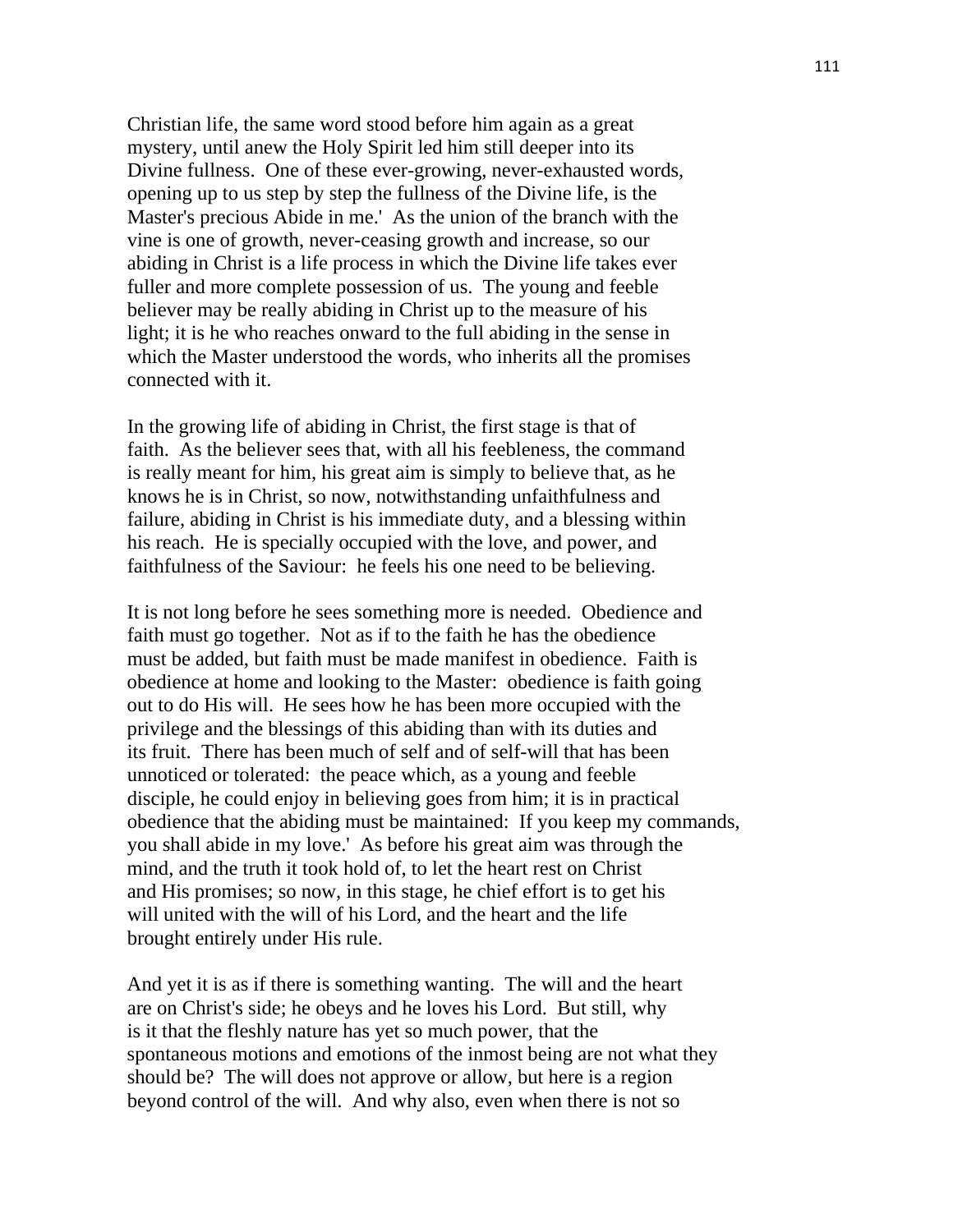much of positive commission to condemn, why so much of omission, the deficiency of that beauty of holiness, that zeal of love, that conformity to Jesus and His death, in which the life of self is lost, and which is surely implied in the abiding, as the Master meant it? There must surely be something in our abiding in Christ and Christ in us, which he has not yet experienced.

 It is so. Faith and obedience are but the pathway of blessing. Before giving us the parable of the vine and the branches, Jesus had very distinctly told what the full blessing is to which faith and obedience are to lead. Three times over He had said, If you love me, keep my commandments,' and spoken of the threefold blessing with which He would crown such obedient love. The Holy Spirit would come from the Father; the Son would manifest Himself; the Father and the Son would come and make their abode. It is as our faith grows into obedience, and in obedience and love our whole being goes out and clings itself to Christ, that our inner life becomes opened up, and the capacity is formed within of receiving the life, the spirit, of the glorified Jesus, as a distinct and conscious union with Christ and with the Father. The word is fulfilled in us: In that day you shall know that I am in my Father and you in me, and I in you.' We understand how, just as Christ is in God, and God in Christ, one together not only in will and in love, but in identity of nature and life, because they exist in each other, so we are in Christ and Christ in us, in union not only of will and love, but of life and nature too.

 It was after Jesus had spoken of our thus through the Holy Spirit knowing that He is in the Father, and even so we in Him and He in us, that He said, Abide in me, and I in you. Accept, consent to receive that Divine life of union with myself, in virtue of which, as you abide in me, I also abide in you, even as I abide in the Father. So that your life is mine and mine is yours.' This is the true abiding, the occupying of the position in which Christ can come and abide; so abiding in Him that the soul has come away from self to find that He has taken the place and become our life. It is the becoming as little children who have no care, and find their happiness in trusting and obeying the love that has done all for them.

 To those who thus abide, the promise comes as their rightful heritage: Ask whatsoever you will. It cannot be otherwise. Christ has got full possession of Them. Christ dwells in their love, their will, their life. Not only has their will been given up; Christ has entered it, and dwells and breathes in it by His Spirit. He whom the Father always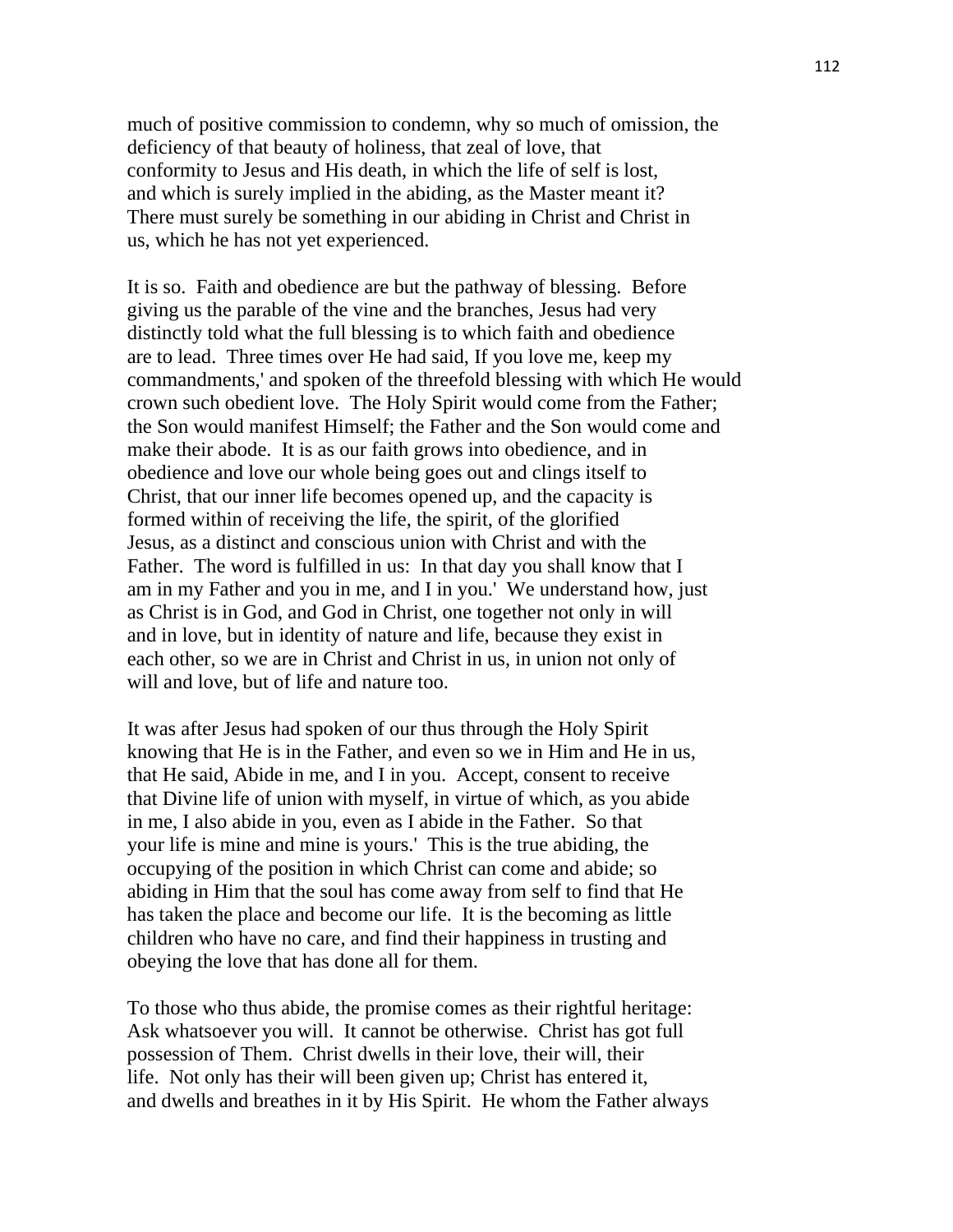hears, prays in them; they pray in Him: what they ask shall be done unto them.

 Beloved fellow-believer! let us confess that it is because we do not abide in Christ as He would have us, that the Church is so impotent in presence of the infidelity and worldliness and heathendom, in the midst of which the Lord is able to make her more than conqueror. Let us believe that He means what He promises, and accept the condemnation the confession implies.

 But let us not be discouraged. The abiding of the branch in the Vine is a life of never-ceasing growth. The abiding, as the Master meant it, is within our reach, for He lives to give it us. Let us but be ready to count all things loss, and to say, Not as though I had already attained; I follow after, if that I may apprehend that for which I also am apprehended of Christ Jesus.' Let us not be so much occupied with the abiding, as with Him to whom the abiding links us, and His fullness. Let it be Him, the whole Christ, in His obedience and humiliation, in His exaltation and power, in whom our soul moves and acts; He Himself will fulfill His promise in us.

 And then as we abide, and grow evermore into the full abiding, let us exercise our right, the will to enter into all God's will. Obeying what that will commands, let us claim what it promises. Let us yield to the teaching of the Holy Spirit, to show each of us, according to his growth and measure, what the will of God is which we may claim in prayer. And let us rest content with nothing less than the personal experience of what Jesus gave when He said, If you abide in me, ask whatsoever you will, it shall be done unto you.'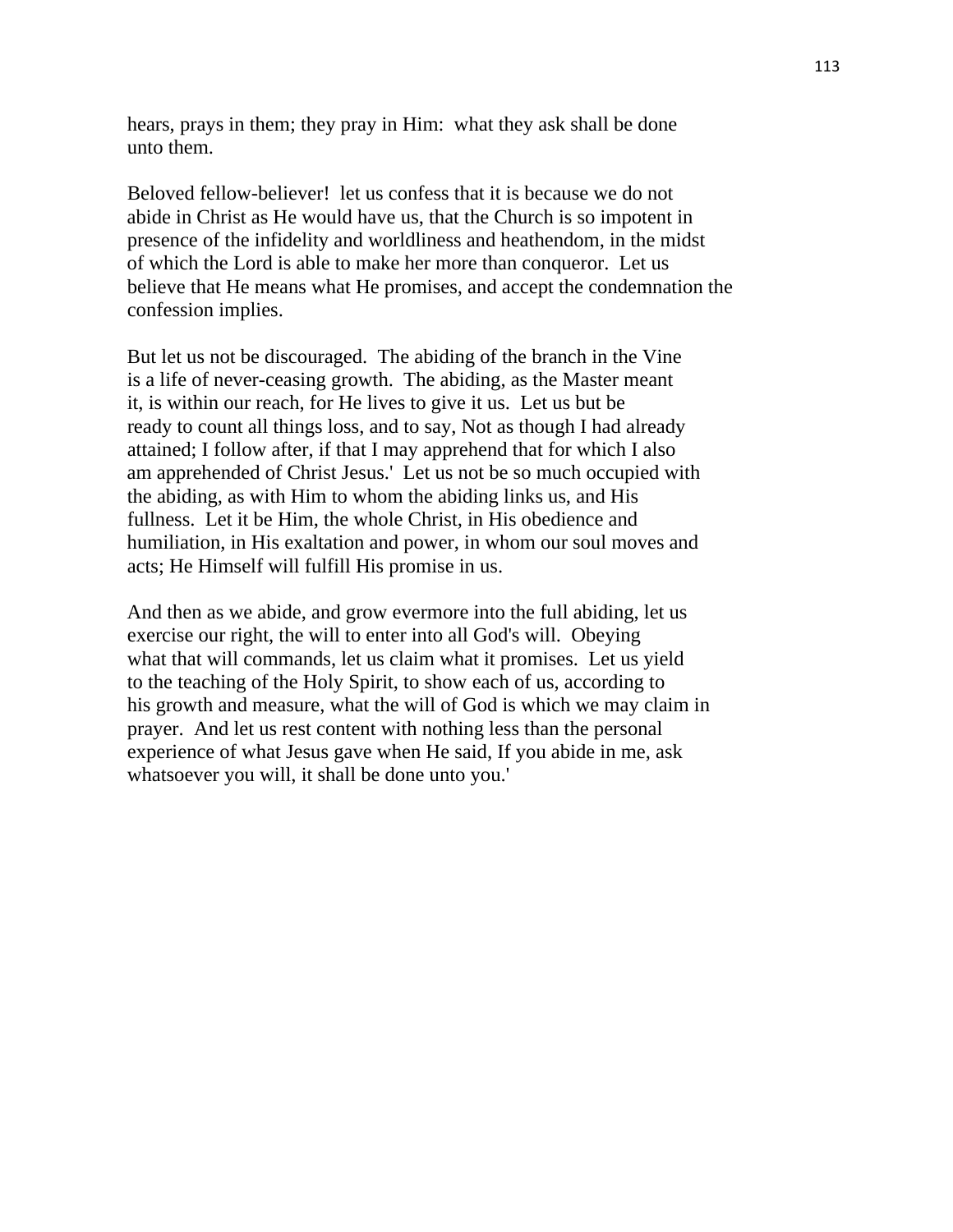# **LORD, TEACH US TO PRAY**

 Beloved Lord! do teach me to take this promise anew in all its simplicity, and to be sure that the only measure of Your holy giving is our holy willing. Lord! Let each word of this Your promise be anew made quick and powerful in my soul.

 You say: Abide in me! O my Master, my Life, my All, I do abide in You. Give You me to grow up into all Your fullness. It is not the effort of faith, seeking to cling to You, nor even the rest of faith, trusting You to keep me; it is not the obedience of the will, nor the keeping the commandments; but it is Yourself living in me and in the Father, that alone can satisfy me. It is Yourself, my Lord, no longer before me and above me, but one with me, and abiding in me; it is this I need, it is this I seek. It is this I trust You for.

 You say: Ask whatsoever you will! Lord! I know that the life of full, deep abiding will so renew and sanctify and strengthen the will that I shall have the light and the liberty to ask great things. Lord! let my will, dead in Your death, living in Your life, be bold and large in its petitions.

 You say: It shall be done. O You who art the Amen, the Faithful and True Witness, give me in Yourself the joyes confidence that You will make this word yet more wonderfully true to me than ever, because it hath not entered into the heart of man to conceive what God hath prepared for them that love Him. Amen.

#### **NOTE**

 On a thoughtful comparison of what we mostly find in books or sermons on prayer, and the teaching of the Master, we shall find one great difference: the importance assigned to the answer to prayer is by no means the same. In the former we find a great deal on the blessing of prayer as a spiritual exercise even if there be no answer, and on the reasons why we should be content without it. God's fellowship ought to be more to us than the gift we ask; God's wisdom only knows what is best; God may bestow something better than what He withholds. Though this teaching looks very high and spiritual, it is remarkable that we find nothing of it with our Lord. The more carefully we gather together all He spoke on prayer, the clearer it becomes that He wished us to think of prayer simply as the means to an end, and that the answer was to be the proof that we and our prayer are acceptable to the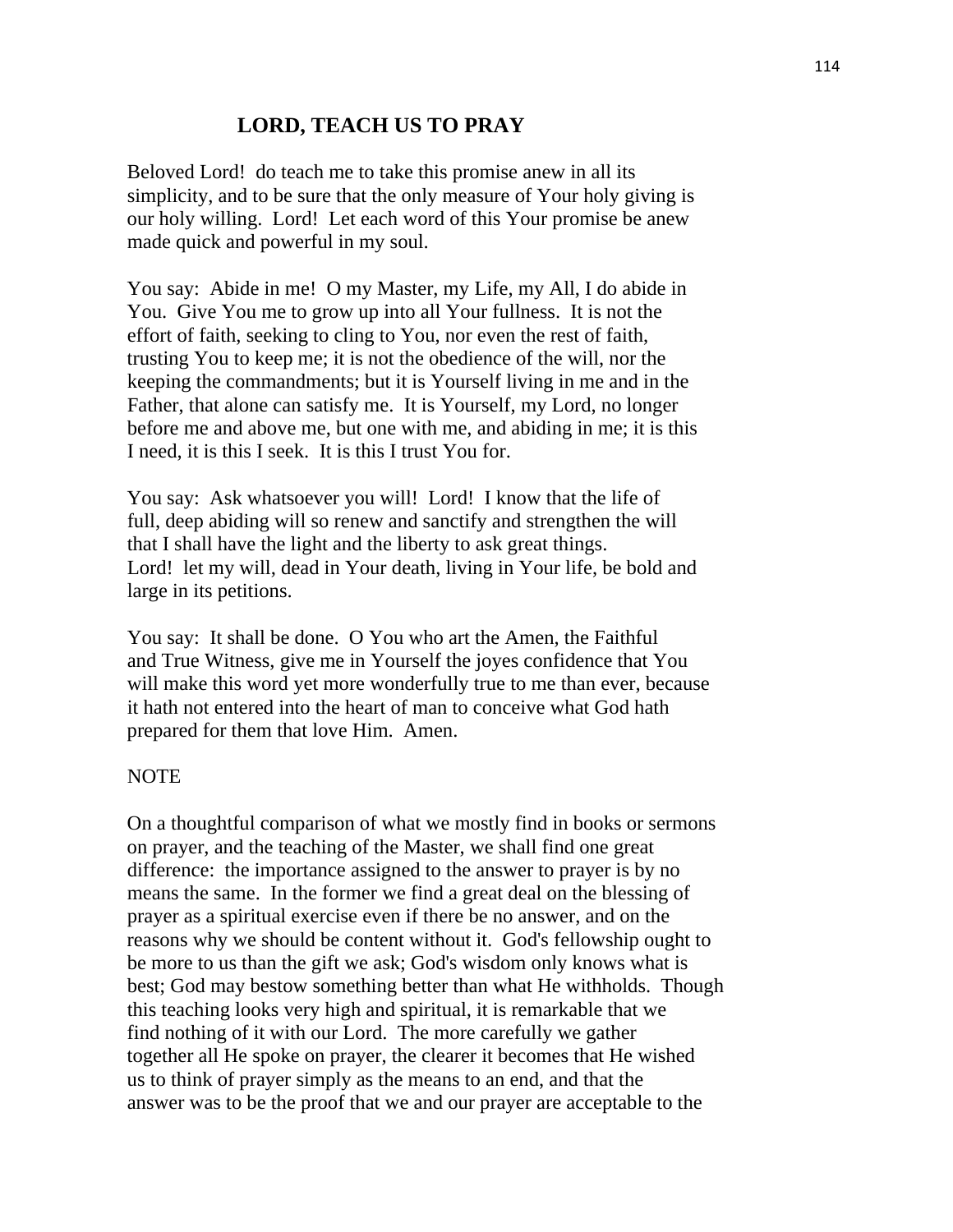Father in heaven. It is not that Christ would have us count the gifts of higher value than the fellowship and favour of the Father. By no means. But the Father means the answer to be the token of His favour and of the reality of our fellowship with Him. To-day your servant knoweth that I have found grace in your sight, my lord, O king, in that the king hath fulfilled the request of his servant.'

 A life marked by daily answer to prayer is the proof of our spiritual maturity; that we have indeed attained to the true abiding in Christ; that our will is truly at one with God's will; that our faith has grown strong to see and take what God has prepared for us; that the Name of Christ and His nature have taken full possession of us; and that we have been found fit to take a place among those whom God admits to His counsels, and according to whose prayer He rules the world. These are they in whom something of man's original dignity hath been restored, in whom, as they abide in Christ, His power as the all-prevailing Intercessor can manifest itself, in whom the glory of His Name is shown forth. Prayer is very blessed; the answer is more blessed still, as the response from the Father that our prayer, our faith, our will are indeed as He would wish them to be.

 I make these remarks with the one desire of leading my readers themselves to put together all that Christ has said on prayer, and to yield themselves to the full impression of the truth that when prayer is what it should be, or rather when we are what we should be, abiding in Christ, the answer must be expected. It will bring us out from those refuges where we have comforted ourselves with unanswered prayer. It will discover to us the place of power to which Christ has appointed His Church, and which it so little occupies. It will reveal the terrible feebleness of our spiritual life as the cause of our not knowing to pray boldly in Christ's Name. It will urge us mightily to rise to a life in the full union with Christ, and in the fulness of the Spirit, as the secret of effectual prayer. And it will so lead us on to realize our destiny: At that day: Verily, verily, I say unto you, If you shall ask anything of the Father, He will give it you in my Name: ask, and you shall receive, that your joy may be fulfilled.' Prayer that is really, spiritually, in union with Jesus, is always answered.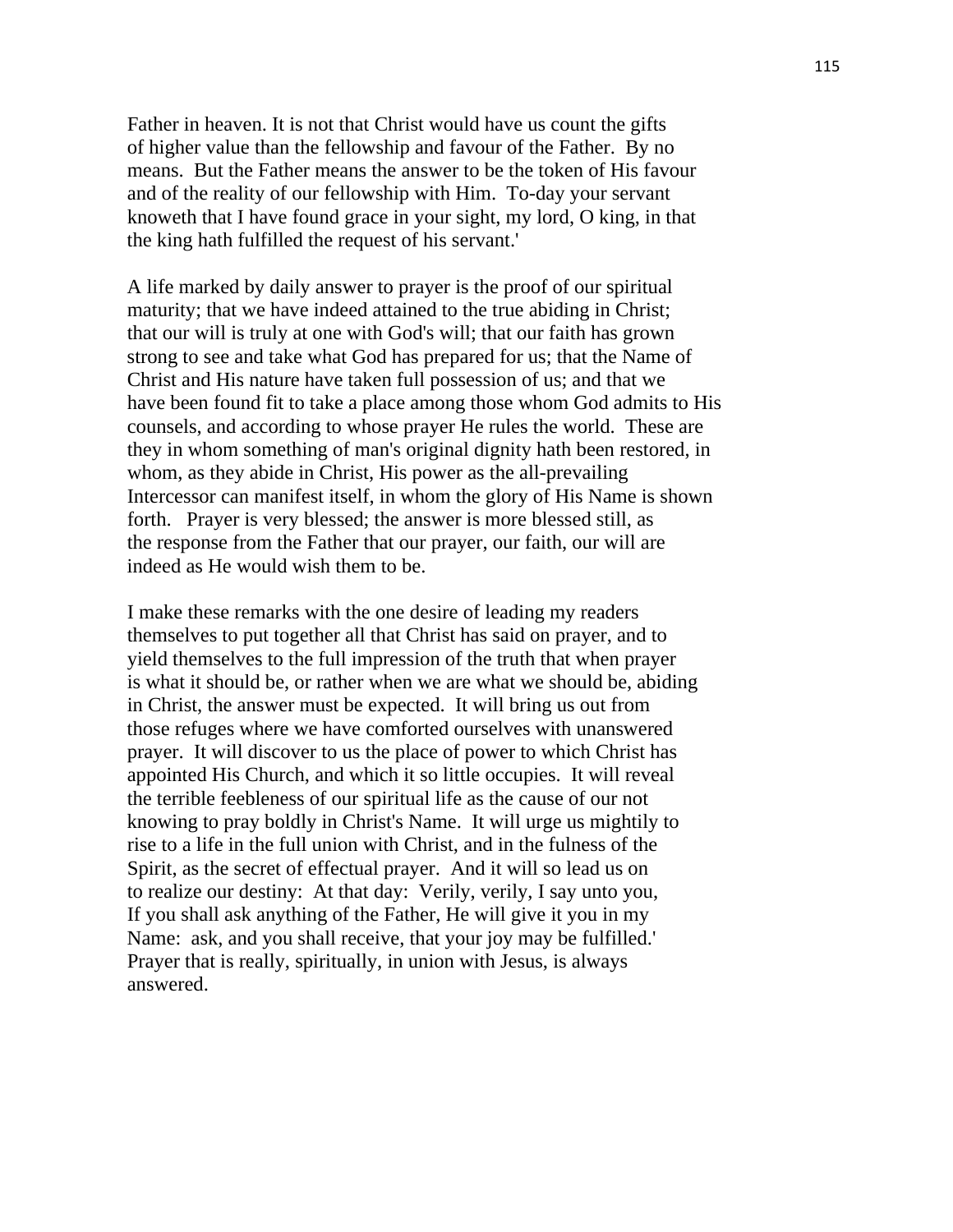## **TWENTY-SECOND LESSON. My words in you**

Or, The Word and Prayer.

 If you abide in me, and my words abide in you, ask whatsoever you will, and it shall be done unto you.'--John xv. 7.

 THE vital connection between the word and prayer is one of the simplest and earliest lessons of the Christian life. As that newly-converted heathen put it: I pray--I speak to my father; I read--my Father speaks to me. Before prayer, it is God's word that prepares me for it by revealing what the Father has bid me ask. In prayer, it is God's word strengthens me by giving my faith its warrant and its plea. And after prayer, it is God's word that brings me the answer when I have prayed, for in it the Spirit gives me to hear the Father's voice. Prayer is not monologue but dialogue; God's voice in response to mine in its most essential part. Listening to God's voice is the secret of the assurance that He will listen to mine. Incline your ear, and hear;' Give ear to me;' Hearken to my voice;' are words which God speaks to man as well as man to God. His hearkening will depend on ours; the entrance His words find with me, will be the measure of the power of my words with Him. What God's words are to me, is the test of what He Himself is to me, and so of the uprightness of my desire after Him in prayer.

 It is this connection between His word and our prayer that Jesus points to when He says, If you abide in me, and my words abide in you, ask whatsoever you will, and it shall be done unto you.' The deep importance of this truth becomes clear if we notice the other expression of which this one has taken the place. More than once Jesus had said, "Abide in me and I in you.' His abiding in us was the complement and the crown of our abiding in Him. But here, instead of You in me and I in you,' He says, You in me and my words in you.' His words abiding are the equivalent of Himself abiding.

 What a view is here opened up to us of the place the words of God in Christ are to have in our spiritual life, and especially in our prayer. In a man's words he reveals himself. In his promises he gives himself away, he binds himself to the one who receives his promise. In his commands he sets forth his will, seeks to make himself master of him whose obedience he claims, to guide and use him as if he were part of himself. It is through our words that spirit holds fellowship with spirit, that the spirit of one man passes over and transfers itself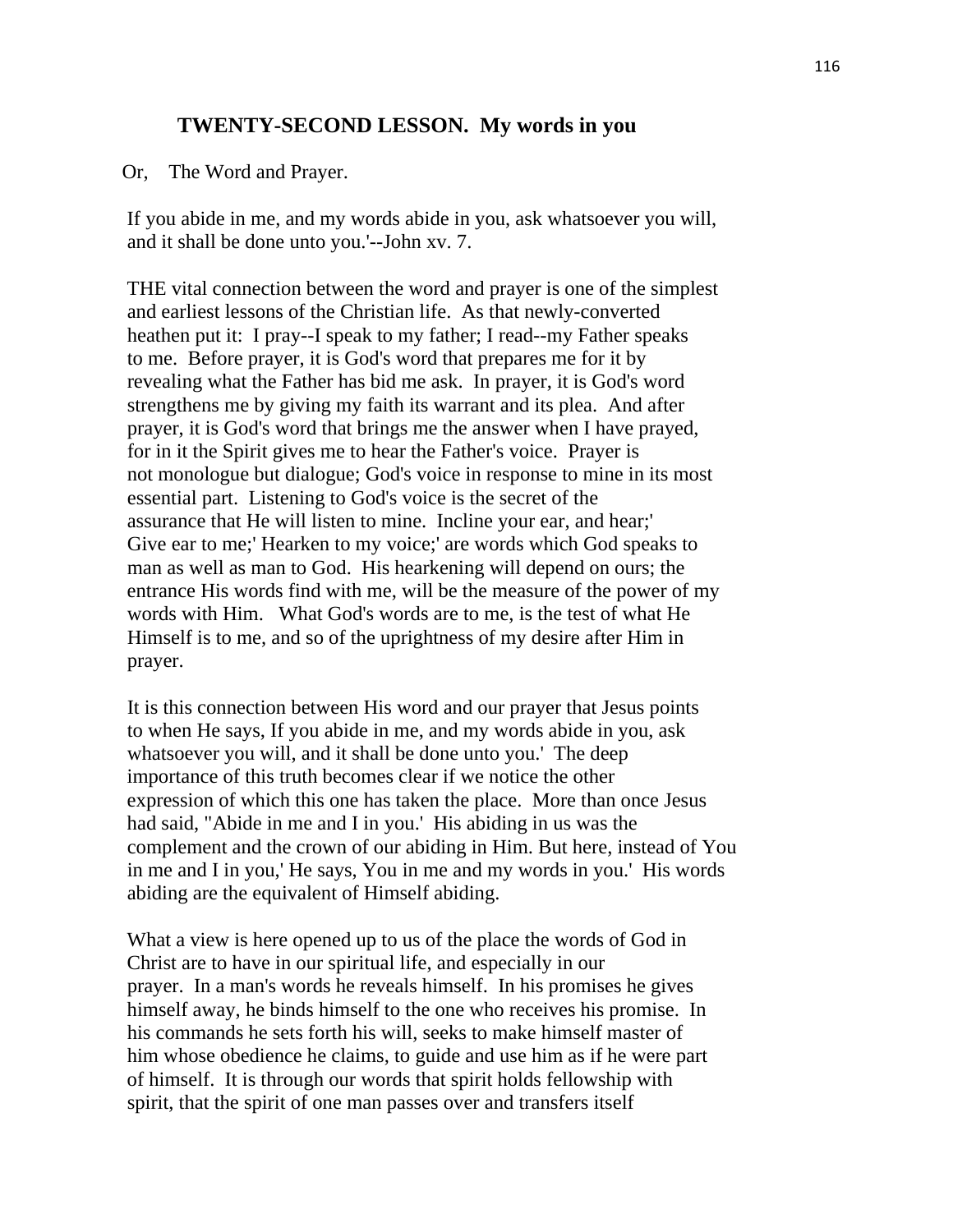into another. It is through the words of a man, heard and accepted, and held fast and obeyed, that he can impart himself to another. But all this in a very relative and limited sense.

 But when God, the infinite Being, in whom everything is life and power, spirit and truth, in the very deepest meaning of the words,--when God speaks forth Himself in His words, He does indeed give HIMSELF, His Love and His Life, His Will and His Power, to those who receive these words, in a reality passing comprehension. In every promise He puts Himself in our power to lay hold of and possess; in every command He puts Himself in our power for us to share with Him His Will, His Holiness, His Perfection. In God's Word God gives us HIMSELF; His Word is nothing less than the Eternal Son, Christ Jesus. And so all Christ's words are God's words, full of a Divine quickening life and power. The words that I speak unto you, they are spirit and they are life.'

 Those who have made the deaf and dumb their study, tell us how much the power of speaking depends on that of hearing, and how the loss of hearing in children is followed by that of speaking too. This is true in a wider sense: as we hear, so we speak. This is true in the highest sense of our intercourse with God. To offer a prayer--to give utterance to certain wishes and to appeal to certain promises--is an easy thing, and can be learned of man by human wisdom. But to pray in the Spirit, to speak words that reach and touch God, that affect and influence the powers of the unseen world,--such praying, such speaking, depends entirely upon our hearing God's voice. Just as far as we listen to the voice and language that God speaks, and in the words of God receive His thoughts, His mind, His life, into our heart, we shall learn to speak in the voice and the language that God hears. It is the ear of the learner, wakened morning by morning, that prepares for the tongue of the learned, to speak to God as well as men, as should be (Isa. l. 4).

 This hearing the voice of God is something more than the thoughtful study of the Word. There may be a study and knowledge of the Word, in which there is but little real fellowship with the living God. But there is also a reading of the Word, in the very presence of the Father, and under the leading of the Spirit, in which the Word comes to us in living power from God Himself; it is to us the very voice of the Father, a real personal fellowship with Himself. It is the living voice of God that enters the heart, that brings blessing and strength, and awakens the response of a living faith that reaches the heart of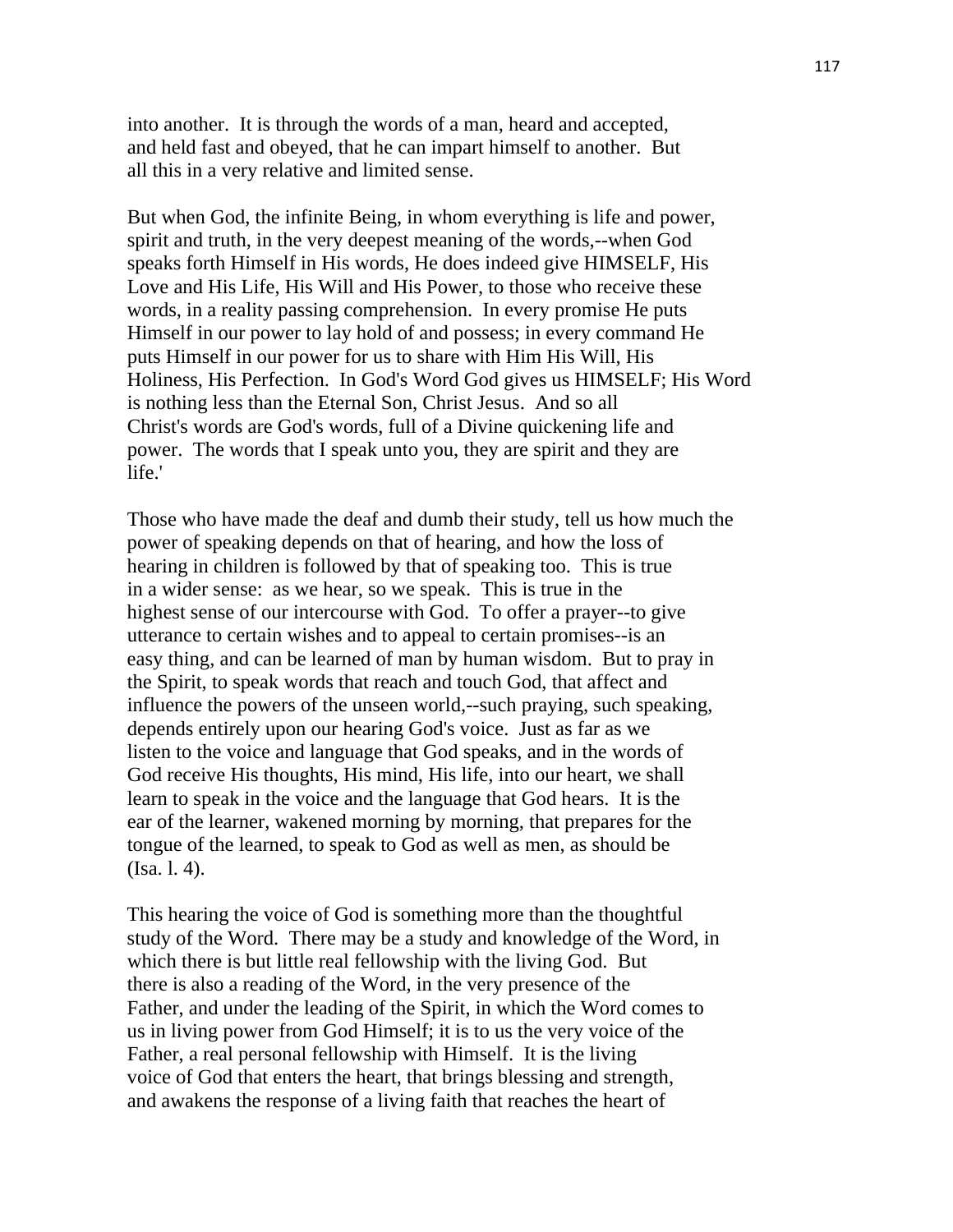#### God again.

 It is on this hearing the voice, that the power both to obey and believe depends. The chief thing is, not to know what God has said we must do, but that God Himself says it to us. It is not the law, and not the book, not the knowledge of what is right, that works obedience, but the personal influence of God and His living fellowship. And even so it is not the knowledge of what God has promised, but the presence of God Himself as the Promiser, that awakens faith and trust in prayer. It is only in the full presence of God that disobedience and unbelief become impossible.

 If you abide in me, and my words abide in you, ask whatsoever you will, it shall be done unto you.' We see what this means. In the words the Saviour gives Himself. We must have the words in us, taken up into our will and life, reproduced in our disposition and conduct. We must have them abiding in us: our whole life one continued exposition of the words that are within, and filling us; the words revealing Christ within, and our life revealing Him without. It is as the words of Christ enter our very heart, become our life and influence it, that our words will enter His heart and influence Him. My prayer will depend on my life; what God's words are to me and in me, my words will be to God and in God. If I do what God says, God will do what I say.

 How well the Old Testament saints understood this connection between God's words and ours, and how really prayer with them was the loving response to what they had heard God speak! If the word were a promise, they counted on God to do as He had spoken. Do as You have said;' For You, Lord, have spoken it;' According to Your promise;' According to Your word;' in such expressions they showed that what God spake in promise was the root and the life of what they spake in prayer. If the word was a command, they simply did as the Lord had spoken: So Abram departed as the Lord had spoken.' Their life was fellowship with God, the interchange of word and thought. What God spoke they heard and did; what they spoke God heard and did. In each word He speaks to us, the whole Christ gives Himself to fulfill it for us. For each word He asks no less that we give the whole man to keep that word, and to receive its fulfillment.

 If my words abide in you;' the condition is simple and clear. In His words His will is revealed. As the words abide in me, His will rules me; my will becomes the empty vessel which His will fills, the willing instrument which His will wields; He fills my inner being. In the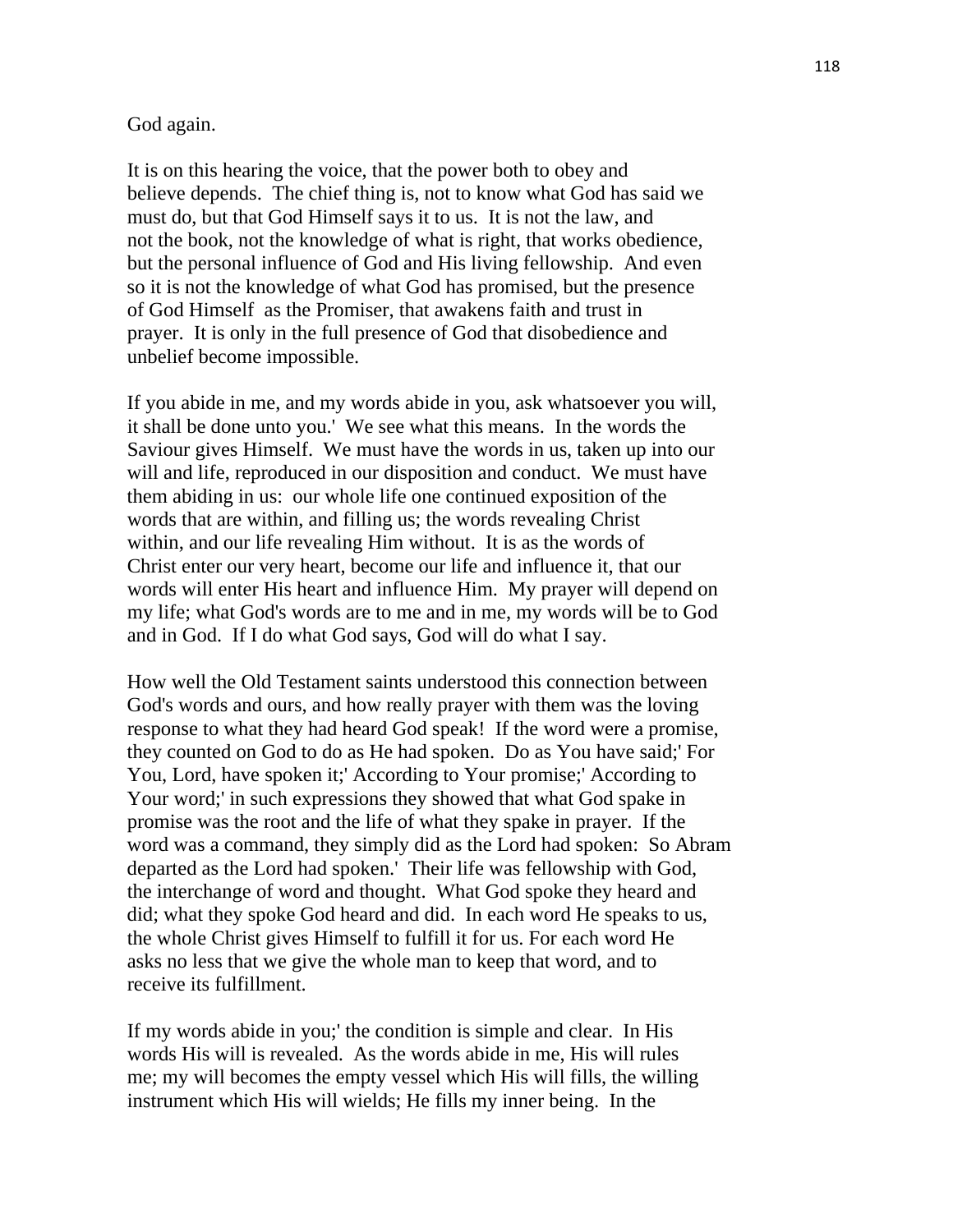exercise of obedience and faith my will becomes ever stronger, and is brought into deeper inner harmony with Him. He can fully trust it to will nothing but what He wills; He is not afraid to give the promise, If my words abide in you, ask whatsoever you will, it shall be done unto you.' To all who believe it, and act upon it, He will make it literally true.

 Disciples of Christ! is it not becoming more and more clear to us that while we have been excusing our unanswered prayers, our impotence in prayer, with a fancied submission to God's wisdom and will, the real reason has been that our own feeble life has been the cause of our feeble prayers. Nothing can make strong men but the word coming to us from God's mouth: by that we must live. It is the word of Christ, loved, lived in, abiding in us, becoming through obedience and action part of our being, that makes us one with Christ, that fits us spiritually for touching, for taking hold of God. All that is of the world passes away; he that doeth the will of God abides forever. O let us yield heart and life to the words of Christ, the words in which He ever gives HIMSELF, the personal living Saviour, and His promise will be our rich experience: If you abide in me, and my words abide in you, ask whatsoever you will, and it shall be done unto you.'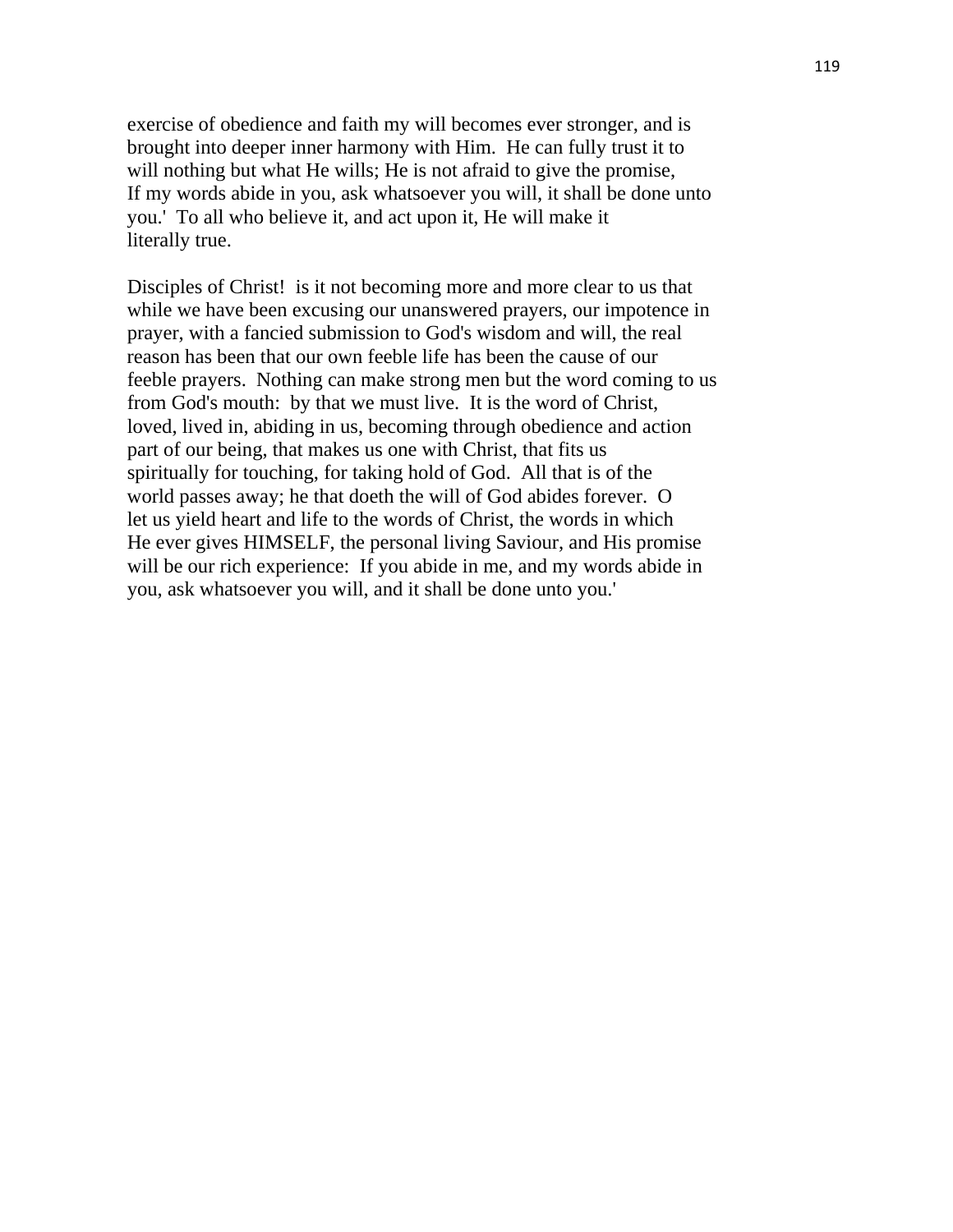# **LORD, TEACH US TO PRAY**

 Blessed Lord! Your lesson this day has again discovered to me my folly. I see how it is that my prayer has not been more believing and prevailing. I was more occupied with my speaking to You than Your speaking to me. I did not understand that the secret of faith is this: there can be only so much faith as there is of the Living Word dwelling in the soul.

 And Your word had taught me so clearly: Let every man be swift to hear, slow to speak; let not your heart be hurry to utter anything before God. Lord, teach me that it is only with Your word taken up into my life that my words can be taken into Your heart; that Your word, if it be a living power within me, will be a living power with You; what Your mouth hath spoken Your hand will perform.

Lord! deliver me from the uncircumcised ear. Give me the opened ear. of the learner, wakened morning by morning to hear the Father's voice. Even as You didst only speak what You didst hear, may my speaking be the echo of Your speaking to me. When Moses went into the tabernacle to speak with Him, he heard the voice of One speaking unto him from off the mercy-seat.' Lord, may it be so with me too. Let a life and character bearing the one mark, that Your words abide and are seen in it, be the preparation for the full blessing: Ask whatsoever you will, and it shall be done unto you.' Amen.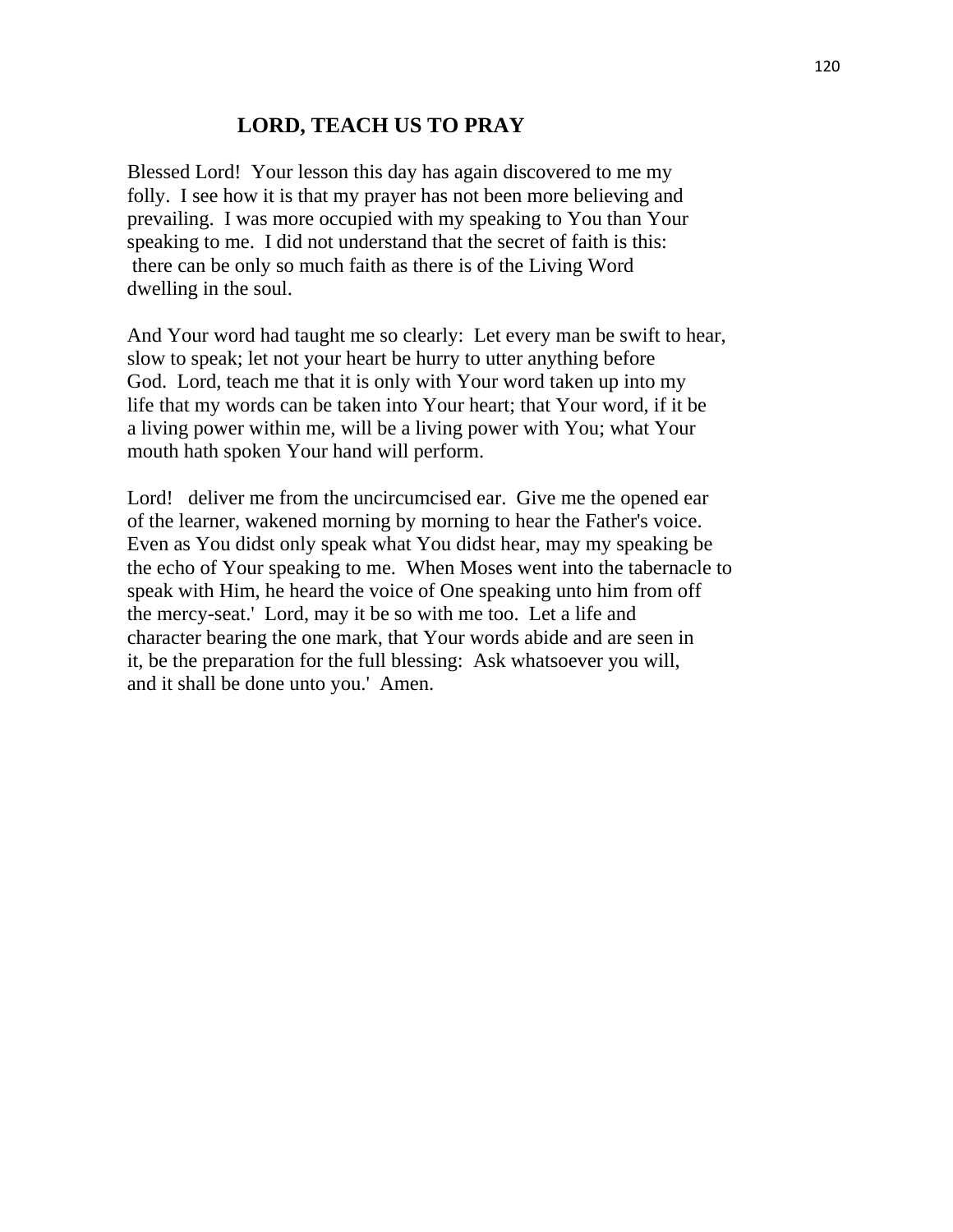### **TWENTY-THIRD LESSON. Bear fruit, that the Father may give what you ask**

Or, Obedience the Path to Power in Prayer.

 You did not choose me, but I chose you, and appointed you, that you should go and bear fruit, and that your fruit should abide: that whatsoever you shall ask the Father in my name, He may give it you.'--John xv. 16.

 The fervent effectual prayer of a righteous man avails much.'--James. v. 16.

 THE promise of the Father's giving whatsoever we ask is here once again renewed, in such a connection as to show us to whom it is that such wonderful influence in the council chamber of the Most High is to be granted. I chose you,' the Master says, and appointed you that you should go and bear fruit, and that your fruit should abide;' and then He adds, to the end that whatsoever you,' the fruit-bearing ones, shall ask of the Father in my name, He may give it you.' This is nothing but the fuller expression of what He had spoken in the words, If you abide in me.' He had spoken of the object of this abiding as the bearing fruit,' more fruit,' much fruit;' in this was God to be glorified, and the mark of discipleship seen. No wonder that He now adds, that where the reality of the abiding is seen in fruit abounding and abiding, this would be the qualification for praying so as to obtain what we ask. Entire consecration to the fulfillment of our calling is the condition of effectual prayer, is the key to the unlimited blessings of Christ's wonderful prayer-promises.

 There are Christians who fear that such a statement is at variance with the doctrine of free grace. But surely not of free grace rightly understood, nor with so many express statements of God's blessed word. Take the words of St. John (1 John iii. 22): Let us love in deed and truth; hereby shall we assure our heart before Him. And whatsoever we ask, we receive of Him, because we keep His commandments, and do the things that are pleasing in His sight.'' Or take the oft-quoted words of James: The fervent effectual prayer of a righteous man avails much;' that is, of a man of whom, according to the definition of the Holy Spirit, it can be said, He that doeth righteousness, is righteous even as He is righteous.' Mark the spirit of so many of the Psalms, with their confident appeal to the integrity and righteousness of the supplicant. In Ps. xviii, David says: The Lord rewarded me according to my righteousness; according to the cleanness of my hands hath He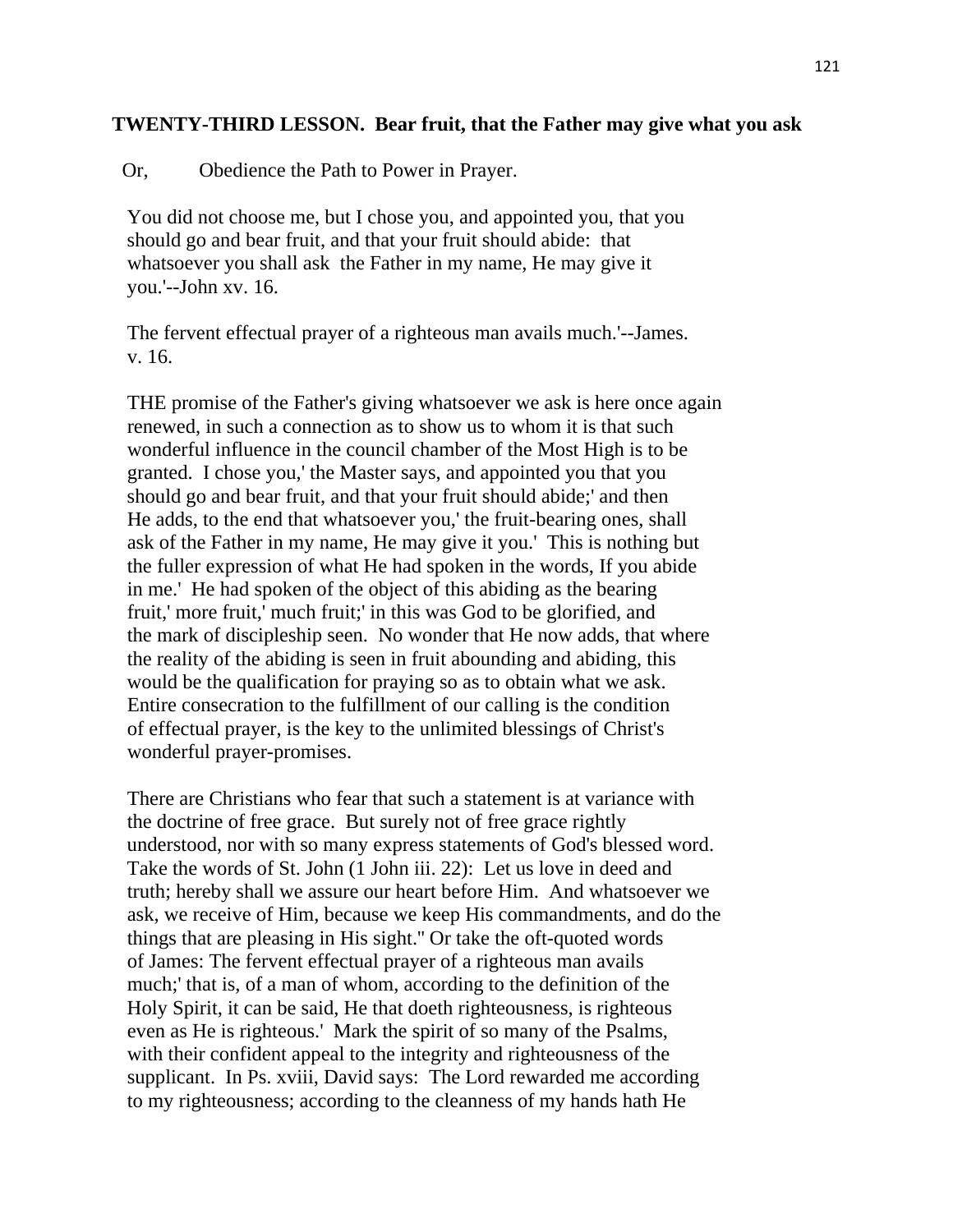recompensed me. . . . I was upright before Him, and I kept myself from mine iniquity: therefore hath the Lord recompensed me according to my righteousness.' (Ps. xviii. 20-26. See also Ps. vii. 3-5, xv. 1, 2, xviii. 3, 6, xxvi. 1-6, cxix. 121, 153.) If we carefully consider such utterances in the light of the New Testament, we shall find them in perfect harmony with the explicit teaching of the Saviour's parting words: If you keep my commandments, you shall abide in my love;' You are my friends if you do what I command you.' The word is indeed meant literally: I appointed you that you should go and bear fruit, that,' then, whatsoever you shall ask of the Father in my name, He may give it you.'

 Let us seek to enter into the spirit of what the Saviour here teaches us. There is a danger in our evangelical religion of looking too much at what it offers from one side, as a certain experience to be obtained in prayer and faith. There is another side which God's word puts very strongly, that of obedience as the only path to blessing. What we need is to realize that in our relationship to the Infinite Being whom we call God who has created and redeemed us, the first sentiment that ought to animate us is that of subjection: the surrender to His supremacy, His glory, His will, His pleasure, ought to be the first and uppermost thought of our life. The question is not, how we are to obtain and enjoy His favour, for in this the main thing may still be self. But what this Being in the very nature of things rightfully claims, and is infinitely and unspeakably worthy of, is that His glory and pleasure should be my one object. Surrender to His perfect and blessed will, a life of service and obedience, is the beauty and the charm of heaven. Service and obedience, these were the thoughts that were uppermost in the mind of the Son, when He dwelt upon earth. Service and obedience, these must become with us the chief objects of desire and aim, more so than rest or light, or joy or strength: in them we shall find the path to all the higher blessedness that awaits us.

 Just note what a prominent place the Master gives it, not only in the 15^th chapter, in connection with the abiding, but in the 14^th, where He speaks of the indwelling of the Three-One God. In verse 15 we have it: If you love me, keep my commandments, and the Spirit will be given you of the Father. Then verse 21: He that hath my commandments and keeps them, he it is that loves me;' and he shall have the special love of my Father resting on him and the special manifestation of myself. And then again, verse 23, one of the highest of all the exceeding great and precious promises: If a man love me he will keep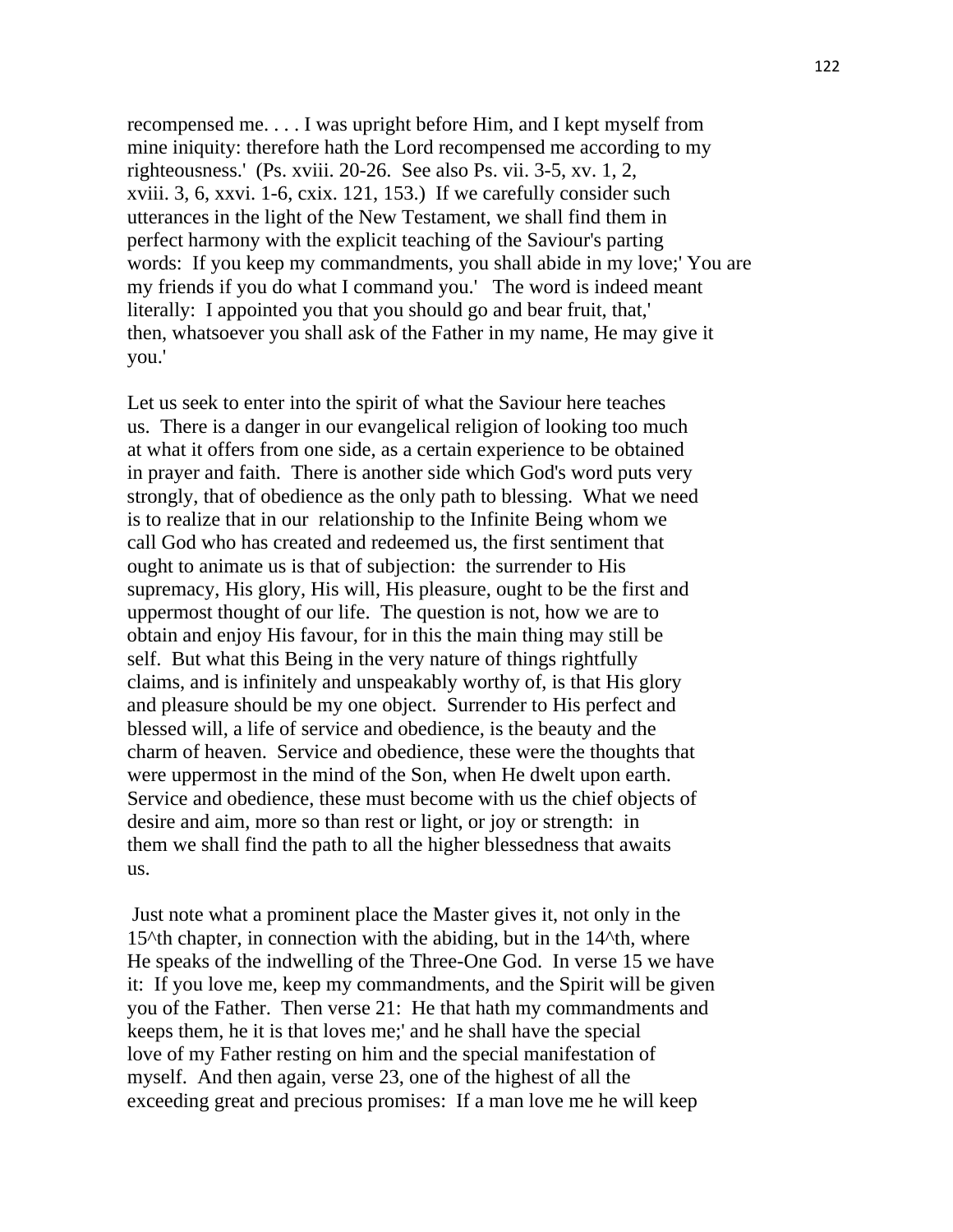my words, and the Father and I will come and take up our abode with him.' Could words put it more clearly that obedience is the way to the indwelling of the Spirit, to His revealing the Son within us, and to His again preparing us to be the abode, the home of the Father? The indwelling of the Three-One God is the heritage of them that obey. Obedience and faith are but two aspects of one act,--surrender to God and His will. As faith strengthens for obedience, it is in turn strengthened by it: faith is made perfect by works. It is to be feared that often our efforts to believe have been unavailing because we have not taken up the only position in which a large faith is legitimate or possible,--that of entire surrender to the honour and the will of God. It is the man who is entirely consecrated to God and His will who will find the power come to claim everything that His God has promised to be for him.

 The application of this in the school of prayer is very simple, but very solemn. I chose you,' the Master says, and appointed you that you should go and bear fruit,' much fruit (verses 5, 8), and that your fruit should abide,' that your life might be one of abiding fruit and abiding fruitfulness, that' thus, as fruitful branches abiding in me, whatsoever you shall ask of the Father in my name, He may give it you.' O how often we have sought to be able to pray the effectual prayer for much grace to bear fruit, and have wondered that the answer came not. It was because we were reversing the Master's order. We wanted to have the comfort and the joy and the strength first, that we might do the work easily and without any feeling of difficulty or self-sacrifice. And He wanted us in faith, without asking whether we felt weak or strong, whether the work was hard or easy, in the obedience of faith to do what He said: the path of fruit-bearing would have led us to the place and the power of prevailing prayer. Obedience is the only path that leads to the glory of God. Not obedience instead of faith, nor obedience to supply the shortcomings of faith; no, but faith's obedience gives access to all the blessings our God has for us. The baptism of the Spirit (xiv. 16), the manifestation of the Son (xiv. 21), the indwelling of the Father (xiv. 23), the abiding in Christ's love (xv. 10), the privilege of His holy friendship (xv. 14), and the power of all-prevailing prayer (xv. 16),--all wait for the obedient.

 Let us take home the lessons. Now we know the great reason why we have not had power in faith to pray prevailingly. Our life was not as it should have been: simple downright obedience, abiding fruitfulness, was not its chief mark. And with our whole heart we approve of the Divine appointment: men to whom God is to give such influence in the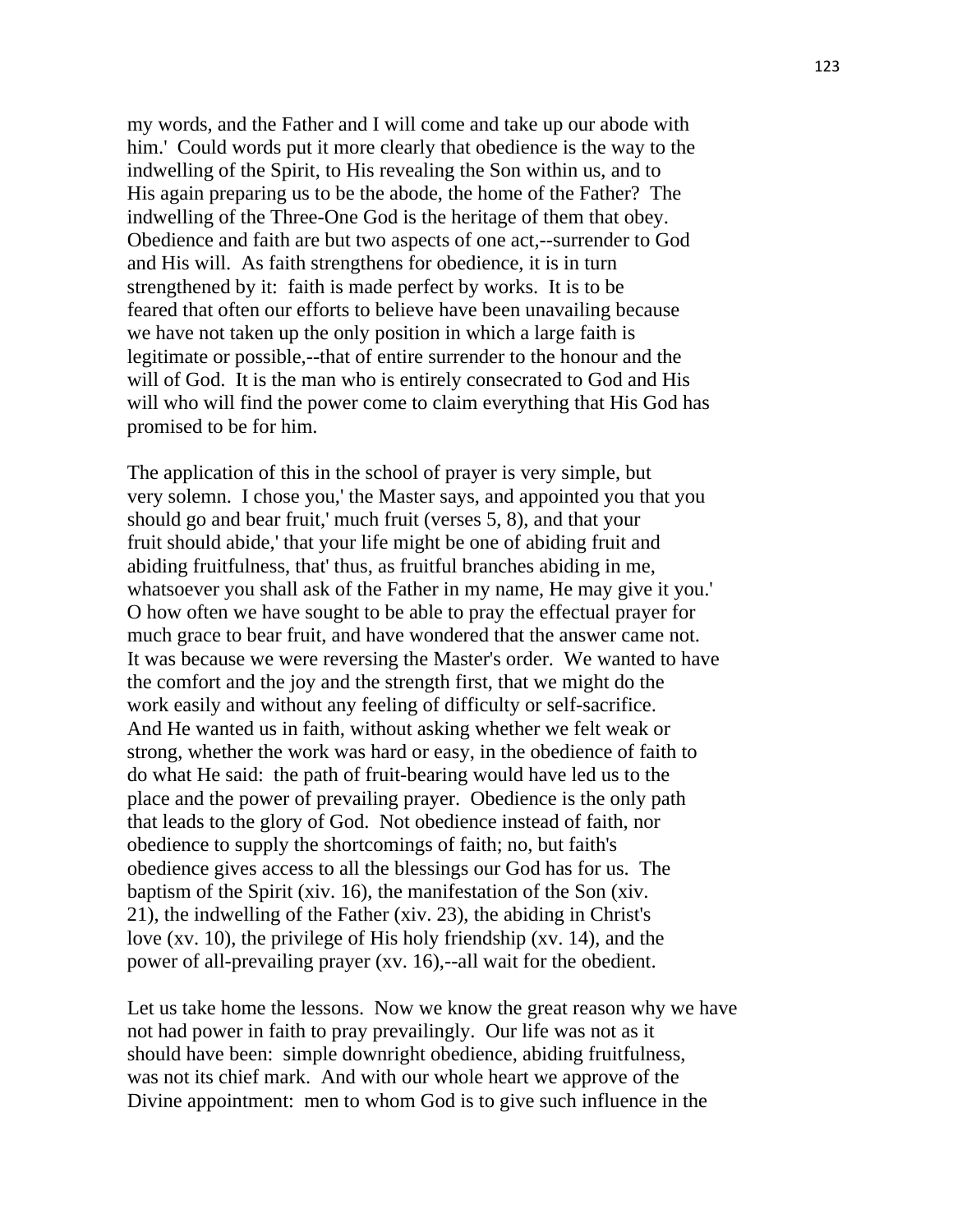rule of the world, as at their request to do what otherwise would not have taken place, men whose will is to guide the path in which God's will is to work, must be men who have themselves learned obedience, whose loyalty and submission to authority must be above all suspicion. Our whole soul approves the law: obedience and fruit-bearing, the path to prevailing prayer. And with shame we acknowledge how little our lives have yet borne this stamp.

 Let us yield ourselves to take up the appointment the Saviour gives us. Let us study His relation to us as Master. Let us seek no more with each new day to think in the first place of comfort, or joy, or blessing. Let the first thought be: I belong to the Master. Every moment and every movement I must act as His property, as a part of Himself, as one who only seeks to know and do His will. A servant, a slave of Jesus Christ,--let this be the spirit that animates me. If He says, No longer do I call you servants, but I have called you friends,' let us accept the place of friends: You are my friends if you do the things which I command you.'

 The one thing He commands us as His branches is to bear fruit. Let us live to bless others, to testify of the life and the love there is in Jesus. Let us in faith and obedience give our whole life to that which Jesus chose us for and appointed us to--fruit-bearing. As we think of His electing us to this, and take up our appointment as coming from Him who always gives all He demands, we shall grow strong in the confidence that a life of fruit-bearing, abounding and abiding, is within our reach. And we shall understand why this fruit-bearing alone can be the path to the place of all prevailing prayer. It is the man who, in obedience to the Christ of God, is proving that he is doing what his Lord wills, for whom the Father will do whatsoever he will: Whatsoever we ask we receive, because we keep His commandments, and do the things that are pleasing in His sight.'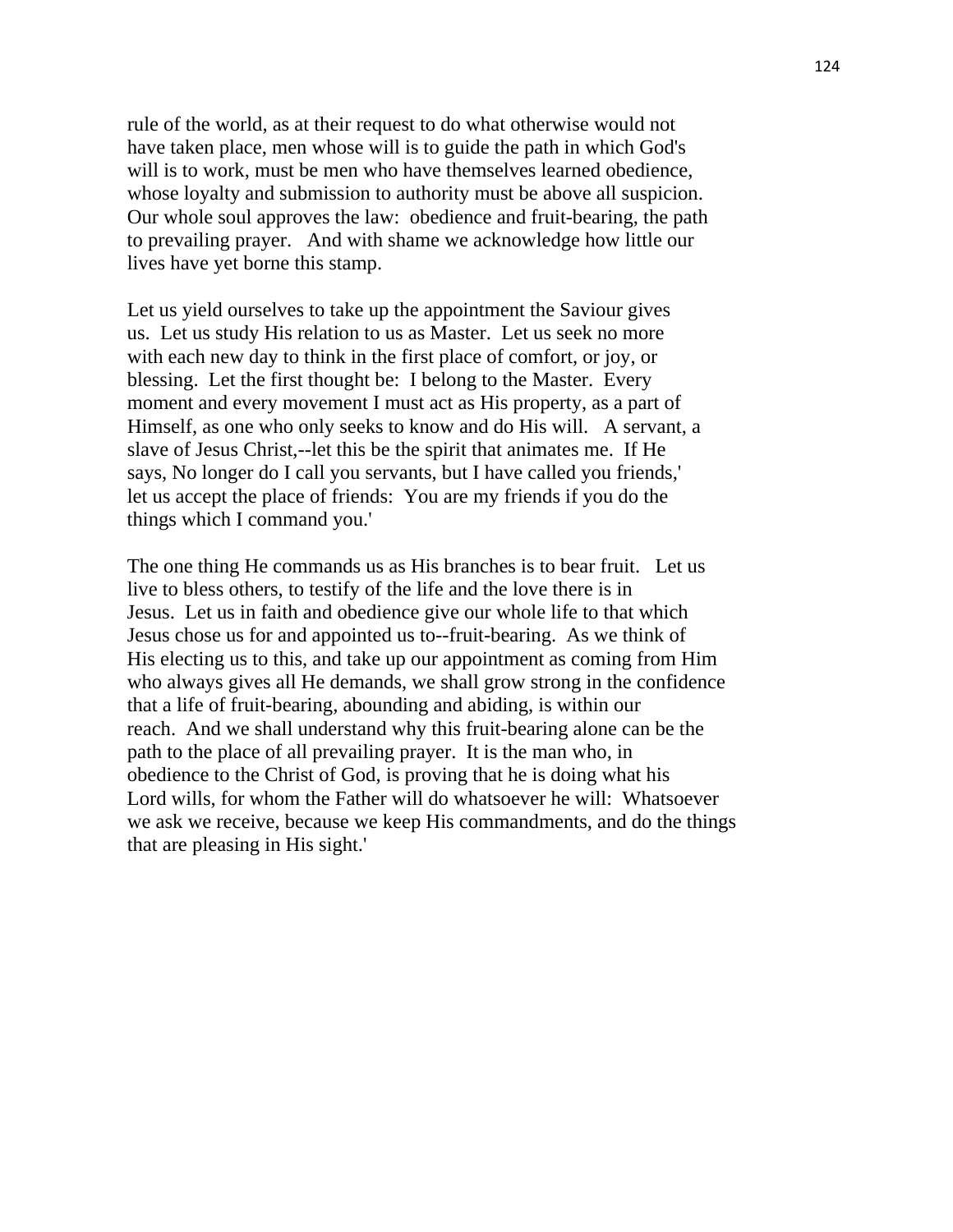## **LORD, TEACH US TO PRAY**

 Blessed Master! teach me to apprehend fully what I only partly realize, that it is only through the will of God, accepted and acted out in obedience to His commands, that we obtain the power to grasp His will in His promises and fully to appropriate them in our prayers. And teach me that it is in the path of fruit-bearing that the deeper growth of the branch into the Vine can be perfected, and we attain to the perfect oneness with Yourself in which we ask whatsoever we will.

 O Lord! Reveal to us, we pray You, how with all the hosts of heaven, and with Yourself the Son on earth, and with all the men of faith who have glorified You on earth, obedience to God is our highest privilege, because it gives access to oneness with Himself in that which is His highest glory--His all perfect will. And reveal to us, we pray You, how in keeping Your commandments and bearing fruit according to Your will, our spiritual nature will grow up to the full stature of the perfect man, with power to ask and to receive whatsoever we will.

 O Lord Jesus! Reveal Yourself to us, and the reality of Your purpose and Your power to make these Your wonderful promises the daily experience of all who utterly yield themselves to You and Your words. Amen.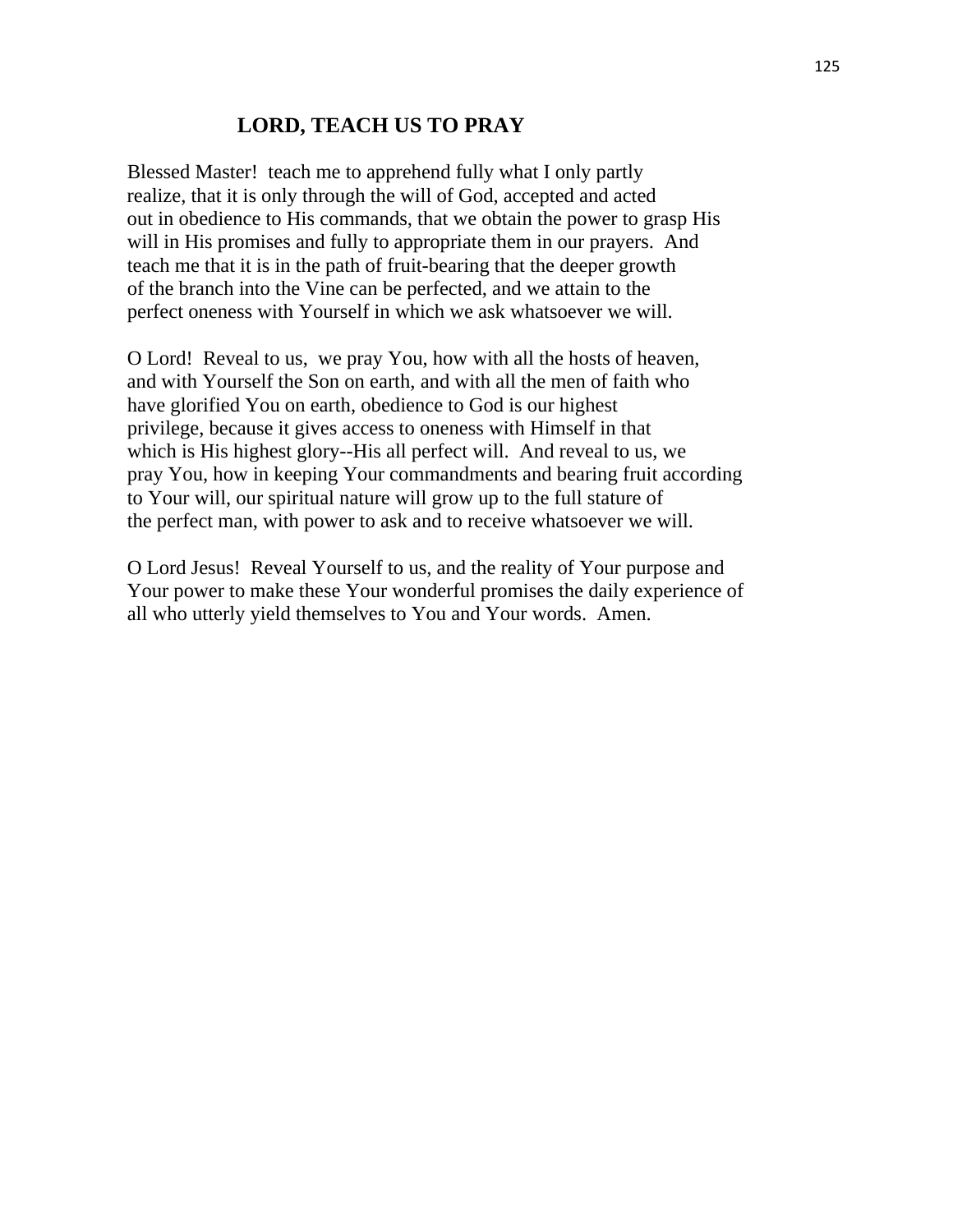### **TWENTY-FOURTH LESSON. In my Name**

Or, The All-prevailing Plea.

 Whatsoever you shall ask in my Name, that will I do. If you shall ask me anything in my Name, that will I do. That whatsoever you shall ask the Father in my Name, He may give it you. Verily, verily, I say unto you, If you shall ask anything of the Father, He will give it you in my Name. Hitherto you have asked nothing in my Name: ask, and you shall receive. In that day you shall ask in my Name.'--John xiv. 13, 14, xv. 16, xvi. 23, 24, 26.

 HITHERTO the disciples had not asked in the Name of Christ, nor had He Himself ever used the expression. The nearest approach is, met together in my Name.' Here in His parting words, He repeats the word unceasingly in connection with those promises of unlimited meaning, Whatsoever,' Anything,' What you will,' to teach them and us that His Name is our only, but also our all-sufficient plea. The power of prayer and the answer depend on the right use of the Name.

 What is a person's name? That word or expression in which the person is called up or represented to us. When I mention or hear a name, it calls up before me the whole man, what I know of him, and also the impression he has made on me. The name of a king includes his honour, his power, his kingdom. His name is the symbol of his power. And so each name of God embodies and represents some part of the glory of the Unseen One. And the Name of Christ is the expression of all He has done and all He is and lives to do as our Mediator.

 And what is it to do a thing in the name of another? It is to come with the power and authority of that other, as his representative and substitute. We know how such a use of another's name always supposes a community of interest. No one would give another the free use of his name without first being assured that his honour and interest were as safe with that other as with himself.

 And what is it when Jesus gives us power over His Name, the free use of it, with the assurance that whatever we ask in it will be given to us? The ordinary comparison of one person giving another, on some special occasion, the liberty to ask something in his name, comes altogether short here,--Jesus solemnly gives to all His disciples a general and unlimited power of the free use of His Name at all times for all they desire. He could not do this if He did not know that He could trust us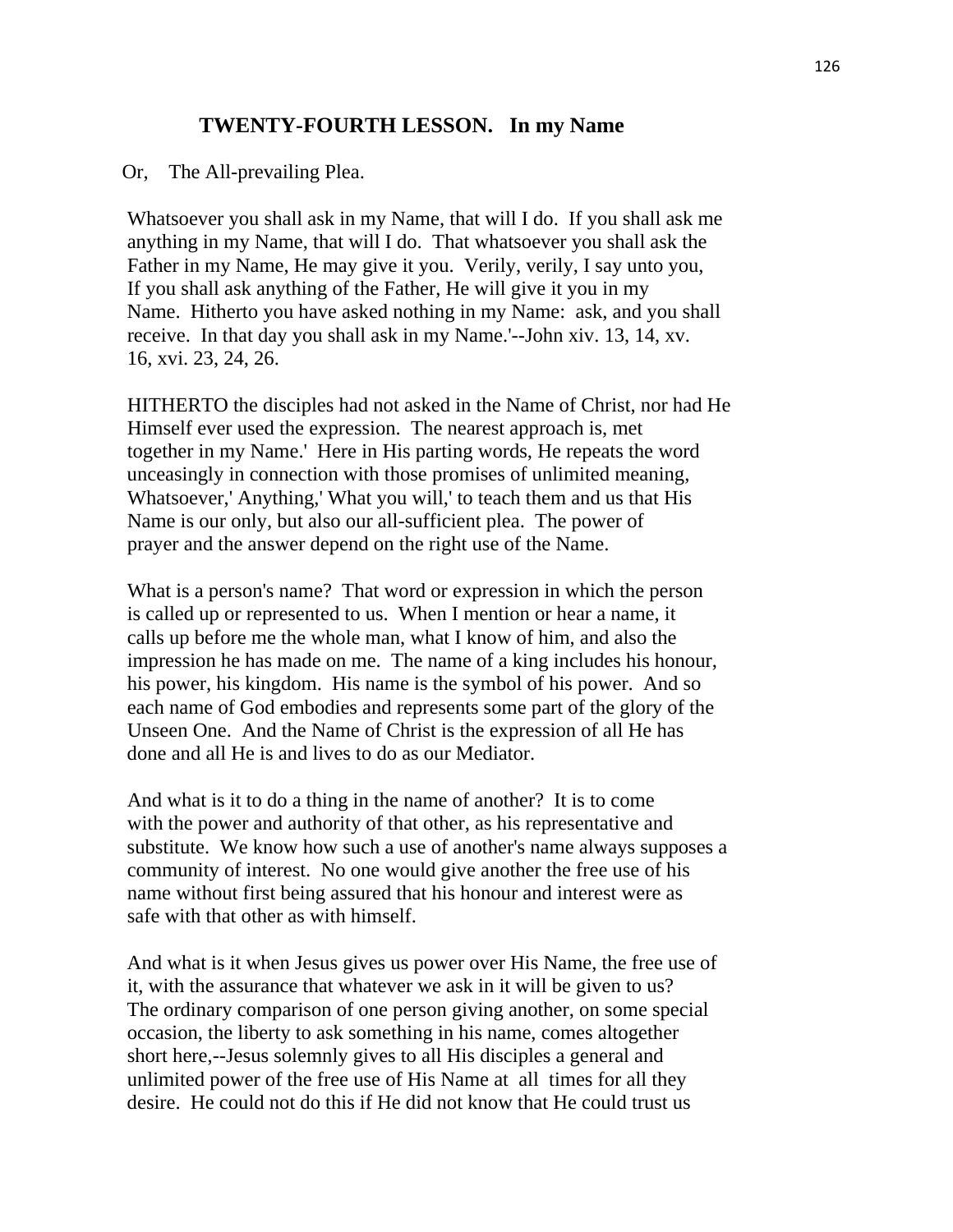with His interests, that His honour would be safe in our hands. The free use of the name of another is always the token of great confidence, of close union. He who gives his name to another stands aside, to let that other act for him; he who takes the name of another, gives up his own as of no value. When I go in the name of another, I deny myself, I take not only his name, but himself and what he is, instead of myself and what I am.

 Such a use of the name of a person may be in virtue of a legal union. A merchant leaving his home and business, gives his chief clerk a general power, by which he can draw thousands of pounds in the merchant's name. The clerk does this, not for himself, but only in the interests of the business. It is because the merchant knows and trusts him as wholly devoted to his interests and business, that he dares put his name and property at his command. When the Lord Jesus went to heaven, He left His work, the management of His kingdom on earth, in the hands of His servants. He could not do otherwise than also give them His Name to draw all the supplies they needed for the due conduct of His business. And they have the spiritual power to avail themselves of the Name of Jesus just to the extent to which they yield themselves to live only for the interests and the work of the Master. The use of the Name always supposes the surrender of our interests to Him whom we represent.

 Or such a use of the name may be in virtue of a life union. In the case of the merchant and his clerk, the union is temporary. But we know how oneness of life on earth gives oneness of name: a child has the father's name because he has his life. And often the child of a good father has been honoured or helped by others for the sake of the name he bore. But this would not last long if it were found that it was only a name, and that the father's character was wanting. The name and the character or spirit must be in harmony. When such is the case, the child will have a double claim on the father's friends: the character secures and increases the love and esteem rendered first for the name's sake. So it is with Jesus and the believer: we are one, we have one life, one Spirit with Him; for this reason we may come in His Name. Our power in using that Name, whether with God, or men, or devils depends on the measure of our spiritual life-union. The use of the name rests on the unity of life; the Name and the Spirit of Jesus are one. [2]

 Or the union that empowers to the use of the Name may be the union of love. When a bride whose life has been one of poverty, becomes united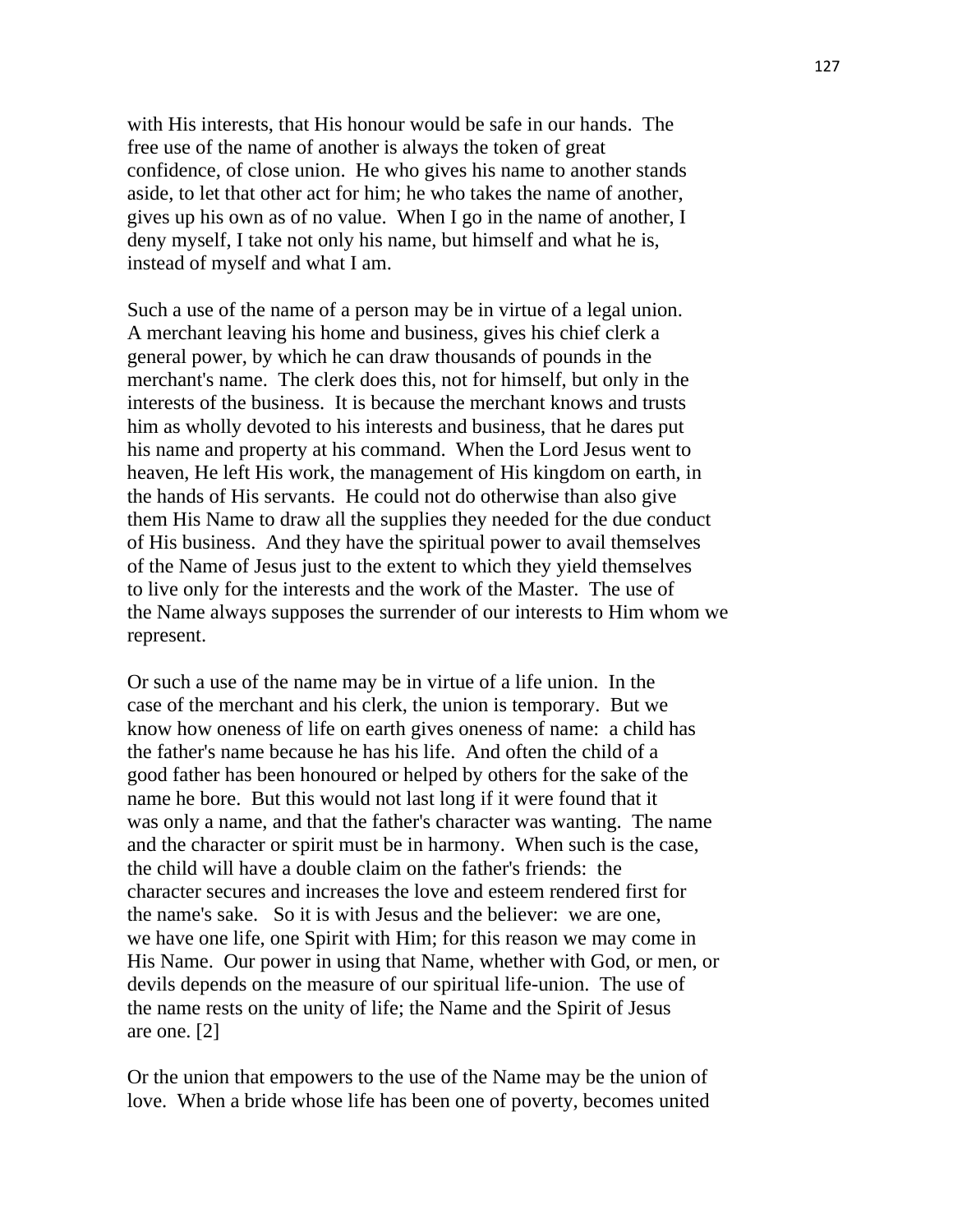to the bridegroom, she gives up her own name, to be called by his, and has now the full right to use it. She purchases in his name, and that name is not refused. And this is done because the bridegroom has chosen her for himself, counting on her to care for his interests: they are now one. And so the Heavenly Bridegroom could do nothing less; having loved us and made us one with Himself, what could He do but give those who bear His Name the right to present it before the Father, or to come with it to Himself for all they need. And there is no one who gives himself really to live in the Name of Jesus, who does not receive in ever-increasing measure the spiritual capacity to ask and receive in that Name what he will. The bearing of the name of another supposes my having given up my own, and with it my own independent life; but then, as surely, my possession of all there is in the name I have taken instead of my own.

 Such illustrations show us how defective the common view is of a messenger sent to ask in the name of another, or a guilty one appealing to the name of a surety. No Jesus Himself is with the Father; it is not an absent one in whose name we come. Even when we pray to Jesus Himself, it must be in His Name. The name represents the person; to ask in the Name is to ask in full union of interest and life and love with Himself, as one who lives in and for Him. Let the Name of Jesus only have undivided supremacy in my heart and life, my faith will grow to the assurance that what I ask in that Name cannot be refused. The name and the power of asking go together: when the Name of Jesus has become the power that rules my life, its power in prayer with God will be seen too.

 We see thus that everything depends on our own relation to the Name: the power it has on my life is the power it will have in my prayers. There is more than one expression in Scripture which can make this clear to us. When it says, Do all in the Name of the Lord Jesus,' we see how this is the counterpart of the other, Ask all.' To do all and to ask all in His Name, these go together. When we read, We shall walk in the Name of our God,' we see how the power of the Name must rule in the whole life; only then will it have power in prayer. It is not to the lips but to the life God looks to see what the Name is to us. When Scripture speaks of men who have given their lives for the Name of the Lord Jesus,' or of one ready to die for the Name of the Lord Jesus,' we see what our relation to the Name must be: when it is everything to me, it will obtain everything for me. If I let it have all I have, it will let me have all it has.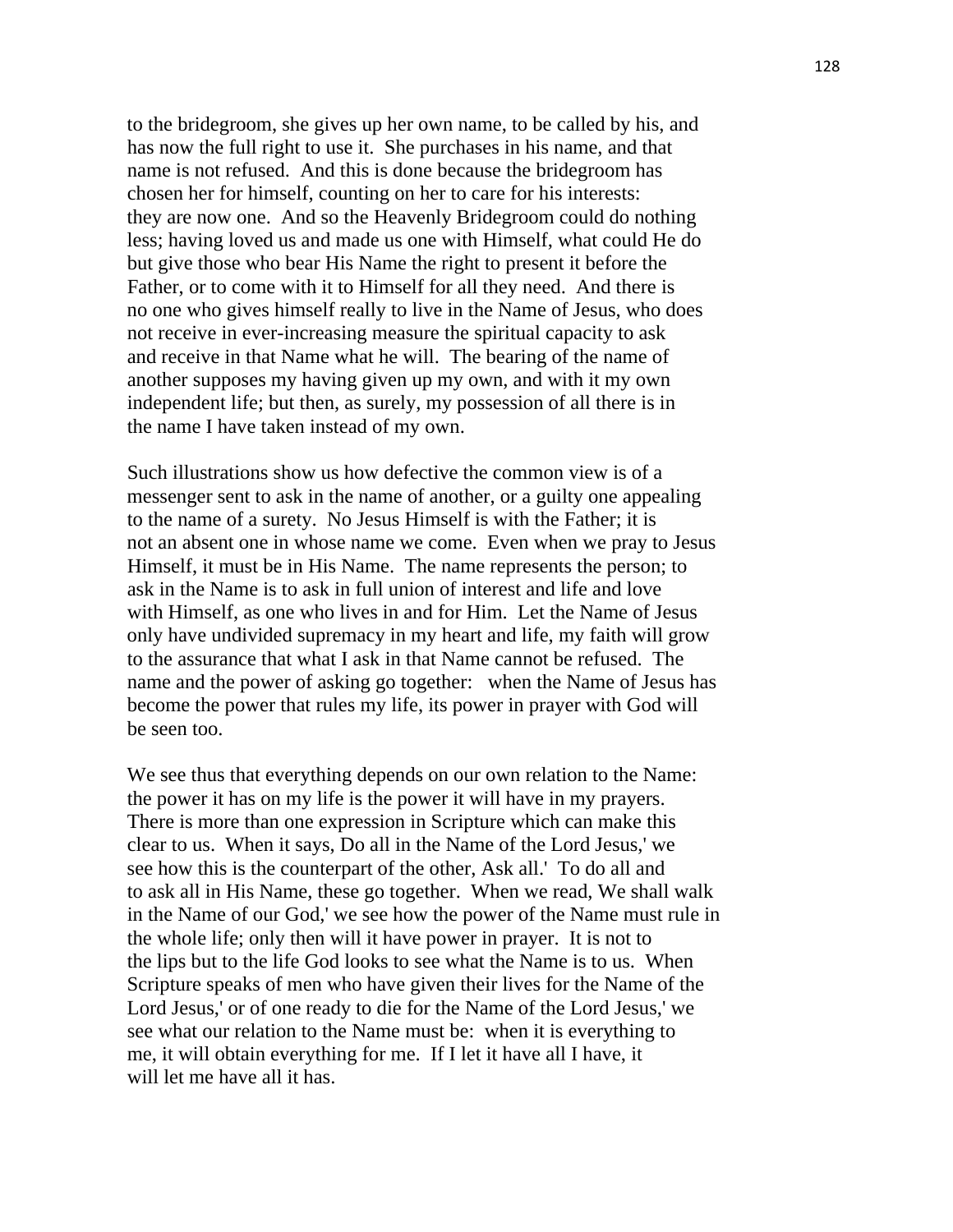WHATSOEVER you shall ask in my Name, that will I do.' Jesus means the promise literally. Christians have sought to limit it: it looked too free; it was hardly safe to trust man so unconditionally. We did not understand that the word in my Name' is its own safeguard. It is a spiritual power which no one can use further than he obtains the capacity for, by his living and acting in that Name. As we bear that Name before men, we have power to use it before God. O let us plead for God's Holy Spirit to show us what the Name means, and what the right use of it is. It is through the Spirit that the Name, which is above every name in heaven, will take the place of supremacy in our heart and life too.

 Disciples of Jesus! Let the lessons of this day enter deep into your hearts. The Master says: Only pray in my Name; whatsoever you ask will be given. Heaven is set open to you; the treasures and powers of the world of spirit are placed at your disposal on behalf of men around you. O come, and let us learn to pray in the Name of Jesus. As to the disciples, He says to us, Hitherto you have not asked in my Name: ask, and you shall receive.' Let each disciple of Jesus seek to avail himself of the rights of his royal priesthood, and use the power placed at his disposal for his circle and his work. Let Christians awake and hear the message: your prayer can obtain what otherwise will be withheld, can accomplish what otherwise remains undone. O awake, and use the name of Jesus to open the treasures of heaven for this perishing world. Learn as the servants of the King to use His Name: WHATSOEVER you shall ask in my Name, THAT WILL I DO.'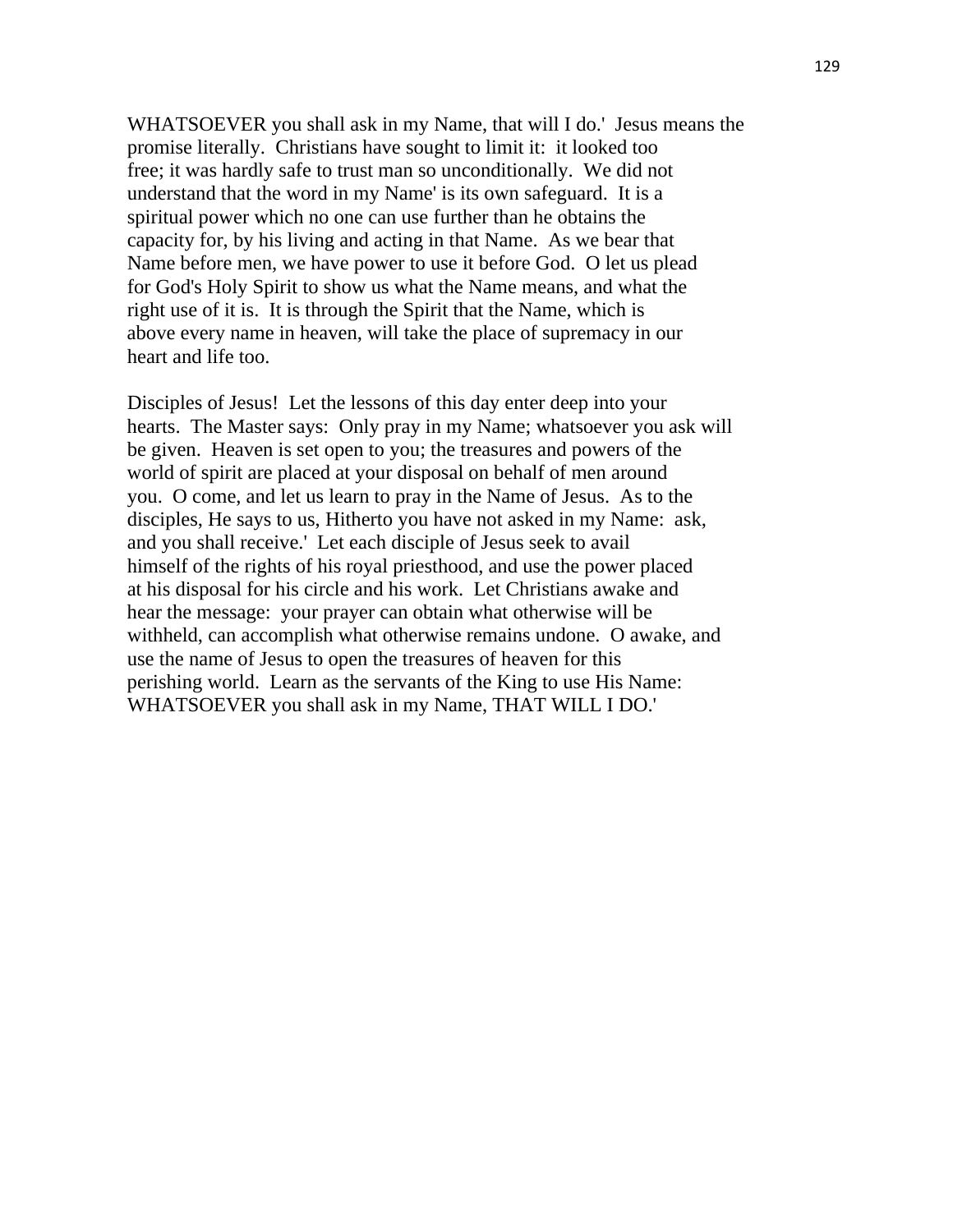# **LORD, TEACH US TO PRAY**

 Blessed Lord! It is as if each lesson You give me has such fullness and depths of meaning, that if I can only learn that one, I shall know how to pray aright. This day I feel again as if I needed but one prayer every day: Lord! Teach me what it is to pray in Your Name. Teach me so to live and act, to walk and speak, so to do all in the Name of Jesus, that my prayer cannot be anything else but in that blessed Name too.

 And teach me, Lord! to hold fast the precious promise that WHATSOEVER we ask in Your Name, You will do, the Father will give. Though I do not yet fully understand, and still less have fully attained, the wondrous union You meanest when You say, IN MY NAME, I would yet hold fast the promise until it fills my heart with the undoubting assurance: Anything in the Name of Jesus.

 O my Lord! let Your Holy Spirit teach me this. You didst say of Him, The Comforter, whom the Father shall send IN MY NAME.' He knows what it is to be sent from heaven in Your Name, to reveal and to honour the power of that Name in Your servants, to use that Name alone, and so to glorify You. Lord Jesus! let Your Spirit dwell in me, and fill me. I would, I do yield my whole being to His rule and leading. Your Name and Your Spirit are one; through Him Your Name will be the strength of my life and my prayer. Then I shall be able for Your Name's sake to forsake all, in Your Name to speak to men and to God, and to prove that this is indeed the Name above every name.

Lord Jesus! O teach me by Your Holy Spirit to pray in Your Name. Amen.

NOTE.

 What is meant by praying in Christ's name? It cannot mean simply appearing before God with faith in the mediation of the Saviour. When the disciples asked Jesus to teach them to pray, He supplied them with petitions. And afterwards Jesus said to them, "Hitherto have you asked nothing in my Name." Until the Spirit came, the seven petitions of the Lord's prayer lay as it were dormant within them. When by the Holy Ghost Christ descended into their hearts, they desired the very blessings which Christ as our High Priest obtains for us by His prayer from the Father. And such petitions are always answered. The Father is always willing to give what Christ asks. The Spirit of Christ always teaches and influences us to offer the petitions which Christ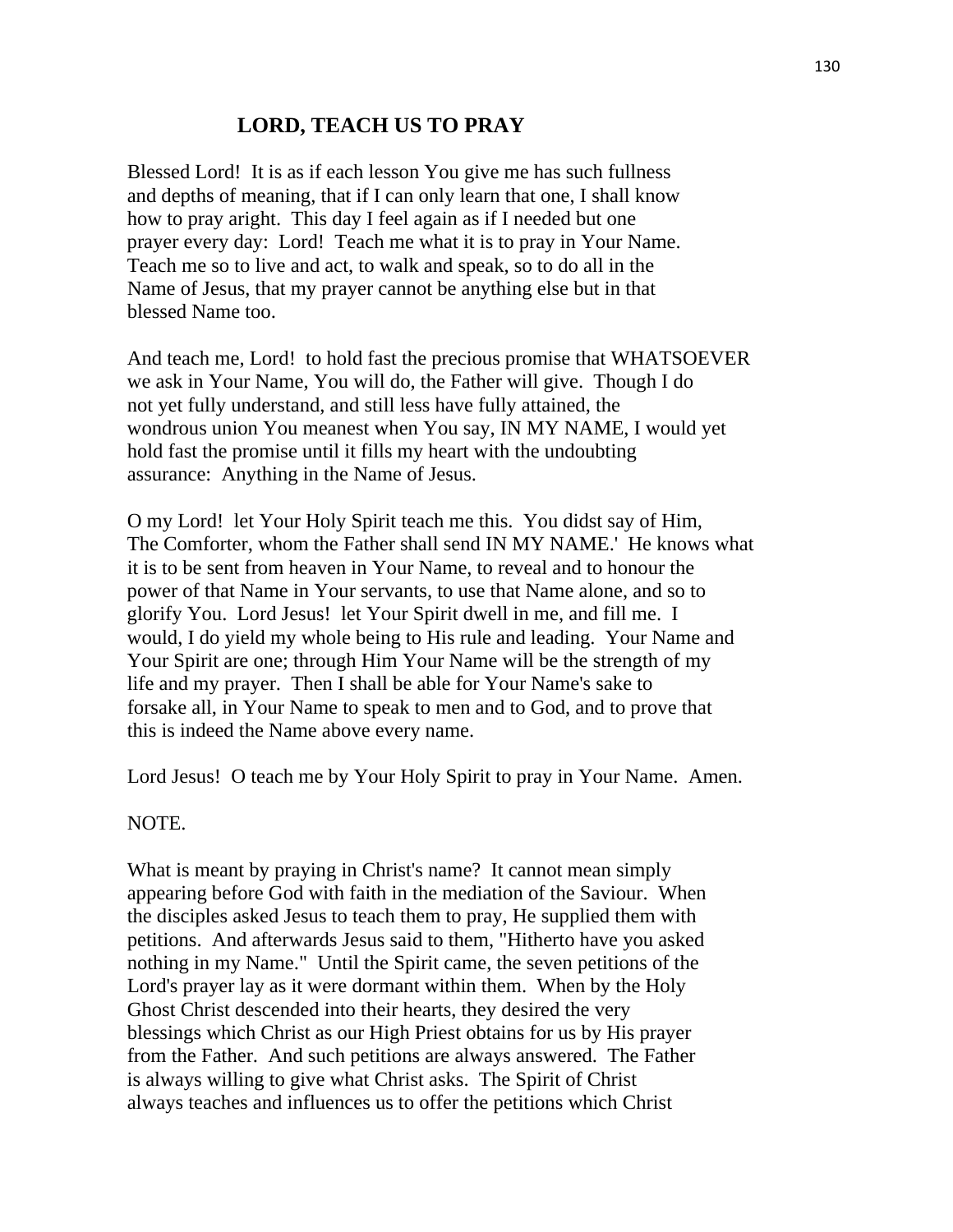ratifies and presents to the Father. To pray in Christ's name is therefore to be identified with Christ as to our righteousness, and to be identified with Christ in our desires by the indwelling of the Holy Ghost. To pray in the Spirit, to pray according to the will of the Father, to pray in Christ's name, are identical expressions. The Father Himself loves us, and is willing to hear us: two intercessors, Christ the Advocate above, and the Holy Ghost, the Advocate within, are the gifts of His love.

 This view may appear at first less consoling than a more prevalent one, which refers prayer in Christ's name chiefly to our trust in Christ's merit. The defect of this opinion is, that it does not combine the intercession of the Saviour with the will of the Father, and the indwelling Spirit's aid in prayer. Nor does it fully realize the mediation of Christ; for the mediation consists not merely in that for Christ's sake the Holy Father is able to regard me and my prayer; but also, in that Christ Himself presents my petitions as His petitions, desired by Him for me, even as all blessings are purchased for me by His precious blood.

 In all prayer, the one essential condition is that we are able to offer it in the name of Jesus, as according to His desire for us, according to the Father's will, according to the Spirit's teaching. And thus praying in Christ's name is impossible without self-examination, without reflection, without self-denial; in short, without the aid of the Spirit.'--Saphiv, The Lord's Prayer, pp. 411, 142.

 [2] ^Whatsoever you shall ask in my Name,' that is, in my nature; for things with God are called according to their nature. We ask in Christ's Name, not when at the end of some request we say, This I ask in the Name of Jesus Christ,' but when we pray according to His nature, which is love, which seeks not its own but only the will of God and the good of all creatures. Such asking is the cry of His own Spirit in our hearts.--Jukes. The New Man.

 $\overline{\phantom{a}}$  ,  $\overline{\phantom{a}}$  ,  $\overline{\phantom{a}}$  ,  $\overline{\phantom{a}}$  ,  $\overline{\phantom{a}}$  ,  $\overline{\phantom{a}}$  ,  $\overline{\phantom{a}}$  ,  $\overline{\phantom{a}}$  ,  $\overline{\phantom{a}}$  ,  $\overline{\phantom{a}}$  ,  $\overline{\phantom{a}}$  ,  $\overline{\phantom{a}}$  ,  $\overline{\phantom{a}}$  ,  $\overline{\phantom{a}}$  ,  $\overline{\phantom{a}}$  ,  $\overline{\phantom{a}}$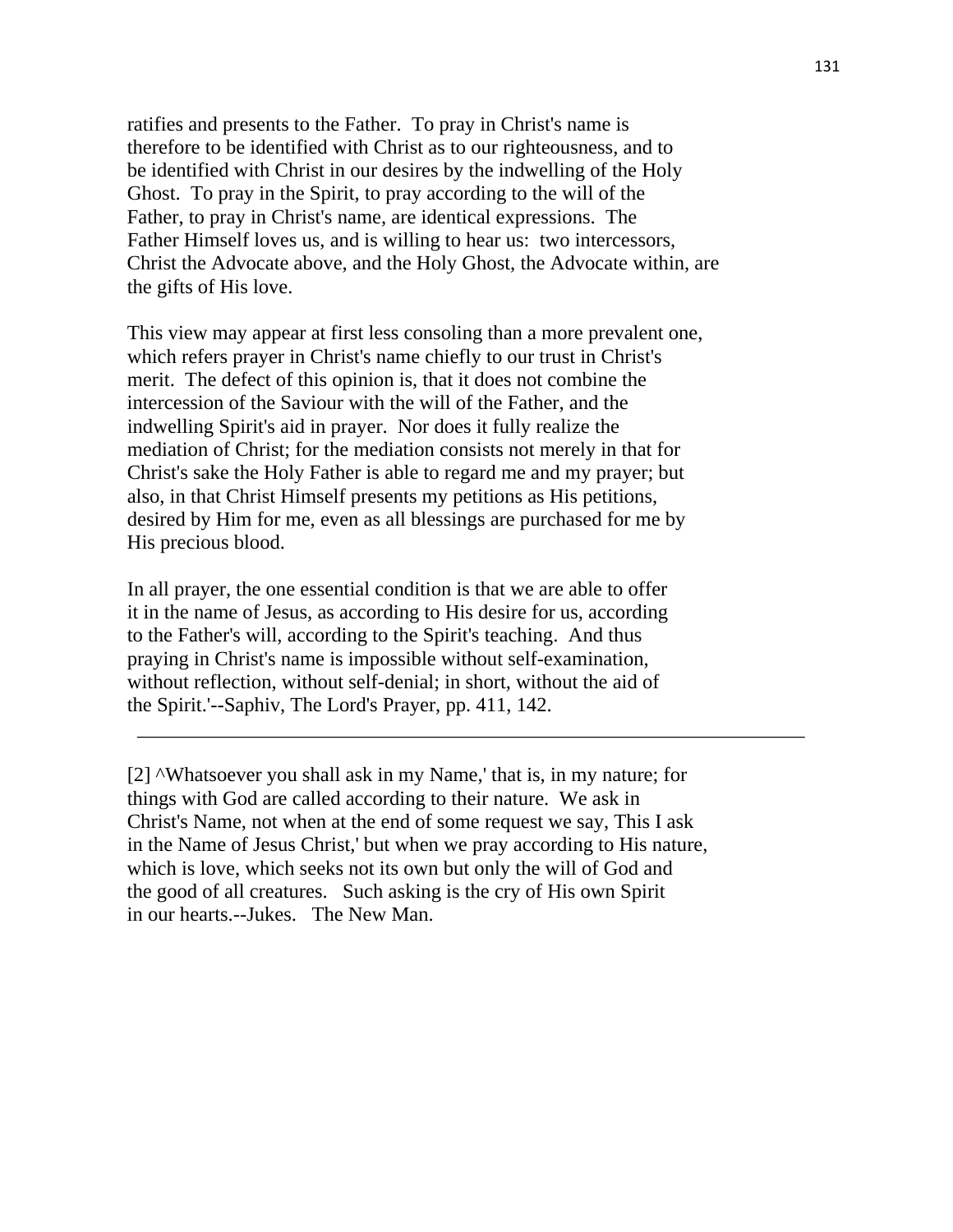### **TWENTY-FIFTH LESSON. At that day**

Or, The Holy Spirit and Prayer.

 In that day you shall ask me nothing. Verily, verily, I say unto you, Whatsoever you shall ask the Father in my Name, He will give it you. Hitherto have you asked nothing in my Name: ask, and you shall receive, that your joy may be full. At that day you shall ask in my Name: and I say not, that I will pray the Father for you, for the Father Himself loves you.'--John xvi. 23-26.

 Praying in the Holy Spirit, keep yourselves in the love of God.'--JUDE 20, 21.

 THE words of John (I John ii. 12-14) to little children, to young men, and to fathers suggest the thought that there often are in the Christian life three great stages of experience. The first, that of the new-born child, with the assurance and the joy of forgiveness. The second, the transition stage of struggle and growth in knowledge and strength: young men growing strong, God's word doing its work in them and giving them victory over the Evil One. And then the final stage of maturity and ripeness: the Fathers, who have entered deeply into the knowledge and fellowship of the Eternal One.

 In Christ's teaching on prayer there appear to be three stages in the prayer-life, somewhat analogous. In the Sermon on the Mount we have the initial stage: His teaching is all comprised in one word, Father. Pray to your Father, your Father sees, hears, knows, and will reward: how much more than any earthly father! Only be childlike and trustful. Then comes later on something like the transition stage of conflict and conquest, in words like these: This sort goes not out but by fasting and prayer;' Shall not God avenge His own elect who cry day and night unto Him?' And then we have in the parting words, a higher stage. The children have become men: they are now the Master's friends, from whom He has no secrets, to whom He says, All things that I heard from my Father I made known unto you;' and to whom, in the oft-repeated whatsoever you will,' He hands over the keys of the kingdom. Now the time has come for the power of prayer in His Name to be proved.

 The contrast between this final stage and the previous preparatory ones our Saviour marks most distinctly in the words we are to meditate on: Hitherto you have asked nothing in my Name;' At that day you shall ask in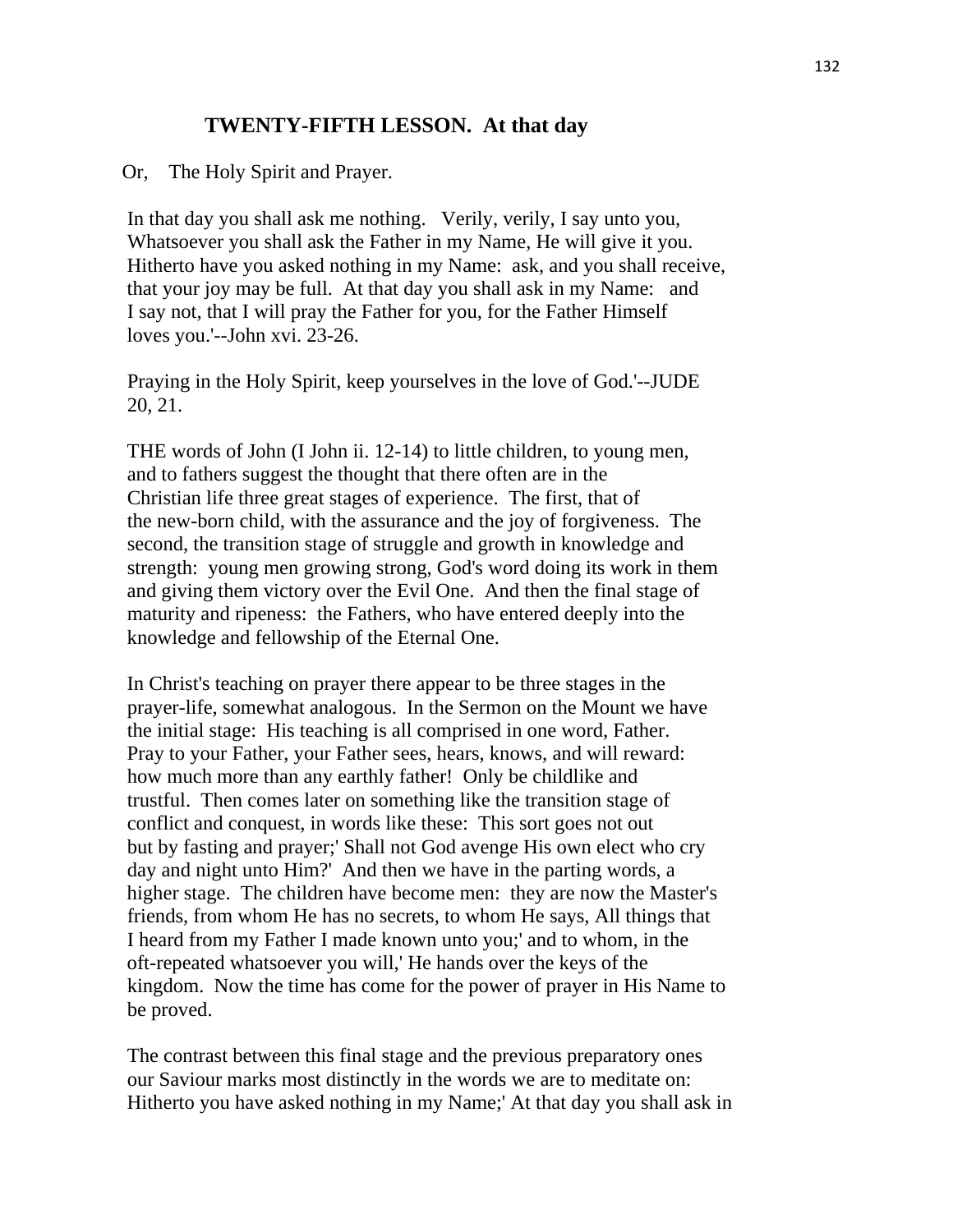my Name. We know what at that day' means. It is the day of the outpouring of the Holy Spirit. The great work Christ was to do on the cross, the mighty power and the complete victory to be manifested in His resurrection and ascension, were to issue in the coming down from heaven, as never before, of the glory of God to dwell in men. The Spirit of the glorified Jesus was to come and be the life of His disciples. And one of the marks of that wonderful spirit-dispensation was to be a power in prayer hitherto unknown--prayer in the Name of Jesus, asking and obtaining whatsoever they would, is to be the manifestation of the reality of the Spirit's indwelling.

 To understand how the coming of the Holy Spirit was indeed to commence a new epoch in the prayer-world, we must remember who He is, what His work, and what the significance of His not being given until Jesus was glorified. It is in the Spirit that God exists, for He is Spirit. It is in the Spirit that the Son was begotten of the Father: it is in the fellowship of the Spirit that the Father and the Son are one. The eternal never-ceasing giving to the Son which is the Father's prerogative and the eternal asking and receiving which is the Son's right and blessedness--it is through the Spirit that this communion of life and love is maintained. It has been so from all eternity. It is so specially now, when the Son as Mediator ever lives to pray. The great work which Jesus began on earth of reconciling in His own body God and man, He carries on in heaven. To accomplish this He took up into His own person the conflict between God's righteousness and our sin. On the cross He once for all ended the struggle in His own body. And then He ascended to heaven, that thence He might in each member of His body carry out the deliverance and manifest the victory He had obtained. It is to do this that He ever lives to pray; in His unceasing intercession He places Himself in living fellowship with the unceasing prayer of His redeemed ones. Or rather, it is His unceasing intercession which shows itself in their prayers, and gives them a power they never had before.

 And He does this through the Holy Spirit. The Holy Spirit, the Spirit of the glorified Jesus, was not (John vii. 39), could not be, until He had been glorified. This gift of the Father was something distinctively new, entirely different from what Old Testament saints had known. The work that the blood effected in heaven when Christ entered within the veil, was something so true and new, the redemption of our human nature into fellowship with His resurrection-power and His exaltation-glory was so intensely real, the taking up of our humanity in Christ into the life of the Three-One God was an event of such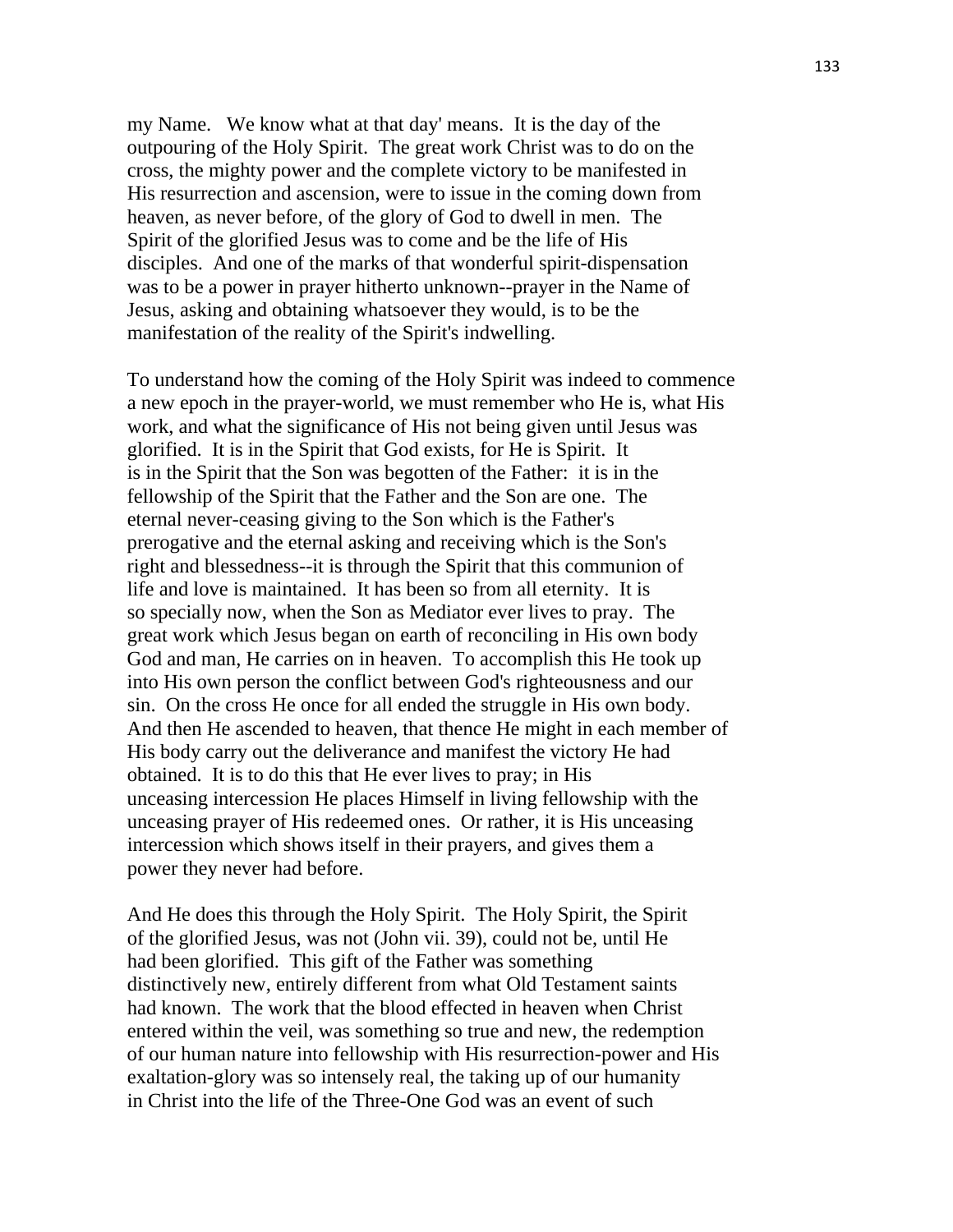inconceivable significance, that the Holy Spirit, who had to come from Christ's exalted humanity to testify in our hearts of what Christ had accomplished, was indeed no longer only what He had been in the Old Testament. It was literally true the Holy Spirit was not yet, for Christ was not yet glorified.' He came now first as the Spirit of the glorified Jesus. Even as the Son, who was from eternity God, had entered upon a new existence as man, and returned to heaven with what He had not before, so the Blessed Spirit, whom the Son, on His ascension, received from the Father (Acts ii. 33) into His glorified humanity, came to us with a new life, which He had not previously to communicate. Under the Old Testament He was invoked as the Spirit of God: at Pentecost He descended as the Spirit of the glorified Jesus, bringing down and communicating to us the full fruit and power of the accomplished redemption.

 It is in the intercession of Christ that the continued efficacy and application of His redemption is maintained. And it is through the Holy Spirit descending from Christ to us that we are drawn up into the great stream of His ever-ascending prayers. The Spirit prays for us without words: in the depths of a heart where even thoughts are at times formless, the Spirit takes us up into the wonderful flow of the life of the Three-One God. Through the Spirit, Christ's prayers become ours, and ours are made His: we ask what we will, and it is given to us. We then understand from experience, Hitherto you have not asked in my Name. At that day you shall ask in my Name.'

 Brother! what we need to pray in the Name of Christ, to ask that we may receive that our joy may be full, is the baptism of this Holy Ghost. This is more than the Spirit of God under the Old Testament. This is more than the Spirit of conversion and regeneration the disciples had before Pentecost. This is more than the Spirit with a measure of His influence and working. This is the Holy Spirit, the Spirit of the glorified Jesus in His exaltation-power, coming on us as the Spirit of the indwelling Jesus, revealing the Son and the Father within. (John xiv. 16-23.) It is when this Spirit is the Spirit not of our hours of prayer, but of our whole life and walk, when this Spirit glorifies Jesus in us by revealing the completeness of His work, and making us wholly one with Him and like Him, that we can pray in His Name, because we are in very deed one with Him. Then it is that we have that immediateness of access to the Father of which Jesus says, I say not that I will pray the Father for you.' Oh! we need to understand and believe that to be filled with this, the Spirit of the glorified One, is the one need of God's believing people. Then shall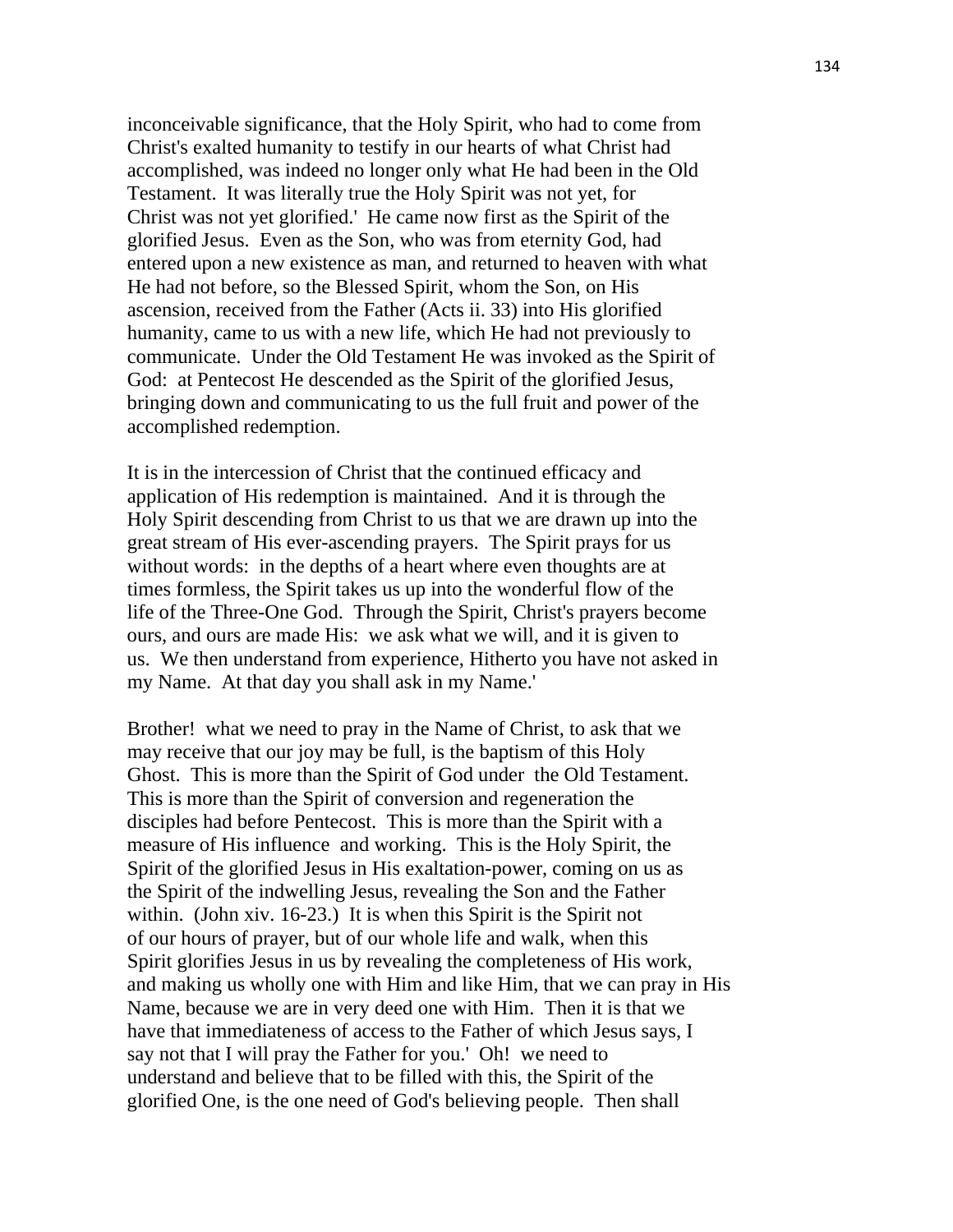we realize what it is, with all prayer and supplication to be praying at all seasons in the Spirit,' and what it is, praying in the Holy Ghost, to keep ourselves in the love of God.' At that day you shall ask in my Name.'

 And so once again the lesson comes: What our prayer avails, depends upon what we are and what our life is. It is living in the Name of Christ that is the secret of praying in the Name of Christ; living in the Spirit that fits for praying in the Spirit. It is abiding in Christ that gives the right and power to ask what we will: the extent of the abiding is the exact measure of the power in prayer. It is the Spirit dwelling within us that prays, not in words and thoughts always, but in a breathing and a being deeper than utterance. Just so much as there is of Christ's Spirit in us, is there real prayer. Our lives, our lives, O let our lives be full of Christ, and full of His Spirit, and the wonderfully unlimited promises to our prayer will no longer appear strange. Hitherto you have asked nothing in my Name. Ask, and you shall receive, that your joy may be full. At that day you shall ask in my Name. Verily, verily, I say unto you, Whatsoever you shall ask the father in my Name, He will give it you.'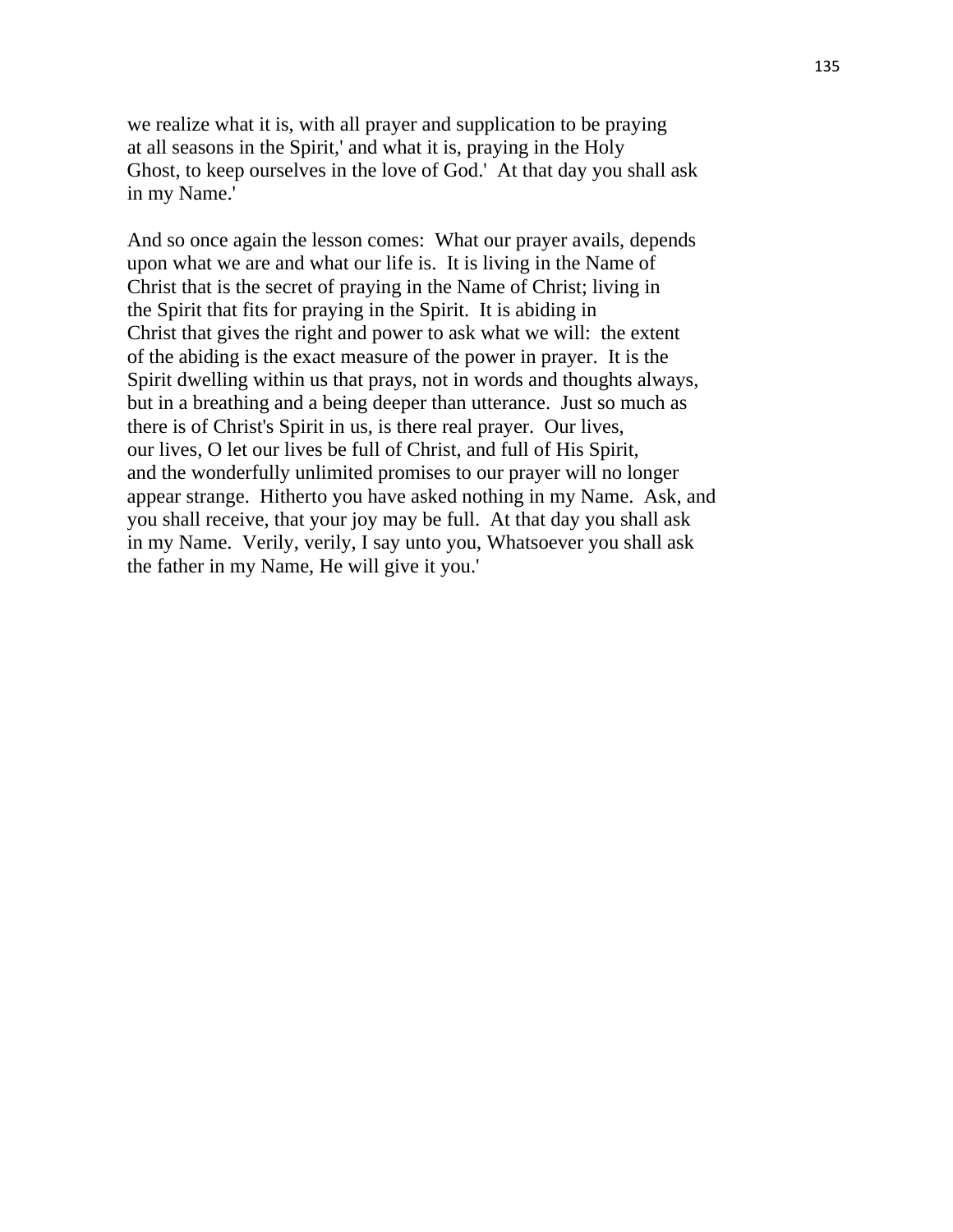### **LORD, TEACH US TO PRAY**

 O my God! in holy awe I bow before You, the Three in One. Again I have seen how the mystery of prayer is the mystery of the Holy Trinity. I adore the Father who ever hears, and the Son who ever lives to pray, and the Holy Spirit, proceeding from the Father and the Son, to lift us up into the fellowship of that ever-blessed, never-ceasing asking and receiving. I bow, my God, in adoring worship, before the infinite condescension that thus, through the Holy Spirit, takes us and our prayers into the Divine Life, and its fellowship of love.

 O my Blessed Lord Jesus! Teach me to understand Your lesson, that it is the indwelling Spirit, streaming from You, uniting to You, who is the Spirit of prayer. Teach me what it is as an empty, wholly consecrated vessel, to yield myself to His being my life. Teach me to honour and trust Him, as a living Person, to lead my life and my prayer. Teach me specially in prayer to wait in holy silence, and give Him place to breathe within me His unutterable intercession. And teach me that through Him it is possible to pray without ceasing, and to pray without failing, because He makes me partaker of the never-ceasing and never-failing intercession in which You, the Son, dost appear before the Father. Yea, Lord, fulfill in me Your promise, At that day you shall ask in my Name. Verily, verily, I say unto you, Whatsoever you shall ask the Father in my Name, that will He give.' Amen.

#### NOTE.

 Prayer has often been compared to breathing: we have only to carry out the comparison fully to see how wonderful the place is which the Holy Spirit occupies. With every breath we expel the impure air which would soon cause our death, and inhale again the fresh air to which we owe our life. So we give out from us, in confession the sins, in prayer the needs and the desires of our heart. And in drawing in our breath again, we inhale the fresh air of the promises, and the love, and the life of God in Christ. We do this through the Holy Spirit, who is the breath of our life.

 And this He is because He is the breath of God. The Father breathes Him into us, to unite Himself with our life. And then just as on every expiration there follows again the inhaling or drawing in of the breath, so God draws in again His breath, and the Spirit returns to Him laden with the desires and needs of our hearts. And thus the Holy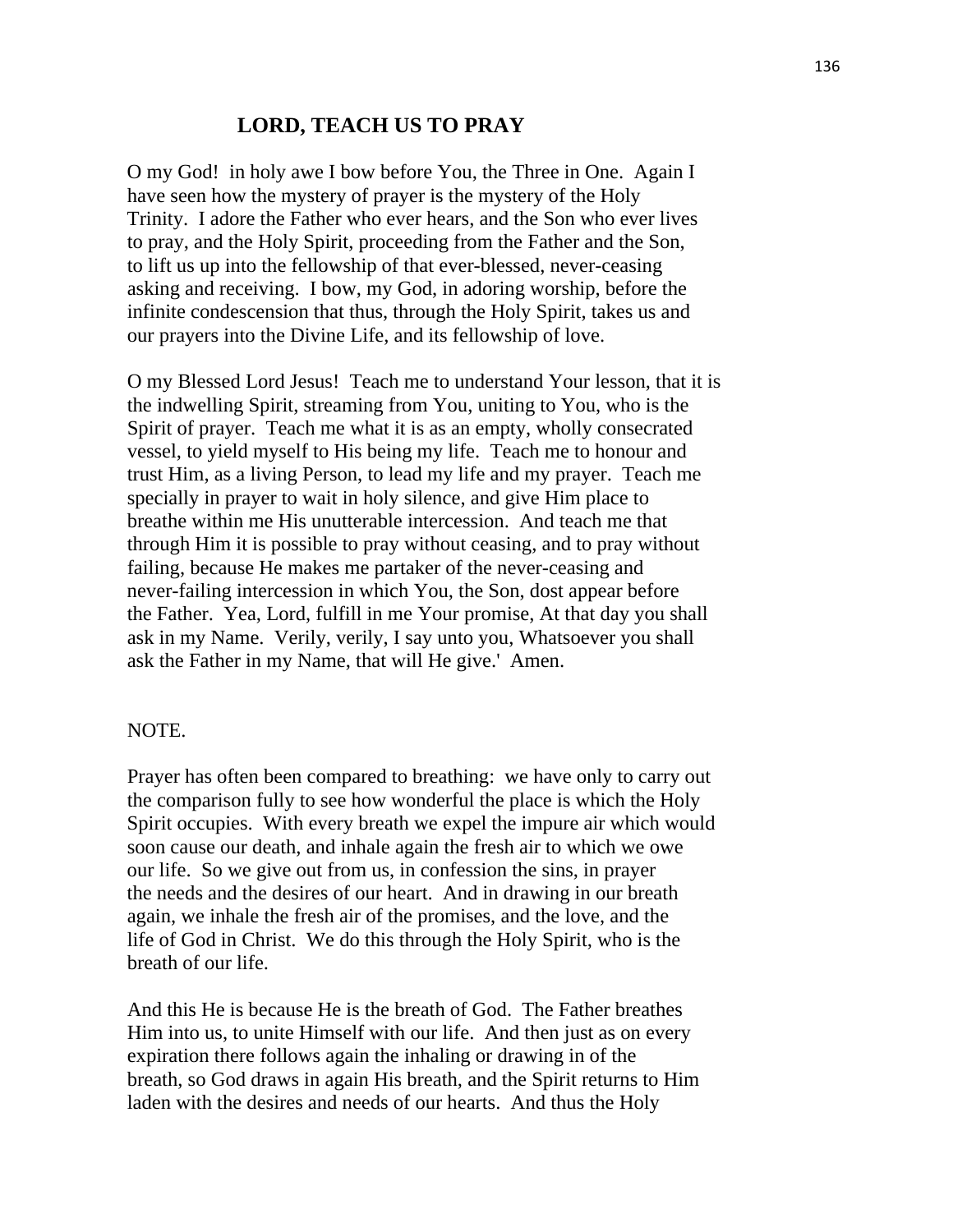Spirit is the breath of the life of God, and the breath of the new life in us. As God breathes Him out, we receive Him in answer to prayer; as we breathe Him back again, He rises to God laden with our supplications. As the Spirit of God, in whom the Father and the Son are one, and the intercession of the Son reaches the Father, He is to us the Spirit of prayer. True prayer is the living experience of the truth of the Holy Trinity. The Spirit's breathing, the Son's intercession, the Father's will, these three become one in us.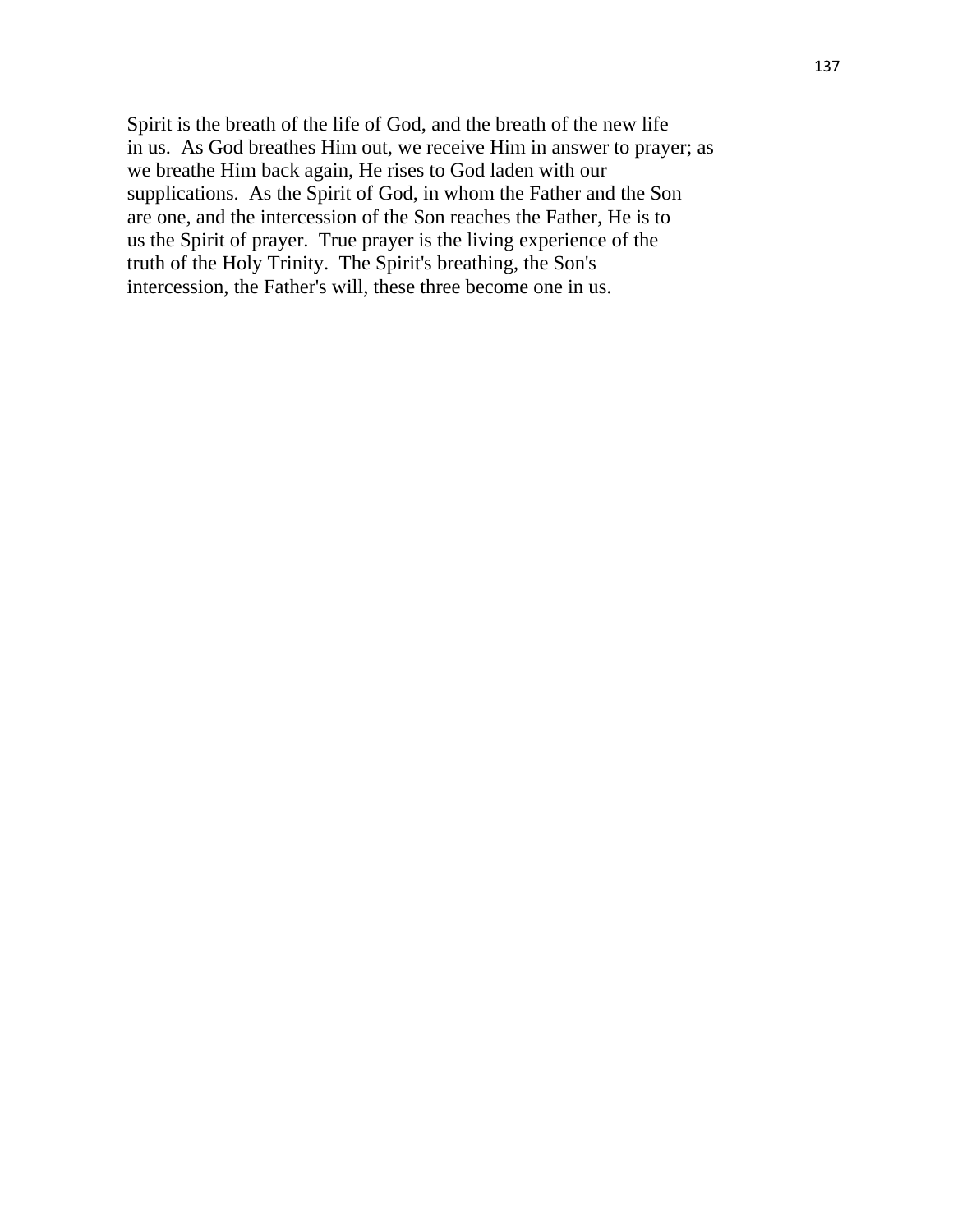### **TWENTY-SIXTH LESSON. I have prayed for you**

Or, Christ the Intercessor.

But I have prayed for you, that your faith fail not.'--Luke xxii. 32.

 I say not unto you, that I will pray the Father for you.'--John xvi. 26.

He ever lives to make intercession.'--Heb. vii. 25.

 ALL growth in the spiritual life is connected with the clearer insight into what Jesus is to us. The more I realize that Christ must be all to me and in me, that all in Christ is indeed for me, the more I learn to live the real life of faith, which, dying to self, lives wholly in Christ. The Christian life is no longer the vain struggle to live right, but the resting in Christ and finding strength in Him as our life, to fight the fight and gain the victory of faith. This is specially true of the life of prayer. As it too comes under the law of faith alone, and is seen in the light of the fullness and completeness there is in Jesus, the believer understands that it need no longer be a matter of strain or anxious care, but an experience of what Christ will do for him and in him--a participation in that life of Christ which, as on earth, so in heaven, ever ascends to the Father as prayer. And he begins to pray, not only trusting in the merits of Jesus, or in the intercession by which our unworthy prayers are made acceptable, but in that near and close union in virtue of which He prays in us and we in Him. [3] The whole of salvation is Christ Himself: He has given HIMSELF to us; He Himself lives in us. Because He prays, we pray too. As the disciples, when they saw Jesus pray, asked Him to make them partakers of what He knew of prayer, so we, now we see Him as intercessor on the throne, know that He makes us participate with Himself in the life of prayer.

 How clearly this comes out in the last night of His life. In His high-priestly prayer (John xvii.), He shows us how and what He has to pray to the Father, and will pray when once ascended to heaven. And yet He had in His parting address so repeatedly also connected His going to the Father with their new life of prayer. The two would be ultimately connected: His entrance on the work of His eternal intercession would be the commencement and the power of their new prayer-life in His Name. It is the sight of Jesus in His intercession that gives us power to pray in His Name: all right and power of prayer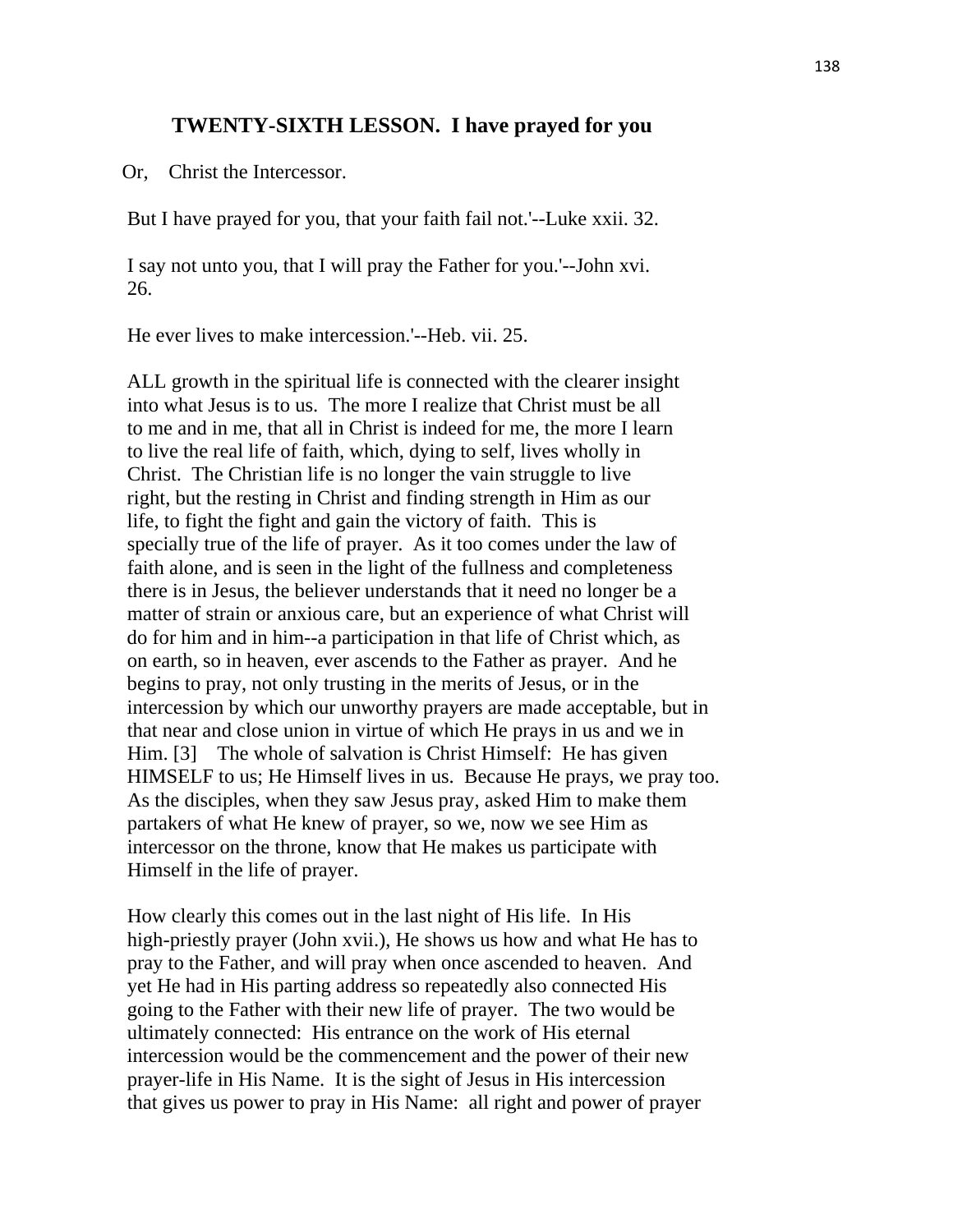is Christ's; He makes us share in His intercession.

 To understand this, think first of His intercession: He ever liveth to make intercession. The work of Christ on earth as Priest was but a beginning. It was as Aaron He shed His blood; it is as Melchizedek that He now lives within the veil to continue His work, after the power of the eternal life. As Melchizedek is more glorious than Aaron, so it is in the work of intercession that the atonement has its true power and glory. It is Christ that died: yea more, who is even at the right hand of God, who makes intercession for us.' That intercession is an intense reality, a work that is absolutely necessary, and without which the continued application of redemption cannot take place. In the incarnation and resurrection of Jesus the wondrous reconciliation took place, by which man became partaker of the Divine life and blessedness. But the real personal appropriation of this reconciliation in each of His members here below cannot take place without the unceasing exercise of His Divine power by the head in heaven. In all conversion and sanctification, in every victory over sin and the world, there is a real forth-putting of the power of Him who is mighty to save. And this exercise of His power only takes place through His prayer: He asks of the Father, and receives from the Father. He is able to save to the uttermost, because He ever lives to make intercession.' There is not a need of His people but He receives in intercession what the Godhead has to give: His mediation on the throne is as real and indispensable as on the cross. Nothing takes place without His intercession: it engages all His time and powers, is His unceasing occupation at the right hand of the Father.

 And we participate not only in the benefits of this His work, but in the work itself. This because we are His body. Body and members are one: The head cannot say to the feet, I have no need of you.' We share with Jesus in all He is and has: The glory which You gave me, I have given them.' We are partakers of His life, His righteousness, His work: we share with Him in His intercession too; it is not a work He does without us.

 We do this because we are partakers of His life: Christ is our life;' No longer I, but Christ lives in me.' The life in Him and in us is identical, one and the same. His life in us is an ever-praying life. When it descends and takes possession of us, it does not lose its character; in us too it is the every-praying life--a life that without ceasing asks and receives from God. And this not as if there were two separate currents of prayer rising upwards, one from Him, and one from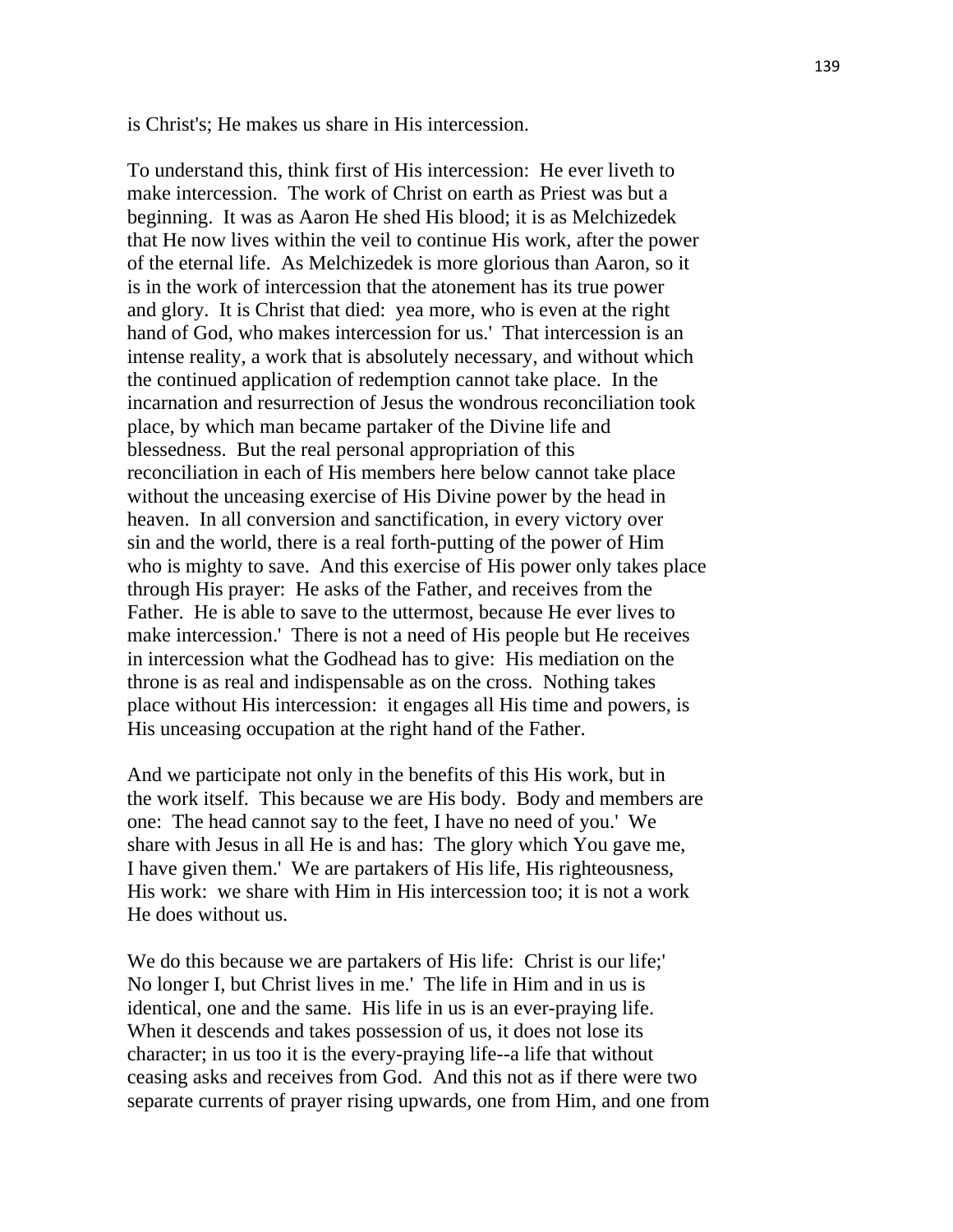His people. No, but the substantial life-union is also prayer-union: what He prays passes through us, what we pray passes through Him. He is the angel with the golden censer: UNTO HIM there was given much incense,' the secret of acceptable prayer, that He should add it unto the prayers of all the saints upon the golden altar.' We live, we abide in Him, the Interceding One.

 The Only-begotten is the only one who has the right to pray: to Him alone it was said, Ask, and it shall be given You.' As in all other things the fullness dwells in Him, so the true prayer-fullness too; He alone has the power of prayer. And just as the growth of the spiritual life consists in the clearer insight that all the treasures are in Him, and that we too are in Him, to receive each moment what we possess in Him, grace for grace, so with the prayer-life too. Our faith in the intercession of Jesus must not only be that He prays in our stead, when we do not or cannot pray, but that, as the Author of our life and our faith, He draws us on to pray in unison with Himself. Our prayer must be a work of faith in this sense too, that as we know that Jesus communicates His whole life in us, He also out of that prayerfulness which is His alone breathes into us our praying.

 To many a believer it was a new epoch in his spiritual life when it was revealed to him how truly and entirely Christ was his life, standing good as surety for his remaining faithful and obedient. It was then first that he really began to life a faith-life. No less blessed will be the discovery that Christ is surety for our prayer-life too, the centre and embodiment of all prayer, to be communicated by Him through the Holy Spirit to His people. He ever lives to make intercession' as the Head of the body, as the Leader in that new and living way which He hath opened up, as the Author and the Perfecter of our faith. He provides in everything for the life of His redeemed ones by giving His own life in them: He cares for their life of prayer, by taking them up into His heavenly prayer-life, by giving and maintaining His prayer-life within them. I have prayed for you,' not to render your faith needless, but that your faith fail not:' our faith and prayer of faith is rooted in His. It is, if you abide in me,' the ever-living Intercessor, and pray with me and in me: ask whatsoever you will, and it shall be done unto you.'

 The thought of our fellowship in the intercession of Jesus reminds us of what He has taught us more than once before, how all these wonderful prayer-promises have as their aim and their justification, the glory of God in the manifestation of His kingdom and the salvation of sinners.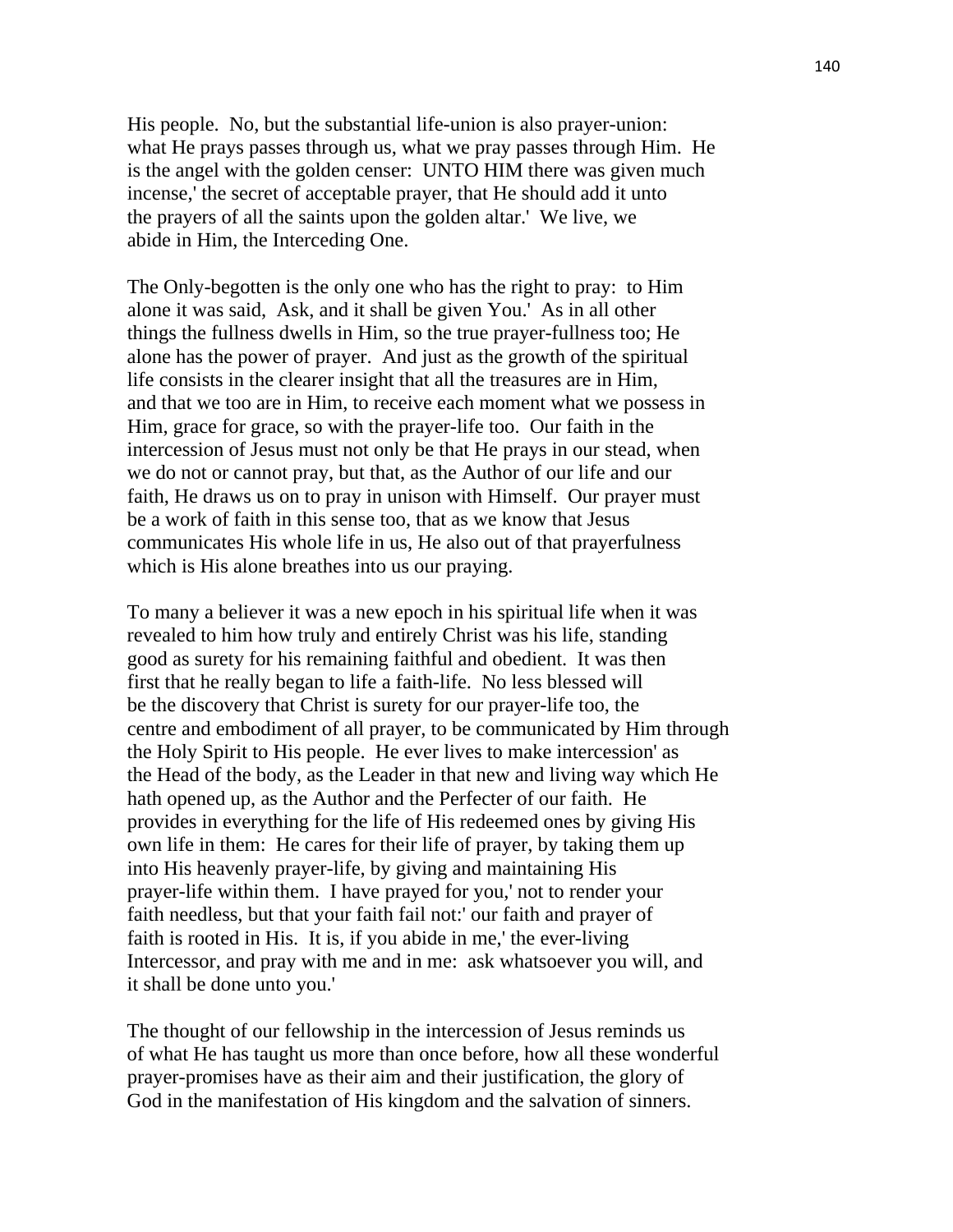As long as we only or chiefly pray for ourselves, the promises of the last night must remain a sealed book to us. It is to the fruit-bearing branches of the Vine; it is to disciples sent into the world as the Father sent Him, to live for perishing men; it is to His faithful servants and intimate friends who take up the work He leaves behind, who have like their Lord become as the seed-corn, losing its life to multiply it manifold;--it is to such that the promises are given. Let us each find out what the work is, and who the souls are entrusted to our special prayers; let us make our intercession for them our life of fellowship with God, and we shall not only find the promises of power in prayer made true to us, but we shall then first begin to realize how our abiding in Christ and His abiding in us makes us share in His own joy of blessing and saving men.

 O most wonderful intercession of our Blessed Lord Jesus, to which we not only owe everything, but in which we are taken up as active partners and fellow-workers! Now we understand what it is to pray in the Name of Jesus, and why it has such power. In His Name, in His Spirit, in Himself, in perfect union with Him. O wondrous, ever active, and most efficacious intercession of the man Christ Jesus! When shall we be wholly taken up into it and always pray in it?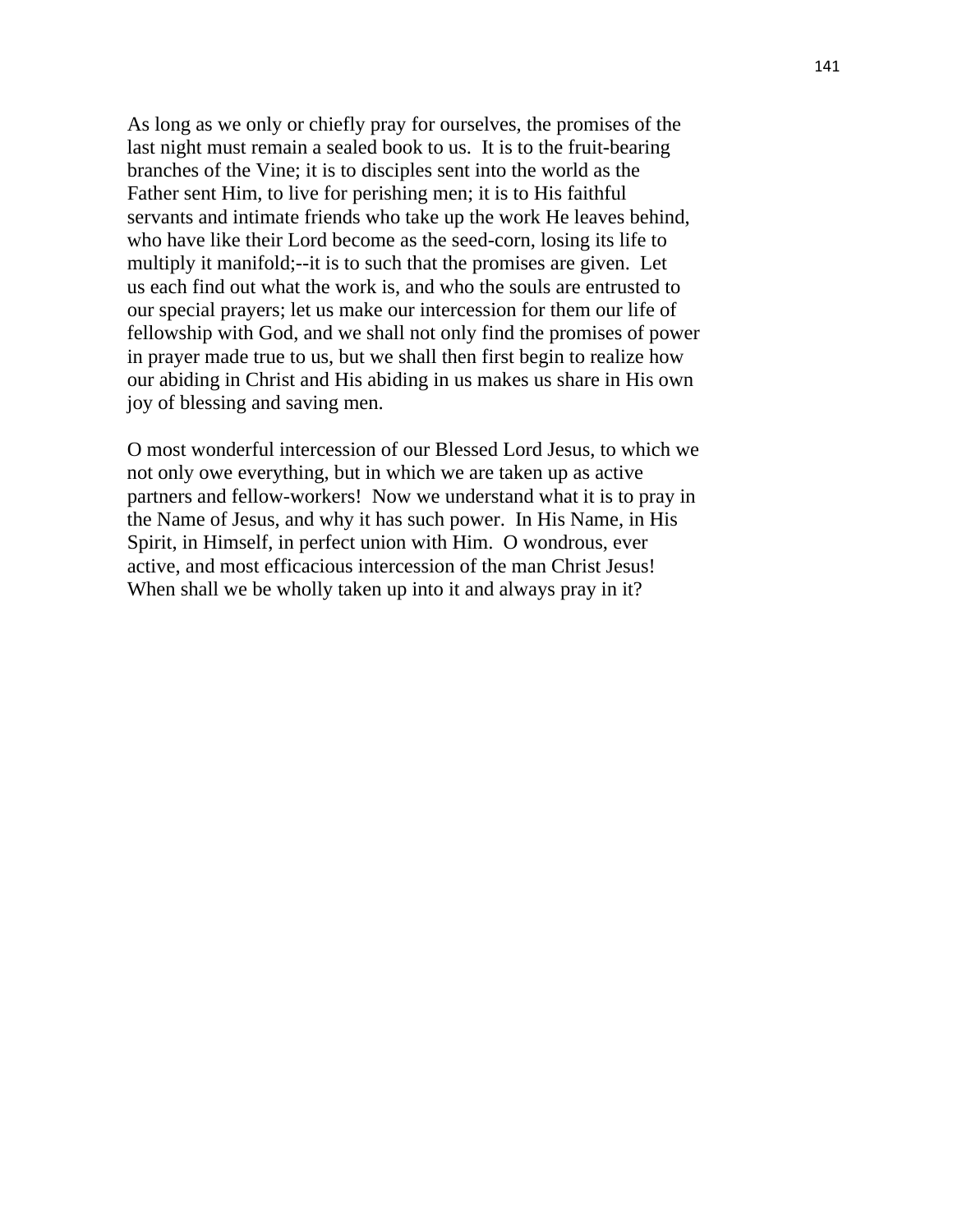# **LORD, TEACH US TO PRAY**

 Blessed Lord! In lowly adoration I would again bow before You. Your whole redemption work has now passed into prayer; all that now occupies You in maintaining and dispensing what You didst purchase with Your blood is only prayer. You ever live to pray. And because we are and abide in You, the direct access to the Father is always open, our life can be one of unceasing prayer, and the answer to our prayer is sure.

 Blessed Lord! You have invited Your people to be Your fellow-workers in a life of prayer. You have united Yourself with Your people and make them as Your body share with You in that ministry of intercession through which alone the world can be filled with the fruit of Your redemption and the glory of the Father. With more liberty than ever I come to You, my Lord, and beseech You: Teach me to pray. Your life is prayer, Your life is mine. Lord! teach me to pray, in You, like You.

 And, O my Lord! Give me specially to know, as You didst promise Your disciples, that You art in the Father, and I in You, and You in me. Let the uniting power of the Holy Spirit make my whole life an abiding in You and Your intercession, so that my prayer may be its echo, and the Father hear me in You and You in me. Lord Jesus! let Your mind in everything be in me, and my life in everything by in You. So shall I be prepared to be the channel through which Your intercession pours its blessing on the world. Amen.

#### NOTE.

 The new epoch of prayer in the Name of Jesus is pointed out by Christ as the time of the outpouring of the Spirit, in which the disciples enter upon a more enlightened apprehension of the economy of redemption, and become as clearly conscious of their oneness with Jesus as of His oneness with the Father. Their prayer in the Name of Jesus is now directly to the Father Himself. "I say not that I will pray for you, for the Father Himself loves you," Jesus says; while He had previously spoken of the time before the Spirit's coming: "I will pray the Father, and He will give you the Comforter." This prayer thus has as its central thought the insight into our being united to God in Christ as on both sides the living bond of union between God and us (John xvii. 23: "I in them and You in me"), so that in Jesus we behold the Father as united to us, and ourselves as united to the Father.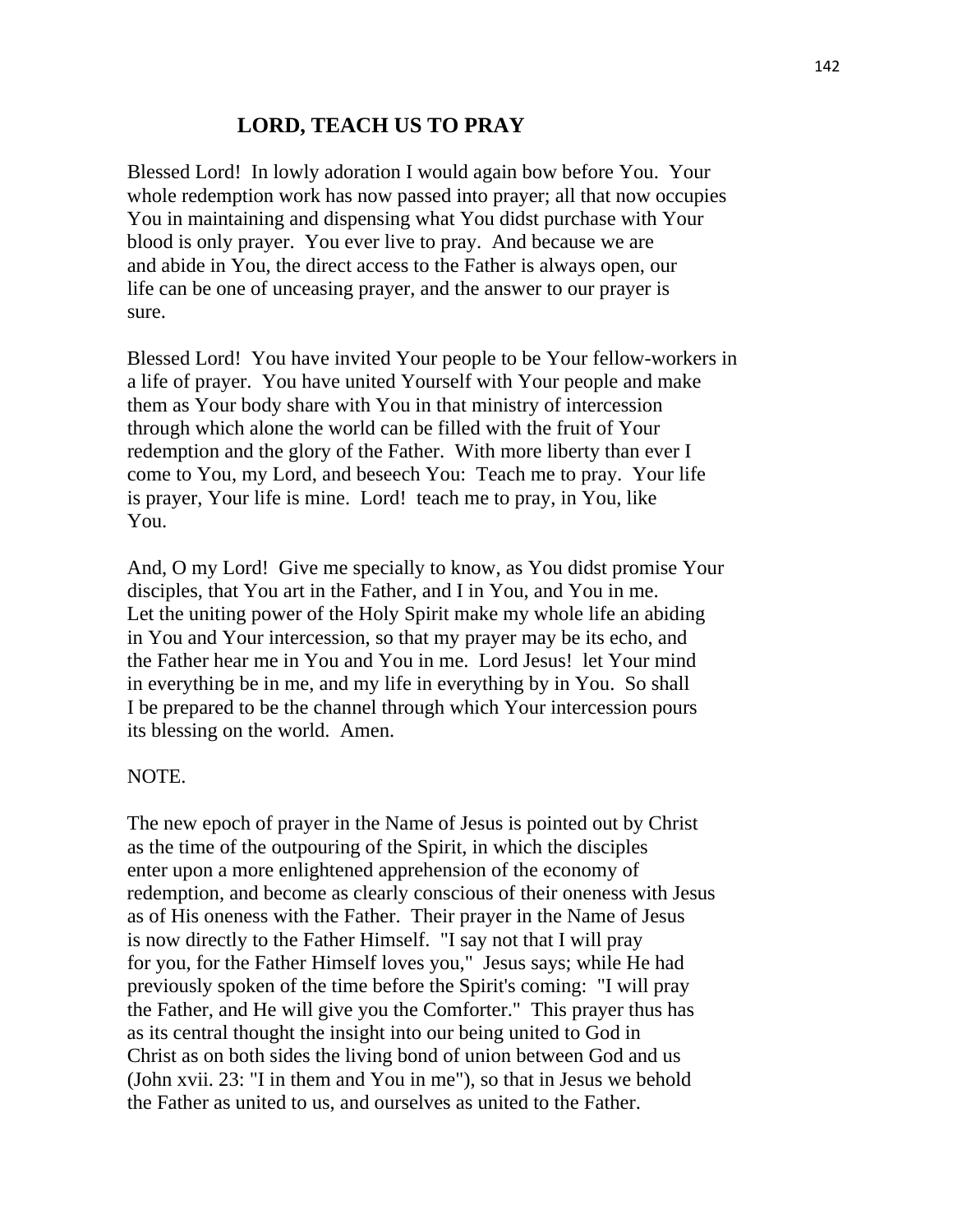Jesus Christ must have been revealed to us, not only through the truth in the mind, but in our inmost personal consciousness as the living personal reconciliation, as He in whom God's Fatherhood and Father-love have been perfectly united with human nature and it with God. Not that with the immediate prayer to the Father, the mediatorship of Christ is set aside; but it is no longer looked at as something external, existing outside of us, but as a real living spiritual existence within us, so that the Christ for us, the Mediator, has really become Christ in us.

 When the consciousness of this oneness between God in Christ and us in Christ still is wanting, or has been darkened by the sense of guilt, then the prayer of faith looks to our Lord as the Advocate, who pays the Father for us. (Compare John xvi. 26 with John xiv. 16, 17; ix. 20; Luke xxi. 32; I John ii. 1.) To take Christ thus in prayer as Advocate, is according to John xvi. 26 not perfectly the same as the prayer in His Name. Christ's advocacy is meant to lead us on to that inner self-standing life-union with Him, and with the Father in Him, in virtue of which Christ is He in whom God enters into immediate relation and unites Himself with us, and in whom we in all circumstances enter into immediate relation with God. Even so the prayer in the Name of Jesus does not consist in our prayer at His command: the disciples had prayed thus ever since the Lord had given them His "Our Father," and yet He says, "Hitherto you have not prayed in my Name." Only when the mediation of Christ has become, through the indwelling of the Holy Spirit, life and power within us, and so His mind, as it found expression in His word and work, has taken possession of and filled our personal consciousness and will, so that in faith and love we have Jesus in us as the Reconciler who has actually made us one with God: only then His Name, which included His nature and His work, is become truth and power in us (not only for us), and we have in the Name of Jesus the free, direct access to the Father which is sure of being heard. Prayer in the Name of Jesus is the liberty of a son with the Father, just as Jesus had this as the First-begotten. We pray in the place of Jesus, not as if we could put ourselves in His place, but in as far as we are in Him and He in us. We go direct to the Father, but only as the Father is in Christ, not as if He were separate from Christ. Wherever thus the inner man does not live in Christ and has Him not present as the Living One, where His word is not ruling in the heart in its Spirit-power, where His truth and life have not become the life of our soul, it is vain to think that a formula like "for the sake of Your dear Son" will avail.'--Christliche Ethik, von Dr. I. T. Beck, Tubingen, iii. 39.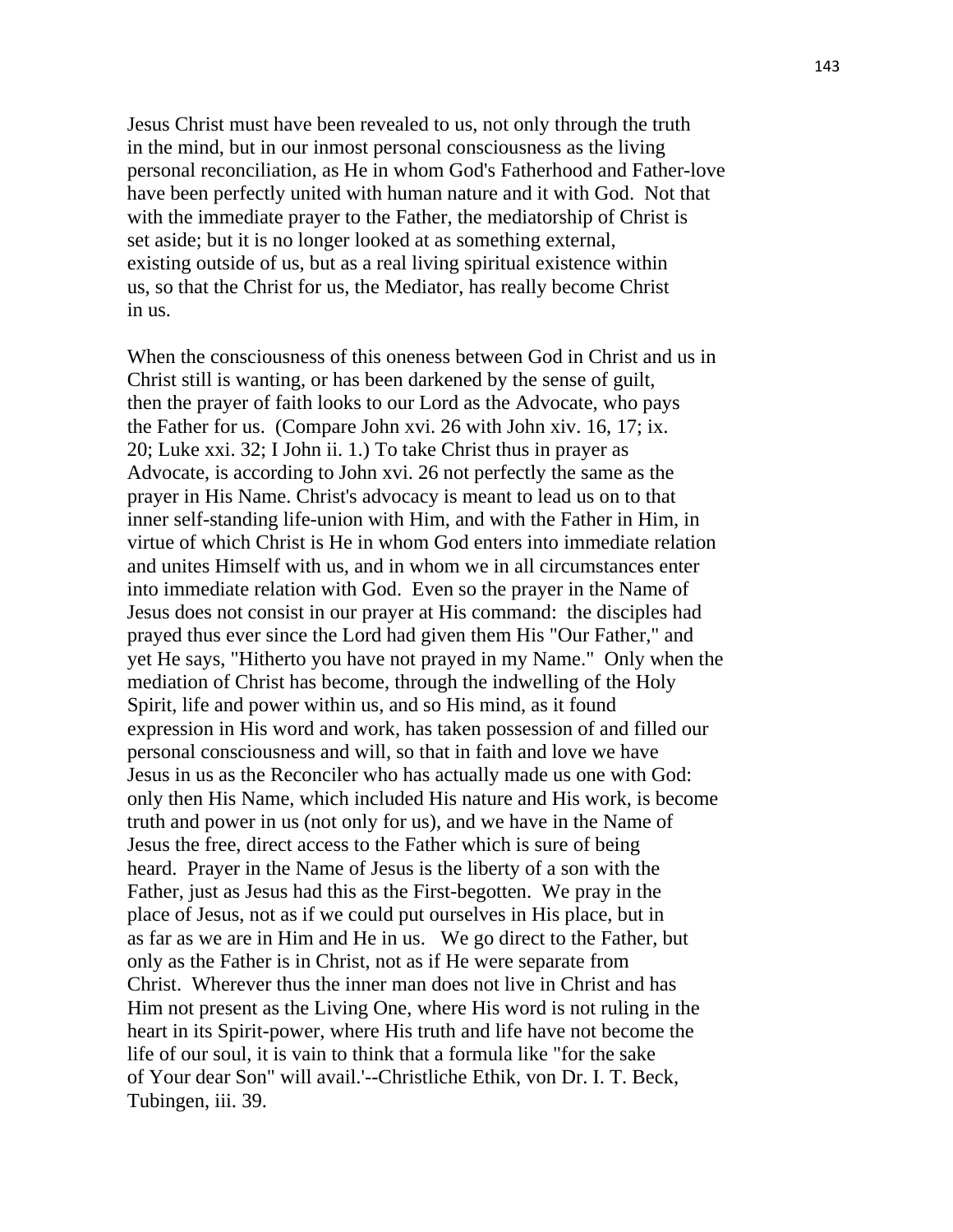[3] See on the difference between having Christ as an Advocate or Intercessor who stands outside of us, and the having Him within us, we abiding in Him and He in us through the Holy Spirit perfecting our union with Him, so that we ourselves can come directly to the Father in His Name,--the note above from Beck of Tubingen.

 $\overline{\phantom{a}}$  ,  $\overline{\phantom{a}}$  ,  $\overline{\phantom{a}}$  ,  $\overline{\phantom{a}}$  ,  $\overline{\phantom{a}}$  ,  $\overline{\phantom{a}}$  ,  $\overline{\phantom{a}}$  ,  $\overline{\phantom{a}}$  ,  $\overline{\phantom{a}}$  ,  $\overline{\phantom{a}}$  ,  $\overline{\phantom{a}}$  ,  $\overline{\phantom{a}}$  ,  $\overline{\phantom{a}}$  ,  $\overline{\phantom{a}}$  ,  $\overline{\phantom{a}}$  ,  $\overline{\phantom{a}}$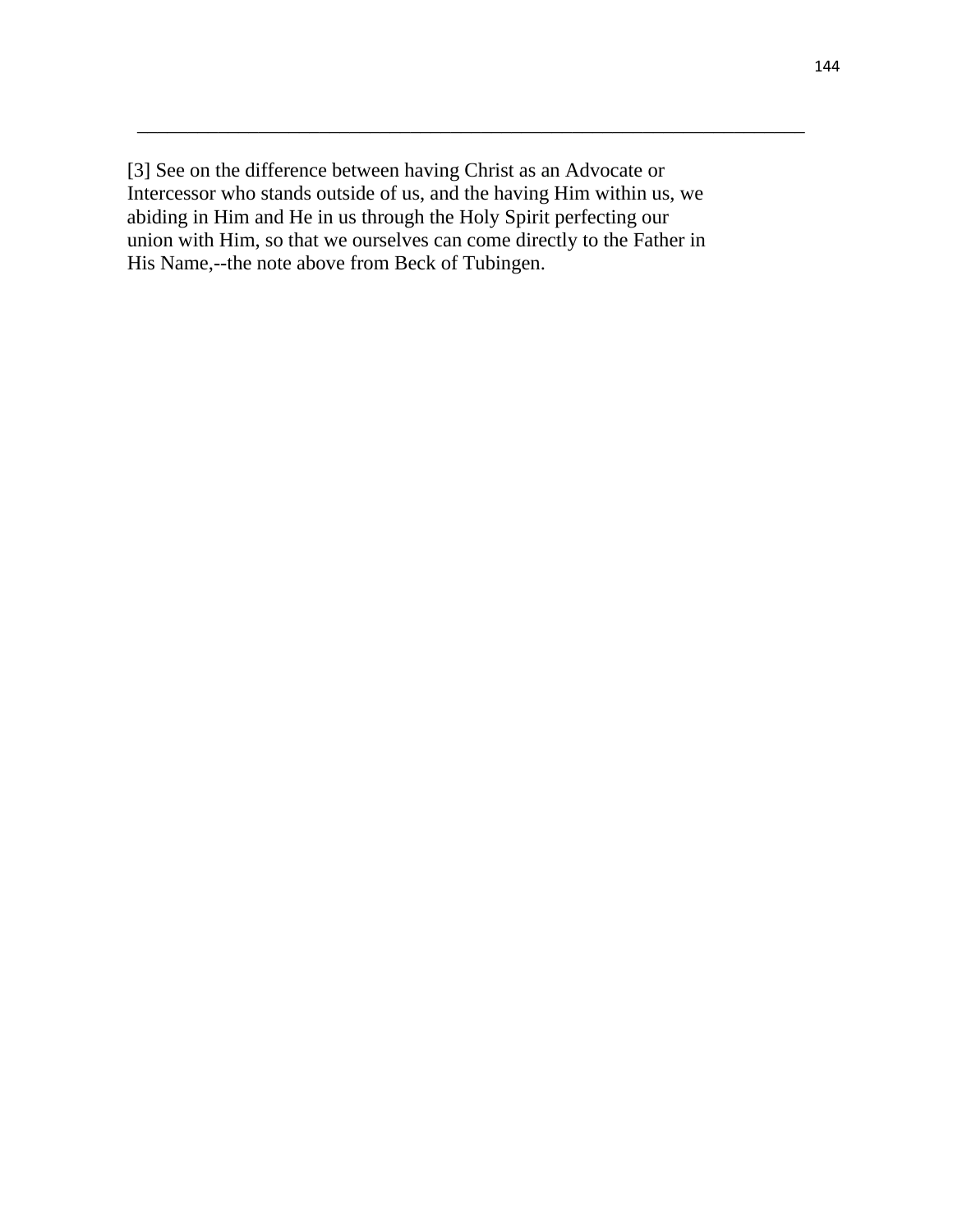## **TWENTY-SEVENTH LESSON. Father, I will**

Or, Christ the High Priest

 Father, I will that they also whom You have given me may be with me where I am.'--John xvii. 24.

 IN His parting address, Jesus gives His disciples the full revelation of what the New Life was to be, when once the kingdom of God had come in power. In the indwelling of the Holy Spirit, in union with Him the heavenly Vine, in their going forth to witness and to suffer for Him, they were to find their calling and their blessedness. In between His setting forth of their future new life, the Lord had repeatedly given the most unlimited promises as to the power their prayers might have. And now in closing, He Himself proceeds to pray. To let His disciples have the joy of knowing what His intercession for them in heaven as their High Priest will be, He gives this precious legacy of His prayer to the Father. He does this at the same time because they as priests are to share in His work of intercession, that they and we might know how to perform this holy work. In the teaching of our Lord on this last night, we have learned to understand that these astonishing prayer-promises have not been given in our own behalf, but in the interest of the Lord and His kingdom: it is from the Lord Himself alone that we can learn what the prayer in His Name is to be and to obtain. We have understood that to pray in His Name is to pray in perfect unity with Himself: the high-priestly prayer will teach all that the prayer in the Name of Jesus may ask and expect.

 This prayer is ordinarily divided into three parts. Our Lord first prays for Himself (v. 1-5), then for His disciples (6-19), and last for all the believing people through all ages (20-26). The follower of Jesus, who gives himself to the work of intercession, and would fain try how much of blessing he can pray down upon his circle in the Name of Jesus, will in all humility let himself be led of the Spirit to study this wonderful prayer as one of the most important lessons of the school of prayer.

 First of all, Jesus prays for Himself, for His being glorified, that so He may glorify the Father. Father! Glorify Your Son. And now, Father, glorify me.' And He brings forward the grounds on which He thus prays. A holy covenant had been concluded between the Father and the Son in heaven. The Father had promised Him power over all flesh as the reward of His work: He had done the work, He had glorified the Father,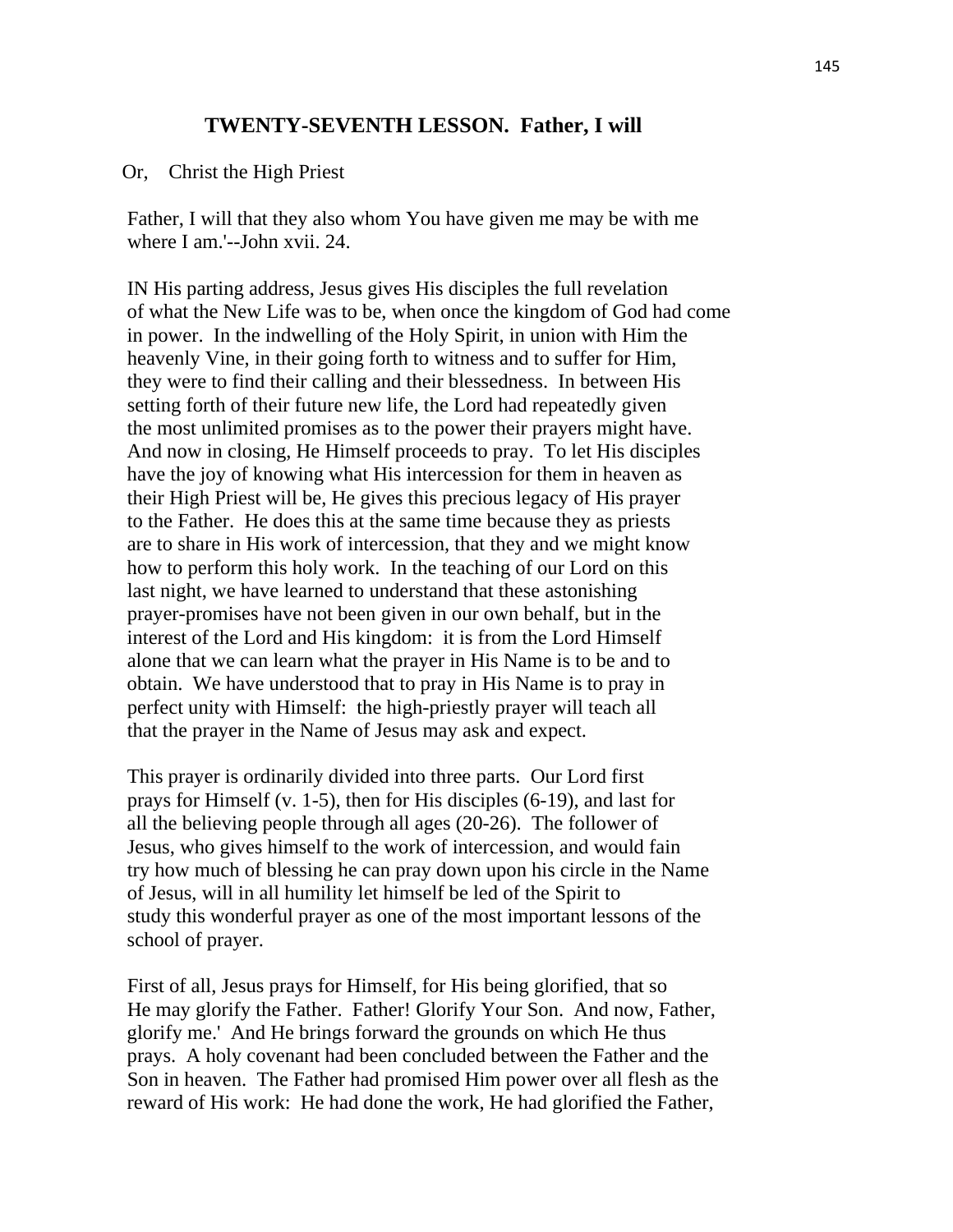and His one purpose is now still further to glorify Him. With the utmost boldness He asks that the Father may glorify Him, that He may now be and do for His people all He has undertaken.

 Disciple of Jesus! here you have the first lesson in your work of priestly intercession, to be learned from the example of your great High Priest. To pray in the Name of Jesus is to pray in unity, in sympathy with Him. As the Son began His prayer by making clear His relation to the Father, pleading His work and obedience and His desire to see the Father glorified, do so too. Draw near and appear before the Father in Christ. Plead His finished work. Say that you are one with it, that you trust on it, live in it. Say that you too have given yourself to finish the work the Father has given you to do, and to live alone for His glory. And ask then confidently that the Son may be glorified in you. This is praying in the Name, in the very words, in the Spirit of Jesus, in union with Jesus Himself. Such prayer has power. If with Jesus you glorify the Father, the Father will glorify Jesus by doing what you ask in His Name. It is only when your own personal relation on this point, like Christ's, is clear with God, when you are glorifying Him, and seeking all for His glory, that like Christ, you will have power to intercede for those around you.

 Our Lord next prays for the circle of His disciples. He speaks of them as those whom the Father has given Him. Their chief mark is that they have received Christ's word. He says of them that He now sends them into the world in His place, just as the Father had sent Himself. And He asks two things for them: that the Father keep them from the evil one, and sanctify them through His Word, because He sanctifies Himself for them.

 Just like the Lord, each believing intercessor has his own immediate circle for whom he first prays. Parents have their children, teachers their pupils, pastors their flocks, all workers their special charge, all believers those whose care lies upon their hearts. It is of great consequence that intercession should be personal, pointed, and definite. And then our first prayer must always be that they may receive the word. But this prayer will not avail unless with our Lord we say, I have given them Your word:' it is this gives us liberty and power in intercession for souls. Not only pray for them, but speak to them. And when they have received the word, let us pray much for their being kept from the evil one, for their being sanctified through that word. Instead of being hopeless or judging or giving up those who fall, let us pray for our circle, Father! Keep them in Your Name;'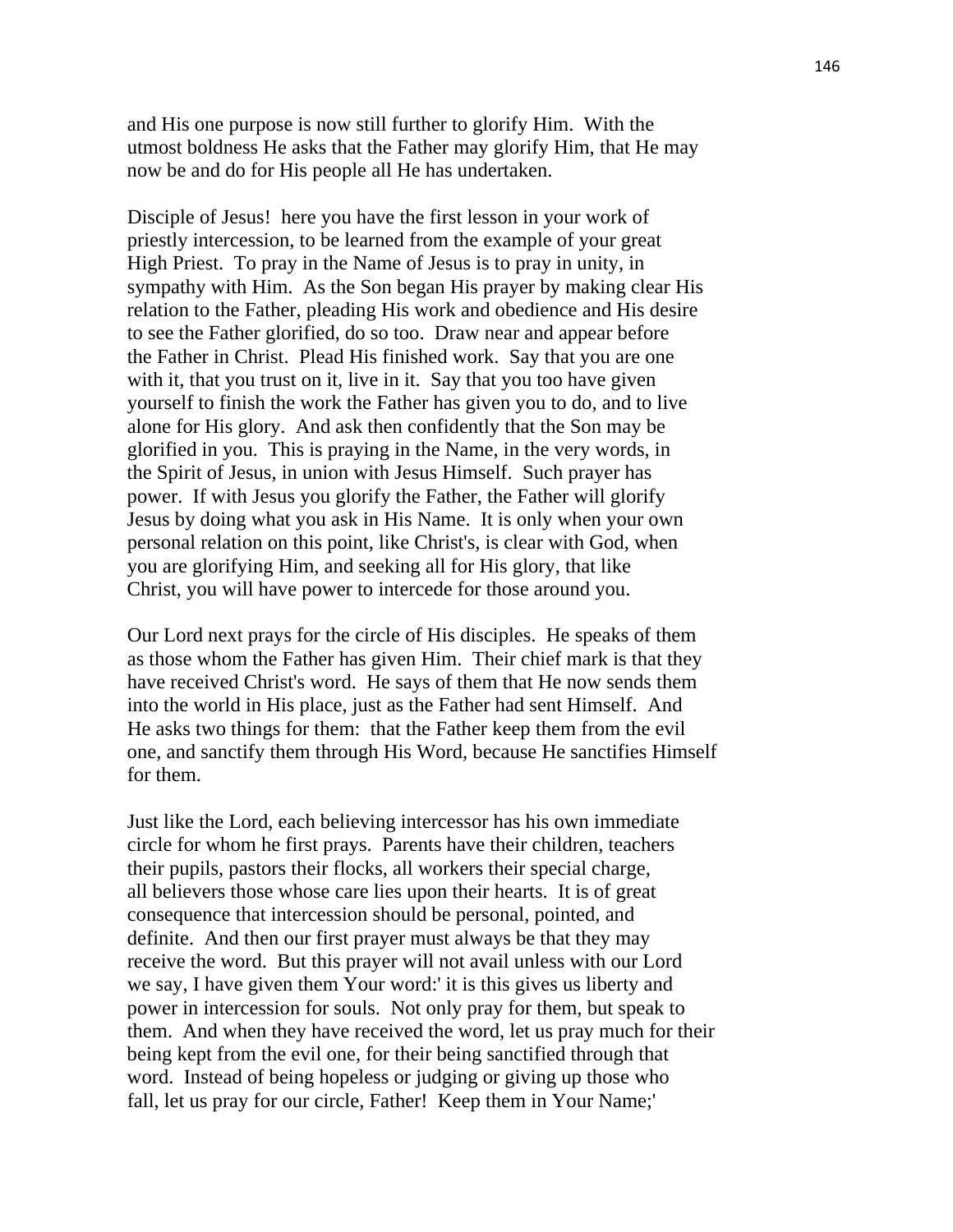Sanctify them through Your truth.' Prayer in the Name of Jesus availeth much: What you will shall be done unto you.'

 And then follows our Lord's prayer for a still wider circle. I pray not only for these, but for them who through their word shall believe.' His priestly heart enlarges itself to embrace all places and all time, and He prays that all who belong to Him may everywhere be one, as God's proof to the world of the divinity of His mission, and then that they may ever be with Him in His glory. Until then that the love wherewith You have loved me may be in them, and I in them.'

 The disciple of Jesus, who has first in his own circle proved the power of prayer, cannot confine himself within its limits: he prays for the Church universal and its different branches. He prays specially for the unity of the Spirit and of love. He prays for its being one in Christ, as a witness to the world that Christ, who hath wrought such a wonder as to make love triumph over selfishness and separation, is indeed the Son of God sent from heaven. Every believer ought to pray much that the unity of the Church, not in external organizations, but in spirit and in truth, may be made manifest.

 So much for the matter of the prayer. Now for its mode. Jesus says, FATHER! I WILL.' On the ground of His right as Son, and the Father's promise to Him, and His finished work, He might do so. The Father had said to Him, Ask of me, and I will give You.' He simply availed Himself of the Father's promise. Jesus has given us a like promise: Whatsoever you will shall be done unto you.' He asks me in His Name to say what I will. Abiding in Him, in a living union with Him in which man is nothing and Christ all, the believer has the liberty to take up that word of His High Priest and, in answer to the question What will you?' to say, FATHER! I WILL all that You have promised.' This is nothing but true faith; this is honouring God: to be assured that such confidence in saying what I will is indeed acceptable to Him. At first sight, our heart shrinks from the expression; we feel neither the liberty nor the power to speak thus. It is a word for which alone in the most entire abnegation of our will grace will be given, but for which grace will most assuredly be given to each one who loses his will in his Lord's. He that loses his will shall find it; he that gives up his will entirely shall find it again renewed and strengthened with a Divine Strength. FATHER! I WILL:' this is the keynote of the everlasting, ever-active, all-prevailing intercession of our Lord in heaven. It is only in union with Him that our prayer avails; in union with Him it avails much. If we but abide in Him, living, and walking,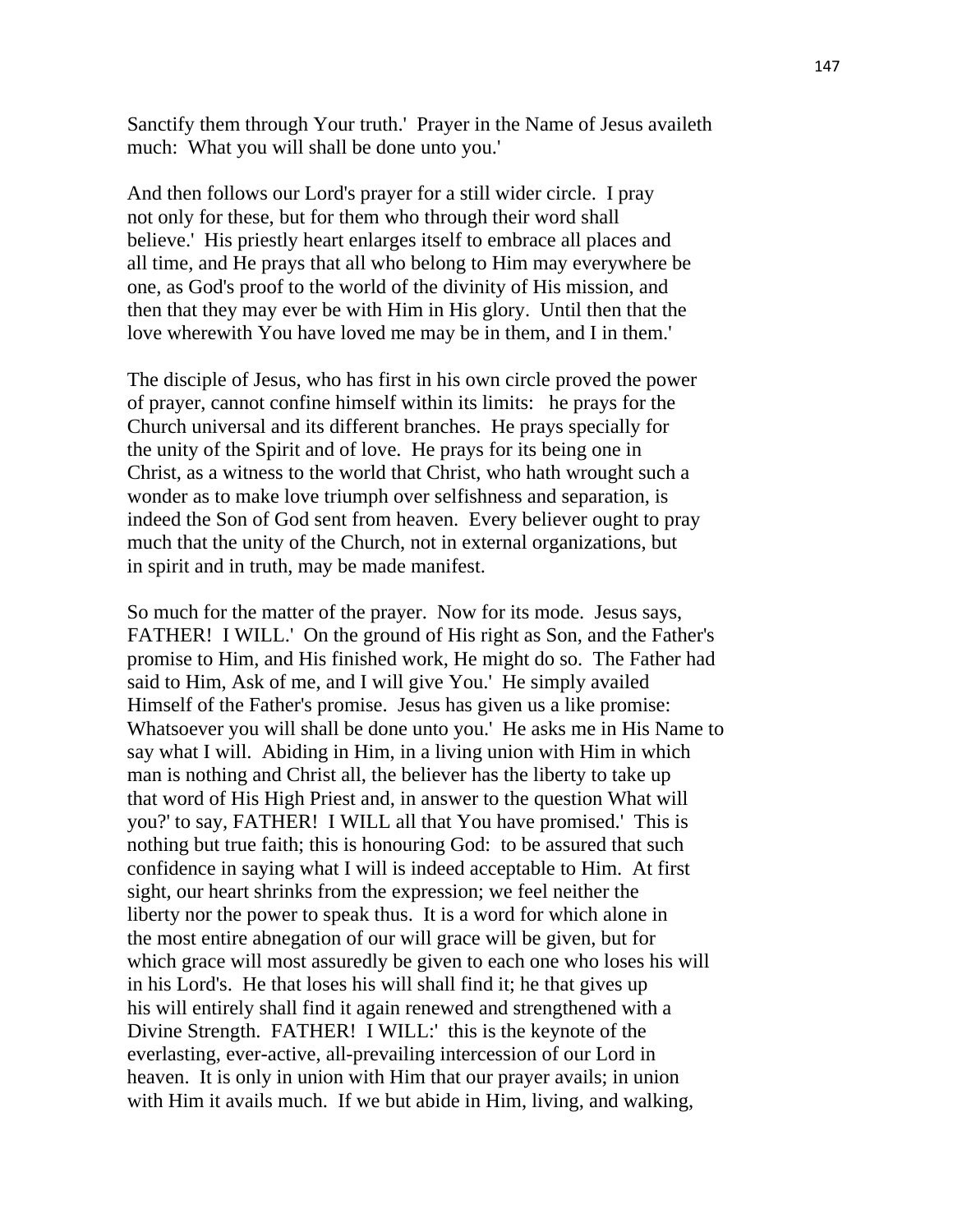and doing all things in His Name; if we but come and bring each separate petition, tested and touched by His Word and Spirit, and cast it into the mighty stream of intercession that goes up from Him, to be borne upward and presented before the Father;--we shall have the full confidence that we receive the petitions we ask: the Father! I will' will be breathed into us by the Spirit Himself. We shall lose ourselves in Him, and become nothing, to find that in our impotence we have power and prevail.

 Disciples of Jesus! Called to be like your Lord in His priestly intercession, when, O when! Shall we awaken to the glory, passing all conception, of this our destiny to plead and prevail with God for perishing men? O when shall we shake off the sloth that clothes itself with the pretence of humility, and yield ourselves wholly to God's Spirit, that He may fill our wills with light and with power, to know, and to take, and to possess all that our God is waiting to give to a will that lays hold on Him.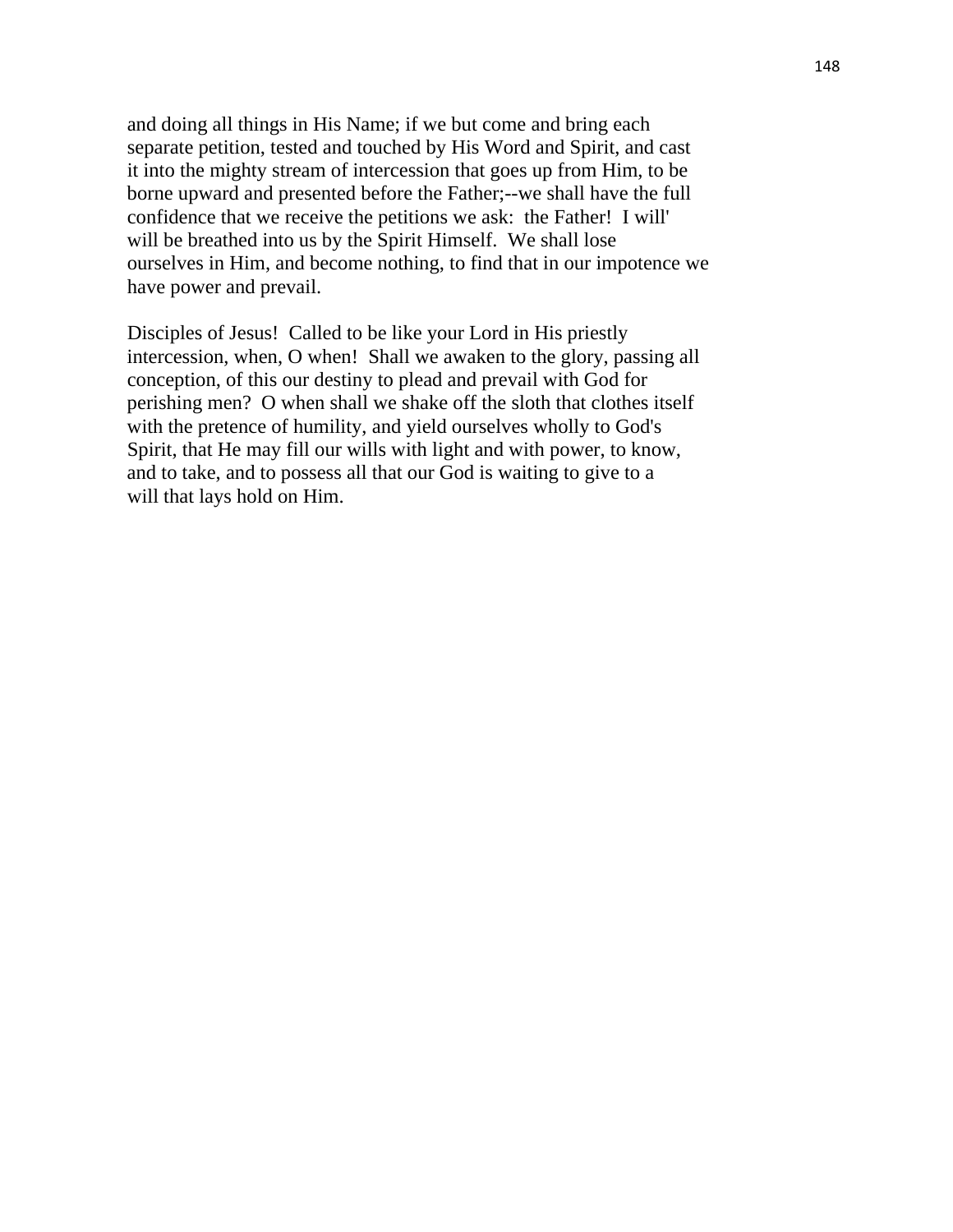## **LORD, TEACH US TO PRAY**

 O my Blessed High Priest! who am I that You should thus invite me to share with You in Your power of prevailing intercession! And why, O my Lord! am I so slow of heart to understand and believe and exercise this wonderful privilege to which You have redeemed Your people. O Lord! give Your grace that this may increasingly be my unceasing life-work--in praying without ceasing to draw down the blessing of heaven on all my surroundings on earth.

 Blessed Lord! I come now to accept this my calling. For this I would forsake all and follow You. Into Your hands I would believingly yield my whole being: form, train, inspire me to be one of Your prayer-legion, wrestlers who watch and strive in prayer, Israels, God's princes, who have power and prevail. Take possession of my heart, and fill it with the one desire for the glory of God in the ingathering, and sanctification, and union of those whom the Father hath given You. Take my mind and let this be my study and my wisdom, to know when prayer can bring a blessing. Take me wholly and fit me as a priest ever to stand before God and to bless in His Name.

 Blessed Lord! Be it here, as through all the spiritual life: You all, I nothing. And be it here my experience too that he that has and seeks nothing for himself, receives all, even to the wonderful grace of sharing with You in Your everlasting ministry of intercession. Amen.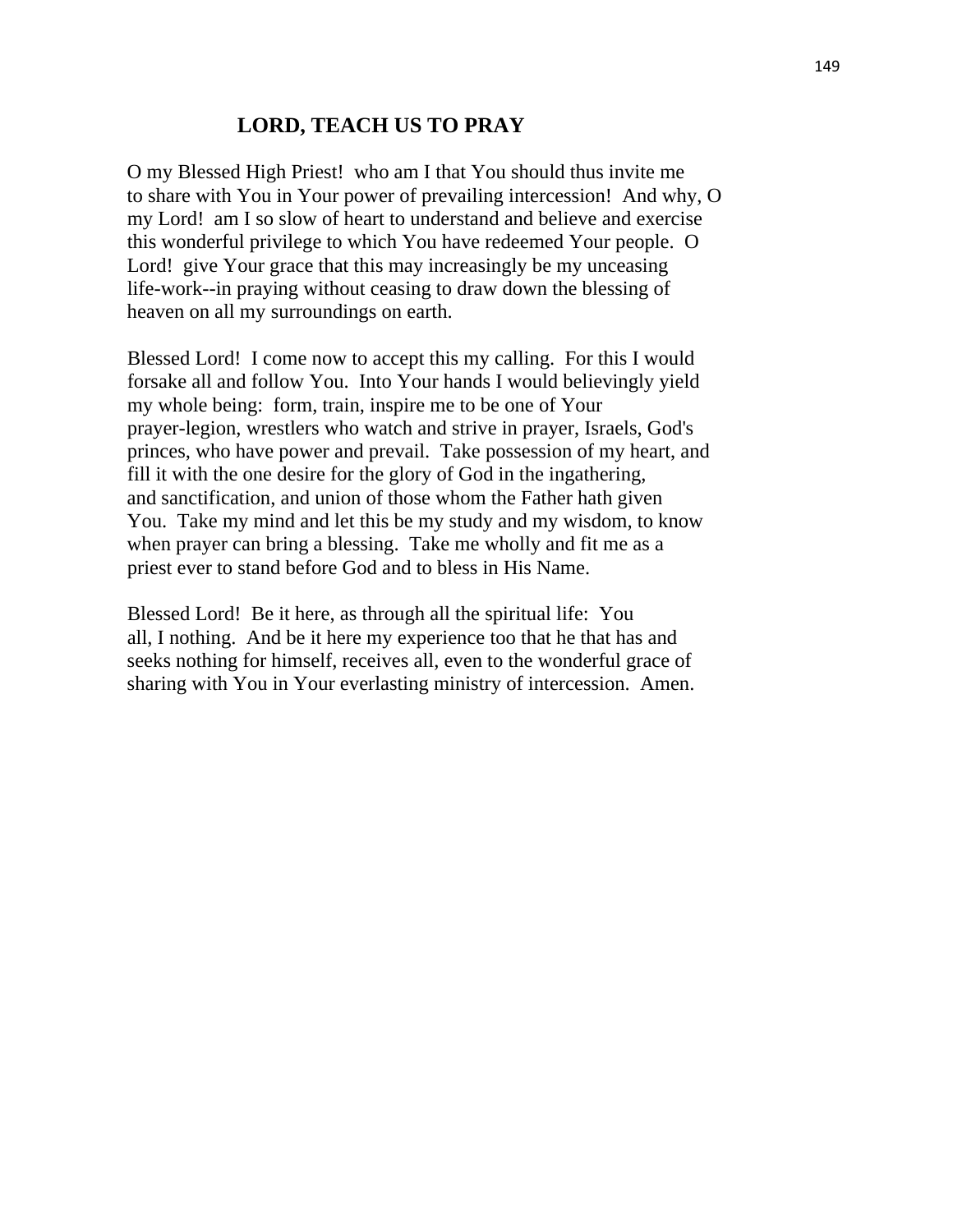## **TWENTY-EIGHTH LESSON. Father! Not what I will**

Or, Christ the Sacrifice.

 And He said, Abba, Father, all things are possible unto You; remove this cup from me: howbeit not what I will, but what You will.'--Mark xiv. 36.

 WHAT a contrast within the space of a few hours! What a transition from the quiet elevation of that, He lifted up His eyes to heaven, and said, FATHER I WILL,' to that falling on the ground and crying in agony. My Father! Not what I will.' In the one we see the High Priest within the veil in His all-prevailing intercession; in the other, the sacrifice on the altar opening the way through the rent veil. The high-priestly Father! I will,' in order of time precedes the sacrificial Father! Not what I will;' but this was only by anticipation, to show what the intercession would be when once the sacrifice was brought. In reality it was that prayer at the altar, Father! Not what I will,' in which the prayer before the throne, Father! I will,' had its origin and its power. It is from the entire surrender of His will in Gethsemane that the High Priest on the throne has the power to ask what He will, has the right to make His people share in that power too, and ask what they will.

 For all who would learn to pray in the school of Jesus, this Gethsemane lesson is one of the most sacred and precious. To a superficial scholar it may appear to take away the courage to pray in faith. If even the earnest supplication of the Son was not heard, if even the Beloved had to say, NOT WHAT I WILL!' how much more do we need to speak so. And thus it appears impossible that the promises which the Lord had given only a few hours previously, WHATSOEVER YOU SHALL ASK,' WHATSOEVER YOU WILL,' could have been meant literally. A deeper insight into the meaning of Gethsemane would teach us that we have just here the sure ground and the open way to the assurance of an answer to our prayer. Let us draw nigh in reverent and adoring wonder, to gaze on this great sight--God's Son thus offering up prayer and supplications with strong crying and tears, and not obtaining what He asks. He Himself is our Teacher, and will open up to us the mystery of His holy sacrifice, as revealed in this wondrous prayer.

 To understand the prayer, let us note the infinite difference between what our Lord prayed a little ago as a Royal High Priest, and what He here supplicates in His weakness. There it was for the glorifying of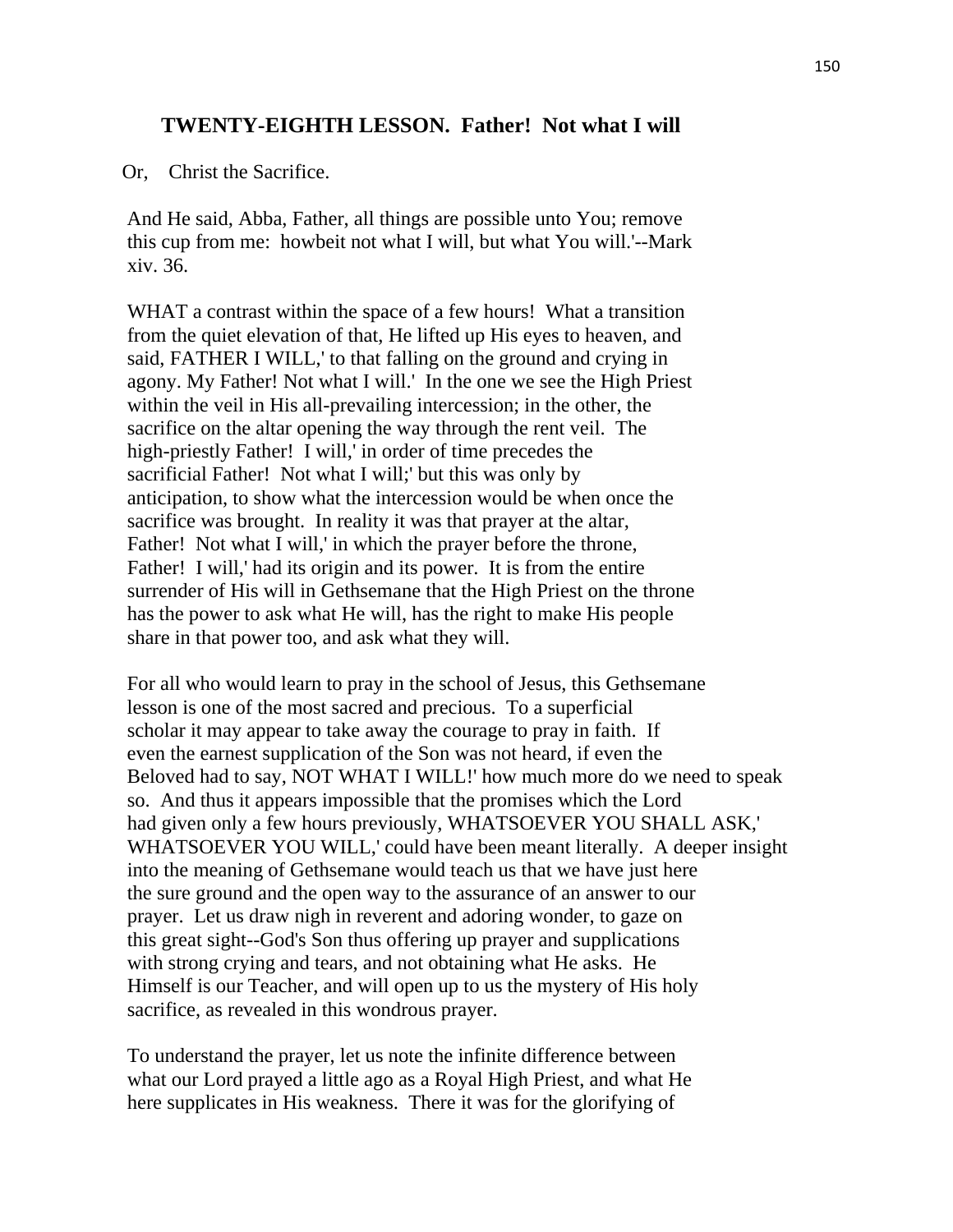the Father He prayed, and the glorifying of Himself and His people as the fulfillment of distinct promises that had been given Him. He asked what He knew to be according to the word and the will of the Father; He might boldly say, FATHER! I WILL.' Here He prays for something in regard to which the Father's will is not yet clear to Him. As far as He knows, it is the Father's will that He should drink the cup. He had told His disciples of the cup He must drink: a little later He would again say, The cup which my Father hath given me, shall I not drink it?' It was for this He had come to this earth. But when, in the unutterable agony of soul that burst upon him as the power of darkness came upon Him, and He began to taste the first drops of death as the wrath of God against sin, His human nature, as it shuddered in presence of the awful reality of being made a curse, gave utterance in this cry of anguish, to its desire that, if God's purpose could be accomplished without it, He might be spared the awful cup: Let this cup pass from me.' That desire was the evidence of the intense reality of His humanity. The Not as I will' kept that desire from being sinful: as He pleadingly cries, All things are possible with You,' and returns again to still more earnest prayer that the cup may be removed, it is His thrice-repeated NOT WHAT I WILL' that constitutes the very essence and worth of His sacrifice. He had asked for something of which He could not say: I know it is Your will. He had pleaded God's power and love, and had then withdrawn it in His final, YOUR WILL BE DONE.' The prayer that the cup should pass away could not be answered; the prayer of submission that God's will be done was heard, and gloriously answered in His victory first over the fear, and then over the power of death.

 It is in this denial of His will, this complete surrender of His will to the will of the Father, that Christ's obedience reached its highest perfection. It is from the sacrifice of the will in Gethsemane that the sacrifice of the life on Calvary derives its value. It is here, as Scripture saith, that He learned obedience, and became the author of everlasting salvation to all that obey Him. It was because He there, in that prayer, became obedient unto death, even the death of the cross, that God hath highly exalted Him, and given Him the power to ask what He will. It was in that Father! Not what I will,' that He obtained the power for that other FATHER! I will.' It was by Christ's submittal in Gethsemane to have not His will done, that He secured for His people the right to say to them, Ask whatsoever you will.'

 Let me look at them again, the deep mysteries that Gethsemane offers to my view. There is the first: the Father offers His Well-beloved the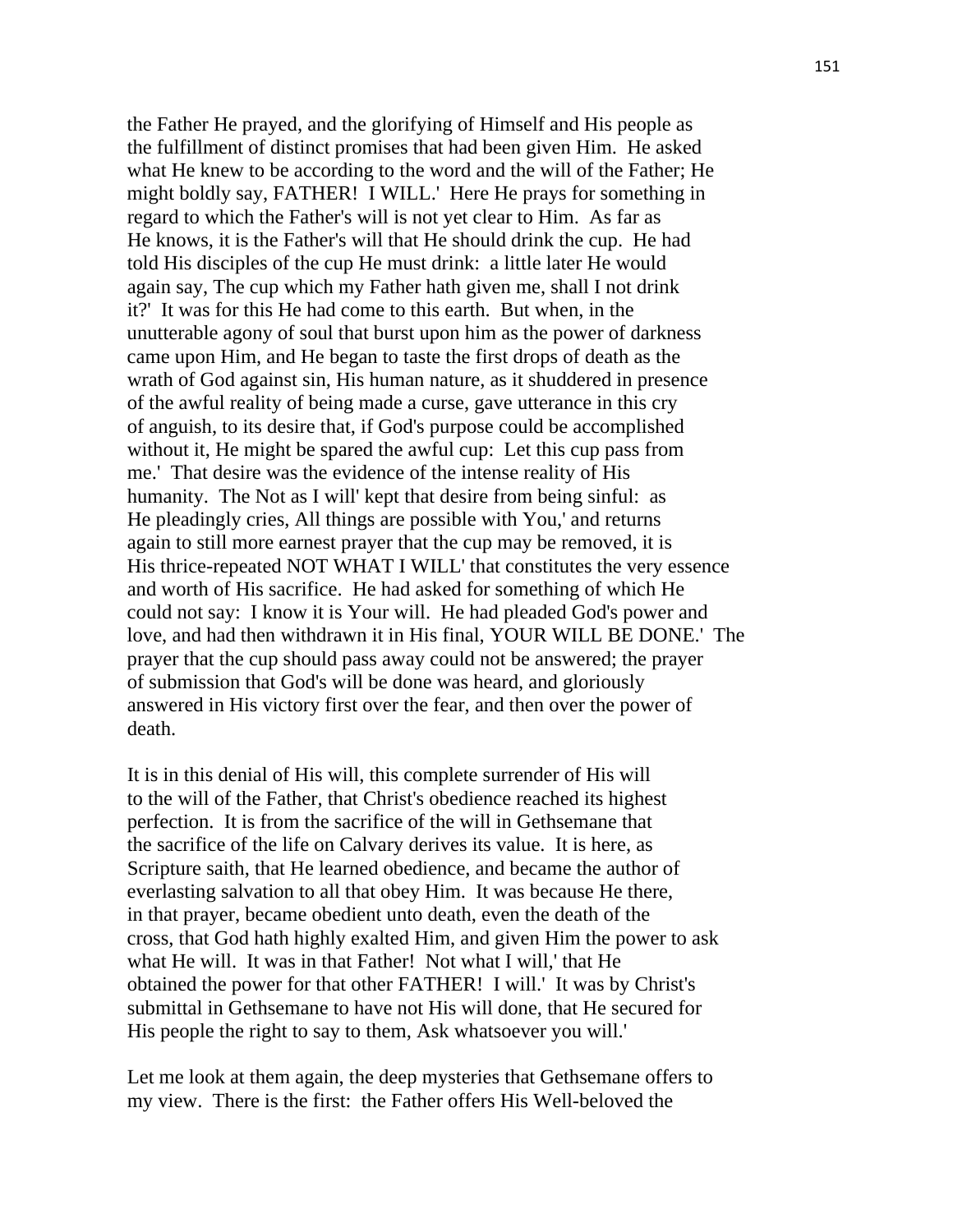cup, the cup of wrath. The second: the Son, always so obedient, shrinks back, and implores that He may not have to drink it. The third: the Father does not grant the Son His request, but still gives the cup. And then the last: the Son yields His will, is content that His will be not done, and goes out to Calvary to drink the cup. O Gethsemane! in you I see how my Lord could give me such unlimited assurance of an answer to my prayers. As my surety He won it for me, by His consent to have His petition unanswered.

 This is in harmony with the whole scheme of redemption. Our Lord always wins for us the opposite of what He suffered. He was bound that we might go free. He was made sin that we might become the righteousness of God. He died that we might live. He bore God's curse that God's blessing might be ours. He endured the not answering of His prayer, that our prayers might find an answer. Yea, He spake, Not as I will,' that He might say to us, If you abide in me, ask what you will; it shall be done unto you.'

 Yes, If you abide in me;' here in Gethsemane the word acquires new force and depth. Christ is our Head, who as surety stands in our place, and bears what we must for ever have borne. We had deserved that God should turn a deaf ear to us, and never listen to our cry. Christ comes, and suffers this too for us: He suffers what we had merited; for our sins He suffers beneath the burden of that unanswered prayer. But now His suffering this avails for me: what He has borne is taken away for me; His merit has won for me the answer to every prayer, if I abide in Him.

 Yes, in Him, as He bows there in Gethsemane, I must abide. As my Head, He not only once suffered for me, but ever lives in me, breathing and working His own disposition in me too. The Eternal Spirit, through which He offered Himself unto God, is the Spirit that dwells in me too, and makes me partaker of the very same obedience, and the sacrifice of the will unto God. That Spirit teaches me to yield my will entirely to the will of the Father, to give it up even unto the death, in Christ to be dead to it. Whatever is my own mind and thought and will, even though it be not directly sinful, He teaches me to fear and flee. He opens my ear to wait in great gentleness and teachableness of soul for what the Father has day by day to speak and to teach. He discovers to me how union with God's will in the love of it is union with God Himself; how entire surrender to God's will is the Father's claim, the Son's example, and the true blessedness of the soul. He leads my will into the fellowship of Christ's death and resurrection, my will dies in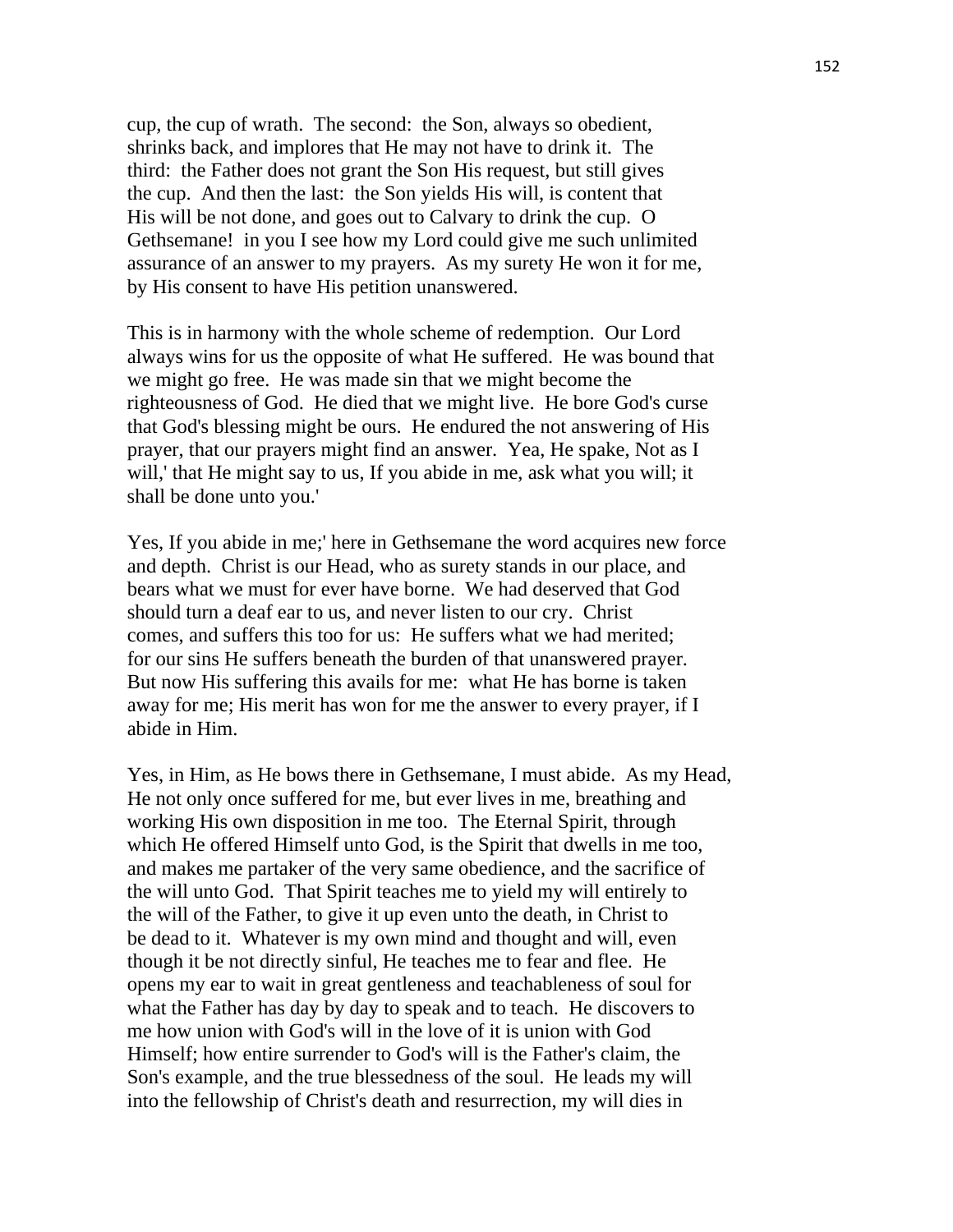Him, in Him to be made alive again. He breathes into it, as a renewed and quickened will, a holy insight into God's perfect will, a holy joy in yielding itself to be an instrument of that will, a holy liberty and power to lay hold of God's will to answer prayer. With my whole will I learn to live for the interests of God and His kingdom, to exercise the power of that will--crucified but risen again--in nature and in prayer, on earth and in heaven, with men and with God. The more deeply I enter into the FATHER! NOT WHAT I WILL' of Gethsemane, and into Him who spake it, to abide in Him, the fuller is my spiritual access into the power of His FATHER! I WILL. And the soul experiences that it is the will, which has become nothing that God's will may be all, which now becomes inspired with a Divine strength to really will what God wills, and to claim what has been promised it in the name of Christ.

 O let us listen to Christ in Gethsemane, as He calls, If you abide in me, ask whatsoever you will, and it shall be done unto you.' Being of one mind and spirit with Him in His giving up everything to God's will, living like Him in obedience and surrender to the Father; this is abiding in Him; this is the secret of power in prayer.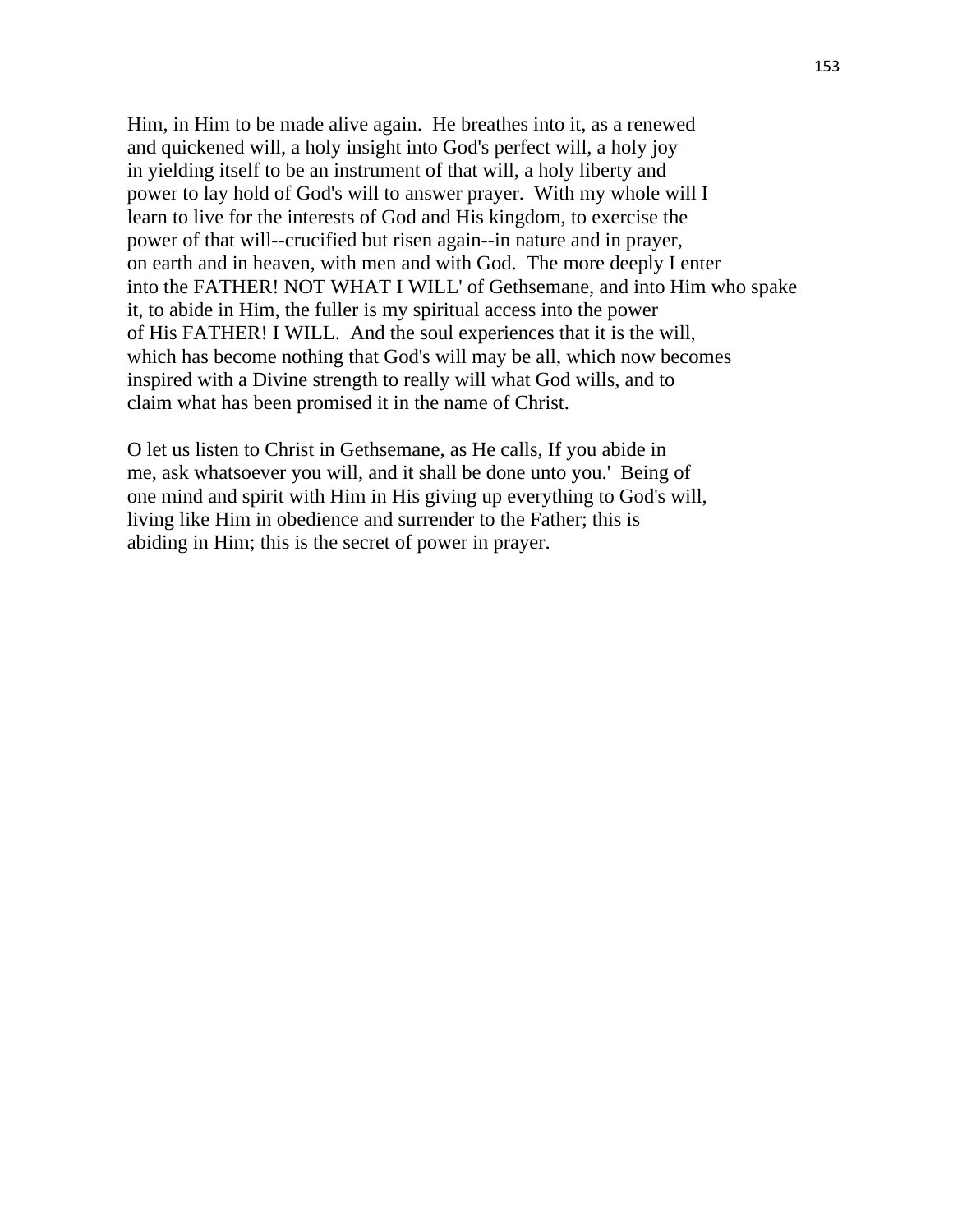# **LORD, TEACH US TO PRAY**

 Blessed Lord Jesus! Gethsemane was Your school, where You didst learn to pray and to obey. It is still Your school, where You lead all Your disciples who would fain learn to obey and to pray even as You. Lord! teach me there to pray, in the faith that You has atoned for and conquered our self-will, and canst indeed give us grace to pray like You.

 O Lamb of God! I would follow You to Gethsemane, there to become one with You, and to abide in You as You dost unto the very death yield Your will unto the Father. With You, through You, in You, I do yield my will in absolute and entire surrender to the will of the Father. Conscious of my own weakness, and the secret power with which self-will would assert itself and again take its place on the throne, I claim in faith the power of Your victory. You didst triumph over it and deliver me from it. In Your death I would daily live; in Your life I would daily die. Abiding in You, let my will, through the power of Your eternal Spirit, only be the tuned instrument which yields to every touch of the will of my God. With my whole soul do I say with You and in You, Father! Not as I will, but as You will.'

 And then, Blessed Lord! Open my heart and that of all Your people, to take in fully the glory of the truth, that a will given up to God is a will accepted of God to be used in his service, to desire, and purpose, and determine, and will what is according to God's will. A will which, in the power of the Holy Spirit the indwelling God, is to exercise its royal prerogative in prayer, to loose and to bind in heaven and upon earth, to ask whatsoever it will, and to say it shall be done.

O Lord Jesus! teach me to pray. Amen.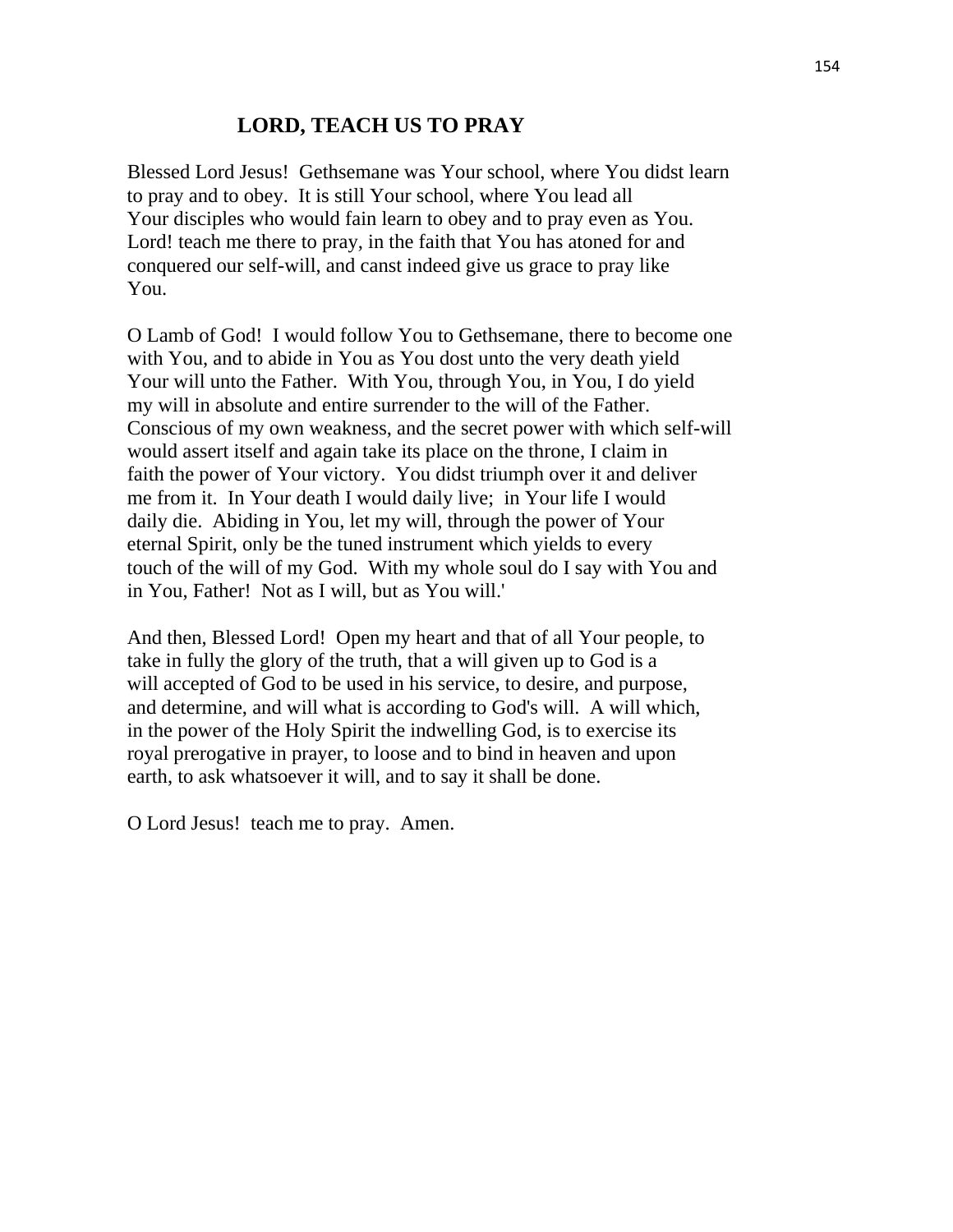## **TWENTY-NINTH LESSON. According to His will**

Or, Our Boldness in Prayer.

 And this is the boldness which we have toward Him, that, if we ask anything according to His will, He hears us. And if we know that He hear us, whatsoever we ask, we know that we have the petitions which we have asked of Him.'--I John v. 14, 15.

 ONE of the greatest hindrances to believing prayer is with many undoubtedly this: they know not if what they ask is according to the will of God. As long as they are in doubt on this point, they cannot have the boldness to ask in the assurance that they certainly shall receive. And they soon begin to think that, if once they have made known their requests, and receive no answer, it is best to leave it to God to do according to His good pleasure. The words of John, If we ask anything according to His will, He hears us,' as they understand them, make certainty as to answer to prayer impossible, because they cannot be sure of what really may be the will of God. They think of God's will as His hidden counsel--how should man be able to fathom what really may be the purpose of the all-wise God.

 This is the very opposite of what John aimed at in writing thus. He wished to rouse us to boldness, to confidence, to full assurance of faith in prayer. He says, This is the boldness which we have toward Him,' that we can say: Father! You know and I know that I ask according to Your will: I know You hear me. This is the boldness, that if we ask anything according to His will, He hears us.' On this account He adds at once: If we know that He hears us whatsoever we ask, we know,' through this faith, that we have,' that we now while we pray receive the petition,' the special things, we have asked of Him.' John supposes that when we pray, we first find out if our prayers are according to the will of God. They may be according to God's will, and yet not come at once, or without the persevering prayer of faith. It is to give us courage thus to persevere and to be strong in faith, that He tells us: This gives us boldness or confidence in prayer, if we ask anything according to His will, He hears us. It is evident that if it be a matter of uncertainty to us whether our petitions be according to His will, we cannot have the comfort of what he says, We know that we have the petitions which we have asked of Him.'

 But just this is the difficulty. More than one believer says: I do not know if what I desire be according to the will of God. God's will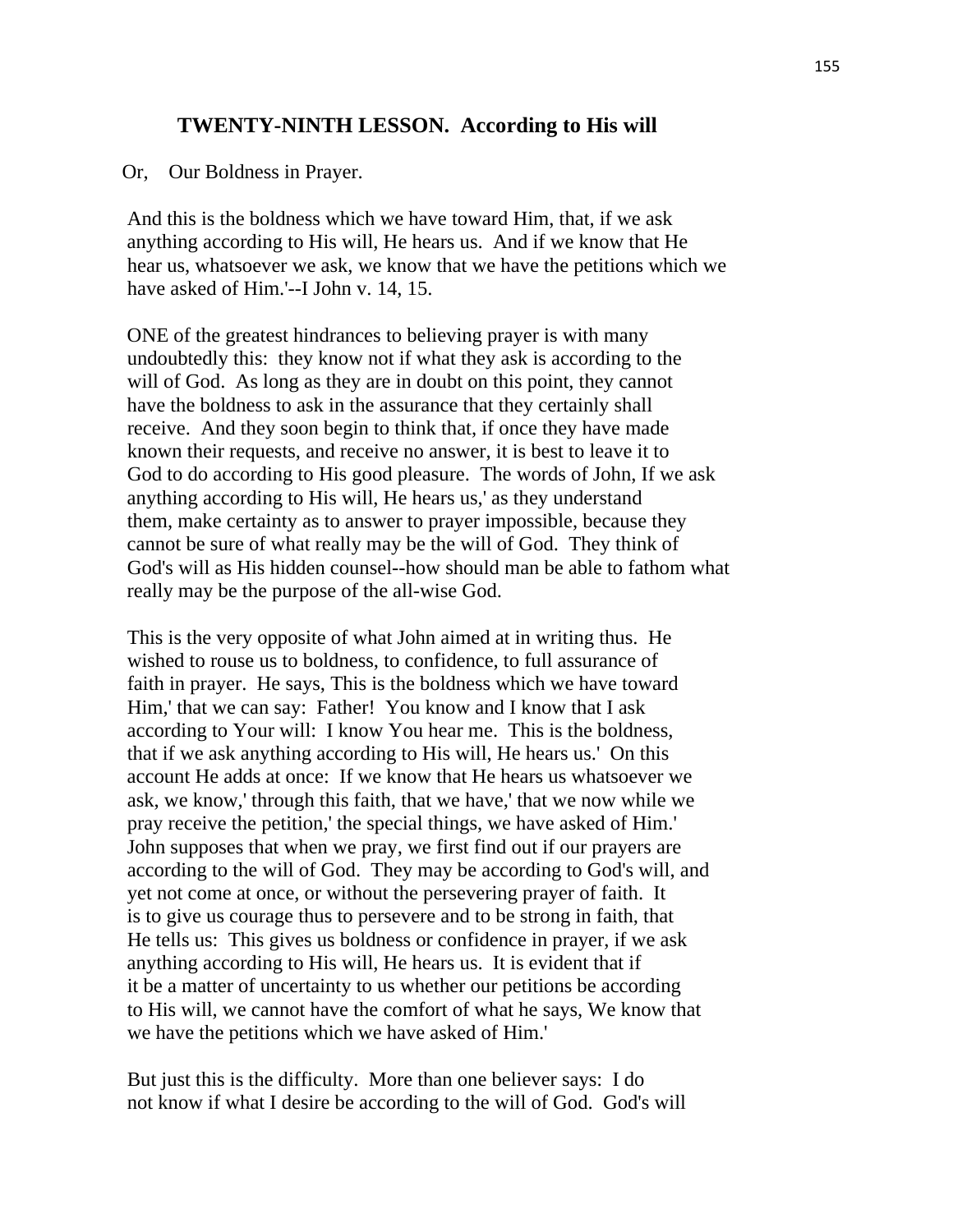is the purpose of His infinite wisdom: it is impossible for me to know whether He may not count something else better for me than what I desire, or may not have some reasons for withholding what I ask.' Everyone feels how with such thoughts the prayer of faith, of which Jesus said, Whosoever shall believe that these things which he saith shall come to pass, he shall have whatsoever he saith,' becomes an impossibility. There may be the prayer of submission, and of trust in God's wisdom; there cannot be the prayer of faith. The great mistake here is that God's children do not really believe that it is possible to know God's will. Or if they believe this, they do not take the time and trouble to find it out. What we need is to see clearly in what way it is that the Father leads His waiting, teachable child to know that his petition is according to His will.<sup>^1</sup> It is through God's holy word, taken up and kept in the heart, the life, the will; and through God's Holy Spirit, accepted in His indwelling and leading, that we shall learn to know that our petitions are according to His will.

 Through the word. There is a secret will of God, with which we often fear that our prayers may be at variance. It is not with this will of God, but His will as revealed in His word, that we have to do in prayer. Our notions of what the secret will may have decreed, and of how it might render the answers to our prayers impossible, are mostly very erroneous. Childlike faith as to what He is willing to do for His children, simply keeps to the Father's assurance, that it is His will to hear prayer and to do what faith in His word desires and accepts. In the word the Father has revealed in general promises the great principles of His will with His people. The child has to take the promise and apply it to the special circumstances in His life to which it has reference. Whatever he asks within the limits of that revealed will, he can know to be according to the will of God, and he may confidently expect. In His word, God has given us the revelation of His will and plans with us, with His people, and with the world, with the most precious promises of the grace and power with which through His people He will carry out His plans and do His work. As faith becomes strong and bold enough to claim the fulfillment of the general promise in the special case, we may have the assurance that our prayers are heard: they are according to God's will. Take the words of John in the verse following our text as an illustration: If any man see his brother sinning a sin not unto death, he shall ask and God will give him life.' Such is the general promise; and the believer who pleads on the ground of this promise, prays according to the will of God, and John would give him boldness to know that he has the petition which he asks.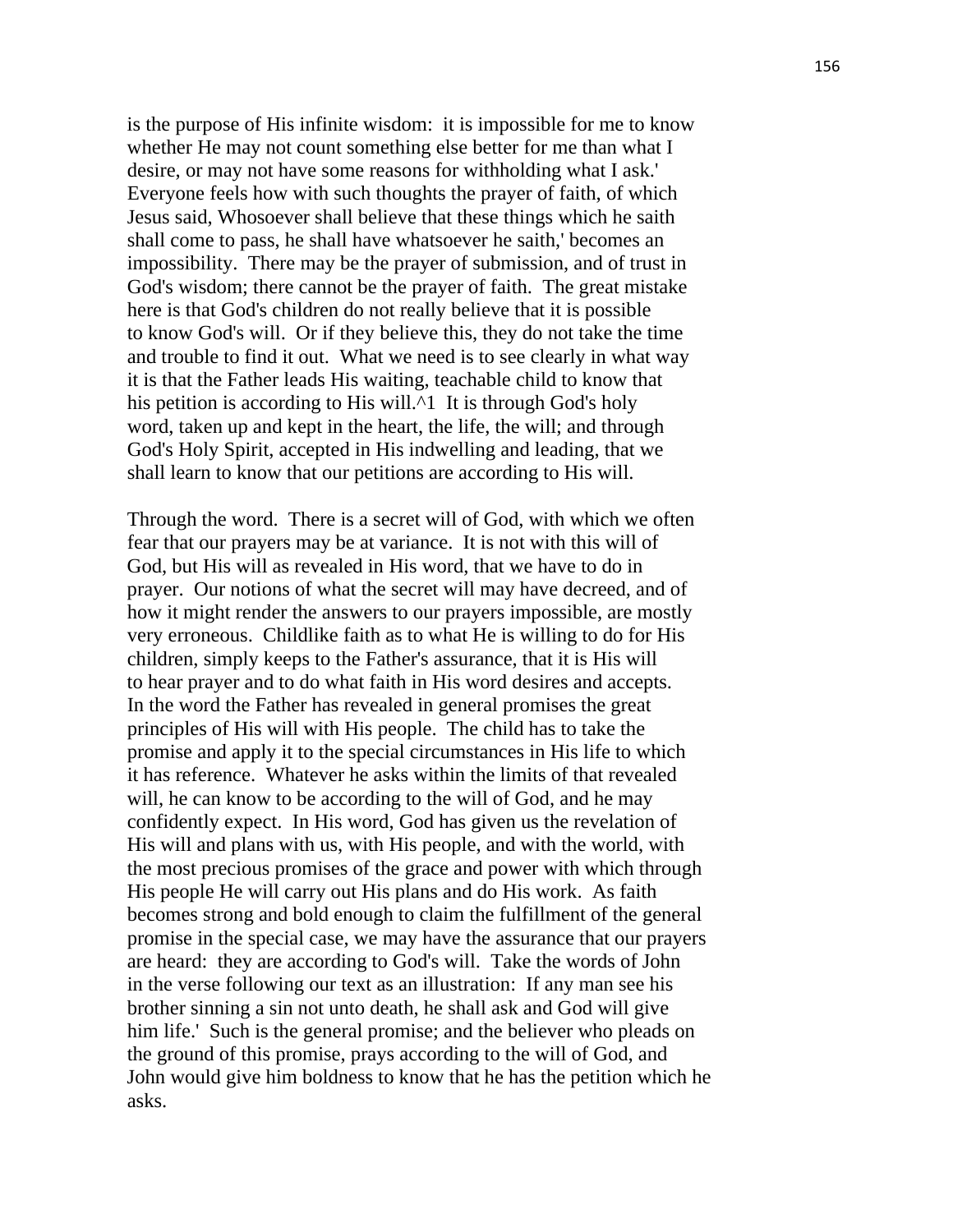But this apprehension of God's will is something spiritual, and must be spiritually discerned. It is not as a matter of logic that we can argue it out: God has said it; I must have it. Nor has every Christian the same gift or calling. While the general will revealed in the promise is the same for all, there is for each one a special different will according to God's purpose. And herein is the wisdom of the saints, to know this special will of God for each of us, according to the measure of grace given us, and so to ask in prayer just what God has prepared and made possible for each. It is to communicate this wisdom that the Holy Ghost dwells in us. The personal application of the general promises of the word to our special personal needs--it is for this that the leading of the Holy Spirit is given us.

 It is this union of the teaching of the word and Spirit that many do not understand, and so there is a twofold difficulty in knowing what God's will may be. Some seek the will of God in an inner feeling or conviction, and would have the Spirit lead them without the word. Others seek it in the word, without the living leading of the Holy Spirit. The two must be united: only in the word, only in the Spirit, but in these most surely, can we know the will of God, and learn to pray according to it. In the heart the word and the Spirit must meet: it is only by indwelling that we can experience their teaching. The word must dwell, must abide in us: heart and life must day by day be under its influence. Not from without, but from within, comes the quickening of the word by the Spirit. It is only he who yields himself entirely in his whole life to the supremacy of the word and the will of God, who can expect in special cases to discern what that word and will permit him boldly to ask. And even as with the word, just so with the Spirit: if I would have the leading of the Spirit in prayer to assure me what God's will is, my whole life must be yielded to that leading; so only can mind and heart become spiritual and capable of knowing God's holy will. It is he who, through word and Spirit, lives in the will of God by doing it, who will know to pray according to that will in the confidence that He hears us.

 Would that Christians might see what incalculable harm they do themselves by the thought that because possibly their prayer is not according to God's will, they must be content without an answer. God's word tells us that the great reason of unanswered prayer is that we do not pray aright: You ask and receive not, because you ask amiss.' In not granting an answer, the Father tells us that there is something wrong in our praying. He wants to teach us to find it out and confess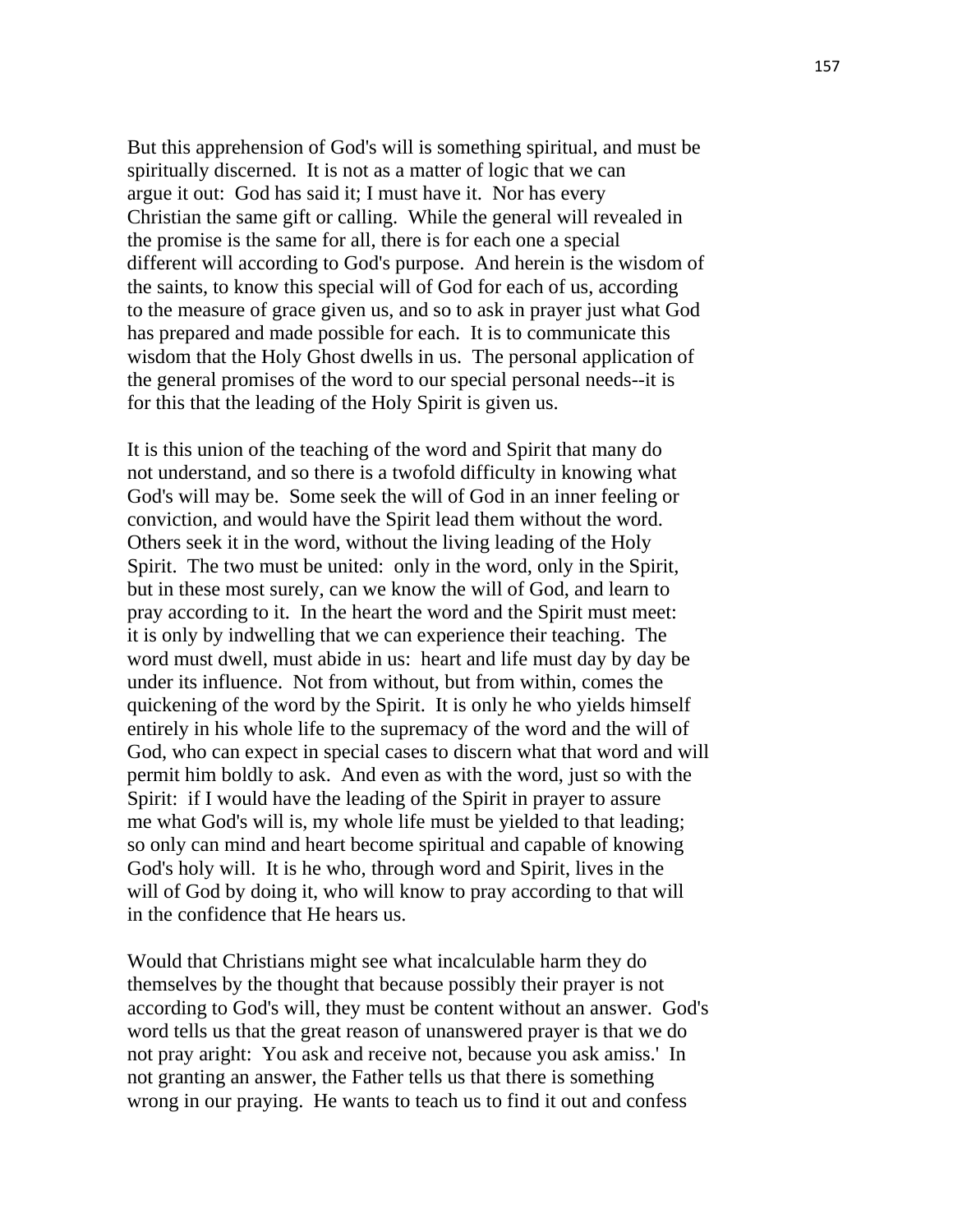it, and so to educate us to true believing and prevailing prayer. He can only attain His object when He brings us to see that we are to blame for the withholding of the answer; our aim, or our faith, or our life is not what it should be. But this purpose of God is frustrated as long as we are content to say: It is perhaps because my prayer is not according to His will that He does not hear me. O let us no longer throw the blame of our unanswered prayers on the secret will of God, but on our praying amiss. Let that word, You receive not because you ask amiss,' be as the lantern of the Lord, searching heart and life to prove that we are indeed such as those to whom Christ gave His promises of certain answers. Let us believe that we can know if our prayer be according to God's will. Let us yield our heart to have the word of the Father dwell richly there, to have Christ's word abiding in us. Let us live day by day with the anointing which teachs us all things. Let us yield ourselves unreservedly to the Holy Spirit as He teaches us to abide in Christ, to dwell in the Father's presence, and we shall soon understand how the Father's love longs that the child should know His will, and should, in the confidence that that will includes all that His power and love have promised to do, know too that He hears the petitions which we ask of Him. This is the boldness which we have, that if we ask anything according to His will, He hears us.'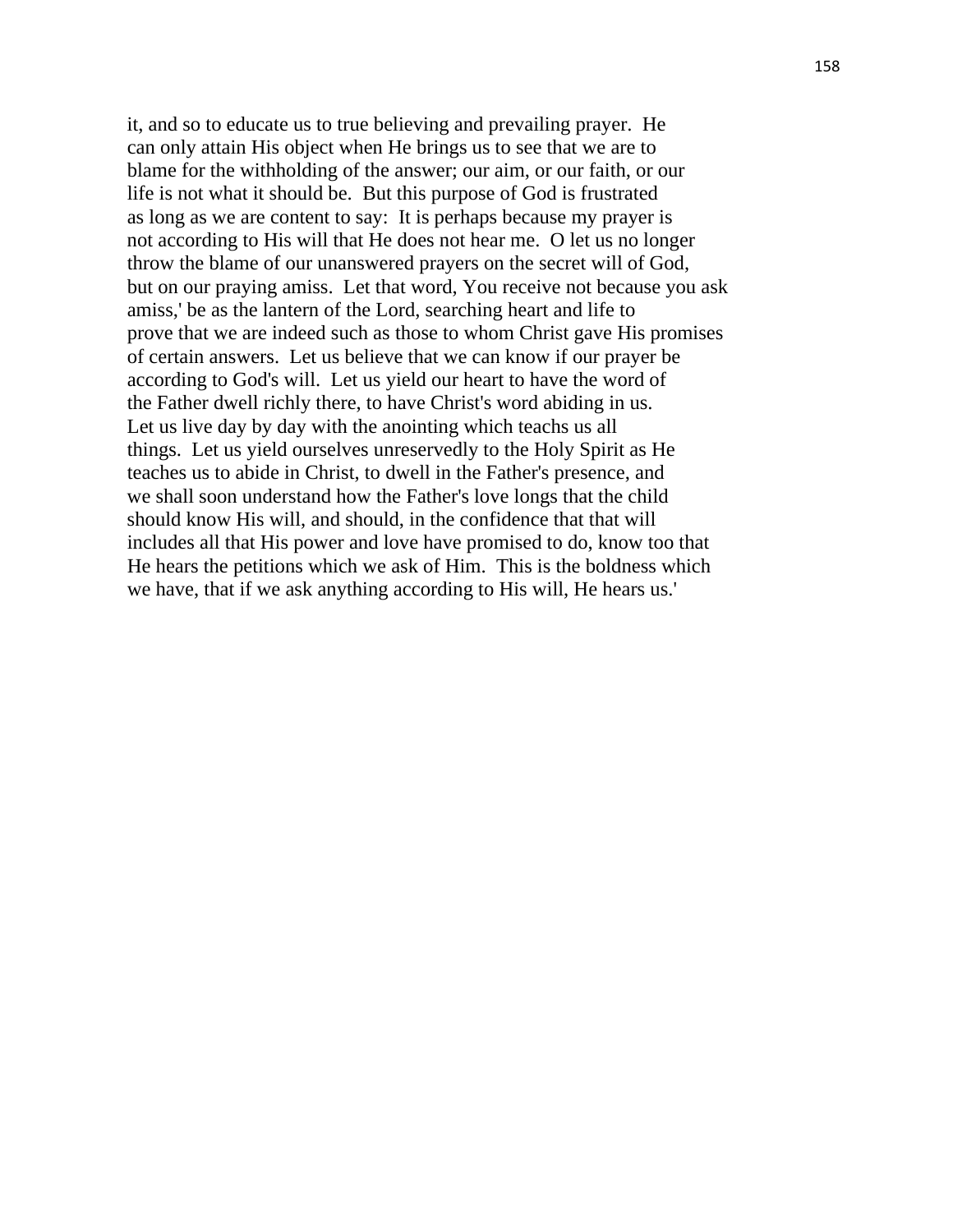# **LORD, TEACH US TO PRAY**

 Blessed Master! With my whole heart I thank You for this blessed lesson, that the path to a life full of answers to prayer is through the will of God. Lord! Teach me to know this blessed will by living it, loving it, and always doing it. So shall I learn to offer prayers according to that will, and to find in their harmony with God's blessed will, my boldness in prayer and my confidence in accepting the answer.

 Father! it is Your will that Your child should enjoy Your presence and blessing. It is Your will that everything in the life of Your child should be in accordance with Your will, and that the Holy Spirit should work this in Him. It is Your will that Your child should live in the daily experience of distinct answers to prayer, so as to enjoy living and direct fellowship with Yourself. It is Your will that Your Name should be glorified in and through Your children, and that it will be in those who trust You. O my Father! let this Your will be my confidence in all I ask.

 Blessed Saviour! Teach me to believe in the glory of this will. That will is the eternal love, which with Divine power works out its purpose in each human will that yields itself to it. Lord! Teach me this. You canst make me see how every promise and every command of the word is indeed the will of God, and that its fulfillment is secured to me by God Himself. Let thus the will of God become to me the sure rock on which my prayer and my assurance of an answer ever rest. Amen.

#### NOTE.

 There is often great confusion as to the will of God. People think that what God wills must inevitably take place. This is by no means the case. God wills a great deal of blessing to His people, which never comes to them. He wills it most earnestly, but they do not will it, and it cannot come to them. This is the great mystery of man's creation with a free will, and also of the renewal of his will in redemption, that God has made the execution of His will, in many things, dependent on the will of man. Of God's will revealed in His promises, so much will be fulfilled as our faith accepts. Prayer is the power by which that comes to pass which otherwise would not take place. And faith, the power by which it is decided how much of God's will shall be done in us. When once God reveals to a soul what He is willing to do for it, the responsibility for the execution of that will rests with us.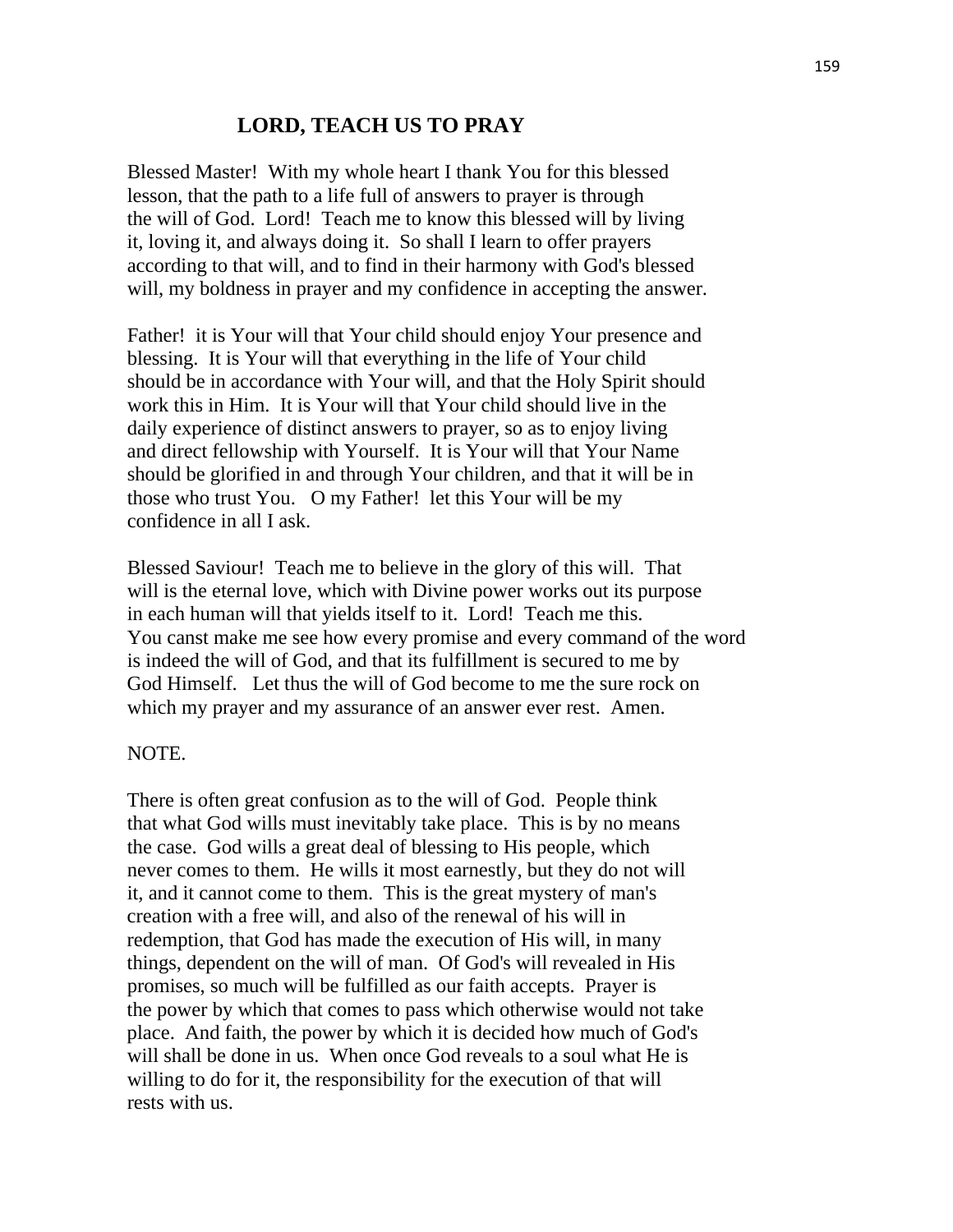Some are afraid that this is putting too much power into the hands of man. But all power is put into the hands of man in Christ Jesus. The key of all prayer and all power is His, and when we learn to understand that He is just as much with us as with the Father, and that we are also just as much one with Him as He with the Father, we shall see how natural and right and safe it is that to those who abide in Him as He in the Father, such power should be given. It is Christ the Son who has the right to ask what He will: it is through the abiding in Him and His abiding in us (in a Divine reality of which we have too little apprehension) that His Spirit breathes in us what He wants to ask and obtain through us. We pray in His Name: the prayers are really ours and as really His.

 Others again fear that to believe that prayer has such power is limiting the liberty and the love of God. O if we only knew how we are limiting His liberty and His love by not allowing Him to act in the only way in which He chooses to act, now that He has taken us up into fellowship with himself--through our prayers and our faith. A brother in the ministry once asked, as we were speaking on this subject, whether there was not a danger of our thinking that our love to souls and our willingness to see them blessed were to move God's love and God's willingness to bless them. We were just passing some large water-pipes, by which water was being carried over hill and dale from a large mountain stream to a town at some distance. Just look at these pipes, was the answer; they did not make the water willing to flow downwards from the hills, nor did they give it its power of blessing and refreshment: this is its very nature. All that they could do is to decide its direction: by it the inhabitants of the town said they want the blessing there. And just so, it is the very nature of God to love and to bless. Downward and ever downward His love longs to come with its quickening and refreshing streams. But He has left it to prayer to say where the blessing is to come. He has committed it to His believing people to bring the living water to the desert places: the will of God to bless is dependent upon the will of man to say where the blessing must descend. Such honour have His saints.' And this is the boldness which we have toward him, that if we ask anything according to His will, He hears us. And if we know that He hear us, whatsoever we ask, we know that we have the petitions which we have asked of Him.'

 1See this illustrated in the extracts from George Muller at the end of this volume.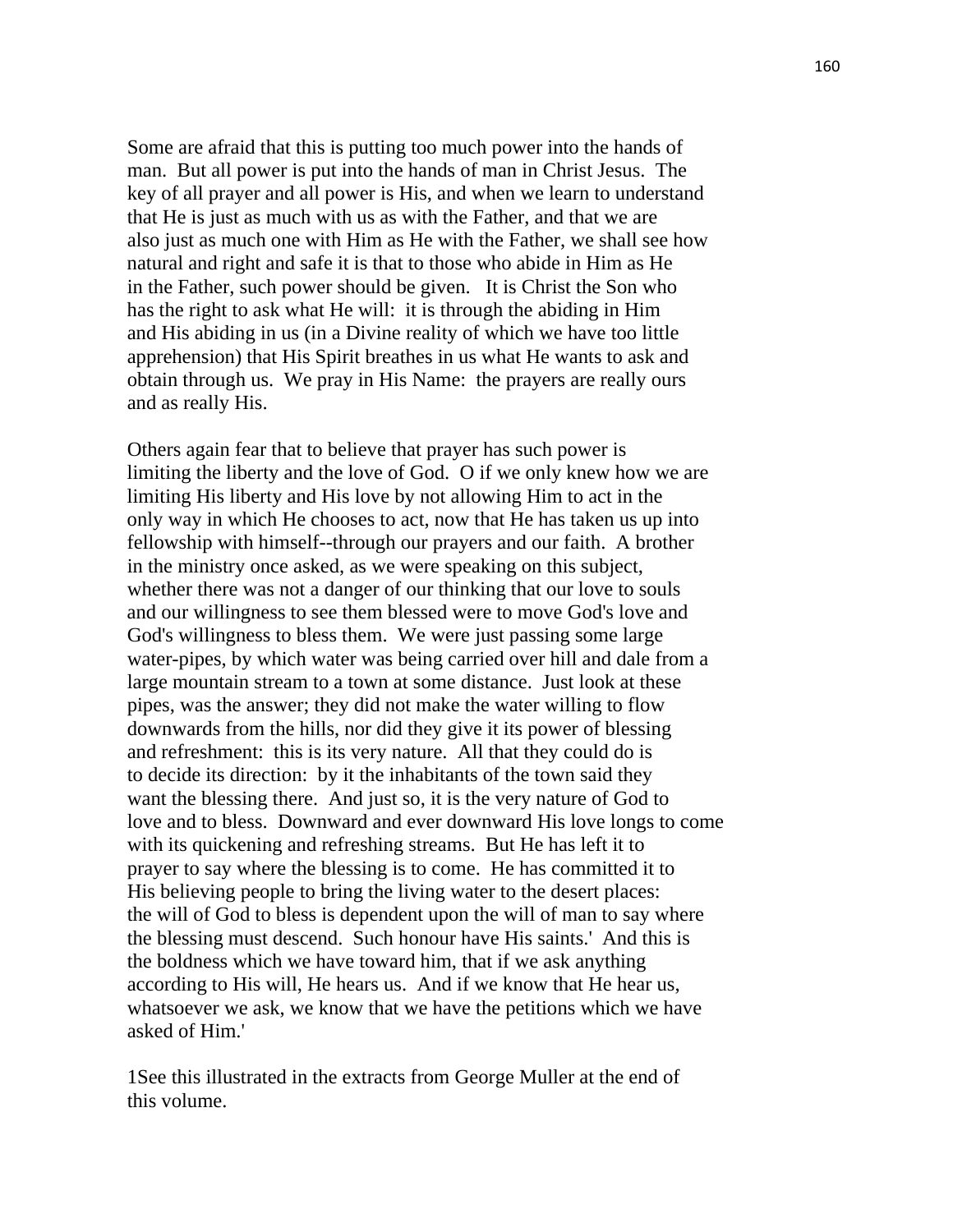## **THIRTIETH LESSON. An holy priesthood**

Or, The Ministry of Intercession.

 An holy priesthood, to offer up spiritual sacrifices acceptable to God by Jesus Christ.'--I Peter ii. 5.

You shall be named the Priests of the Lord.'--Isaiah lxi. 6.

 THE Spirit of the Lord God is upon me: because the Lord hath anointed me.' These are the words of Jesus in Isaiah. As the fruit of His work all redeemed ones are priests, fellow-partakers with Him of His anointing with the Spirit as High Priest. Like the precious ointment upon the beard of Aaron, that went down to the skirts of his garments.' As every son of Aaron, so every member of Jesus' body has a right to the priesthood. But not everyone exercises it: many are still entirely ignorant of it. And yet it is the highest privilege of a child of God, the mark of greatest nearness and likeness to Him, who ever liveth to pray.' Do you doubt if this really be so? Think of what constitutes priesthood. There is, first, the work of the priesthood. This has two sides, one Godward, the other manward. Every priest is ordained for men in things pertaining to God' (Heb. v. 1); or, as it is said by Moses (Deut. x. 8, see also xxi. 5, xxxiii. 10; Mal. ii. 6): The Lord separated the tribe of Levi, to stand before the Lord to minister unto Him, and to bless His Name.' On the one hand, the priest had the power to draw nigh to God, to dwell with Him in His house, and to present before Him the blood of the sacrifice or the burning incense. This work he did not do, however, on his own behalf, but for the sake of the people whose representative he was. This is the other side of his work. He received from the people their sacrifices, presented them before God, and then came out to bless in His Name, to give the assurance of His favour and to teach them His law.

 A priest is thus a man who does not at all live for himself. He lives with God and for God. His work is as God's servant to care for His house, His honour, and His worship, to make known to men His love and His will. He lives with men and for men (Heb. v. 2). His work is to find out their sin and need, and to bring it before God, to offer sacrifice and incense in their name, to obtain forgiveness and blessing for them, and then to come out and bless them in His Name. This is the high calling of every believer. Such honour have all His saints.' They have been redeemed with the one purpose to be in the midst of the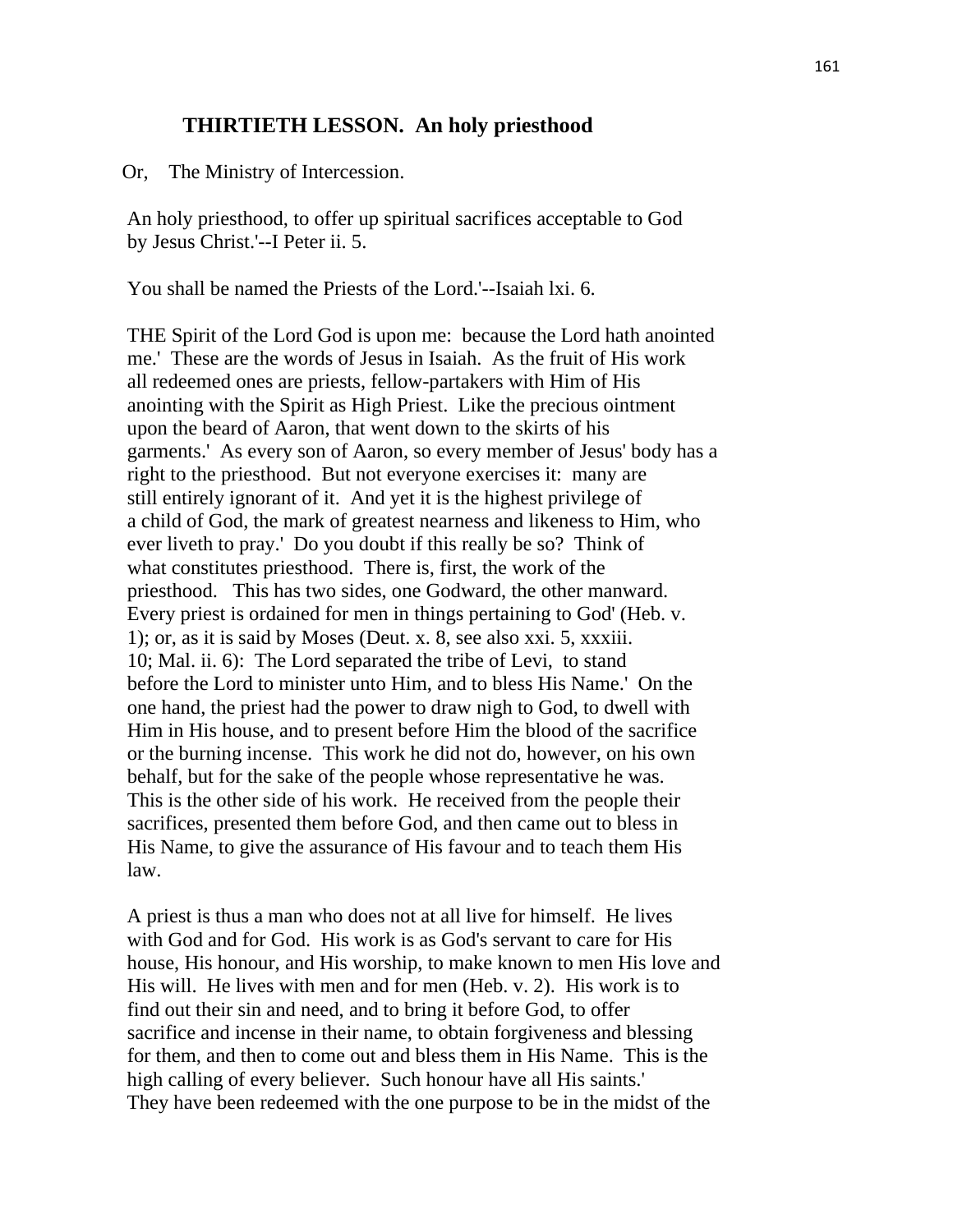perishing millions around them, God's priests, who in conformity to Jesus, the Great High Priest, are to be the ministers and stewards of the grace of God to all around them.

 And then there is the walk of the priesthood, in harmony with its work. As God is holy, so the priest was to be especially holy. This means not only separated from everything unclean, but holy unto God, being set apart and given up to God for His disposal. The separation from the world and setting apart unto God was indicated in many ways.

 It was seen in the clothing: the holy garments, made after God's own order, marked them as His (Ex. xxviii.). It was seen in the command as to their special purity and freedom from all contact from death and defilement (Lev. xi. 22). Much that was allowed to an ordinary Israelite was forbidden to them. It was seen in the injunction that the priest must have no bodily defect or blemish; bodily perfection was to be the type of wholeness and holiness in God's service. And it was seen in the arrangement by which the priestly tribes were to have no inheritance with the other tribes; God was to be their inheritance. Their life was to be one of faith: set apart unto God, they were to live on Him as well as for Him.

 All this is the emblem of what the character of the New Testament priest is to be. Our priestly power with God depends on our personal life and walk. We must be of them of whose walk on earth Jesus says, They have not defiled their garments.'

 In the surrender of what may appear lawful to others in our separation from the world, we must prove that our consecration to be holy to the Lord is whole-hearted and entire. The bodily perfection of the priest must have its counterpart in our too being without spot or blemish;' the man of God perfect, throughly furnished unto all good works,' perfect and entire, wanting nothing' (Lev. xxi. 17-21; Eph. v. 27; 2 Tim. ii. 7; Jas. i. 4). And above all, we consent to give up all inheritance on earth; to forsake all, and like Christ to have only God as our portion: to possess as not possessing, and hold all for God alone: it is this marks the true priest, the man who only lives for God and his fellow-men.

 And now the way to the priesthood. In Aaron God had chosen all his sons to be priests: each of them was a priest by birth. And yet he could not enter upon his work without a special act of ordinance--his consecration. Every child of God is priest in light of his birth, his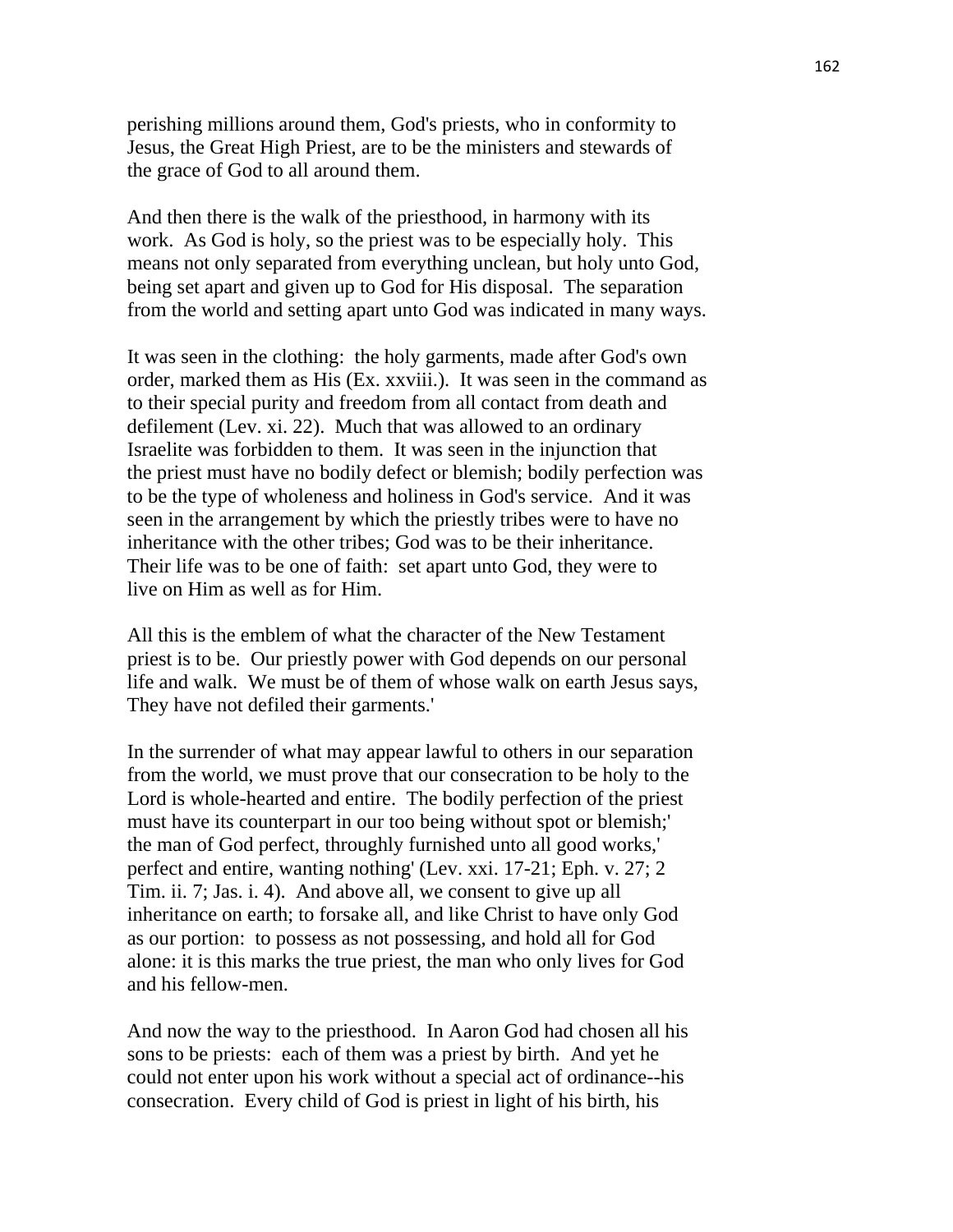blood relationship to the Great High Priest; but this is not enough: he will exercise his power only as he accepts and realizes his consecration.

 With Aaron and his sons it took place thus (Ex. xxix.): After being washed and clothed, they were anointed with the holy oil. Sacrifices were then offered, and with the blood the right ear, the right hand, and the right foot were touched. And then they and their garments were once again sprinkled with the blood and the oil together. And so it is as the child of God enters more fully into what THE BLOOD and THE SPIRIT of which he already is partaker, are to him, that the power of the Holy Priesthood will work in him. The blood will take away all sense of unworthiness; the Spirit, all sense of unfitness.

 Let us notice what there was new in the application of the blood to the priest. If ever he had as a penitent brought a sacrifice for his sin, seeking forgiveness, the blood was sprinkled on the altar, but not on his person. But now, for priestly consecration, there was to be closer contact with the blood; ear and hand and foot were by a special act brought under its power, and the whole being taken possession of and sanctified for God. And so, when the believer, who had been content to think chiefly of the blood sprinkled on the mercy-seat as what he needs for pardon, is led to seek full priestly access to God, he feels the need of a fuller and more abiding experience of the power of the blood, as really sprinkling and cleansing the heart from an evil conscience, so that he has no more conscience of sin' (Heb. x. 2) as cleansing from all sin. And it is as he gets to enjoy this, that the consciousness is awakened of his wonderful right of most intimate access to God, and of the full assurance that his intercessions are acceptable.

 And as the blood gives the right, the Spirit gives the power, and fits for believing intercession. He breathes into us the priestly spirit--burning love for God's honour and the saving of souls. He makes us so one with Jesus that prayer in His Name is a reality. He strengthens us to believing, importunate prayer. The more the Christian is truly filled with the Spirit of Christ, the more spontaneous will be his giving himself up to the life of priestly intercession. Beloved fellow-Christians! God needs, greatly needs, priests who can draw near to Him, who live in His presence, and by their intercession draw down the blessings of His grace on others. And the world needs, greatly needs, priests who will bear the burden of the perishing ones, and intercede on their behalf.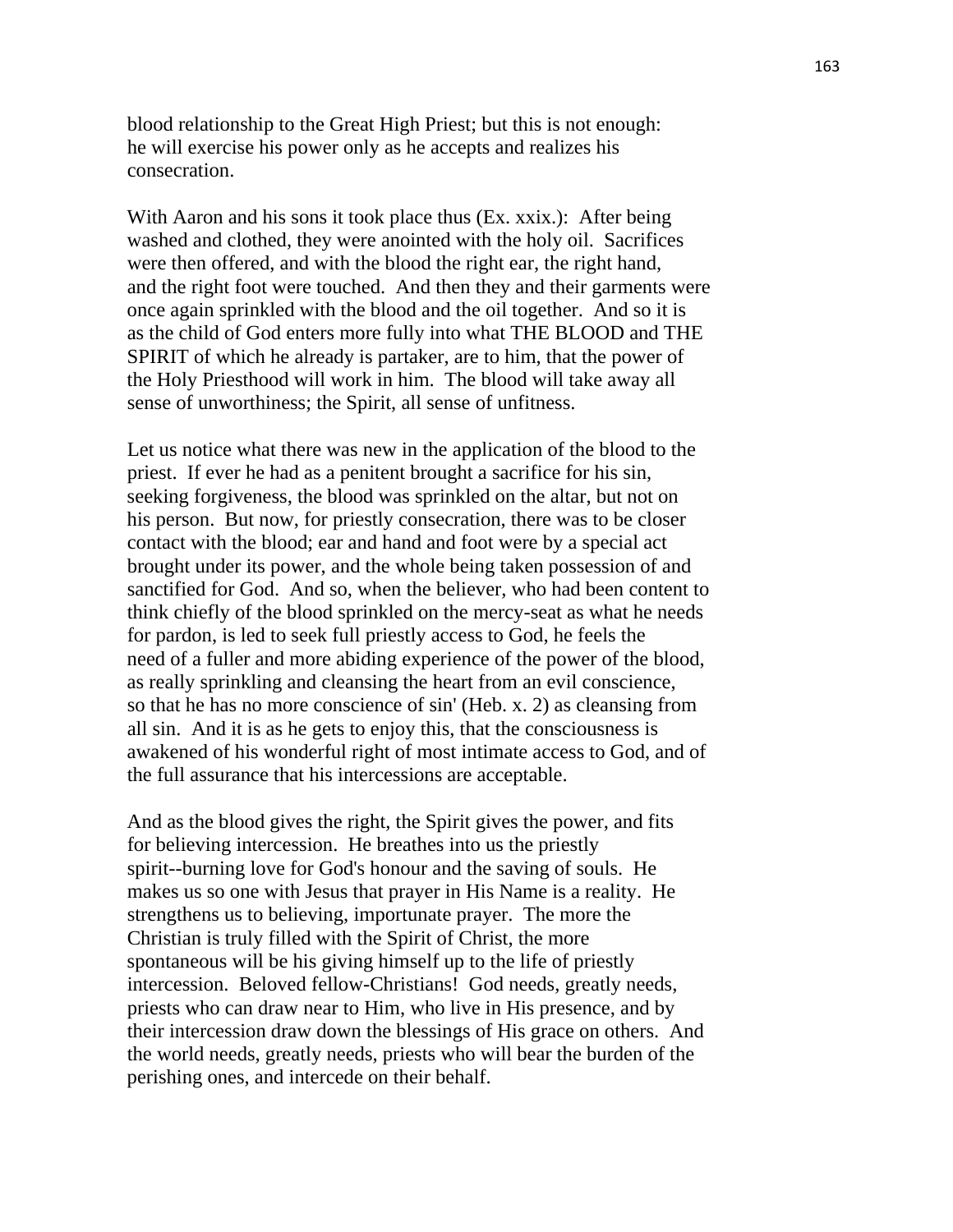Are you willing to offer yourself for this holy work? You know the surrender it demands--nothing less than the Christ-like giving up of all, that the saving purposes of God's love may be accomplished among men. Oh, be no longer of those who are content if they have salvation, and just do work enough to keep themselves warm and lively. O let nothing keep you back from giving yourselves to be wholly and only priests--nothing else, nothing less than the priests of the Most High God. The thought of unworthiness, of unfitness, need not keep you back. In the Blood, the objective power of the perfect redemption works in you: in the Spirit its full subjective personal experience as a divine life is secured. The Blood provides an infinite worthyss to make your prayers most acceptable: The Spirit provides a Divine fitness, teaching you to pray just according to the will of God. Every priest knew that when he presented a sacrifice according to the law of the sanctuary, it was accepted: under the covering of the Blood and Spirit you have the assurance that all the wonderful promises to prayer in the Name of Jesus will be fulfilled in you. Abiding in union with the Great High Priest, you shall ask what you will, and it shall be done unto you.' You will have power to pray the effectual prayer of the righteous man that avails much. You will not only join in the general prayer of the Church for the world, but be able in your own sphere to take up your special work in prayer--as priests, to transact it with God, to receive and know the answer, and so to bless in His Name. Come, brother, come, and be a priest, only priest, all priest. Seek now to walk before the Lord in the full consciousness that you have been set apart for the holy Ministry of Intercession. This is the true blessedness of conformity to the image of God's Son.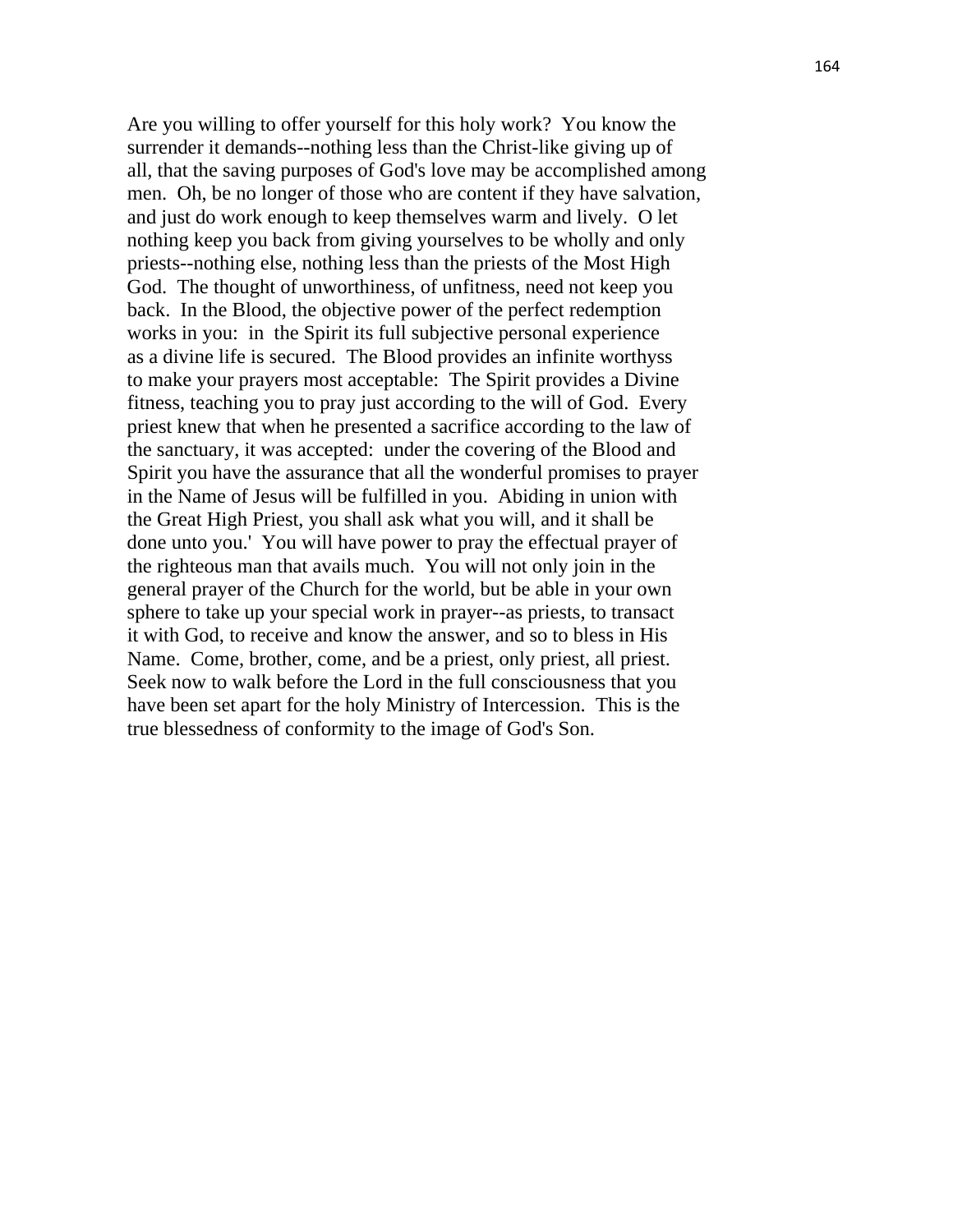# **LORD, TEACH US TO PRAY**

 O You my blessed High Priest, accept the consecration in which my soul now would respond to Your message.

 I believe in the HOLY PRIESTHOOD OF YOUR SAINTS, and that I too am a priest, with power to appear before the Father, and in the prayer that avails much bring down blessing on the perishing around me.

 I believe in the POWER OF YOUR PRECIOUS BLOOD to cleanse from all sin, to give me perfect confidence toward God, and bring me near in the full assurance of faith that my intercession will be heard.

 I believe in the ANOINTING OF THE SPIRIT, coming down daily from You, my Great High Priest, to sanctify me, to fill me with the consciousness of my priestly calling, and with love to souls, to teach me what is according to God's will, and how to pray the prayer of faith.

 I believe that, as You my Lord Jesus art Yourself in all things my life, so You, too, art THE SURETY FOR MY PRAYER-LIFE, and will Yourself draw me up into the fellowship of Your wondrous work of intercession.

 In this faith I yield myself this day to my God, as one of His anointed priests, to stand before His face to intercede in behalf of sinners, and to come out and bless in His Name.

 Holy Lord Jesus! accept and seal my consecration. Youa, Lord, do You lay Your hands on me, and Yourself consecrate me to this Your holy work. And let me walk among men with the consciousness and the character of a priest of the Most High God.

 Unto Him that loved us, and washed us from our sins IN HIS OWN BLOOD, AND HATH MADE US kings and priests unto God and His Father; TO HIM be glory and dominion forever and ever. Amen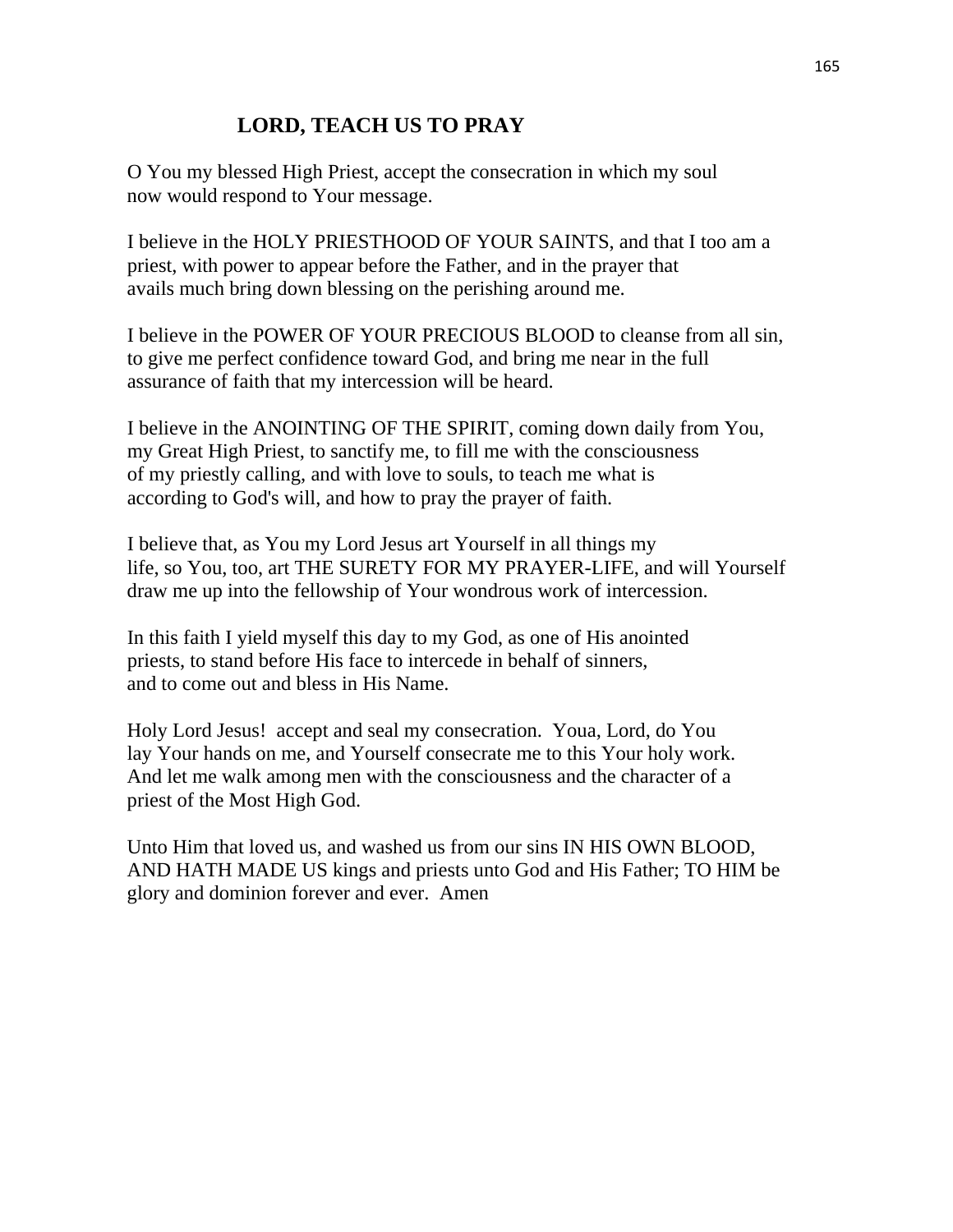## **THIRTY-FIRST LESSON. Pray without ceasing**

Or, A Life of Prayer.

 Rejoice evermore. Pray without ceasing. In everything give thanks.--I Thess. v. 16, 17, 18.

 OUR Lord spake the parable of the widow and the unjust judge to teach us that men ought to pray always and not faint. As the widow persevered in seeking one definite thing, the parable appears to have reference to persevering prayer for someone blessing, when God delays or appears to refuse. The words in the Epistles, which speak of continuing instant in prayer, continuing in prayer and watching in the same, of praying always in the Spirit, appear more to refer to the whole life being one of prayer. As the soul is filling with the longing for the manifestation of God's glory to us and in us, through us and around us, and with the confidence that He hears the prayers of His children; the inmost life of the soul is continually rising upward in dependence and faith, in longing desire and trustful expectation.

 At the close of our meditations it will not be difficult to say what is needed to live such a life of prayer. The first thing is undoubtedly the entire sacrifice of the life to God's kingdom and glory. He who seeks to pray without ceasing because he wants to be very pious and good, will never attain to it. It is the forgetting of self and yielding ourselves to live for God and His honour that enlarges the heart, that teaches us to regard everything in the light of God and His will, and that instinctively recognises in everything around us the need of God's help and blessing, an opportunity for His being glorified. Because everything is weighed and tested by the one thing that fills the heart--the glory of God, and because the soul has learnt that only what is of God can really be to Him and His glory, the whole life becomes a looking up, a crying from the inmost heart, for God to prove His power and love and so show forth His glory. The believer awakes to the consciousness that he is one of the watchmen on Zion's walls, one of the Lord's remembrancers, whose call does really touch and move the King in heaven to do what would otherwise not be done. He understands how real Paul's exhortation was, praying always with all prayer and supplication in the Spirit for all the saints and for me,' and continue in prayer, withal praying also for us.' To forget oneself, to live for God and His kingdom among men, is the way to learn to pray without ceasing.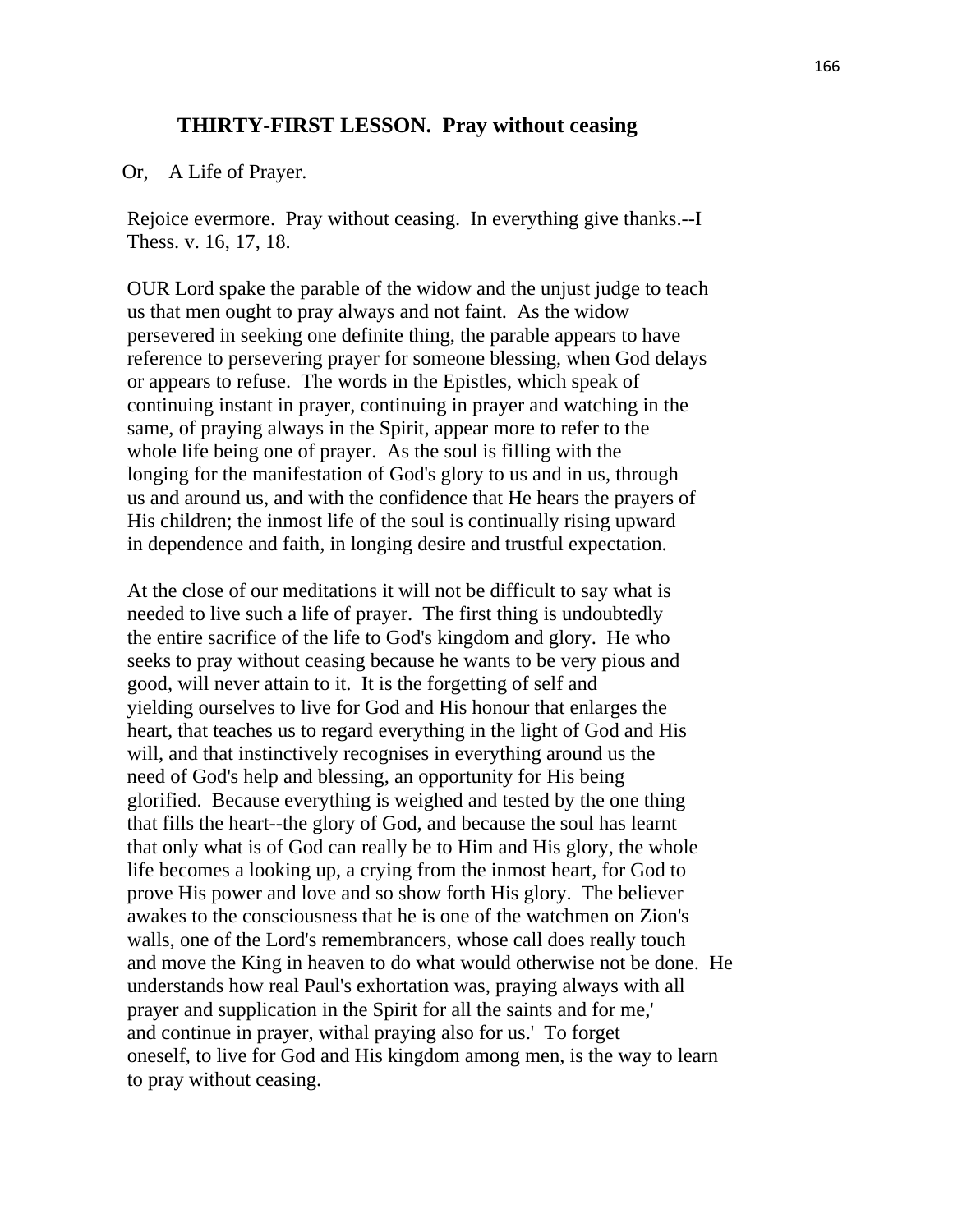This life devoted to God must be accompanied by the deep confidence that our prayer is effectual. We have seen how our Blessed Lord insisted upon nothing so much in His prayer-lessons as faith in the Father as a God who most certainly does what we ask. Ask and you shall receive;' count confidently on an answer, is with Him the beginning and the end of His teaching (compare Matt. vii. 8 and John xvi. 24). In proportion as this assurance masters us, and it becomes a settled thing that our prayers do tell and that God does what we ask, we dare not neglect the use of this wonderful power: the soul turns wholly to God, and our life becomes prayer. We see that the Lord needs and takes time, because we and all around us are the creatures of time, under the law of growth; but knowing that not one single prayer of faith can possibly be lost that there is sometimes a needs-be for the storing up and accumulating of prayer, that persevering pray is irresistible, prayer becomes the quiet, persistent living of our life of desire and faith in the presence of our God. O do not let us any longer by our reasonings limit and enfeeble such free and sure promises of the living God, robbing them of their power, and ourselves of the wonderful confidence they are meant to inspire. Not in God, not in His secret will, not in the limitations of His promises, but in us, in ourselves is the hindrance; we are not what we should be to obtain the promise. Let us open our whole heart to God's words of promise in all their simplicity and truth: they will search us and humble us; they will lift us up and make us glad and strong. And to the faith that knows it gets what it asks, prayer is not a work or a burden, but a joy and a triumph; it becomes a necessity and a second nature.

 This union of strong desire and firm confidence again is nothing but the life of the Holy Spirit within us. The Holy Spirit dwells in us, hides Himself in the depths of our being, and stirs the desire after the Unseen and the Divine, after God Himself. Now in groanings that cannot be uttered, then in clear and conscious assurance; now in special distinct petitions for the deeper revelation of Christ to ourselves, then in pleadings for a soul, a work, the Church or the world, it is always and alone the Holy Spirit who draws out the heart to thirst for God, to long for His being made known and glorified. Where the child of God really lives and walks in the Spirit, where he is not content to remain carnal, but seeks to be spiritual, in everything a fit organ for the Divine Spirit to reveal the life of Christ and Christ Himself, there the never-ceasing intercession-life of the Blessed Son cannot but reveal and repeat itself in our experience. Because it is the Spirit of Christ who prays in us, our prayer must be heard; because it is we who pray in the Spirit, there is need of time,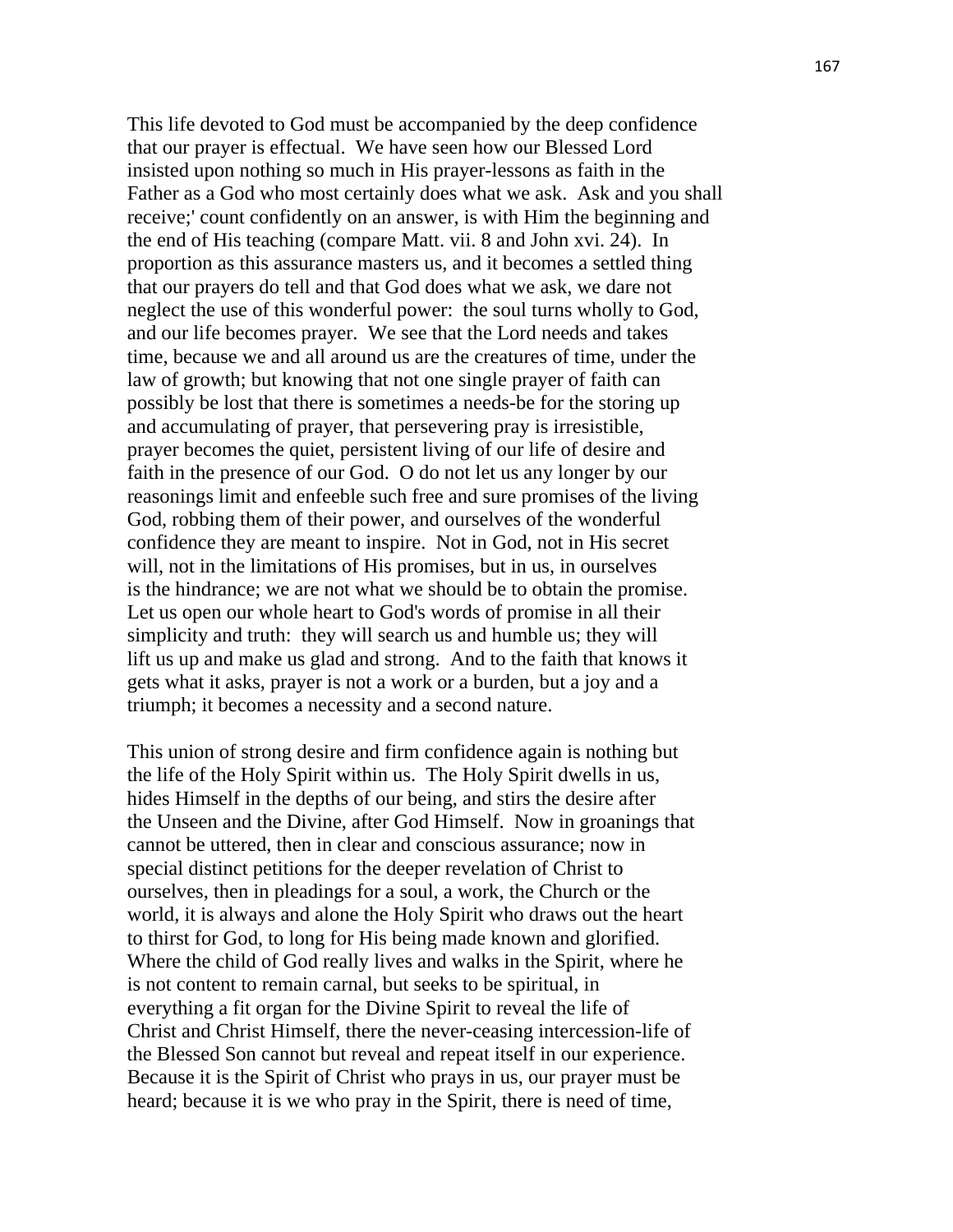and patience, and continual renewing of the prayer, until every obstacle be conquered, and the harmony between God's Spirit and ours is perfect.

 But the chief thing we need for such a life of unceasing prayer is, to know that Jesus teaches us to pray. We have begun to understand a little what His teaching is. Not the communication of new thoughts or views, not the discovery of failure or error, not the stirring up of desire and faith, of however much importance all this be, but the taking us up into the fellowship of His own prayer-life before the Father--this it is by which Jesus really teaches. It was the sight of the praying Jesus that made the disciples long and ask to be taught to pray. It is the faith of the ever-praying Jesus, whose alone is the power to pray, that teaches us truly to pray. We know why: He who prays is our Head and our Life. All He has is ours and is given to us when we give ourselves all to Him. By His blood He leads us into the immediate presence of God. The inner sanctuary is our home, we dwell there. And He that lives so near God, and knows that He has been brought near to bless those who are far, cannot but pray. Christ makes us partakers with Himself of His prayer-power and prayer-life. We understand then that our true aim must not be to work much and have prayer enough to keep the work right, but to pray much and then to work enough for the power and blessing obtained in prayer to find its way through us to men. It is Christ who ever lives to pray, who saves and reigns. He communicates His prayer-life to us: He maintains it in us if we trust Him. He is surety for our praying without ceasing. Yes, Christ teaches to pray by showing how He does it, by doing it in us, by leading us to do it in Him and like Him. Christ is all, the life and the strength too for a never-ceasing prayer-life.

 It is the sight of this, the sight of the ever-praying Christ as our life, that enables us to pray without ceasing. Because His priesthood is the power of an endless life, that resurrection-life that never fades and never fails, and because His life is our life, praying without ceasing can become to us nothing less than the life-joy of heaven. So the Apostle says: Rejoice evermore; pray without ceasing; in everything give thanks.' Borne up between the never-ceasing joy and the never-ceasing praise, never-ceasing prayer is the manifestation of the power of the eternal life, where Jesus always prays. The union between the Vine and the branch is in very deed a prayer-union. The highest conformity to Christ, the most blessed participation in the glory of His heavenly life, is that we take part in His work of intercession: He and we live ever to pray. In the experience of our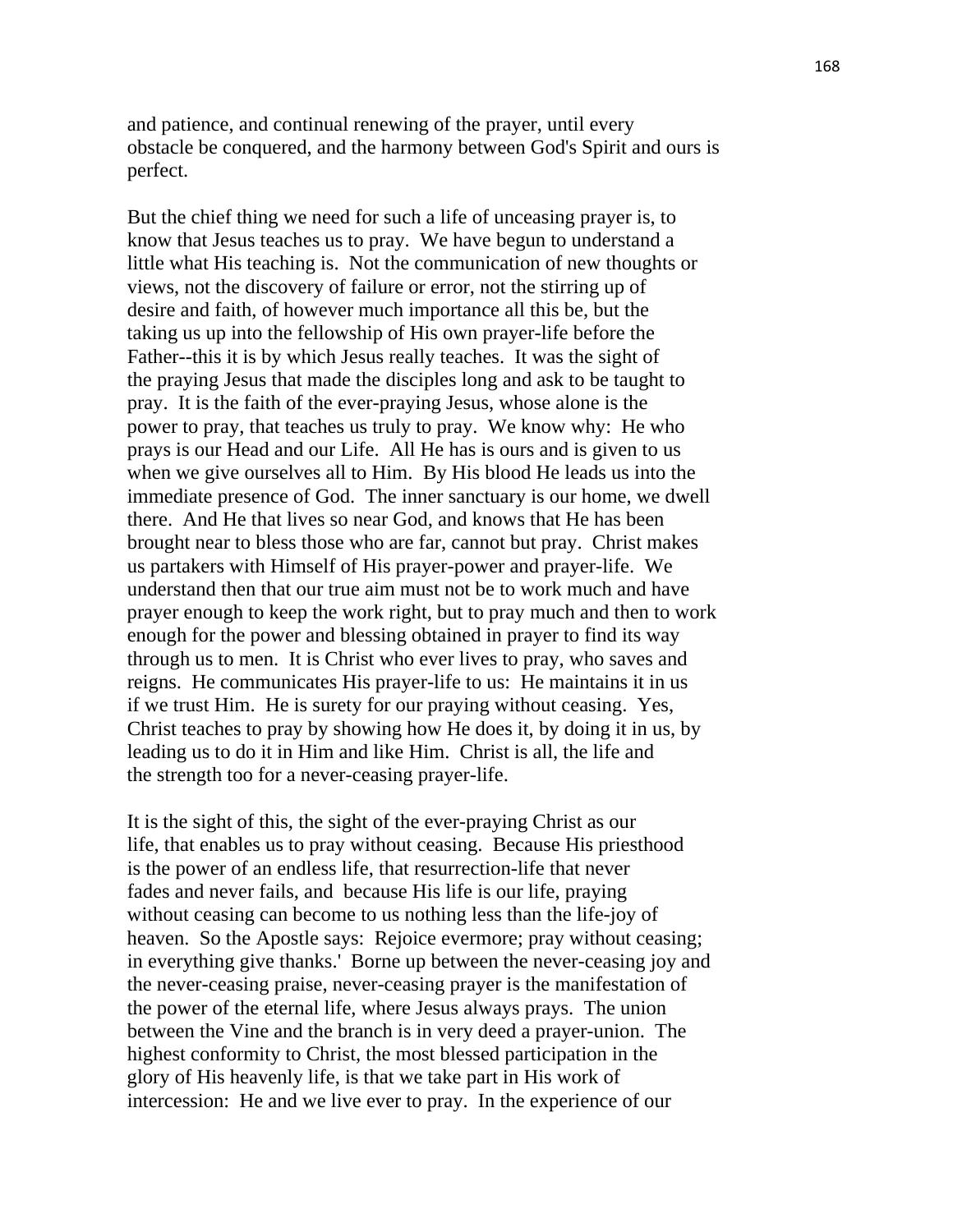union with Him, praying without ceasing becomes a possibility, a reality, the holiest and most blessed part of our holy and blessed fellowship with God. We have our abode within the veil, in the presence of the Father. What the Father says, we do; what the Son says, the Father does. Praying without ceasing is the earthly manifestation of heaven come down to us, the foretaste of the life where they rest not day or night in the song of worship and adoration.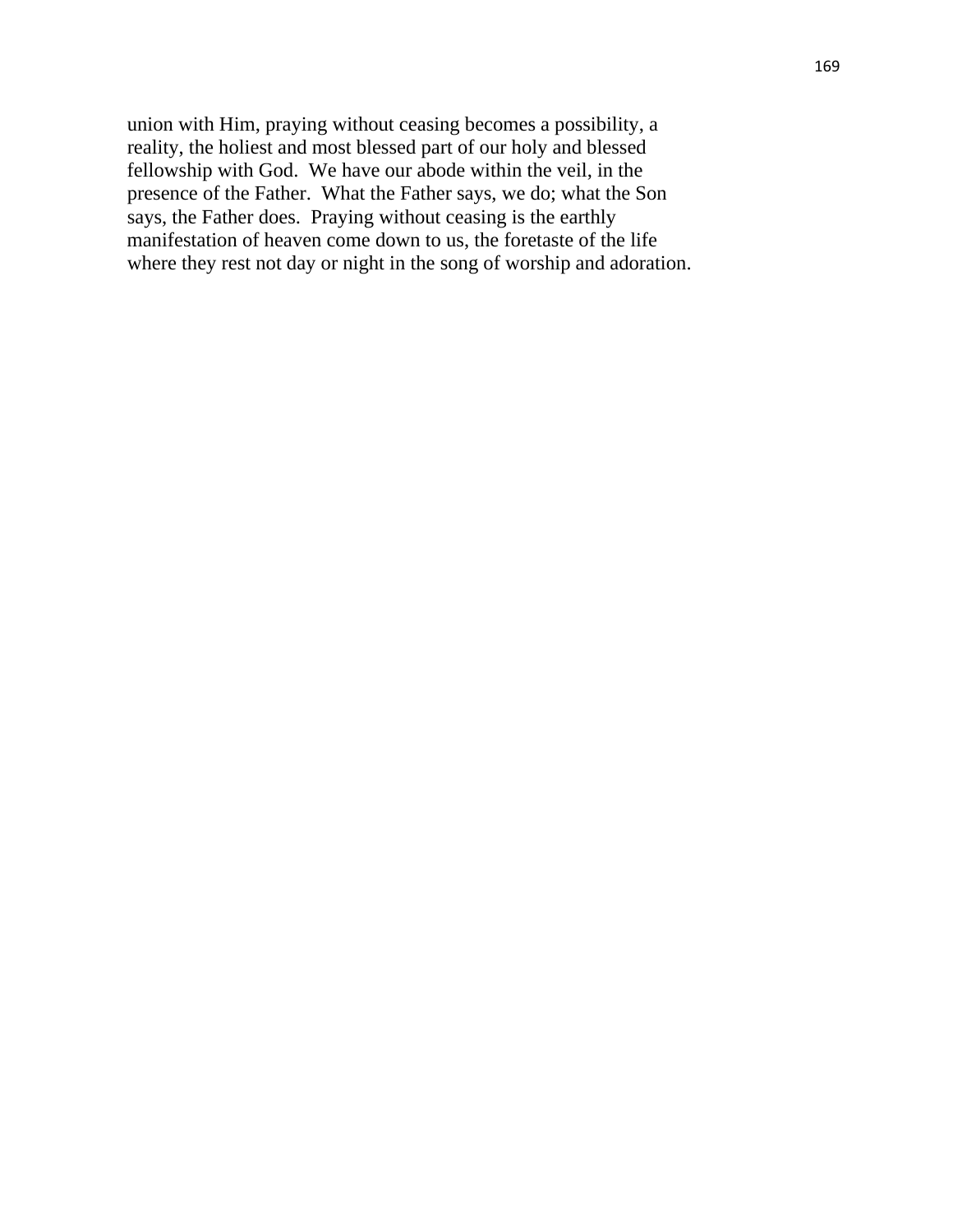# **LORD, TEACH US TO PRAY**

 O my Father, with my whole heart do I praise You for this wondrous life of never-ceasing prayer, never-ceasing fellowship, never-ceasing answers, and never-ceasing experience of my oneness with Him who ever lives to pray. O my God! keep me ever so dwelling and walking in the presence of Your glory, that prayer may be the spontaneous expression of my life with You.

 Blessed Saviour! with my whole heart I praise You that You didst come from heaven to share with me in my needs and cries, that I might share with You in Your all-prevailing intercession. And I thank You that You have taken me into the school of prayer, to teach the blessedness and the power of a life that is all prayer. And most of all, that You have taken me up into the fellowship of Your life of intercession, that through me too Your blessings may be dispensed to those around me.

 Holy Spirit! with deep reverence I thank You for Your work in me. It is through You I am lifted up into a share in the intercourse between the Son and the Father, and enter so into the fellowship of the life and love of the Holy Trinity Spirit of God! perfect Your work in me; bring me into perfect union with Christ my Intercessor. Let Your unceasing indwelling make my life one of unceasing intercession. And let so my life become one that is unceasingly to the glory of the Father and to the blessing of those around me. Amen.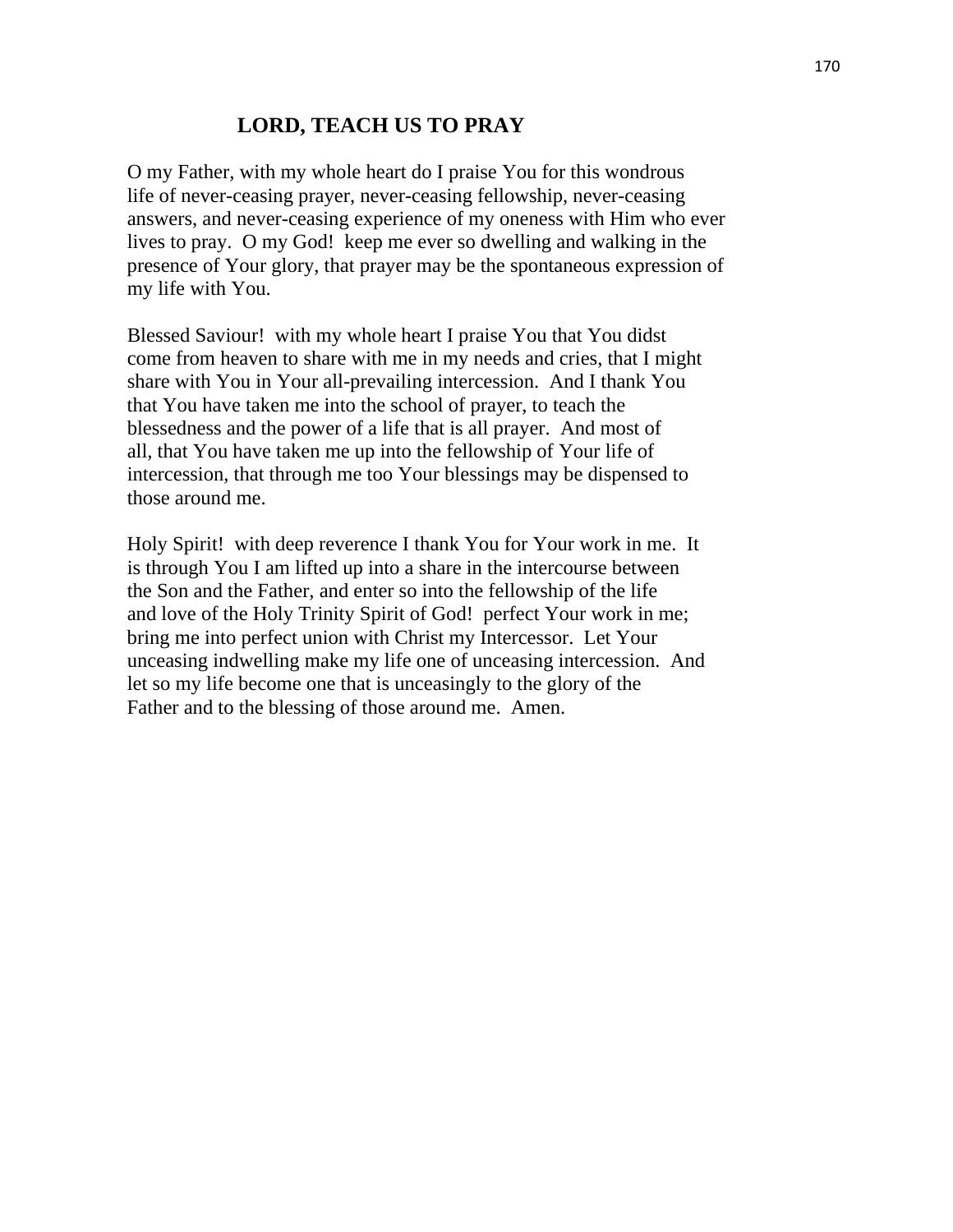#### **GEORGE MULLER, AND THE SECRET OF HIS POWER IN PRAYER**

 WHEN God wishes anew to teach His Church a truth that is not being understood or practised, He mostly does so by raising some man to be in word and deed a living witness to its blessedness. And so God has raised up in this nineteenth century, among others, George Muller to be His witness that He is indeed the Hearer of prayer. I know of no way in which the principal truths of God's word in regard to prayer can be more effectually illustrated and established than a short review of his life and of what he tells of his prayer-experiences.

 He was born in Prussia on 25^th September 1805, and is thus now eighty years of age. His early life, even after having entered the University of Halle as a theological student, was wicked in the extreme. Led by a friend one evening, when just twenty years of age, to a prayer meeting, he was deeply impressed, and soon after brought to know the Saviour. Not long after he began reading missionary papers, and in course of time offered himself to the London Society for promoting Christianity to the Jews. He was accepted as a student, but soon found that he could not in all things submit to the rules of the Society, as leaving too little liberty for the leading of the Holy Spirit. The connection was dissolved in 1830 by mutual consent, and he became the pastor of a small congregation at Teignmouth. In 1832 he was led to Bristol, and it was as pastor of Bethesda Chapel that he was led to the Orphan Home and other work, in connection with which God has so remarkably led him to trust His word and to experience how God fulfils that word.

 A few extracts in regard to his spiritual life will prepare the way for what we specially wish to quote of his experiences in reference to prayer.

 In connection with this I would mention, that the Lord very graciously gave me, from the very commencement of my divine life, a measure of simplicity and of childlike disposition in spiritual things, so that whilst I was exceedingly ignorant of the Scriptures, and was still from time to time overcome even by outward sins, yet I was enabled to carry most minute matters to the Lord in prayer. And I have found "godliness profitable unto all things, having promise of the life that now is, and of that which is to come." Though very weak and ignorant, yet I had now, by the grace of God, some desire to benefit others, and he who so faithfully had once served Satan, sought now to win souls for Christ.'

It was at Teignmouth that he was led to know how to use God's word ,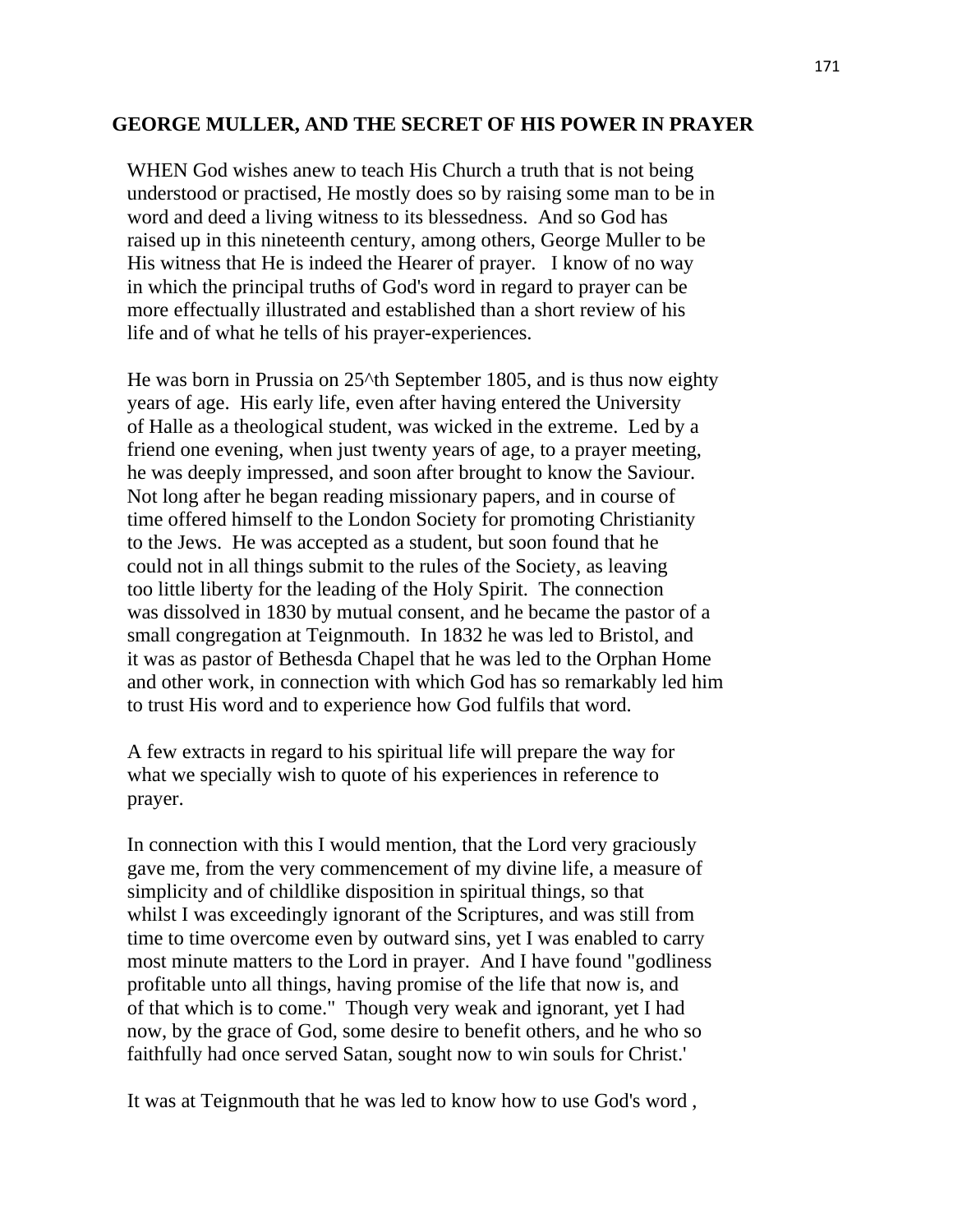and to trust the Holy Spirit as the Teacher given by God to make that word clear. He writes:--

 God then began to show me that the word of God alone is our standard of judgment in spiritual things; that it can be explained only by the Holy Spirit; and that in our day, as well as in former times. He is the Teacher of His people. The office of the Holy Spirit I had not experimentally understood before that time.

 It was my beginning to understand this latter point in particular, which had a great effect on me; for the Lord enabled me to put it to the test of experience, by laying aside commentaries, and almost every other book and simply reading the word of God and studying it.

 The result of this was, that the first evening that I shut myself into my room, to give myself to prayer and meditation over the Scriptures, I learned more in a few hours than I had done during a period of several months previously.

 But the particular difference was that I received real strength for my soul in so doing. I now began to try by the test of the Scriptures the things which I had learned and seen, and found that only those principles which stood the test were of real value.'

 Of obedience to the word of God, he writes as follows, in connection with his being baptized:--

 It had pleased God, in His abundant mercy, to bring my mind into such a state, that I was willing to carry out into my life whatever I should find in the Scriptures. I could say, "I will do His will," and it was on that account, I believe, that I saw which "doctrine is of God."--And I would observe here, by the way, that the passage to which I have just alluded (John vii. 17) has been a most remarkable comment to me on many doctrines and precepts of our most holy faith. For instance: "Resist not evil; but whosoever shall smite you on your right cheek, turn to him the other also. And if any man will sue you at the law, and take away your coat, let him have your cloak also. And whosoever shall compel you to go a mile, go with him twain. Give to him that asketh you, and from him that would borrow of you, turn not you away. Love your enemies, bless them that curse you, do good to them that hate you, and pray for them which despitefully use you, and persecute you" (Matt. v. 39-44). "Sell that you have, and give alms"(Luke xii. 33). "Owe no man anything, but to love one another"(Rom. xii. 8). It may be said,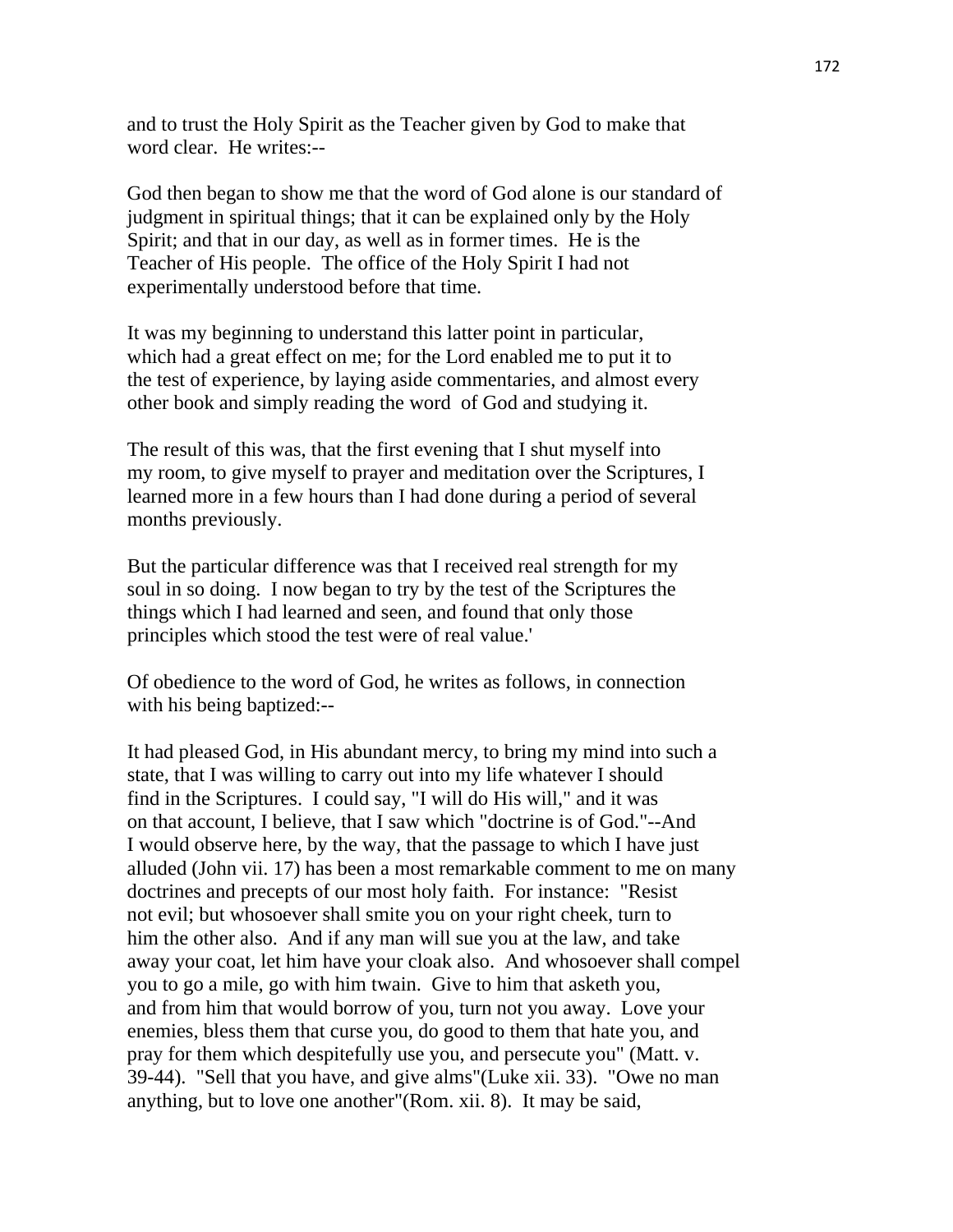"Surely these passages cannot be taken literally, for how then would the people of God be able to pass through the world?" The state of mind enjoined in John vii. 17 will cause such objections to vanish. WHOSOEVER IS WILLING TO ACT OUT these commandments of the Lord LITERALLY, will, I believe, be led with me to see that to take them LITERALLY is the will of God.--Those who do so take them will doubtless often be brought into difficulties, hard to the flesh to bear, but these will have a tendency to make them constantly feel that they are strangers and pilgrims here, that this world is not their home, and thus to throw them more upon God, who will assuredly help us through any difficulty into which we may be brought by seeking to act in obedience to His word.'

 This implicit surrender to God's word led him to certain views and conduct in regard to money, which mightily influenced his future life. They had their root in the conviction that money was a Divine stewardship, and that all money had therefore to be received and dispensed in direct fellowship with God Himself. This led him to the adoption of the following four great rules: 1. Not to receive any fixed salary, both because in the collecting of it there was often much that was at variance with the freewill offering with which God's service is to be maintained, and in the receiving of it a danger of placing more dependence on human sources of income than in the living God Himself. 2. Never to ask any human being for help, however great the need might be, but to make his wants known to the God who has promised to care for His servants and to hear their prayer. 3. To take this command (Luke xii. 33) literally, Sell that you have and give alms,' and never to save up money, but to spend all God entrusted to him on God's poor, on the work of His kingdom. 4. Also to take Rom. xiii. 8, Owe no man anything,' literally, and never to buy on credit, or be in debt for anything, but to trust God to provide.

 This mode of living was not easy at first. But Muller testifies it was most blessed in bringing the soul to rest in God, and drawing it into closer union with Himself when inclined to backslide. For it will not do, it is not possible, to live in sin, and at the same time, by communion with God, to draw down from heaven everything one needs for the life that now is.'

 Not long after his settlement at Bristol, THE SCRIPTURAL KNOWLEDGE INSTITUTION FOR HOME AND ABROAD' was established for aiding in Day, Sunday School, Mission and Bible work. Of this Institution the Orphan Home work, by which Mr. Muller is best known, became a branch. It was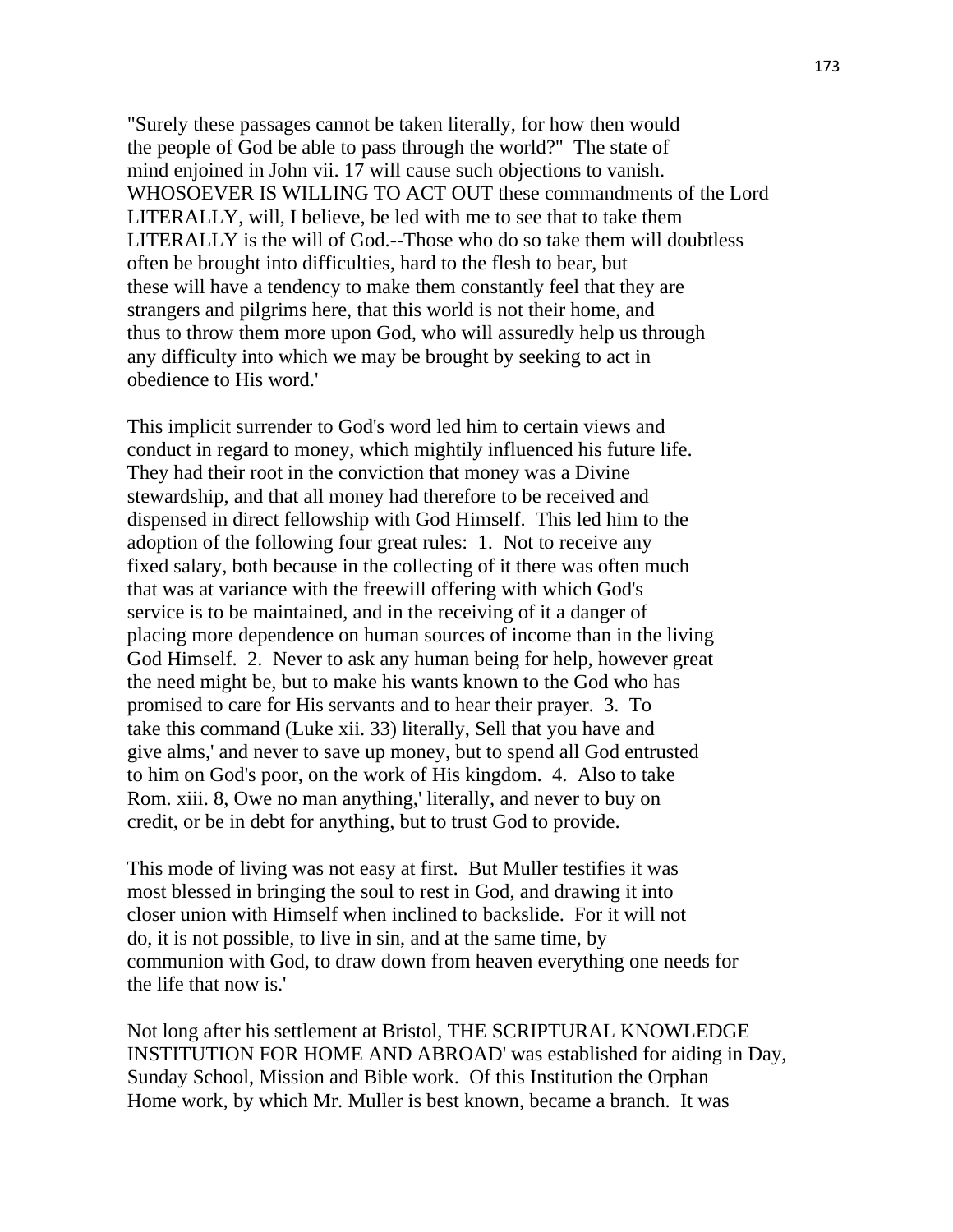in 1834 that his heart was touched by the case of an orphan brought to Christ in one of the schools, but who had to go to a poorhouse where its spiritual wants would not be cared for. Meeting shortly after with a life of Franke, he writes (Nov, 20, 1835): Today I have had it very much laid on my heart no longer merely to think about the establishment of an Orphan Home, but actually to set about it, and I have been very much in prayer respecting it, in order to ascertain the Lord's mind. May God make it plain.' And again, Nov. 25: I have been again much in prayer yesterday and today about the Orphan Home, and am more and more convinced that it is of God. May He in mercy guide me. The three chief reasons are--1. That God may be glorified, should He be pleased to furnish me with the means, in its being seen that it is not a vain thing to trust Him; and that thus the faith of His children may be strengthened. 2. The spiritual welfare of fatherless and motherless children. 3. Their temporal welfare.'

 After some months of prayer and waiting on God, a house was rented, with room for thirty children , and in course of time three more, containing in all 120 children. The work was carried on it this way for ten years, the supplies for the needs of the orphans being asked and received of God alone. It was often a time of sore need and much prayer, but a trial of faith more precious than of gold was found unto praise and honour and glory of God. The Lord was preparing His servant for greater things. By His providence and His Holy Spirit, Mr. Muller was led to desire, and to wait upon God till he received from Him, the sure promise of 15,000 for a Home to contain 300 children. This first Home was opened in 1849. In 1858, a second and third Home, for 950 more orphans, was opened, costing 35,000. And in 1869 and 1870, a fourth and a fifth Home, for 850 more, at an expense of 50,000, making the total number of the orphans 2100.

 In addition to this work, God has given him almost as much as for the building of the Orphan Homes, and the maintenance of the orphans, for other work, the support of schools and missions, Bible and tract circulation. In all he has received from God, to be spent in His work, during these fifty years, more than one million pounds sterling. How little he knew, let us carefully notice, that when he gave up his little salary of 35 a year in obedience to the leading of God's word and the Holy Spirit, what God was preparing to give him as the reward of obedience and faith; and how wonderfully the word was to be fulfilled to him: You have been faithful over few things; I will set you over many things.'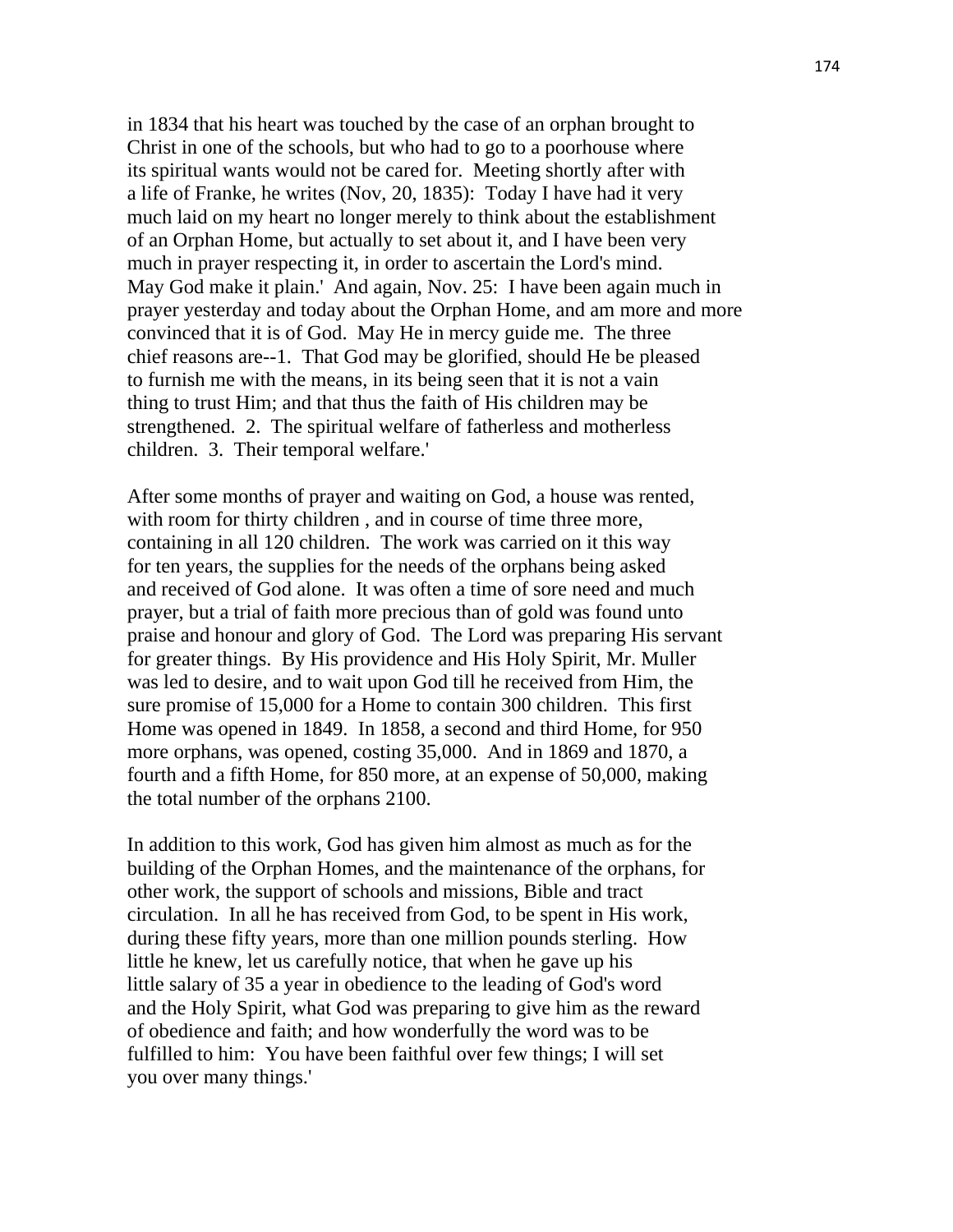And these things have happened for an ensample to us. God calls us to be followers of George Muller, even as he is of Christ. His God is our God; the same promises are for us; the same service of love and faith in which he laboured is calling for us on every side. Let us in connection with our lessons in the school of prayer study the way in which God gave George Muller such power as a man of prayer: we shall find in it the most remarkable illustration of some of the lessons which we have been studying with the blessed Master in the word. We shall specially have impressed upon us His first great lesson, that if we will come to Him in the way He has pointed out, with definite petitions, made known to us by the Spirit through the word as being according to the will of God, we may most confidently believe that whatsoever we ask it shall be done.

#### PRAYER AND THE WORD OF GOD.

 We have more than once seen that God's listening to our voice depends upon our listening to His voice. (See Lessons 22 and 23.) We must not only have a special promise to plead, when we make a special request, but our whole life must be under the supremacy of the word: the word must be dwelling in us. The testimony of George Muller on this point is most instructive. He tells us how the discovery of the true place of the word of God, and the teaching of the Spirit with it, was the commencement of a new era in his spiritual life. Of it he writes:--

 Now the scriptural way of reasoning would have been: God Himself has condescended to become an author, and I am ignorant about that precious book which His Holy Spirit has caused to be written through the instrumentality of His servants, and it contains that which I ought to know, and the knowledge of which will lead me to true happiness; therefore I ought to read again and again this most precious book, this book of books, most earnestly, most prayerfully, and with much meditation; and in this practice I ought to continue all the days of my life. For I was aware, though I read it but little, that I knew scarcely anything of it. But instead of acting thus and being led by my ignorance of the word of God to study it more, my difficulty in understanding it, and the little enjoyment I had in it, made me careless of reading it (for much prayerful reading of the word gives not merely more knowledge, but increases the delight we have in reading it); and thus, like many believers, I practically preferred, for the first four years of my divine life, the works of uninspired men to the oracles of the living God. The consequence was that I remained a babe, both in knowledge and grace. In knowledge, I say; for all true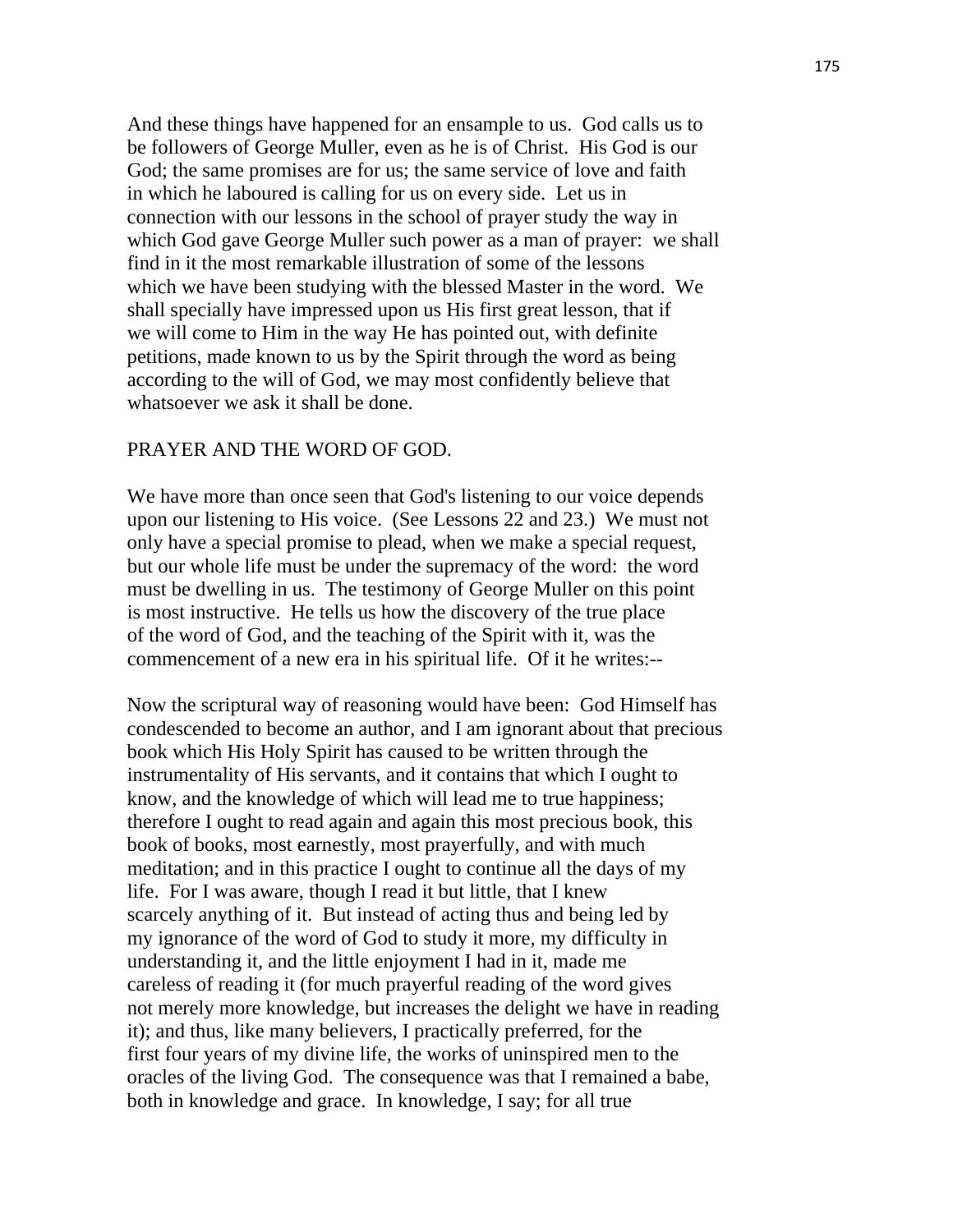knowledge must be derived, by the Spirit, from the word. And as I neglected the word, I was for nearly four years so ignorant, that I did not clearly know even the fundamental points of our holy faith. And this lack of knowledge most sadly kept me back from walking steadily in the ways of God. For when it pleased the Lord in August 1829 to bring me really to the Scriptures, my life and walk became very different. And though ever since that I have very much fallen short of what I might and ought to be, yet by the grace of God I have been enabled to live much nearer to Him than before. If any believers read this who practically prefer other books to the Holy Scriptures, and who enjoy the writings of men much more than the word of God, may they be warned by my loss. I shall consider this book to have been the means of doing much good, should it please the Lord, through its instrumentality, to lead some of His people no longer to neglect the Holy Scriptures, but to give them that preference which they have hitherto bestowed on the writings of men.

 Before I leave this subject, I would only add: If the reader understands very little of the word of God, he ought to read it very much; for the Spirit explains the word by the word. And if he enjoys the reading of the word little, that is just the reason why he should read it much; for the frequent reading of the Scriptures creates a delight in them, so that the more we read them, the more we desire to do so.

 Above all, he should seek to have it settled in his own mind that God alone by His Spirit can teach him, and that therefore, as God will be inquired of for blessings, it becomes him to seek God's blessing previous to reading, and also whilst reading.

 He should have it, moreover, settled in his mind that although the Holy Spirit is the best and sufficient Teacher, yet that this Teacher does not always teach immediately when we desire it, and that therefore we may have to entreat Him again and again for the explanation of certain passages; but that He will surely teach us at last, if indeed we are seeking for light prayerfully, patiently, and with a view to the glory of God.' [4]

 We find in his journal frequent mention made of his spending two and three hours in prayer over the word for the feeding of his spiritual life. As the fruit of this, when he had need of strength and encouragement in prayer, the individual promises were not to him so many arguments from a book to be used with God, but living words which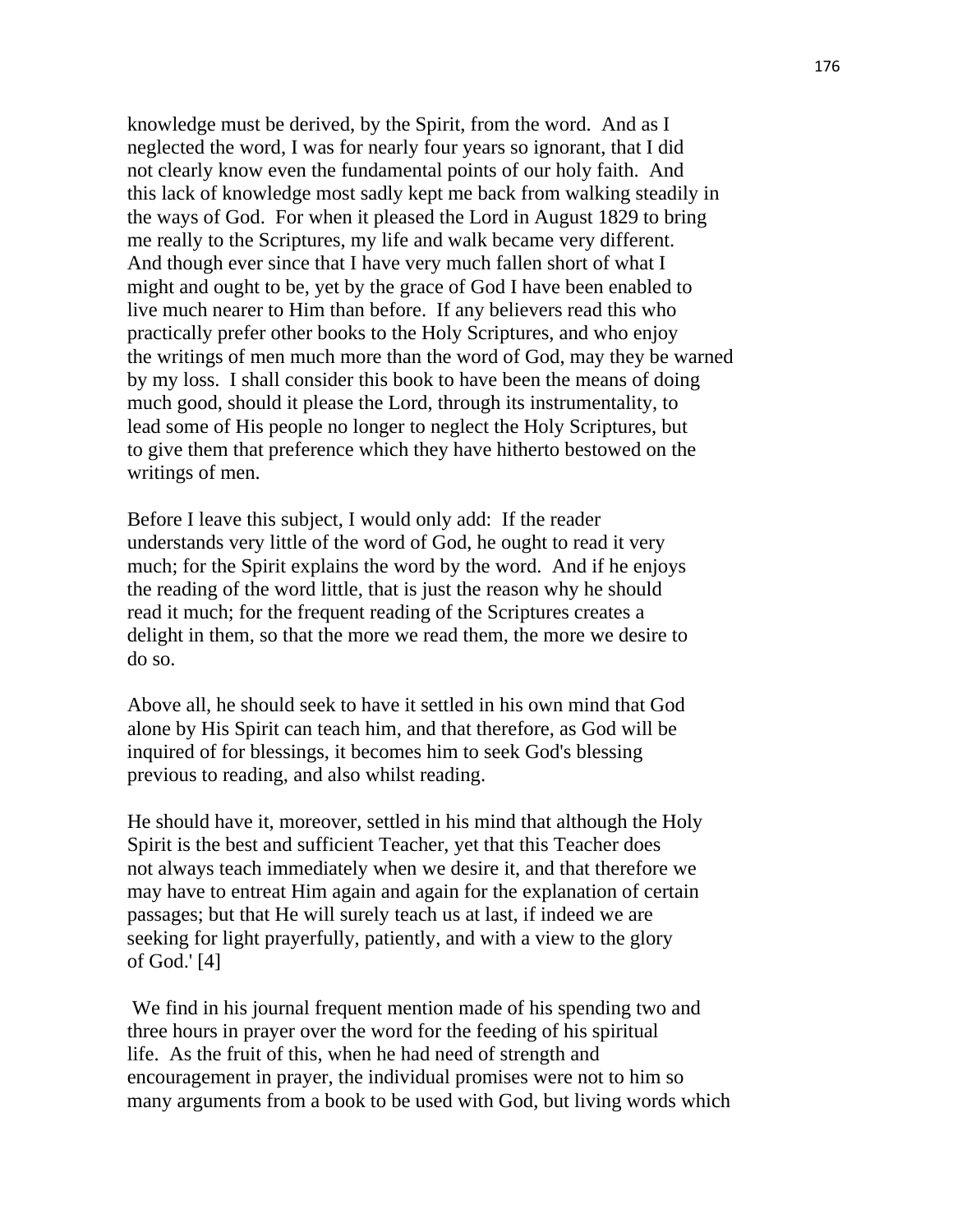he had heard the Father's living voice speak to him, and which he could now bring to the Father in living faith.

#### PRAYER AND THE WILL OF GOD.

 One of the greatest difficulties with young believers is to know how they can find out whether what they desire is according to God's will. I count it one of the most precious lessons God wants to teach through the experience of George Muller, that He is willing to make known, of things of which His word says nothing directly, that they are His will for us, and that we may ask them. The teaching of the Spirit, not without or against the word, but as something above and beyond it, in addition to it, without which we cannot see God's will, is the heritage of every believer. It is through THE WORD, AND THE WORD ALONE, that the Spirit teaches, applying the general principles or promises to our special need. And it is THE SPIRIT, AND THE SPIRIT ALONE, who can really make the word a light on our path, whether the path of duty in our daily walk, or the path of faith in our approach to God. Let us try and notice in what childlike simplicity and teachableness it was that the discovery of God's will was so surely and so clearly made known to His servant.

 With regard to the building of the first Home and the assurance he had of its being God's will, he writes in May 1850, just after it had been opened, speaking of the great difficulties there were, and how little likely it appeared to nature that they would be removed: But while the prospect before me would have been overwhelming had I looked at it naturally, I was never even for once permitted to question how it would end. For as from the beginning I was sure it was the will of God that I should go to the work of building for Him this large Orphan Home, so also from the beginning I was as certain that the whole would be finished as if the Home had been already filled.'

 The way in which he found out what was God's will, comes out with special clearness in his account of the building of the second Home; and I ask the reader to study with care the lesson the narrative conveys:--

 Dec. 5, 1850.--Under these circumstances I can only pray that the Lord in His tender mercy would not allow Satan to gain an advantage over me. By the grace of God my heart says: Lord, if I could be sure that it is Your will that I should go forward in this matter, I would do so cheerfully; and, on the other hand, if I could be sure that these are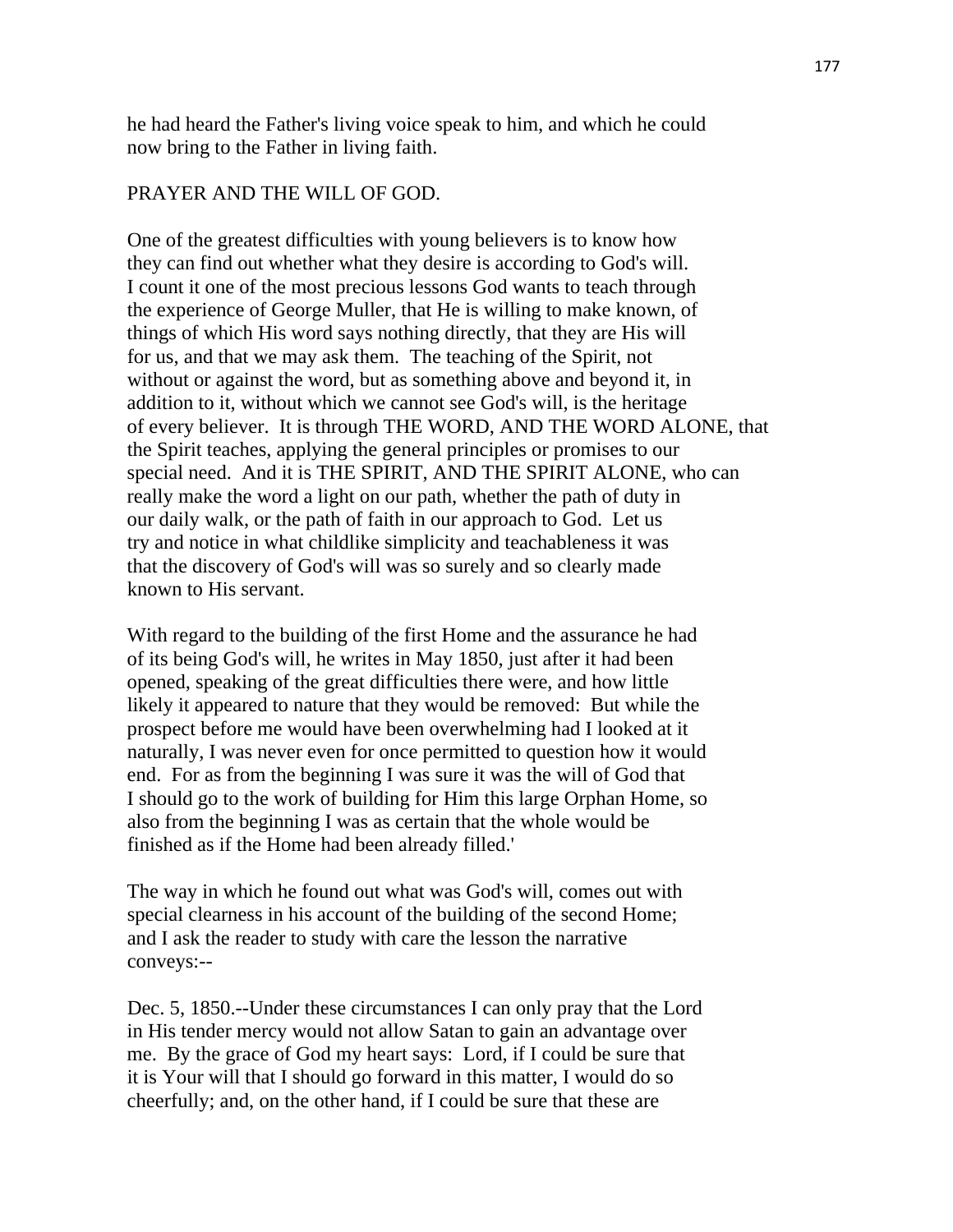vain, foolish, proud thoughts, that they are not from You, I would, by Your grace, hate them, and entirely put them aside.

 My hope is in God: He will help and teach me. Judging, however, from His former dealings with me, it would not be a strange thing to me, nor surprising, if He called me to labour yet still more largely in this way.

 The thoughts about enlarging the Orphan work have not yet arisen on account of an abundance of money having lately come in; for I have had of late to wait for about seven weeks upon God, whilst little, very little comparatively, came in, i.e. about four times as much was going out as came in; and, had not the Lord previously sent me large sums, we should have been distressed indeed.

 Lord! how can Your servant know Your will in this matter? Will You be pleased to teach him!

 December 11.--During the last six days, since writing the above, I have been, day after day, waiting upon God concerning this matter. It has generally been more or less all the day on my heart. When I have been awake at night, it has not been far from my thoughts. Yet all this without the least excitement. I am perfectly calm and quiet respecting it. My soul would be rejoiced to go forward in this service, could I be sure that the Lord would have me to do so; for then, notwithstanding the numberless difficulties, all would be well; and His Name would be magnified.

 On the other hand, were I assured that the Lord would have me to be satisfied with my present sphere of service, and that I should not pray about enlarging the work, by His grace I could, without an effort, cheerfully yield to it; for He has brought me into such a state of heart, that I only desire to please Him in this matter. Moreover, hitherto I have not spoken about this thing even to my beloved wife, the sharer of my joys, sorrows, and labours for more than twenty years; nor is it likely that I shall do so for some time to come: for I prefer quietly to wait on the Lord, without conversing on this subject, in order that thus I may be kept the more easily, by His blessing, from being influenced by things from without. The burden of my prayer concerning this matter is, that the Lord would not allow me to make a mistake, and that He would teach me to do His will.

December 26.--Fifteen days have elapsed since I wrote the preceding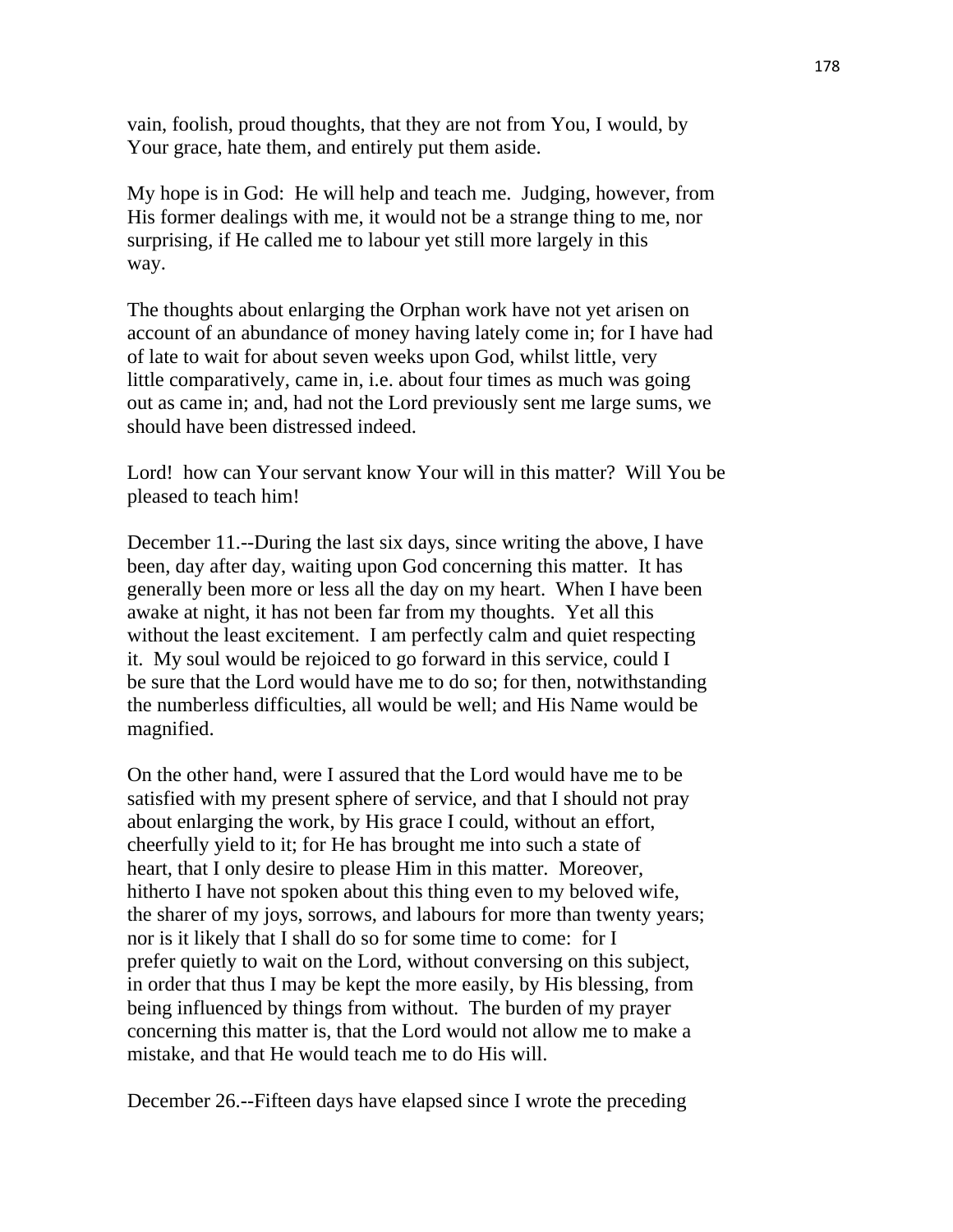paragraph. Every day since then I have continued to pray about this matter, and that with a goodly measure of earnestness, by the help of God. There has passed scarcely an hour during these days, in which, whilst awake, this matter has not been more or less before me. But all without even a shadow of excitement. I converse with no one about it. Hitherto have I not even done so with my dear wife. For this I refrain still, and deal with God alone about the matter, in order that no outward influence and no outward excitement may keep me from attaining unto a clear discovery of His will. I have the fullest and most peaceful assurance that He will clearly show me His will. This evening I have had again an especial solemn season for prayer, to seek to know the will of God. But whilst I continue to entreat and beseech the Lord, that He would not allow me to be deluded in this business, I may say I have scarcely any doubt remaining on my mind as to what will be the issue, even that I should go forward in this matter. As this, however, is one of the most momentous steps that I have ever taken, I judge that I cannot go about this matter with too much caution, prayerfulness, and deliberation. I am in no hurry about it. I could wait for years, by God's grace, were this His will, before even taking one single step toward this thing, or even speaking to anyone about it; and, on the other hand, I would set to work tomorrow, were the Lord to bid me do so. This calmness of mind, this having no will of my own in the matter, this only wishing to please my Heavenly Father in it, this only seeking His and not my honour in it; this state of heart, I say, is the fullest assurance to me that my heart is not under a fleshly excitement, and that, if I am helped thus to go on, I shall know the will of God to the full. But, while I write this, I cannot but add at the same time, that I do crave the honour and the glorious privilege to be more and more used by the Lord.

 I desire to be allowed to provide scriptural instruction for a thousand orphans, instead of doing so for 300. I desire to expound the Holy Scriptures regularly to a thousand orphans, instead of doing so to 300. I desire that it may be yet more abundantly manifest that God is still the Hearer and Answerer of prayer, and that He is the living God now as He ever was and ever will be, when He shall simply, in answer to prayer, have condescended to provide me with a house for 700 orphans and with means to support them. This last consideration is the most important point in my mind. The Lord's honour is the principal point with me in this whole matter; and just because this is the case, if He would be more glorified by not going forward in this business, I should by His grace be perfectly content to give up all thoughts about another Orphan House. Surely in such a state of mind, obtained by the Holy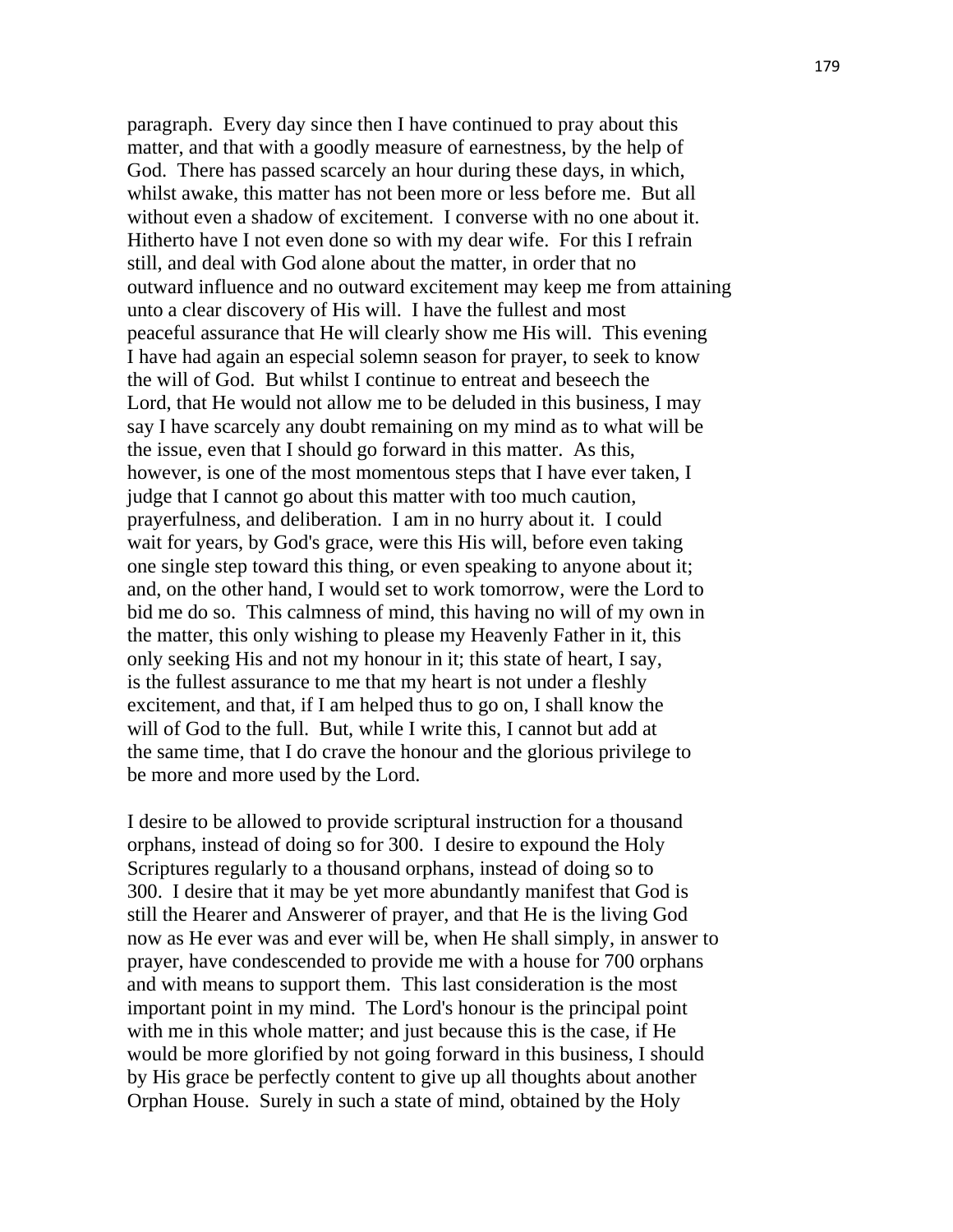Spirit, You, O my Heavenly Father, will not suffer Your child to be mistaken, much less deluded. By the help of God I shall continue further day by day to wait upon Him in prayer, concerning this thing, till He shall bid me act.

 Jan. 2, 1851.--A week ago I wrote the preceding paragraph. During this week I have still been helped day by day, and more than once every day, to seek the guidance of the Lord about another Orphan House. The burden of my prayer has still been, that He in His great mercy would keep me from making a mistake. During the last week the book of Proverbs has come in the course of my Scripture reading, and my heart has been refreshed in reference to this subject by the following passages: "Trust in the Lord with all your heart; and lean not unto your own understanding. In all your ways acknowledge Him, and He shall direct your paths" (Prov. iii. 5, 6). By the grace of God I do acknowledge the Lord in all my ways, and in this thing in particular; I have therefore the comfortable assurance that He will direct my paths concerning this part of my service, as to whether I shall be occupied in it our not. Further: "The integrity of the upright shall preserve them" (Prov. xi. 3). By the grace of God I am upright in this business. My honest purpose is to get glory to God. Therefore I expect to be guided aright. Further: "Commit your works unto the Lord, and your thoughts shall be established" (Prov. xvi. 3). I do commit my works unto the Lord, and therefore expect that my thoughts will be established. My heart is more and more coming to a calm, quiet, and settled assurance, that the Lord will condescend to use me still further in the orphan work. Here Lord is Your servant.'

 When later he decided to build two additional houses, Nos. 4 and 5, he writes thus again:--

 Twelve days have passed away since I wrote the last paragraph. I have still day by day been enabled to wait upon the Lord with reference to enlarging the Orphan work, and have been during the whole of this period also in perfect peace, which is the result of seeking in this thing only the Lord's honour and the temporal and spiritual benefit of my fellow-men. Without an effort could I by His grace put aside all thoughts about this whole affair, if only assured that it is the will of God that I should do so; and, on the other hand, would at once go forward, if He would have it be so. I have still kept this matter entirely to myself. Though it be now about seven weeks, since day by day, more or less, my mind has been exercised about it, and since I have been daily praying about it, yet not one human being knows of it.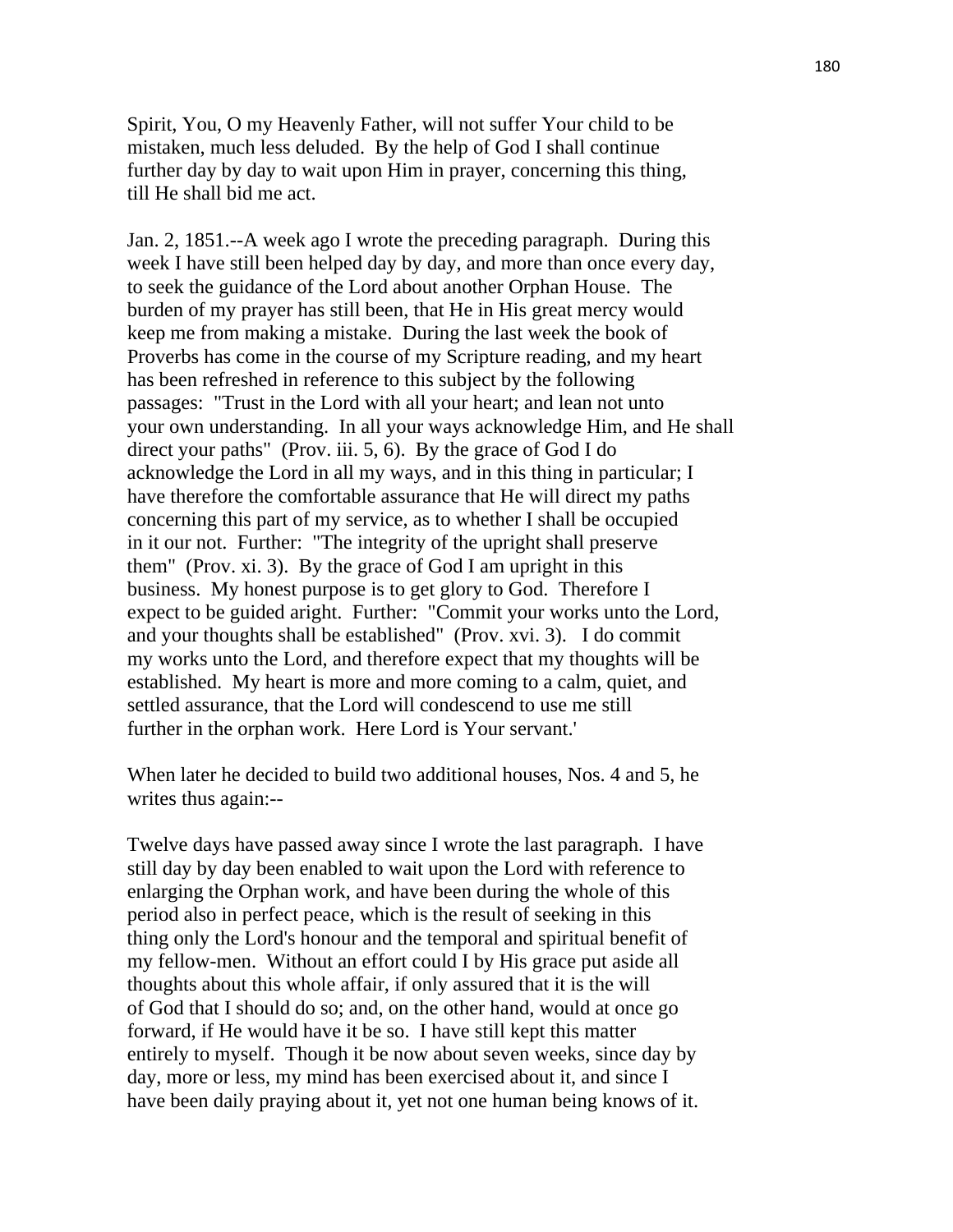As yet I have not even mentioned it to my dear wife in order that thus, by quietly waiting upon God, I might not be influenced by what might be said to me on the subject. This evening has been particularly set apart for prayer, beseeching the Lord once more not to allow me to be mistaken in this thing, and much less to be deluded by the devil. I have also sought to let all the reasons against building another Orphan House, and all the reasons for doing so pass before my mind: and now for the clearness and definiteness, write them down. . . .

 Much, however, as the nine previous reasons weigh with me, yet they would not decide me were there not one more. It is this. After having for months pondered the matter, and having looked at it in all its bearings and with all its difficulties, and then having been finally led, after much prayer, to decide on this enlargement, my mind is at peace. The child who has again and again besought His Heavenly Father not to allow him to be deluded, nor even to make a mistake, is at peace, perfectly at peace concerning this decision; and has thus the assurance that the decision come to, after much prayer during weeks and months, is the leading of the Holy Spirit; and therefore purposes to go forward, assuredly believing that he will not be confounded, for he trusts in God. Many and great may be his difficulties; thousands and ten thousands of prayers may have ascended to God, before the full answer may be obtained; much exercise of faith and patience may be required; but in the end it will again be seen, that His servant, who trusts in Him, has not been confounded.'

#### PRAYER AND THE GLORY OF GOD.

 We have sought more than once to enforce the truth, that while we ordinarily seek the reasons of our prayers not being heard in the thing we ask not being according to the will of God, Scripture warns us to find the cause in ourselves, in our not being in the right state or not asking in the right spirit. The thing may be in full accordance with His will, but the asking, the spirit of the supplicant, not; then we are not heard. As the great root of all sin is self and self-seeking, so there is nothing that even in our more spiritual desires so effectually hinders God in answering as this: we pray for our own pleasure or glory. Prayer to have power and prevail must ask for the glory of God; and he can only do this as he is living for God's glory.

 In George Muller we have one of the most remarkable instances on record of God's Holy Spirit leading a man deliberately and systematically, at the outset of a course of prayer, to make the glorifying of God his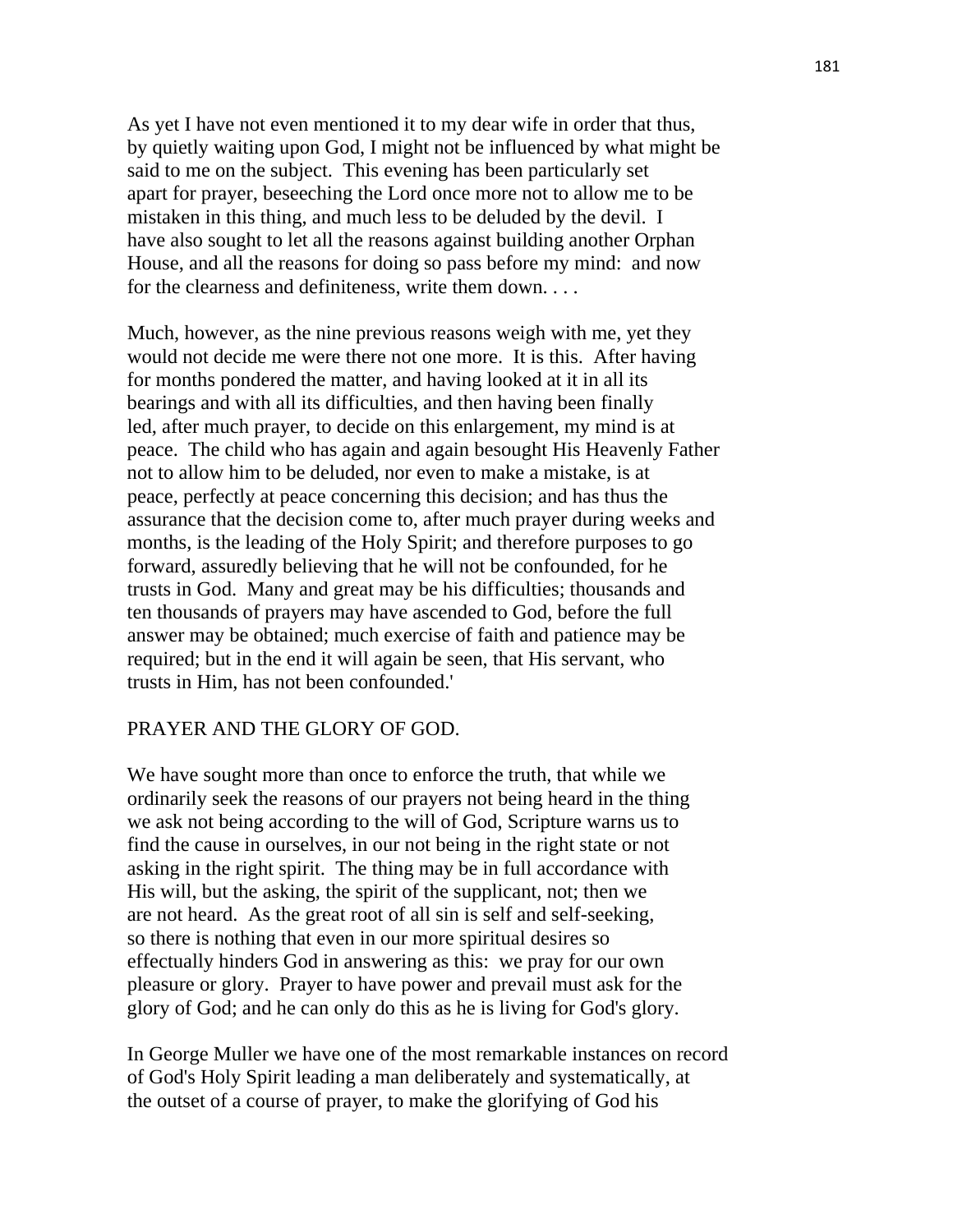first and only object. Let us ponder well what he says, and learn the lesson God would teach us through him:--

 I had constantly cases brought before me, which proved that one of the especial things which the children of God needed in our day, was to have their faith strengthened.

 I longed, therefore, to have something to point my brethren to, as a visible proof that our God and Father is the same faithful God as ever He was; as willing as ever to PROVE Himself to be the LIVING GOD in our day as formerly, to all who put their trust in Him.

 My spirit longed to be instrumental in strengthening their faith, by giving them not only instances from the word of God, of His willingness and ability to help all who rely upon Him, but to show them by proofs that He is the same in our day. I knew that the word of God ought to be enough, and it was by grace enough for me; but still I considered I ought to lend a helping hand to my brethren.

 I therefore judged myself bound to be the servant of the Church of Christ, in the particular point in which I had obtained mercy; namely, in being able to take God at His word and rely upon it. The first object of the work was, and is still: that God might be magnified by the fact that the orphans under my care are provided with all they need, only by prayer and faith, without any one being asked; thereby it may be seen that God is FAITHFUL STILL, AND HEARS PRAYER STILL.

 I have again these last days prayed much about the Orphan House, and have frequently examined my heart; that if it were at all my desire to establish it for the sake of gratifying myself, I might find it out. For as I desire only the Lord's glory, I shall be glad to be instructed by the instrumentality of my brother, if the matter be not of Him.

 When I began the Orphan work in 1835, my chief object was the glory of God, by giving a practical demonstration as to what could be accomplished simply through the instrumentality of prayer and faith, in order thus to benefit the Church at large, and to lead a careless world to see the reality of the things of God, by showing them in this work, that the living God is still, as 4000 years ago, the living God. This my aim has been abundantly honoured. Multitudes of sinners have been thus converted, multitudes of the children of God in all parts of the world have been benefited by this work, even as I had anticipated. But the larger the work as grown, the greater has been the blessing,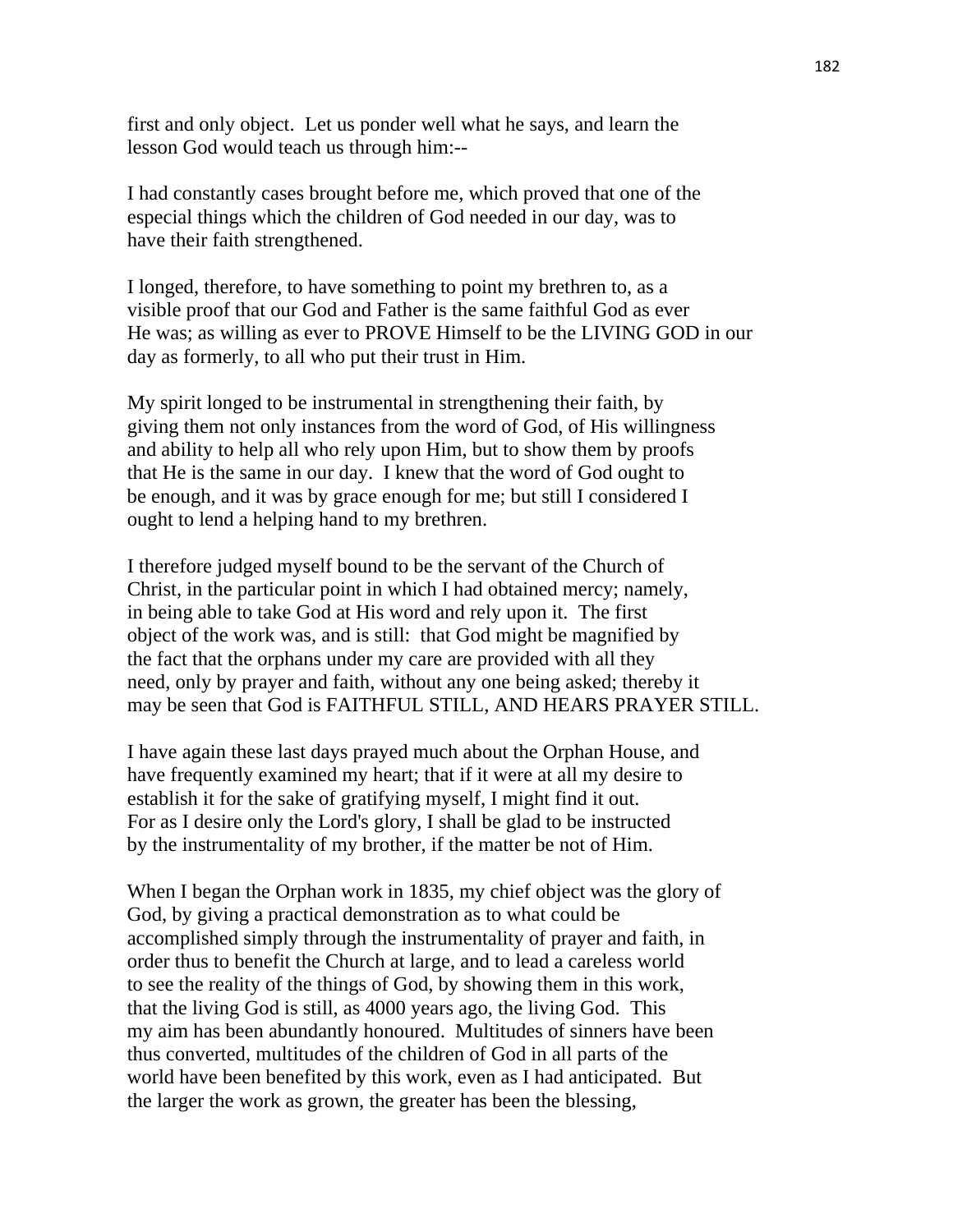bestowed in the very way in which I looked for blessing: for the attention of hundreds of thousands has been drawn to the work; and many tens of thousands have come to see it. All this leads me to desire further and further to labour on in this way, in order to bring yet greater glory to the Name of the Lord. That He may be looked at, magnified, admired, trusted in, relied on at all times, is my aim in this service; and so particularly in this intended enlargement. That it may be seen how much one poor man, simply by trusting in God, can bring about by prayer; and that thus other children of God may be led to carry on the work of God in dependence upon Him; and that children of God may be led increasingly to trust in Him in their individual positions and circumstances, therefore I am led to this further enlargement.'

#### PRAYER AND TRUST IN GOD.

 There are other points on which I would be glad to point out what is to be found in Mr. Muller's narrative, but one more must suffice. It is the lesson of firm and unwavering trust in God's promise as the secret of persevering prayer. If once we have, in submission to the teaching of the Spirit in the word, taken hold of God's promise, and believed that the Father has heard us, we must not allow ourselves by any delay or unfavourable appearances be shaken in our faith.

 The full answer to my daily prayers was far from being realized; yet there was abundant encouragement granted by the Lord, to continue in prayer. But suppose, even, that far less had come in than was received, still, after having come to the conclusion, upon scriptural grounds, after much prayer and self-examination, I ought to have gone on without wavering, in the exercise of faith and patience concerning this object; and thus all the children of God, when once satisfied that anything which they bring before God in prayer, is according to His will, ought to continue in believing, expecting, persevering prayer until the blessing is granted. Thus am I myself now waiting upon God for certain blessings, for which I have daily besought Him for ten years and six months without one day's intermission. Still the full answer is not yet given concerning the conversion of certain individuals, though in the meantime I have received many thousands of answers to prayer. I have also prayed daily without intermission for the conversion of other individuals about ten years, for others six or seven years, for others from three or two years; and still the answer is not yet granted concerning those persons, while in the meantime many thousands of my prayers have been answered, and also souls converted,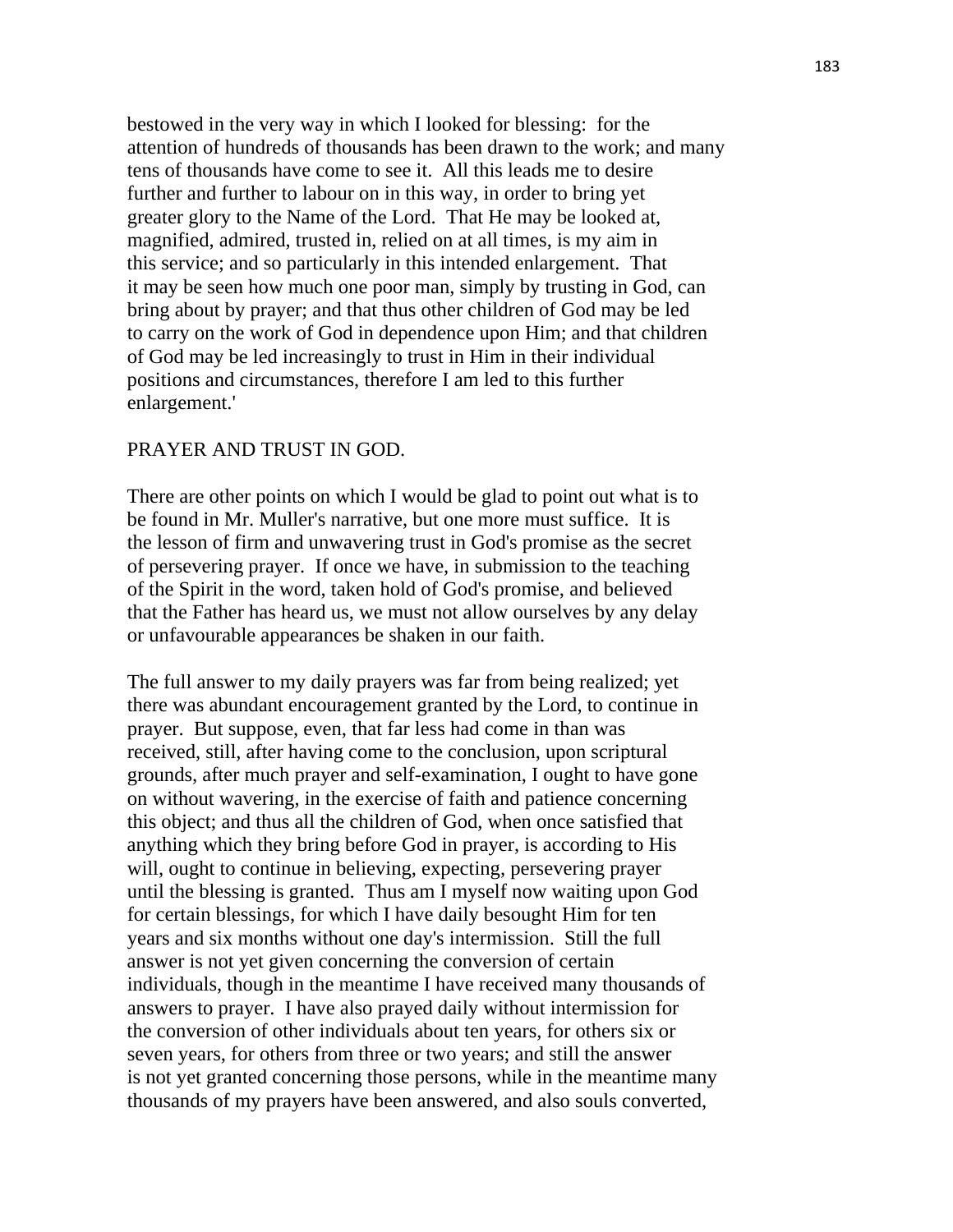for whom I had been praying. I lay particular stress on this for the benefit of those who may suppose that I need only to ask of God, and receive at once; or that I might pray concerning anything, and the answer would surely come. One can only expect to obtain answers to prayers which are according to the mind of God; and even then, patience and faith may be exercised for many years, even as mine are exercised, in the matter to which I have referred; and yet am I daily continuing in prayer, and expecting the answer, and so surely expecting the answer, that I have often thanked God that He will surely give it, though now for nineteen years faith and patience have thus been exercised. Be encouraged, dear Christians, with fresh earnestness to give yourselves to prayer, if you can only be sure that you ask things which are for the glory of God.

 But the most remarkable point is this, that 6, 6s. 6d. from Scotland supplied me, as far as can be known now, with all the means necessary for fitting up and promoting the New Orphan Houses. Six years and eight months I have been day by day, and generally several times daily, asking the Lord to give me the needed means for this enlargement of the Orphan work, which, according to calculations made in the spring of 1861, appeared to be about fifty thousand pounds: the total of this amount I had now received. I praise and magnify the Lord for putting this enlargement of the work into my heart, and for giving me courage and faith for it; and above all, for sustaining my faith day by day without wavering. When the last portion of the money was received, I was no more assured concerning the whole, that I was at the time I had not received one single donation towards this large sum. I was at the beginning, after once having ascertained His mind, through most patient and heart-searching waiting upon God, as fully assured that He would bring it about, as if the two houses, with their hundreds of orphans occupying them, had been already before me. I make a few remarks here for the sake of young believers in connection with this subject: 1. Be slow to take new steps in the Lord's service, or in your business, or in your families: weigh everything well; weigh all in the light of the Holy Scriptures and in the fear of God. 2. Seek to have no will of your own, in order to ascertain the mind of God, regarding any steps you propose taking, so that you can honestly say you are willing to do the will of God, if He will only please to instruct you. 3. But when you have found out what the will of God is, seek for His help, and seek it earnestly, perseveringly, patiently, believingly, expectantly; and you will surely in His own time and way obtain it.

To suppose that we have difficulty about money only would be a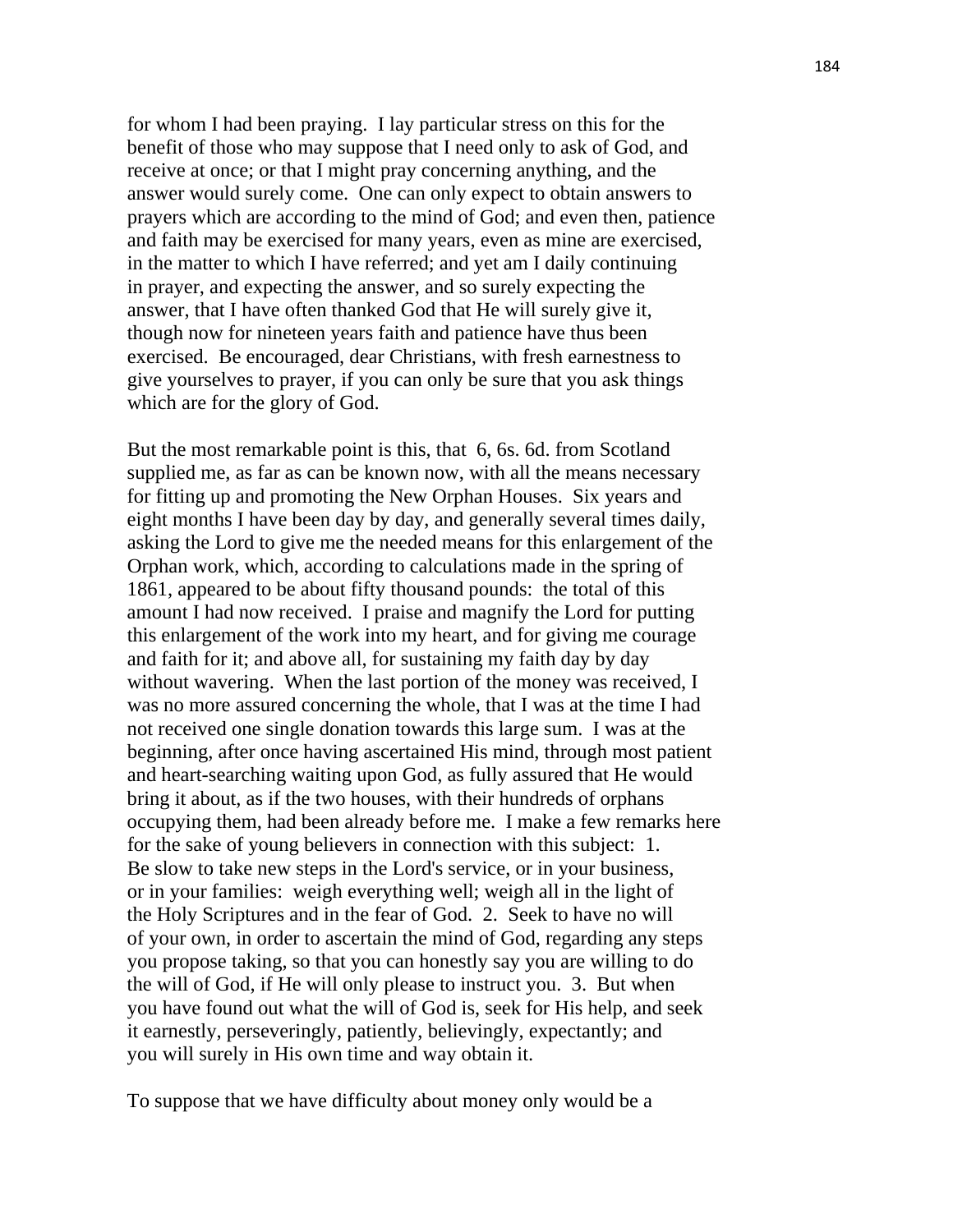mistake: there occur hundreds of other wants and of other difficulties. It is a rare thing that a day occurs without some difficulty or some want; but often there are many difficulties and many wants to be met and overcome the same day. All these are met by prayer and faith, our universal remedy; and we have never been confounded. Patient, persevering, believing prayer, offered up to God, in the Name of the Lord Jesus, has always, sooner or later, brought the blessing. I do not despair, by God's grace, of obtaining any blessing, provided I can be sure it would be for any real good, and for the glory of God.

 $\overline{\phantom{a}}$  ,  $\overline{\phantom{a}}$  ,  $\overline{\phantom{a}}$  ,  $\overline{\phantom{a}}$  ,  $\overline{\phantom{a}}$  ,  $\overline{\phantom{a}}$  ,  $\overline{\phantom{a}}$  ,  $\overline{\phantom{a}}$  ,  $\overline{\phantom{a}}$  ,  $\overline{\phantom{a}}$  ,  $\overline{\phantom{a}}$  ,  $\overline{\phantom{a}}$  ,  $\overline{\phantom{a}}$  ,  $\overline{\phantom{a}}$  ,  $\overline{\phantom{a}}$  ,  $\overline{\phantom{a}}$ 

 [4] The extracts are from a work in four volumes, The Lord's Dealings with George Muller. J. Nisbet & Co., London.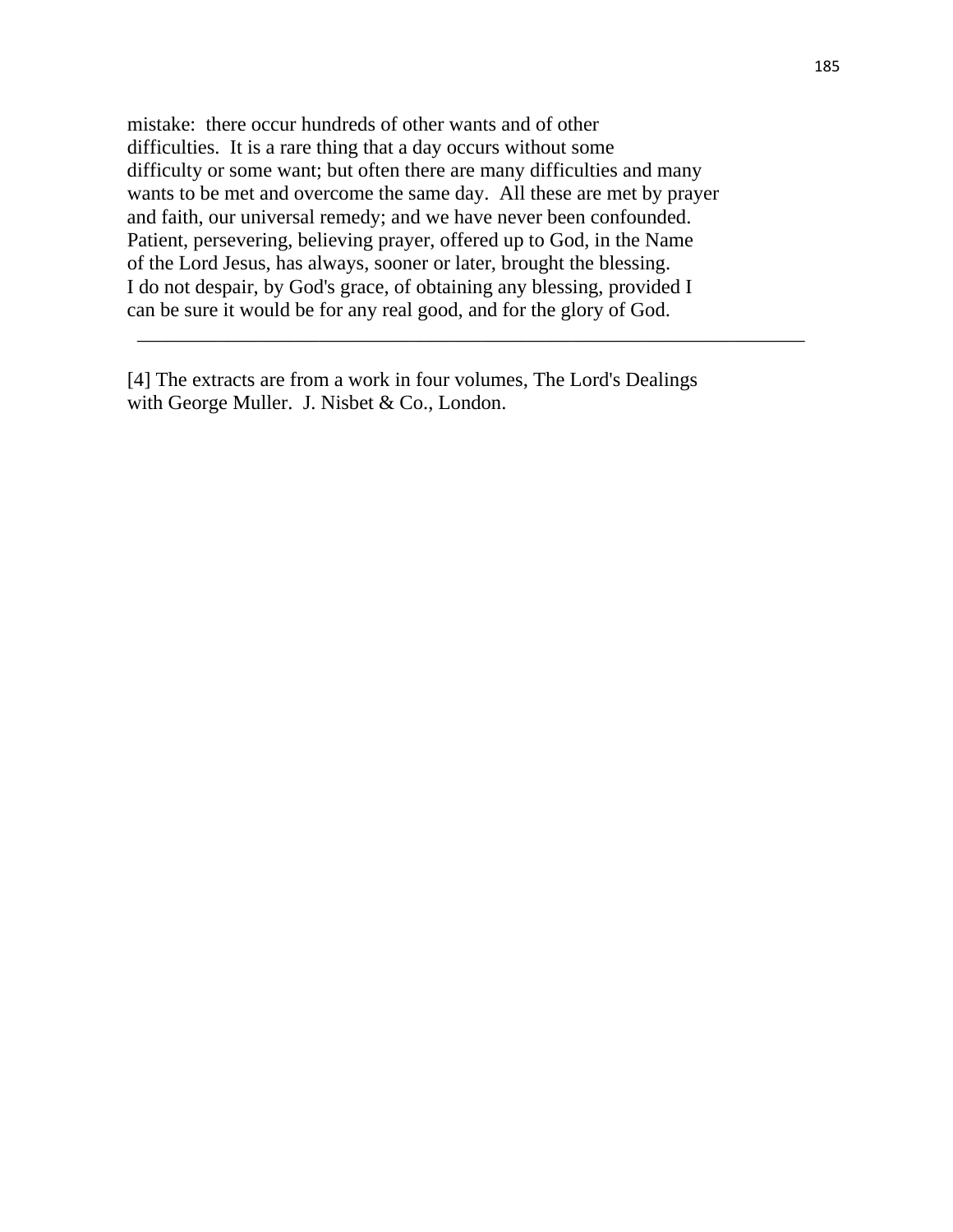## **Indexes**

Index of Scripture References

 Genesis [1]1:26

 Exodus [2]28 [3]29 [4]33:12 [5]33:15 [6]33:18

 Leviticus [7]11:22 [8]21:17-21

 Deuteronomy [9]10:8 [10]21:5 [11]33:10

 2 Chronicles [12]6:4

 Psalms [13]2 [14]2:7-8 [15]7:3-5 [16]15:1-2 [17]18:3 [18]18:6 [19]18:20-26 [20]26:1-6 [21]34 [22]66:19 [23]116:1 [24]119:121 [25]119:153

 Proverbs [26]3:5-6 [27]11:3 [28]16:3

 Isaiah [29]50:4 [30]61:6

# Malachi

[31]2:6

#### Matthew

 [32]5:3-9 [33]5:7 [34]5:9 [35]5:22 [36]5:23-24 [37]5:38 [38]5:39-44 [39]5:45 [40]6:1-18 [41]6:5-15 [42]6:6 [43]6:9 [44]6:15 [45]6:26-32 [46]7:7-8 [47]7:8 [48]7:9-11 [49]7:21 [50]9:37-38 [51]17:19-21 [52]18:19-20 [53]21:20

#### Mark

 [54]10:51 [55]11:22-24 [56]11:24 [57]11:24 [58]11:24 [59]11:25 [60]14:36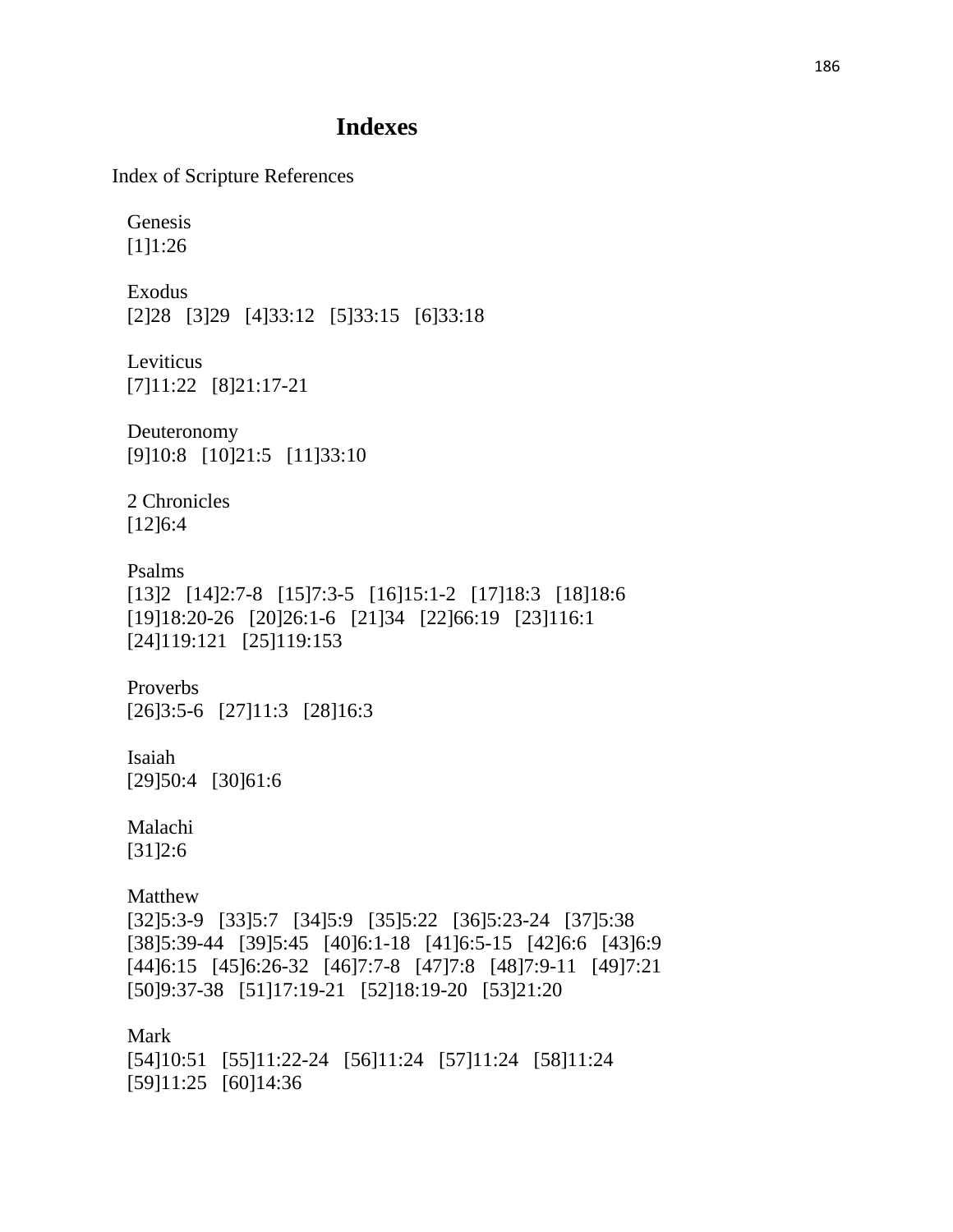# Luke [61]11:1 [62]11:5-8 [63]11:9-10 [64]11:13 [65]12:33 [66]18:41 [67]18:108 [68]21:32 [69]22:32 John [70]1:33 [71]4:23-24 [72]7:17 [73]7:17 [74]7:37-38 [75]7:39 [76]9:20 [77]11:41-42 [78]14:12-13 [79]14:13 [80]14:13-14 [81]14:13-14 [82]14:16 [83]14:16-17 [84]14:16-23 [85]15 [86]15 [87]15:7 [88]15:7 [89]15:7 [90]15:16 [91]15:16 [92]15:16 [93]16:7 [94]16:23-24 [95]16:23-24 [96]16:23-26 [97]16:24 [98]16:26 [99]16:26 [100]16:26 [101]16:26 [102]17 [103]17:23 [104]17:24 Acts [105]2:33 [106]2:33 Romans [107]13:8 [108]15:30 2 Corinthians [109]1:11 Ephesians [110]5:27 Philippians [111]1:19 1 Thessalonians [112]5:16-18 2 Thessalonians [113]3:1

 2 Timothy [114]2:7

 Hebrews [115]5:1 [116]5:2 [117]7:25 [118]10:2 [119]11:13 [120]11:39

 James [121]1:4 [122]1:6-7 [123]4:3 [124]5:16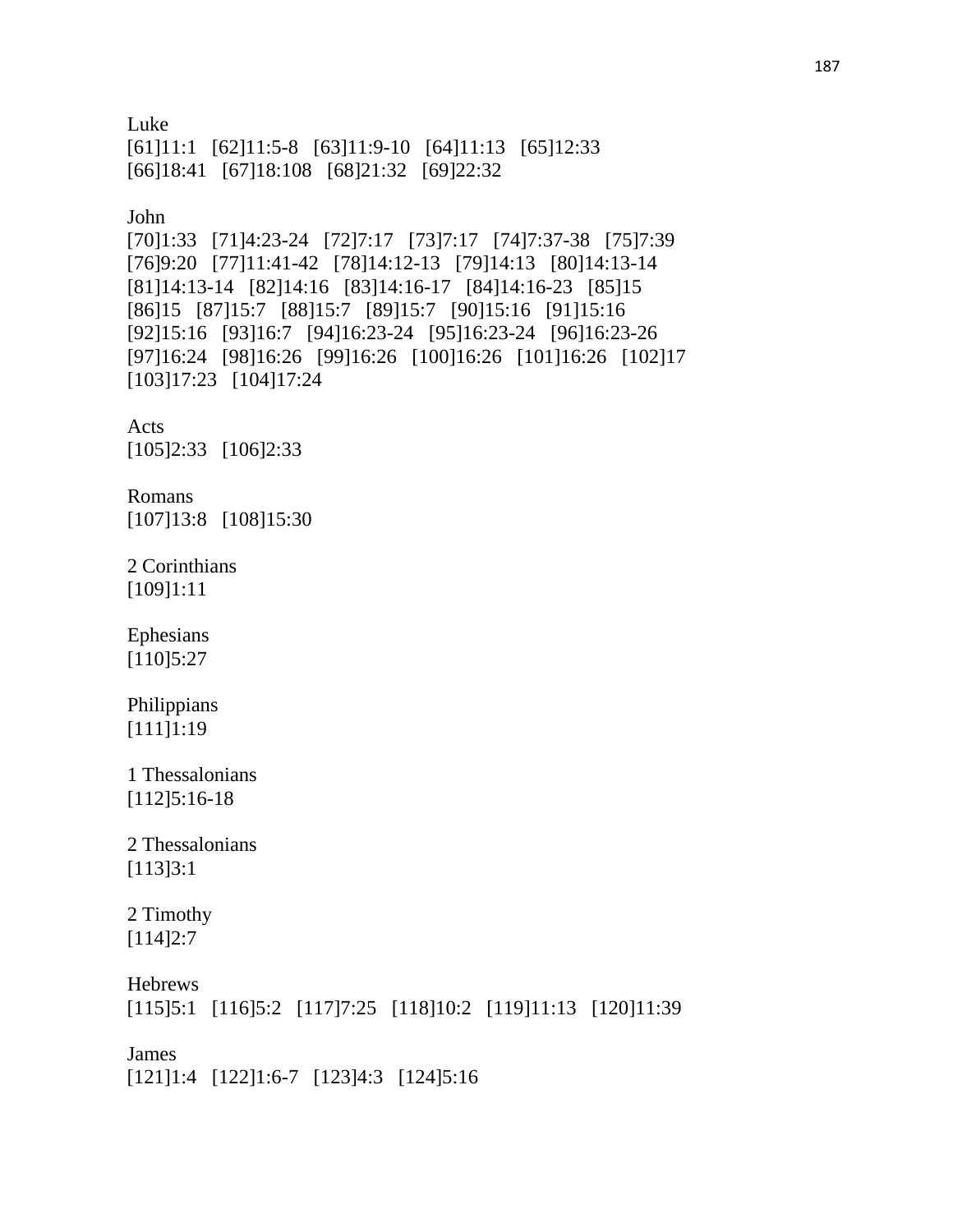1 Peter [125]2:5

 1 John [126]2:1 [127]2:12-14 [128]3:22 [129]4:20 [130]5:14-15

Jude

[131]1:20 [132]1:21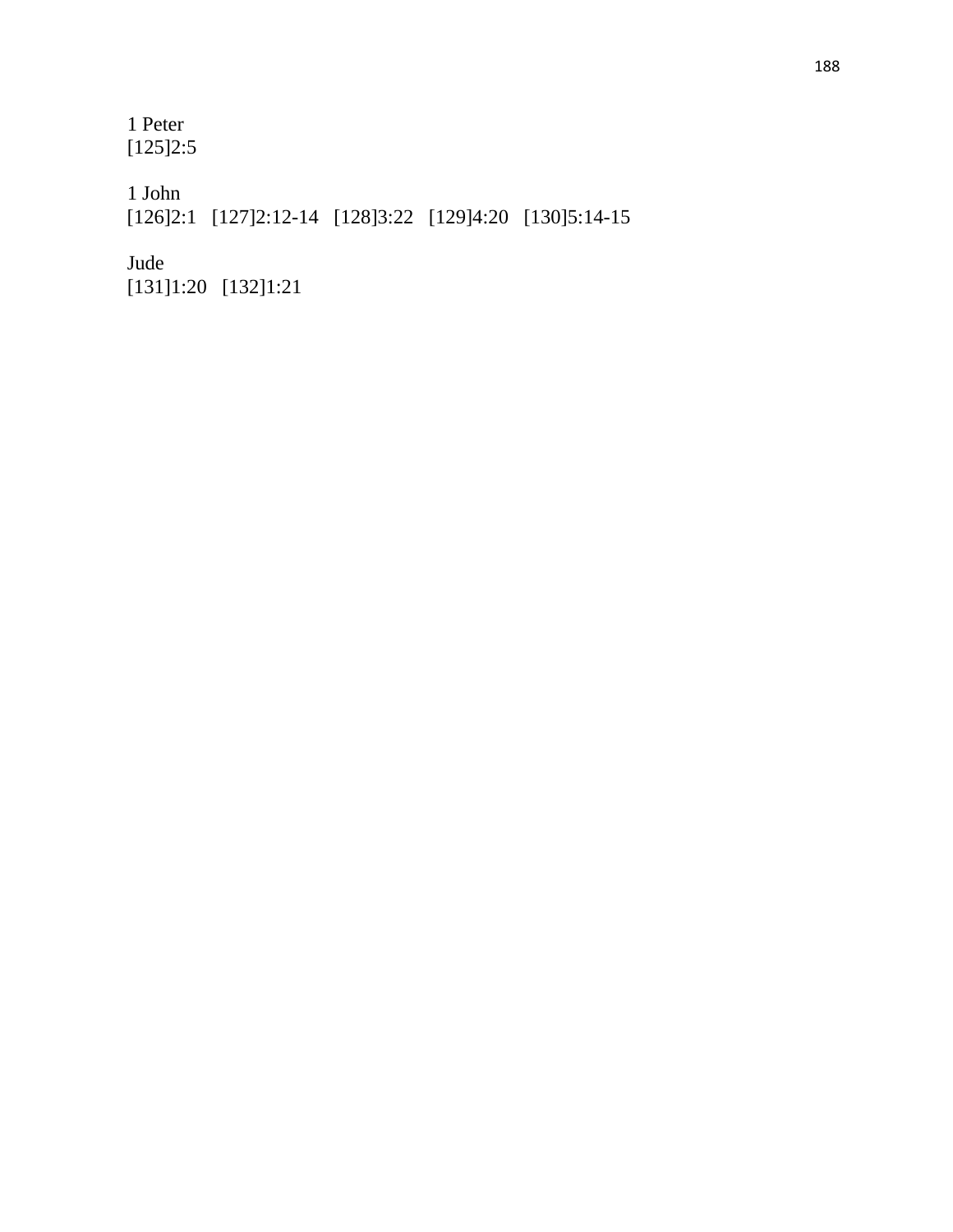Index of Scripture Commentary

 Genesis [133]1:26

 Psalms [134]2:7-8

 Isaiah [135]66:6

 Matthew [136]6:6 [137]6:9 [138]7:7-8 [139]7:9-11 [140]9:37-38 [141]17:19-21 [142]18:19-20 [143]21:20

Mark

[144]9:22-24 [145]9:25 [146]10:51 [147]11:24 [148]14:36

 Luke [149]9:5-8 [150]9:13 [151]11:1 [152]18:41 [153]18:108 [154]22:32

### John

 [155]4:23-24 [156]11:41-42 [157]14:12-13 [158]14:13 [159]14:13-14 [160]15:7 [161]15:7 [162]15:16 [163]15:16 [164]16:23-24 [165]16:23-26 [166]16:26 [167]16:26 [168]17:24

 1 Thessalonians [169]5:16-18

#### Hebrews [170]7:25

 James [171]4:3 [172]5:16

### 1 Peter [173]2:5

 1 John [174]5:14-15

Jude